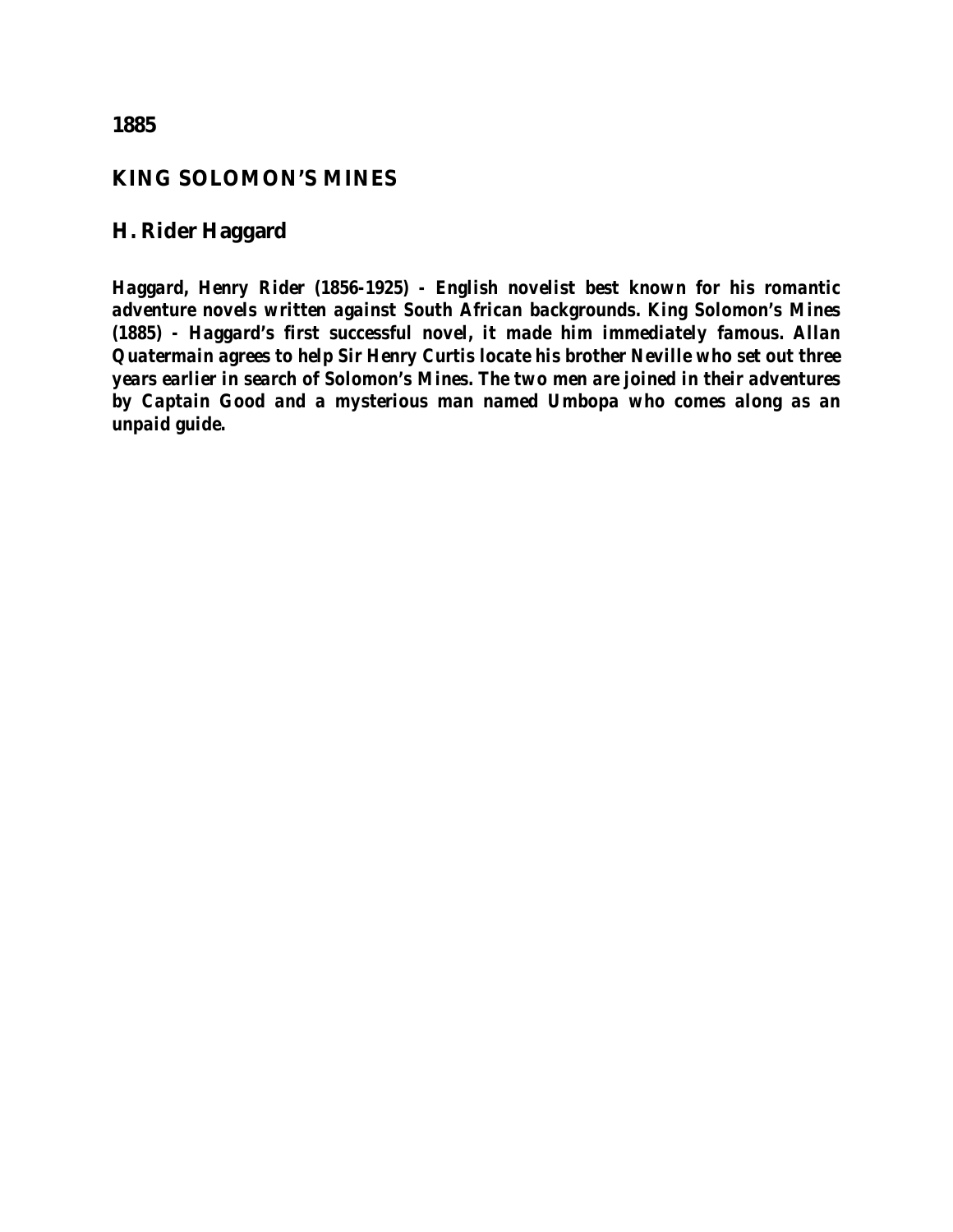# **Table Of Contents**

| INTRODUCTION $\cdots$ $\cdots$ $\cdots$                                                                | 3   |
|--------------------------------------------------------------------------------------------------------|-----|
| <b>CHAPTER 1</b>                                                                                       |     |
| 1. I Meet Sir Henry Curtis                                                                             | 4   |
| <b>CHAPTER 2</b>                                                                                       |     |
| 2. The Legend of Solomon's Mines                                                                       | 10  |
| <b>CHAPTER 3</b>                                                                                       |     |
| 3. Umbopa Enters Our Service                                                                           | 16  |
| <b>CHAPTER 4</b>                                                                                       |     |
| a series and a series and a series of<br>4. An Elephant Hunt                                           | 23  |
| 5. CHAPTER 5                                                                                           |     |
| 5. Our March into the Desert                                                                           | 30  |
| <b>CHAPTER 6</b>                                                                                       |     |
| 6. Water! Water!                                                                                       | 39  |
| <b>CHAPTER 7</b>                                                                                       |     |
| 7. Solomon's Road                                                                                      | 46  |
| <b>CHAPTER 8</b>                                                                                       |     |
| 8. We Enter Kukuanaland                                                                                | 57  |
| <b>CHAPTER 9</b>                                                                                       |     |
| 9. Twala, the King $\ldots$ $\ldots$ $\ldots$ $\ldots$ $\ldots$ $\ldots$ $\ldots$<br><b>CHAPTER 10</b> | 63  |
| 10. The Witch Hunt                                                                                     | 72  |
| <b>CHAPTER 11</b>                                                                                      |     |
| 11. We Give a Sign $\cdots$ $\cdots$ $\cdots$ $\cdots$ $\cdots$ $\cdots$ $\cdots$ $\cdots$             | 81  |
| <b>CHAPTER 12</b>                                                                                      |     |
| 12. Before the Battle                                                                                  | 89  |
| <b>CHAPTER 13</b>                                                                                      |     |
| 13. The Attack                                                                                         | 96  |
| <b>CHAPTER 14</b>                                                                                      |     |
| 14. The Last Stand of the Grays                                                                        | 102 |
| <b>CHAPTER 15</b>                                                                                      |     |
| 15. Good Falls Sick                                                                                    | 114 |
| <b>CHAPTER 16</b>                                                                                      |     |
| 16. The Place of Death                                                                                 | 121 |
| <b>CHAPTER 17</b>                                                                                      |     |
| 17. Solomon's Treasure Chamber                                                                         | 128 |
| <b>CHAPTER 18</b>                                                                                      |     |
| 18. We Abandon Hope                                                                                    | 136 |
| <b>CHAPTER 19</b>                                                                                      |     |
| 19. Ignosi's Farewell                                                                                  | 143 |
| <b>CHAPTER 20</b>                                                                                      |     |
|                                                                                                        | 149 |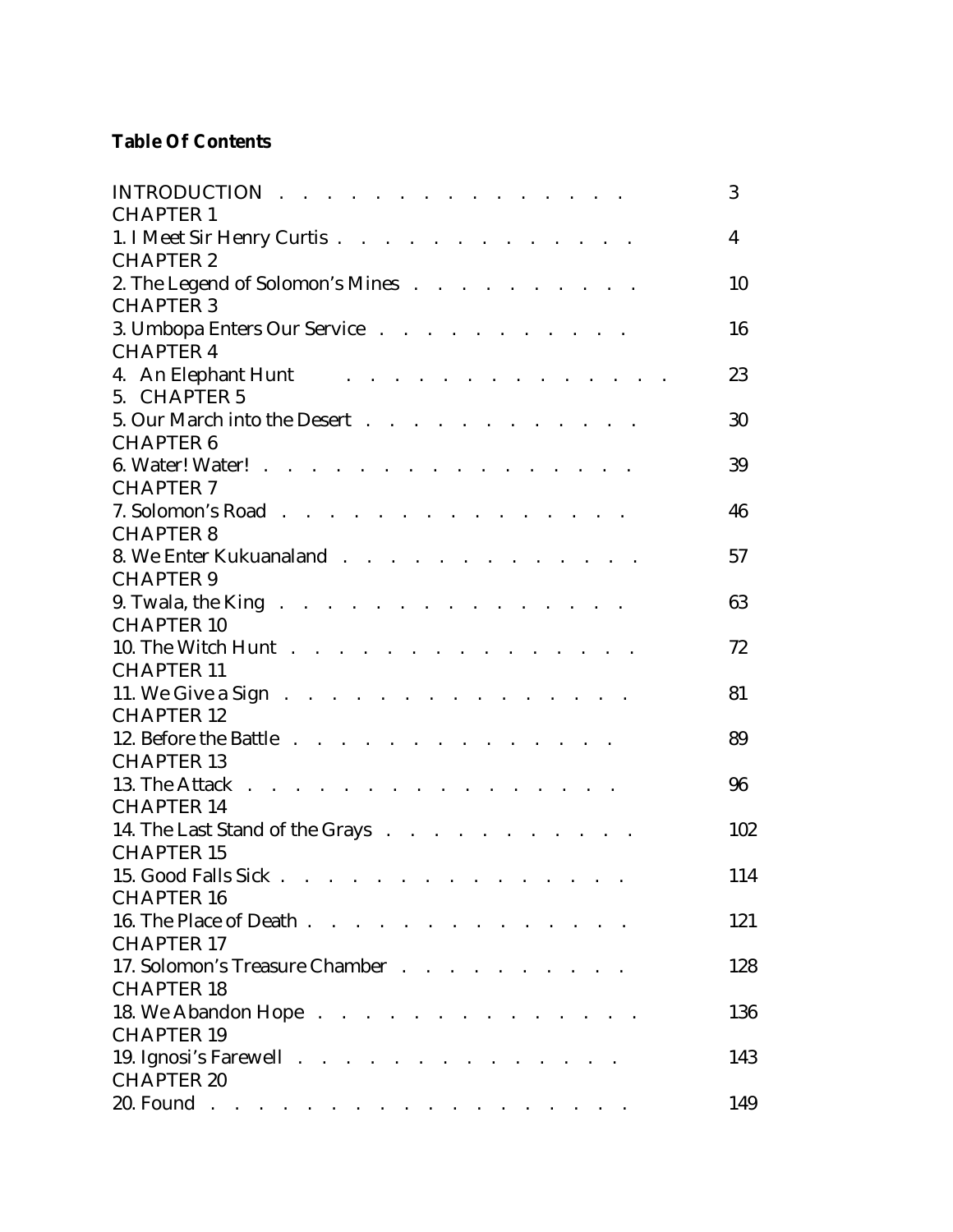#### **INTRODUCTION**

NOW THAT this book is printed, and about to be given to the world, the sense of its shortcomings, both in style and contents, weighs very heavily upon me. As regards the latter, I can only say that it does not pretend to be a full account of everything we did and saw. There are many things connected with our journey into Kukuanaland which I should have liked to dwell upon at length, and which have, as it is, been scarcely alluded to. Among these are the curious legends which I collected about the chain armor that saved us from destruction in the great battle of Loo, and also about the "silent ones" or colossi at the mouth of the stalactite cave. Again, if I had given way to my own impulses I should have liked to go into the differences, some of which are to my mind very suggestive, between the Zulu and Kukuana dialects. Also, a few pages might profitably have been given up to the consideration of the indigenous flora and fauna of Kukuanaland. 1 Then there remains the most interesting subject- which, as it is, has been only incidentally alluded to- of the magnificent system of military organization in force in that country, which is, in my opinion, much superior to that 1 I discovered eight varieties of antelope with which I was previously totally unacquainted, and many new species of plants, for the most part of the bulbous tribe. inaugurated by Chaka in Zululand, inasmuch as it permits of even more rapid mobilization, and does not necessitate the employment of the pernicious system of forced celibacy. And, lastly, I have scarcely touched on the domestic and family customs of the Kukuanas, many of which are exceedingly quaint, or on their proficiency in the art of smelting and welding metals. This last they carry to considerable perfection, of which a good example is to be seen in their "tollas," or heavy throwing knives, the backs of these knives being made of hammered iron, and the edges of beautiful steel welded with great skill onto the iron backs. The fact of the matter is that I thought (and so did Sir Henry Curtis and Captain Good) that the best plan would be to tell the story in a plain, straightforward manner, and leave these matters to be dealt with subsequently in whatever way may ultimately appear to be desirable. In the meanwhile I shall, of course, be delighted to give any information in my power to anybody interested in such things.

And now it only remains for me to offer my apologies for my blunt way of writing. I can only say in excuse for it that I am more accustomed to handle a rifle than a pen, and cannot make any pretense to the grand literary flights and flourishes which I see in novels- for I sometimes like to read a novel. I suppose theythe flights and flourishesare desirable, and I regret not being able to supply them; but at the same time I cannot help thinking that simple things are always the most impressive, and books are easier to understand when they are written in plain language, though I have perhaps no right to set up an opinion on such a matter. "A sharp spear," runs the Kukuana saying, "needs no polish," and on the same principle I venture to hope that a true story, however strange it may be, does not require to be decked out in fine words. ALLAN QUATERMAIN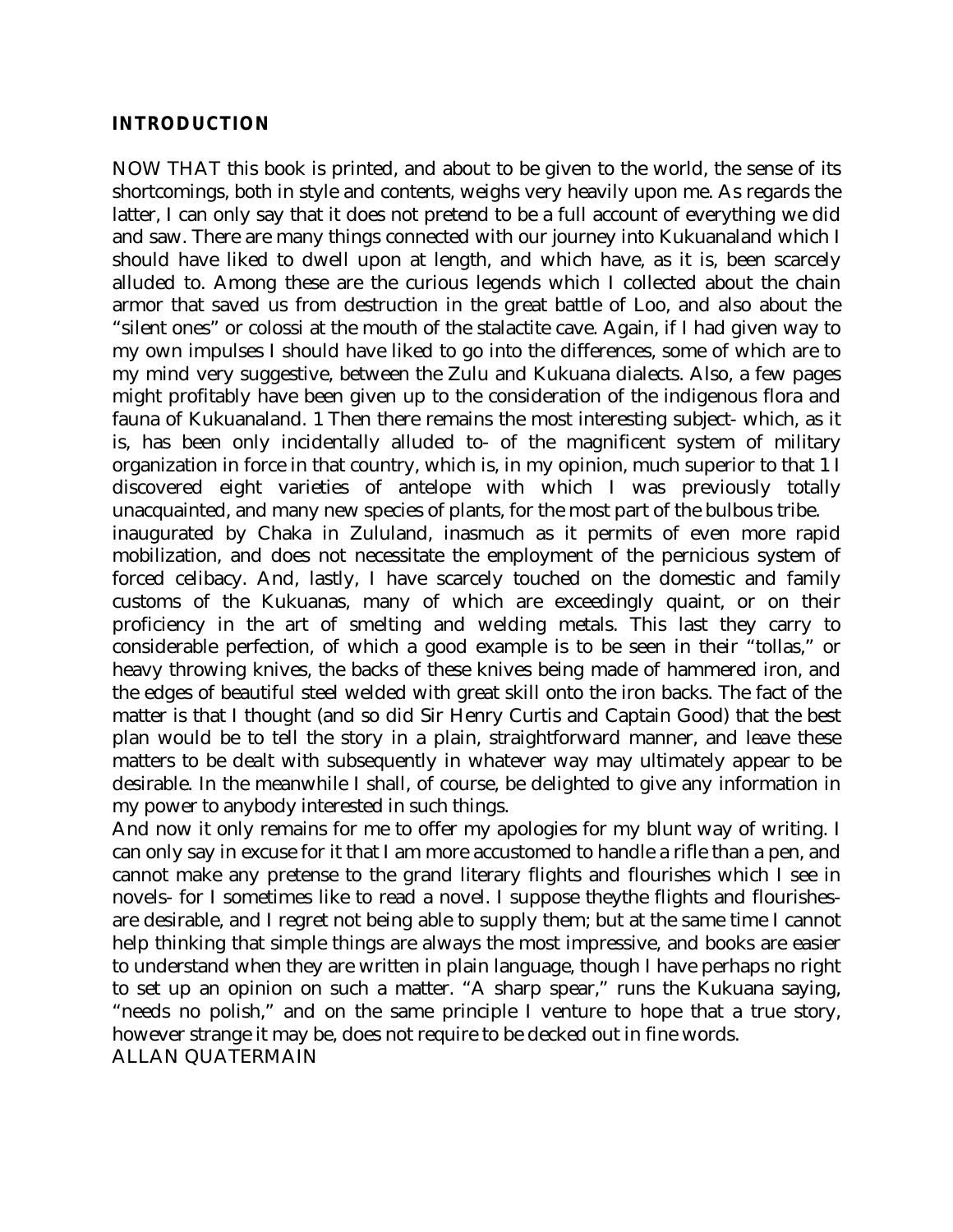## **CHAPTER 1**

## **1. I Meet Sir Henry Curtis**

IT IS a curious thing that at my age- fifty-five last birthday- I should find myself taking up a pen to try and write a history. I wonder what sort of a history it will be when I have done it, if I ever come to the end of the trip! I have done a good many things in my life, which seems a long one to me, owing to my having begun so young, perhaps. At an age when other boys are at school I was earning my living as a trader in the old Colony. I have been trading, hunting, fighting, or mining ever since. And yet it is only eight months ago that I made my pile. It is a big pile now I have got it- I don't yet know how big- but I don't think I would go through the last fifteen or sixteen months again for it; no, not if I knew that I should come out safe at the end, pile and all. But then, I am a timid man, and don't like violence, and am pretty sick of adventure. I wonder why I am going to write this book; it is not in my line. I am not a literary man, though very devoted to the Old Testament and also to the Ingoldsby Legends. Let me try and set down my reasons, just to see if I have any.

First reason: Because Sir Henry Curtis and Captain John Good asked me to.

Second reason: Because I am laid up here at Durban with the pain and trouble in my left leg. Ever since that confounded lion got hold of me I have been liable to it, and its being rather bad just now makes me limp more than ever. There must be some poison in a lion's teeth, otherwise how is it that when your wounds are healed they break out again, generally, mark you, at the same time of year that you got your mauling? It is a hard thing, when one has shot sixty-five lions, as I have in the course of my life, that the sixty-sixth should chew your leg like a quid of tobacco. It breaks the routine of the thing, and, putting other considerations aside, I am an orderly man and don't like that. This is by the way.

Third reason: Because I want my boy Harry, who is over there at the hospital in London studying to become a doctor, to have something to amuse him and keep him out of mischief for a week or so. Hospital work must sometimes pall and get rather dull, for even of cutting up dead bodies there must come satiety, and as this history won't be dull, whatever else it may be, it may put a little life into things for a day or two while he is reading it.

Fourth reason and last: Because I am going to tell the strangest story that I know of. It may seem a queer thing to say that, especially considering that there is no woman in itexcept Foulata. Stop, though, there is Gagaoola, if she was a woman and not a fiend. But she was a hundred at least, and therefore not marriageable, so I don't count her. At any rate, I can safely say that there is not a petticoat in the whole history. Well, I had better come to the yoke. It's a stiff place, and I feel as though I were bogged up to the axle. But "sutjes, sutjes," as the Boers say (I'm sure I don't know how they spell it),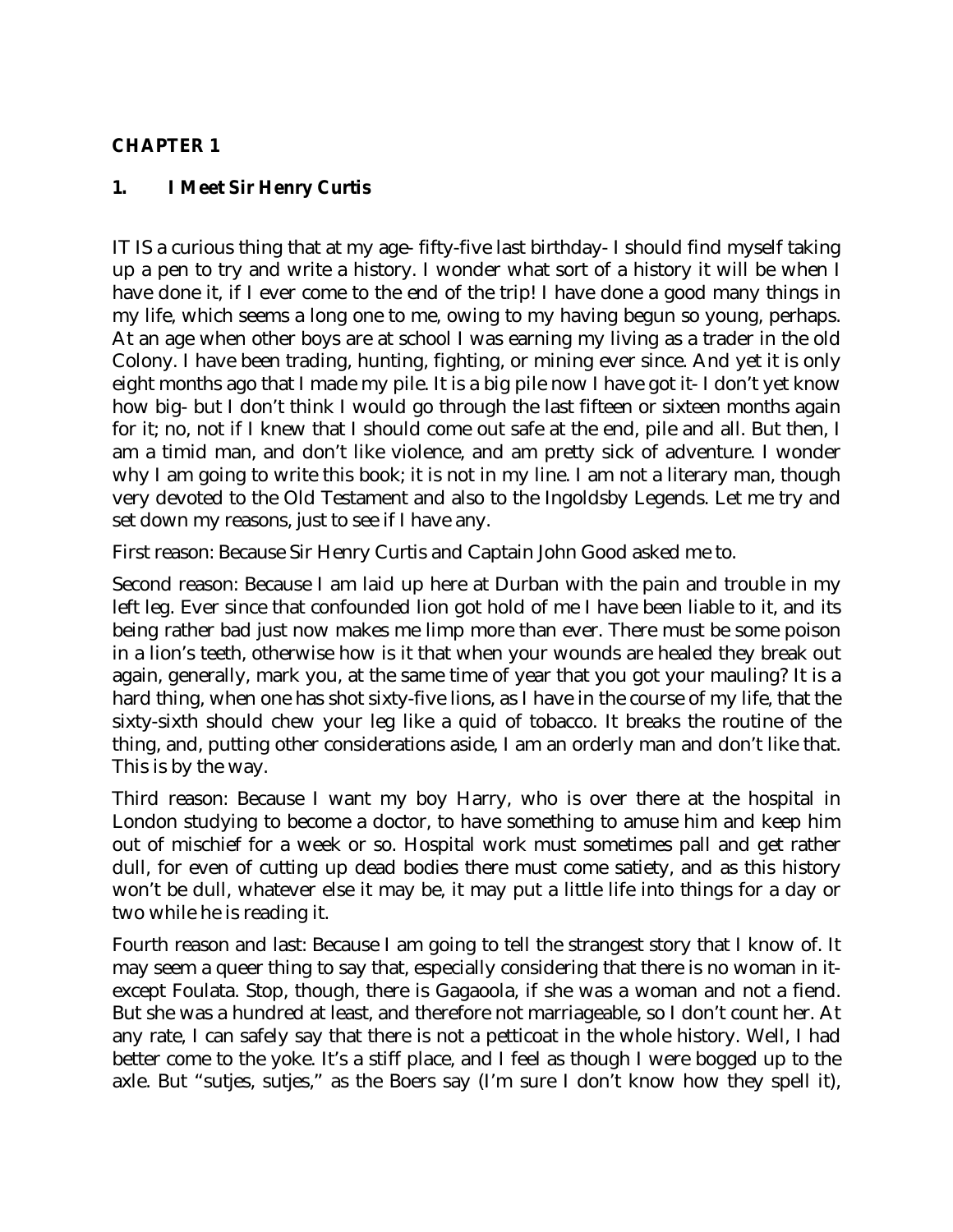softly does it. A strong team will come through at last, that is if they ain't too poor. You will never do anything with poor oxen. Now, to begin.

I, Allan Quatermain, of Durban, Natal, Gentleman, make oath and say- That's how I began my deposition before the magistrate about poor Khiva's and Ventvogel's sad deaths; but somehow it doesn't seem quite the right way to begin a book. And, besides, am I a gentleman? What is a gentleman? I don't quite know, and yet I have had to do with niggers- no, I'll scratch that word "niggers" out, for I don't like it- I've known natives who are, and so you'll say, Harry, my boy, before you're done with this tale, and I have known mean whites with lots of money and fresh out from home, too, who ain't. Well, at any rate I was born a gentleman, though I've been nothing but a poor traveling trader and hunter all my life.

Whether I have remained so I know not; you must judge of that. Heaven knows I've tried. I've killed many men in my time, but I have never slain wantonly or stained my hand in innocent blood, only in self-defense. The Almighty gave us our lives, and I suppose he meant us to defend them; at least I have always acted on that, and I hope it won't be brought up against me when my clock strikes.

There, there; it is a cruel and a wicked world, and, for a timid man, I have been mixed up in a deal of slaughter. I can't tell the rights of it, but at any rate I have never stolen, though I once cheated a Kaffir out of a herd of cattle. But then, he had done me a dirty turn, and it has troubled me ever since into the bargain.

Well, it's eighteen months or so ago since I first met Sir Henry Curtis and Captain Good, and it was in this way. I had been up elephant hunting beyond Bamangwato, and had had bad luck. Everything went wrong that trip, and to top up with I got the fever badly. So soon as I was well enough I trekked down to the diamond fields, sold such ivory as I had, and also my wagon and oxen, discharged my hunters, and took the post cart to the Cape. After spending a week in Cape Town, finding that they overcharged me at the hotel, and having seen everything there was to see, including the botanical gardens, which seem to me likely to confer a great benefit on the country, and the new Houses of Parliament, which I expect will do nothing of the sort, I determined to go on back to Natal by the Dunkeld, then lying in the docks waiting for the Edinburgh Castle due in from England. I took my berth and went aboard, and that afternoon the Natal passengers from the Edinburgh Castle transhipped, and we weighed anchor and put out to sea.

Among the passengers who came on board there were two who excited my curiosity. One, a man of about thirty, was one of the biggest-chested and longestarmed men I ever saw. He had yellow hair, a big yellow beard, clear-cut features, and large gray eyes set deep into his head. I never saw a finer-looking man, and somehow he reminded me of an ancient Dane. Not that I know much of ancient Danes, though I remember a modern Dane who did me out of ten pounds; but I remember once seeing a picture of some of those gentry, who, I take it, were a kind of white Zulus. They were drinking out of big horns, and their long hair hung down their backs, and as I looked at my friend standing there by the companion ladder, I thought that if he only let his hair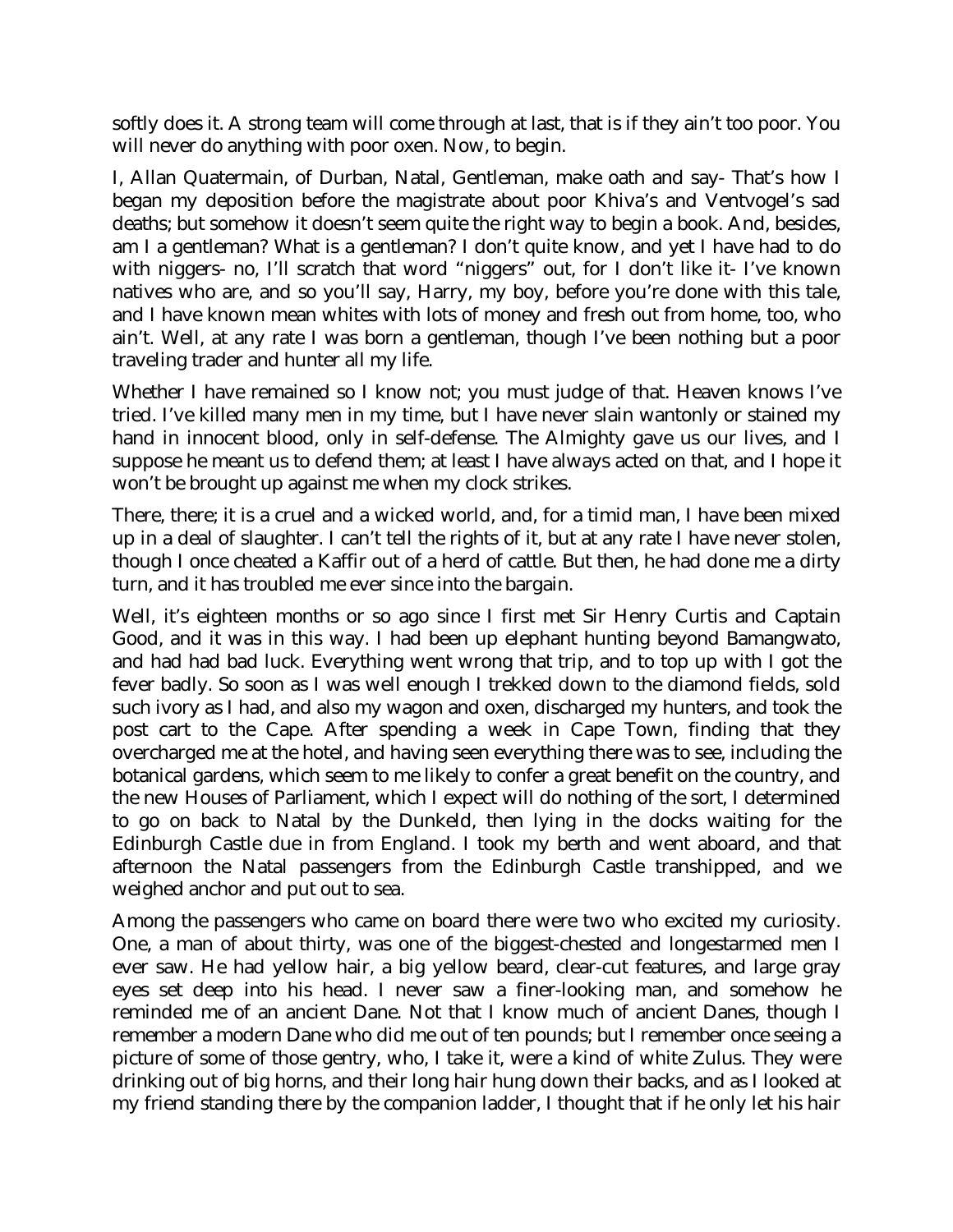grow a bit, put one of those chain shirts onto those great shoulders of his, and gave him a battle-ax and a horn mug, he might have sat as a model for that picture. And, by the way, it is a curious thing, and just shows how the blood will show out, I found out afterwards that Sir Henry Curtis, for that was the big man's name, was of Danish blood. 2 He also reminded me strongly of somebody else, but at that time I could not remember who it was.

The other man, who stood talking to Sir Henry, was of quite a different cut. I suspected at once that he was a naval officer. I don't know why, but it is difficult to mistake a navy man. I have gone on shooting trips with several of them in the course of my life, and they have always been just the best and bravest and nicest fellows I ever met, though given to the use of profane language.

I asked, a page or two back, what is a gentleman? I'll answer it now: a Royal Navy officer is, in a general sort of a way, though, of course, there may be a black sheep among them here and there. I fancy it is just the wide sea and the breath of God's winds that washes their hearts and blows the bitterness out of their minds and makes them what men ought to be. Well, to return, I was right again; I found out that he was a naval officer, a lieutenant of thirty-one, who, after seventeen years' service, had been turned out of her majesty's employ with the barren honor of a commander's rank, because it was impossible that he should be promoted.

This is what people who serve the queen have to expect: to be shot out into the 2 Mr. Quatermain's ideas about ancient Danes seem to be rather confused; we have always understood that they were dark-haired people. Probably he was thinking of Saxons.EDITOR.

cold world to find a living just when they are beginning to really understand their work, and to get to the prime of life. Well, I suppose they don't mind it, but for my part I had rather earn my bread as a hunter. One's half-pence are as scarce, perhaps, but you don't get so many kicks. His name, I found out- by referring to the passengers' list- was Good- Captain John Good. He was broad, of medium height, dark, stout, and rather a curious man to look at. He was so very neat and so very clean shaved, and he always wore an eyeglass in his right eye. It seemed to grow there, for it had no string, and he never took it out except to wipe it. At first I thought he used to sleep in it, but I afterwards found that this was a mistake. He put it in his trousers pocket when he went to bed, together with his false teeth, of which he had two beautiful sets that have often, my own being none of the best, caused me to break the Tenth Commandment. But I am anticipating.

Soon after we had got under way evening closed in, and brought with it very dirty weather. A keen breeze sprang up off land, and a kind of aggravated Scotch mist soon drove everybody from the deck. And as for that Dunkeld, she is a flatbottomed punt, and, going up light as she was, she rolled very heavily. It almost seemed as though she would go right over, but she never did. It was quite impossible to walk about, so I stood near the engines, where it was warm, and amused myself with watching the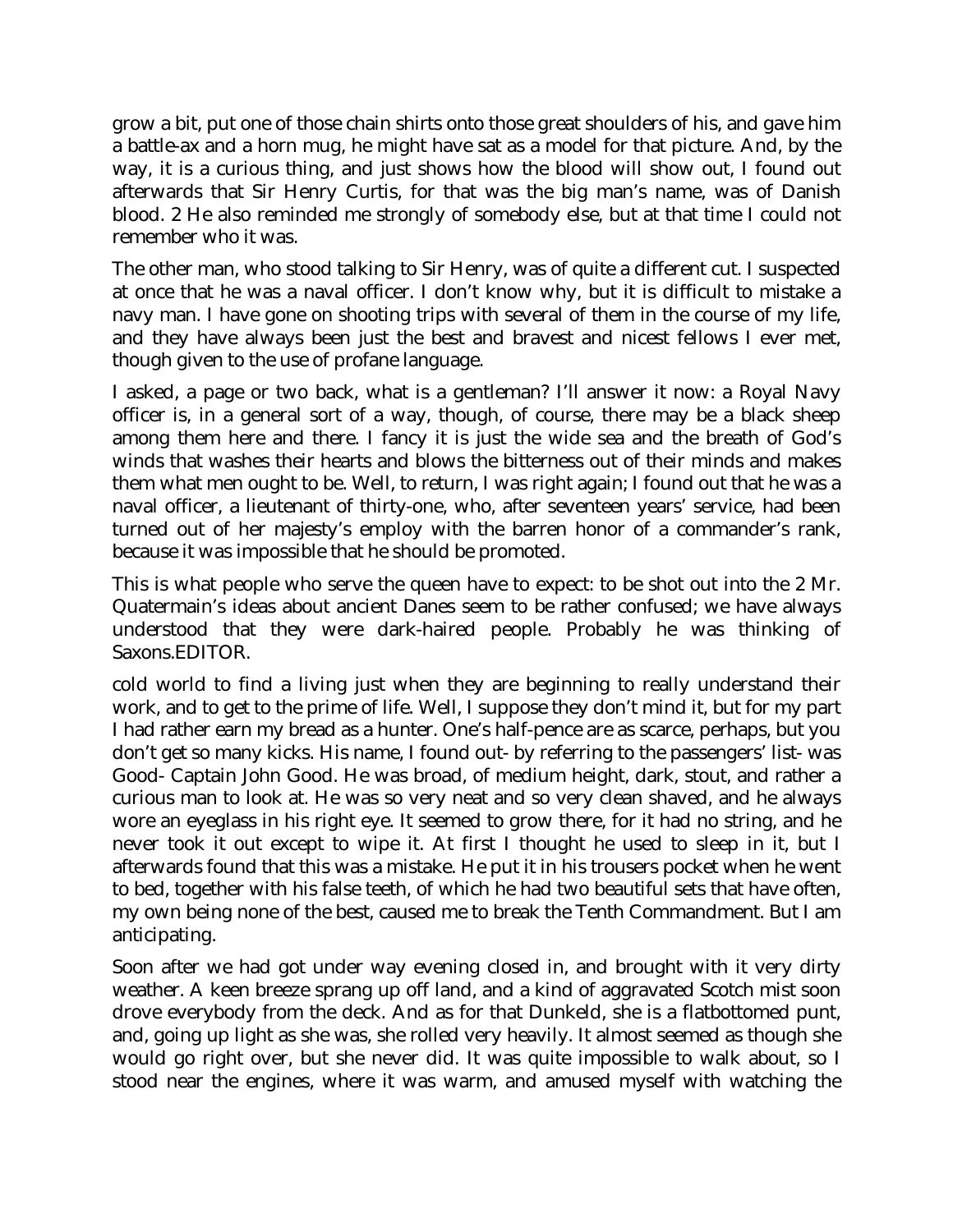pendulum, which was fixed opposite to me, swinging slowly backward and forward as the vessel rolled, and marking the angle she touched at each lurch.

"That pendulum's wrong; it is not properly weighted," suddenly said a voice at my shoulder somewhat testily. Looking round I saw the naval officer I had noticed when the passengers came aboard.

"Indeed; now what makes you think so?" I asked.

"Think so. I don't think at all. Why there"- as she righted herself after a roll"if the ship had really rolled to the degree that thing pointed to then she would never have rolled again, that's all. But it is just like these merchant skippers, they always are so confoundedly careless." Just then the dinner bell rang, and I was not sorry, for it is a dreadful thing to have to listen to an officer of the Royal Navy when he gets onto that subject. I know only one worse thing, and that is to hear a merchant skipper express his candid opinion of officers of the Royal Navy.

Captain Good and I went down to dinner together, and there we found Sir Henry Curtis already seated. He and Captain Good sat together, and I sat opposite to them. The captain and I soon got into talk about shooting and what not, he asking me many questions, and I answering as well as I could. Presently he got onto elephants.

"Ah, sir," called out somebody who was sitting near me, "you've got to the right man for that; hunter Quatermain should be able to tell you about elephants if anybody can." Sir Henry, who had been sitting quite quiet listening to our talk, started visibly.

"Excuse me, sir," he said, leaning forward across the table, and speaking in a low, deep voice, a very suitable voice, it seemed to me, to come out of those great lungs. "Excuse me, sir, but is your name Allan Quatermain?" I said it was.

The big man made no further remark, but I heard him mutter, "Fortunate," into his beard.

Presently dinner came to an end, and as we were leaving the saloon Sir Henry came up and asked me if I would come into his cabin and smoke a pipe. I accepted, and he led the way to the Dunkeld deck cabin, and a very good cabin it was. It had been two cabins, but when Sir Garnet, or one of those big swells, went down the coast in the Dunkeld they had knocked away the partition and never put it up again. There was a sofa in the cabin, and a little table in front of it. Sir Henry sent the steward for a bottle of whisky, and the three of us sat down and lit our pipes.

"Mr. Quatermain," said Sir Henry Curtis, when the steward had brought the whisky and lit the lamp, "the year before last, about this time, you were, I believe, at a place called Bamangwato, to the north of the Transvaal." "I was," I answered, rather surprised that this gentleman should be so well acquainted with my movements, which were not, so far as I was aware, considered of general interest.

"You were trading there, were you not?" put in Captain Good in his quick way.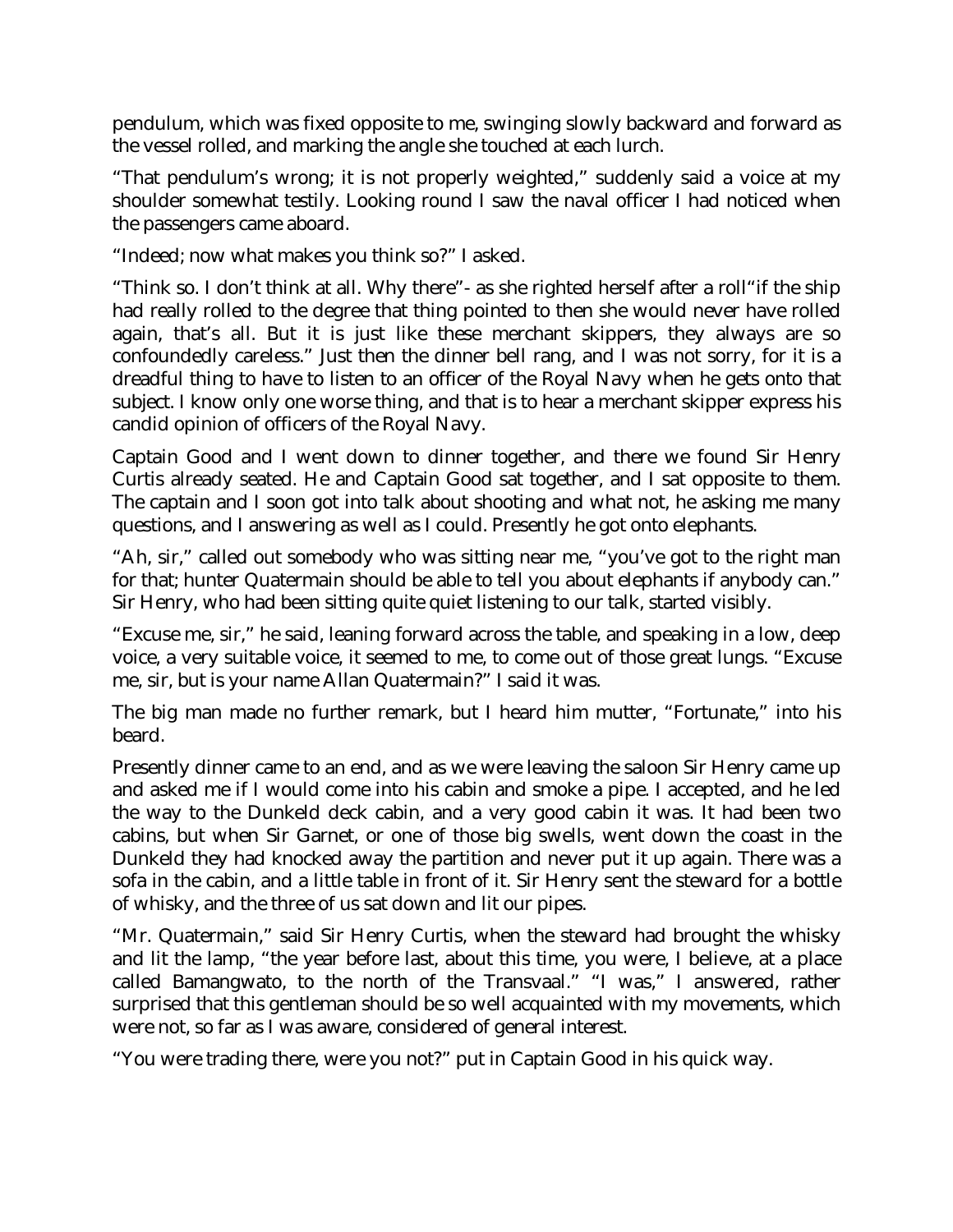"I was. I took up a wagonload of goods and made a camp outside the settlement, and stopped till I had sold them." Sir Henry was sitting opposite to me in a Madeira chair, his arms leaning on the table. He now looked up, fixing his large gray eyes full upon my face. There was a curious anxiety in them, I thought.

"Did you happen to meet a man called Neville there?" "Oh, yes; he outspanned alongside of me for a fortnight, to rest his oxen before going on to the interior. I had a letter from a lawyer, a few months back, asking me if I knew what had become of him, which I answered to the best of my ability at the time." "Yes," said Sir Henry, "your letter was forwarded to me. You said in it that the gentleman called Neville left Bamangwato in the beginning of May, in a wagon, with a driver, a voorlooper, and a Kaffir hunter called Jim, announcing his intention of trekking, if possible, as far as Inyati, the extreme trading post in the Matabele country, where he would sell his wagon and proceed on foot. You also said that he did sell his wagon, for, six months afterwards, you saw the wagon in the possession of a Portuguese trader, who told you that he had bought it at Inyati from a white man whose name he had forgotten, and that the white man, with a native servant, had started off for the interior on a shooting trip, he believed." "Yes." Then came a pause.

"Mr. Quatermain," said Sir Henry suddenly, "I suppose you know or can guess nothing more of the reasons of my- of Mr. Neville's journey to the northward, or as to what point that journey was directed?" "I heard something," I answered, and stopped. The subject was one which I did not dare to discuss.

Sir Henry and Captain Good looked at each other, and Captain Good nodded.

"Mr. Quatermain," said the former, "I am going to tell you a story, and ask your advice, and perhaps your assistance. The agent who forwarded me your letter told me that I might implicitly rely upon it, as you were," he said, "well known and universally respected in Natal, and especially noted for your discretion." I bowed, and drank some whisky-and-water to hide my confusion, for I am a modest man; and Sir Henry went on.

"Mr. Neville was my brother." "Oh," I said, starting; for now I knew who Sir Henry had reminded me of when I first saw him. His brother was a much smaller man and had a dark beard, but, now I thought of it, he possessed eyes of the same shade of gray and with the same keen look in them, and the features, too, were not unlike.

"He was," went on Sir Henry, "my only and younger brother, and till five years ago I do not suppose we were ever a month away from each other. But just about five years ago a misfortune befell us, as sometimes does happen in families.

We had quarreled bitterly, and I behaved very unjustly to my brother in my anger." Here Captain Good nodded his head vigorously to himself. The ship gave a big roll just then, so that the looking glass, which was fixed opposite us to starboard, was for a moment nearly over our heads, and as I was sitting with my hands in my pockets and staring upward, I could see him nodding like anything.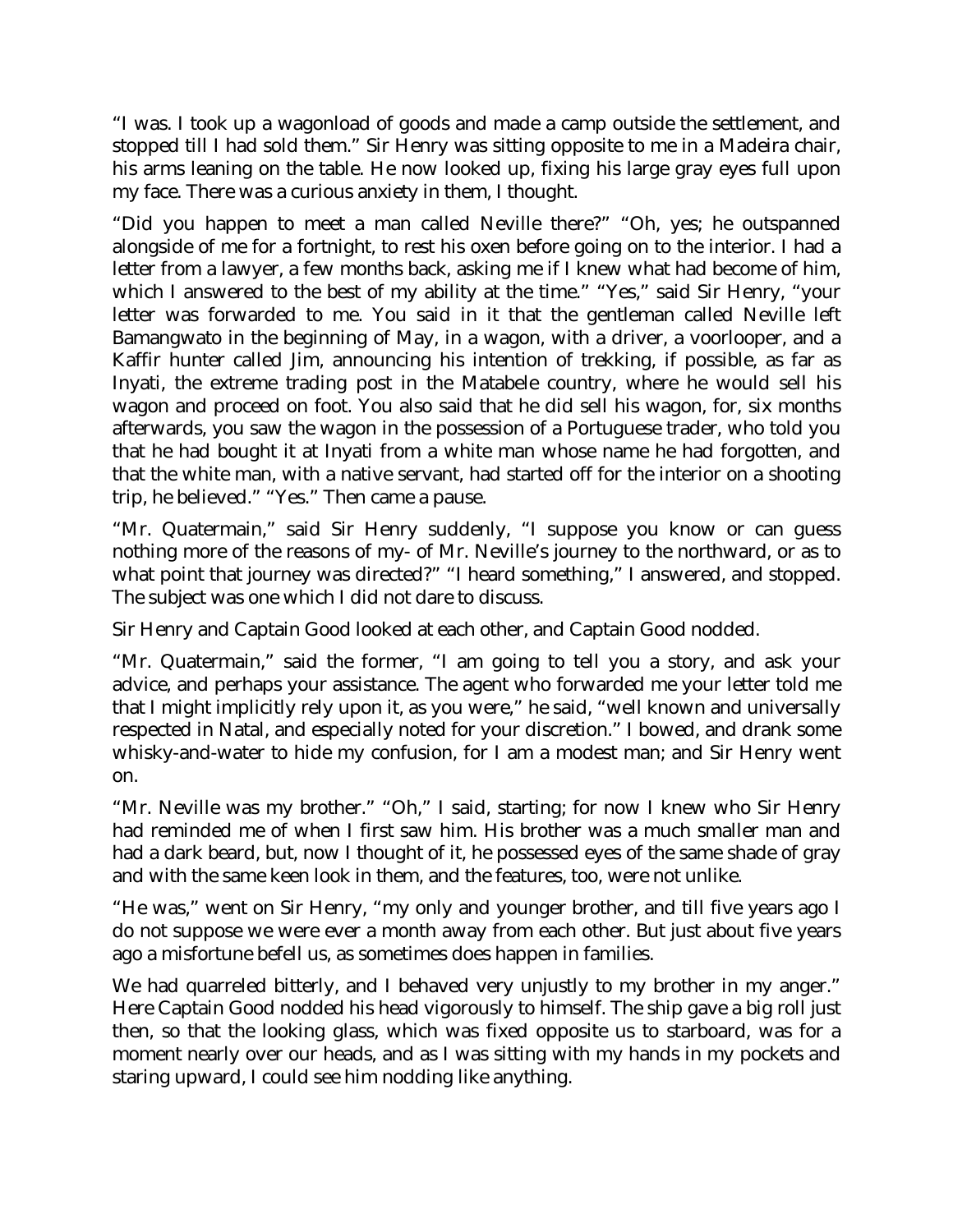"As I dare say you know," went on Sir Henry, "if a man dies intestate, and has no property but land- real property it is called in England- it all descends to his eldest son. It so happened that just at the time when we quarreled our father died intestate. He had put off making his will until it was too late. The result was that my brother, who had not been brought up to any profession, was left without a penny. Of course it would have been my duty to provide for him, but at the time the quarrel between us was so bitter that I did not- to my shame I say it"- and he sighed deeply - "offer to do anything. It was not that I grudged him anything, but I waited for him to make advances, and he made none. I am sorry to trouble you with all this, Mr. Quatermain, but I must, to make things clear; eh, Good?" "Quite so, quite so," said the captain. "Mr. Quatermain will, I am sure, keep this history to himself." "Of course," said I, for I rather pride myself on my discretion.

"Well," went on Sir Henry, "my brother had a few hundred pounds to his account at the time, and without saying anything to me he drew out this paltry sum, and, having adopted the name of Neville, started off for South Africa in the wild hope of making a fortune. This I heard afterwards. Some three years passed, and I heard nothing of my brother, though I wrote several times. Doubtless the letters never reached him. But as time went on I grew more and more troubled about him. I found out, Mr. Quatermain, that blood is thicker than water." "That's true," said I, thinking of my boy Harry.

"I found out, Mr. Quatermain, that I would have given half my fortune to know that my brother George, the only relation I have, was safe and well, and that I should see him again." "But you never did, Curtis," jerked out Captain Good, glancing at the big man's face.

"Well, Mr. Quatermain, as time went on I became more and more anxious to find out if my brother was alive or dead, and, if alive, to get him home again. I set inquiries on foot, and your letter was one of the results. So far as it went it was satisfactory, for it showed that till lately George was alive; but it did not go far enough. So, to cut a long story short, I made up my mind to come out and look for him myself, and Captain Good was so kind as to come with me." "Yes," said the captain; "nothing else to do, you see. Turned out by my lords of the admiralty to starve on half pay. And now, perhaps, sir, you will tell us what you know or have heard of the gentleman called Neville."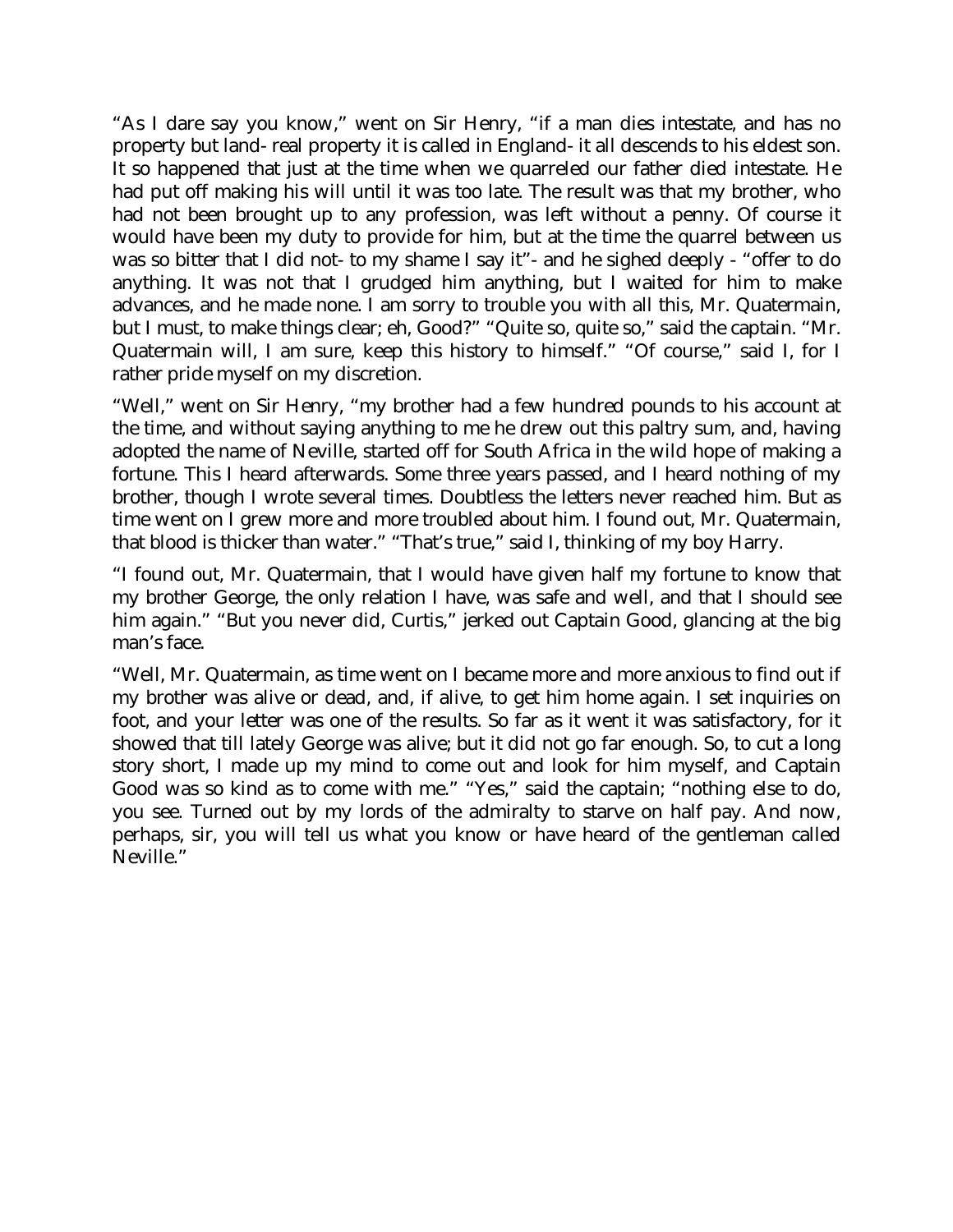### **CHAPTER 2**

#### **2. The Legend of Solomon's Mines**

"WHAT WAS it that you heard about my brother's journey at Bamangwato?" said Sir Henry, as I paused to fill my pipe before answering Captain Good.

"I heard this," I answered, "and I have never mentioned it to a soul till today. I heard that he was starting for Solomon's Mines." "Solomon's Mines!" ejaculated both my hearers at once. "Where are they?" "I don't know," I said; "I know where they are said to be. I once saw the peaks of the mountains that border them, but there was a hundred and thirty miles of desert between me and them, and I am not aware that any white man ever got across it, save one. But perhaps the best thing I can do is tell you the legend of Solomon's Mines as I know it, you passing your word not to reveal anything I tell you without my permission. Do you agree to that? I have my reasons for asking it." Sir Henry nodded, and Captain Good replied, "Certainly, certainly." "Well," I began, "as you may guess, in a general way elephant hunters are a rough set of men, and don't trouble themselves with much beyond the facts of life and the ways of Kaffirs. But here and there you meet a man who takes the trouble to collect traditions from the natives, and tries to make out a little piece of the history of this dark land. It was such a man as this who first told me the legend of Solomon's Mines, now a matter of nearly thirty years ago. It was when I was on my first elephant hunt in the Matabele country. His name was Evans, and he was killed next year, poor fellow, by a wounded buffalo, and lies buried near the Zambesi Falls. I was telling Evans one night, I remember, of some wonderful workings I had found while hunting koodoo and eland in what is now the Lydenburg district of the Transvaal. I see they have come across these workings again lately in prospecting for gold, but I knew of them years ago. There is a great wide wagon road cut out of the solid rock, and leading to the mouth of the working or gallery. Inside the mouth of this gallery are stacks of gold quartz piled up ready for crushing, which shows that the workers, whoever they were, must have left in a hurry, and about twenty paces in the gallery is built across, and a beautiful bit of masonry it is.

"'Ay,' said Evans, 'but I will tell you a queerer thing than that,' and he went on to tell me how he had found in the far interior a ruined city, which he believed to be the Ophir of the Bible- and, by the way, other more learned men have said the same long since poor Evans's time. I was, I remember, listening open-eared to all these wonders, for I was young at the time, and this story of an ancient civilization, and of the treasure which those old Jewish or Phoenician adventurers used to extract from a country long since lapsed into the darkest barbarism, took a great hold upon my imagination, when suddenly he said to me, 'Lad, did you hear of the Suliman Mountains up to the northwest of the Mashukulumbwe country?' I told him I never had. 'Ah, well,' he said,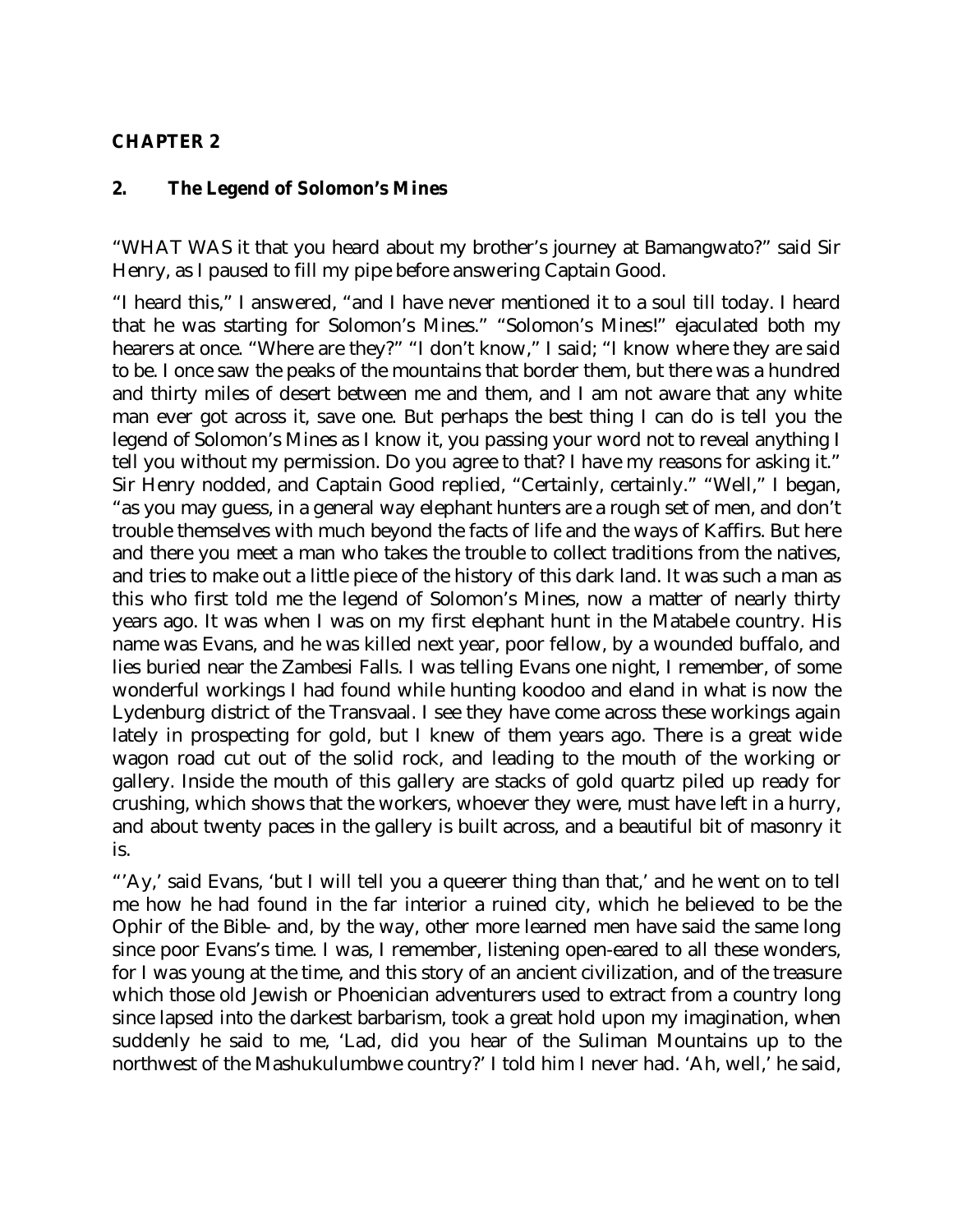'that was where Solomon really had his mines- his diamond mines, I mean.' "'How do you know that?' I asked.

"'Know it? Why, what is "Suliman" but a corruption of Solomon? 3 And, besides, an old isanusi [witch doctor] up in the Manica country told me all about it.

She said that the people who lived across those mountains were a branch of the Zulus, speaking a dialect of Zulu, but finer and bigger men even; that there lived among them great wizards, who had learned their art from white men when "all the world was dark," and who had the secret of a wonderful mine of "bright stones."' "Well, I laughed at this story at the time, though it interested me, for the diamond fields were not discovered then, and poor Evans went off and got killed, and for twenty years I never thought any more of the matter. But just twenty years afterwards- and that is a long time, gentlemen; an elephant hunter does not often live for twenty years at his business- I heard something more definite about Suliman's Mountains and the country which lies beyond them. I was up beyond the Manica country at a place called Sitanda's Kraal, and a miserable place it was, for one could get nothing to eat there, and there was but little game about. I had an attack of fever, and was in a bad way generally, when one day a Portugee arrived 3 Suliman is the Arabic form of Solomon.- EDITOR.

with a single companion- a half-breed. Now I know your Delagoa Portugee well.

There is no greater devil unhung, in a general way, battening as he does upon human agony and flesh in the shape of slaves. But this was quite a different type of man to the low fellows I had been accustomed to meet; he reminded me more of the polite dons I have read about. He was tall and thin, with large dark eyes and curling gray mustache. We talked together a little, for he could speak broken English, and I understood a little Portugee, and he told me that his name was Jose Silvestre, and that he had a place near Delagoa Bay; and when he went on next day, with his half-breed companion, he said, 'Good-by,' taking off his hat quite in the old style. 'Good-by, senor,' he said; 'if ever we meet again I shall be the richest man in the world, and I will remember you.' I laughed a little- I was too weak to laugh much- and watched him strike out for the great desert to the west, wondering if he was mad, or what he thought he was going to find there.

"A week passed, and I got the better of my fever. One evening I was sitting on the ground in front of the little tent I had with me, chewing the last leg of a miserable fowl I had bought from a native for a bit of cloth worth twenty fowls, and staring at the hot, red sun sinking down into the desert, when suddenly I saw a figure, apparently that of a European, for it wore a coat, on the slope of the rising ground opposite to me, about three hundred yards away. The figure crept along on its hands and knees, then it got up and staggered along a few yards on its legs, only to fall and crawl along again. Seeing that it must be somebody in distress, I sent one of my hunters to help him, and presently he arrived, and who do you suppose it turned out to be?" "Jose Silvestre, of course," said Captain Good.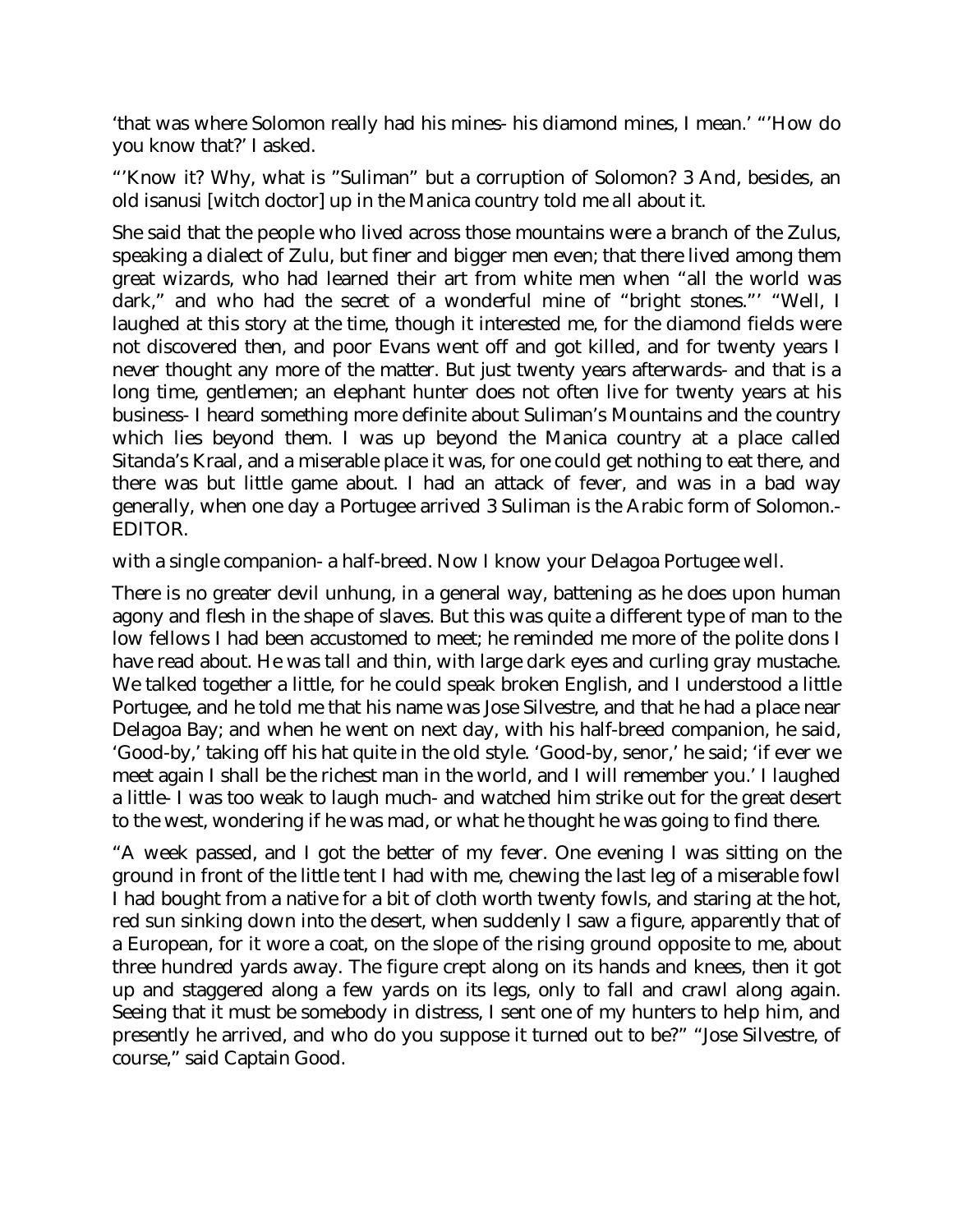"Yes, Jose Silvestre, or rather his skeleton and a little skin. His face was bright yellow with bilious fever, and his large, dark eyes stood nearly out of his head, for all his flesh had gone. There was nothing but yellow, parchment-like skin, white hair, and the gaunt bones sticking up beneath.

"'Water! For the sake of Christ, water!' he moaned. I saw that his lips were cracked, and his tongue, which protruded between them, was swollen and blackish.

"I gave him water with a little milk in it, and he drank it in great gulps, two quarts or more, without stopping. I would not let him have any more. Then the fever took him again, and he fell down and began to rave about Suliman's Mountains, and the diamonds, and the desert. I took him into the tent and did what I could for him, which was little enough; but I saw how it must end. About eleven o'clock he got quieter, and I lay down for a little rest and went to sleep. At dawn I woke again, and saw him in the half light sitting up, a strange, gaunt form, and gazing out towards the desert. Presently the first ray of the sun shot right across the wide plain before us till it reached the faraway crest of one of the tallest of the Suliman Mountains, more than a hundred miles away.

"'There it is!' cried the dying man in Portuguese, stretching out his long, thin arm, 'but I shall never reach it, never. No one will ever reach it!' "Suddenly he paused, and seemed to take a resolution. 'Friend,' he said, turning towards me, 'are you there? My eyes grow dark.' "'Yes,' I said; 'yes, lie down now, and rest.' "'Ay,' he answered, 'I shall rest soon; I have time to rest- all eternity. Listen, I am dying! You have been good to me. I will give you the paper. Perhaps you will get there if you can live through the desert, which has killed my poor servant and me.' "Then he groped in his shirt and brought out what I thought was a Boer tobacco pouch of the skin of the Swartvet-pens [sable antelope]. It was fastened with a little strip of hide, what we call a rimpi, and this he tried to untie, but could not. He handed it to me. 'Untie it,' he said. I did so, and extracted a bit of torn yellow linen, on which something was written in rusty letters. Inside was a paper.

"Then he went on feebly, for he was growing weak: 'The paper has it all, that is on the rag. It took me years to read. Listen: my ancestor, a political refugee from Lisbon and one of the first Portuguese who landed on these shores, wrote that when he was dying on those mountains which no white foot ever pressed before or since. His name was Jose da Silvestra, and he lived three hundred years ago. His slave, who waited for him on this side the mountains, found him dead, and brought the writing home to Delagoa. It has been in the family ever since, but none have cared to read it till at last I did. And I have lost my life over it, but another may succeed, and become the richest man in the world- the richest man in the world. Only give it to no one; go yourself!' Then he began to wander again, and in an hour it was all over.

"God rest him! He died very quietly, and I buried him deep, with big boulders on his breast; so I do not think that the Jackals can have dug him up. And then I came away." "Ay, but the document," said Sir Henry, in a tone of deep interest.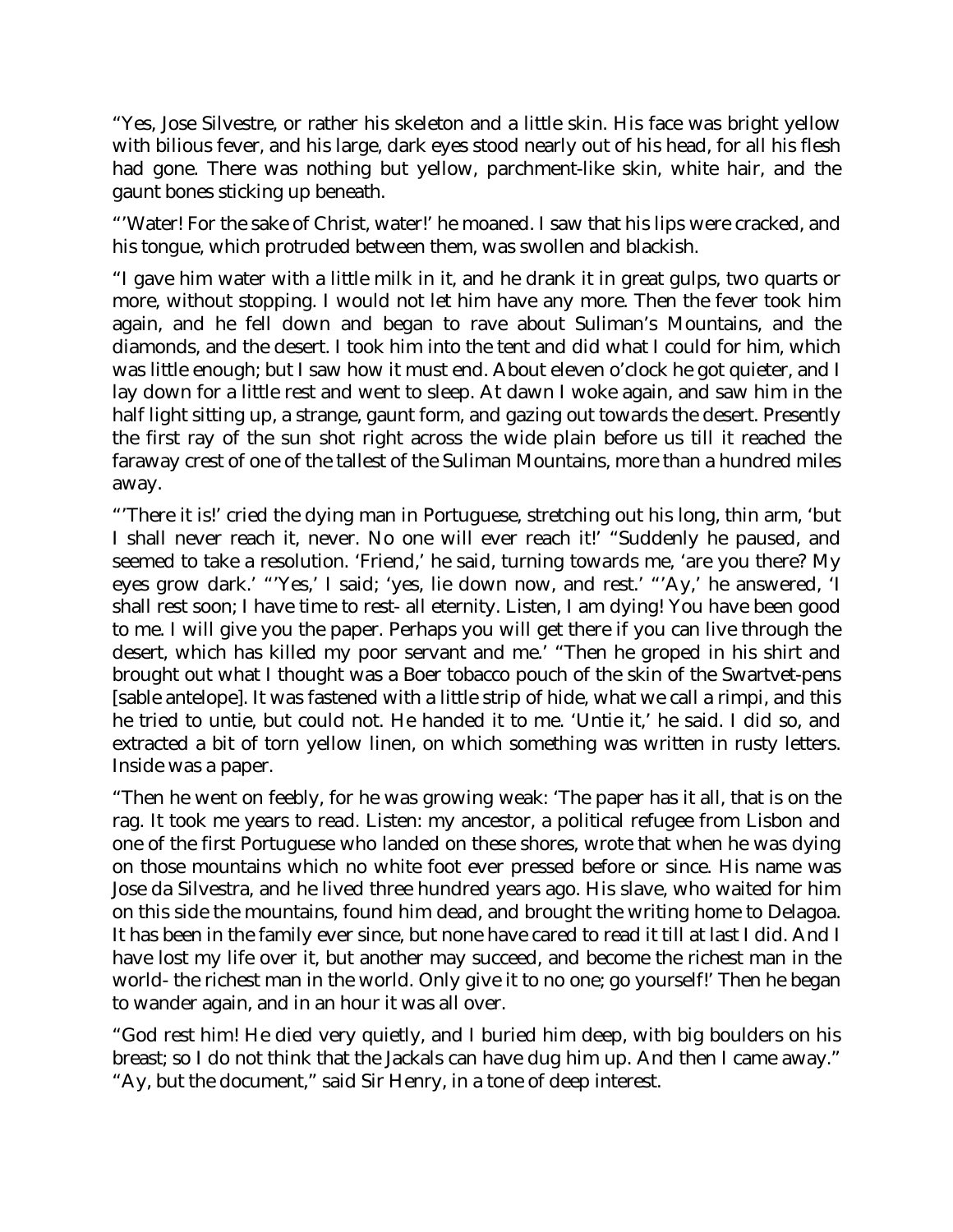"Yes, the document; what was in it?" added the captain.

"Well, gentlemen, if you like I will tell you. I have never showed it to anybody yet except my dear wife, who is dead, and she thought it was all nonsense, and a drunken old Portuguese trader who translated it for me, and had forgotten all about it next morning. The original rag is at my home in Durban, together with poor Don Jose's translation, but I have the English rendering in my pocketbook, and a facsimile of the map, if it can be called a map. Here it is." (See illustration.) I, Jose da Silvestra, who am now dying of hunger in the little cave where no snow is on the north side of the nipple of the southernmost of the two mountains I have named Sheba's Breasts, write this in the year 1590 with a cleft bone upon a remnant of my raiment, my blood being the ink. If my slave should find it when he comes, and should bring it to Delagoa, let my friend [name illegible] bring the matter to the knowledge of the king, that he may send an army which, if they live through the desert and the mountains, and can overcome the brave Kukuanes and their devilish arts, to which end many priests should be brought, will make him the richest king since Solomon. With my own eyes have I seen the countless diamonds stored in Solomon's treasure chamber behind the white Death; but through the treachery of Gagool the witchfinder I might bring nought away, scarcely my life. Let him who comes follow the map, and climb the snow of Sheba's left breast till he comes to the nipple, on the north side of which is the great road Solomon made, from whence three days' journey to the King's Place. Let him kill Gagool. Pray for my soul. Farewell.

## **JOSE DA SILVESTRA 4**

4 Eu Jose da Silvestra que estou morrendo de fome na pequena cova onde nao ha neve ao lado norte do bico mais ao sul das duas montanhas que chamei seio de Sheba; escrevo isto no anno 1590; escrevo isto com um pedaco d' osso n' um farrapo de minha roupa e com sangue meu por tinta; se o meu escravo der com isto quando venha ao levar para Lourenzo Marquez, que o meu amigo [\_\_\_] leve a cousa ao conhecimento d' El Rei, para que possa mandar um exercito que, se desfiler pelo deserto e pelas montanhas e mesmo sobrepujar os bravos Kukuanes e suas artes diabolicas, pelo que se deviam trazer muitos padres Fara o Rei mais rico When I had finished reading the above and shown the copy of the map, drawn by the dying hand of the old don with his blood for ink, there followed a silence of astonishment.

"Well," said Captain Good, "I have been round the world twice, and put in at most ports, but may I be hung if I ever heard a yarn like that out of a storybook, or in it either, for the matter of that." "It's a queer story, Mr. Quatermain," said Sir Henry. "I suppose you are not hoaxing us? It is, I know, sometimes thought allowable to take a greenhorn in." "If you think that, Sir Henry," I said, much put out, and pocketing my paper, for I do not like to be thought one of those silly fellows who consider it witty to tell lies, and who are forever boasting to newcomers of extraordinary hunting addepois de Salomao. Com meus proprios olhos ve os di amantes sem conto guardados nas camaras do thesouro de Salomao a traz da morte branca, mas pela traicao de Gagoal a feiticeira achadora, nada poderia levar, e apenas a minha vida.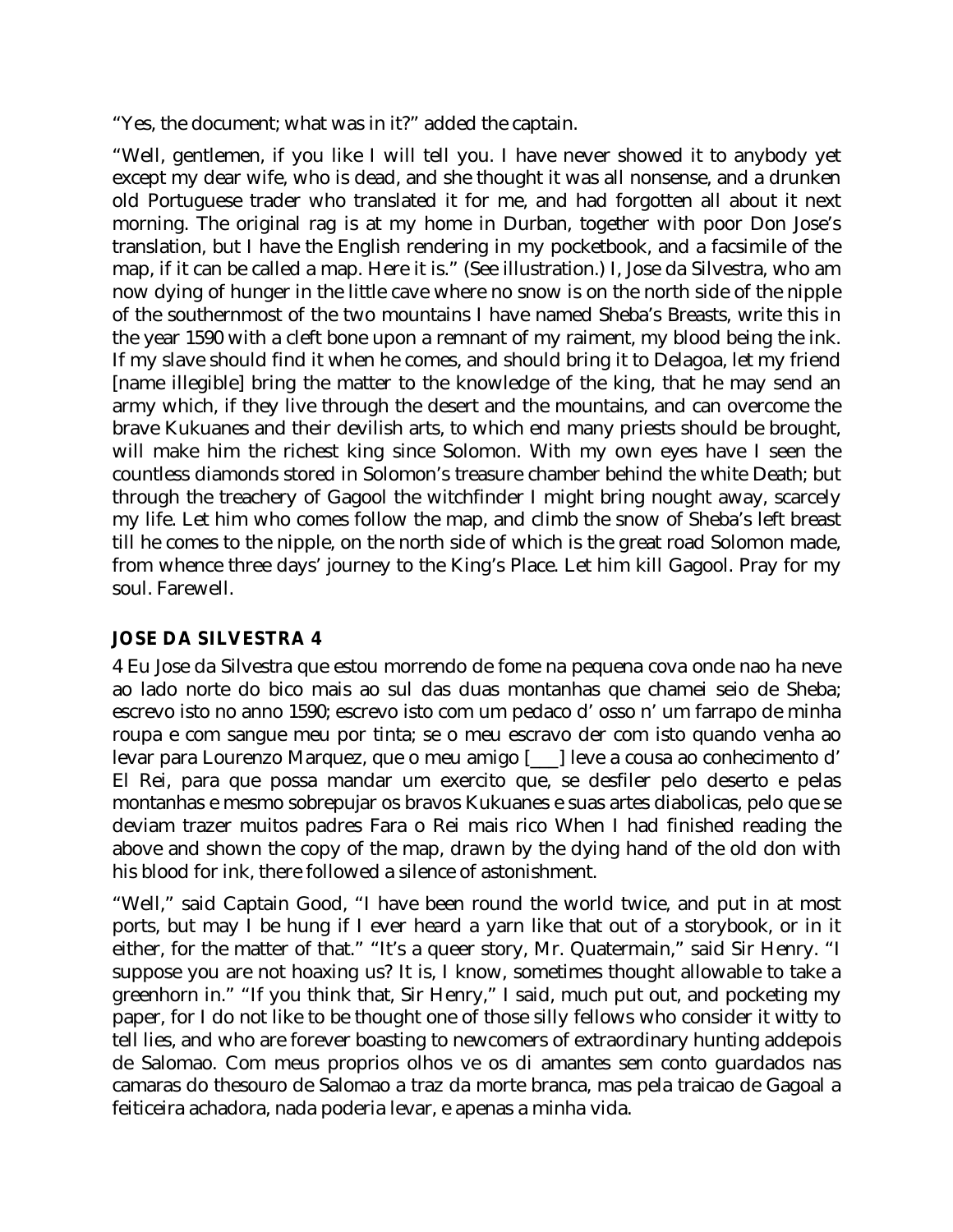Quem vier siga o mappa e trepe pela neve de Sheba peito a esquerda ate chegar ao bico, do lado norte do qual esta a grande estrada do Salomao por elle feita, donde ha tres dias de journada ate ao Palacio do Rei. Mate Gagoal. Reze por minha alma. Adeos.

ventures which never happened, "why there is an end of the matter," and I rose to go.

Sir Henry laid his large hand upon my shoulder. "Sit down, Mr. Quatermain," he said, "I beg your pardon; I see very well you do not wish to deceive us, but the story sounded so extraordinary that I could hardly believe it." "You shall see the original map and writing when we reach Durban," I said, somewhat mollified; for really, when I came to consider the matter, it was scarcely wonderful that he should doubt my good faith. "But I have not told you about your brother. I knew the man Jim who was with him. He was a Bechuana by birth, a good hunter, and, for a native, a very clever man. The morning Mr. Neville was starting, I saw Jim standing by my wagon and cutting up tobacco on the disselboom.

"'Jim,' said I, 'where are you off to this trip? Is it elephants?' "'No, Baas,' he answered, 'we are after something worth more than ivory.' "'And what might that be?' I said; for I was curious. 'Is it gold?' "'No, Baas, something worth more than gold,' and he grinned.

"I did not ask any more questions, for I did not like to lower my dignity by seeming curious, but I was puzzled. Presently Jim finished cutting his tobacco.

"'Baas,' said he.

"I took no notice.

- "'Baas,' said he again.
- "'Eh, boy, what is it?' said I.

"'Baas, we are going after diamonds.' "'Diamonds! Why, then, you are going in the wrong direction; you should head for the fields.' "'Baas, have you ever heard of Suliman's Berg?' (Solomon's Mountains.) "'Ay!' "'Have you ever heard of the diamonds there?' "'I have heard a foolish story, Jim.' "'It is no story, Baas. I once knew a woman who came from there, and got to Natal with her child. She told me; she is dead now.' "'Your master will feed the Assvogels [vultures], Jim, if he tries to reach Suliman's country, and so will you, if they can get any pickings off your worthless old carcass,' said I.

"He grinned. 'Mayhap, Baas. Man must die; I'd rather like to try a new country myself; the elephants are getting worked out about here.' "'Ah, my boy,' I said, 'you wait till the "pale old man" [death] gets a grip of your yellow throat, and then we'll hear what sort of a tune you sing.'

"Half an hour after that I saw Neville's wagon move off. Presently Jim came running back. 'Good-by, Baas,' he said. 'I didn't like to start without bidding you good-by, for I dare say you are right, and we shall never come back again.' "'Is your master really going to Suliman's Berg, Jim, or are you lying?' "'No,' says he; 'he is going. He told me he was bound to make his fortune somehow, or try to; so he might as well try the diamonds.' "'Oh!' said I. 'Wait a bit, Jim; you will take a note to your master, Jim, and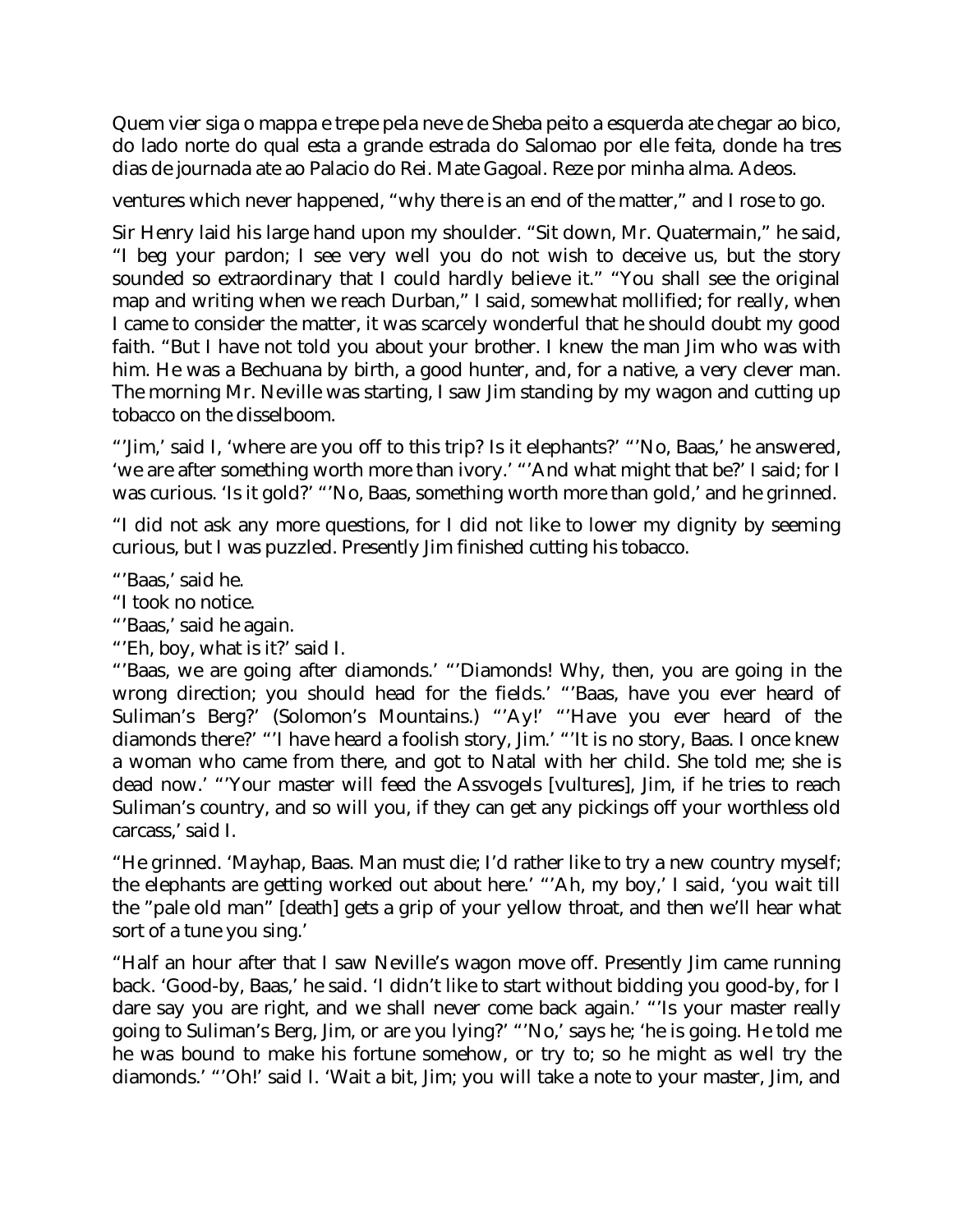promise not to give it to him until you reach Inyati?' (which was some hundred miles off).

"'Yes,' said he.

"So I took a scrap of paper and wrote on it, 'Let him who comes... climb the snow of Sheba's left breast till he comes to the nipple, on the north side of which is the great road Solomon made.' "'Now, Jim,' I said, 'when you give this to your master, tell him he had better follow the advice implicitly. You are not to give it to him now, because I don't want him back asking me questions which I won't answer. Now be off, you idle fellow, the wagon is nearly out of sight.' "Jim took the note and went, and that is all I know about your brother, Sir Henry; but I am much afraid-"

"Mr. Quatermain," said Sir Henry, "I am going to look for my brother; I am going to trace him to Suliman's Mountains, and over them, if necessary, until I find him, or until I know that he is dead. Will you come with me?" I am, as I think I have said, a cautious man, indeed, a timid one, and I shrank from such an idea. It seemed to me that to start on such a journey would be to go to certain death, and, putting other things aside, as I had a son to support, I could not afford to die just then.

"No, thank you, Sir Henry, I think I had rather not," I answered. "I am too old for wildgoose chases of that sort, and we should only end up like my poor friend Silvestre. I have a son dependent on me, so cannot afford to risk my life." Both Sir Henry and Captain Good looked very disappointed.

"Mr. Quatermain," said the former, "I am well off, and I am bent upon this business. You may put the remuneration for your services at whatever figure you like, in reason, and it shall be paid over to you before we start. Moreover, I will, before we start, arrange that in the event of anything happening to us or to you, your son shall be suitably provided for. You will see from this how necessary I think your presence. Also, if by any chance we should reach this place, and find diamonds, they shall belong to you and Good equally. I do not want them. But of course the chance is as good as nothing, though the same thing would apply to any ivory we might get. You may pretty well make your own terms with me, Mr. Quatermain; of course I shall pay all expenses."

"Sir Henry," said I, "this is the most liberal offer I ever had, and one not to be sneezed at by a poor hunter and trader. But the job is the biggest I ever came across, and I must take time to think it over. I will give you my answer before we get to Durban." "Very good," answered Sir Henry, and then I said good night and turned in, and dreamed about poor, long-dead Silvestre and the diamonds.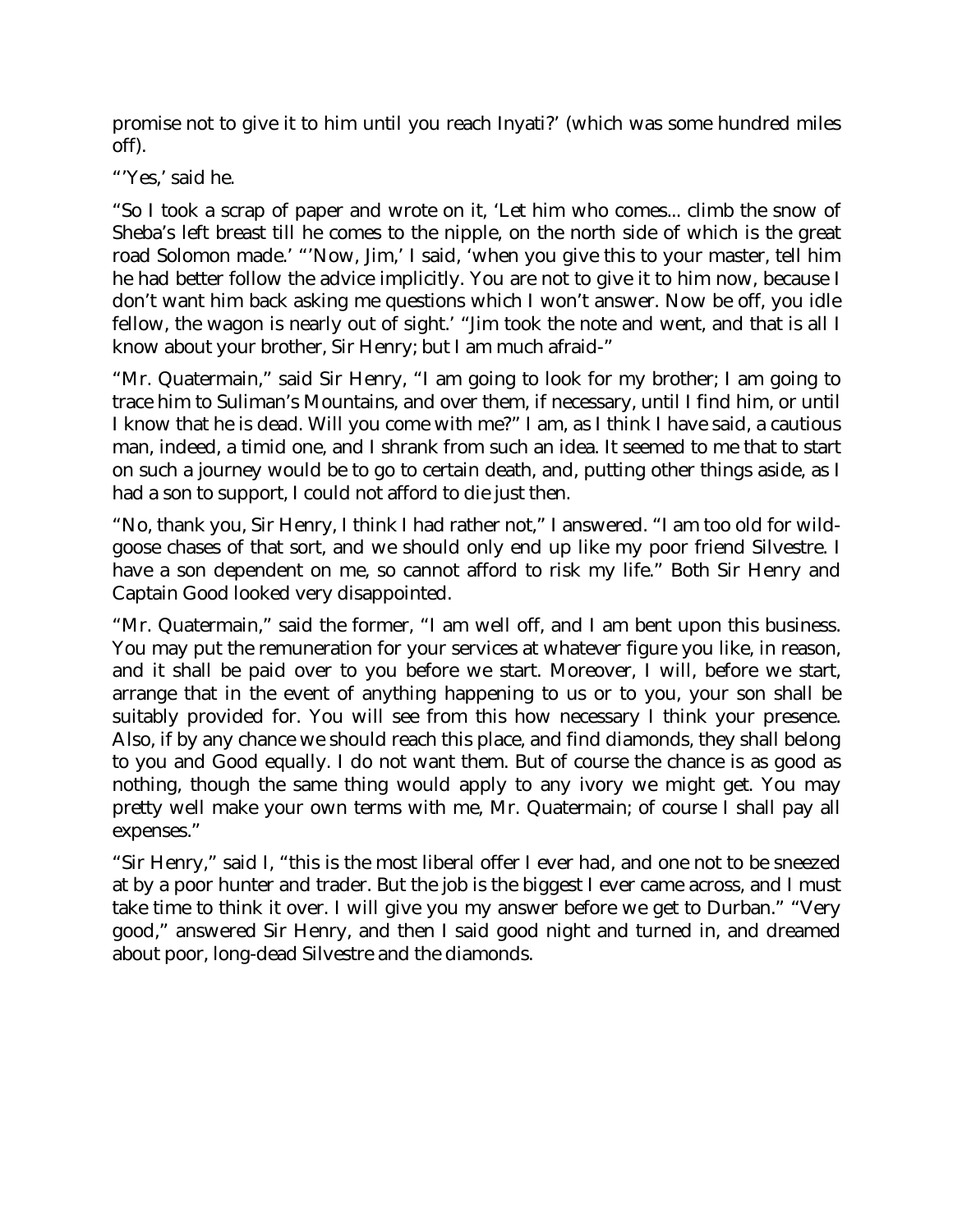### **CHAPTER 3**

### **3. Umbopa Enters Our Service**

IT TAKES from four to five days, according to the vessel and the state of the weather, to run up from the Cape to Durban. Sometimes, if the landing is bad at East London, where they have not yet got that wonderful harbor they talk so much of and sink such a mint of money in, one is delayed for twenty-four hours before the cargo boats can get out to take the goods off. But on this occasion we had not to wait at all, for there were no breakers on the bar to speak of, and the tugs came out at once with their long strings of ugly, flat-bottomed boats, into which the goods were bundled with a crash. It did not matter what they were, over they went, slap-bang! Whether they were china or woolen goods they met with the same treatment. I saw one case containing four dozen bottles of champagne smashed all to bits, and there was the champagne fizzing and boiling about in the bottom of the dirty cargo boat. It was a wicked waste, and so evidently the Kaffirs in the boat thought, for they found a couple of unbroken bottles, and knocking the tops off drank the contents. But they had not allowed for the expansion caused by the fizz in the wine, and feeling themselves swelling, rolled about in the bottom of the boat, calling out that the good liquor was "tagati" (bewitched). I spoke to them from the vessel, and told them that it was the white man's strongest medicine, and that they were as good as dead men. They went onto the shore in a very great fright, and I do not think they will touch champagne again.

Well, all the time we were running up to Natal I was thinking over Sir Henry Curtis's offer. We did not speak any more on the subject for a day or two, though I told them many hunting yarns, all true ones. There is no need to tell lies about hunting, for so many curious things happen within the knowledge of a man whose business it is to hunt; but this is by the way.

At last, one beautiful evening in January, which is our hottest month, we steamed along the coast of Natal, expecting to make Durban Point by sunset. It is a lovely coast all along from East London, with its red sandhills and wide sweeps of vivid green, dotted here and there with Kaffir kraals, and bordered by a ribbon of white surf which spouts up in pillars of foam where it hits the rocks. But just before you get to Durban there is a peculiar richness about it. There are the deep kloofs cut in the hills by the rushing rains of centuries, down which the rivers sparkle; there is the deepest green of the bush, growing as God planted it, and the other greens of the mealie gardens and the sugar patches, while here and there a white house, smiling out at the placid sea, puts a finish and gives an air of homeliness to the scene. For to my mind, however beautiful a view may be, it requires the presence of man to make it complete, but perhaps that is because I have lived so much in the wilderness, and therefore know the value of civilization, though, to be sure, it drives away the game. The Garden of Eden, no doubt, was fair before man was, but I always think it must have been fairer when Eve was walking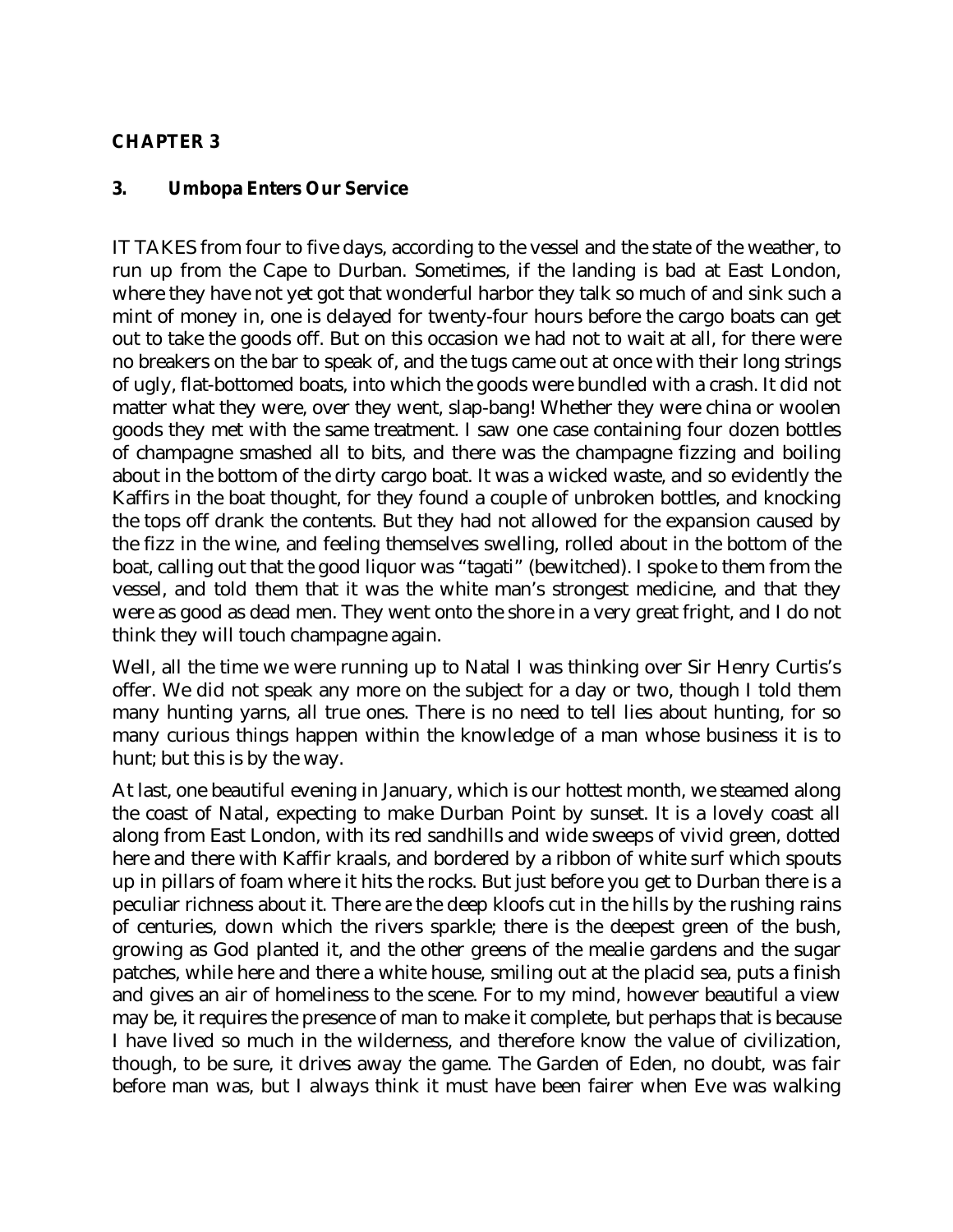about it. But we had miscalculated a little, and the sun was well down before we dropped anchor off the Point, and heard the gun which told the good folk that the English mail was in. It was too late to think of getting over the bar that night, so we went down comfortably to dinner, after seeing the mail carried off in the lifeboat.

When we came up again the moon was up, and shining so brightly over sea and shore that she almost paled the quick, large flashes from the lighthouse. From the shore floated sweet spicy odors that always remind me of hymns and missionaries, and in the windows of the houses on the Berea sparkled a hundred lights.

From a large brig lying near came the music of the sailors as they worked at getting the anchor up to be ready for the wind. Altogether it was a perfect night, such a night as you get only in southern Africa, and it threw a garment of peace over everybody as the moon threw a garment of silver over everything. Even the great bulldog belonging to a sporting passenger seemed to yield to the gentle influences, and, giving up yearning to come to close quarters with the baboon in a cage on the fo'c'stle, snored happily in the door of the cabin, dreaming, no doubt, that he had finished him, and happy in his dream.

We all- that is, Sir Henry Curtis, Captain Good, and myself- went and sat by the wheel, and were quiet for a while.

"Well, Mr. Quatermain," said Sir Henry presently, "have you been thinking about my proposals?"

"Ay," echoed Captain Good, "what do you think of them, Mr. Quatermain? I hope you are going to give us the pleasure of your company as far as Solomon's Mines, or wherever the gentleman you knew as Neville may have got to." I rose and knocked out my pipe before I answered. I had not made up my mind, and wanted the additional moment to complete it. Before the burning tobacco had fallen into the sea it was completed; just that little extra second did the trick. It is often the way when you have been bothering a long time over a thing.

"Yes, gentlemen," I said, sitting down again, "I will go, and by your leave I will tell you why and on what terms. First, for the terms which I ask.

"1. You are to pay all expenses, and any ivory or other valuables we may get is to be divided between Captain Good and myself.

"2. That you pay me L500 for my service on the trip before we start, I undertaking to serve you faithfully till you choose to abandon the enterprise, or till we succeed, or disaster overtakes us.

"3. That before we start you execute a deed agreeing in the event of my death or disablement, to pay my boy Harry, who is studying medicine over there in London at Guy's Hospital, a sum of L200 a year for five years, by which time he ought to be able to earn a living for himself. That is all, I think, and I dare say you will say quite enough, too."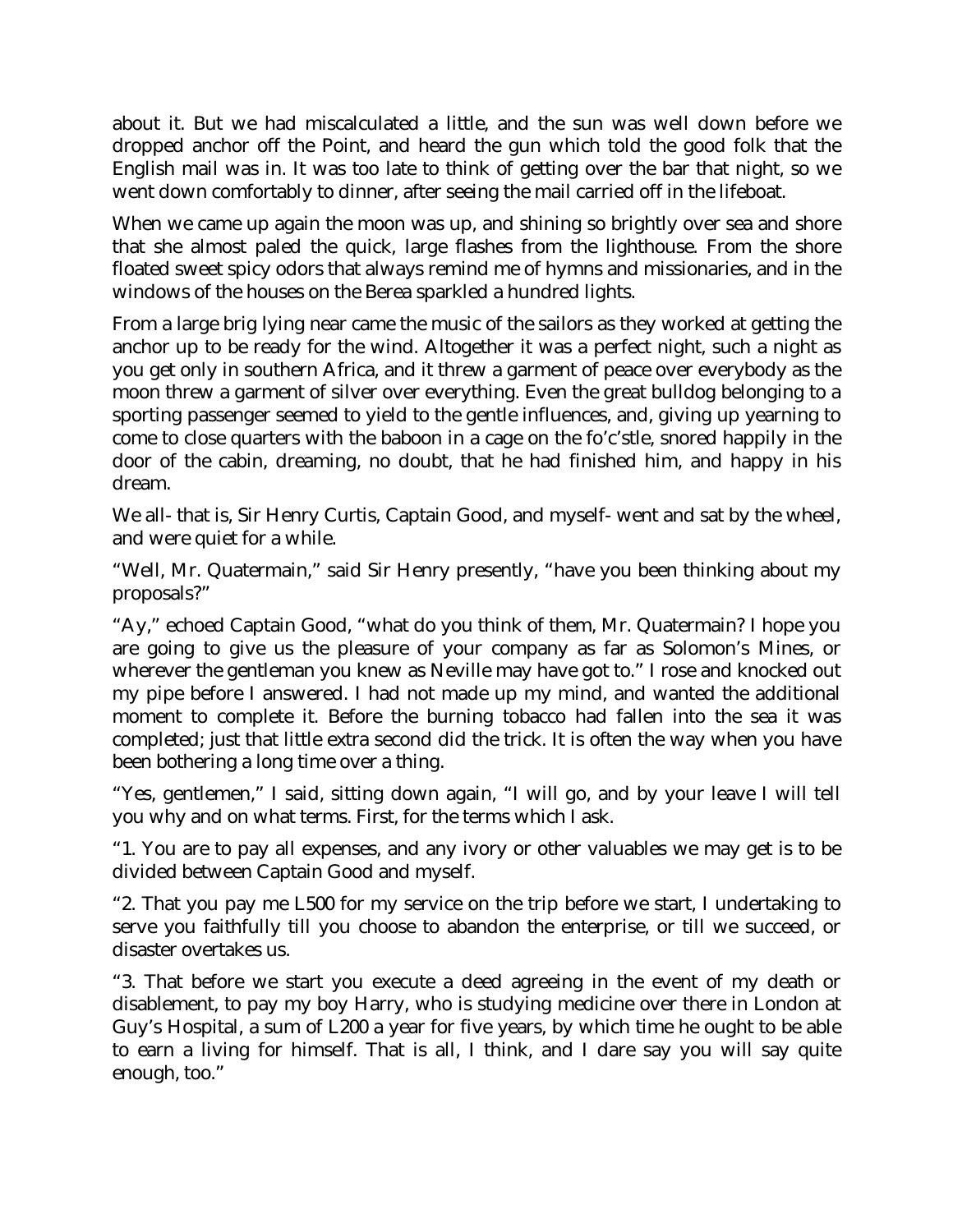"No," answered Sir Henry, "I accept them gladly. I am bent upon this project, and would pay more than that for your help, especially considering the peculiar knowledge you possess." "Very well. And now that I have made my terms I will tell you my reasons for making up my mind to go. First of all, gentlemen, I have been observing you both for the last few days, and if you will not think me impertinent I will say that I like you, and think that we shall come up well to the yoke together. That is something, let me tell you, when one has a long journey like this before one.

"And now as to the journey itself, I tell you flatly, Sir Henry and Captain Good, that I do not think it probable that we can come out of it alive, that is, if we attempt to cross the Suliman Mountains. What was the fate of the old Don da Silvestra three hundred years ago? What was the fate of his descendant twenty years ago? What has been your brother's fate? I tell you frankly, gentlemen, that as their fate was so I believe ours will be." I paused to watch the effect of my words. Captain Good looked a little uncomfortable; but Sir Henry's face did not change. "We must take our chance," he said.

"You may perhaps wonder," I went on, "why, if I think this, I, who am, as I told you, a timid man, should undertake such a journey. It is for two reasons.

First, I am a fatalist, and believe that my time is appointed to come quite independently of my own movements, and that if I am to go to Suliman Mountains to be killed, I shall go there and shall be killed there. God Almighty, no doubt, knows his mind about me, so I need not trouble on that point. Secondly, I am a poor man. For nearly forty years I have hunted and traded, but I have never made more than a living. Well, gentlemen, I don't know if you are aware that the average life of an elephant hunter from the time he takes to the trade is from four to five years. So you see I have lived through about seven generations of my class, and I should think that my time cannot be far off, anyway. Now, if anything were to happen to me in the ordinary course of business, by the time my debts were paid there would be nothing left to support my son Harry while he was getting in the way of earning a living, whereas now he would be provided for for five years.

There is the whole affair in a nutshell." "Mr. Quatermain," said Sir Henry, who had been giving me the most serious attention, "your motives for undertaking an enterprise which you believe can only end in disaster reflect a great deal of credit on you. Whether or not you are right, time and the event, of course, alone can show. But whether you are right or wrong, I may as well tell you at once that I am going through with it to the end, sweet or bitter. If we are going to be knocked on the head, all that I have to say is that I hope we shall get a little shooting first- eh, Good?" "Yes, yes," put in the captain. "We have all three of us been accustomed to face danger, and hold our lives in our hands in various ways, so it is no good turning back now." "And now I vote we go down to the saloon and take an observation, just for luck, you know." And we did- through the bottom of a tumbler.

Next day we went ashore, and I put Sir Henry and Captain Good up at the little shanty I have on the Berea, and which I call my home. There are only three rooms and a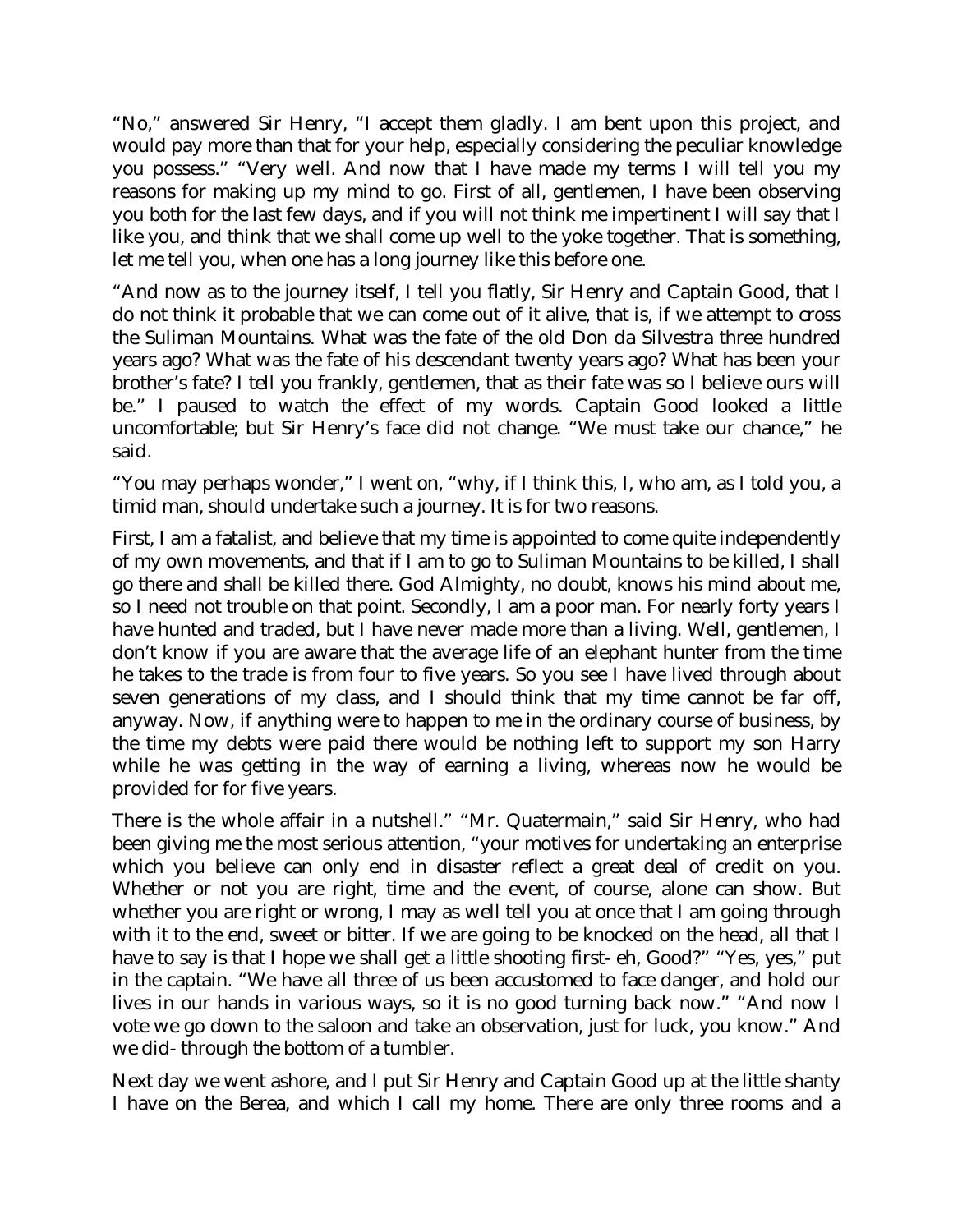kitchen in it, and it is built of green brick with a galvanized iron roof, but there is a good garden, with the best loquot trees in it that I know, and some nice young mangoes, of which I hope great things. The curator of the botanical gardens gave them to me. It is looked after by an old hunter of mine, named Jack, whose thigh was so badly broken by a buffalo cow in Sikukunis country that he will never hunt again. But he can potter about and garden, being a Griqua by birth. You can never get your Zulu to take much interest in gardening. It is a peaceful art, and peaceful arts are not in his line.

Sir Henry and Good slept in a tent pitched in my little grove of orange trees at the end of the garden (for there was no room for them in the house), and what with the smell of the bloom and the sight of the green and golden fruit- for in Durban you will see all three on the tree together- I dare say it is a pleasant place enough (for we have few mosquitoes here unless there happens to come an unusually heavy rain).

Well, to get on- for unless I do you will be tired of my story before ever we fetch up at Suliman's Mountains- having once made up my mind to go, I set about making the necessary preparations. First I got the deed from Sir Henry, providing for my boy in case of accidents. There was some little difficulty about getting this legally executed, as Sir Henry was a stranger here, and the property to be charged was over the water; but it was ultimately got over with the help of a lawyer, who charged L20 for the job- a price that I thought outrageous. Then I got my check for L500. Having paid this tribute to my bump of caution, I bought a wagon and a span of oxen on Sir Henry's behalf, and beauties they were. It was a twenty-two-foot wagon with iron axles, very strong, very light, and built throughout of stink-wood. It was not quite a new one, having been to the diamond fields and back, but in my opinion it was all the better for that, for one could see that the wood was well seasoned. If anything is going to give in a wagon, or if there is green wood in it, it will show out on the first trip. It was what we call a "halftented" wagon- that is to say, it was only covered in over the after twelve feet, leaving all the front part free for the necessaries we had to carry with us. In this after part was a hide "cartle," or bed, on which two people could sleep, also racks for rifles, and many other little conveniences. I gave L125 for it, and think it was cheap at the price. Then I bought a beautiful team of twenty "salted" Zulu oxen, which I had had my eye on for a year or two. Sixteen oxen are the usual number for a team, but I had four extra to allow for casualties. These Zulu oxen are small and light, not more than half the size of the Africander oxen, which are generally used for transport purposes; but they will live where the Africander will starve, and with a light load will make five miles a day better going, being quicker and not so liable to get footsore. What is more, this lot were thoroughly "salted"- that is, they had worked all over South Africa, and so had become proof (comparatively speaking) against red water, which so frequently destroys whole teams of oxen when they get onto strange "veldt" (grass country). As for "lung sick," which is a dreadful form of pneumonia, very prevalent in this country, they had all been inoculated against it. This is done by cutting a slit in the tail of an ox, and binding in a piece of the diseased lung of an animal which has died of the sickness. The result is that the ox sickens, takes the disease in a mild form, which causes its tail to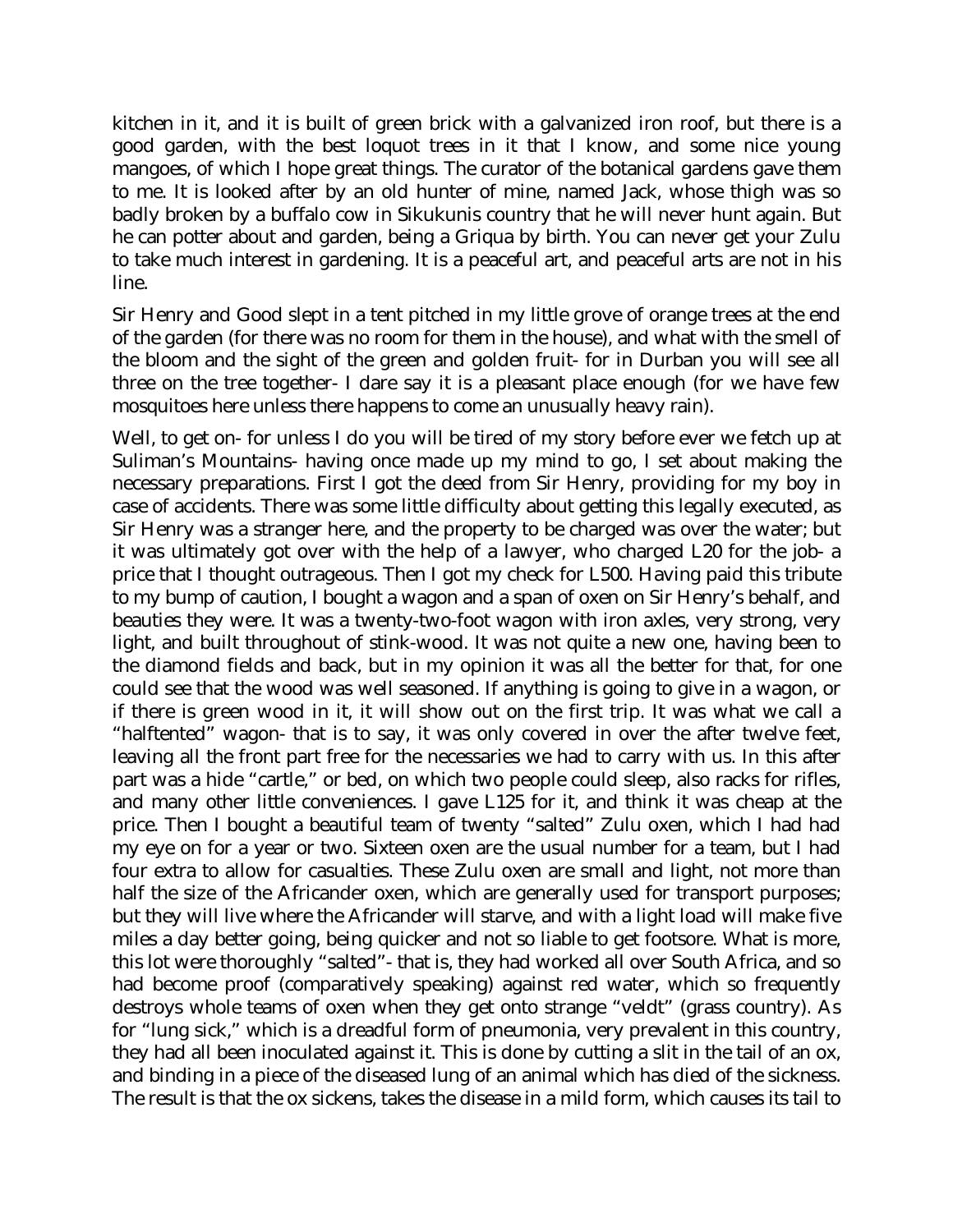drop off, as a rule about a foot from the root, and becomes proof against future attacks. It seems cruel to rob the animal of his tail, especially in a country where there are so many flies, but it is better to sacrifice the tail and keep the ox than to lose both tail and ox, for a tail without an ox is not much good except to dust with. Still it does look odd to trek along behind twenty stumps, where there ought to be tails. It seems as though Nature had made a trifling mistake, and stuck the stern ornaments of a lot of prize bulldogs onto the rumps of the oxen.

Next came the question of provisioning and medicines, one which required the most careful consideration, for what one had to do was to avoid lumbering the wagon up, and yet take everything absolutely necessary. Fortunately, it turned out that Good was a bit of a doctor, having at some period in his previous career managed to pass through a course of medical and surgical instruction, which he had more or less kept up. He was not, of course, qualified, but he knew more about it than many a man who could write M.D. after his name, as we found out afterwards, and he had a splendid traveling medicine chest and a set of instruments.

While we were at Durban he cut off a Kaffir's big toe in a way which it was a pleasure to see. But he was quite flabbergasted when the Kaffir, who had sat stolidly watching the operation, asked him to put on another, saying that a "white one" would do at a pinch.

There remained, when these questions were satisfactorily settled, two further important points for consideration, namely, that of arms and that of servants. As to the arms I cannot do better than put down a list of those we finally decided on from among the ample store that Sir Henry had brought with him from England, and those which I had. I copy it from my pocketbook, where I made the entry at the time: "Three heavy breechloading double-eight elephant guns, weighing about fifteen pounds each, with a charge of eleven drams of black powder." Two of these were by a well-known London firm, most excellent makers, but I do not know by whom mine, which was not so highly finished, was made. I had used it on several trips, and shot a good many elephants with it, and it had always proved a most superior weapon, thoroughly to be relied on.

"Three double .500 expresses, constructed to carry a charge of six drams," sweet weapons, and admirable for medium-sized game, such as eland or sable antelope, or for men, especially in an open country and with the semihollow bullet.

"One double No. 12 central-fire Keeper's shotgun, full choke both barrels." This gun proved of the greatest service to us afterwards in shooting game for the pot.

"Three Winchester repeating rifles (not carbines)," spare guns.

"Three single-action Colt's revolvers, with the heavier pattern of cartridge."

This was our total armament, and the reader will doubtless observe that the weapons of each class were of the same make and caliber, so that the cartridges were interchangeable, a very important point. I make no apology for detailing it at length,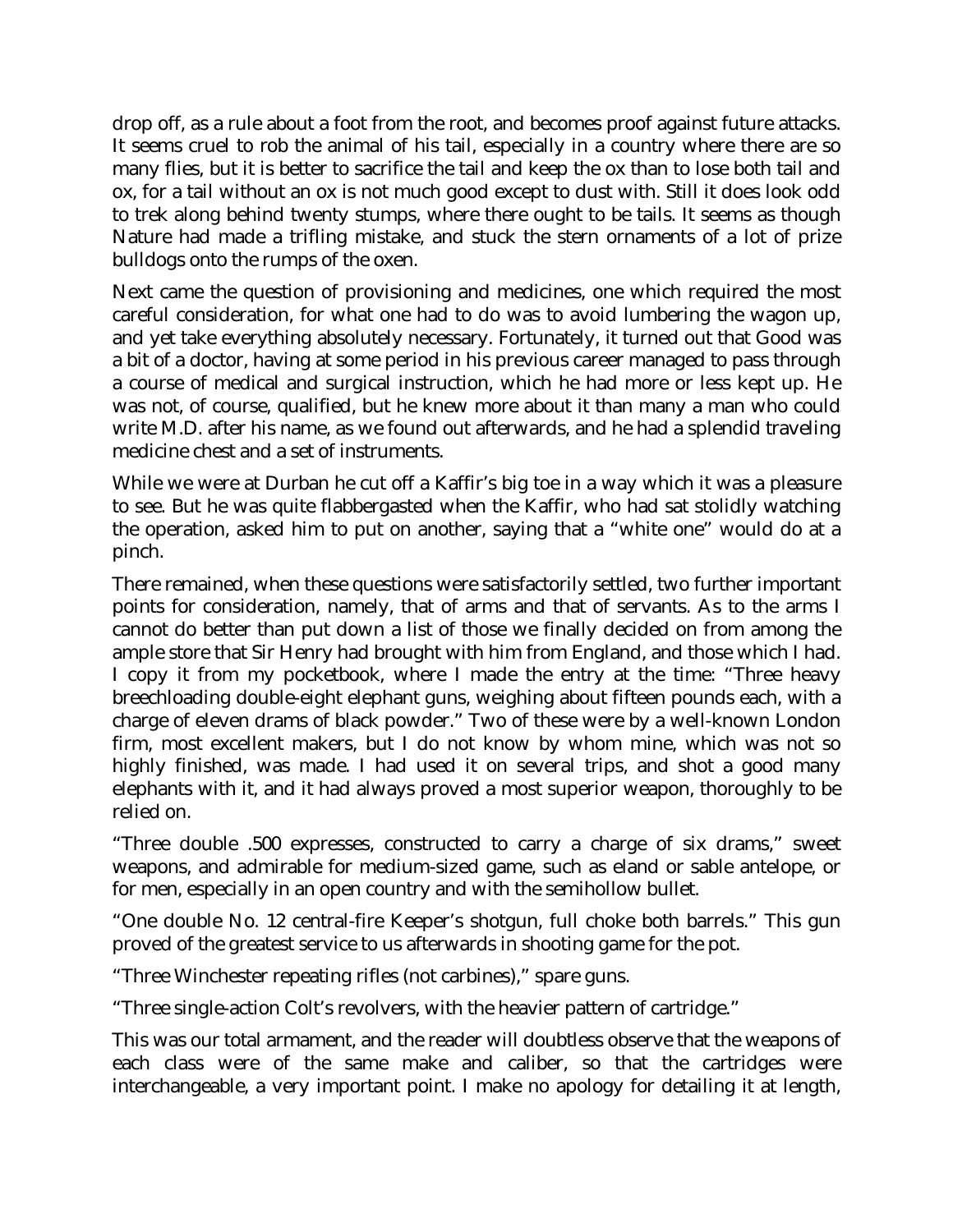for every experienced hunter will know how vital a proper supply of guns and ammunition is to the success of an expedition.

Now as to the men who were to go with us. After much consultation we decided that their number should be limited to five, namely, a driver, a leader, and three servants.

The driver and leader I got without much difficulty, two Zulus, named respectively Goza and Tom; but the servants were a more difficult matter. It was necessary that they should be thoroughly trustworthy and brave men, as in a business of this sort our lives might depend upon their conduct. At last I secured two, one a Hottentot called Ventvogel ("Wind-bird"), and one a little Zulu named Khiva, who had the merit of speaking English perfectly. Ventvogel I had known before; he was one of the most perfect "spoorer" (game trackers) I ever had to do with, and tough as whipcord. He never seemed to tire. But he had one failing, so common with his race, drink. Put him within reach of a bottle of grog and you could not trust him. But as we were going beyond the region of grogshops this little weakness of his did not so much matter.

Having got these two men I looked in vain for a third to suit my purpose, so we determined to start without one, trusting to luck to find a suitable man on our way upcountry. But on the evening before the day we had fixed for our departure the Zulu Khiva informed me that a man was waiting to see me. Accordingly, when we had done dinner, for we were at table at the time, I told him to bring him in. Presently a very tall, handsome-looking man, somewhere about thirty years of age, and very light-colored for a Zulu, entered, and, lifting his knob stick by way of salute, squatted himself down in the corner on his haunches and sat silent. I did not take any notice of him for a while, for it is a great mistake to do so. If you rush into conversation at once a Zulu is apt to think you a person of little dignity or consideration. I observed, however, that he was a "keshla" (ringed man), that is, that he wore on his head the black ring, made of a species of gum polished with fat and worked in with the hair, usually assumed by Zulus on attaining a certain age or dignity. Also, it struck me that his face was familiar to me.

"Well," I said at last, "what is your name?" "Umbopa," answered the man, in a slow, deep voice.

"I have seen your face before." "Yes; the Inkoosi [chief] saw my face at the place of the Little Hand [Isandhlwana] the day before the battle." Then I remembered. I had been one of Lord Chelmsford's guides in that unlucky Zulu war, and had had the good fortune to leave the camp in charge of some wagons the day before the battle. While I had been waiting for the cattle to be inspanned I had fallen into conversation with this man, who held some small command among the native auxiliaries, and he had expressed to me his doubts of the safety of the camp. At the time I had told him to hold his tongue, and leave such matters to wiser heads; but afterwards I thought of his words.

"I remember," I said; "what is it you want?" "It is this, Macumazahn [that is my Kaffir name, and means the man who gets up in the middle of the night; or, in vulgar English,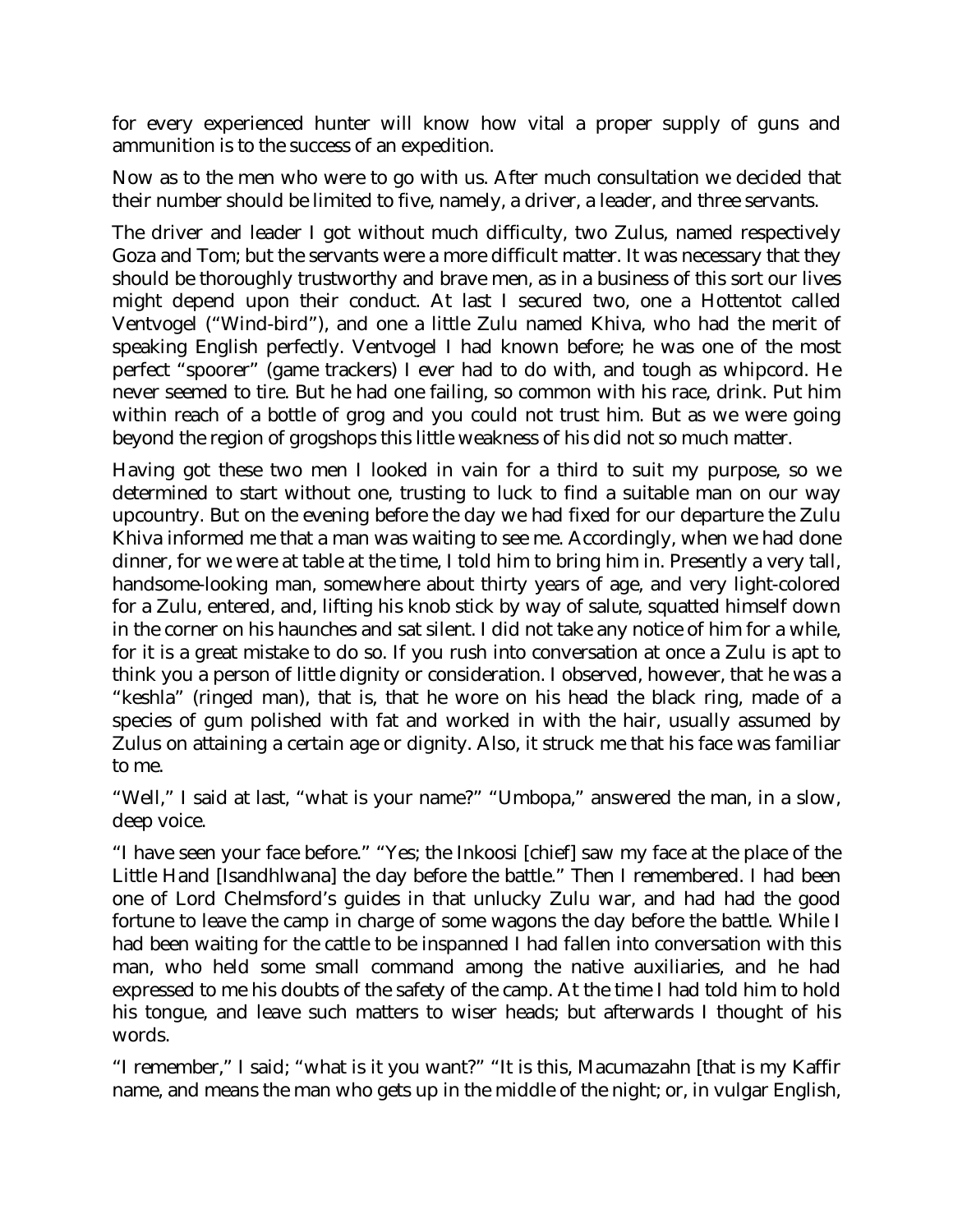he who keeps his eyes open], I hear that you go on a great expedition far into the north with the white chiefs from over the water. Is it a true word?" "It is." "I hear that you go even to the Lukanga River, a moon's journey beyond the Manica country. Is this so also, Macumazahn?" "Why do you ask whither we go? What is it to thee?" I answered suspiciously, for the objects of our journey had been kept a dead secret.

"It is this, O white men, that if indeed you travel so far I would travel with you." There was a certain assumption of dignity in the man's mode of speech, and especially in his use of the words "O white men," instead of "O inkoosis" (chiefs), which struck me.

"You forget yourself a little," I said. "Your words come out unawares. That is not the way to speak. What is your name, and where is your kraal? Tell us, that we may know with whom we have to deal."

"My name is Umbopa. I am of the Zulu people, yet not of them. The house of my tribe is in the far north; it was left behind when the Zulus came down here a 'thousand years ago,' long before Chaka reigned in Zululand. I have no kraal. I have wandered for many years. I came from the north as a child to Zululand. I was Cetywayo's man in the Nkomabakosi regiment. I ran away from Zululand and came to Natal because I wanted to see the white man's ways. Then I served against Cetywayo in the war. Since then I have been working in Natal. Now I am tired, and would go north again. Here is not my place. I want no money, but I am a brave man, and am worth my place and meat. I have spoken." I was rather puzzled at this man and his way of speech. It was evident to me from his manner that he was in the main telling the truth, but he was somehow different from the ordinary run of Zulus, and I rather mistrusted his offer to come without pay. Being in a difficulty, I translated his words to Sir Henry and Good, and asked them their opinion. Sir Henry told me to ask him to stand up. Umbopa did so, at the same time slipping off the long military greatcoat he wore, and revealing himself naked except for the moocha round his middle and a necklace of lions' claws. He certainly was a magnificent-looking man; I never saw a finer native. Standing about six foot three high, he was broad in proportion, and very shapely. In that light, too, his skin looked scarcely more than dark, except here and there where deep, black scars marked old assegai wounds. Sir Henry walked up to him and looked into his proud, handsome face.

"They make a good pair, don't they?" said Good; "one as big as the other."

"I like your looks, Mr. Umbopa, and I will take you as my servant," said Sir Henry in English.

Umbopa evidently understood him, for he answered in Zulu, "It is well," and then, with a glance at the white man's great stature and breadth, "we are men, you and I."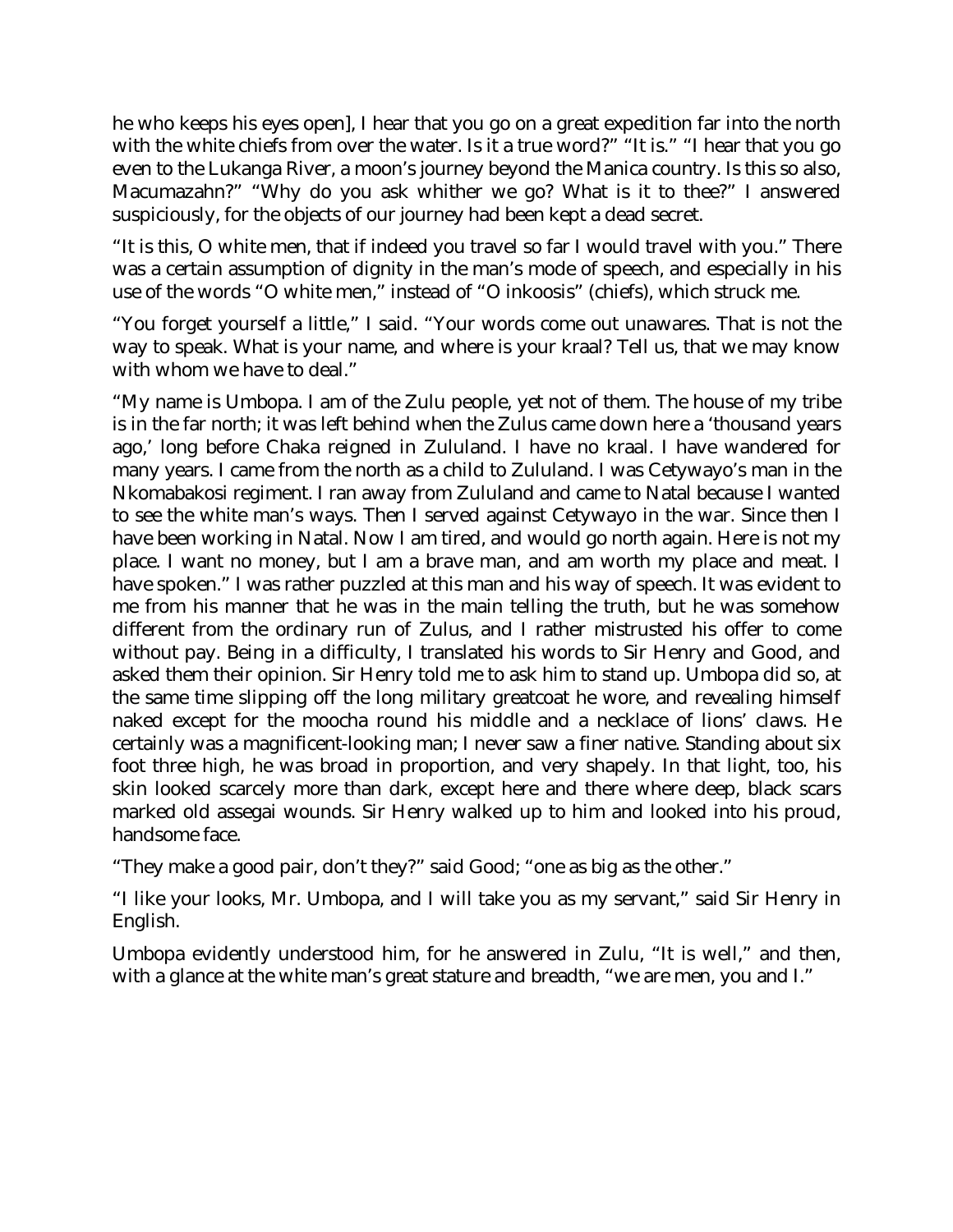## **CHAPTER 4**

### **4. An Elephant Hunt**

NOW I DO not propose to narrate at full length all the incidents of our long journey up to Sitanda's Kraal, near the junction of the Lukanga and Kalukwe rivers, a journey of more than a thousand miles from Durban, the last three hundred or so of which, owing to the frequent presence of the dreadful tsetse fly, whose bite is fatal to all animals except donkeys and men, we had to make on foot.

We left Durban at the end of January, and it was in the second week of May that we camped near Sitanda's Kraal. Our adventures on the way were many and various, but as they were of the sort which befall every African hunter, I shall notwith one exception to be presently detailed- set them down here, lest I should render this history too wearisome.

At Inyati, the outlying trading station in the Matabele country, of which Lobengula (a great scoundrel) is king, we with many regrets parted from our comfortable wagon. Only twelve oxen remained to us out of the beautiful span of twenty which I had bought at Durban. One we had lost from the bite of a cobra, three had perished from the want of water, one had been lost, and the other three had died from eating the poisonous herb called tulip. Five more sickened from this cause, but we managed to cure them with doses of an infusion made by boiling down the tulip leaves. If administered in time this is a very effective antidote.

The wagon and oxen we left in the immediate charge of Goza and Tom, the driver and leader, both of them trustworthy boys, requesting a worthy Scotch missionary who lived in this wild place to keep an eye to it. Then, accompanied by Umbopa, Khiva, Ventvogel, and half a dozen bearers whom we hired on the spot, we started off on foot upon our wild quest. I remember we were all a little silent on the occasion of that departure, and I think that each of us was wondering if we should ever see that wagon again; for my part, I never expected to. For a while we tramped on in silence, till Umbopa, who was marching in front, broke into a Zulu chant about how some brave men, tired of life and the tameness of things, started off into a great wilderness to find new things or die, and how, lo and behold, when they had got far into the wilderness, they found it was not a wilderness at all, but a beautiful place full of young wives and fat cattle, of game to hunt and enemies to kill.

Then we all laughed and took it for a good omen. He was a cheerful savage, was Umbopa, in a dignified sort of way, when he had not got one of his fits of brooding, and had a wonderful knack of keeping one's spirits up. We all got very fond of him.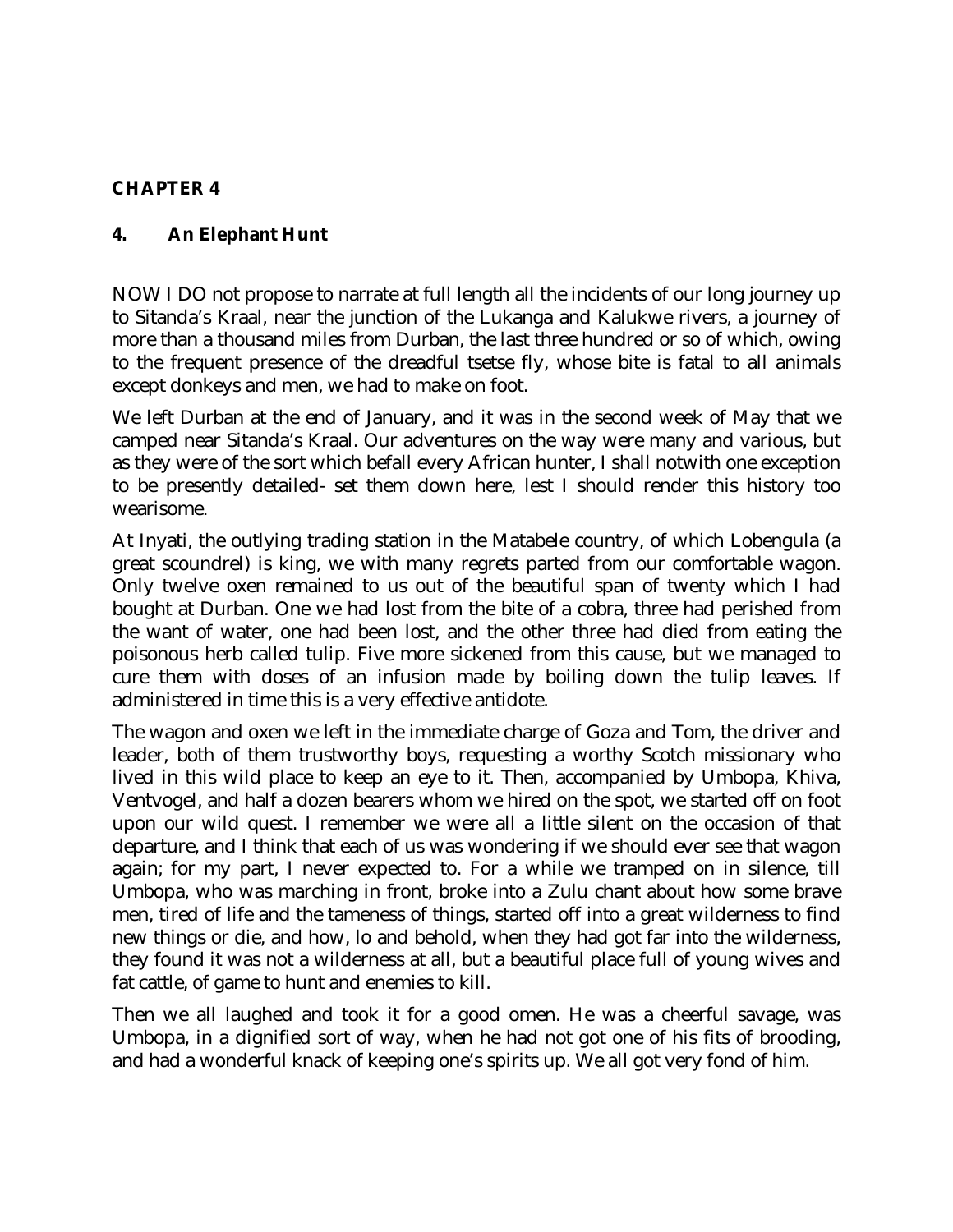And now for the one adventure I am going to treat myself to, for I do heartily love a hunting yarn.

About a fortnight's march from Inyati we came across a peculiarly beautiful bit of fairly-watered wooded country. The kloofs in the hills were covered with dense bush, idoro bush, as the natives call it, and in some places with the wachteen-beche (wait-alittle) thorn, and there were great quantities of the beautiful machabell tree, laden with refreshing yellow fruit with enormous stones. This tree is the elephant's favorite food, and there were not wanting signs that the great brutes were about, for not only was their spoor frequent, but in many places the trees were broken down and even uprooted. The elephant is a destructive feeder.

One evening, after a long day's march, we came to a spot of peculiar loveliness. At the foot of a bush-clad hill was a dry riverbed, in which, however, were to be found pools of crystal water all trodden round with the hoofprints of game.

Facing this hill was a parklike plain, where grew clumps of flat-topped mimosa, varied with occasional glossy-leaved machabells, and all round was the great sea of pathless, silent bush.

As we emerged into this riverbed path we suddenly started a troop of tall giraffes, who galloped, or, rather, sailed off, with their strange gait, their tails screwed up over their backs, and their hoofs rattling like castanets. They were about three hundred yards from us, and therefore practically out of shot, but Good, who was walking ahead and had an express loaded with solid ball in his hand, could not resist, but upped gun and let drive at the last, a young cow. By some extraordinary chance the ball struck it full on the back of the neck, shattering the spinal column, and that giraffe went rolling head over heels just like a rabbit. I never saw a more curious thing.

"Curse it!" said Good- for I am sorry to say he had a habit of using strong language when excited- contracted no doubt, in the course of his nautical career.

"Curse it, I've killed him." "Ou, Bougwan," ejaculated the Kaffirs; "Ou! Ou!" They called Good "Bougwan" ("Glass Eye") because of his eyeglass.

"Oh, 'Bougwan'!" reechoed Sir Henry and I; and from that day Good's reputation as a marvelous shot was established, at any rate among the Kaffirs. Really he was a bad one, but whenever he missed we overlooked it for the sake of that giraffe.

Having set some of the "boys" to cut off the best of the giraffe meat, we went to work to build a "scherm" near one of the pools about a hundred yards to the right of it. This is done by cutting a quantity of thorn bushes and laying them in the shape of a circular hedge. Then the space enclosed is smoothed, and dry tambouki grass, if obtainable, is made into a bed in the center, and a fire or fires lighted.

By the time the scherm was finished the moon was coming up, and our dinner of giraffe steaks and roasted marrowbones was ready. How we enjoyed those marrowbones, though it was rather a job to crack them! I know no greater luxury than giraffe marrow, unless it is elephant's heart, and we had that on the morrow. We ate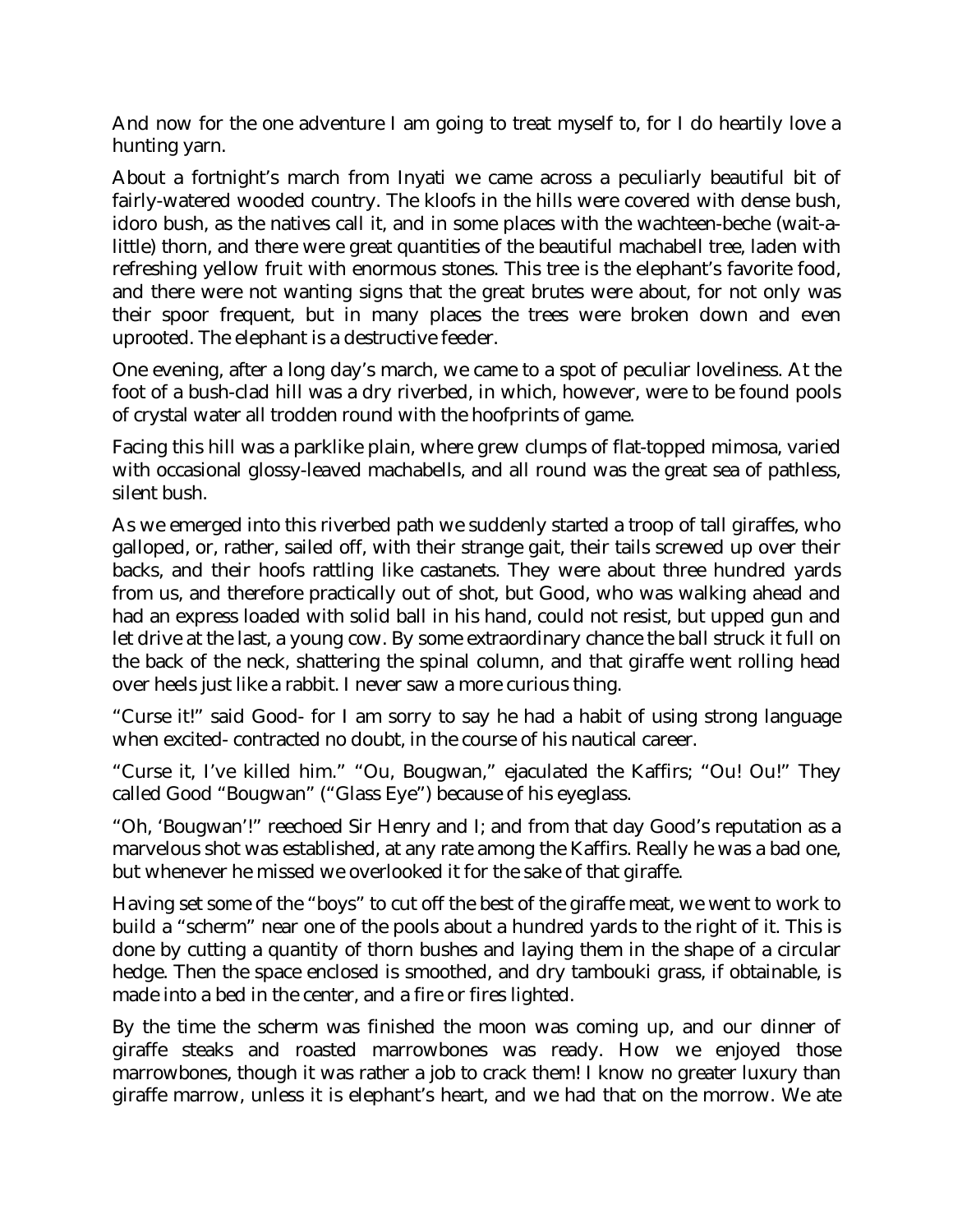our simple meal, pausing at times to thank Good for his wonderful shot, by the light of the full moon, and then we began to smoke and yarn, and a curious picture we must have made squatted there round the fire. I, with my short grizzled hair sticking up straight, and Sir Henry with his yellow locks, which were getting rather long, were rather a contrast, especially as I am thin and short and dark, weighing only nine stone and a half, and Sir Henry is tall and broad and fair, and weighs fifteen. But perhaps the most curious-looking of the three, taking all the circumstances of the case into consideration, was Captain John Good, R.N. There he sat upon a leather bag, looking just as though he had come in from a comfortable day's shooting in a civilized country, absolutely clean, tidy, and well dressed.

He had on a shooting suit of brown tweed, with a hat to match, and neat gaiters.

He was, as usual, beautifully shaven, his eyeglass and his false teeth appeared to be in perfect order, and altogether he was the neatest man I ever had to do with in the wilderness. He even had on a collar, of which he had a supply, made of white guttapercha.

"You see, they weigh so little," he said to me innocently, when I expressed my astonishment at the fact; "I always liked to look like a gentleman." Well, there we all sat yarning away in the beautiful moonlight, and watching the Kaffirs a few yards off sucking their intoxicating "daccha" in a pipe of which the mouthpiece was made of the horn of an eland, till they one by one rolled themselves up in their blankets and went to sleep by the fire, that is, all except Umbopa, who sat a little apart (I noticed he never mixed much with the other Kaffirs), his chin resting on his hand, apparently thinking deeply.

Presently, from the depths of the bush behind us came a loud "Woof! Woof!" "That's a lion," said I, and we all started up to listen. Hardly had we done so, when from the pool, about a hundred yards off, came the strident trumpeting of an elephant. "Unkungunklovo! Unkungunklovo!" ("Elephant! Elephant!") whispered the Kaffirs; and a few minutes afterwards we saw a succession of vast shadowy forms moving slowly from the direction of the water towards the bush. Up jumped Good, burning for slaughter, and thinking, perhaps, that it was as easy to kill elephant as he had found it to shoot giraffe, but I caught him by the arm and pulled him down.

"It's no good," I said, "let them go." "It seems that we are in a paradise of game. I vote we stop here a day or two, and have a go at them," said Sir Henry presently.

I was rather surprised, for hitherto Sir Henry had always been for pushing on as fast as possible, more especially since we had ascertained at Inyati that about two years ago an Englishman of the name of Neville had sold his wagon there, and gone on upcountry; but I suppose his hunter instincts had got the better of him.

Good jumped at the idea, for he was longing to have a go at those elephants; and so, to speak the truth, did I, for it went against my conscience to let such a herd as that escape without having a pull at them.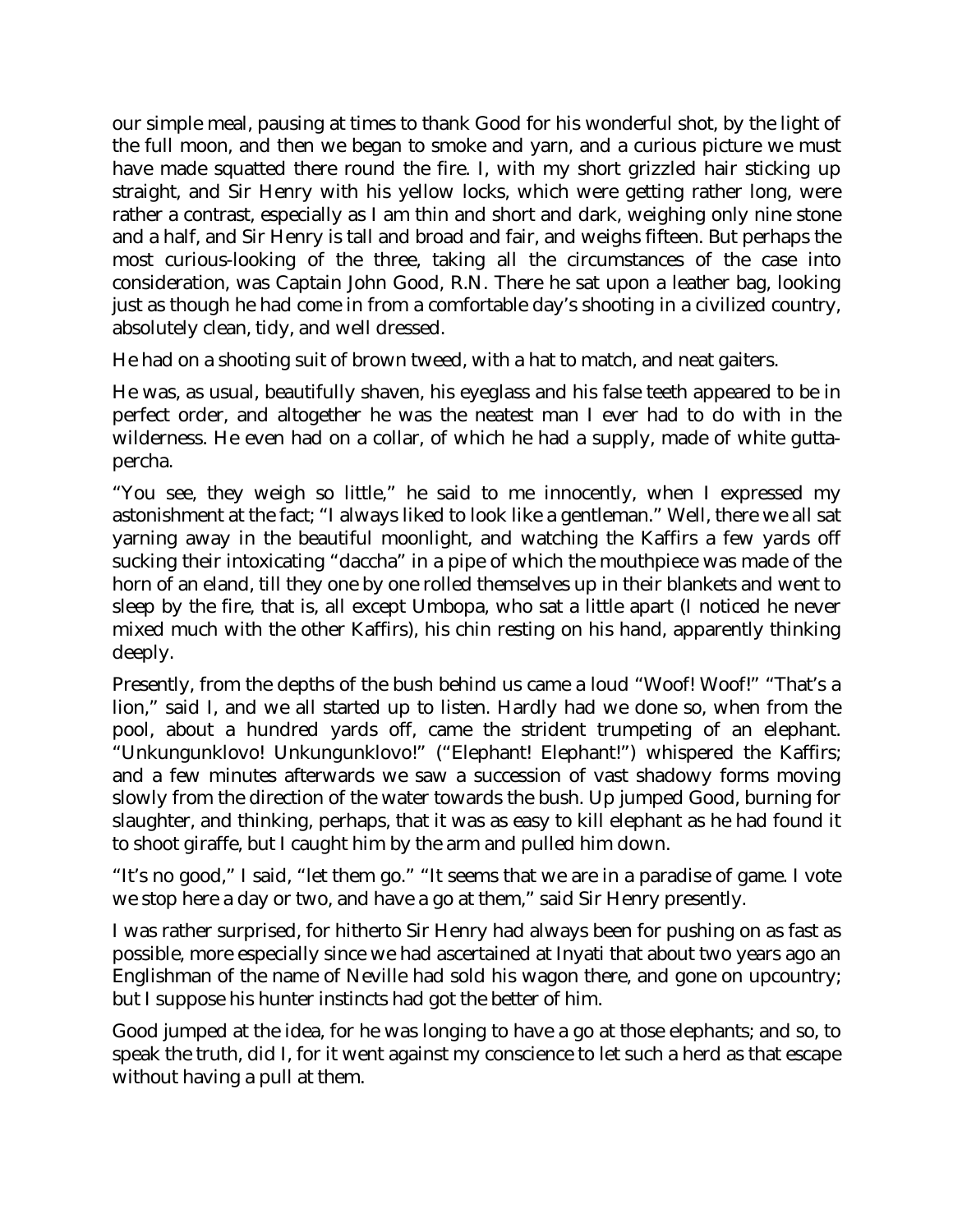"All right, my hearties," said I. "I think we want a little recreation. And now let's turn in, for we ought to be off by dawn, and then perhaps we may catch them feeding before they move on." The others agreed, and we proceeded to make preparations. Good took off his clothes, shook them, put his eyeglass and his false teeth into his trousers pocket, and, folding them all up neatly, placed them out of the dew under a corner of his mackintosh sheet. Sir Henry and I contented ourselves with rougher arrangements, and were soon curled up in our blankets and dropping off into the dreamless sleep that rewards the traveler.

Going, going, go- What was that? Suddenly, from the direction of the water came a sound of violent scuffling, and next instant there broke upon our ears a succession of the most awful roars.

There was no mistaking what they came from; only a lion could make such a noise as that. We all jumped up and looked towards the water, in the direction of which we saw a confused mass, yellow and black in color, staggering and struggling towards us. We seized our rifles, and, slipping on our veldtschoons (shoes made of untanned hide), ran out of the scherm towards it. By this time it had fallen, and was rolling over and over on the ground, and by the time we reached it, it struggled no longer, but was quite still.

And this was what it was. On the grass there lay a sable antelope bull- the most beautiful of all the African antelopes- quite dead, and transfixed by its great curved horns was a magnificent black-maned lion, also dead. What had happened, evidently, was this. The sable antelope had come down to drink at the pool, where the lion- no doubt the same we had heard- had been lying in wait.

While the antelope was drinking the lion had sprung upon him, but was received upon the sharp, curved horns and transfixed. I once saw the same thing happen before. The lion, unable to free himself, had torn and beaten at the back and neck of the bull, which, maddened with fear and pain, had rushed on till it dropped dead.

As soon as we had sufficiently examined the dead beasts we called the kaffirs, and between us managed to drag their carcasses up to the scherm. Then we went in and lay down, to wake no more till dawn.

With the first light we were up and making ready for the fray. We took with us the three eight-bore rifles, a good supply of ammunition, and our large water bottles filled with weak, cold tea, which I have always found the best stuff to shoot on. After swallowing a little breakfast we started, Umbopa, Khiva, and Ventvogel accompanying us. The other Kaffirs we left, with instructions to skin the lion and the sable antelope, and cut up the latter.

We had no difficulty in finding the broad elephant trail, which Ventvogel, after examination, pronounced to have been made by between twenty and thirty elephants, most of them full-grown bulls. But the herd had moved on some way during the night, and it was nine o'clock, and already very hot, before, from the broken trees, bruised leaves and bark, and smoking dung, we knew we could not be far off them.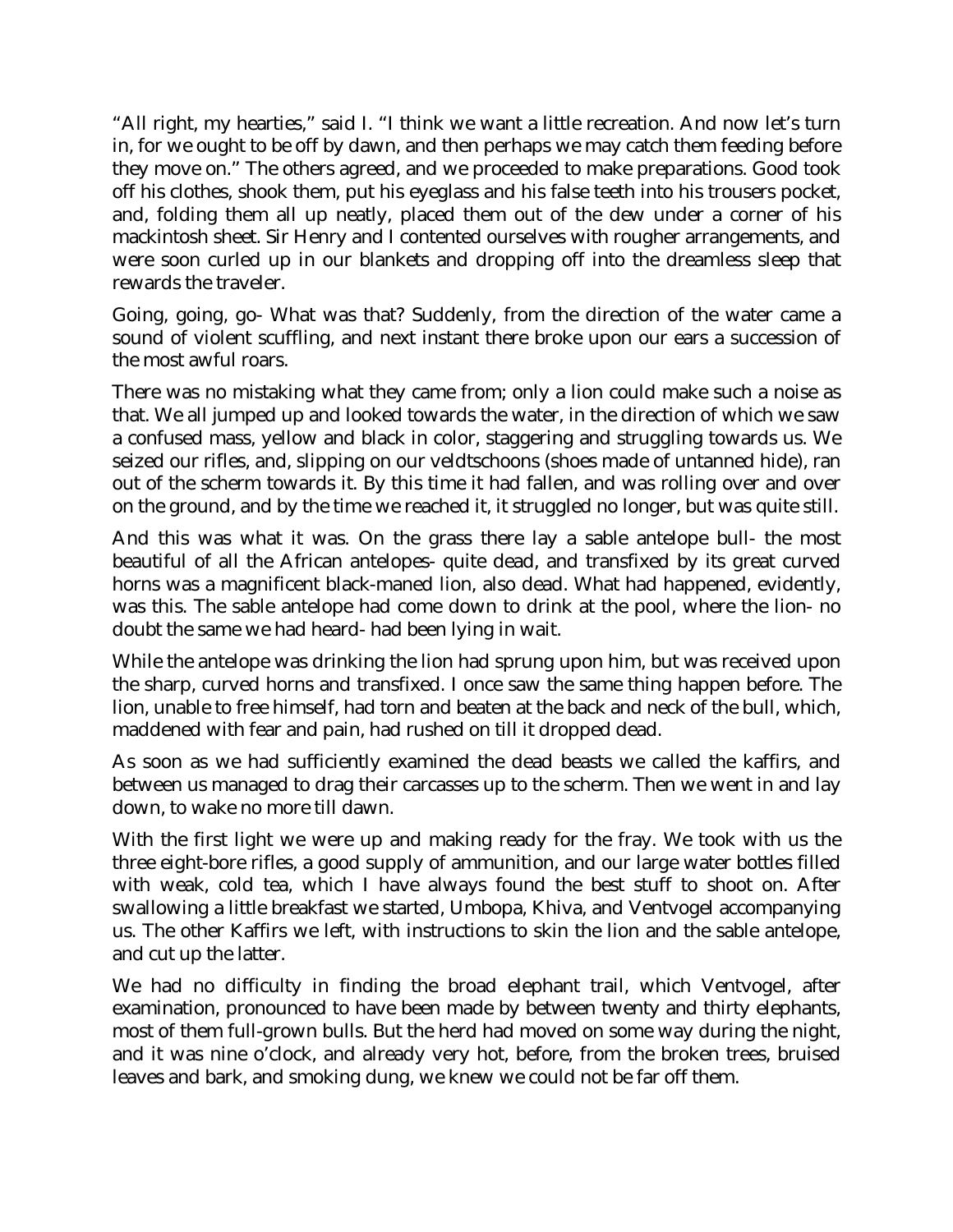Presently we caught sight of the herd, numbering, as Ventvogel had said, between twenty and thirty, standing in a hollow, having finished their morning meal, and flapping their great ears. It was a splendid sight.

They were about two hundred yards from us. Taking a handful of dry grass, I threw it into the air to see how the wind was; for if once they winded us I knew they would be off before we could get a shot. Finding that, if anything, it blew from the elephants to us, we crept stealthily on, and, thanks to the cover, managed to get within forty yards or so of the great brutes. Just in front of us and broadside on stood three splendid bulls, one of them with enormous tusks. I whispered to the others that I would take the middle one; Sir Henry covered the one to the left, and Good the bull with the big tusks.

## "Now," I whispered.

Boom! Boom! Boom! went the three heavy rifles, and down went Sir Henry's elephant, dead as a hammer, shot right through the heart. Mine fell onto its knees, and I thought he was going to die, but in another moment he was up and off, tearing along straight past me. As he went I gave him the second barrel in his ribs, and this brought him down in good earnest. Hastily slipping in two fresh cartridges, I ran up close to him, and a ball through the brain put an end to the poor brute's struggles. Then I turned to see how Good had fared with the big bull, which I had heard screaming with rage and pain as I gave mine its quietus. On reaching the captain I found him in a great state of excitement. It appeared that on receiving the bullet the bull had turned and come straight for his assailant, who had barely time to get out of his way, and then charged blindly on past him, in the direction of our encampment. Meanwhile the herd had crashed off in wild alarm in the other direction.

For a while we debated whether to go after the wounded bull or follow the herd, and finally decided for the latter alternative, and departed thinking that we had seen the last of those big tusks. I have often wished since that we had. It was easy work to follow the elephants, for they had left a trail like a carriage road behind them, crushing down the thick bush in their furious flight as though it were tambouki grass.

But to come up with them was another matter, and we had struggled on under a broiling sun for over two hours before we found them. They were, with the exception of one bull, standing together, and I could see, from their unquiet way and the manner in which they kept lifting their trunks to test the air, that they were on the lookout for mischief. The solitary bull stood fifty yards or so this side of the herd, over which he was evidently keeping sentry, and about sixty yards from us.

Thinking that he would see or wind us, and that it would probably start them all off again if we tried to get nearer, especially as the ground was rather open, we all aimed at this bull and, at my whispered word, fired. All three shots took effect, and down he went, dead. Again the herd started on, but, unfortunately for them, about a hundred yards farther on was a nullah, or dried water track, with steep banks, a place very much resembling the one the Prince Imperial was killed in in Zululand. Into this the elephants plunged, and when we reached the edge we found them struggling in wild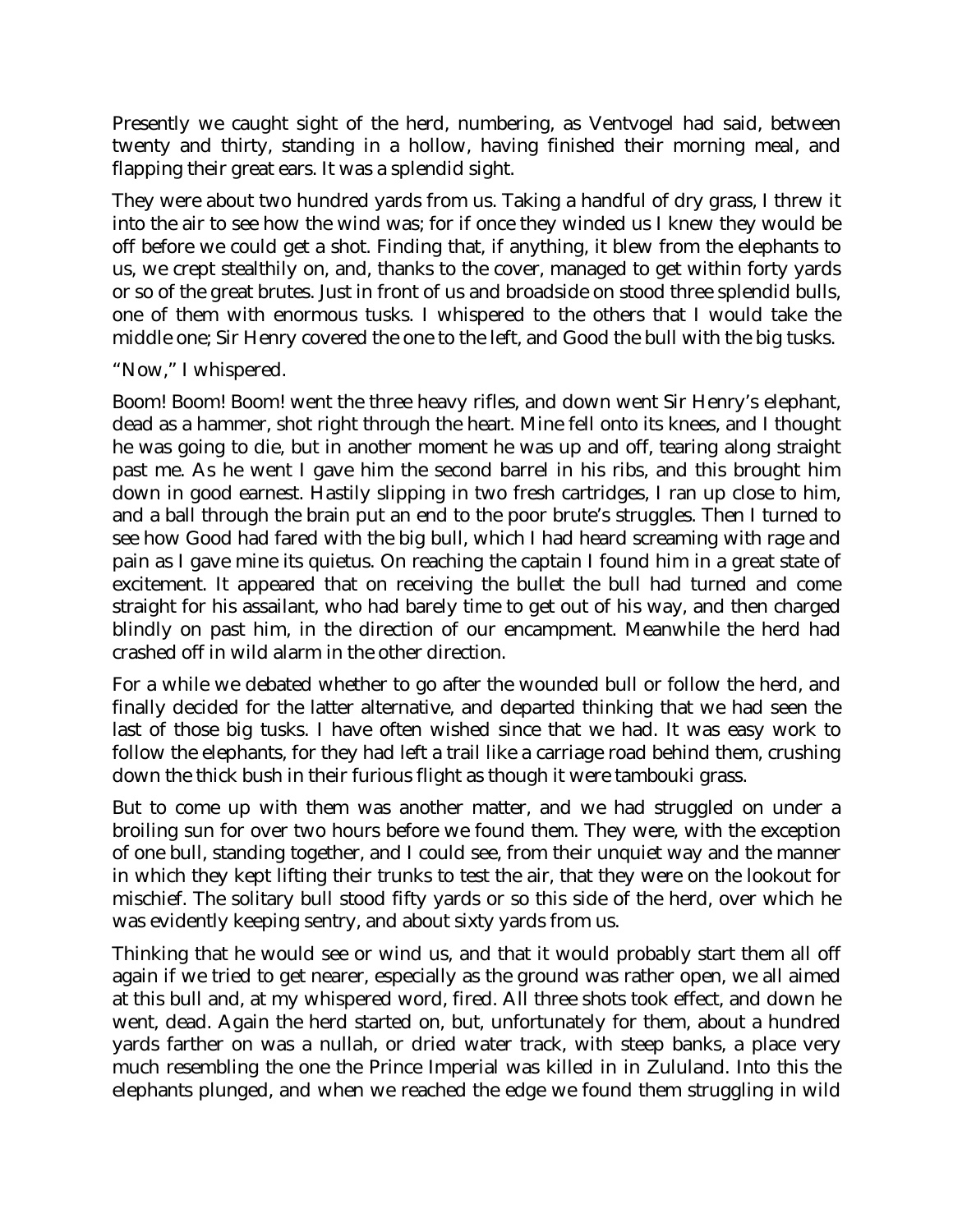confusion to get up the other bank, and filling the air with their screams, and trumpeting as they pushed one another aside in their selfish panic, just like so many human beings. Now was our opportunity, and, firing away as quick as we could load, we killed five of the poor beasts, and no doubt should have bagged the whole herd had they not suddenly given up their attempts to climb the bank and rushed headlong down the nullah. We were too tired to follow them, and perhaps also a little sick of slaughter, eight elephants being a pretty good bag for one day.

So, after we had rested a little and the Kaffirs had cut out the hearts of two of the dead elephants for supper, we started homeward, very well pleased with ourselves, having made up our minds to send the bearers on the morrow to chop out the tusks.

Shortly after we had passed the spot where Good had wounded the patriarchal bull we came across a herd of eland, but did not shoot at them, as we had already plenty of meat. They trotted past us, and then stopped behind a little patch of bush about a hundred yards away and wheeled round to look at us. As Good was anxious to get a near view of them, never having seen an eland close, he handed his rifle to Umbopa, and, followed by Khiva, strolled up to the patch of bush. We sat down and waited for him, not sorry of the excuse for a little rest.

The sun was just going down in its reddest glory, and Sir Henry and I were admiring the lovely scene, when suddenly we heard an elephant scream, and saw its huge and charging form with uplifted trunk and tail silhouetted against the great red globe of the sun. Next second we saw something else, and that was Good and Khiva tearing back towards us with the wounded bull (for it was he) charging after them. For a moment we did not dare to fire- though it would have been little use if we had at that distancefor fear of hitting one of them, and the next a dreadful thing happened: Good fell a victim to his passion for civilized dress. Had he consented to discard his trousers and gaiters as we had, and hunt in a flannel shirt and a pair of veldtschoons, it would have been all right, but as it was his trousers cumbered him in that desperate race, and presently, when he was about sixty yards from us, his boot, polished by the dry grass, slipped, and down he went on his face right in front of the elephant.

We gave a gasp, for we knew he must die, and ran as hard as we could towards him. In three seconds it had ended, but not as we thought. Khiva, the Zulu boy, had seen his master fall, and, brave lad that he was, had turned and flung his assegai straight into the elephant's face. It stuck in his trunk.

With a scream of pain the brute seized the poor Zulu, hurled him to the earth, and, placing his huge foot onto his body about the middle, twined his trunk round his upper part and tore him in two.

We rushed up, mad with horror, and fired again and again, and presently the elephant fell upon the fragments of the Zulu.

As for Good, he got up and wrung his hands over the brave man who had given his life to save him; and myself, though an old hand, I felt a lump in my throat. Umbopa stood and contemplated the huge dead elephant and the mangled remains of poor Khiva.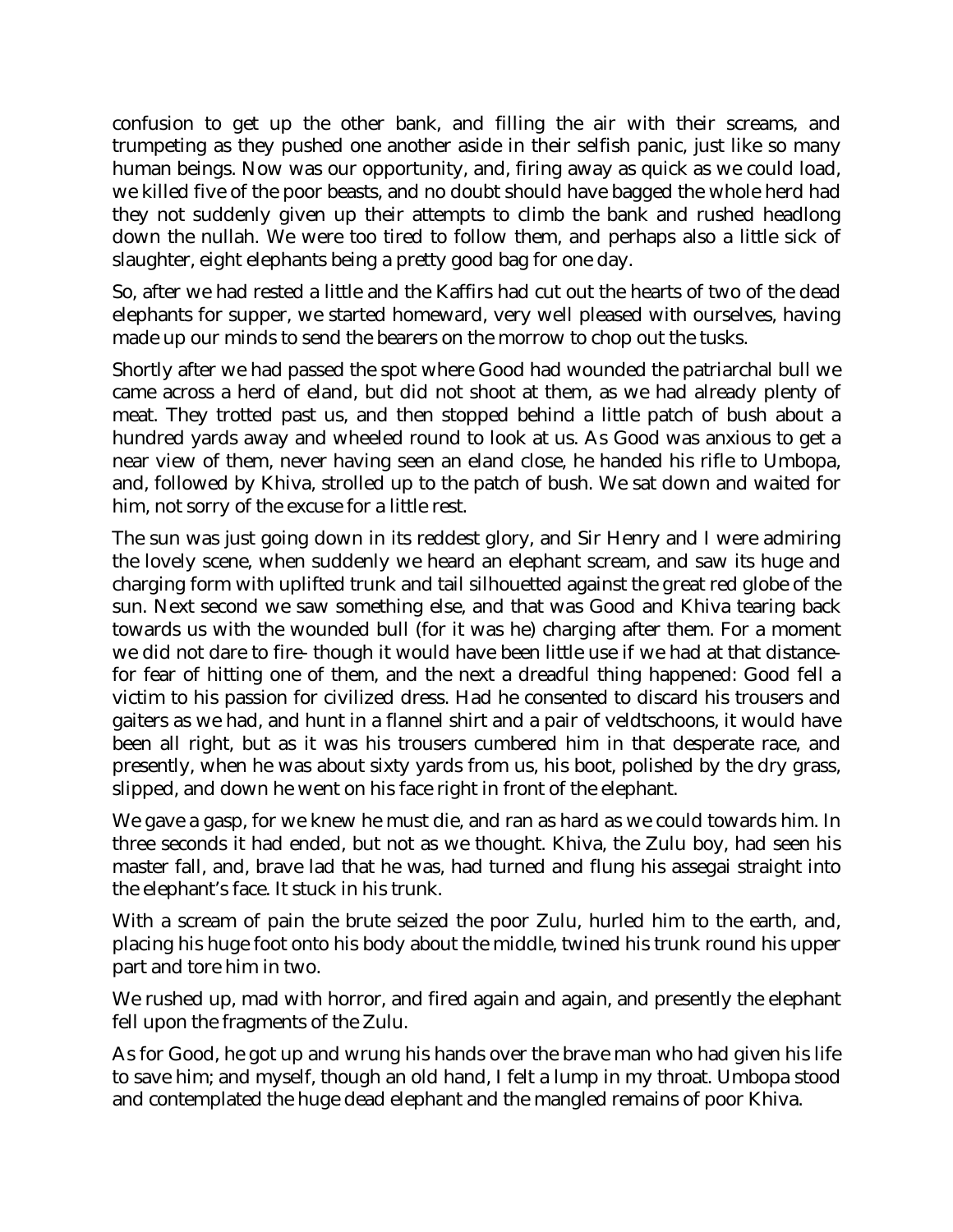"Ah, well," he said presently, "he is dead, but he died like a man."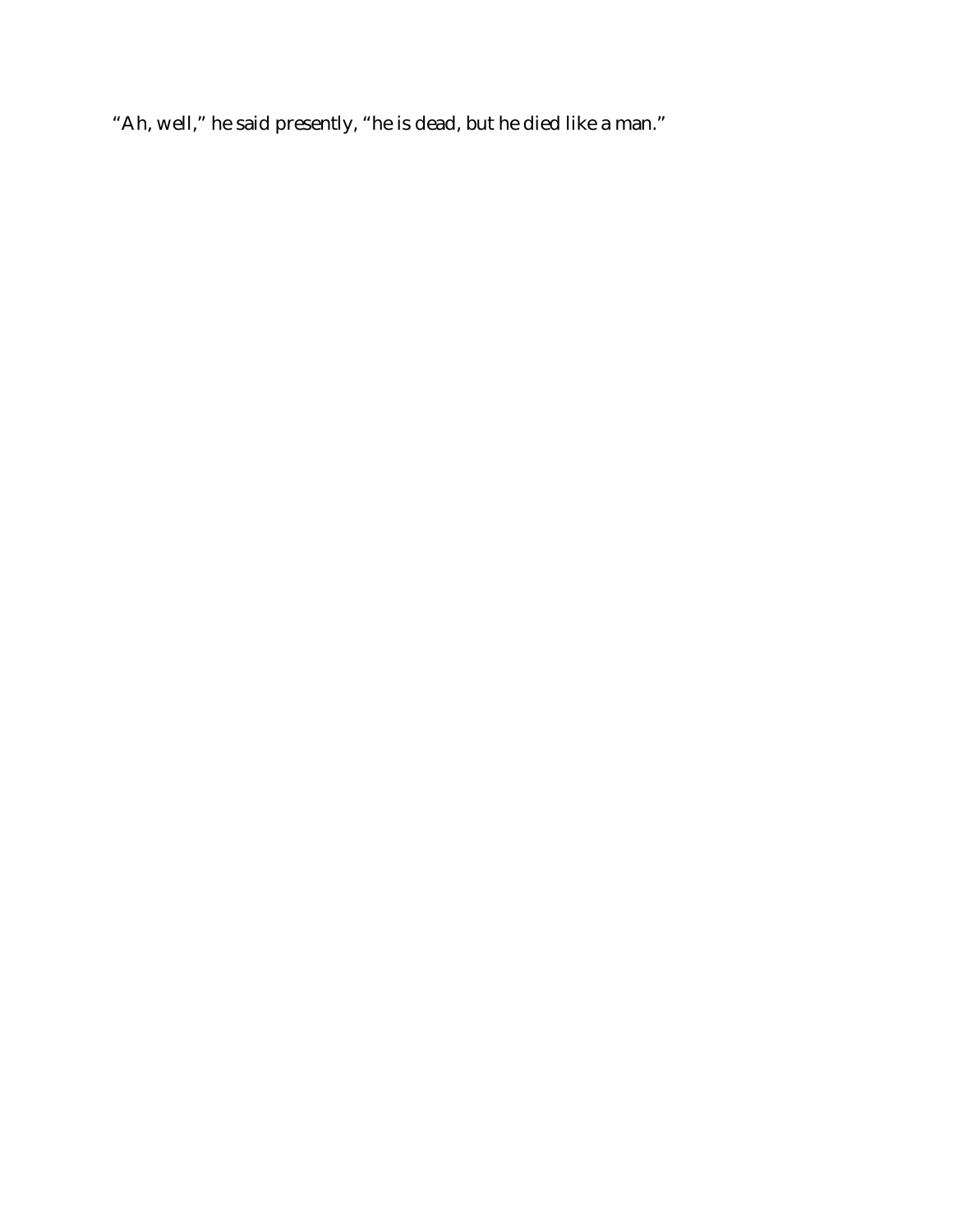### **CHAPTER 5**

### **5. Our March into the Desert**

WE HAD KILLED nine elephants, and it took us two days to cut out the tusks and get them home and bury them carefully in the sand under a large tree, which made a conspicuous mark for miles round. It was a wonderfully fine lot of ivory. I never saw a better, averaging as it did between forty and fifty pounds a tusk. The tusks of the great bull that killed poor Khiva scaled one hundred and seventy pounds the pair, as nearly as we could judge.

As for Khiva himself, we buried what remained of him in an ant-bear hole, together with an assegai to protect himself with on his journey to a better world. On the third day we started on, hoping that we might one day return to dig up our buried ivory, and in due course, after a long and wearisome tramp, and many adventures which I have not space to detail, reached Sitanda's Kraal, near the Lukanga River, the real starting-point of our expedition. Very well do I recollect our arrival at that place. To the right was a scattered native settlement with a few stone cattle kraals and some cultivated lands down by the water, where these savages grew their scanty supply of grain, and beyond it great tracts of waving veldt covered with tall grass, over which herds of the smaller game were wandering. To the left was the vast desert. This spot appeared to be the outpost of the fertile country, and it would be difficult to say to what natural causes such an abrupt change in the character of the soil was due. But so it was. Just below our encampment flowed a little stream, on the farther side of which was a stony slope, the same down which I had twenty years before seen poor Silvestre creeping back after his attempt to reach Solomon's Mines, and beyond that slope began the waterless desert covered with a species of karoo shrub. It was evening when we pitched our camp, and the great fiery ball of the sun was sinking into the desert, sending glorious rays of many-colored light flying over all the vast expanse. Leaving Good to superintend the arrangement of our little camp, I took Sir Henry with me, and we walked to the top of the slope opposite and gazed out across the desert. The air was very clear, and far, far away I could distinguish the faint blue outlines, here and there capped with white, of the great Suliman Berg.

"There," I said, "there is the wall of Solomon's Mines, but God knows if we shall ever climb it." "My brother should be there, and if he is I shall reach him somehow," said Sir Henry, in that tone of quiet confidence which marked the man.

"I hope so," I answered, and turned to go back to the camp, when I saw that we were not alone. Behind us, also gazing earnestly towards the far-off mountains, was the great Zulu, Umbopa.

The Zulu spoke when he saw that I had observed him, but addressed himself to Sir Henry, to whom he had attached himself.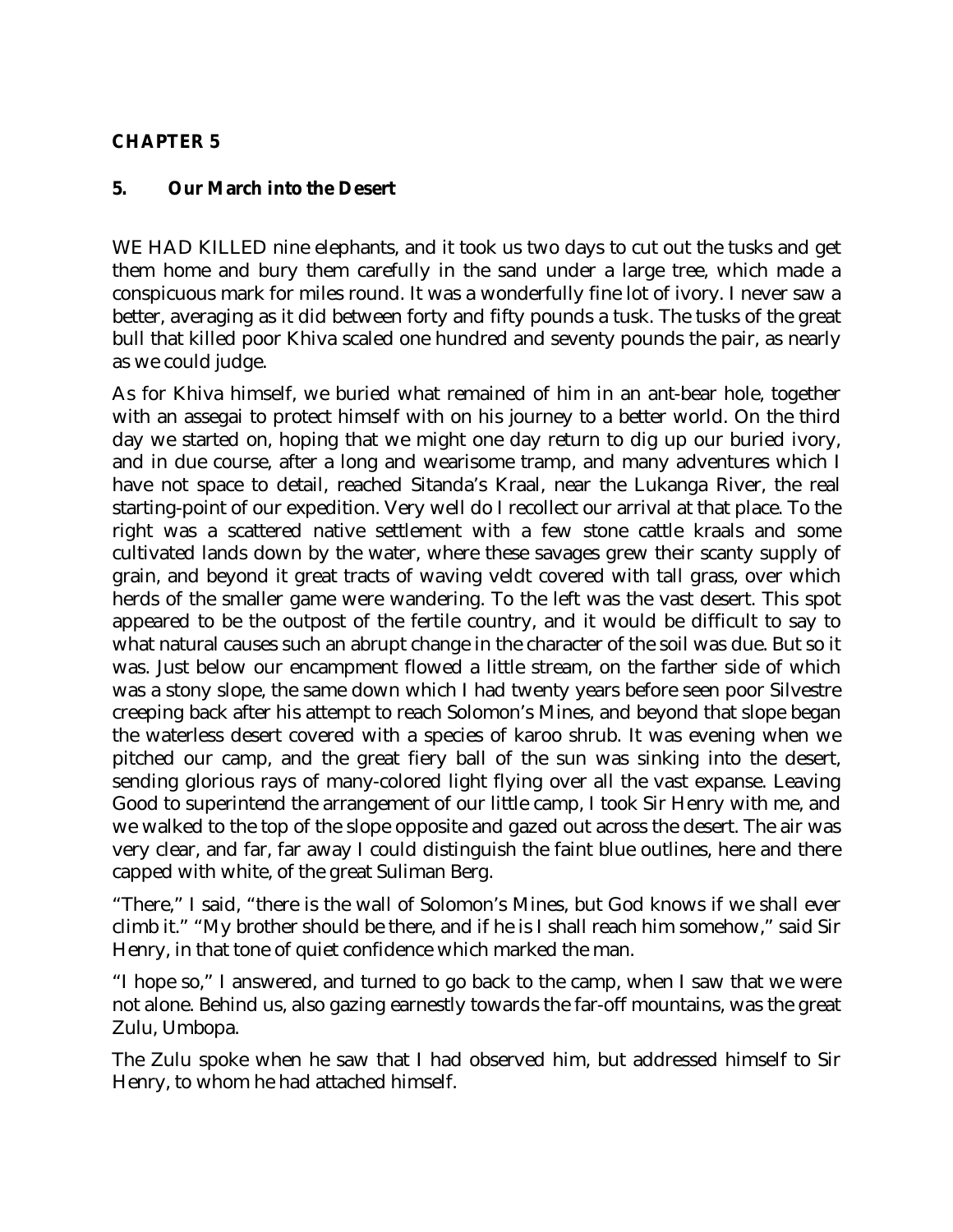"Is it to that land that thou wouldst journey, Incubu [a native word meaning, I believe, an elephant, and the name given to Sir Henry by the Kaffirs]?" he said, pointing towards the mountains with his broad assegai.

I asked him sharply what he meant by addressing his master in that familiar way. It is very well for natives to have a name for one among themselves, but it is not decent that they should call one by their heathenish appellations to one's face.

The man laughed a quiet little laugh which angered me.

"How dost thou know that I am not the equal of the Inkoosi I serve?" he said.

"He is of a royal house, no doubt; one can see it in his size and in his eye; so, mayhap, am I. At least I am as great a man. Be my mouth, O Macumazahn, and say my words to the Inkoosi, Incubu, my master, for I would speak to him and to thee." I was angry with the man, for I am not accustomed to be talked to in that way by Kaffirs, but somehow he impressed me, and besides I was curious to know what he had to say, so I translated, expressing my opinion at the same time that he was an impudent fellow, and that his swagger was outrageous.

"Yes, Umbopa," answered Sir Henry, "I would journey there." "The desert is wide and there is no water; the mountains are high and covered with snow, and man cannot say what is beyond them, behind the place where the sun sets; how shalt thou come thither, Incubu, and wherefore dost thou go?" I translated again.

"Tell him," answered Sir Henry, "that I go because I believe that a man of my blood, my brother, has gone there before me, and I go to seek him." "That is so, Incubu; a man I met on the road told me that a white man went out into the desert two years ago towards those mountains with one servant, a hunter. They never came back." "How do you know it was my brother?" asked Sir Henry.

"Nay, I know not. But the man, when I asked what the white man was like, said that he had your eyes and a black beard. He said, too, that the name of the hunter with him was Jim, that he was a Bechuana hunter and wore clothes." "There is no doubt about it," said I; "I knew Jim well." Sir Henry nodded. "I was sure of it," he said. "If George set his mind upon a thing he generally did it. It was always so from his boyhood. If he meant to cross the Suliman Berg he has crossed it, unless some accident has overtaken him, and we must look for him on the other side." Umbopa understood English, though he rarely spoke it.

"It is a far journey, Incubu," he put in, and I translated his remark.

"Yes," answered Sir Henry, "it is far. But there is no journey upon this earth that a man may not make if he sets his heart to it. There is nothing, Umbopa, that he cannot do, there are no mountains he may not climb, there are no deserts he cannot cross, save a mountain and a desert of which you are spared the knowledge, if love leads him, and he holds his life in his hand counting it as nothing, ready to keep it or to lose it as Providence may order." I translated.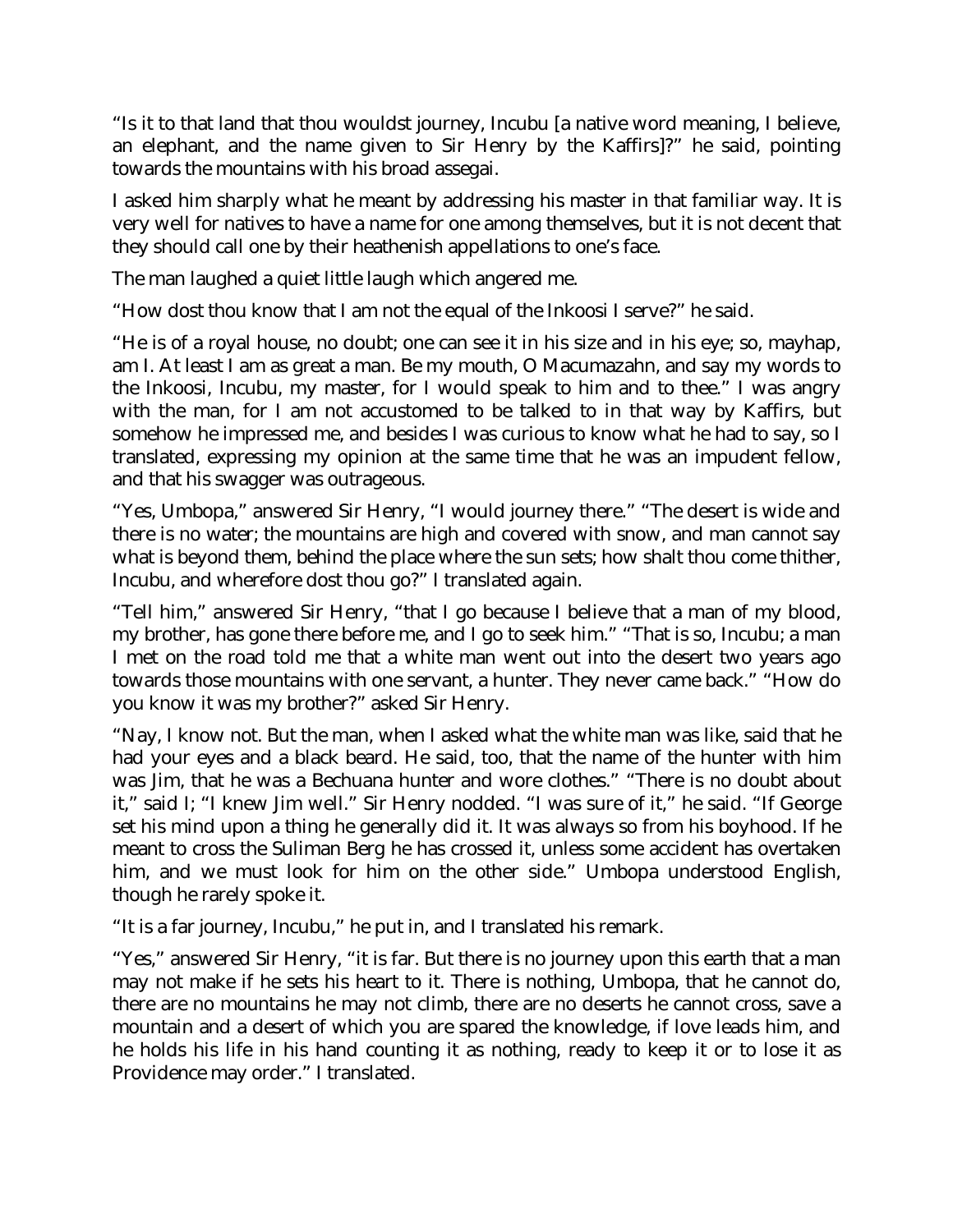"Great words, my father," answered the Zulu (I always called him a Zulu, though he was not really one), "great, swelling words, fit to fill the mouth of a man. Thou art right, my father Incubu. Listen! What is life? It is a feather; it is the seed of the grass, blown hither and thither, sometimes multiplying itself and dying in the act, sometimes carried away into the heavens. But if the seed be good and heavy it may perchance travel a little way on the road it will. It is well to try and journey one's road and to fight with the air. Man must die. At the worst he can but die a little sooner. I will go with thee across the desert and over the mountains, unless perchance I fall to the ground on the way, my father." He paused awhile, and then went on with one of those strange bursts of rhetorical eloquence which Zulus sometimes indulge in, and which, to my mind, full as they are of vain repetitions, show that the race is by no means devoid of poetic instinct and of intellectual power.

"What is life? Tell me, O white men, who are wise, who know the secrets of the world, and the world of stars, and the world that lies above and round the stars; who flash their words from afar without a voice; tell me, white men, the secret of our life- whither it goes and whence it comes!

"Ye cannot answer; ye know not. Listen, I will answer. Out of the dark we came, into the dark we go. Like a storm-driven bird at night we fly out of the Nowhere; for a moment our wings are seen in the light of the fire, and, lo, we are gone again into the Nowhere. Life is nothing. Life is all. It is the hand with which we hold off death. It is the glowworm that shines in the nighttime and is black in the morning; it is the white breath of the oxen in winter; it is the little shadow that runs across the grass and loses itself at sunset." "You are a strange man," said Sir Henry, when he ceased.

Umbopa laughed. "It seems to me that we are much alike, Incubu. Perhaps I seek a brother over the mountains." I looked at him suspiciously. "What dost thou mean?" I asked. "What dost thou know of the mountains?" "A little; a very little. There is a strange land there, a land of witchcraft and beautiful things; a land of brave people and of trees and streams and white mountains and of a great white road. I have heard of it. But what is the good of talking? It grows dark. Those who live to see will see." Again I looked at him doubtfully. The man knew too much.

"Ye need not fear me, Macumazahn," he said, interpreting my look. "I dig no holes for ye to fall in. I make no plots. If ever we cross those mountains behind the sun, I will tell what I know. But death sits upon them. Be wise, and turn back.

Go and hunt elephant. I have spoken."

And without another word he lifted his spear in salutation and returned towards the camp, where shortly afterwards we found him cleaning a gun like any other Kaffir.

"That is an odd man," said Sir Henry.

"Yes," answered I, "too odd by half. I don't like his little ways. He knows something, and won't speak out. But I suppose it is no use quarreling with him.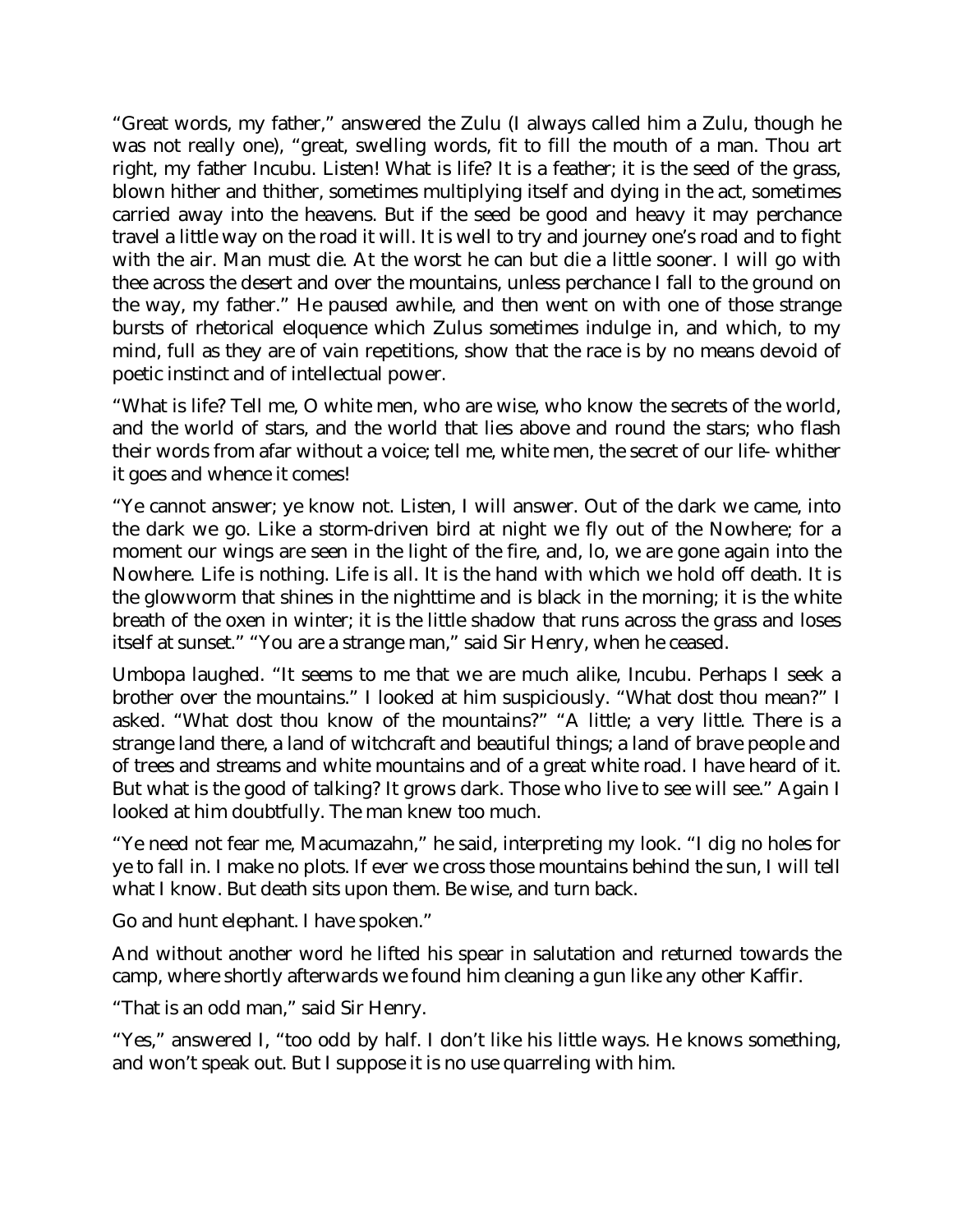We are in for a curious trip, and a mysterious Zulu won't make much difference one way or another." Next day we made our arrangements for starting. Of course it was impossible to drag our heavy elephant rifles and other kit with us across the desert, so, dismissing our bearers, we made an arrangement with an old native who had a kraal close by to take care of them till we returned. It went to my heart to leave such things as those sweet tools to the tender mercies of an old thief, of a savage whose greedy eyes I could see gloating over them. But I took some precautions.

First of all I loaded all the rifles, and informed him that if he touched them they would go off. He instantly tried the experiment with my eight-bore, and it did go off, and blew a bole right through one of his oxen, which were just then being driven up to the kraal, to say nothing of knocking him head over heels with the recoil. He got up considerably startled, and not at all pleased at the loss of the ox, which he had the impudence to ask me to pay for, and nothing would induce him to touch them again.

"Put the live devils up there in the thatch," he said, "out of the way, or they will kill us all." Then I told him that if, when we came back, one of those things was missing I would kill him and all his people by witchcraft; and if we died and he tried to steal the things, I would come and haunt him and turn his cattle mad and his milk sour till life was a weariness, and make the devils in the guns come out and talk to him in a way he would not like, and generally gave him a good idea of judgment to come. After that he swore he would look after them as though they were his father's spirit. He was a very superstitious old Kaffir and a great villain.

Having thus disposed of our superfluous gear we arranged the kit we five- Sir Henry, Good, myself, Umbopa, and the Hottentot Ventvogel- were to take with us on our journey. It was small enough, but do what we would we could not get it down under about forty pounds a man. This is what it consisted of: The three express rifles and two hundred rounds of ammunition.

The two Winchester repeating rifles (for Umbopa and Ventvogel), with two hundred rounds of cartridge.

Three Colt revolvers and sixty rounds of cartridge.

Five Cochrane's water bottles, each holding four pints.

Five blankets.

Twenty-five pounds' weight of biltong (sun-dried game flesh).

Ten pounds' weight of best mixed beads for gifts.

A selection of medicine, including an ounce of quinine, and one or two small surgical instruments.

Our knives, a few sundries, such as a compass, matches, a pocket filter, tobacco, a trowel, a bottle of brandy, and the clothes we stood in.

This was our total equipment, a small one, indeed, for such a venture, but we dared not attempt to carry more. As it was, that load was a heavy one per man to travel across the burning desert with, for in such places every additional ounce tells upon one. But try as we would we could not see our way to reducing it.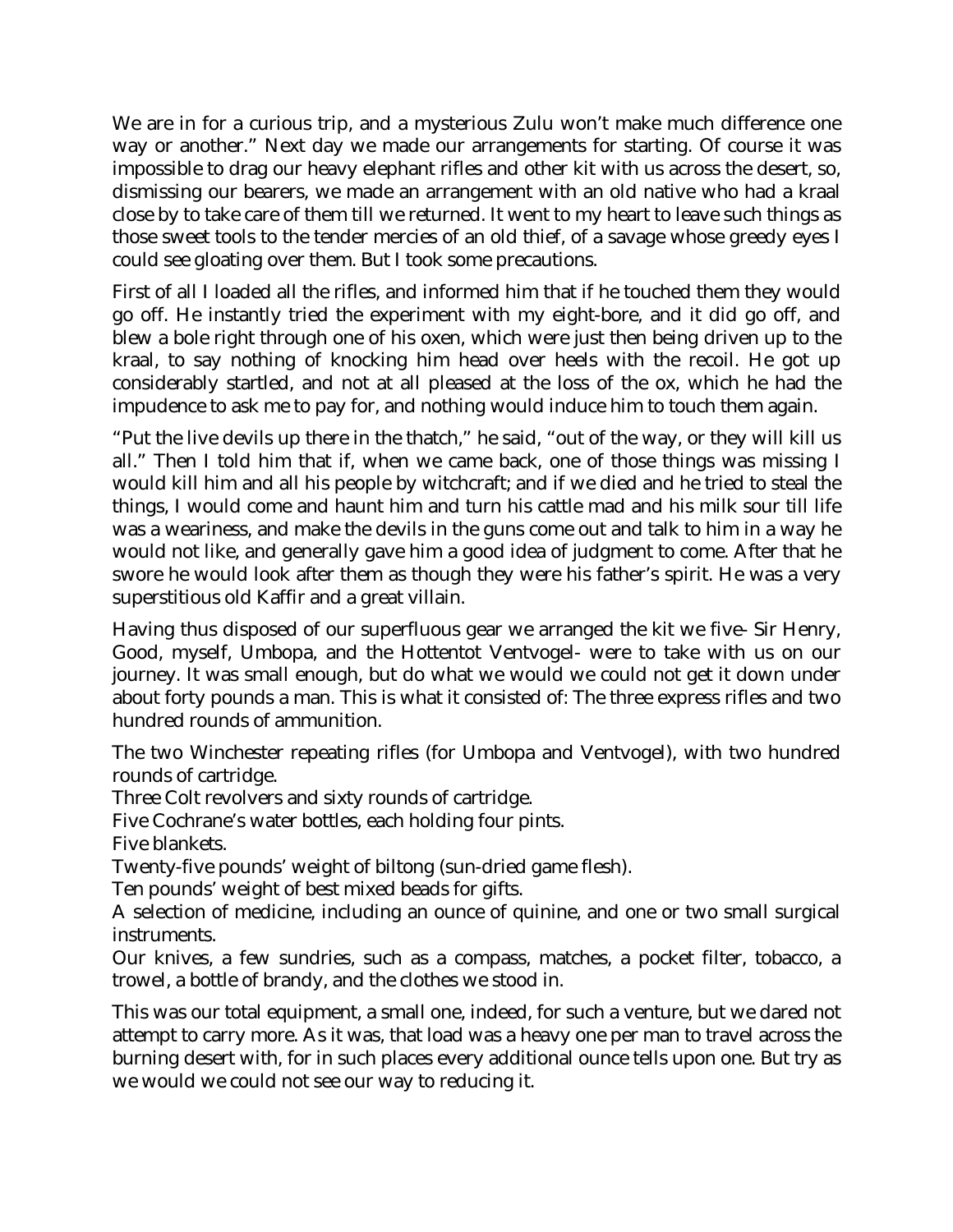There was nothing but what was absolutely necessary.

With great difficulty, and by the promise of a present of a good hunting knife each, I succeeded in persuading three wretched natives from the village to come with us for the first stage, twenty miles, and to carry each a large gourd holding a gallon of water. My object was to enable us to refill our water bottles after the first night's march, for we determined to start in the cool of the night. I gave out to these natives that we were going to shoot ostriches, with which the desert abounded. They jabbered and shrugged their shoulders, and said we were mad and should perish of thirst, which I must say seemed very probable; but being desirous of obtaining the knives, which were almost unknown treasures up there, they consented to come, having probably reflected that, after all, our subsequent extinction would be no affair of theirs.

All next day we rested and slept, and at sunset ate a hearty meal of fresh beef washed down with tea, the last, as Good sadly remarked, we were likely to drink for many a long day. Then, having made our final preparations, we lay down and waited for the moon to rise. At last, about nine o'clock, up she came in all her chastened glory, flooding the wild country with silver light and throwing a weird sheen on the vast expanse of rolling desert before us, which looked as solemn and quiet and as alien to man as the star-studded firmament above. We rose up, and in a few minutes were ready, and yet we hesitated a little, as human nature is prone to hesitate on the threshold of an irrevocable step. We three white men stood there by ourselves. Umbopa, assegai in hand and the rifle across his shoulders, a few paces ahead of us, looked out fixedly across the desert; the three hired natives, with gourds of water, and Ventvogel were gathered in a little knot behind.

"Gentlemen," said Sir Henry presently, in his low, deep voice, "we are going on about as strange a journey as men can make in this world. It is very doubtful if we can succeed in it. But we are three men who will stand together for good or for evil to the last. And now before we start let us for a moment pray to the Power who shapes the destinies of men, and who ages since has marked out our paths, that it may please him to direct our steps in accordance with his will." Taking off his hat, he, for the space of a minute or so, covered his face with his hands, and Good and I did likewise.

I do not say that I am a first-rate praying man; few hunters are; and as for Sir Henry, I never heard him speak like that before, and only once since, though deep down in his heart I believe he is very religious. Good, too, is pious, though very apt to swear. Anyhow, I do not think I ever, excepting on one single occasion, put in a better prayer in my life than I did during that minute, and somehow I felt the happier for it. Our future was so completely unknown, and I think the unknown and the awful always bring a man nearer to his Maker.

"And now," said Sir Henry, "trek." So we started.

We had nothing to guide ourselves by except the distant mountains and old Jose da Silvestra's chart, which, considering that it was drawn by a dying and half distraught man on a fragment of linen three centuries ago, was not a very satisfactory sort of thing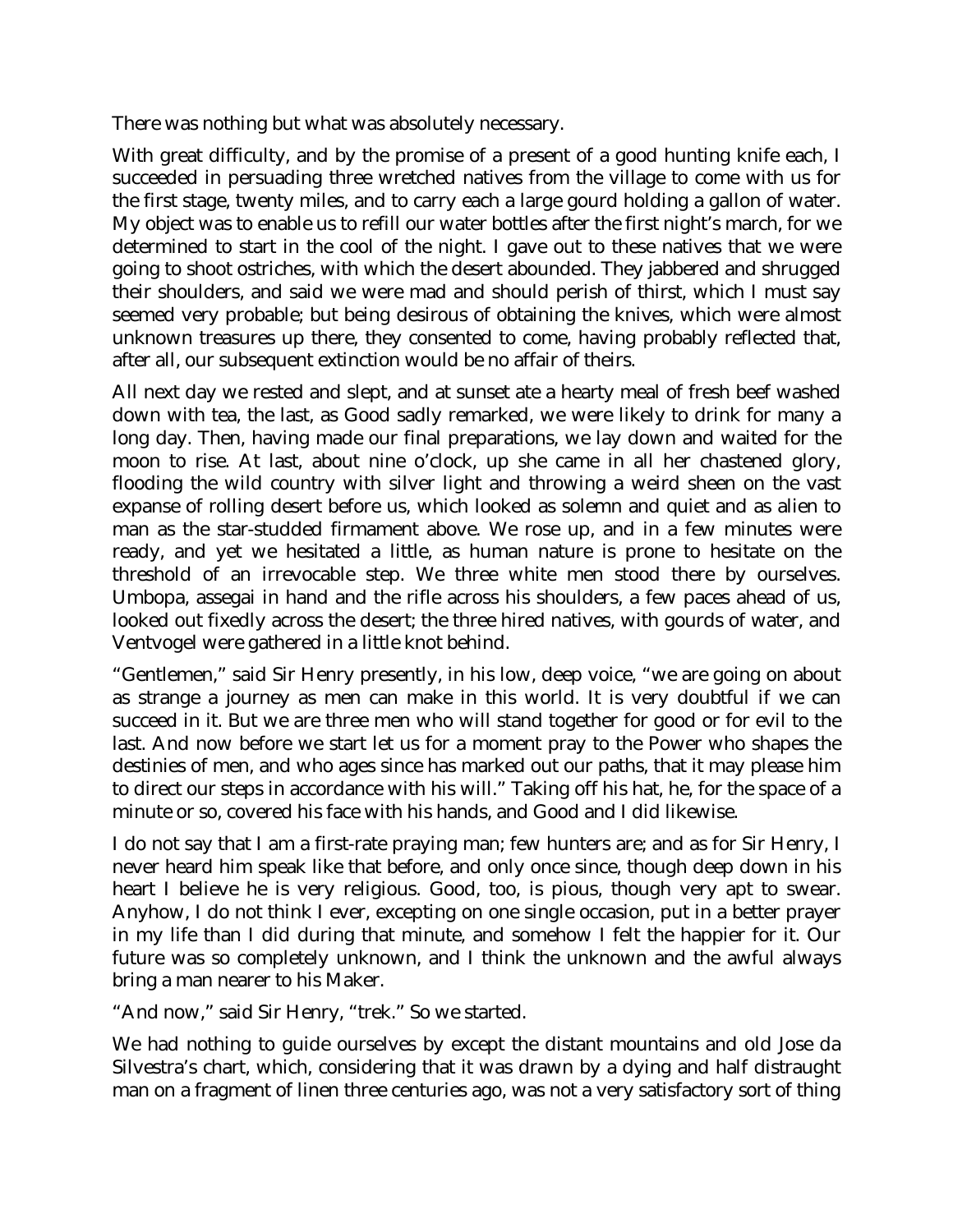to work on. Still, such as it was, our sole hope of success depended on it. If we failed in finding that pool of bad water which the old don had marked as being situated in the middle of the desert, about sixty miles from our starting point and as far from the mountains, we must in all probability perish miserably of thirst. And to my mind the chances of our finding it in that great sea of sand and karoo scrub seemed almost infinitesimal. Even supposing Da Silvestra had marked it right, what was there to prevent its having been generations ago dried up by the sun, or trampled in by game, or filled with drifting sand? On we tramped silently as shades through the night and in the heavy sand.

The karoo bushes caught our shins and retarded us, and the sand got into our veldtschoons and Good's shooting boots, so that every few miles we had to stop and empty them; but still the night was fairly cool, though the atmosphere was thick and heavy, giving a sort of creamy feel to the air, and we made fair progress.

It was very still and lonely there in the desert, oppressively so indeed. Good felt this, and once began to whistle "The Girl I Left Behind Me," but the notes sounded lugubrious in that vast place, and he gave it up. Shortly afterwards a little incident occurred which, though it made us jump at the time, gave rise to a laugh. Good, as the holder of the compass, which, being a sailor, of course he thoroughly understood, was leading, and we were toiling along in single file behind him, when suddenly we heard the sound of an exclamation, and he vanished.

Next second there arose all round us a most extraordinary hubbub- snorts, groans, wild sounds of rushing feet. In the faint light, too, we could descry dim, galloping forms half hidden by wreaths of sand. The natives threw down their loads and prepared to bolt, but, remembering that there was nowhere to bolt to, cast themselves upon the ground and howled out that it was the devil. As for Sir Henry and myself, we stood amazed; nor was our amazement lessened when we perceived the form of Good careering off in the direction of the mountains, apparently mounted on the back of a horse and halloing like mad. In another second he threw up his arms, and we heard him come to the earth with a thud. Then I saw what had happened: we had stumbled right on to a herd of sleeping quagga, onto the back of one of which Good had actually fallen, and the brute had naturally enough got up and made off with him. Singing out to the others that it was all right, I ran towards Good, much afraid lest he should be hurt, but to my great relief found him sitting in the sand, his eyeglass still fixed firmly in his eye, rather shaken and very much startled, but not in any way injured.

After this we traveled on without any further misadventure till after one o'clock, when we called a halt, and having drunk a little water- not much, for water was preciousand rested for half an hour, started on again.

On, on we went, till at last the east began to blush like the cheek of a girl.

Then there came faint rays of primrose light that changed presently to golden bars, through which the dawn glided out across the desert. The stars grew pale and paler still, till at last they vanished; the golden moon waxed wan, and her mountain ridges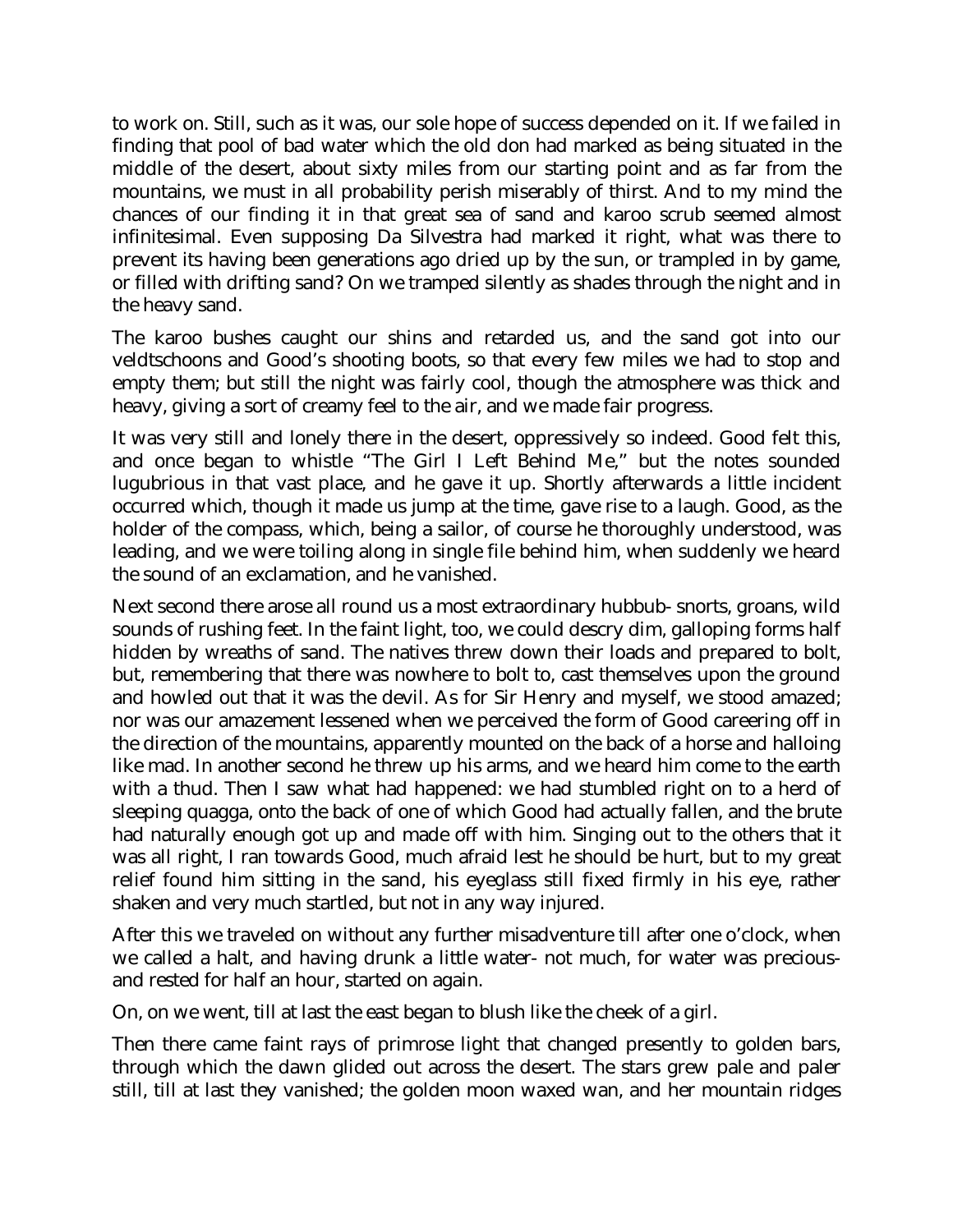stood out clear against her sickly face like the bones on the face of a dying man; then came spear upon spear of glorious light flashing far away across the boundless wilderness, piercing and firing the veils of mist till the desert was draped in a tremulous golden glow, and it was day.

Still we did not halt, though by this time we should have been glad enough to do so, for we knew that when once the sun was fully up it would be almost impossible for us to travel in it. At length, about six o'clock, we spied a little pile of rocks rising out of the plain, and to this we dragged ourselves. As luck would have it, here we found an overhanging slab of rock carpeted beneath with smooth sand, which afforded a most grateful shelter from the heat. Underneath this we crept, and having drunk some water each and eaten a bit of biltong, we lay down and were soon sound asleep.

It was three o'clock in the afternoon before we woke, to find our three bearers preparing to return. They had already had enough of the desert, and no number of knives would have tempted them to come a step farther. So we had a hearty drink, and, having emptied our water bottles, filled them up again from the gourds they had brought with them, and then watched them depart on their twenty miles' tramp home.

At half-past four we also started on. It was lonely and desolate work, for, with the exception of a few ostriches, there was not a single living creature to be seen on all the vast expanse of sandy plain. It was evidently too dry for game, and, with the exception of a deadly-looking cobra or two, we saw no reptiles. One insect, however, was abundant, and that was the common or house fly. There they came, "not as single spies, but in battalions," as I think the Old Testament says somewhere. He is an extraordinary animal, is the house fly. Go where you will you find him, and so it must always have been. I have seen him enclosed in amber which must, I was told, have been half a million years old, looking exactly like his descendant of today, and I have little doubt that when the last man on the earth lies dying he will be buzzing round- if that event should happen to occur in summer- watching for an opportunity to settle on his nose.

At sunset we halted, waiting for the moon to rise. At ten she came up beautiful and serene as ever, and, with one halt about two o'clock in the morning, we trudged wearily on through the night, till at last the welcome sun put a period to our labors. We drank a little and flung ourselves down, thoroughly tired out, on the sand, and were soon all asleep. There was no need to set a watch, for we had nothing to fear from anybody or anything in that vast, untenanted plain. Our only enemies were heat, thirst, and flies, but far rather would I have faced any danger from man or beast than that awful trinity. This time we were not so lucky as to find a sheltering rock to guard us from the glare of the sun, with the result that about seven o'clock we woke up experiencing the exact sensations one would attribute to a beefsteak on a gridiron. We were literally being baked through and through. The burning sun seemed to be sucking our very blood out of us. We sat up and gasped.

"Phew!" said I, grabbing at the halo of flies which buzzed cheerfully round my head. The heat did not affect them.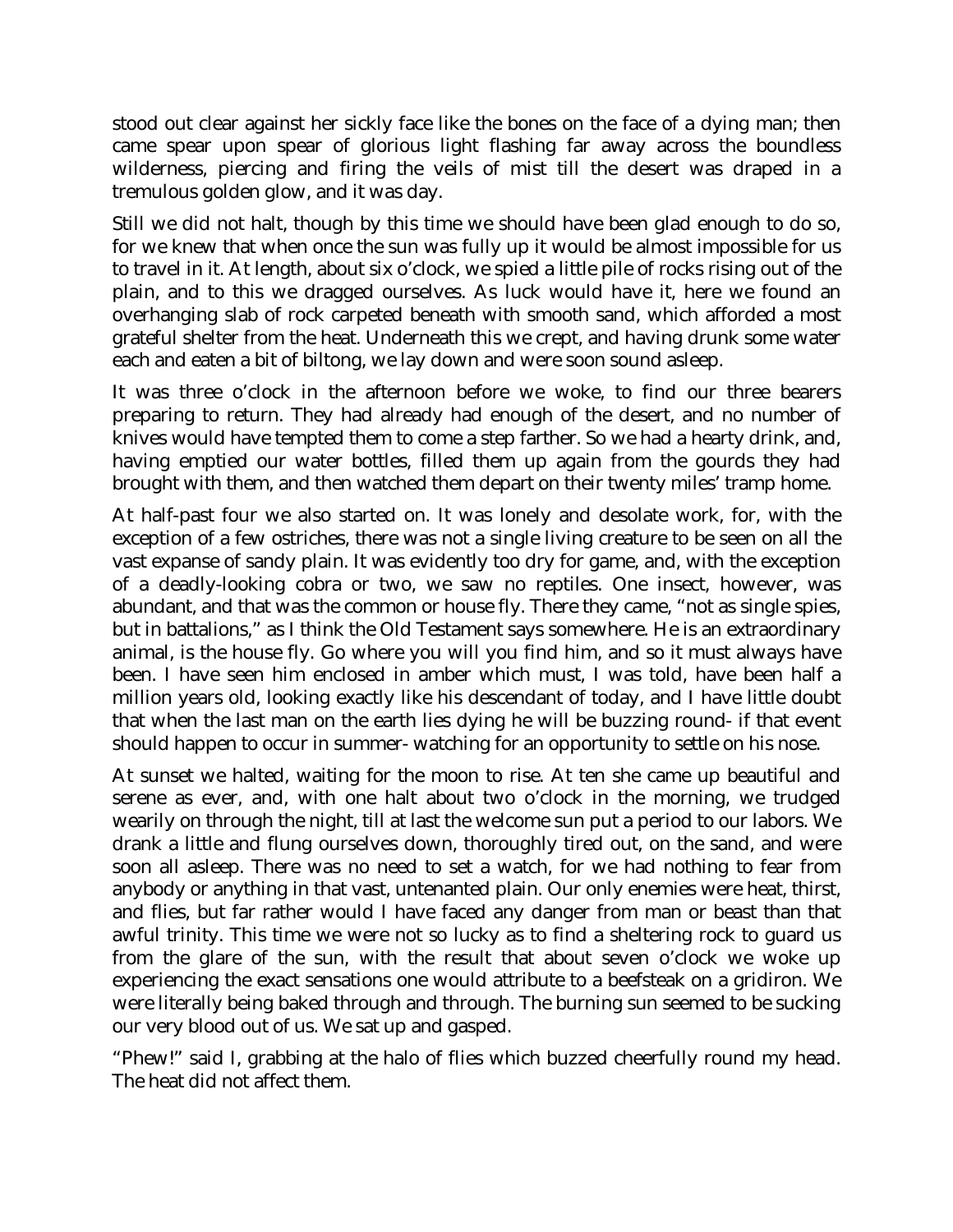"My word," said Sir Henry.

"It is hot!" said Good.

It was hot, indeed, and there was not a bit of shelter to be had. Look where we would there was no rock or tree; nothing but an unending glare, rendered dazzling by the hot air which danced over the surface of the desert as it does over a red-hot stove.

"What is to be done?" asked Sir Henry. "We can't stand this for long." We looked at each other blankly.

"I have it," said Good; "we must dig a hole and get into it, and cover ourselves with the karoo bushes." It did not seem a very promising suggestion, but at least it was better than nothing, so we set to work, and, with the trowel we had brought with us and our hands, succeeded in about an hour in delving out a patch of ground about ten feet long by twelve wide to the depth of two feet. Then we cut a quantity of low scrub with our hunting knives, and, creeping into the hole, pulled it over us all, with the exception of Ventvogel, on whom, being a Hottentot, the sun had no particular effect. This gave us some slight shelter from the burning rays of the sun, but the heat in that amateur grave can be better imagined than described. The Black Hole of Calcutta must have been a fool to it; indeed, to this moment, I do not know how we lived through the day. There we lay panting, and every now and again moistening our lips from our scanty supply of water. Had we followed our inclinations we should have finished off all we had in the first two hours, but we had to exercise the most rigid care, for if our water failed us we knew that we must quickly perish miserably.

But everything has an end, if only you live long enough to see it, and somehow that miserable day wore on towards evening. About three o'clock in the afternoon we determined that we could stand it no longer. It would be better to die walking than to be slowly killed by heat and thirst in that dreadful hole. So, taking each of us a little drink from our fast diminishing supply of water, now heated to about the same temperature as a man's blood, we staggered on.

We had now covered some fifty miles of desert. If my reader will refer to the rough copy and translation of old Da Silvestra's map, he will see that the desert is marked as being forty leagues across, and the "pan bad water" is set down as being about in the middle of it. Now, forty leagues is one hundred and twenty miles; consequently, we ought at the most to have been within twelve or fifteen miles of the water, if any really existed.

Through the afternoon we crept slowly and painfully along, scarcely doing more than a mile and a half an hour. At sunset we again rested, waiting for the moon, and, after drinking a little, managed to get some sleep.

Before we lay down Umbopa pointed out to us a slight and indistinct hillock on the flat surface of the desert about eight miles away. At the distance it looked like an ant hill, and as I was dropping off to sleep I fell to wondering what it could be.

With the moon we started on again, feeling dreadfully exhausted, and suffering tortures from thirst and prickly heat. Nobody who has not felt it can know what we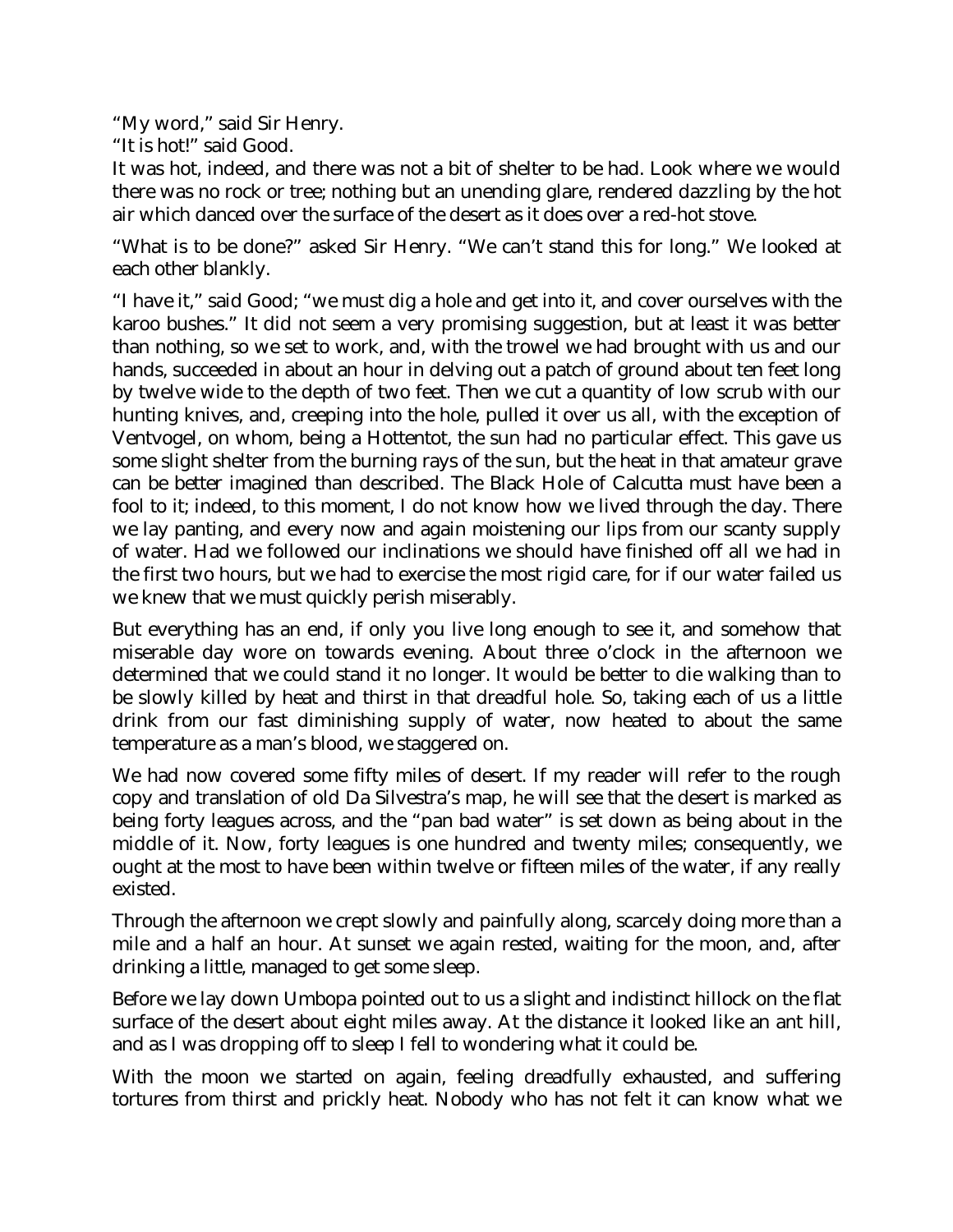went through. We no longer walked, we staggered, now and again falling from exhaustion, and being obliged to call a halt every hour or so. We had scarcely energy left in us to speak. Up to now Good had chatted and joked, for he was a merry fellow; but now he had not a joke left in him.

At last, about two o'clock, utterly worn out in body and mind, we came to the foot of this queer hill, or sand koppie, which did at first sight resemble a gigantic ant heap about a hundred feet high, and covering at the base nearly a morgen (two acres) of ground.

Here we halted, and, driven by our desperate thirst, sucked down our last drops of water. We had but half a pint a head, and we could each have drunk a gallon.

Then we lay down. Just as I was dropping off to sleep I heard Umbopa remark to himself in Zulu, "If we cannot find water we shall all be dead before the moon rises tomorrow." I shuddered, hot as it was. The near prospect of such an awful death is not pleasant, but even the thought of it could not keep me from sleeping.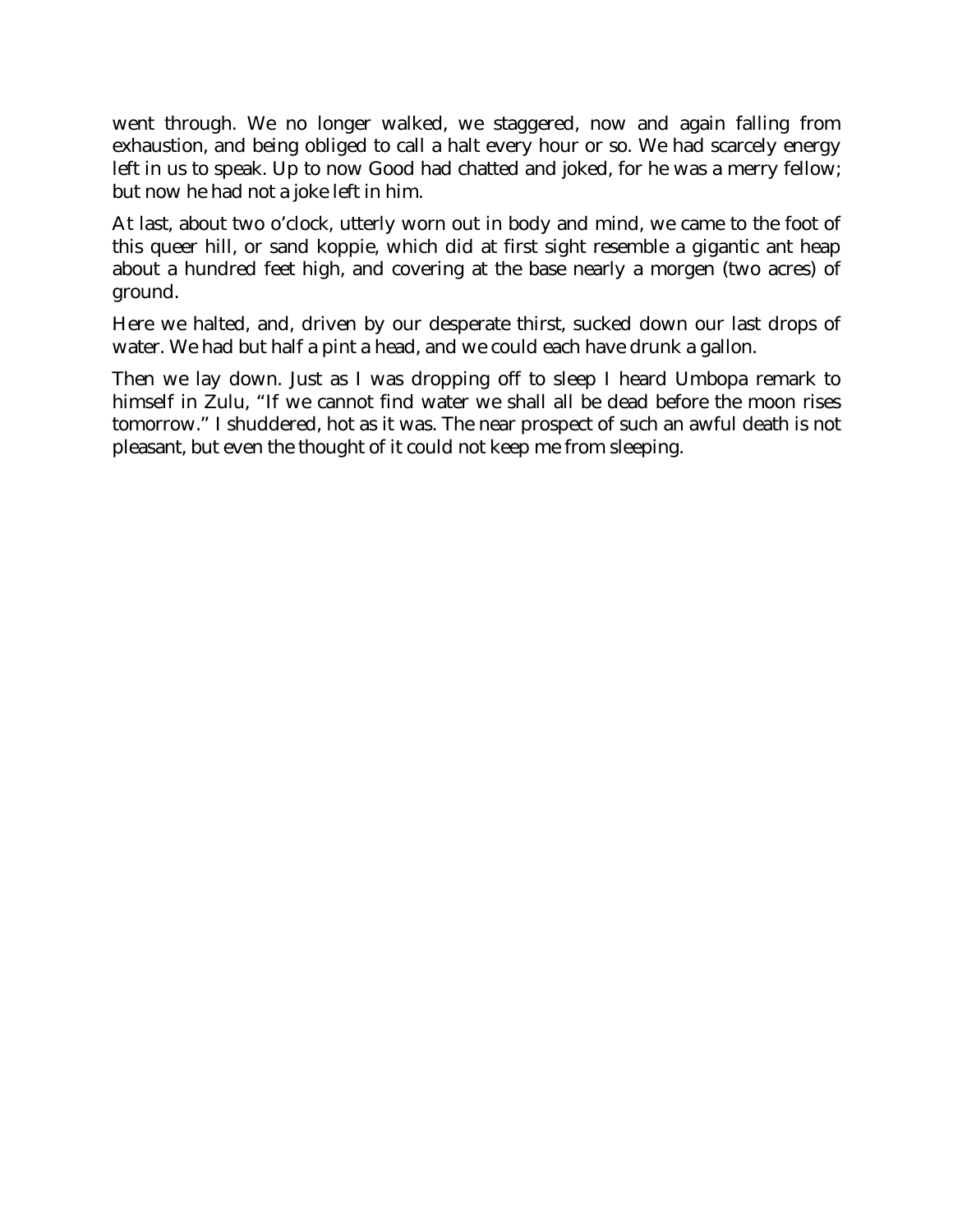#### **CHAPTER 6**

#### **6. Water! Water!**

IN TWO HOURS' time, about four o'clock, I woke up. As soon as the first heavy demand of bodily fatigue had been satisfied, the torturing thirst from which I was suffering asserted itself. I could sleep no more. I had been dreaming that I was bathing in a running stream with green banks, and trees upon them, and I awoke to find myself in that arid wilderness, and to remember that, as Umbopa had said, if we did not find water that day we must certainly perish miserably. No human creature could live long without water in that heat. I sat up and rubbed my grimy face with my dry and horny hands. My lips and eyelids were stuck together, and it was only after some rubbing and with an effort that I was able to open them. It was not far from dawn, but there was none of the bright feel of dawn in the air, which was thick with a hot murkiness I cannot describe. The others were still sleeping. Presently it began to grow light enough to read, so I drew out a little pocket copy of the Ingoldsby Legends I had brought with me, and read the "Jackdaw of Rheims." When I got to where A nice little boy held a golden ewer, Embossed, and filled with water as pure As any that flows between Rheims and Namur, I literally smacked my cracked lips, or, rather, tried to smack them. The mere thought of that pure water made me mad. If the cardinal had been there with his bell, book, and candle, I would have whipped in and drunk his water up, yes, even if he had already filled it with the suds of soap worthy of washing the hands of the pope, and I knew that the whole concentrated curse of the Catholic Church should fall upon me for so doing. I almost think I must have been a little lightheaded with thirst and weariness and want of food; for I fell to thinking how astonished the cardinal and his nice little boy and the jackdaw would have looked to see a burned-up, brown-eyed, grizzled-haired little elephant hunter suddenly bound in and put his dirty face into the basin and swallow every drop of the precious water. The idea amused me so that I laughed, or rather cackled, aloud, which woke the others up, and they began to rub their dirty faces and get their gummed-up lips and eyelids apart.

As soon as we were all well awake, we fell to discussing the situation, which was serious enough. Not a drop of water was left. We turned the water bottles upside down and licked the tops, but it was a failure; they were as dry as a bone.

Good, who had charge of the bottle of brandy, got it out and looked at it longingly; but Sir Henry promptly took it away from him, for to drink raw spirit would only have been to precipitate the end.

"If we do not find water we shall die," he said.

"If we can trust to the old don's map there should be some about," I said; but nobody seemed to derive much satisfaction from that remark, it was so evident that no great faith could be put in the map. It was now gradually growing light, and as we sat blankly staring at each other I observed the Hottentot Ventvogel rise and begin to walk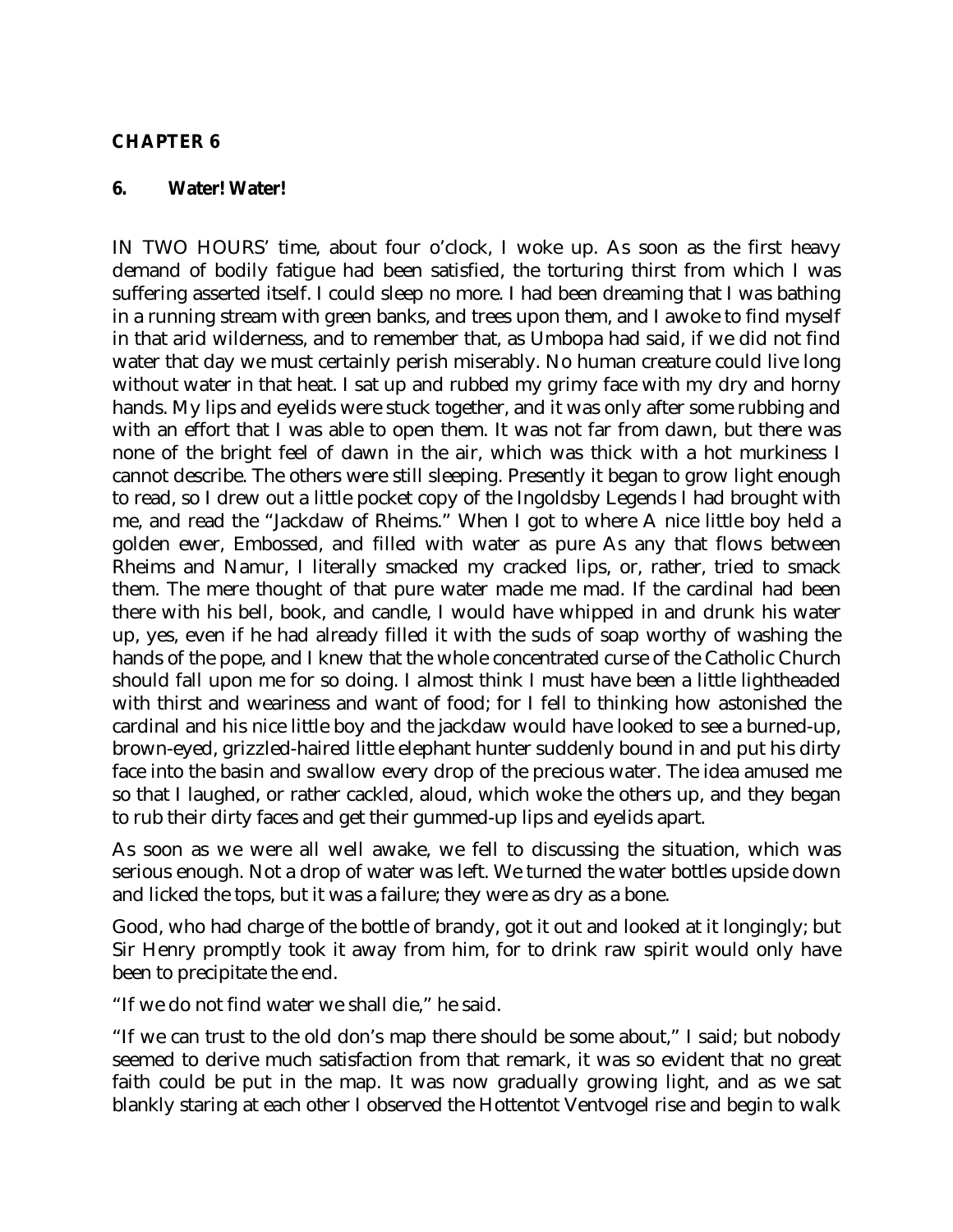about with his eyes on the ground. Presently he stopped short and, uttering a guttural exclamation, pointed to the earth.

"What is it?" we exclaimed, and simultaneously rose and went to where he was standing pointing at the ground.

"Well," I said, "it is pretty fresh springbok spoor; what of it?" "Springbucks do not go far from water," he answered in Dutch.

"No," I answered, "I forgot; and thank God for it." This little discovery put new life into us; it is wonderful how, when one is in a desperate position, one catches at the slightest hope, and feels almost happy in it.

On a dark night a single star is better than nothing.

Meanwhile, Ventvogel was lifting his snub nose, and sniffing the hot air for all the world like an old impala ram who scents danger. Presently he spoke again.

"I smell water," he said.

Then we felt quite jubilant, for we knew what a wonderful instinct these wildbred men possess.

Just at that moment the sun came up gloriously and revealed so grand a sight to our astonished eyes that for a moment or two we forgot even our thirst.

For there, not more than forty or fifty miles from us, glittering like silver in the early rays of the morning sun, were Sheba's breasts; and stretching away for hundreds of miles on each side of them was the great Suliman Berg. Now that I, sitting here, attempt to describe the extraordinary grandeur and beauty of that sight, language seems to fail me. I am impotent even before its memory. There, straight before us, were two enormous mountains, the like of which are not, I believe, to be seen in Africa, if, indeed, there are any other such in the world, measuring each at least fifteen thousand feet in height, standing not more than a dozen miles apart, connected by a precipitous cliff of rock, and towering up in awful white solemnity straight into the sky. These mountains standing thus, like the pillars of a gigantic gateway, are shaped exactly like a woman's breasts. Their bases swelled gently up from the plain, looking, at that distance, perfectly round and smooth; and on the top of each was a vast round hillock covered with snow, exactly corresponding to the nipple on the female breast. The stretch of cliff which connected them appeared to be some thousand feet in height, and perfectly precipitous, and on each side of them, as far as the eye could reach, extended similar lines of cliff, broken only here and there by flat, table-topped mountains, something like the world-famed one at Cape Town- a formation, by the way, very common in Africa.

To describe the grandeur of the whole view is beyond my powers. There was something so inexpressibly solemn and overpowering about those huge volcanoes- for doubtless they are extinct volcanoes- that it fairly took our breath away.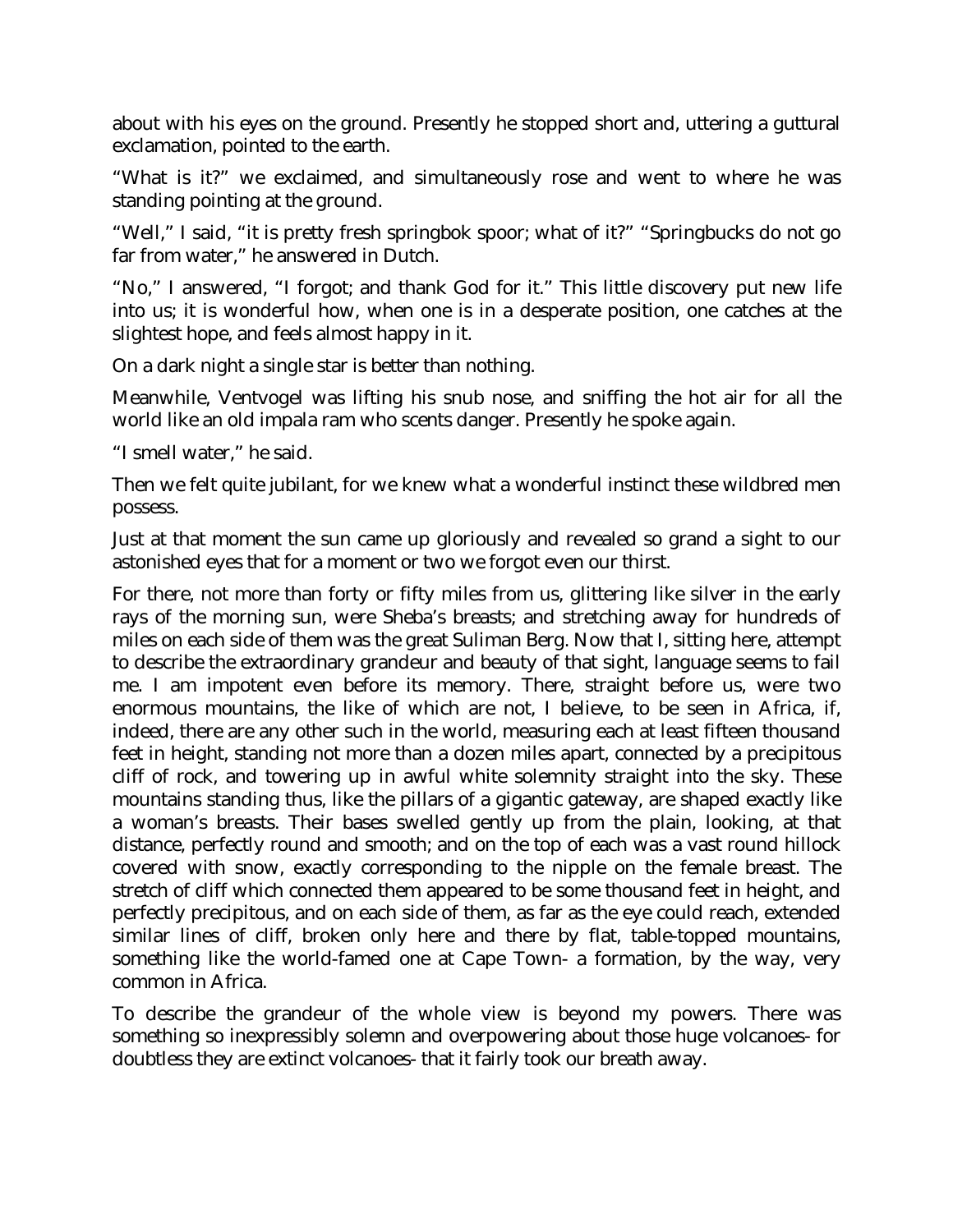For a while the morning lights played upon the snow and the brown and swelling masses beneath, and then, as though to veil the majestic sight from our curious eyes, strange mists and clouds gathered and increased around them, till presently we could only trace their pure and gigantic outline swelling ghostlike through the fleecy envelope. Indeed, as we afterwards discovered, they were normally wrapped in this curious gauzy mist, which doubtless accounted for our not having made them out more clearly before.

Scarcely had the mountains vanished into cloud-clad privacy before our thirstliterally a burning question- reasserted itself.

It was all very well for Ventvogel to say he smelled water, but look which way we would we could see no signs of it. So far as the eye could reach there was nothing but arid, sweltering sand and karoo scrub. We walked round the hillock and gazed about anxiously on the other side, but it was the same story, not a drop of water was to be seen; there was no indication of a pan, a pool, or a spring.

"You are a fool," I said angrily to Ventvogel; "there is no water." But still he lifted his ugly snub nose and sniffed.

"I smell it, Baas," he answered; "it is somewhere in the air." "Yes," I said, "no doubt it is in the clouds, and about two months hence it will fall and wash our bones." Sir Henry stroked his yellow beard thoughtfully. "Perhaps it is on the top of the hill," he suggested.

"Rot," said Good. "Who ever heard of water being found on the top of a hill?" "Let us go and look," I put in, and hopelessly enough we scrambled up the sandy sides of the hillock, Umbopa leading. Presently he stopped as though he were petrified.

"Nanzia manzie!" ("Here is water!") he cried with a loud voice.

We rushed up to him, and there, sure enough, in a deep cup or indentation on the very top of the sand koppie, was an undoubted pool of water. How it came to be in such a strange place we did not stop to inquire, nor did we hesitate at its black and uninviting appearance. It was water, or a good imitation of it, and that was enough for us. We gave a bound and a rush, and in another second were all down on our stomachs sucking up the uninviting fluid as though it were nectar fit for the gods. Heavens, how we did drink! Then, when we had done drinking, we tore off our clothes and sat down in it, absorbing the moisture through our parched skins. You, my reader, who have only to turn on a couple of taps and summon "hot" and "cold" from an unseen, vasty boiler, can have little idea of the luxury of that muddy wallow in brackish, tepid water.

After a while we arose from it, refreshed indeed, and fell to on our biltong, of which we had scarcely been able to touch a mouthful for twenty-four hours, and ate our fill. Then we smoked a pipe, and lay down by the side of that blessed pool under the overhanging shadow of the bank and slept till midday.

All that day we rested there by the water, thanking our stars that we had been lucky enough to find it, bad as it was, and not forgetting to render a due share of gratitude to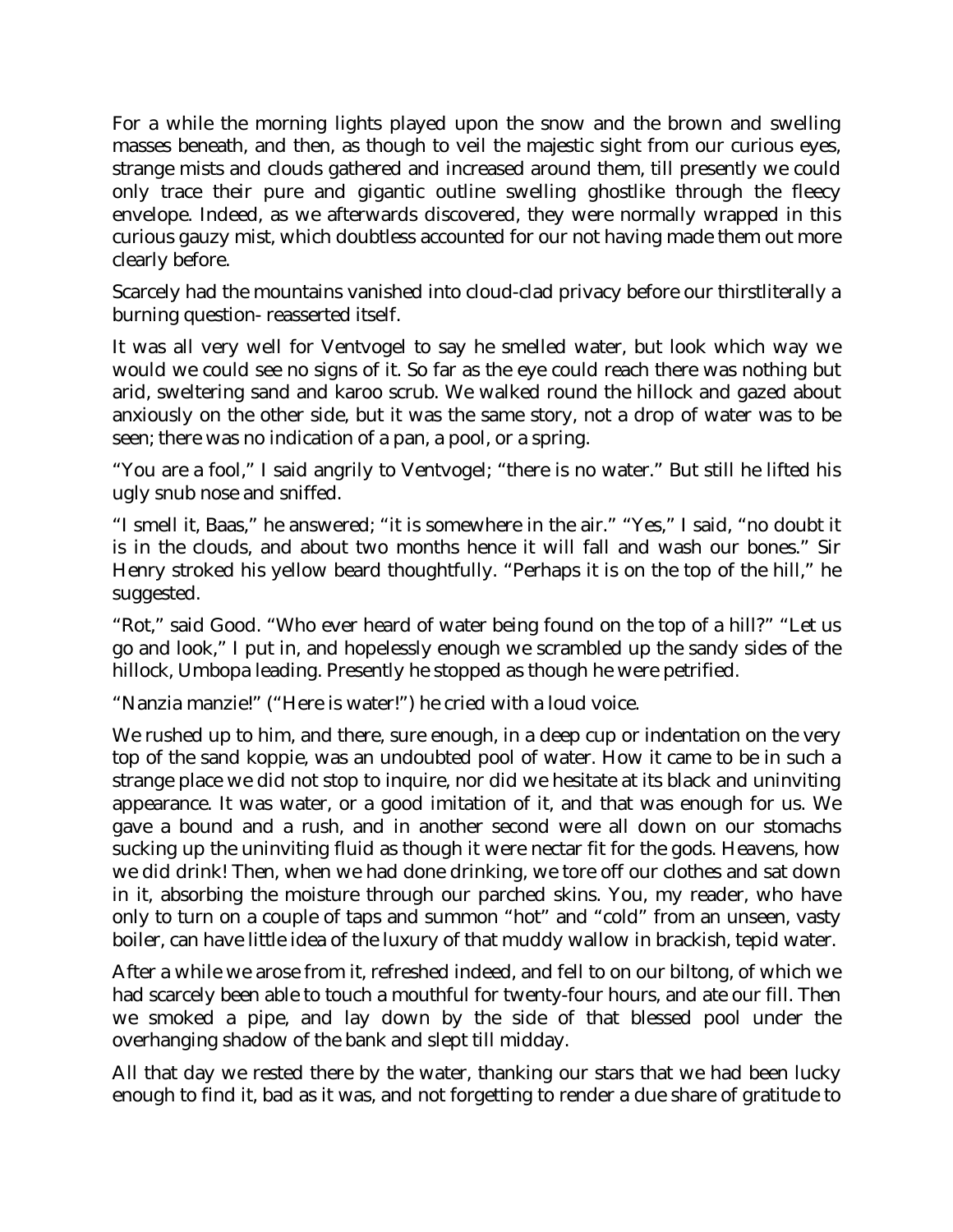the shade of the long-departed Da Silvestra, who had corked it down so accurately on the tail of his shirt. The wonderful thing to us was that it should have lasted so long, and the only way that I can account for it is by the supposition that it is fed by some spring deep down in the sand.

Having filled both ourselves and our water bottles as full as possible, in far better spirits we started off again with the moon. That night we covered nearly five-andtwenty miles, but, needless to say, found no more water, though we were lucky enough on the following day to get a little shade behind some ant heaps.

When the sun rose and, for a while, cleared away the mysterious mists, Suliman's Berg and the two majestic breasts, now only about twenty miles off, seemed to be towering right above us, and looked grander than ever. At the approach of evening we started on again, and, to cut a long story short, by daylight next morning found ourselves upon the lowest slopes of Sheba's left breast, for which we had been steadily steering. By this time our water was again exhausted and we were suffering severely from thirst, nor indeed could we see any chance of relieving it till we reached the snow line, far, far above us. After resting an hour or two, driven to it by our torturing thirst, we went on again, toiling painfully in the burning heat up the lava slopes, for we found that the huge base of the mountain was composed entirely of lava beds belched out in some farpast age.

By eleven o'clock we were utterly exhausted, and were, generally speaking, in a very bad way indeed. The lava clinker, over which we had to make our way, though comparatively smooth compared with some clinker I have heard of, such as that on the island of Ascension, for instance, was yet rough enough to make our feet very sore, and this, together with our other miseries, had pretty well finished us. A few hundred yards above us were some large lumps of lava, and towards these we made with the intention of lying down beneath their shade. We reached them, and to our surprise, so far as we had a capacity for surprise left in us, on a little plateau or ridge close by we saw that the lava was covered with a dense green growth. Evidently soil formed from decomposed lava had rested there, and in due course had become the receptacle of seeds deposited by birds.

But we did not take much further interest in the green growth, for one cannot live on grass, like Nebuchadnezzar. That requires a special dispensation of Providence and peculiar digestive organs. So we sat down under the rocks and groaned, and I, for one, heartily wished that we had never started on this fool's errand. As we were sitting there I saw Umbopa get up and hobble off towards the patch of green, and a few minutes afterwards, to my great astonishment, I perceived that usually uncommonly dignified individual dancing and shouting like a maniac, and waving something green. Off we all scrambled towards him as fast as our wearied limbs would carry us, hoping that he had found water.

"What is it, Umbopa, son of a fool?" I shouted in Zulu.

"It is food and water, Macumazahn," and again he waved the green thing.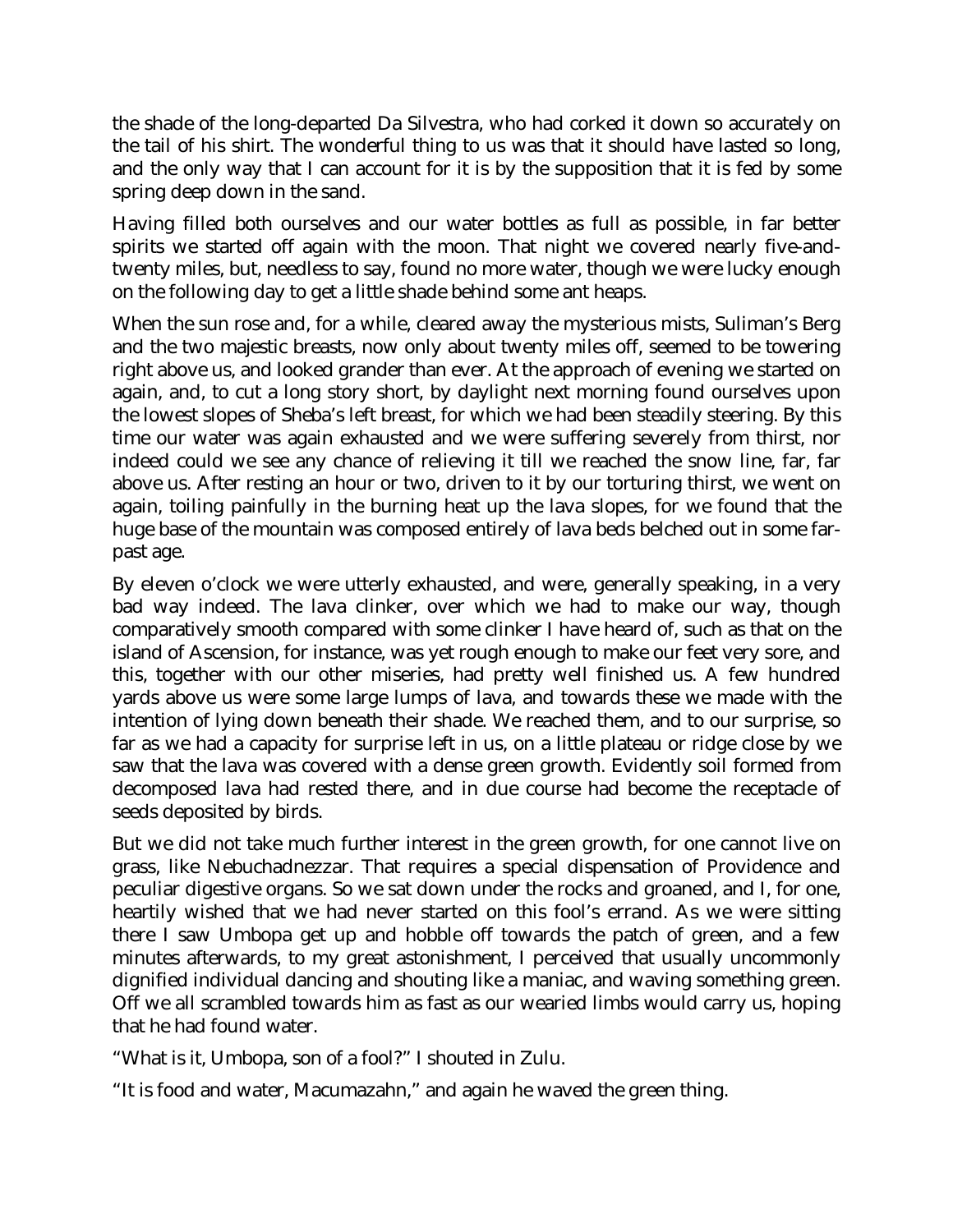Then I saw what he had got. It was a melon. We had hit upon a patch of wild melons, thousands of them, and dead ripe.

"Melons!" I yelled to Good, who was next me; and in another second he had his false teeth fixed in one.

I think we ate about six each before we had done, and, poor fruit as they were, I doubt if I ever thought anything nicer.

But melons are not very satisfying, and when we had satisfied our thirst with their pulpy substance, and set a stock to cool by the simple process of cutting them in two and setting them end on in the hot sun to get cold by evaporation, we began to feel exceedingly hungry. We had still some biltong left, but our stomachs turned from biltong, and, besides, we had to be very sparing of it, for we could not say when we should get more food. Just at this moment a lucky thing happened. Looking towards the desert I saw a flock of about ten large birds flying straight towards us.

"Skit, Baas, skit!" ("Shoot, Master, Shoot!") whispered the Hottentot, throwing himself on his face, an example which we all followed.

Then I saw that the birds were a flock of pauw (bustards), and that they would pass within fifty yards of my head. Taking one of the repeating Winchesters, I waited till they were nearly over us, and then jumped onto my feet. On seeing me the pauw bunched up together, as I expected they would, and I fired two shots straight into the thick of them, and, as luck would have it, brought one down, a fine fellow, which weighed about twenty pounds. In half an hour we had a fire made of dry melon stalks, and he was toasting over it, and we had such a feed as we had not had for a week. We ate that pauw- nothing was left of him but his bones and his beak- and felt not a little the better afterwards.

That night we again went on with the moon, carrying as many melons as we could with us. As we got higher up we found the air got cooler and cooler, which was a great relief to us, and at dawn, so far as we could judge, were not more than about a dozen miles from the snow line. Here we found more melons, so had no longer any anxiety about water, for we knew that we should soon get plenty of snow. But the ascent had now become very precipitous, and we made but slow progress, not more than a mile an hour. Also that night we ate our last morsel of biltong. As yet, with the exception of the pauw, we had seen no living thing on the mountain, nor had we come across a single spring or stream of water, which struck us as very odd, considering all the snow above us, which must we thought melt sometimes. But as we afterwards discovered, owing to some cause which it is quite beyond my power to explain, all the streams flowed down upon the north side of the mountains.

We now began to grow very anxious about food. We had escaped death by thirst, but it seemed probable that it was only to die of hunger. The events of the next three miserable days are best described by copying the entries made at the time in my notebook.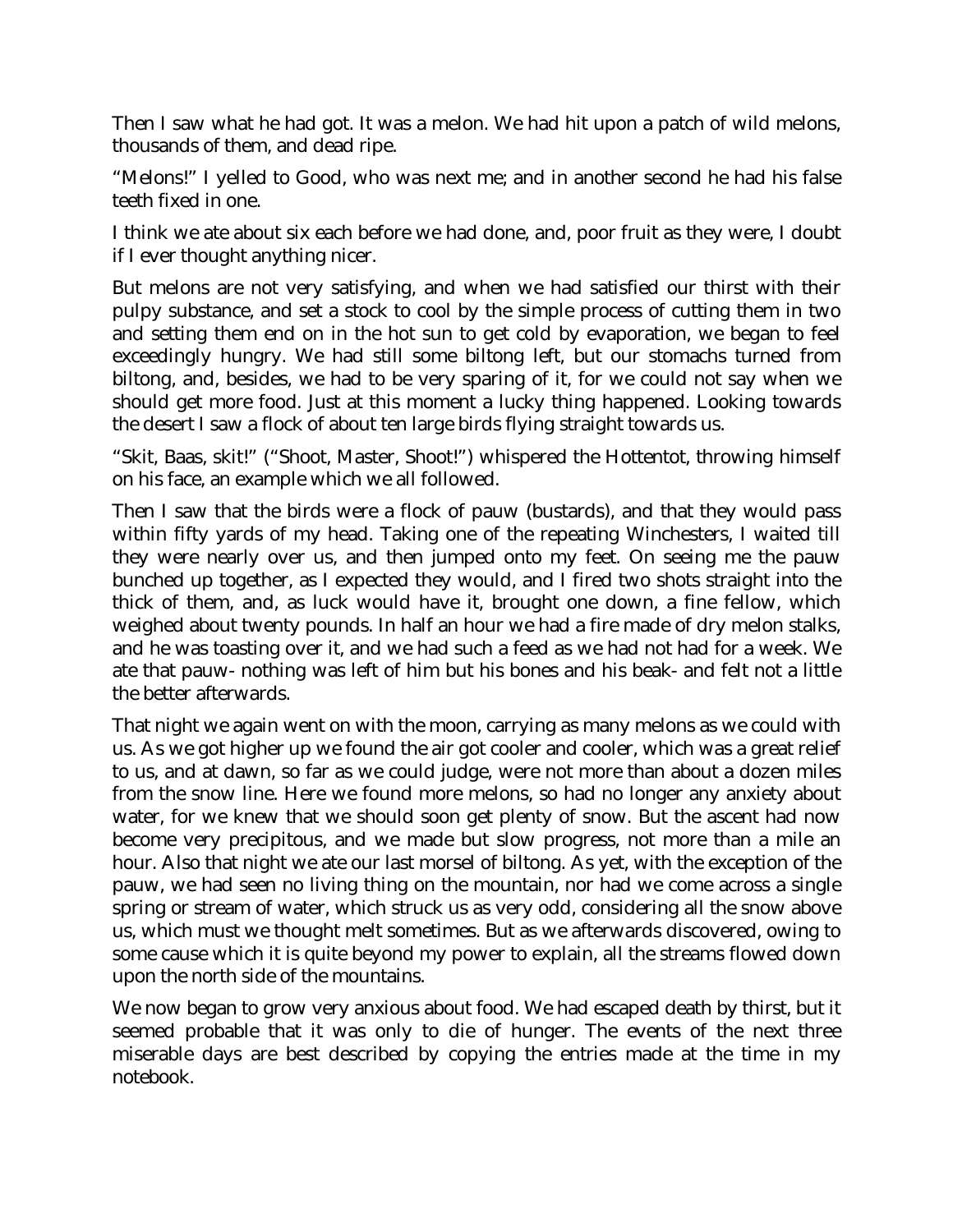"21st May.- Started 11:00 A.M., finding the atmosphere quite cold enough to travel by day, carrying some watermelons with us. Struggled on all day, but saw no more melons, having, evidently, passed out of their district. Saw no game of any sort. Halted for the night at sundown, having had no food for many hours.

Suffered much during the night from cold.

"22d.- Started at sunrise again, feeling very faint and weak. Only made five miles all day; found some patches of snow of which we ate, but nothing else.

Camped at night under the edge of a great plateau. Cold bitter. Drank a little brandy each, and huddled ourselves together, each wrapped up in our blanket to keep ourselves alive. Are now suffering frightfully from starvation and weariness.

Thought that Ventvogel would have died during the night.

"23d.- Struggled forward once more as soon as the sun was well up, and had thawed our limbs a little. We are now in a dreadful plight, and I fear that unless we get food this will be our last day's journey. But little brandy left. Good, Sir Henry, and Umbopa bear up wonderfully, but Ventvogel is in a very bad way.

Like most Hottentots, he cannot stand cold. Pangs of hunger not so bad, but have a sort of numb feeling about the stomach. Others say the same. We are now on a level with the precipitous chain, or wall of lava, connecting the two breasts, and the view is glorious. Behind us the great glowing desert rolls away to the horizon, and before us lies mile upon mile of smooth, hard snow almost level, but swelling gently upward, out of the center of which the nipple of the mountain, which appears to be some miles in circumference, rises about four thousand feet into the sky. Not a living thing is to be seen. God help us, I fear our time has come." And now I will drop the journal, partly because it is not very interesting reading, and partly because what follows requires perhaps rather more accurate telling.

All that day (the twenty-third of May) we struggled slowly on up the incline of snow, lying down from time to time to rest. A strange, gaunt crew we must have looked, as, laden as we were, we dragged our weary feet over the dazzling plain, glaring round us with hungry eyes. Not that there was much use in glaring, for there was nothing to eat. We did not do more than seven miles that day. Just before sunset we found ourselves right under the nipple of Sheba's left breast, which towered up thousands of feet into the air above us, a vast, smooth hillock of frozen snow. Bad as we felt, we could not but appreciate the wonderful scene, made even more wonderful by the flying rays of light from the setting sun, which here and there stained the snow blood red, and crowned the towering mass above us with a diadem of glory.

"I say," gasped Good presently, "we ought to be somewhere near the cave the old gentleman wrote about." "Yes," said I, "if there is a cave." "Come, Quatermain," groaned Sir Henry, "don't talk like that; I have every faith in the don; remember the water. We shall find the place soon."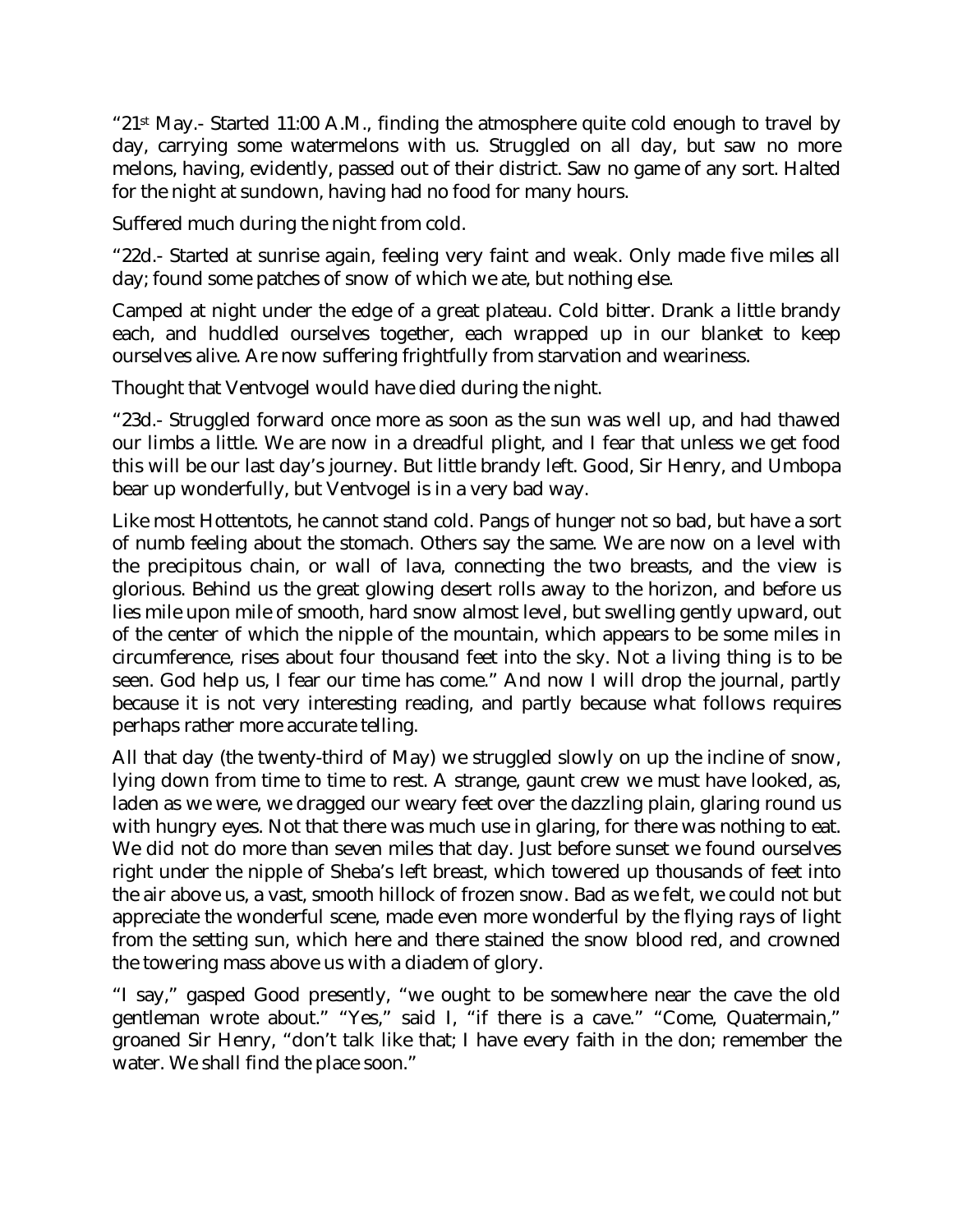"If we don't find it before dark we are dead men, that is all about it," was my consolatory reply.

For the next ten minutes we trudged on in silence, when suddenly Umbopa, who was marching along beside me, wrapped up in his blanket and with a leather belt strapped so tight round his stomach, to "make his hunger small," as he said, that his waist looked like a girl's, caught me by the arm.

"Look!" he said, pointing towards the springing slope of the nipple.

I followed his glance, and perceived, some two hundred yards from us, what appeared to be a hole in the snow.

"It is the cave," said Umbopa.

We made the rest of our way to the spot, and found, sure enough, that the hole was the mouth of a cave, no doubt the same as that of which Da Silvestra wrote.

We were none too soon, for just as we reached shelter the sun went down with startling rapidity, leaving the whole place nearly dark. In these latitudes there is but little twilight. We crept into the cave, which did not appear to be very big, and, huddling ourselves together for warmth, swallowed what remained of our brandy- barely a mouthful each- and tried to forget our miseries in sleep. But this the cold was too intense to allow us to do. I am convinced that at that great altitude the thermometer cannot have been less than fourteen or fifteen degrees below freezing point. What this meant to us, enervated as we were by hardship, want of food, and the great heat of the desert, my reader can imagine better than I can describe. Suffice it to say that it was something as near death from exposure as I have ever felt. There we sat hour after hour through the bitter night, feeling the frost wander round and nip us now in the finger, now in the foot, and now in the face. In vain did we huddle up closer and closer; there was no warmth in our miserable, starved carcasses. Sometimes one of us would drop into an uneasy slumber for a few minutes, but we could not sleep long, and perhaps it was fortunate, for I doubt if we should ever have waked again. I believe it was only by force of will that we kept ourselves alive at all.

Not very long before dawn I heard the Hottentot Ventvogel, whose teeth had been chattering all night like castanets, give a deep sigh, and then his teeth stopped chattering. I did not think anything of it at the time, concluding that he had gone to sleep. His back was resting against mine, and it seemed to grow colder and colder, till at last it was like ice.

At length the air began to grow gray with light, then swift golden arrows came flashing across the snow, and at last the glorious sun peeped up above the lava wall and looked in upon our half-frozen forms and upon Ventvogel, sitting there among us stone dead. No wonder his back had felt cold, poor fellow. He had died when I heard him sigh, and was now almost frozen stiff. Shocked beyond measure, we dragged ourselves from the corpse (strange, the horror we all have of the companionship of a dead body), and left it still sitting there, with its arms clasped round its knees.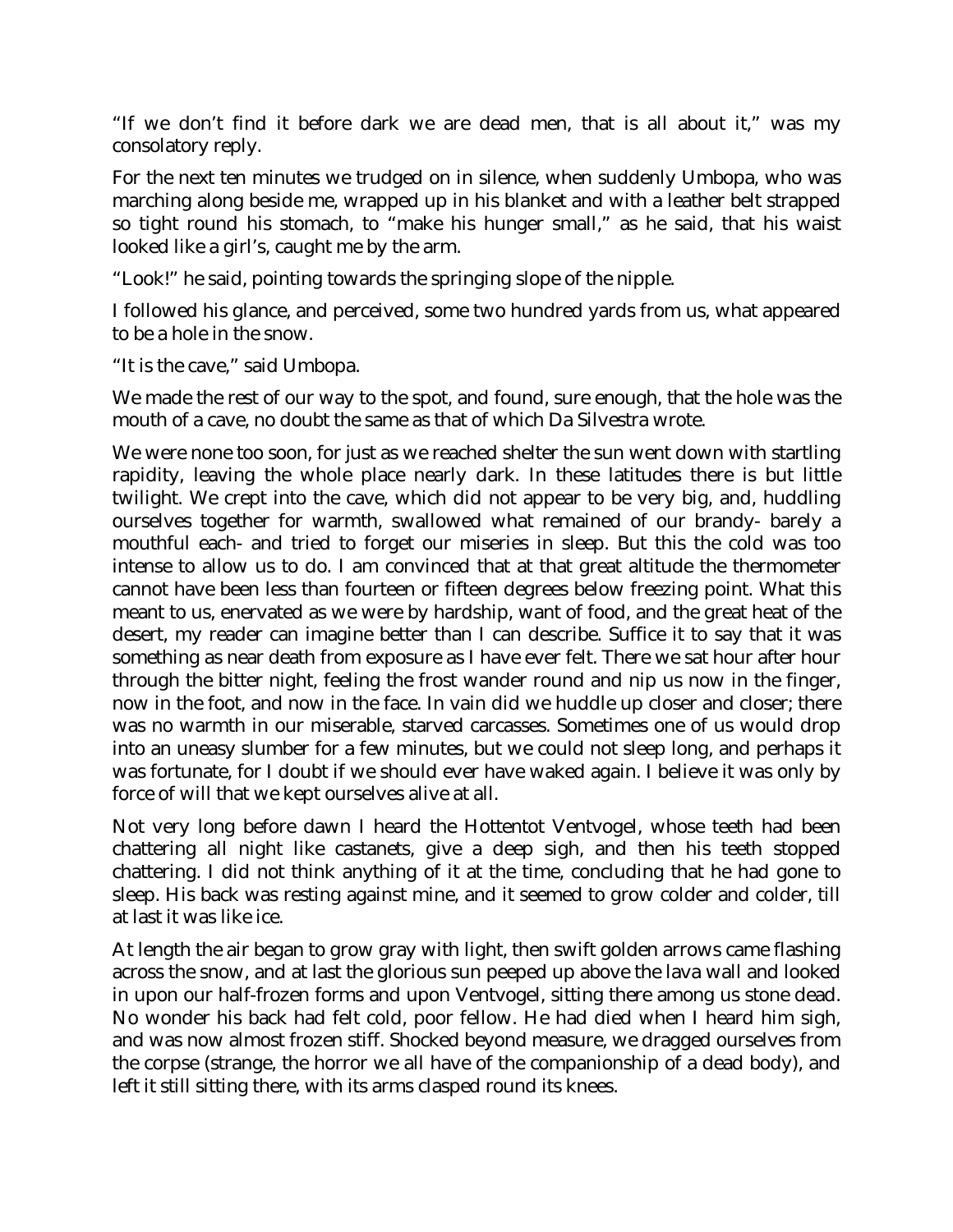By this time the sunlight was pouring its cold rays (for here they were cold) straight in at the mouth of the cave. Suddenly I heard an exclamation of fear from someone, and turned my head down the cave.

And this was what I saw. Sitting at the end of it, for it was not more than twenty feet long, was another form, of which the head rested on the chest and the long arms hung down. I stared at it, and saw that it too was a dead man, and, what was more, a white man.

The others saw it, too, and the sight proved too much for our shattered nerves.

One and all we scrambled out of the cave as fast as our half-frozen limbs would allow.

# **CHAPTER 7**

## **7. Solomon's Road**

OUTSIDE the cave we halted, feeling rather foolish.

"I am going back," said Sir Henry.

"Why?" asked Good.

"Because it has struck me that- what we saw- may be my brother." This was a new idea, and we re-entered the cave to put it to the proof. After the bright light outside our eyes, weak as they were with staring at the snow, could not for a while pierce the gloom of the cave. Presently, however, we grew accustomed to the semi-darkness, and advanced to the dead form.

Sir Henry knelt down and peered into its face.

"Thank God," he said with a sigh of relief, "it is not my brother." Then I went and looked. The corpse was that of a tall man in middle life, with aquiline features, grizzled hair, and a long black mustache. The skin was perfectly yellow, and stretched tightly over the bones. Its clothing, with the exception of what seemed to be the remains of a pair of woolen hose, had been removed, leaving the skeleton-like frame naked. Round the neck hung a yellow ivory crucifix.

The corpse was frozen perfectly stiff.

"Who on earth can it be?" said I.

"Can't you guess?" asked Good.

I shook my head.

"Why, the old don, Jose da Silvestra, of course- who else?" "Impossible!" I gasped. "He died three hundred years ago." "And what is there to prevent his lasting for three thousand years in this atmosphere, I should like to know?" asked Good. "If only the air is cold enough, flesh and blood will keep as fresh as New Zealand mutton forever, and Heaven knows it is cold enough here. The sun never gets in here; no animal comes here to tear or destroy. No doubt his slave, of whom he speaks on the map, took off his clothes and left him. He could not have buried him alone. Look here," he went on, stooping down and picking up a queer-shaped bone scraped at the end into a sharp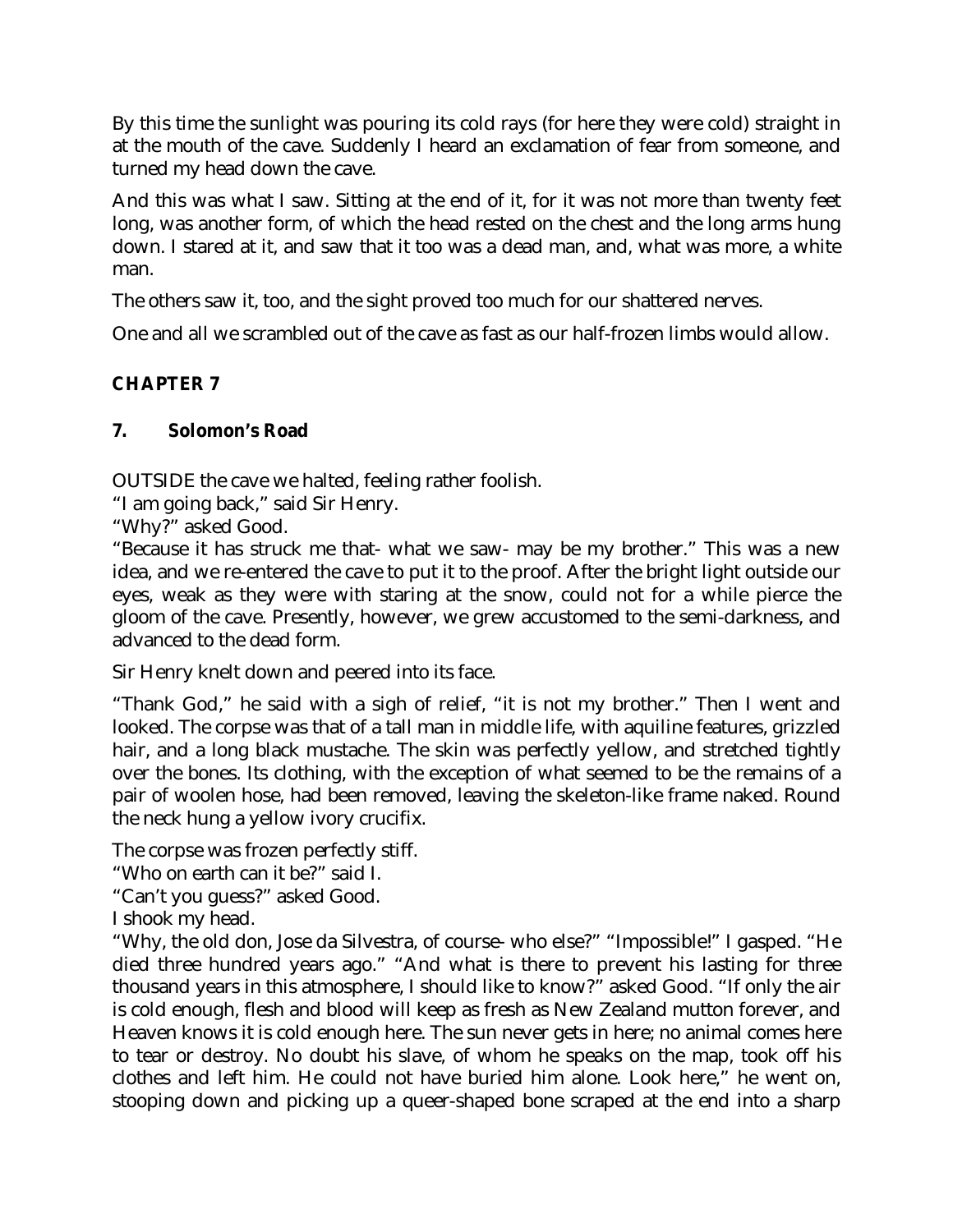point, "here is the 'cleft bone' that he used to draw the map with." We gazed astonished for a moment, forgetting our own miseries in the extraordinary and, as it seemed to us, semimiraculous sight.

"Ay," said Sir Henry, "and here is where he got his ink from," and he pointed to a small wound on the dead man's left arm. "Did ever man see such a thing before?" There was no longer any doubt about the matter, which I confess, for my own part, perfectly appalled me. There he sat, the dead man, whose directions, written some ten generations ago, had led us to this spot. There in my own hand was the rude pen with which he had written them, and there round his neck was the crucifix his dying lips had kissed. Gazing at him my imagination could reconstruct the whole scene: the traveler dying of cold and starvation, and yet striving to convey the great secret he had discovered to the world; the awful loneliness of his death, of which the evidence sat before us. It even seemed to me that I could trace in his strongly marked features a likeness to those of my poor friend Silvestre, his descendant, who had died twenty years ago in my arms, but perhaps that was fancy.

At any rate, there he sat, a sad memento of the fate that so often overtakes those who would penetrate into the unknown; and there probably he will still sit, crowned with the dread majesty of death, for centuries yet unborn, to startle the eyes of wanderers like ourselves, if any such should ever come again to invade his loneliness. The thing overpowered us, already nearly done to death as we were with cold and hunger.

"Let us go," said Sir Henry in a low voice; "stay, we will give him a companion," and, lifting up the dead body of the Hottentot Ventvogel, he placed it near that of the old don. Then he stooped down and with a jerk broke the rotten string of the crucifix round his neck, for his fingers were too cold to attempt to unfasten it. I believe that he still has it. I took the pen, and it is before me as I write- sometimes I sign my name with it.

Then, leaving those two, the proud white man of a past age and the poor Hottentot, to keep their eternal vigil in the midst of the eternal snows, we crept out of the cave into the welcome sunshine and resumed our path, wondering in our hearts how many hours it would be before we were even as they are.

When we had gone about half a mile we came to the edge of the plateau, for the nipple of the mountain did not rise out of its exact center, though from the desert side it seemed to do so. What lay below us we could not see, for the landscape was wreathed in billows of morning mist. Presently, however, the higher layers of mist cleared a little, and revealed, some five hundred yards beneath us, at the end of a long slope of snow, a patch of green grass, through which a stream was running. Nor was this all. By the stream, basking in the morning sun, stood and lay a group of from ten to fifteen large antelopes- at that distance we could not see exactly what they were.

The sight filled us with an unreasoning joy. There was food in plenty if only we could get it. But the question was how to get it. The beasts were fully six hundred yards off, a very long shot, and one not to be depended on when one's life hung on the results.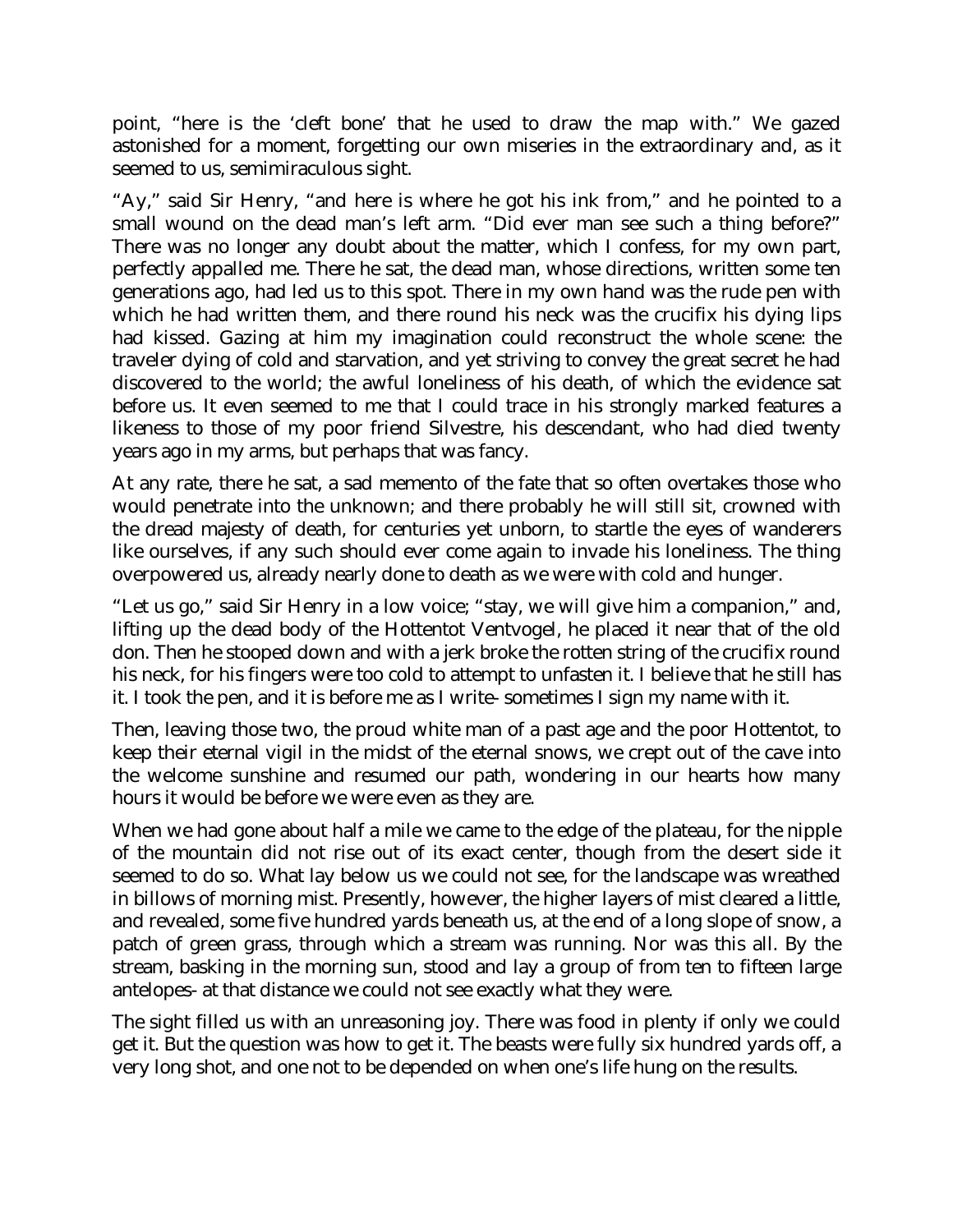Rapidly we discussed the advisability of trying to stalk the game, but finally reluctantly dismissed it. To begin with, the wind was not favorable, and further, we should be certain to be perceived, however careful we were, against the blinding background of snow which we should be obliged to traverse.

"Well, we must have a try from where we are," said Sir Henry. "Which shall it be, Quatermain, the repeating rifles or the expresses?" Here again was a question. The Winchester repeaters- of which we had two, Umbopa carrying poor Ventvogel's as well as his own- were sighted up to a thousand yards, whereas the expresses were only sighted to three hundred and fifty, beyond which distance shooting with them was more or less guesswork. On the other hand, if they did hit, the express bullets, being expanding, were much more likely to bring the game down. It was a knotty point, but I made up my mind that we must risk it and use the expresses.

"Let each of us take the buck opposite to him. Aim well at the point of the shoulder, and high up," said I; "and Umbopa, do you give the word, so that we may all fire together." Then came a pause, each man aiming his level best, as indeed one is likely to do when one knows that life itself depends upon the shot.

"Fire!" said Umbopa in Zulu, and at almost the same instant the three rifles rang out loudly; three clouds of smoke hung for a moment before us, and a hundred echoes went flying away over the silent snow. Presently the smoke cleared, and revealed- oh, joy!- a great buck lying on its back and kicking furiously in its death agony. We gave a yell of triumph; we were saved, we should not starve.

Weak as we were, we rushed down the intervening slope of snow, and in ten minutes from the time of firing, the animal's heart and liver were lying smoking before us. But now a new difficulty arose; we had no fuel, and therefore could make no fire to cook them at. We gazed at each other in dismay.

"Starving men must not be fanciful," said Good; "we must eat raw meat." There was no other way out of the dilemma, and our gnawing hunger made the proposition less distasteful than it would otherwise have been. So we took the heart and liver and buried them for a few minutes in a patch of snow to cool them off. Then we washed them in the ice-cold water of the stream, and lastly ate them greedily. It sounds horrible enough, but, honestly, I never tasted anything so good as that raw meat. In a quarter of an hour we were changed men. Our life and our vigor came back to us, our feeble pulses grew strong again, and the blood went coursing through our veins. But, mindful of the results of overfeeding on starving stomachs, we were careful not to eat too much, stopping while we were still hungry.

"Thank God!" said Sir Henry. "That brute has saved our lives. What is it, Quatermain?" I rose and went to look at the antelope, for I was not certain. It was about the size of a donkey, with large, curved horns. I had never seen one like it before, the species was new to me. It was brown with faint red stripes and a thick coat. I afterwards discovered that the natives of that wonderful country called the species "inco." It was very rare, and only found at a great altitude, where no other game would live. The animal was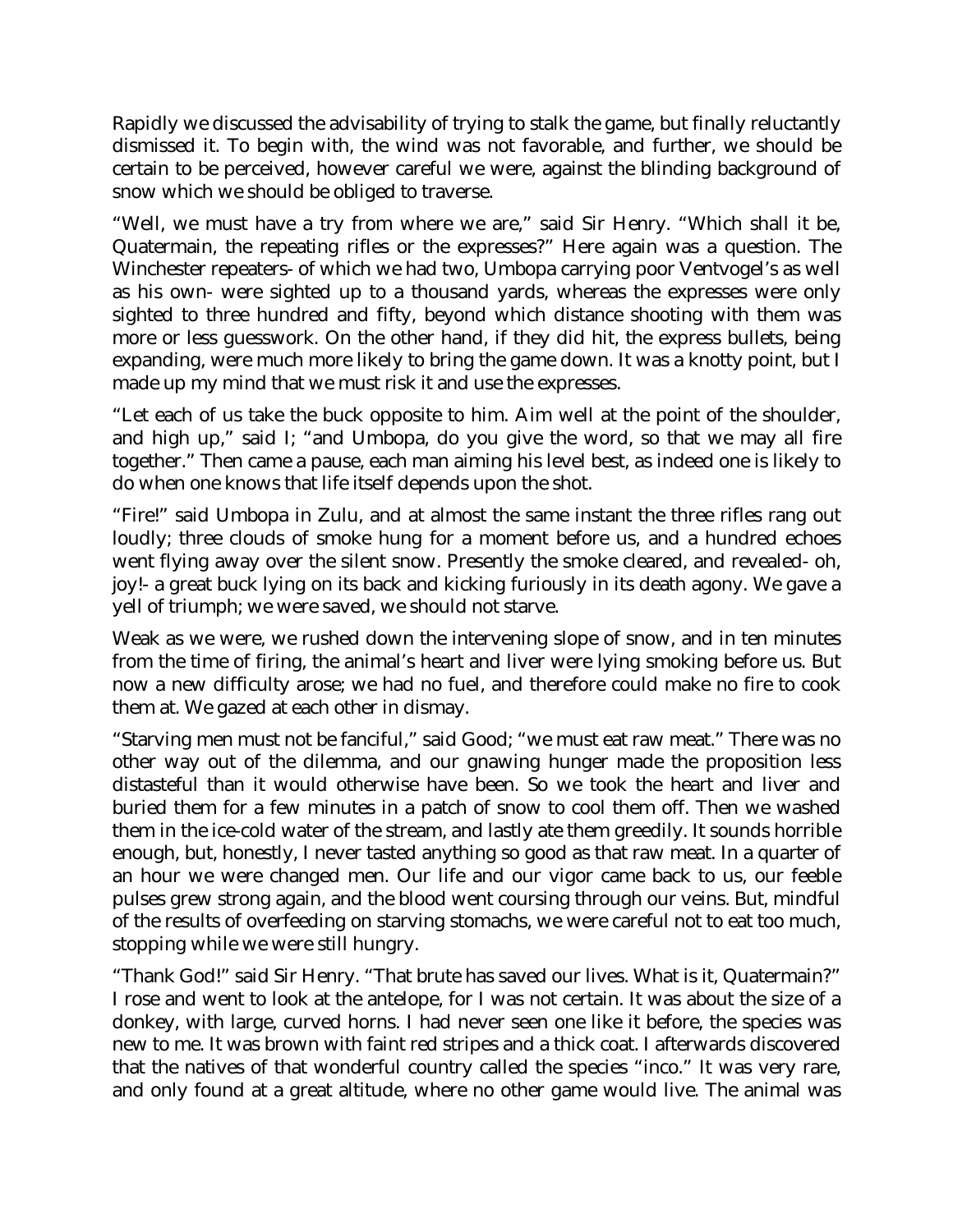fairly shot high up in the shoulder, though whose bullet it was that brought it down we could not, of course, discover. I believe that Good, mindful of his marvelous shot at the giraffe, secretly set it down to his own prowess, and we did not contradict him.

We had been so busy satisfying our starving stomaches that we had hitherto not found time to look about us. But now, having set Umbopa to cut off as much of the best meat as we were likely to be able to carry, we began to inspect our surroundings. The mist had now cleared away, for it was eight o'clock, and the sun had sucked it up, so we were able to take in all the country before us at a glance. I know not how to describe the glorious panorama which unfolded itself to our enraptured gaze. I have never seen anything like it before, nor shall, I suppose, again.

Behind and over us towered Sheba's snowy breasts, and below, some five thousand feet beneath where we stood, lay league on league of the most lovely champaign country. Here were dense patches of lofty forest, there a great river wound its silvery way. To the left stretched a vast expanse of rich, undulating veldt, on which we could just make out countless herds of game or cattle, at that distance we could not tell which. This expanse appeared to be ringed in by a wall of distant mountains. To the right the country was more or less mountainous, that is, solitary hills stood up from its level, with stretches of cultivated lands between, among which we could distinctly see groups of dome-shaped huts. The landscape lay before us like a map, in which rivers flashed like silver snakes, and Alplike peaks crowned with wildly twisted snow wreaths rose in solemn grandeur, while over all was the glad sunlight and the wide breath of Nature's happy life.

Two curious things struck us as we gazed. First, that the country before us must lie at least five thousand feet higher than the desert we had crossed, and, secondly, that all the rivers flowed from south to north. As we had painful reason to know, there was no water at all on the southern side of the vast range on which we stood, but on the northern side were many streams, most of which appeared to unite with the great river we could trace winding away farther than we could follow it.

We sat down for a while and gazed in silence at this wonderful view. Presently Sir Henry spoke.

"Isn't there something on the map about Solomon's Great Road?" he said.

I nodded, my eyes still looking out over the far country.

"Well, look; there it is!" and he pointed a little to our right.

Good and I looked accordingly, and there, winding away towards the plain, was what appeared to be a wide turnpike road. We had not seen it at first because it, on reaching the plain, turned behind some broken country. We did not say anything, at least not much; we were beginning to lose the sense of wonder. Somehow it did not seem particularly unnatural that we should find a sort of Roman road in this strange land. We accepted the fact, that was all.

"Well," said Good, "it must be quite near us if we cut off to the right. Hadn't we better be making a start?" This was sound advice, and so soon as we had washed our faces and hands in the stream we acted on it. For a mile or so we made our way over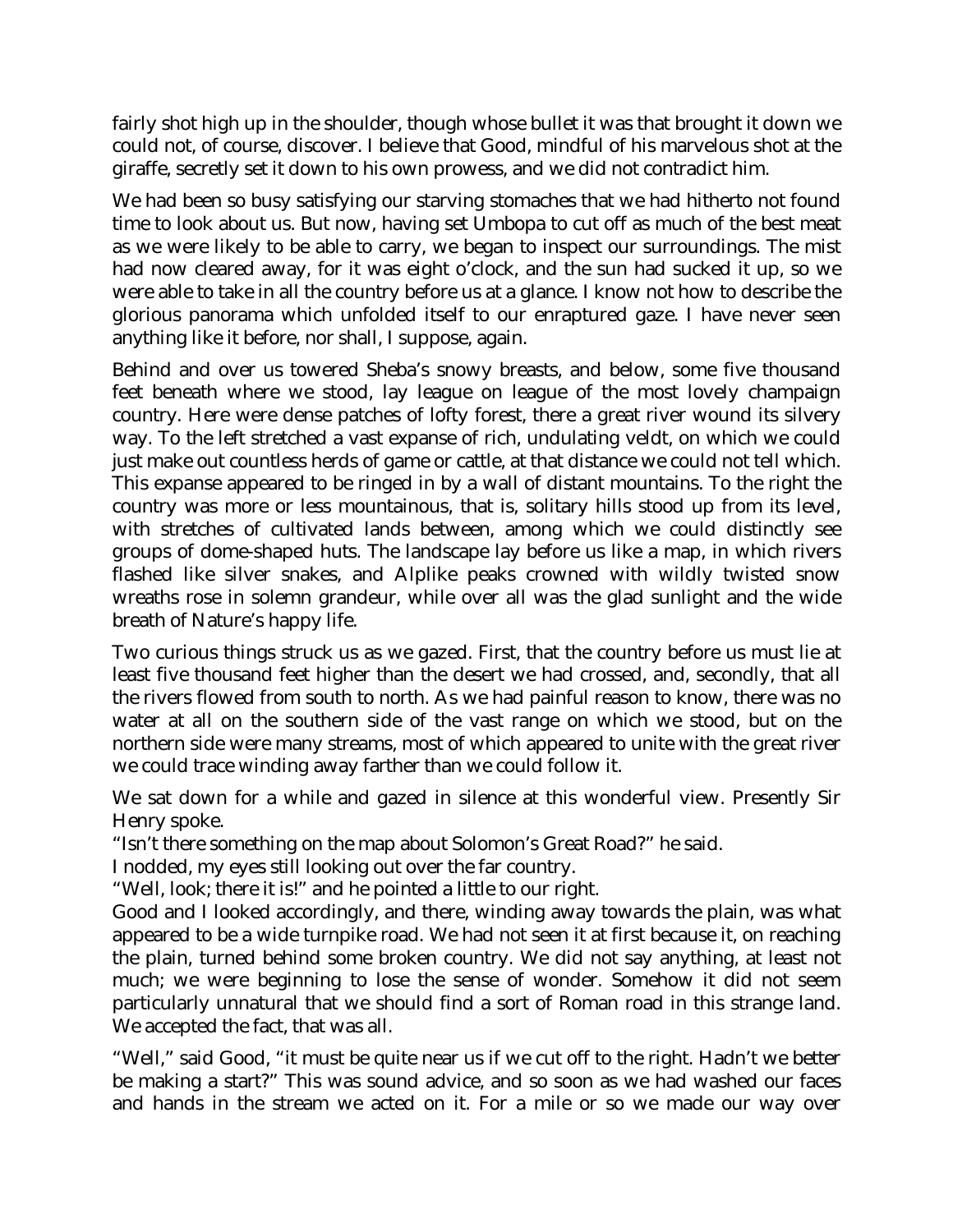boulders and across patches of snow, till suddenly, on reaching the top of the little rise, there lay the road at our feet. It was a splendid road cut out of the solid rock, at least fifty feet wide, and apparently well kept; but the odd thing about it was that it seemed to begin there. We walked down and stood on it, but one single hundred paces behind us, in the direction of Sheba's breasts, it vanished, the whole surface of the mountain being strewed with boulders interspersed with patches of snow.

"What do you make of that, Quatermain?" asked Sir Henry.

I shook my head, I could make nothing of it.

"I have it!" said Good. "The road no doubt ran right over the range and across the desert on the other side, but the sand of the desert has covered it up, and above us it has been obliterated by some volcanic eruption of molten lava." This seemed a good suggestion; at any rate, we accepted it, and proceeded down the mountain. It was a very different business traveling along downhill on that magnificent pathway with full stomachs, to what it had been traveling uphill over the snow quite starved and almost frozen. Indeed, had it not been for melancholy recollections of poor Ventvogel's sad fate, and of that grim cave where he kept company with the old don, we should have been positively cheerful, notwithstanding the sense of unknown dangers before us. Every mile we walked the atmosphere grew softer and balmier, and the country before us shone with a yet more luminous beauty. As for the road itself, I never saw such an engineering work, though Sir Henry said that the great road over the St. Gothard in Switzerland was very like it. No difficulty had been too great for the Old World engineer who designed it. At one place we came to a great ravine three hundred feet broad and at least a hundred deep. This vast gulf was actually filled in, apparently with huge blocks of dressed stone, with arches pierced at the bottom for a waterway, over which the road went sublimely on. At another place it was cut in zigzags out of the side of a precipice five hundred feet deep, and in a third it tunneled right through the base of an intervening ridge a space of thirty yards or more.

Here we noticed that the sides of the tunnel were covered with quaint sculptures, mostly of mailed figures driving chariots. One, which was exceedingly beautiful, represented a whole battle scene with a convoy of captives being marched off in the distance.

"Well," said Sir Henry, after inspecting this ancient work of art, "it is very well to call this Solomon's Road, but my humble opinion is that the Egyptians have been here before Solomon's people ever set a foot on it. If that isn't Egyptian handiwork, all I have to say is it is very like it." By midday we had advanced sufficiently far down the mountain to reach the region where wood was to be met with. First we came to scattered bushes which grew more and more frequent, till at last we found the road winding through a vast grove of silver trees similar to those which are to be seen on the slopes of Table Mountain at Cape Town. I had never before met with them in all my wanderings, except at the Cape, and their appearance here astonished me greatly.

"Ah!" said Good, surveying these shining-leaved trees with evident enthusiasm. "Here is lots of wood, let us stop and cook some dinner; I have about digested that raw meat."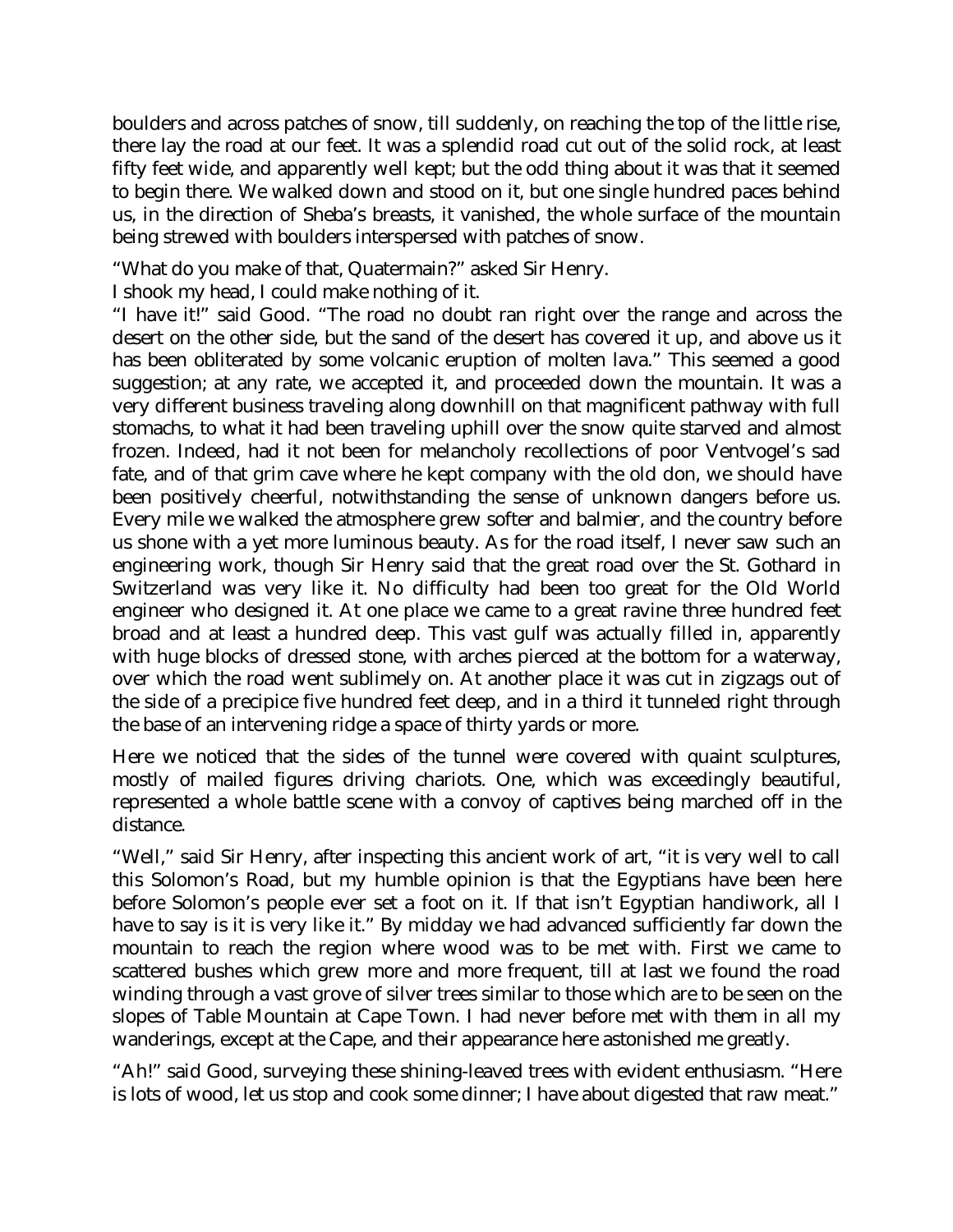Nobody objected to this, so leaving the road, we made our way to a stream which was babbling away not far off, and soon had a goodly fire of dry boughs blazing. Cutting off some substantial hunks from the flesh of the inco which we had brought with us, we proceeded to toast them on the ends of sharp sticks, as one sees the Kaffirs do, and ate them with relish. After filling ourselves, we lit our pipes and gave ourselves up to enjoyment, which, compared to the hardships we had recently undergone, seemed almost heavenly.

The brook, of which the banks were clothed with dense masses of a gigantic species of maidenhair fern interspersed with feathery tufts of wild asparagus, babbled away merrily at our side, the soft air murmured through the leaves of the silver trees, doves cooed around, and bright-winged birds flashed like living gems from bough to bough. It was like Paradise.

The magic of the place, combined with the overwhelming sense of dangers left behind and of the promised land reached at last, seemed to charm us into silence. Sir Henry and Umbopa sat conversing in a mixture of broken English and Kitchen Zulu in a low voice, but earnestly enough, and I lay, with my eyes half shut, upon that fragrant bed of fern and watched them. Presently I missed Good, and looked to see what had become of him. As I did so I observed him sitting by the bank of the stream, in which he had been bathing. He had nothing on but his flannel shirt, and, his natural habits of extreme neatness having reasserted themselves, was actively employed in making a most elaborate toilet. He had washed his gutta-percha collar, thoroughly shaken out his trousers, coat, and waistcoat, and was now folding them up neatly till he was ready to put them on, shaking his head sadly as he did so over the numerous rents and tears in them which had naturally resulted from our frightful journey. Then he took his boots, scrubbed them over with a handful of fern, and finally rubbed them over with a piece of fat which he had carefully saved from the inco meat, till they looked, comparatively speaking, respectable. Having inspected them judiciously through his eyeglass, he put them on and began a fresh operation. From a little bag he carried he produced a pocketcomb in which was fixed a tiny looking glass, and in this surveyed himself. Apparently he was not satisfied, for he proceeded to do his hair with great care. Then came a pause while he again contemplated the effect; still it was not satisfactory. He felt his chin, on which was now the accumulated scrub of a ten days' beard. "Surely," thought I, "he is not going to try and shave." But so it was.

Taking the piece of fat with which he had greased his boots, he washed it carefully in the stream. Then, diving again into the bag, he brought out a little pocket razor with a guard to it, such as are sold to people afraid of cutting themselves, or to those about to undertake a sea voyage. Then he vigorously scrubbed his face and chin with the fat and began. But it was evidently a painful process, for he groaned very much over it, and I was convulsed with inward laughter as I watched him struggling with that stubbly beard. It seemed so very odd that a man should take the trouble to shave himself with a piece of fat in such a place and under such circumstances. At last he succeeded in getting the worst of the scrub off the right side of his face and chin, when suddenly I, who was watching, became aware of a flash of light that passed just by his head.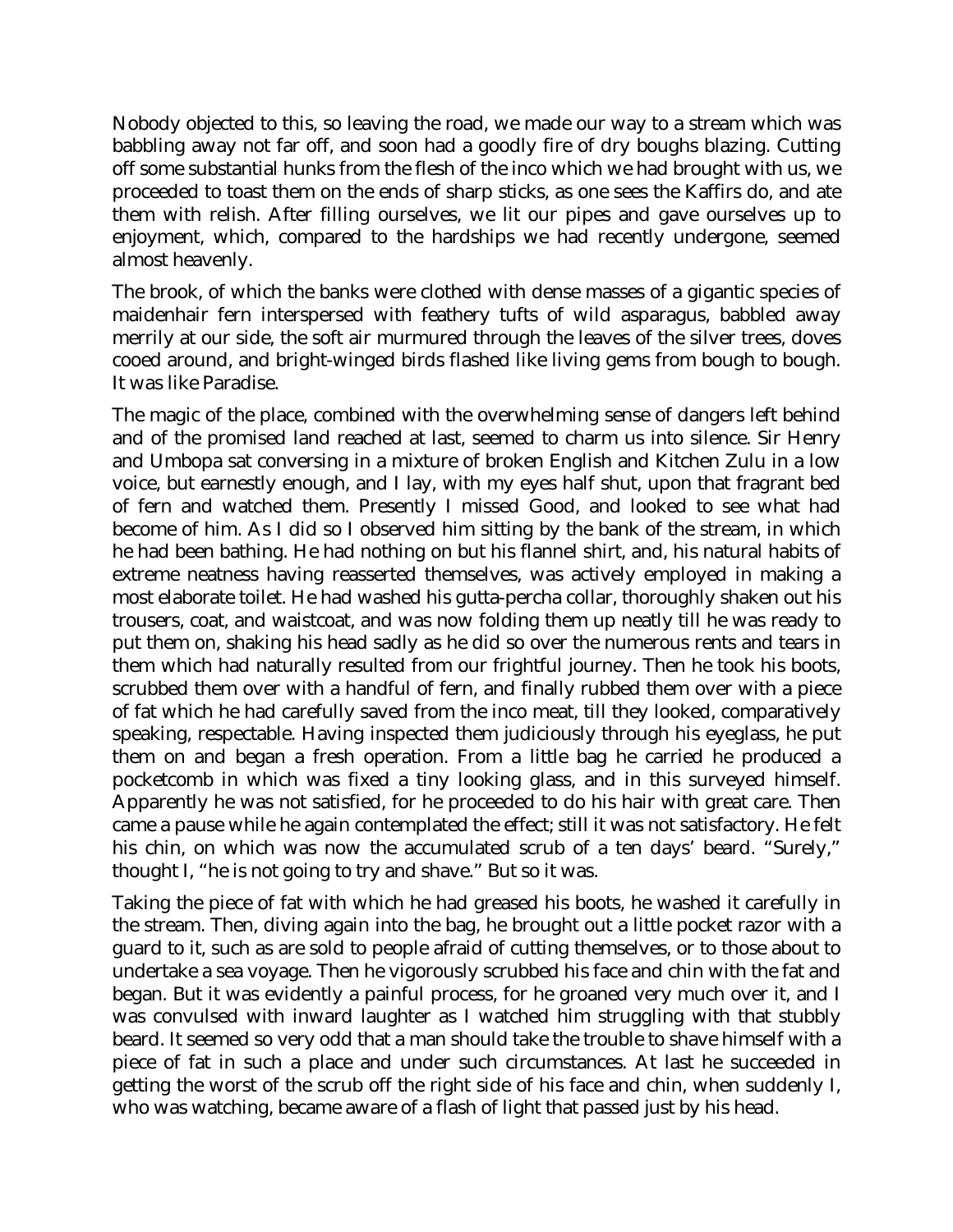Good sprang up with a profane exclamation (if it had not been a safety razor he would certainly have cut his throat), and so did I, without the exclamation, and this was what I saw. Standing there, not more than twenty paces from where I was, and ten from Good, was a group of men. They were very tall and copper-colored, and some of them wore great plumes of black feathers and short cloaks of leopard skins; this was all I noticed at the moment. In front of them stood a youth of about seventeen, his hand still raised and his body bent forward in the attitude of a Grecian statue of a spear thrower. Evidently the flash of light had been a weapon, and he had thrown it.

As I looked an old, soldierly-looking man stepped forward out of the group, and, catching the youth by the arm, said something to him. Then they advanced upon us.

Sir Henry, Good, and Umbopa had by this time seized their rifles and lifted them threateningly. The party of natives still came on. It struck me that they could not know what rifles were, or they would not have treated them with such contempt.

"Put down your guns!" I halloed to the others, seeing that our only chance of safety lay in conciliation. They obeyed, and, walking to the front, I addressed the elderly man who had checked the youth.

"Greeting," I said in Zulu, not knowing what language to use. To my surprise I was understood.

"Greeting," answered the man, not, indeed, in the same tongue, but in a dialect so closely allied to it that neither Umbopa nor myself had any difficulty in understanding it. Indeed, as we afterwards found out, the language spoken by this people was an oldfashioned form of the Zulu tongue, bearing about the same relationship to it that the English of Chaucer does to the English of the nineteenth century.

"Whence come ye?" he went on. "What are ye? And why are the faces of three of ye white, and the face of the fourth as the face of our mothers' sons?" and he pointed to Umbopa. I looked at Umbopa as he said it, and it flashed across me that he was right Umbopa's face was like the faces of the men before me; so was his great form. But I had no time to reflect on this coincidence.

"We are strangers, and come in peace," I answered, speaking very slow, so that he might understand me, "and this man is our servant." "Ye lie," he answered, "no strangers can cross the mountains where all things die. But what do your lies matter; if ye are strangers then ye must die, for no strangers may live in the land of the Kukuanas. It is the king's law. Prepare then to die, O strangers!" I was slightly staggered at this, more especially as I saw the hands of some of the party of men steal down to their sides, where hung on each what looked to me like a large and heavy knife.

"What does that beggar say?" asked Good.

"He says we are going to be scragged," I answered grimly.

"Oh, Lord," groaned Good, and, as was his way when perplexed, put his hand to his false teeth, dragging the top set down and allowing them to fly back to his jaw with a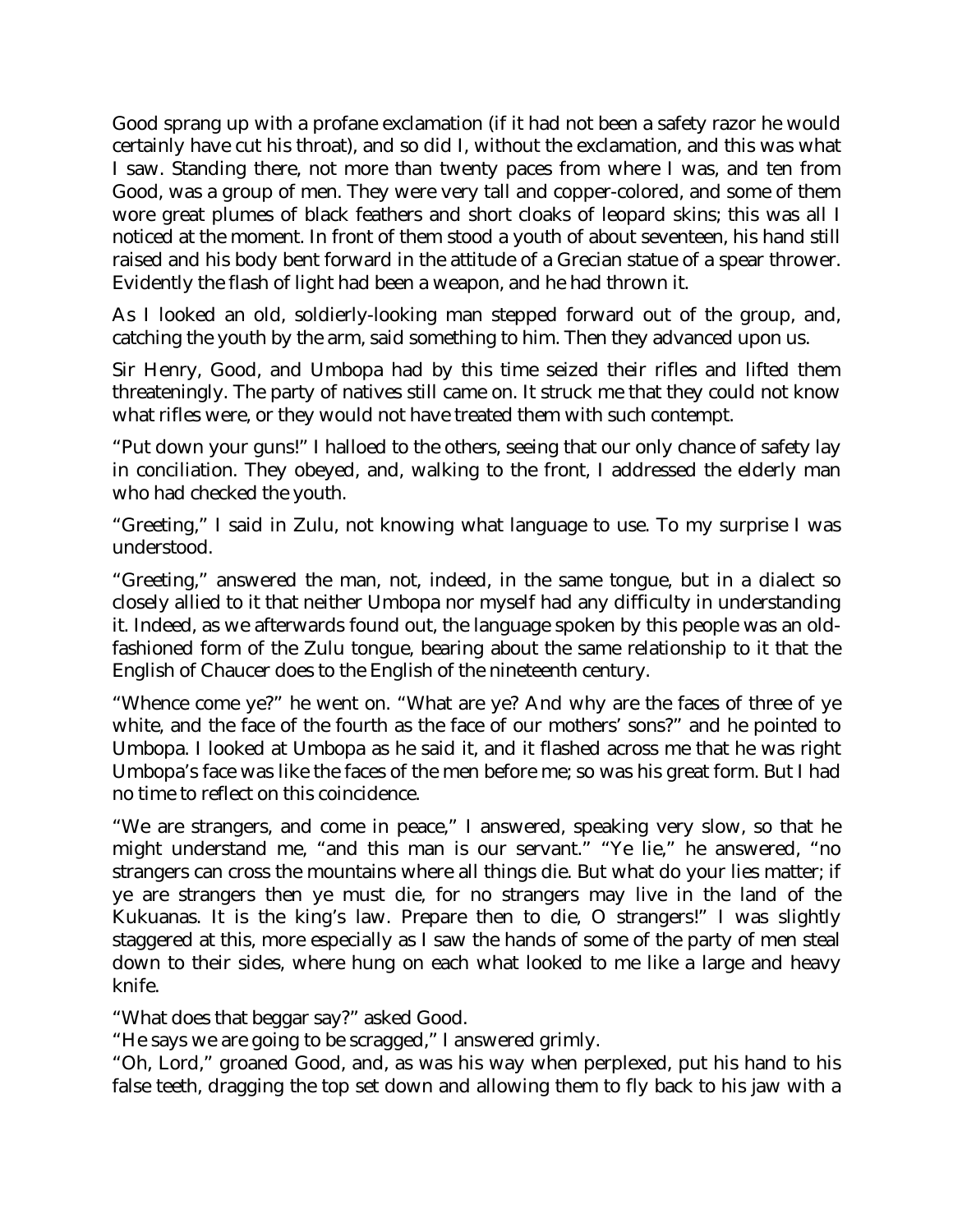snap. It was a most fortunate move, for next second the dignified crowd of Kukuanas gave a simultaneous yell of horror, and bolted back some yards.

"What's up?" said I.

"It's his teeth," whispered Sir Henry excitedly. "He moved them. Take them out, Good, take them out!" He obeyed, slipping the set into the sleeve of his flannel shirt.

In another second curiosity had overcome fear, and the men advanced slowly.

Apparently they had now forgotten their amiable intentions of doing for us.

"How is it, O strangers," asked the old man solemnly, "that the teeth of the man"- (pointing to Good, who had nothing on but a flannel shirt, and had only half finished his shaving)- "whose body is clothed, and whose legs are bare, who grows hair on one side of his sickly face and not on the other, and who has one shining and transparent eye, move of themselves, coming away from the jaws and returning of their own will?" "Open your mouth," I said to Good, who promptly curled up his lips and grinned at the old gentleman like an angry dog, revealing to their astonished gaze two thin red lines of gum as utterly innocent of ivories as a newborn elephant. His audience gasped.

"Where are his teeth?" they shouted. "With our eyes we saw them." Turning his head slowly and with a gesture of ineffable contempt, Good swept his hand across his mouth. Then he grinned again, and lo! there were two rows of lovely teeth.

The young man who had flung the knife threw himself down on the grass and gave vent to a prolonged howl of terror; and as for the old gentleman, his knees knocked together with fear.

"I see that ye are spirits," he said falteringly; "did ever man born of woman have hair on one side of his face and not on the other, or a round and transparent eye, or teeth which moved and melted away and grew again? Pardon us, O my lords." Here was luck indeed, and, needless to say, I jumped at the chance.

"It is granted," I said, with an imperial smile. "Nay, ye shall know the truth.

We come from another world, though we are men such as ye; we come," I went on, "from the biggest star that shines at night." "Oh! Oh!" groaned the chorus of astonished aborigines.

"Yes," I went on, "we do, indeed," and I again smiled benignly as I uttered that amazing lie. "We come to stay with you a little while, and bless you by our sojourn. Ye will see, O friends, that I have prepared myself by learning your language." "It is so, it is so," said the chorus.

"Only, my lord," put in the old gentleman, "thou hast learned it very badly." I cast an indignant glance at him and he quailed.

"Now, friends," I continued, "ye might think that after so long a journey we should find it in our hearts to avenge such a reception, mayhap to strike cold in death the impious hand that- that, in short- threw a knife at the head of him whose teeth come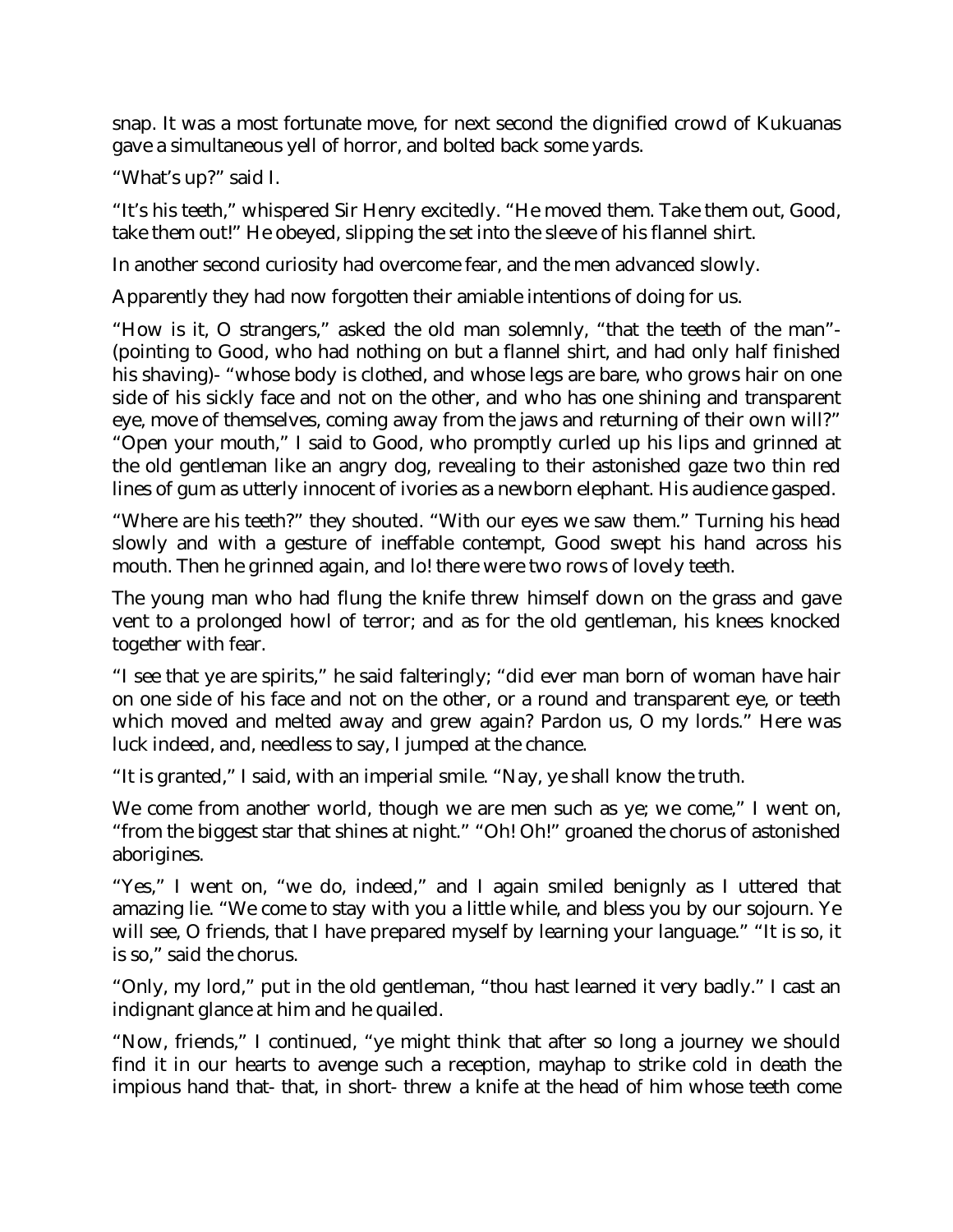and go." "Spare him, my lords," said the old man in supplication; "he is the king's son, and I am his uncle. If anything befalls him his blood will be required at my hands." "Yes, that is certainly so," put in the young man with great emphasis.

"You may perhaps doubt our power to avenge," I went on, heedless of this byplay. "Stay, I will show you. Here, you dog and slave"- addressing Umbopa in a savage tone- "give me the magic tube that speaks"; and I tipped a wink towards my express rifle.

Umbopa rose to the occasion, and with something as nearly resembling a grin as I have ever seen on his dignified face, handed me the rifle.

"It is here, O lord of lords," he said with a deep obeisance.

Now, just before I asked for the rifle I had perceived a little klipspringer antelope standing on a mass of rock about seventy yards away, and determined to risk a shot at it.

"Ye see that buck," I said, pointing the animal out to the party before me.

"Tell me, is it possible for man, born of woman, to kill it from here with a noise?" "It is not possible, my lord," answered the old man.

"Yet shall I kill it," I said quietly.

The old man smiled. "That my lord cannot do," he said.

I raised the rifle, and covered the buck. It was a small animal, and one which one might well be excused for missing, but I knew that it would not do to miss.

I drew a deep breath, and slowly pressed on the trigger. The buck stood still as stone.

Bang! Thud! The buck sprang into the air and fell on the rock dead as a doornail.

A groan of terror burst from the group before us.

"If ye want meat," I remarked coolly, "go fetch that buck." The old man made a sign and one of his followers departed, and presently returned bearing the klipspringer. I noticed, with satisfaction, that I had hit it fairly behind the shoulder. They gathered round the poor creature's body, gazing at the bullet hole in consternation.

"Ye see," I said, "I do not speak empty words." There was no answer.

"If ye yet doubt our power," I went on, "let one of ye go stand upon that rock, that I may make him as this buck." None of them seemed at all inclined to take the hint, till at last the king's son spoke.

"It is well said. Do thou, my uncle, go stand upon the rock. It is but a buck that the magic has killed. Surely it cannot kill a man." The old gentleman did not take the suggestion in good part. Indeed, he seemed hurt.

"No, no!" he ejaculated hastily. "My old eyes have seen enough. These are wizards, indeed. Let us bring them to the king. Yet if any should wish a further proof, let him stand upon the rock, that the magic tube may speak with him." There was a most general and hasty expression of dissent.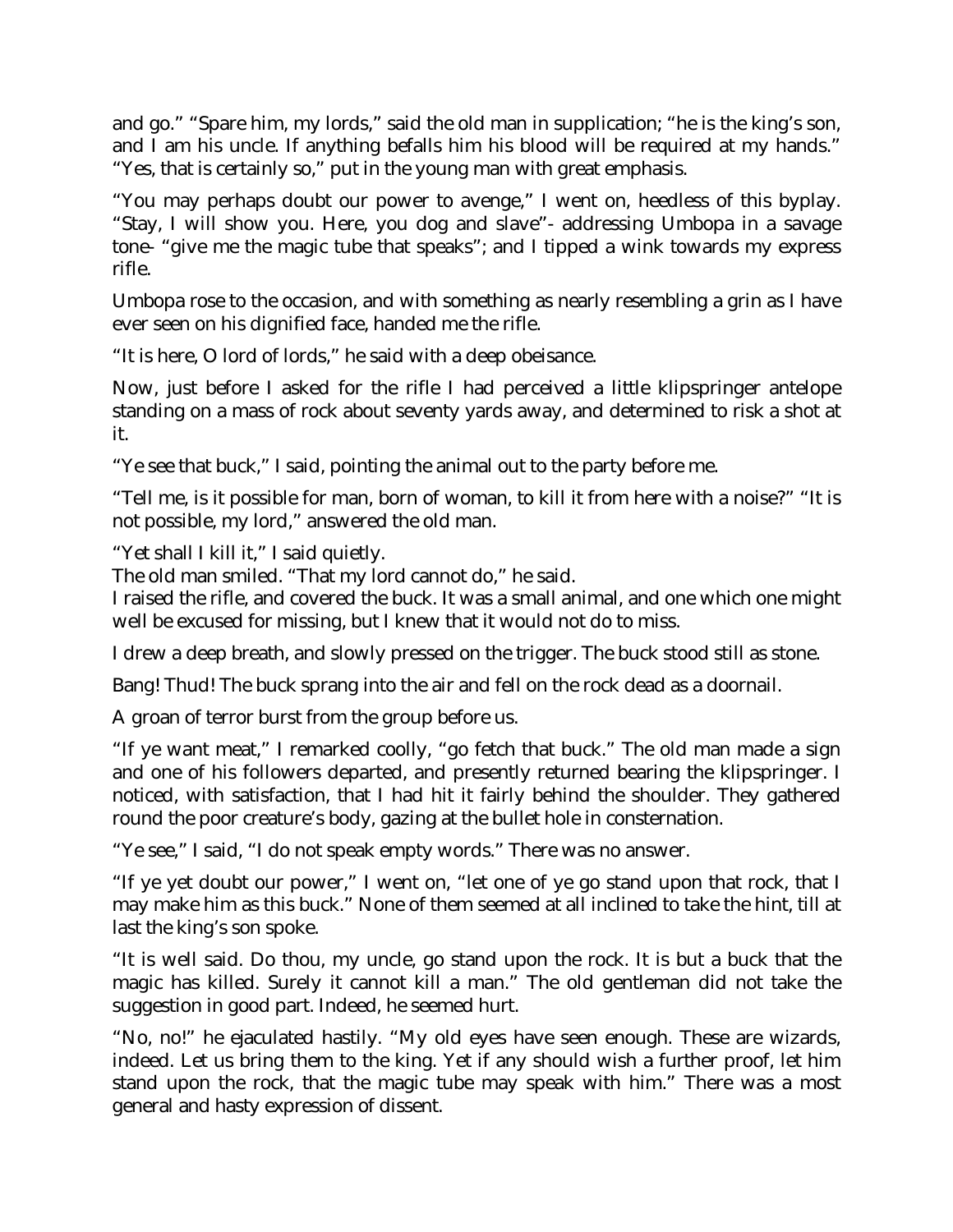"Let not good magic be wasted on our poor bodies," said one, "we are satisfied. All the witchcraft of our people cannot show the like of this." "It is so," remarked the old gentleman in a tone of intense relief; "without any doubt it is so. Listen, children of the stars, children of the shining eye and the movable teeth, who roar out in thunder and slay from afar. I am Infadoos, son of Kafa, once king of the Kukuana people. This youth is Scragga."

"He nearly scragged me," murmured Good.

"Scragga, son of Twala, the great king- Twala, husband of a thousand wives, chief and lord paramount of the Kukuanas, keeper of the great road, terror of his enemies, student of the Black Arts, leader of a hundred thousand warriors: Twala the One-eyed, the Black, the Terrible." "So," said I superciliously, "lead us then to Twala. We do not talk with low people and underlings." "It is well, my lords, we will lead you, but the way is long. We are hunting three days' journey from the place of the king. But let my lords have patience, and we will lead them." "It is well," I said carelessly. "All time is before us, for we do not die. We are ready; lead on. But Infadoos, and thou, Scragga, beware! Play us no tricks, make for us no snares, for before your brains of mud have thought of them we shall know them and avenge them. The light from the transparent eye of him with the bare legs and the half-haired face [Good] shall destroy you, and go through your land; his vanishing teeth shall fix themselves fast in you and eat you up, you and your wives and children; the magic tubes shall talk with you loudly, and make you as sieves. Beware!" This magnificent address did not fail of its effect; indeed, it was hardly needed, so deeply were our friends already impressed with our powers.

The old man made a deep obeisance, and murmured the word "Koom, Koom," which I afterwards discovered was their royal salute, corresponding to the Bayete of the Zulus, and, turning, addressed his followers. These at once proceeded to lay hold of all our goods and chattels, in order to bear them for us, excepting only the guns, which they would on no account touch. They even seized Good's clothes, which were, as the reader may remember, neatly folded up beside him.

He at once made a dive for them, and a loud altercation ensued.

"Let not my lord of the transparent eye and the melting teeth touch them," said the old man. "Surely his slaves shall carry the things." "But I want to put 'em on!" roared Good in nervous English.

Umbopa translated.

"Nay, my lord," put in Infadoos, "would my lord cover up his beautiful white legs" although he was so dark Good had a singularly white skin- "from the eyes of his servants? Have we offended my lord that he should do such a thing?" Here I nearly exploded with laughing; and meanwhile, one of the men started on with the garments.

"Damn it!" roared Good. "That black villain has got my trousers." "Look here, Good," said Sir Henry, "you have appeared in this country in a certain character, and you must live up to it. It will never do for you to put on trousers again. Henceforth you must live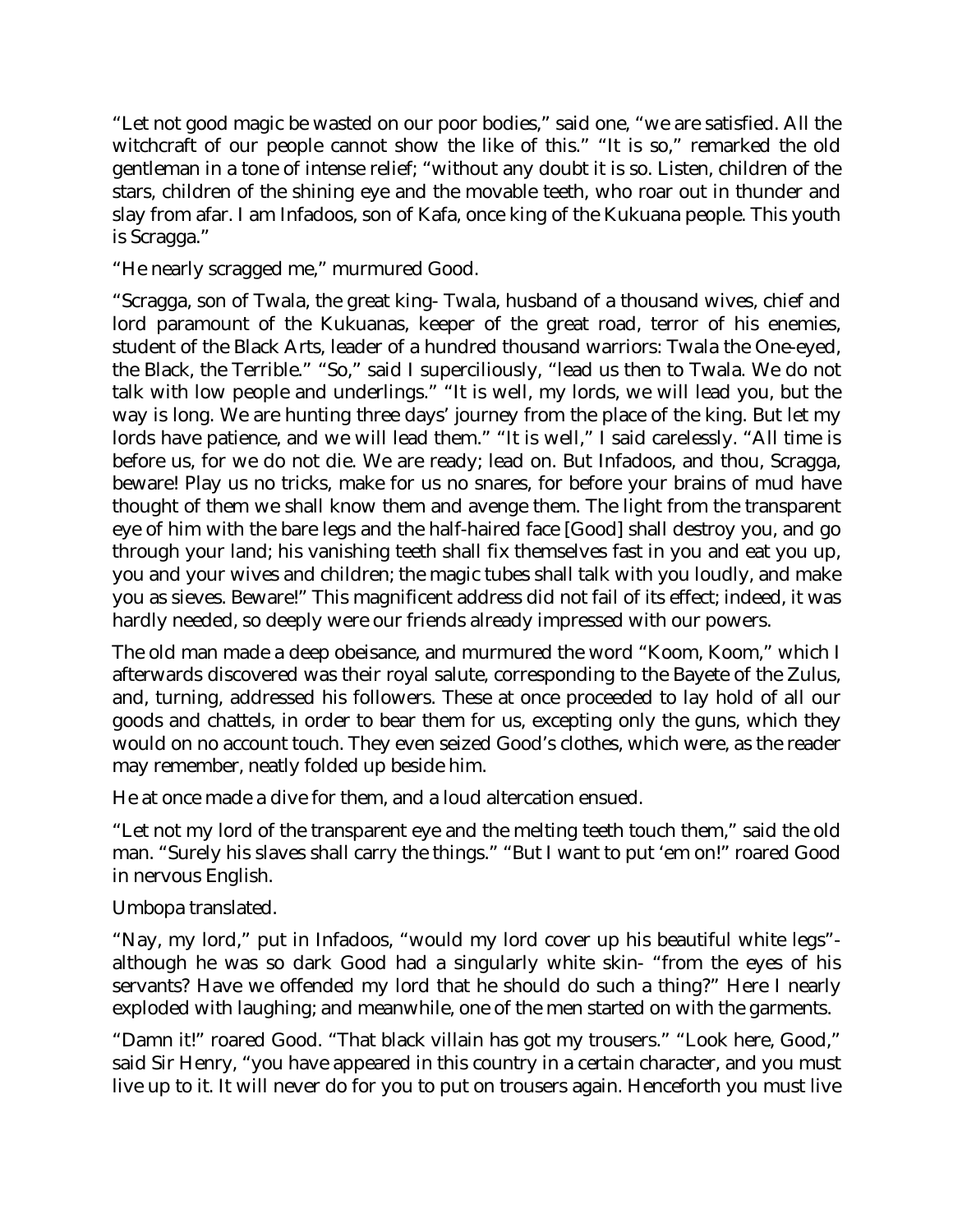in a flannel shirt, a pair of boots, and an eyeglass." "Yes," I said, "and with whiskers on one side of your face and not on the other. If you change any of these things they will think that we are impostors. I am very sorry for you, but, seriously, you must do it. If once they begin to suspect us, our lives will not be worth a brass farthing." "Do you really think so?" said Good gloomily.

"I do indeed. Your 'beautiful white legs' and your eyeglass are now the feature of our party, and, as Sir Henry says, you must live up to them. Be thankful that you have got your boots on, and that the air is warm." Good sighed, and said no more, but it took him a fortnight to get accustomed to his attire.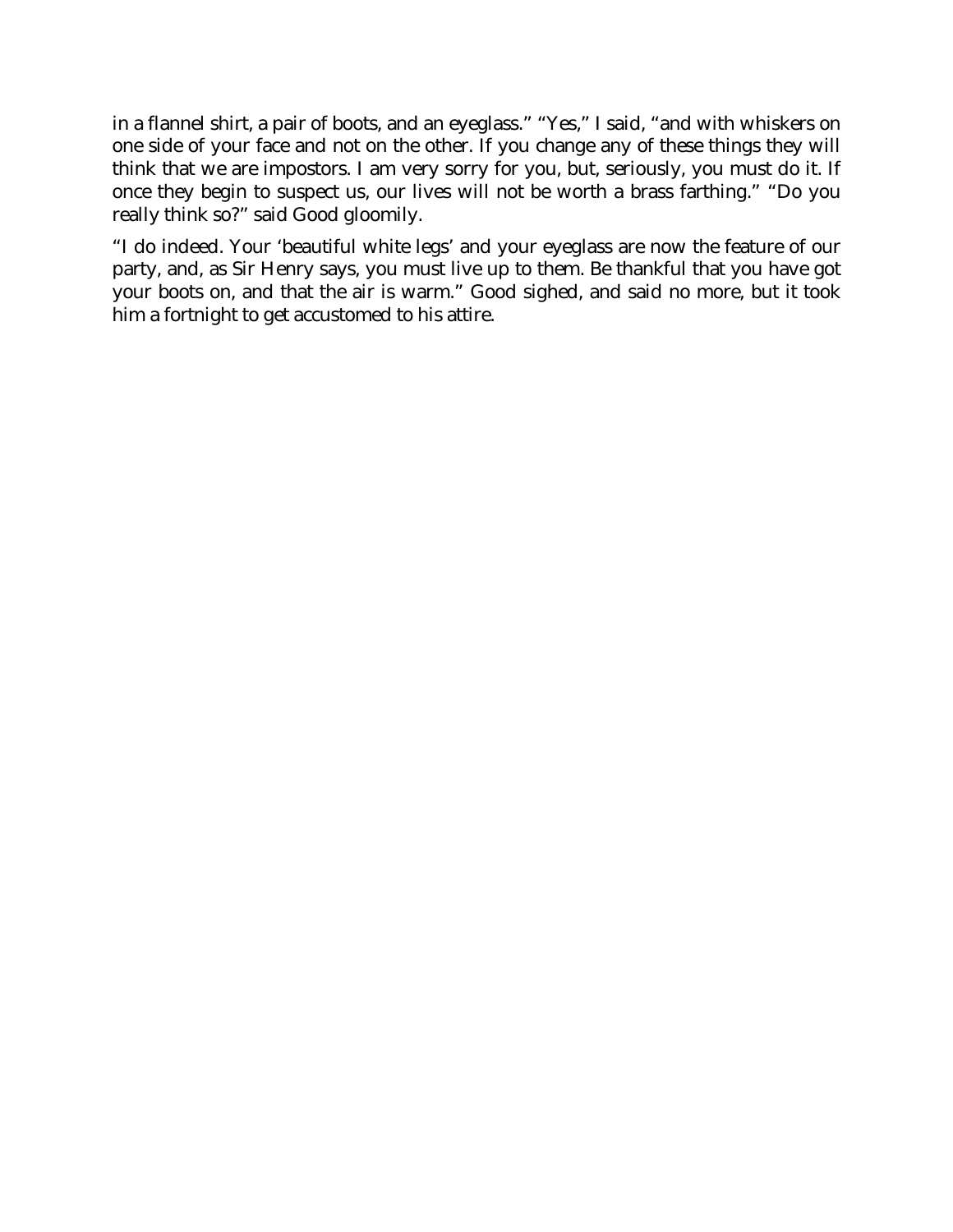#### **CHAPTER 8**

#### **8. We Enter Kukuanaland**

ALL THAT afternoon we traveled on along the magnificent roadway, which headed steadily in a northwesterly direction. Infadoos and Scragga walked with us, but their followers marched about one hundred paces ahead.

"Infadoos," I said at length, "who made this road?" "It was made, my lord, of old time, none knew how or when, not even the wise woman, Gagool, who has lived for generations. We are not old enough to remember its making. None can make such roads now, but the king lets no grass grow upon it." "And whose are the writings on the walls of the caves through which we have passed on the road?" I asked, referring to the Egyptian-like sculptures we had seen.

"My lord, the hands that made the road wrote the wonderful writings. We know not who wrote them." "When did the Kukuana race come into this country?" "My lord, the race came down here like the breath of a storm ten thousand thousand moons ago, from the great lands which lie there beyond," and he pointed to the north. "They could travel no farther, so say the old voices of our fathers that have come down to us, the children, and so says Gagool, the wise woman, the smeller-out of witches, because of the great mountains which ring in the land," and he pointed to the snow-clad peaks. "The country, too, was good, so they settled here and grew strong and powerful, and now our numbers are like the sea sand, and when Twala the king calls up his regiment their plumes cover the plain as far as the eye of man can reach." "And if the land is walled in with mountains, who is there for the regiments to fight with?" "Nay, my lord, the country is open there," and again he pointed towards the north, "and now and again warriors sweep down upon us in clouds from a land we know not, and we slay them. It is the third part of the life of a man since there was a war. Many thousands died in it, but we destroyed those who came to eat us up. So, since then there has been no war." "Your warriors must grow weary of resting on their spears." "My lord, there was one war, just after we destroyed the people that came down upon us, but it was a civil war- dog eat dog." "How was that?" "My lord, the king, my half-brother, had a brother born at the same birth and of the same woman. It is not our custom, my lord, to let twins live; the weakest must always die. But the mother of the king hid away the weakest child, which was born the last, for her heart yearned over it, and the child is Twala the king. I am his younger brother born of another wife." "Well?" "My lord, Kafa, our father, died when we came to manhood, and my brother Imotu was made king in his place, and for a space reigned and had a son by his favorite wife. When the babe was three years old, just after the great war, during which no man could sow or reap, a famine came upon the land, and the people murmured because of the famine, and looked round like a starved lion for something to rend. Then it was that Gagool, the wise and terrible woman, who does not die, proclaimed to the people, saying, 'The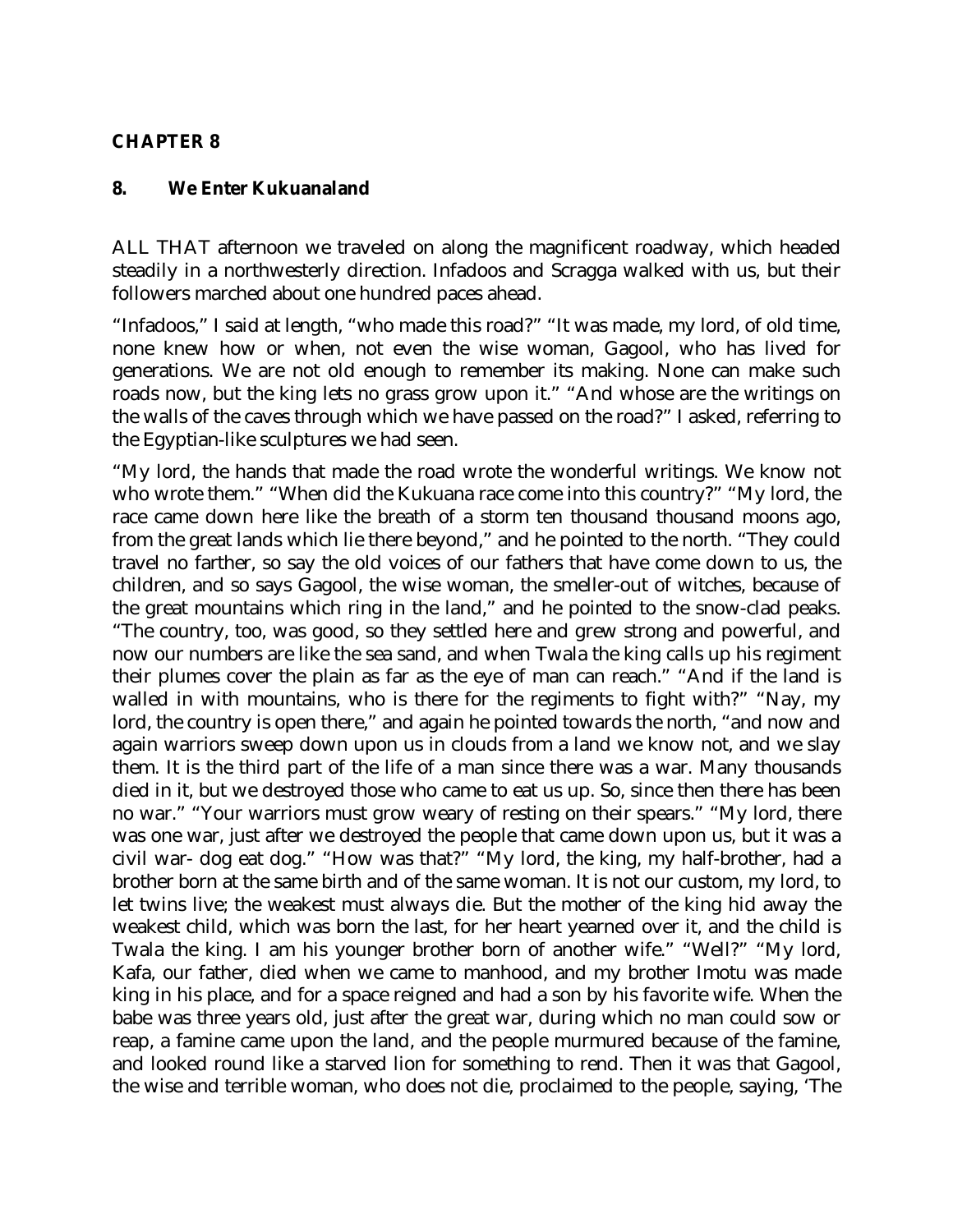king Imotu is no king.' And at the time Imotu was sick with a wound, and lay in his hut not able to move.

"Then Gagool went into a hut and led out Twala, my half-brother, and the twin brother of the king, whom she had hidden since he was born among the caves and rocks, and, stripping the moocha off his loins, showed the people of the Kukuanas the mark of the sacred snake coiled round his waist, wherewith the eldest son of the king is marked at birth, and cried out loud, 'Behold, your king, whom I have saved for you even to this day!' And the people, being mad with hunger and altogether bereft of reason and the knowledge of truth, cried out, 'The king! The king!' but I knew that it was not so, for Imotu, my brother, was the elder of the twins, and was the lawful king. And just as the tumult was at its height Imotu the king, though he was very sick, came crawling from his hut holding his wife by the hand, and followed by his little son Ignosi [The Lightning].

"'What is this noise?' he asked. 'Why cry ye The king! The king!' "Then Twala, his own brother, born of the same woman and in the same hour, ran to him, and, taking him by the hair, stabbed him through the heart with his knife. And the people, being fickle, and ever ready to worship the rising sun, clapped their hands and cried, 'Twala is king! Now we know that Twala is king!'" "And what became of his wife and her son Ignosi? Did Twala kill them too?" "Nay, my lord. When she saw that her lord was dead she seized the child with a cry, and ran away. Two days afterwards she came to a kraal very hungry, and none would give her milk or food, now that her lord the king was dead, for all men hate the unfortunate. But at nightfall a little child, a girl, crept out and brought her to eat, and she blessed the child, and went on towards the mountains with her boy before the sun rose again, where she must have perished, for none have seen her since, nor the child Ignosi." "Then if this child Ignosi had lived, he would be the true king of the Kukuana people?" "That is so, my lord; the sacred snake is round his middle. If he lives he is the king; but alas! he is long dead." "See, my lord," and he pointed to a vast collection of huts surrounded with a fence, which was in its turn surrounded by a great ditch, that lay on the plain beneath us. "That is the kraal where the wife of Imotu was last seen with the child Ignosi. It is there that we shall sleep tonight, if, indeed," he added doubtfully, "my lords sleep at all upon this earth." "When we are among the Kukuanas, my good friend Infadoos, we do as the Kukuanas do," I said majestically, and I turned round suddenly to address Good, who was tramping along sullenly behind, his mind fully occupied with unsatisfactory attempts to keep his flannel shirt from flapping up in the evening breeze, and to my astonishment butted into Umbopa, who was walking along immediately behind me, and had very evidently been listening with the greatest interest to my conversation with Infadoos. The expression on his face was most curious, and gave the idea of a man who was struggling with partial success to bring something long ago forgotten back into his mind.

All this while we had been pressing on at a good rate down towards the undulating plain beneath. The mountains we had crossed now loomed high above us, and Sheba's breasts were modestly veiled in diaphanous wreaths of mist. As we went on the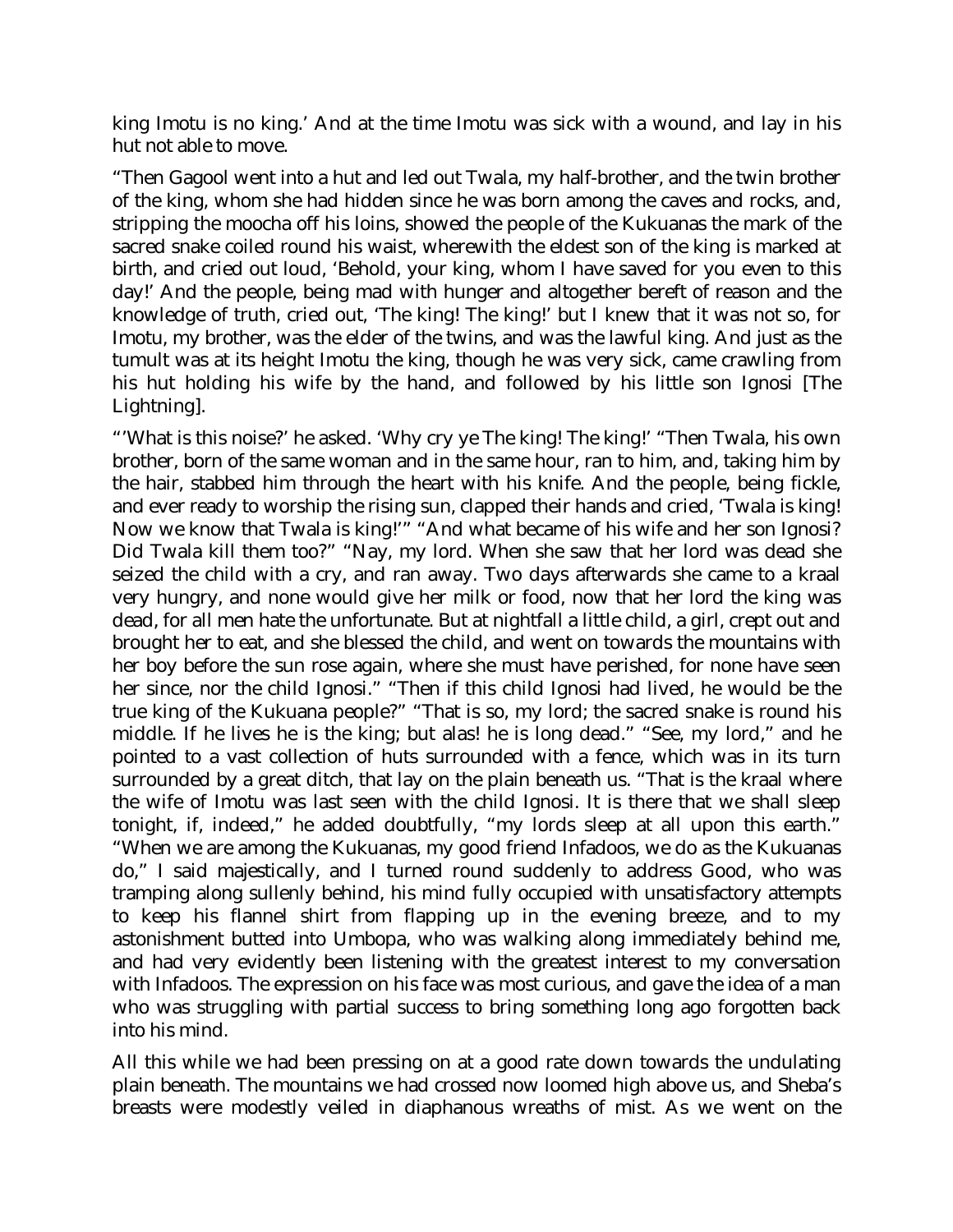country grew more and more lovely. The vegetation was luxuriant without being tropical; the sun was bright and warm, but not burning, and a gracious breeze blew softly along the odorous slopes of the mountains. And, indeed, this new land was little less than an earthly paradise; in beauty, in natural wealth, and in climate I have never seen its like. The Transvaal is a fine country, but it is nothing to Kukuanaland.

So soon as we started, Infadoos had dispatched a runner on to warn the people of the kraal, which, by the way, was in his military command, of our arrival. This man had departed at an extraordinary speed, which Infadoos had informed me he would keep up all the way, as running was an exercise much practiced among his people.

The result of this message now became apparent. When we got within two miles of the kraal we could see that company after company of men was issuing from its gates and marching towards us.

Sir Henry laid his hand upon my arm, and remarked that it looked as though we were going to meet with a warm reception. Something in his tone attracted Infadoos' attention.

"Let not my lords be afraid," he said hastily, "for in my breast there dwells no guile. This regiment is one under my command, and comes out by my orders to greet you." I nodded easily, though I was not quite easy in my mind. About half a mile from the gates of the kraal was a long stretch of rising ground sloping gently upward from the road, and on this the companies formed. It was a splendid sight to see them, each company about three hundred strong, charging swiftly up the slope, with flashing spears and waving plumes, and taking their appointed place.

By the time we came to the slope twelve such companies, or in all three thousand six hundred men, had passed out and taken up their positions along the road.

Presently we came to the first company, and were able to gaze in astonishment on the most magnificent set of men I have ever seen. They were all men of mature age, mostly veterans of about forty, and not one of them was under six feet in height, while many were six feet three or four. They wore upon their heads heavy black plumes of sacaboola feathers, like those which adorned our guides. Round their waists and also beneath the right knee were bound circlets of white ox tails, and in their left hands were round shields about twenty inches across. These shields were very curious. The framework consisted of an iron plate beaten out thin, over which was stretched milkwhite ox hide. The weapons that each man bore were simple, but most effective, consisting of a short and very heavy two-edged spear with a wooden shaft, the blade being about six inches across at the widest part. These spears were not used for throwing, but, like the Zulu "bangwan," or stabbing assegai, were for close quarters only, when the wound inflicted by them was terrible. In addition to these bangwans each man also carried three large and heavy knives, each knife weighing about two pounds.

One knife was fixed in the ox-tail girdle, and the other two at the back of the round shield. These knives, which are called "tollas" by the Kukuanas, take the place of the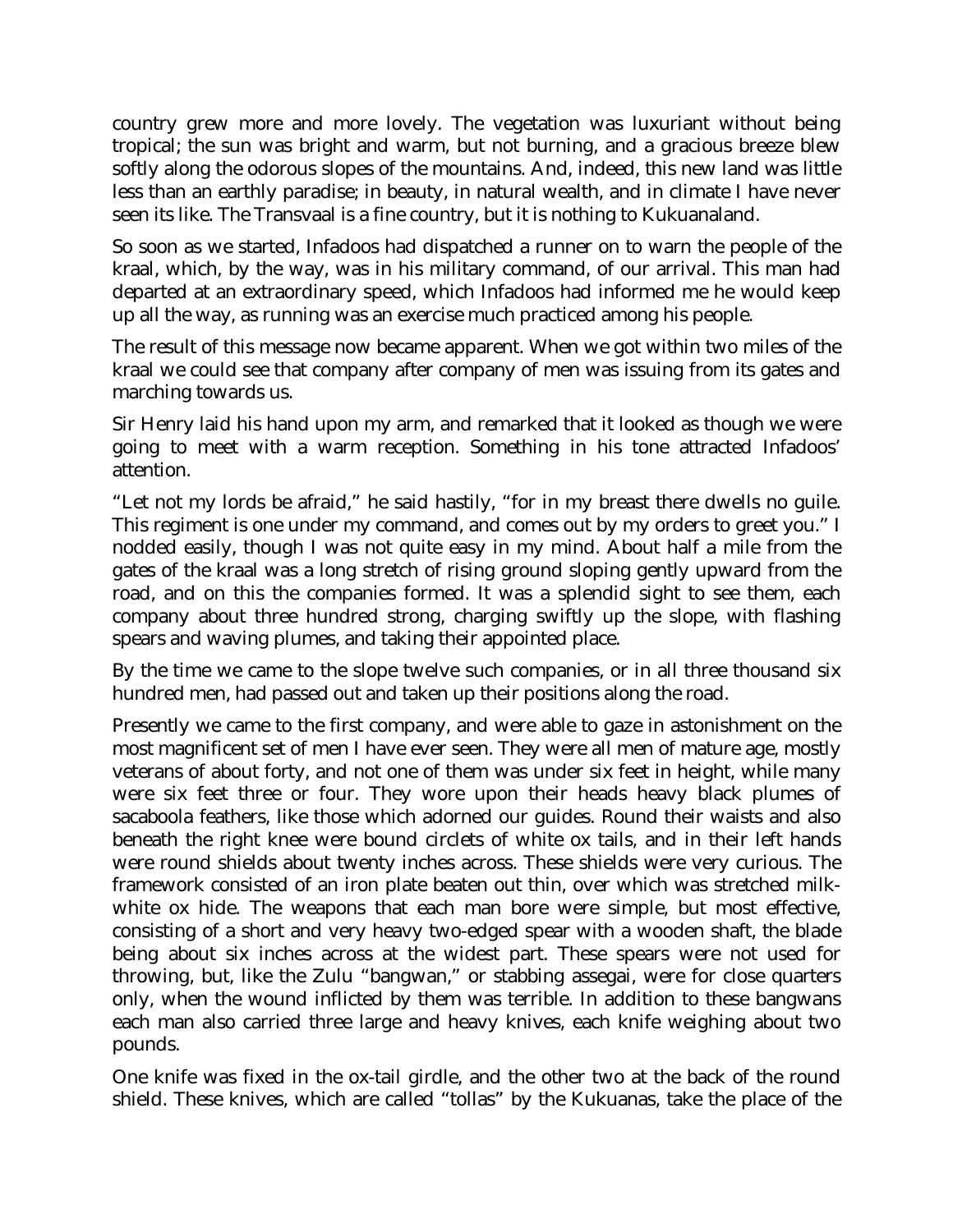throwing assegai of the Zulus. A Kukuana warrior can throw them with great accuracy at a distance of fifty yards, and it is their custom on charging to hurl a volley of them at the enemy as they come to close quarters.

Each company stood like a collection of bronze statues till we were opposite to it, when, at a signal given by its commanding officer, who, distinguished by a leopard-skin cloak, stood some paces in front, every spear was raised into the air, and from three hundred throats sprang forth with a sudden roar the royal salute of "Koom!" Then, when we had passed, the company formed behind us and followed us towards the kraal, till at last the whole regiment of the "Grays" (so called from their white shields), the crack corps of the Kukuana people, was marching behind us with a tread that shook the ground.

At length, branching off from Solomon's Great Road, we came to the wide fosse surrounding the kraal, which was at least a mile round and fenced with a strong palisade of piles formed of the trunks of trees. At the gateway this fosse was spanned by a primitive drawbridge which was let down by the guard to allow us to pass in. The kraal was exceedingly well laid out. Through the center ran a wide pathway intersected at right angles by other pathways so arranged as to cut the huts into square blocks, each block being the quarters of a company. The huts were dome-shaped, and built, like those of the Zulus, of a framework of wattle beautifully thatched with grass; but, unlike the Zulu huts, they had doorways through which one could walk. Also, they were much larger, and surrounded with a veranda about six feet wide, beautifully paved with powdered lime trodden hard. All along each side of the wide pathway that pierced the kraal were ranged hundreds of women, brought out by curiosity to look at us. These women are, for a native race, exceedingly handsome. They are tall and graceful, and their figures are wonderfully fine. The hair, though short, is rather curly than woolly, the features are frequently aquiline, and the lips are not unpleasantly thick, as is the case in most African races. But what struck us most was their exceeding quiet, dignified air. They were as well bred in their way as the habitues of a fashionable drawing room, and in this respect differ from Zulu women, and their cousins, the Masai, who inhabit the district behind Zanzibar. Their curiosity had brought them out to see us, but they allowed no rude expression of wonder or savage criticism to pass their lips as we trudged wearily in front of them. Not even when old Infadoos with a surreptitious motion of the hand pointed out the crowning wonder of poor Good's "beautiful white legs," did they allow the feeling of intense admiration which evidently mastered their minds to find expression. They fixed their dark eyes upon their snowy loveliness, and that was all. But this was quite enough for Good, who is modest by nature.

When we got to the center of the kraal Infadoos halted at the door of a large hut, which was surrounded at a distance by a circle of smaller ones.

"Enter, sons of the stars," he said in a magniloquent voice, "and deign to rest awhile in our humble habitations. A little food shall be brought to you, so that ye shall have no need to draw your belts tight from hunger; some honey and some milk, and an ox or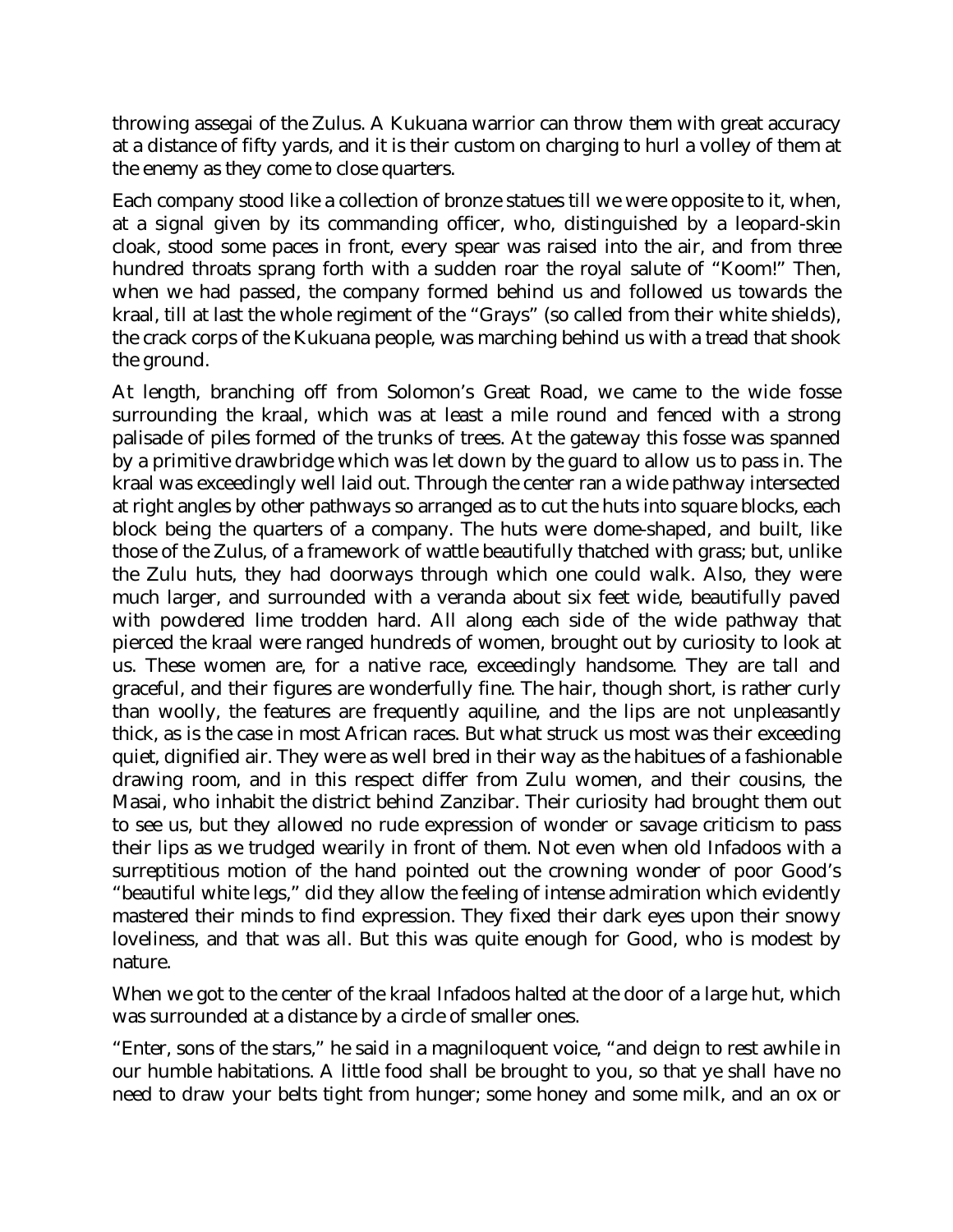two, and a few sheep; not much, my lords, but still a little food." "It is good," said I. "Infadoos, we are weary with traveling through realms of air; now let us rest." Accordingly we entered into the hut, which we found amply prepared for our comfort. Couches of tanned skins were spread for us to rest on, and water was placed for us to wash in.

Presently we heard a shouting outside, and, stepping to the door, saw a line of damsels bearing milk and roasted mealies and honey in a pot. Behind there were some youths driving a fat young ox. We received the gifts, and then one of the young men took the knife from his girdle and dexterously cut the ox's throat. In ten minutes it was dead, skinned, and cut up. The best of the meat was then cut off for us, and the rest I, in the name of our party, presented to the warriors round us, who took it off and distributed the "white men's gift." Umbopa set to work, with the assistance of an extremely prepossessing young woman, to boil our portion in a large earthenware pot over a fire which was built outside the hut, and when it was nearly ready we sent a message to Infadoos, and asked him, and Scragga the king's son, to join us.

Presently they came, and, sitting down upon little stools, of which there were several about the hut (for the Kukuanas do not in general squat upon their haunches like the Zulus), helped us to get through our dinner. The old gentleman was most affable and polite, but it struck us that the young one regarded us with suspicion. He had, together with the rest of the party, been overawed by our white appearance and by our magic properties; but it seemed to me that on discovering that we ate, drank, and slept like other mortals, his awe was beginning to wear off and be replaced by a sullen suspicion, which made us feel rather uncomfortable.

In the course of our meal Sir Henry suggested to me that it might be well to try and discover if our hosts knew anything of his brother's fate, or if they had ever seen or heard of him; but, on the whole, I thought that it would be wiser to say nothing of the matter at that time.

After supper we filled our pipes and lit them, a proceeding which filled Infadoos and Scragga with astonishment. The Kukuanas were evidently unacquainted with the divine uses of tobacco smoke. The plant was grown among them extensively; but, like the Zulus, they only used it for snuff, and quite failed to identify it in its new form.

Presently I asked Infadoos when we were to proceed on our journey, and was delighted to learn that preparations had been made for us to leave on the following morning, messengers having already left to inform Twala, the king, of our coming. It appeared that Twala was at his principal place, known as Loo, making ready for the great annual feast which was held in the first week of June. At this gathering all the regiments, with the exception of certain detachments left behind for garrison purposes, were brought up and paraded before the king, and the great annual witch hunt, of which more by and by, was held.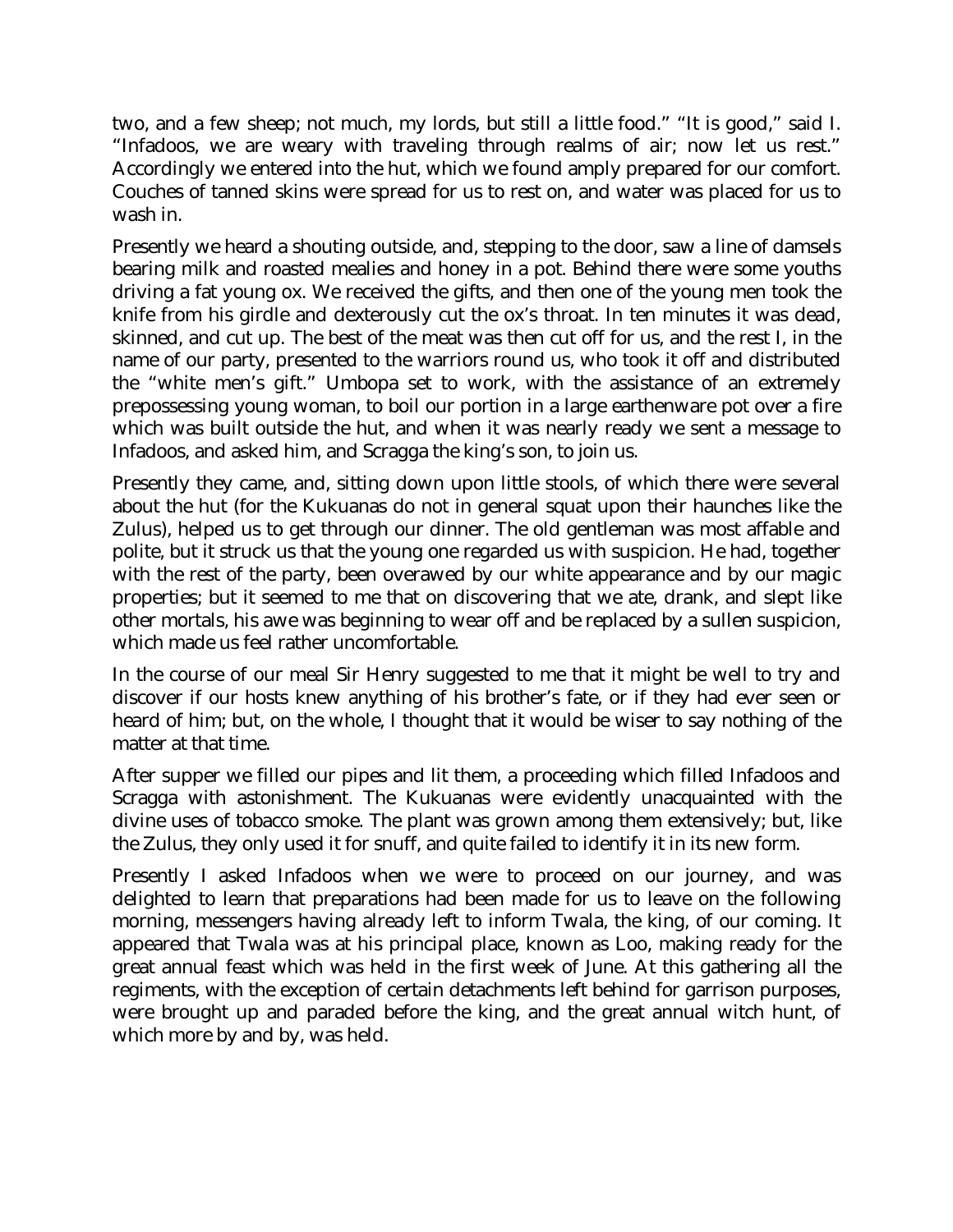We were to start at dawn; and Infadoos, who was to accompany us, expected that we should, unless we were detained by accident or by swollen rivers, reach Loo on the night of the second day.

When they had given us this information our visitors bade us good night; and, having arranged to watch turn and turn about, three of us flung ourselves down and slept the sweet sleep of the weary, while the fourth sat up on the lookout for possible treachery.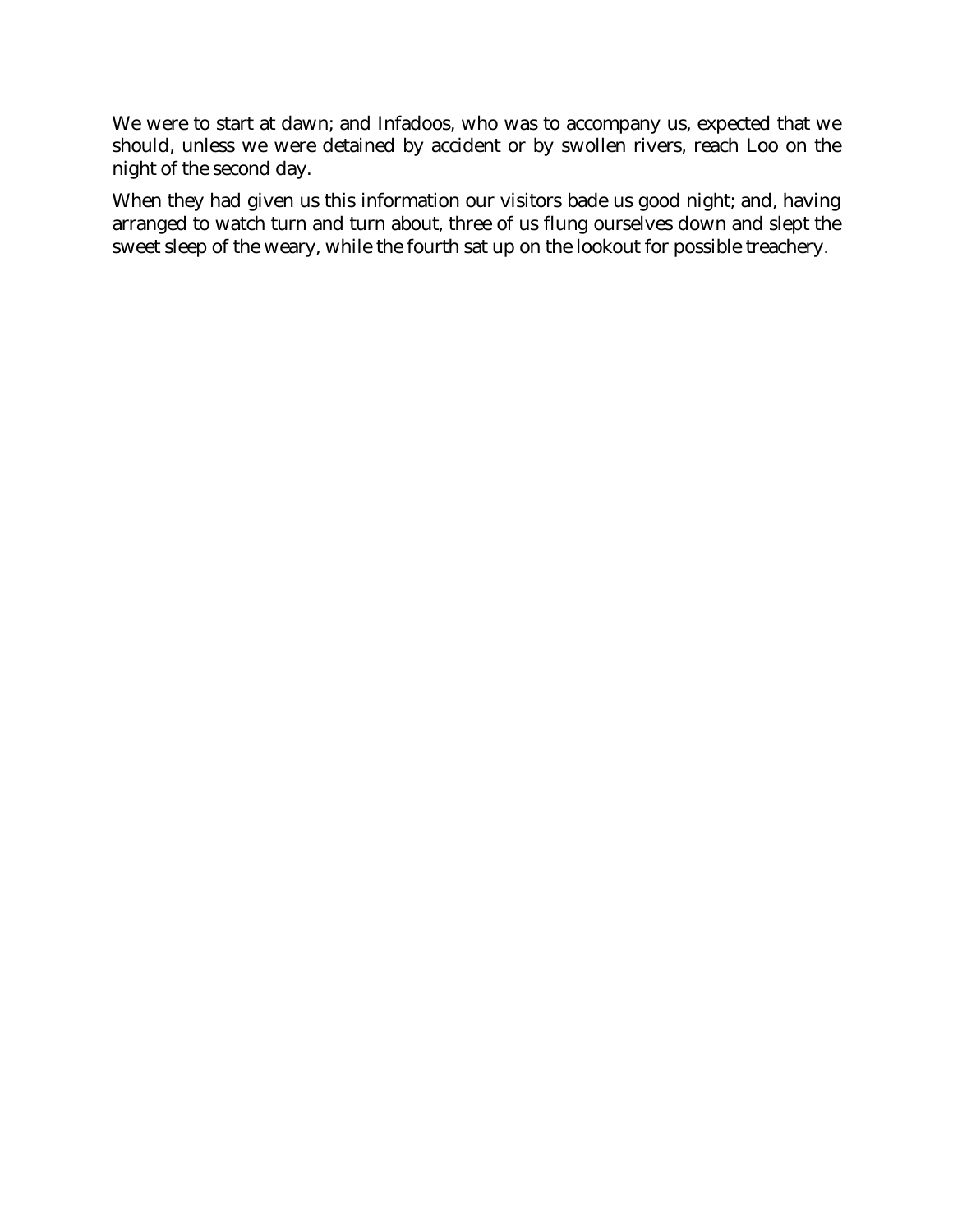#### **CHAPTER 9**

#### **9. Twala, the King**

IT WILL NOT be necessary for me to detail at length the incidents of our journey to Loo. It took two good days' traveling along Solomon's Great Road, which pursued its even course right into the heart of Kukuanaland. Suffice it to say that as we went the country seemed to grow richer and richer, and the kraals, with their wide surrounding belts of cultivation, more and more numerous. They were all built upon the same principles as the first one we had reached, and were guarded by ample garrisons of troops. Indeed, in Kukuanaland, as among the Germans, the Zulus, and the Masai, every able-bodied man is a soldier, so that the whole force of the nation is available for its wars, offensive or defensive. As we traveled along we were overtaken by thousands of warriors hurrying up to Loo to be present at the great annual review and festival, and a grander series of troops I never saw. At sunset on the second day we stopped to rest awhile upon the summit of some heights over which the road ran, and there, on a beautiful and fertile plain before us, was Loo itself. For a native town it was an enormous place, quite five miles round, I should say, with outlying kraals jutting out from it, which served on grand occasions as cantonments for the regiments, and a curious horseshoe-shaped hill, with which we were destined to become better acquainted, about two miles to the north. It was beautifully situated, and through the center of the kraal, dividing it into two portions, ran a river, which appeared to be bridged at several places, the same, perhaps, that we had seen from the slopes of Sheba's breasts. Sixty or seventy miles away three great snowcapped mountains, placed like the points of a triangle, started up out of the level plain. The conformation of these mountains was unlike that of Sheba's breasts, being sheer and precipitous, instead of smooth and rounded.

Infadoos saw us looking at them and volunteered a remark: "The road ends there," he said, pointing to the mountains, known among the Kukuanas as the "Three Witches." "Why does it end?" I asked.

"Who knows?" he answered with a shrug. "The mountains are full of caves, and there is a great pit between them. It is there that the wise men of old time used to go to get whatever it was they came to this country for, and it is there now that our kings are buried in the Place of Death." "What was it they came for?" I asked eagerly.

"Nay, I know not. My lords who come from the stars should know," he answered, with a quick look. Evidently he knew more than he chose to say.

"Yes," I went on, "you are right; in the stars we know many things. I have heard, for instance, that the wise men of old came to those mountains to get bright stones, pretty playthings, and yellow iron."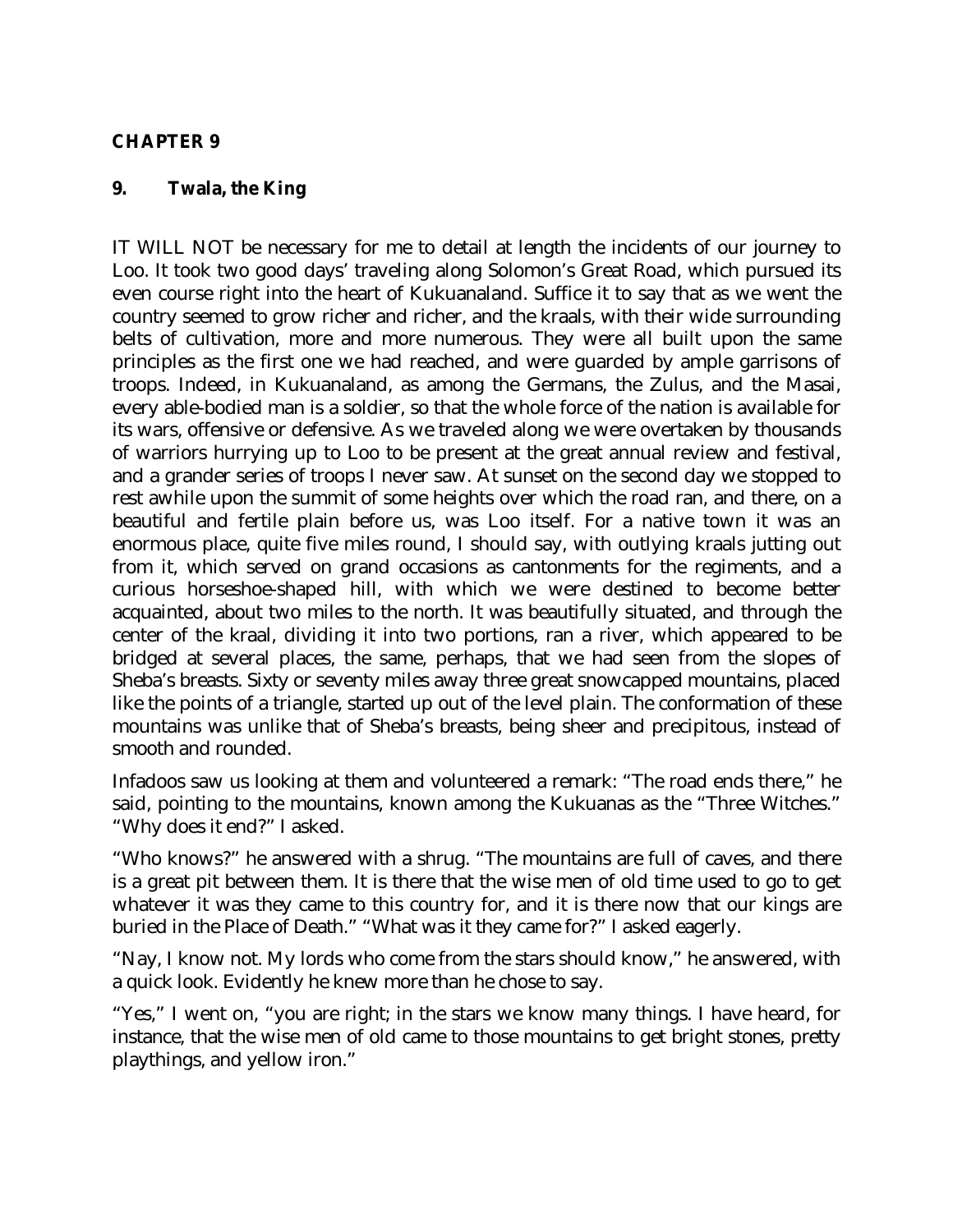"My lord is wise," he answered coldly. "I am but a child and cannot talk with my lord on such things. My lord must speak with Gagool the old, at the king's place, who is wise even as my lord," and he turned away.

As soon as he was gone I turned to the others and pointed out the mountains.

"There are Solomon's diamond mines," I said.

Umbopa was standing with them, apparently plunged in one of the fits of abstraction which were common to him, and caught my words.

"Yes, Macumazahn," he put in, in Zulu, "the diamonds are surely there, and you shall have them, since you white men are so fond of toys and money." "How dost thou know that, Umbopa?" I asked sharply, for I did not like his mysterious ways.

He laughed. "I dreamed it in the night, white men," and then he too turned upon his heel and went.

"Now what," said Sir Henry, "is our black friend at? He knows more than he chooses to say, that is clear. By the way, Quatermain, has he heard anything of- of my brother?" "Nothing; he has asked everyone he has got friendly with, but they all declare no white man has ever been seen in the country before." "Do you suppose he ever got here at all?" suggested Good. "We have only reached the place by a miracle; is it likely he could have reached it at all without the map?"

"I don't know," said Sir Henry gloomily, "but somehow I think that I shall find him." Slowly the sun sank, and then suddenly darkness rushed down on the land like a tangible thing. There was no breathing place between the day and the night, no soft transformation scene, for in these latitudes twilight does not exist. The change from day to night is as quick and as absolute as the change from life to death. The sun sank and the world was wreathed in shadows. But not for long, for see, in the east there is a glow, then a bent edge of silver light, and at last the full bow of the crescent moon peeps above the plain and shoots its gleaming arrows far and wide, filling the earth with a faint refulgence, as the glow of a good man's deeds shines for a while upon his little world after his sun has set, lighting the faint-hearted travelers who follow on towards a fuller dawn.

We stood and watched the lovely sight, while the stars grew pale before this chastened majesty, and felt our hearts lifted up in the presence of a beauty we could not realize, much less describe. Mine has been a rough life, my reader, but there are a few things I am thankful to have lived for, and one of them is to have seen that moon rise over Kukuanaland. Presently our meditations were broken in upon by our polite friend Infadoos.

"If my lords are ready we will journey on to Loo, where a hut is made ready for my lords tonight. The moon is now bright, so that we shall not fall on the way."

We assented, and in an hour's time were at the outskirts of the town, of which the extent, mapped out as it was by thousands of campfires, appeared absolutely endless. Indeed, Good, who was always fond of a bad joke, christened it "Unlimited Loo."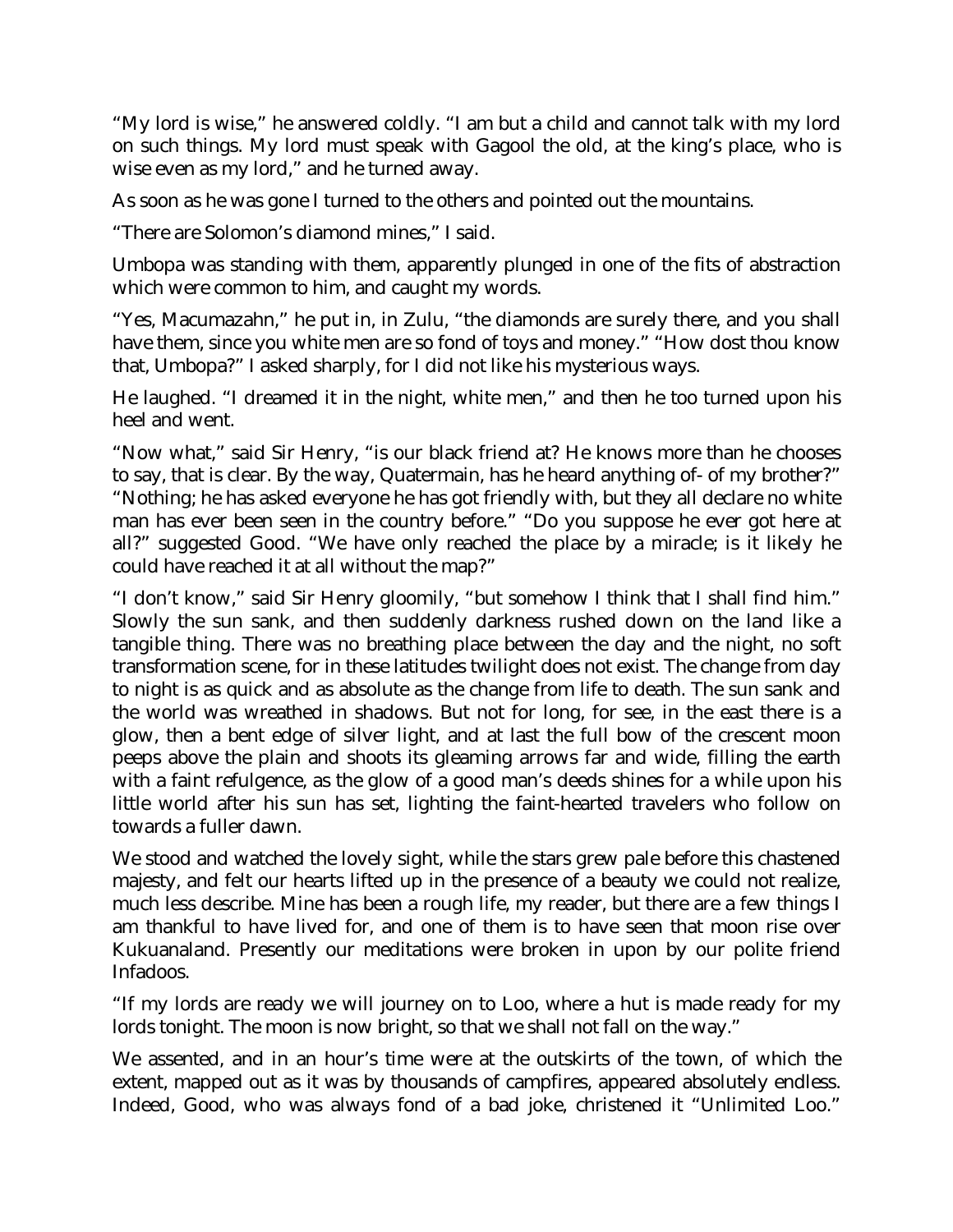Presently we came to a moat with a drawbridge, where we were met by the rattling of arms and the hoarse challenge of a sentry. Infadoos gave some password that I could not catch, which was met with a salute, and we passed on through the central street of the great grass city. After nearly half an hour's tramp past endless lines of huts, Infadoos at last halted at the gate of a little group of huts which surrounded a small courtyard of powdered limestone, and informed us that these were to be our "poor" quarters.

We entered, and found that a hut had been assigned to each of us. These huts were superior to any which we had yet seen, and in each was a most comfortable bed made of tanned skins spread upon mattresses of aromatic grass. Food, too, was ready for us, and as soon as we had washed ourselves with water, which stood ready in earthenware jars, some young women of handsome appearance brought us roasted meat and mealie cobs daintily served on wooden platters, and presented it to us with deep obeisances.

We ate and drank, and then, the beds having by our request been all moved into one hut, a precaution at which the amiable young ladies smiled, we flung ourselves down to sleep, thoroughly wearied out with our long journey.

When we woke, it was to find that the sun was high in the heavens, and that the female attendants, who did not seem to be troubled by any false shame, were already standing inside the hut, having been ordered to attend and help us to "make ready." "Make ready, indeed," growled Good; "when one has only a flannel shirt and a pair of boots, that does not take long. I wish you would ask them for my trousers." I asked accordingly, but was informed that those sacred relics had already been taken to the king, who would see us in the forenoon.

Having, somewhat to their astonishment and disappointment, requested the young ladies to step outside, we proceeded to make the best toilet that the circumstances admitted of. Good even went the length of again shaving the right side of his face; the left, on which now appeared a very fair crop of whiskers, we impressed upon him he must on no account touch. As for ourselves, we were contented with a good wash and combing our hair. Sir Henry's yellow locks were now almost down to his shoulders, and he looked more like an ancient Dane than ever, while my grizzled scrub was fully an inch long, instead of half an inch, which in a general way I considered my maximum length.

By the time that we had eaten our breakfast and smoked a pipe, a message was brought to us by no less a personage than Infadoos himself that Twala, the king, was ready to see us, if we would be pleased to come.

We remarked in reply that we should prefer to wait until the sun was a little higher, we were yet weary with our journey, etc. It is always well, when dealing with uncivilized people, not to be in too great a hurry. They are apt to mistake politeness for awe or servility. So, although we were quite as anxious to see Twala as Twala could be to see us, we sat down and waited for an hour, employing the interval in preparing such presents as our slender stock of goods permittednamely, the Winchester rifle which had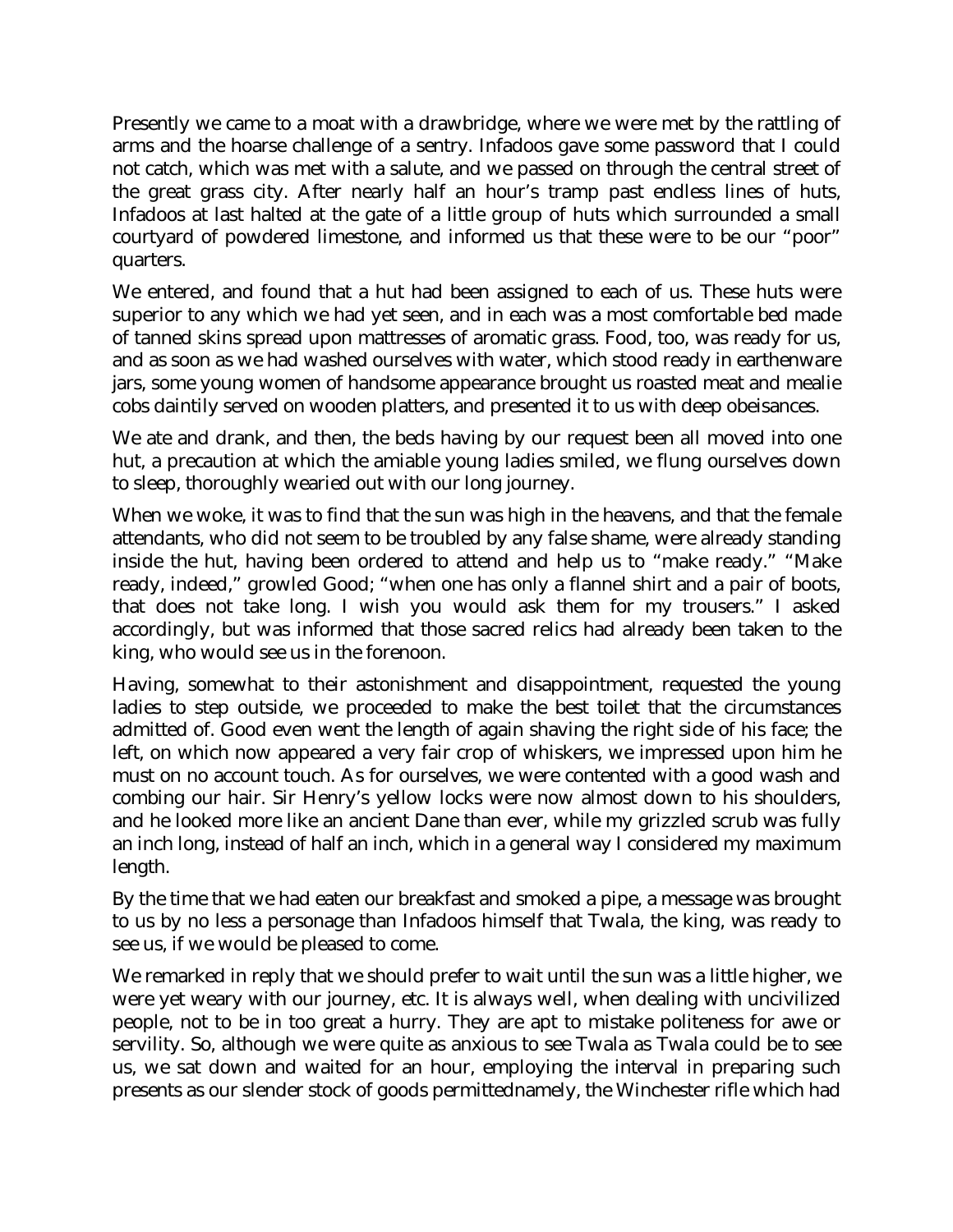been used by poor Ventvogel, and some beads. The rifle and ammunition we determined to present to his royal highness, and the beads were for his wives and courtiers. We had already given a few to Infadoos and Scragga, and found that they were delighted with them, never having seen anything like them before. At length we declared that we were ready, and, guided by Infadoos, started off to the levee, Umbopa carrying the rifle and the beads.

After walking a few hundred yards we came to an enclosure, something like that which surrounded the huts that had been allotted to us, only fifty times as big.

It could not have been less than six or seven acres in extent. All round the outside fence was a row of huts, which were the habitations of the king's wives. Exactly opposite the gateway, on the farther side of the open space, was a very large hut, which stood by itself, in which his majesty resided. All the rest was open ground; that is to say, it would have been open had it not been filled by company after company of warriors, who were mustered there to the number of seven or eight thousand. These men stood still as statues as we advanced through them, and it would be impossible to give an idea of the grandeur of the spectacle which they presented, in their waving plumes, their glancing spears, and iron-backed ox-hide shields.

The space in front of the large hut was empty, but before it were placed several stools. On three of these, at a sign from Infadoos, we seated ourselves, Umbopa standing behind us. As for Infadoos, he took up a position by the door of the hut. So we waited for ten minutes or more in the midst of a dead silence, but conscious that we were the object of the concentrated gaze of some eight thousand pairs of eyes. It was a somewhat trying ordeal, but we carried it off as best we could. At length the door of the hut opened, and a gigantic figure, with a splendid tigerskin karross flung over its shoulders, stepped out, followed by the boy Scragga, and what appeared to us to be a withered-up monkey wrapped in a fur cloak. The figure seated itself upon a stool, Scragga took his stand behind it, and the withered-up monkey crept on all fours into the shade of the hut and squatted down.

Still there was silence.

Then the gigantic figure slipped off the karross and stood up before us, a truly alarming spectacle. It was that of an enormous man with the most entirely repulsive countenance we had ever beheld. The lips were as thick as a Negro's, the nose was flat, it had but one gleaming black eye (for the other was represented by a hollow in the face), and its whole expression was cruel and sensual to a degree.

From the large head rose a magnificent plume of white ostrich feathers, the body was clad in a shirt of shining chain armor, while round the waist and right knee was the usual garnish of white ox tails. In the right hand was a huge spear. Round the neck was a thick torque of gold, and bound onto the forehead was a single enormous uncut diamond.

Still there was silence; but not for long. Presently the figure, whom we rightly guessed to be the king, raised the great spear in his hand. Instantly eight thousand spears were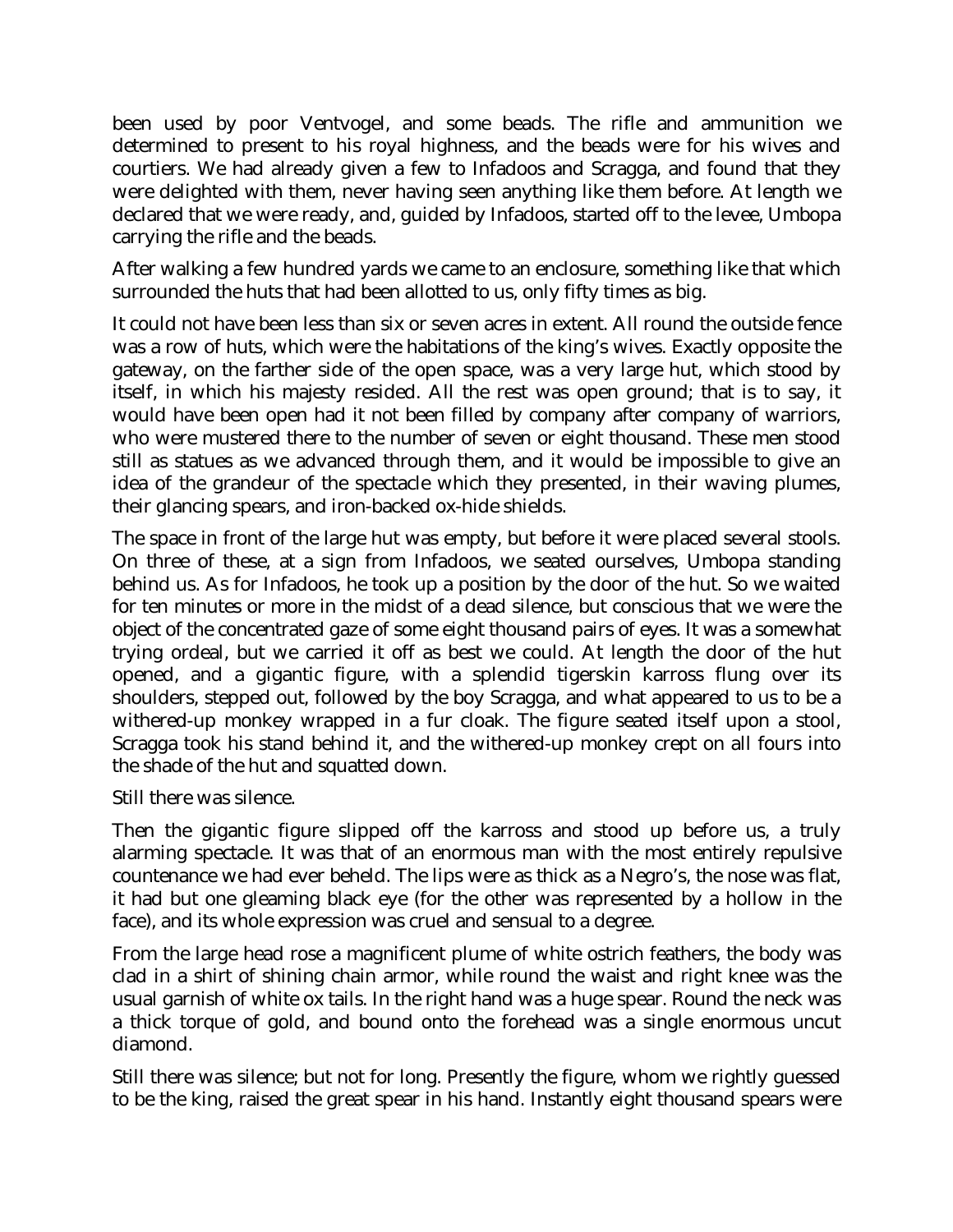raised in answer, and from eight thousand throats rang out the royal salute of "Koom!" Three times this was repeated, and each time the earth shook with the noise, which can only be compared to the deepest notes of thunder.

"Be humble, O people," piped out a thin voice which seemed to come from the monkey in the shade; "it is the king." "It is the king," boomed out eight thousand throats, in answer. "Be humble, O people; it is the king!" Then there was silence again- dead silence. Presently, however, it was broken.

A soldier on our left dropped his shield, which fell with a clatter on the limestone flooring.

Twala turned his one cold eye in the direction of the noise.

"Come hither, thou," he said in a voice of thunder.

A fine young man stepped out of the ranks, and stood before him.

"It was thy shield that fell, thou awkward dog. Wilt thou make me a reproach in the eyes of strangers from the stars? What hast thou to say?"

And then we saw the poor fellow turn pale under his dusky skin.

"It was by chance, O calf of the black cow," he murmured.

"Then it is a chance for which thou must pay. Thou hast made me foolish; prepare for death." "I am the king's ox," was the low answer.

"Scragga," roared the king, "let me see how thou canst use thy spear. Kill me this awkward dog." Scragga stepped forward with an ill-favored grin, and lifted his spear. The poor victim covered his eyes with his hand and stood still. As for us, we were petrified with horror.

Once, twice, he waved the spear and then struck- ah, God!- right home- the spear stood out a foot behind the soldier's back. He flung up his hands and dropped dead. From the multitude rose something like a murmur; it rolled round and round, and died away. The tragedy was finished- there lay the corpse- and we had not yet realized that it had been enacted. Sir Henry sprang up and swore a great oath, then, overpowered by the sense of silence, sat down again.

"The thrust was a good one," said the king; "take him away." Four men stepped out of the ranks, and, lifting the body of the murdered man, carried it away.

"Cover up the bloodstains, cover them up," piped out the thin voice from the monkeylike figure; "the king's word is spoken, the king's doom is done." Thereupon a girl came forward from behind the hut, bearing a jar filled with powdered lime, which she scattered over the red mark, blotting it from sight.

Sir Henry meanwhile was boiling with rage at what had happened; indeed, it was with difficulty that we could keep him still.

"Sit down, for heaven's sake," I whispered; "our lives depend on it." He yielded and remained quiet.

Twala sat still until the traces of the tragedy had been removed, then he addressed us.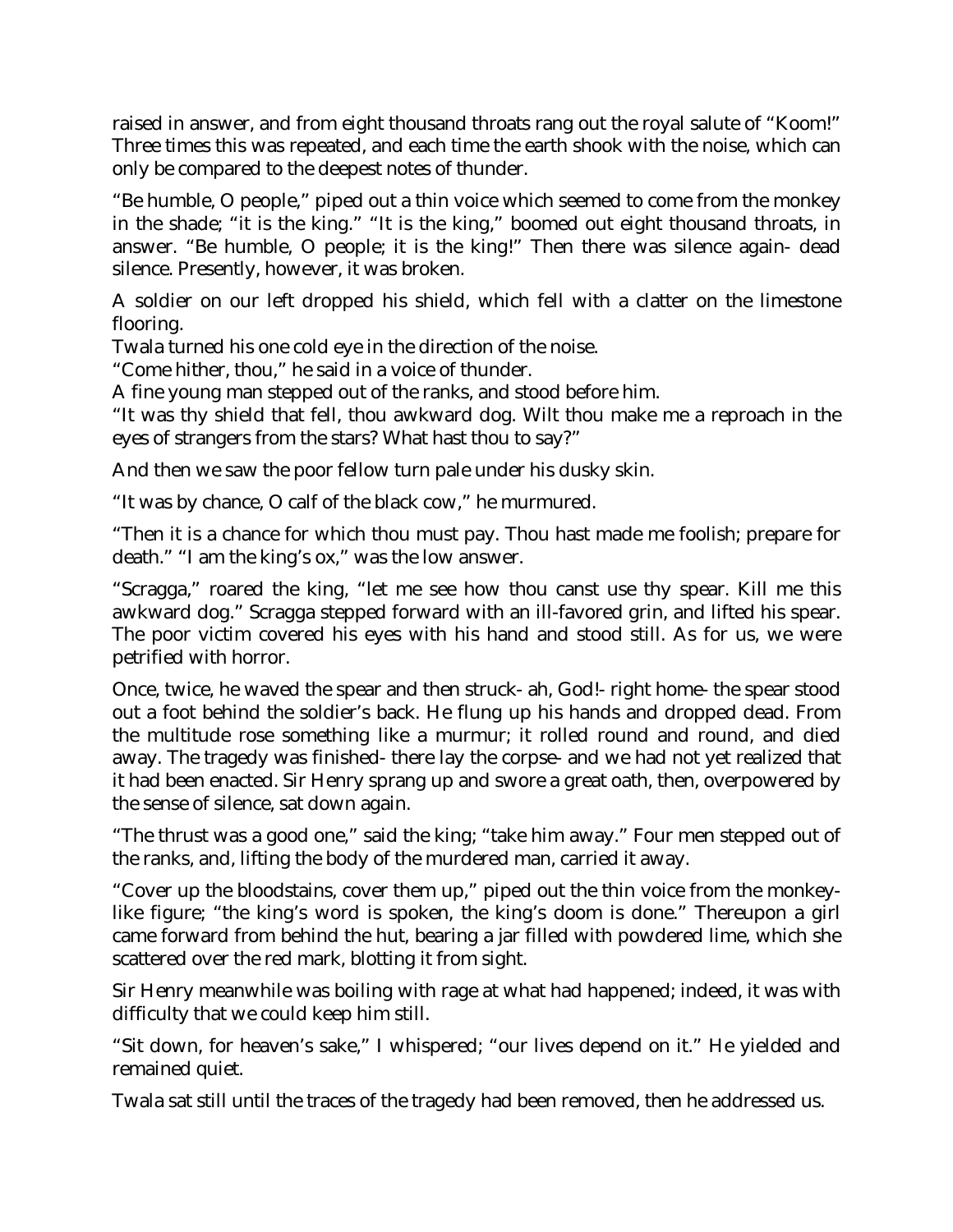"White people," he said, "who come hither, whence I know not, and why I know not, greeting." "Greeting, Twala, King of the Kukuanas," I answered.

"White people, whence come ye, and what seek ye?" "We come from the stars, ask us not how. We come to see this land." "Ye come from far to see a little thing. And that man with ye," pointing to Umbopa, "does he too come from the stars?" "Even so; there are people of thy color in the heavens above; but ask not of matters too high for thee, Twala, the King."

"Ye speak with a loud voice, people of the stars," Twala answered, in a tone which I scarcely liked. "Remember that the stars are far off, and ye are here. How if I make ye as him whom they bare away?" I laughed out loud, though there was little laughter in my heart.

"O King," I said, "be careful; walk warily over hot stones, lest thou shouldst burn thy feet; hold the spear by the handle, lest thou shouldst cut thy hands.

Touch but one hair of our heads, and destruction shall come upon thee. What, have not these"- pointing to Infadoos and Scragga (who, young villain that he was, was employed in cleaning the blood of the soldier off his spear)- "told thee what manner of men we are? Hast thou ever seen the like of us?" and I pointed to Good, feeling quite sure that he had never seen anybody before who looked in the least like him as he then appeared.

"It is true, I have not," said the king.

"Have they not told thee how we strike with death from afar?" I went on.

"They have told me, but I believe them not. Let me see you kill. Kill me a man among those who stand yonder"- and he pointed to the opposite side of the kraal- "and I will believe." "Nay," I answered; "we shed no blood of man except in just punishment; but if thou wilt see, bid thy servants drive in an ox through the kraal gates, and before he has run twenty paces I will strike him dead." "Nay," laughed the king, "kill me a man, and I will believe."

"Good, O King, so be it," I answered coolly; "do thou walk across the open space, and before thy feet reach the gate thou shalt be dead; or, if thou wilt not, send thy son Scragga" (whom at that moment it would have given me much pleasure to shoot) On hearing this suggestion Scragga gave a sort of howl, and bolted into the hut.

Twala frowned majestically; the suggestion did not please him.

"Let a young ox be driven in," he said.

Two men at once departed, running swiftly.

"Now, Sir Henry," said I, "do you shoot. I want to show this ruffian that I am not the only magician of the party." Sir Henry accordingly took the express, and made ready.

"I hope I shall make a good shot," he groaned.

"You must," I answered. "If you miss with the first barrel, let him have the second. Sight for one hundred and fifty yards, and wait till the beast turns broadside on." Then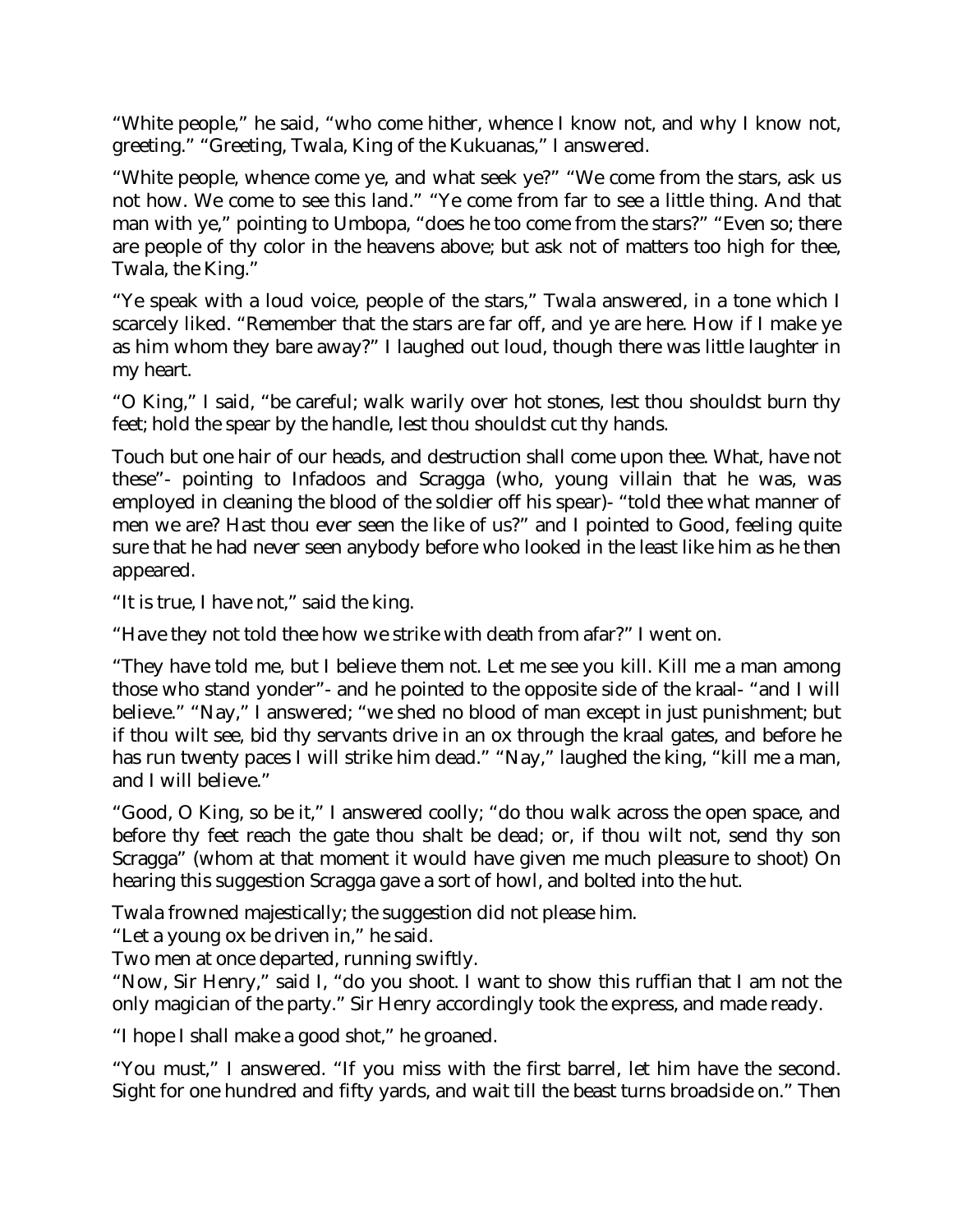came a pause, till presently we caught sight of an ox running straight for the kraal gate. It came on through the gate, and then, catching sight of the vast concourse of people, stopped stupidly, turned round, and bellowed.

"Now's your time," I whispered.

Up went the rifle.

Bang! Thud! And the ox was kicking on his back, shot in the ribs. The semihollow bullet had done its work well, and a sigh of astonishment went up from the assembled thousands.

I turned coolly round. "Have I lied, O King?" "Nay, white man, it is a truth," was the somewhat awed answer.

"Listen, Twala," I went on. "Thou hast seen. Now know we come in peace, not in war. See here" and I held up the Winchester repeater, "here is a hollow staff that shall enable you to kill even as we kill, only this charm I lay upon it, thou shalt kill no man with it. If thou liftest it against a man, it shall kill thee. Stay, I will show thee. Bid a man step forty paces and place the shaft of a spear in the ground so that the flat blade looks towards us." In few seconds it was done.

"Now, see, I will break the spear." Taking a careful sight, I fired. The bullet struck the flat of the spear and broke the blade into fragments.

Again the sigh of astonishment went up.

"Now, Twala"- handing him the rifle- "this magic tube we give to thee, and by and by I will show thee how to use it; but beware how thou usest the magic of the stars against a man of earth," and I handed him the rifle. He took it very gingerly, and laid it down at his feet. As he did so I observed the wizened, monkey-like figure creeping up from the shadow of the hut. It crept on all fours, but when it reached the place where the king sat it rose upon its feet, and, throwing the furry covering off its face, revealed a most extraordinary and weird countenance. It was (apparently) that of a woman of great age, so shrunken that in size it was no larger than that of a year-old child, and was made up of a collection of deep, yellow wrinkles. Set in the wrinkles was a sunken slit that represented the mouth, beneath which the chin curved outward to a point. There was no nose to speak of; indeed, the whole countenance might have been taken for that of a sundried corpse had it not been for a pair of large black eyes, still full of fire and intelligence, which gleamed and played under the snow-white eyebrows and the projecting parchment-colored skull, like jewels in a charnel house. As for the skull itself, it was perfectly bare, and yellow in hue, while its wrinkled scalp moved and contracted like the hood of a cobra.

The figure to whom this fearful countenance, which caused a shiver of fear to pass through us as we gazed on it, belonged stood still for a moment, and then suddenly projected a skinny claw armed with nails nearly an inch long, and laid it on the shoulder of Twala, the king, and began to speak in a thin, piercing voice.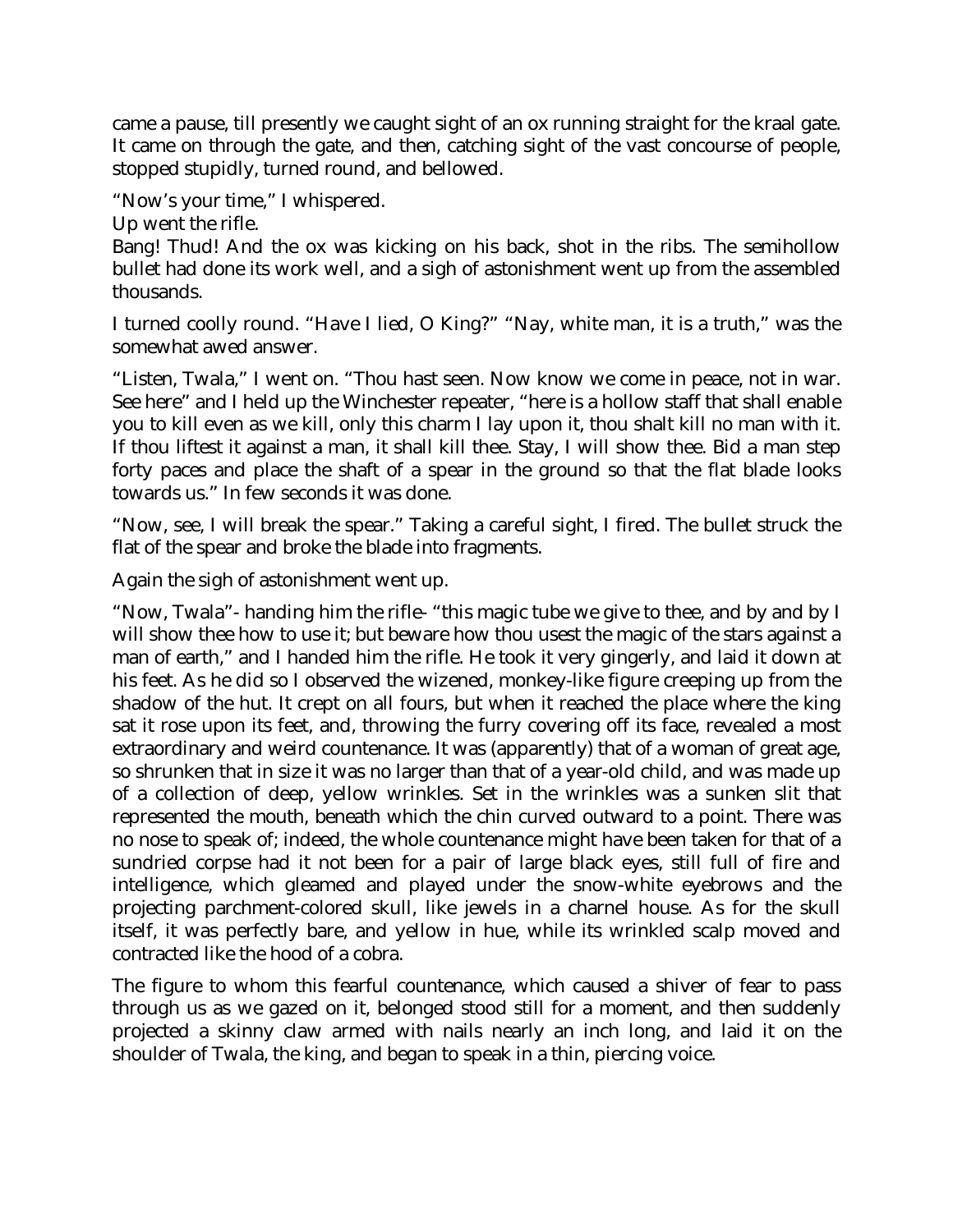"Listen, O King! Listen, O people! Listen, O mountains and plains and rivers, home of the Kukuana race! Listen, O skies and sun, O rain and storm and mist! Listen, all things that live and must die! Listen, all dead things that must live again- again to die! Listen, the spirit of life is in me, and I prophesy. I prophesy! I prophesy!" The words died away in a faint wail, and terror seemed to seize upon the hearts of all who heard them, including ourselves. The old woman was very terrible.

"Blood! Blood! Blood! Rivers of blood; blood everywhere. I see it, I smell it, I taste it- it is salt; it runs red upon the ground, it rains down from the skies.

"Footsteps! Footsteps! Footsteps! The tread of the white man coming from afar. It shakes the earth; the earth trembles before her master.

"Blood is good, the red blood is bright; there is no smell like the smell of newshed blood. The lions shall lap it and roar, the vultures shall wash their wings in it and shriek in joy.

"I am old! I am old! I have seen much blood; but I shall see more ere I die, and be merry. How old am I, think ye? Your fathers knew me, and their fathers knew me, and their fathers' fathers. I have seen the white man, and know his desires. I am old, but the mountains are older than I. Who made the great road, tell me? Who wrote in pictures on the rocks, tell me? Who reared up the three silent ones yonder, who gaze across the pit, tell me?" (And she pointed towards the three precipitous mountains we had noticed on the previous night.) "Ye know not, but I know. It was a white people who were before ye were, who shall be when ye are not, who shall eat ye up and destroy ye. Yea! Yea! Yea!

"And what came they for, the white ones, the terrible ones, the skilled in magic and all learning, the strong, the unswerving? What is that bright stone upon thy forehead, O King? Whose hands made the iron garments upon thy breast, O King? Ye know not, but I know. I the old one, I the wise one, I the Isanusi [Witch Doctress]!" Then she turned her bald, vulture head towards us.

"What seek ye, white men of the stars? Ah, yes, of the stars! Do ye seek a lost one? Ye shall not find him here. He is not here. Never for ages upon ages has a white foot pressed this land; never but once, and he left it but to die. Ye come for bright stones; I know it- I know it; ye shall find them when the blood is dry; but shall ye return whence ye came, or shall ye stop with me? Ha, ha, ha!

"And thou, thou with the dark skin and the proud bearing"- pointing her skinny finger at Umbopa- "who art thou, and what seekest thou? Not stones that shine; not yellow metal that gleams; that thou leavest to 'white men from the stars.' Methinks I know thee; methinks I can smell the smell of the blood in thy veins. Strip off the girdle-" Here the features of this extraordinary creature became convulsed, and she fell to the ground foaming in an epileptic fit and was carried off into the hut.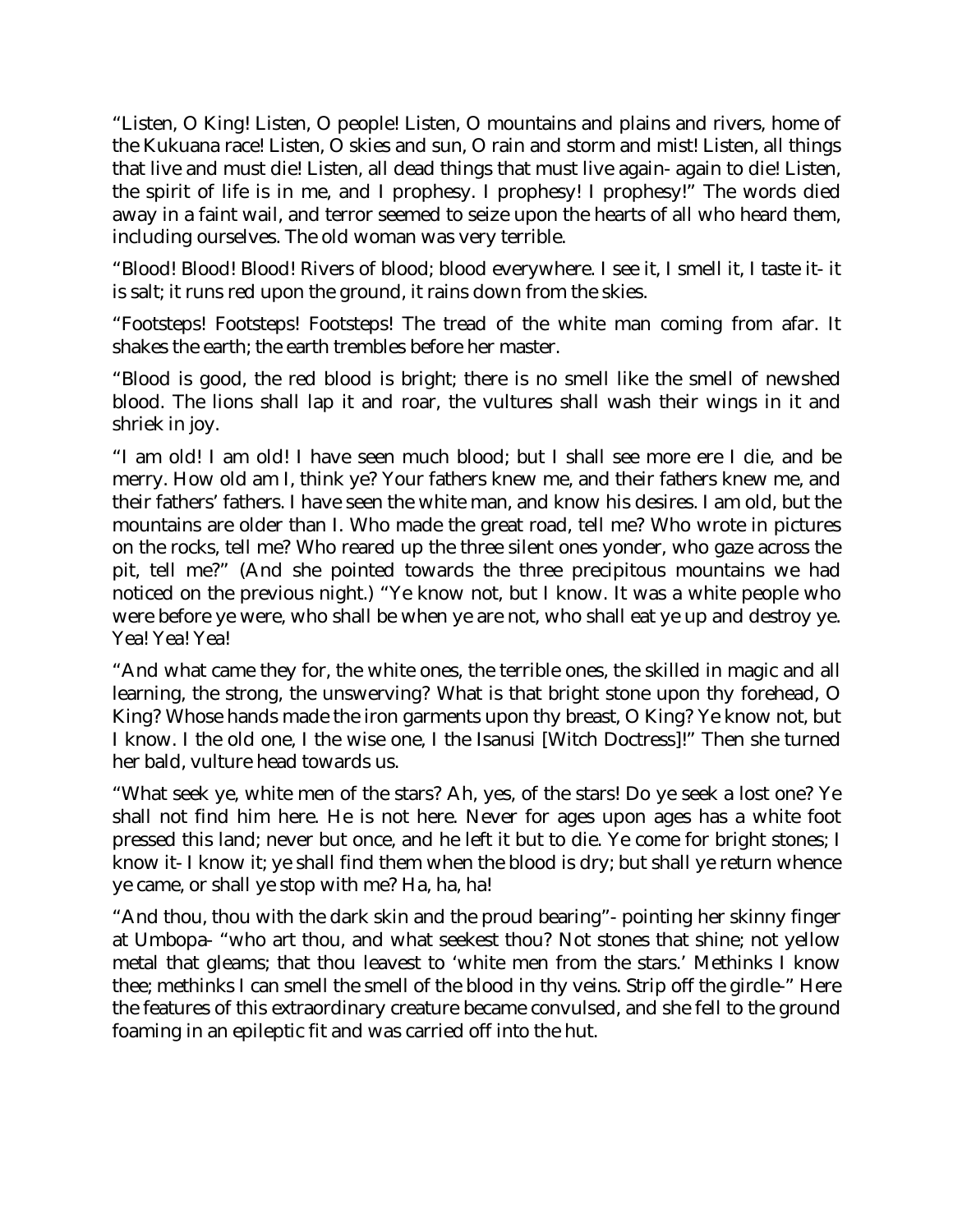The king rose up, trembling, and waved his hand. Instantly the regiments began to file off, and in ten minutes, save for ourselves, the king, and a few attendants, the great space was left clear.

"White people," he said, "it passes in my mind to kill ye. Gagool has spoken strange words. What say ye?" I laughed. "Be careful, O King, we are not easy to slay. Thou hast seen the fate of the ox; wouldst thou be as the ox?" The king frowned. "It is not well to threaten a king." "We threaten not, we speak what is true. Try to kill us, O king, and learn." The great man put his hand to his forehead.

"Go in peace," he said at length. "Tonight is the great dance. Ye shall see it.

Fear not that I shall set a snare for ye. Tomorrow I shall think." "It is well, O King," I answered unconcernedly, and then, accompanied by Infadoos, we rose and went back to our kraal.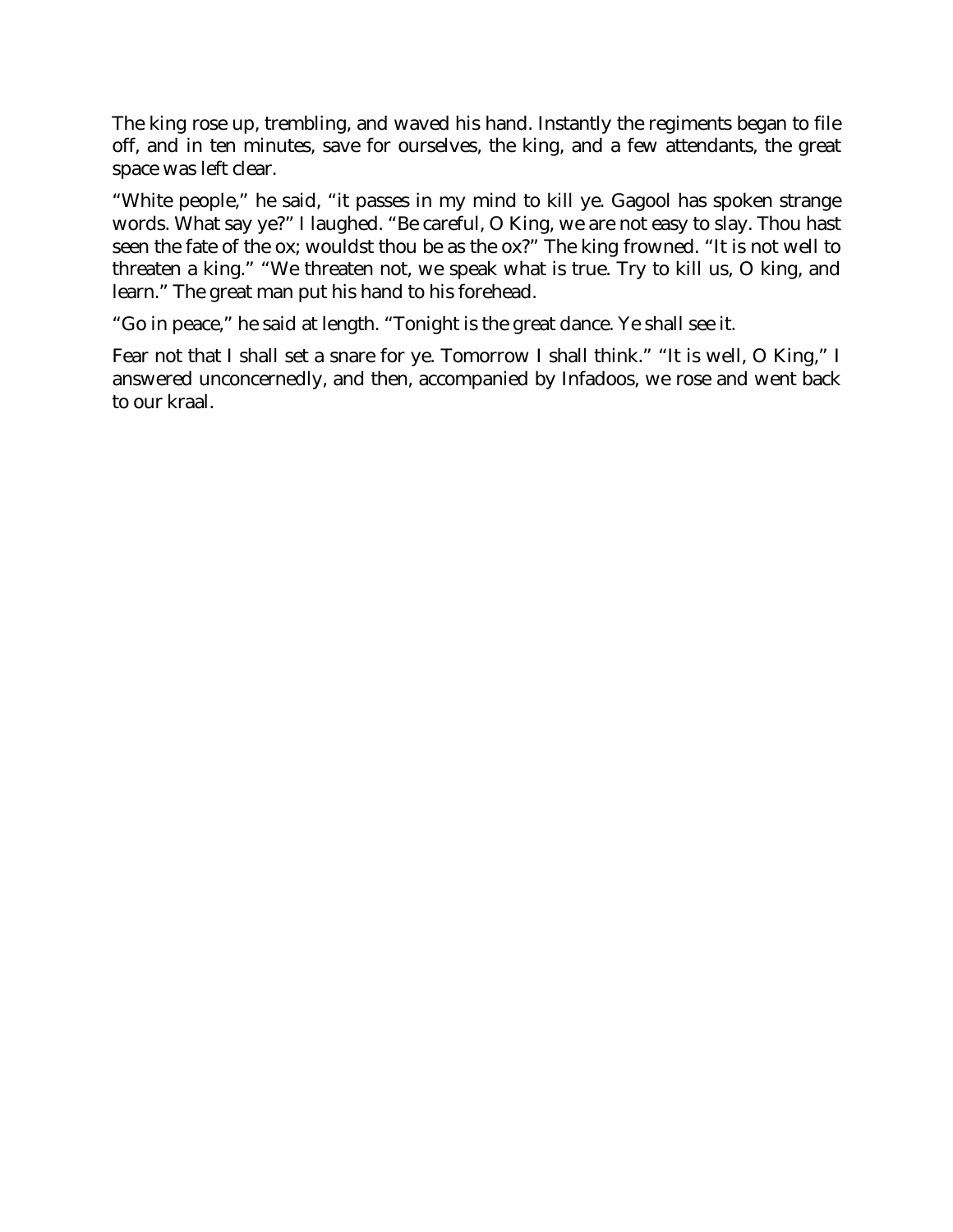## **CHAPTER 10**

### **10. The Witch Hunt**

ON REACHING our hut, I motioned to Infadoos to enter with us.

"Now, Infadoos," I said, "we would speak with thee." "Let my lords say on." "It seems to us, Infadoos, that Twala, the king, is a cruel man." "It is so, my lords. Alas, the land cries out with his cruelties. Tonight ye will see. It is the great witch hunt, and many will be smelled out as wizards and slain.

No man's life is safe. If the king covets a man's cattle or a man's life, or if he fears a man that he should excite a rebellion against him, then Gagool, whom ye saw, or some of the witch-finding women whom she has taught, will smell that man out as a wizard, and he will be killed. Many will die before the moon grows pale tonight. It is ever so. Perhaps I too shall be killed. As yet I have been spared, because I am skilled in war and beloved by the soldiers; but I know not how long I shall live. The land groans at the cruelties of Twala, the king; it is wearied of him and his red ways." "Then why is it, Infadoos, that the people do not cast him down?" "Nay, my lords, he is the king, and if he were killed Scragga would reign in his place, and the heart of Scragga is blacker than the heart of Twala, his father. If Scragga were king the yoke upon our neck would be heavier than the yoke of Twala. If Imotu had never been slain, or if Ignosi, his son, had lived, it had been otherwise; but they are both dead." "How know you that Ignosi is dead?" said a voice behind us. We looked round with astonishment to see who spoke. It was Umbopa.

"What meanest thou, boy?" asked Infadoos. "Who told thee to speak?" "Listen, Infadoos," was the answer, "and I will tell thee a story. Years ago the king Imotu was killed in this country, and his wife fled with the boy Ignosi. Is it not so?" "It is so." "It was said that the woman and the boy died upon the mountains. Is it not so?" "It is even so." "Well, it came to pass that the mother and the boy Ignosi did not die. They crossed the mountains, and were led by a tribe of wandering desert men across the sands beyond, till at last they came to water and grass and trees again." "How knowest thou?" "Listen. They traveled on and on, many months' journey, till they reached a land where a people called the Amazulu, who too are of the Kukuana stock, live by war, and with them they tarried many years, till at length the mother died.

Then the son, Ignosi, again became a wanderer, and went on into a land of wonders, where white people live, and for many more years learned the wisdom of the white people." "It is a pretty story," said Infadoos incredulously.

"For many years he lived there working as a servant and a soldier, but holding in his heart all that his mother had told him of his own place, and casting about in his mind to find how he might get back there to see his own people and his father's house before he died. For many years he lived and waited, and at last the time came, as it ever comes to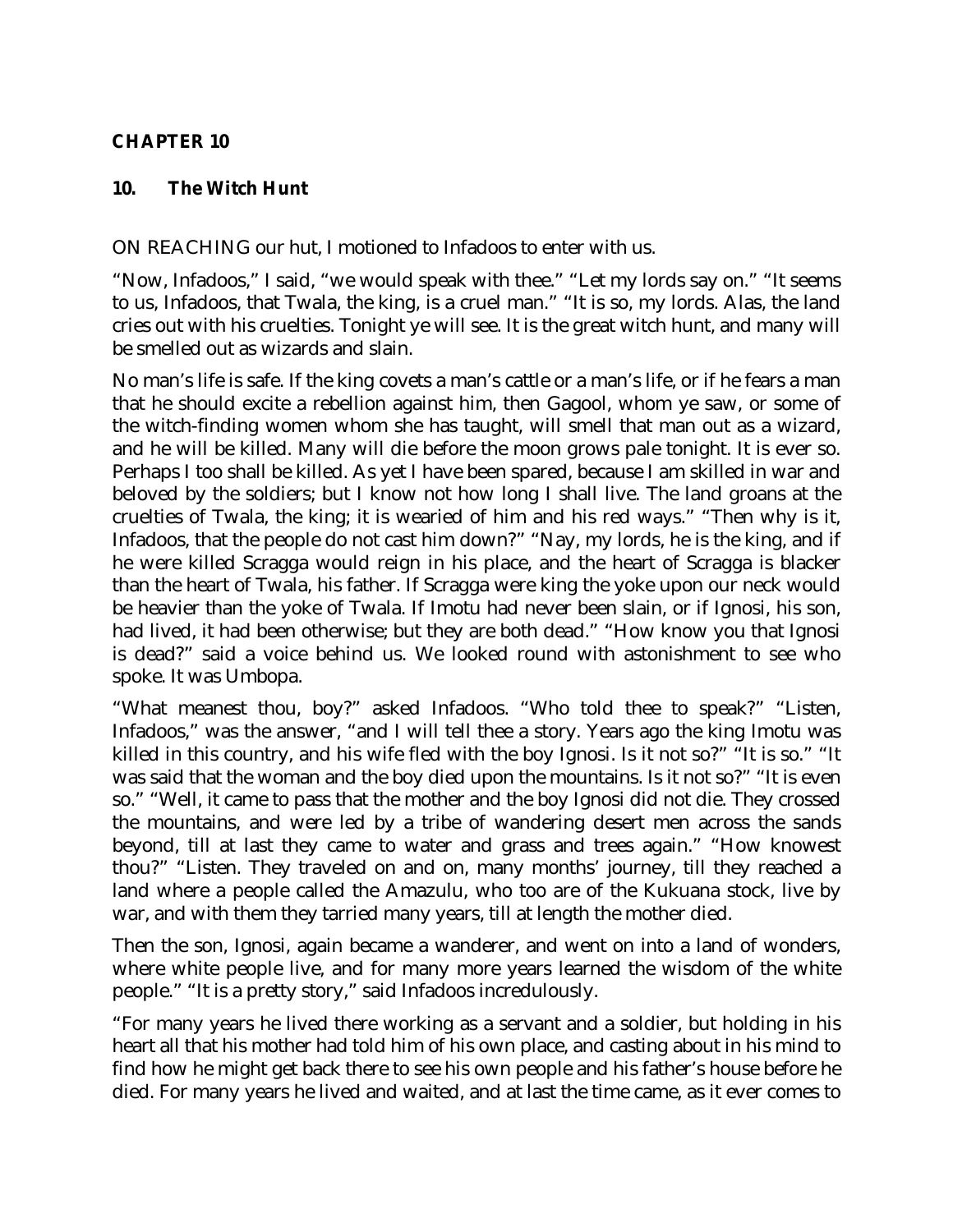him who can wait for it, and he met some white men who would seek this unknown land, and joined himself to them. The white men started and journeyed on and on, seeking for one who is lost. They crossed the burning desert, they crossed the snowclad mountains, and reached the land of the Kukuanas, and there they met thee, O Infadoos." "Surely thou art mad to talk thus," said the astonished old soldier.

"Thou thinkest so; see, I will show thee, O my uncle. I am Ignosi, rightful king of the Kukuanas!" Then, with a single movement, he slipped off the moocha round his middle, and stood naked before us.

"Look," he said; "what is this?" and he pointed to the mark of a great snake tattooed in blue round his middle, its tail disappearing in its open mouth just above where the thighs are set into the body.

Infadoos looked, his eyes starting nearly out of his head, and then fell upon his knees.

"Koom! Koom!" he ejaculated. "It is my brother's son; it is the king." "Did I not tell thee so, my uncle? Rise; I am not yet the king, but with thy help, and with the help of these brave white men, who are my friends, I shall be.

But the old woman Gagool was right; the land shall run with blood first, and hers shall run with it, for she killed my father with her words, and drove my mother forth. And now, Infadoos, choose thou. Wilt thou put thy hands between my hands and be my man? Wilt thou share the dangers that lie before me, and help me to overthrow this tyrant and murderer, or wilt thou not? Choose thou?" The old man put his hand to his head and thought. Then he rose, and, advancing to where Umbopa, or rather Ignosi, stood, knelt before him and took his hand.

"Ignosi, rightful king of the Kukuanas, I put my hand between thy hands, and am thy man till death. When thou wast a babe I dandled thee upon my knee; now shall my old arm strike for thee and freedom." "It is well, Infadoos; if I conquer, thou shalt be the greatest man in the kingdom after the king. If I fail, thou canst only die, and death is not far off for thee.

Rise, my uncle.

"And ye, white men, will ye help me? What have I to offer ye! The white stones, if I conquer and you can find them, ye shall have as many as ye can carry hence. Will that suffice ye?"

I translated this remark.

"Tell him," answered Sir Henry, "that he mistakes an Englishman. Wealth is good, and if it comes in our way we will take it; but a gentleman does not sell himself for wealth. But, speaking for myself, I say this: I have always like Umbopa, and so far as in me lies will stand by him in this business. It will be very pleasant to me to try and square matters with that cruel devil, Twala. What do you say, Good, and you, Quatermain?" "Well," said Good, "to adopt the language of hyperbole, in which all these people seem to indulge, you can tell him that a row is surely good, and warms the cockles of the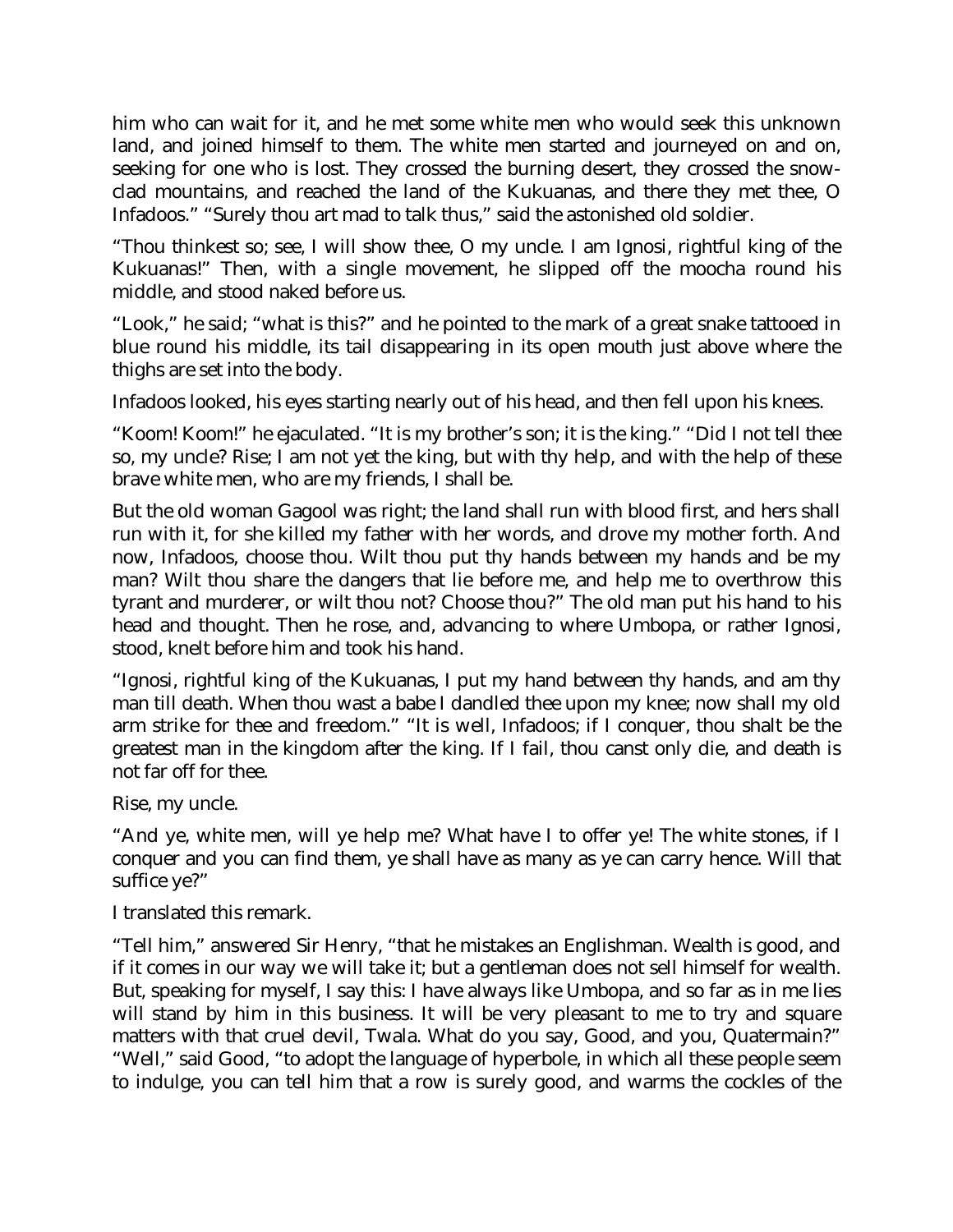heart, and that, so far as I am concerned, I'm his boy. My only stipulation is that he allow me to wear trousers." I translated these answers.

"It is well, my friends," said Ignosi, late Umbopa; "and what say you, Macumazahn; art thou too with me, old hunter, cleverer than a wounded buffalo?" I thought awhile and scratched my head.

"Umbopa, or Ignosi," I said, "I don't like revolutions. I am a man of peace, and a bit of a coward"- (here Umbopa smiled)- "but, on the other hand, I stick to my friends, Ignosi. You have stuck to us and played the part of a man, and I will stick to you. But, mind you, I am a trader, and have to make my living; so I accept your offer about those diamonds, in case we should ever be in a position to avail ourselves of it. Another thing: we came, as you know, to look for Incubu's [Sir Henry's] lost brother. You must help us to find him." "That will I do," answered Ignosi. "Stay, Infadoos; by the sign of the snake round my middle, tell me the truth. Has any white man to thy knowledge set his foot within the land?" "None, O Ignosi." "If any white man had been seen or heard of, wouldst thou have known it?" "I should certainly have known." "Thou hearest, Incubu?" said Ignosi to Sir Henry. "He has not been here." "Well, well," said Sir Henry, with a sigh; "there it is; I suppose he never got here. Poor fellow, poor fellow! So it has all been for nothing. God's will be done." "Now for business," I put in, anxious to escape from a painful subject. "It is very well to be a king by right divine, Ignosi, but how dost thou propose to become a king indeed?" "Nay, I know not. Infadoos, hast thou a plan?" "Ignosi, son of the lightning," answered his uncle, "tonight is the great dance and witch hunt. Many will be smelled out and perish, and in the hearts of many others there will be grief and anguish and anger against the king Twala. When the dance is over, then will I speak to some of the great chiefs, who in turn, if I can win them over, shall speak to their regiments. I shall speak to the chiefs softly at first, and bring them to see that thou art indeed the king, and I think that by tomorrow's light thou shalt have twenty thousand spears at thy command. And now must I go and think and hear and make ready. After the dance is done I will, if I am yet alive, and we are all alive, meet thee here, and we will talk. At the best there will be war." At this moment our conference was interrupted by the cry that messengers had come from the king. Advancing to the door of the hut, we ordered that they should be admitted, and presently three men entered, each bearing a shining shirt of chain armor and a magnificent battle-ax.

"The gifts of my lord, the king, to the white men from the stars!" exclaimed a herald who had come with them.

"We thank the king," I answered; "withdraw." The men went, and we examined the armor with great interest. It was the most beautiful chain work we had ever seen. A whole coat fell together so closely that it formed a mass of links scarcely too big to be covered with both hands.

"Do you make these things in this country, Infadoos?" I asked. "They are very beautiful." "Nay, my lord; they come down to us from our forefathers. We know not who made them, and there are but few left. None but those of royal blood may wear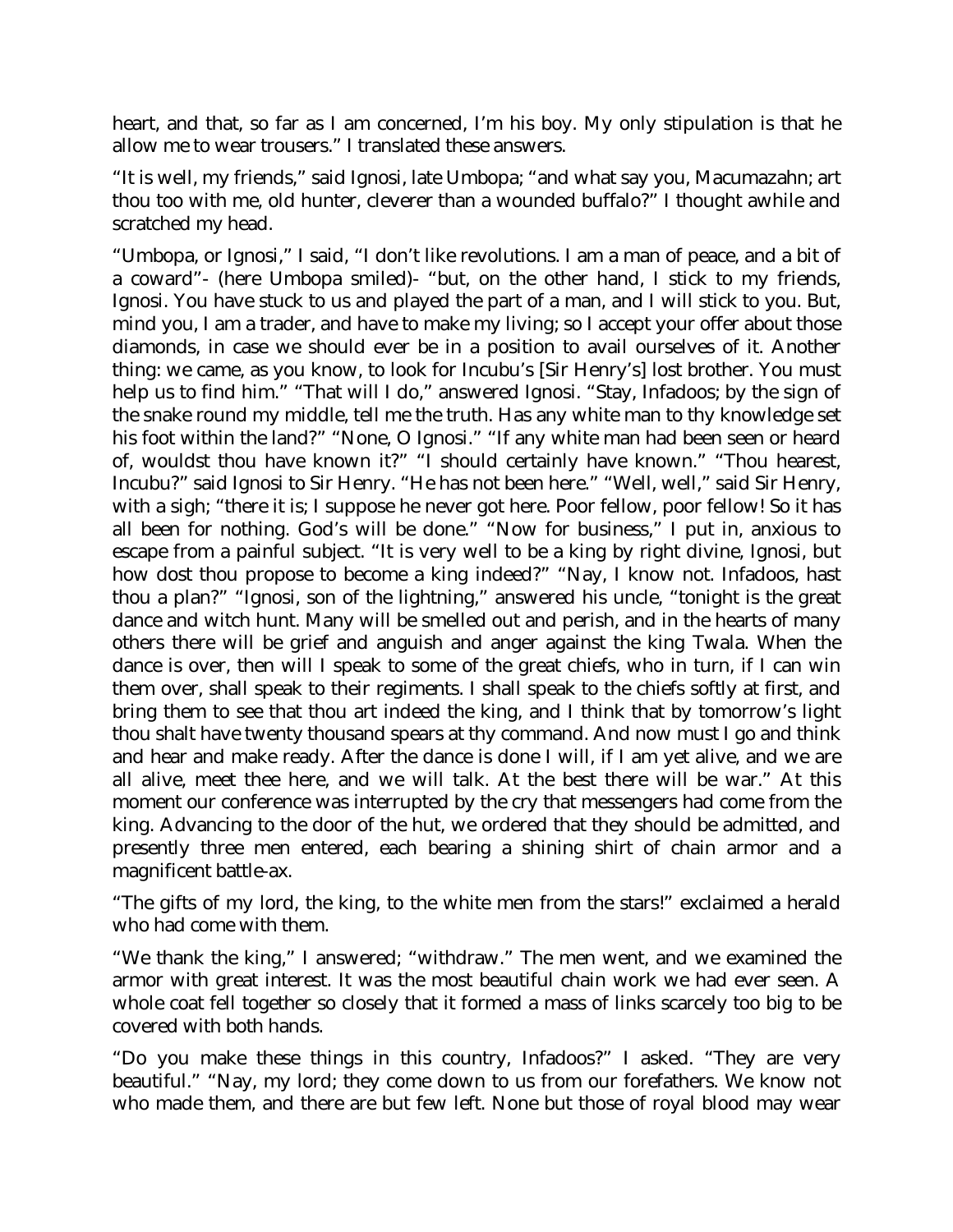them. They are magic coats through which no spear can pass. He who wears them is well-nigh safe in the battle. The king is well pleased or much afraid, or he would not have sent them. Wear them tonight, my lords." The rest of the day we spent quietly resting and talking over the situation, which was sufficiently exciting. At last the sun went down, the thousand watch fires glowed out, and through the darkness we heard the tramp of many feet and the clashing of hundreds of spears, as the regiments passed to their appointed places to be ready for the great dance. About ten the full moon came up in splendor, and as we stood watching her ascent Infadoos arrived, clad in full war toggery, and accompanied by a guard of twenty men to escort us to the dance. We had already, as he recommended, donned the shirts of chain armor which the king had sent us, putting them on under our ordinary clothing, and finding to our surprise that they were neither very heavy nor uncomfortable. These steel shirts, which had evidently been made for men of a very large stature, hung somewhat loosely upon Good and myself, but Sir Henry's fitted his magnificent frame like a glove. Then, strapping our revolvers round our waists, and taking the battle-axes which the king had sent with the armor in our hands, we started.

On arriving at the great kraal where we had that morning been interviewed by the king, we found that it was closely packed with some twenty thousand men arranged in regiments round it. The regiments were in turn divided into companies, and between each company was a little path to allow free passage to the witch finders to pass up and down. Anything more imposing than the sight that was presented by this vast and orderly concourse of armed men it is impossible for one to conceive. There they stood perfectly silent, and the moonlight poured its light upon the forest of their raised spears, upon their majestic forms, waving plumes, and the harmonious shading of their various-colored shields. Wherever we looked was line upon line of set faces surmounted by range upon range of glittering spears.

"Surely," I said to Infadoos, "the whole army is here?" "Nay, Macumazahn," he answered, "but a third part of it. One third part is present at this dance each year, another third part is mustered outside in case there should be trouble when the killing begins, ten thousand more garrison the outposts round Loo, and the rest watch at the kraals in the country. Thou seest it is a very great people." "They are very silent," said Good; and, indeed, the intense stillness among such a vast concourse of living men was almost overpowering.

"What says Bougwan?" asked Infadoos.

I translated.

"Those over whom the shadow of death is hovering are silent," he answered grimly. "Will many be killed?" "Very many."

"It seems," I said to the others, "that we are going to assist at a gladiatorial show arranged regardless of expense." Sir Henry shivered, and Good said that he wished that we could get out of it.

"Tell me," I asked Infadoos, "are we in danger?" "I know not, my lords- I trust not; but do not seem afraid. If ye live through the night all may go well. The soldiers murmur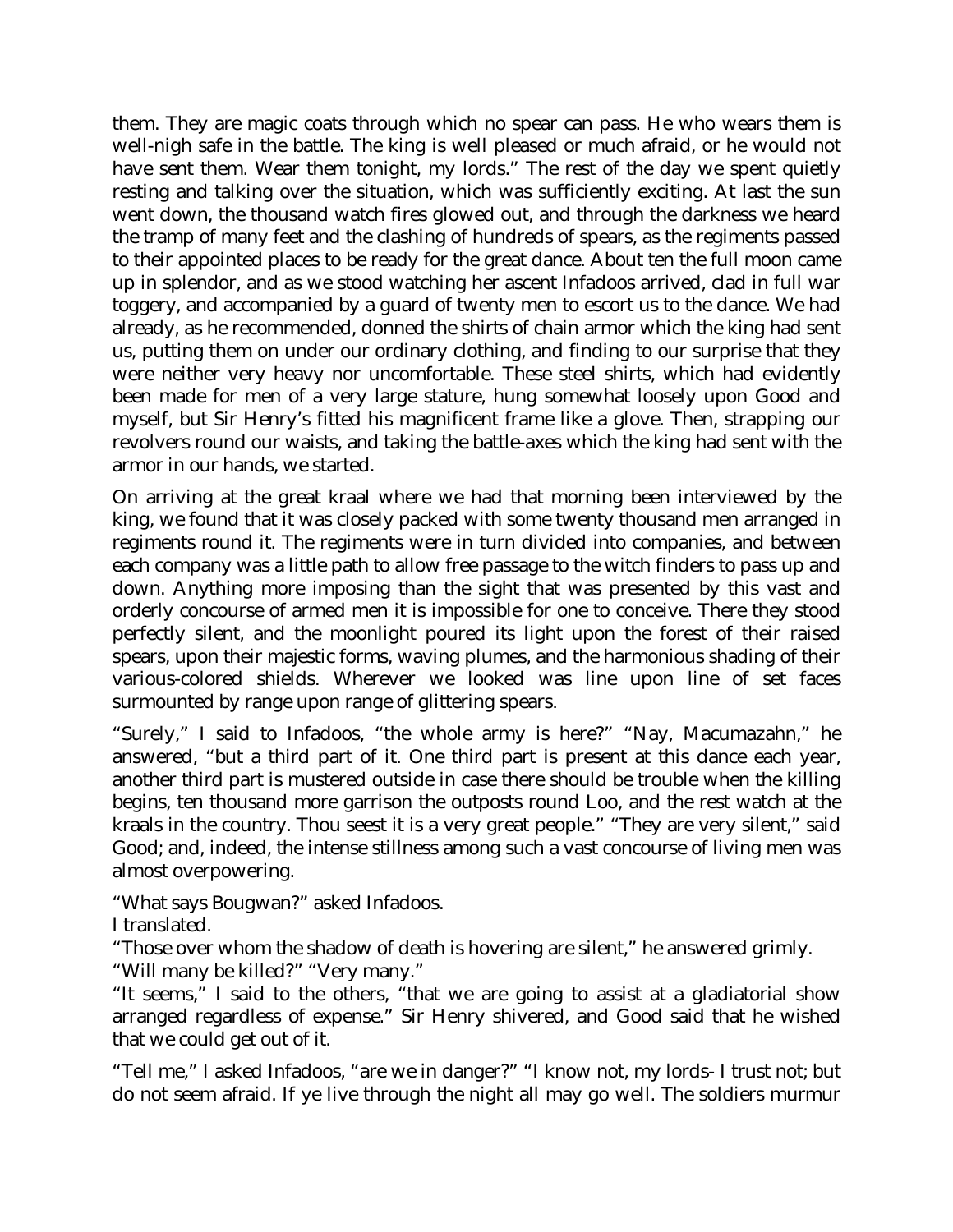against the king." All this while we had been advancing steadily towards the center of the open space, in the midst of which were placed some stools. As we proceeded we perceived another small party coming from the direction of the royal hut.

"It is the king, Twala, and Scragga his son, and Gagool the old, and see, with them are those who slay," and he pointed to a little group of about a dozen gigantic and savagelooking men, armed with spears in one hand and heavy kerries in the other.

The king seated himself upon the center stool, Gagool crouched at his feet, and the others stood behind.

"Greeting, white lords," he cried as we came up; "be seated, waste not the precious time- the night is all too short for the deeds that must be done. Ye come in a good hour, and shall see a glorious show. Look round, white lords; look round," and he rolled his one wicked eye from regiment to regiment. "Can the stars show ye such a sight as this? See how they shake in their wickedness, all those who have evil in their hearts and fear the judgment of 'Heaven above.'"

"Begin! Begin!" cried out Gagool in her thin, piercing voice. "The hyenas are hungry, they howl for food. Begin! Begin!" Then for a moment there was intense stillness, made horrible by a presage of what was to come.

The king lifted his spear, and suddenly twenty thousand feet were raised, as though they belonged to one man, and brought down with a stamp upon the earth.

This was repeated three times, causing the solid ground to shake and tremble.

Then from a far point of the circle a solitary voice began a wailing song, of which the refrain ran something as follows: "What is the lot of man born of woman?" Back came the answer rolling out from every throat in that vast company: "Death!" Gradually, however, the song was taken up by company after company, till the whole armed multitude was singing it, and I could no longer follow the words, except in so far as they appeared to represent various phases of human passions, fears, and joys. Now it seemed to be a love song, now a majestic swelling war chant, and last of all a death dirge, ending suddenly in one heartbreaking wail that went echoing and rolling away in a volume of bloodcurdling sound.

Again the silence fell upon the place, and again it was broken by the king's lifting up his hand. Instantly there was a pattering of feet, and from out of the masses of the warriors strange and awful figures came running towards us. As they drew near we saw that they were those of women, most of them aged, for their white hair, ornamented with small bladders taken from fish, streamed out behind them. Their faces were painted in stripes of white and yellow; down their backs hung snake skins, and round their waists rattled circlets of human bones, while each held in her shriveled hand a small forked wand. In all there were ten of them.

When they arrived in front of us they halted, and one of them, pointing with her wand towards the crouching figure of Gagool, cried out: "Mother, old mother, we are here." "Good! Good! Good!" piped out that aged iniquity. "Are your eyes keen, Isanusis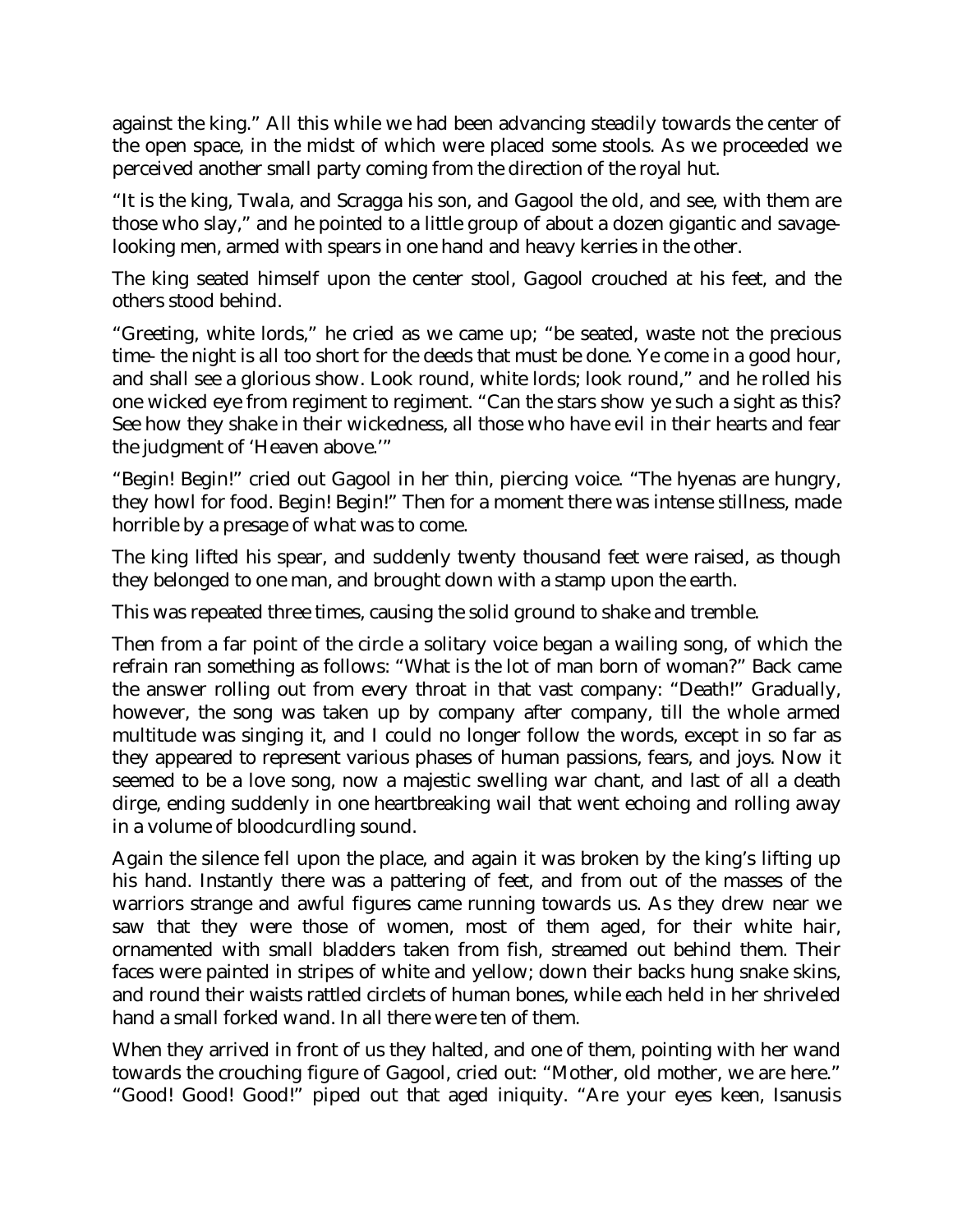[Witch Doctresses], ye seers in dark places?" "Mother, they are keen." "Good! Good! Good! Are your ears open, Isanusis, ye who hear words that come not from the tongue?" "Mother, they are open." "Good! Good! Good! Are your senses awake, Isanusis- can ye smell blood, can ye purge the land of the wicked ones who compass evil against the king and against their neighbors? Are ye ready to do the justice of 'Heaven above,' ye whom I have taught, who have eaten of the bread of my wisdom and drunk of the water of my magic?" "Mother, we can."

"Then go! Tarry not, ye vultures; see the slayers"- pointing to the ominous group of executioners behind- "make sharp their spears; the white men from afar are hungry to see. Go." With a wild yell the weird party broke away in every direction, like fragments from a shell, and, the dry bones round their waists rattling as they ran, made direct for various points of the dense human circle. We could not watch them all, so fixed our eyes upon the Isanusi nearest us. When she came within a few paces of the warriors, she halted and began to dance wildly, turning round and round with an almost incredible rapidity, and shrieking out sentences such as: "I smell him, the evildoer!" "He is near, he who poisoned his mother!" "I hear the thoughts of him who thought evil of the king!" Quicker and quicker she danced, till she lashed herself into such a frenzy of excitement that the foam flew in flecks from her gnashing jaws, her eyes seemed to start from her head, and her flesh to quiver visibly. Suddenly she stopped dead, and stiffened all over, like a pointer dog when he scents game, and then with outstretched wand began to creep stealthily towards the soldiers before her. It seemed to us that as she came their stoicism gave way, and that they shrank from her. As for ourselves, we followed her movements with a horrible fascination.

Presently, still creeping and crouching like a dog, she was before them. Then she stopped and pointed, and then again crept on a pace or two.

Suddenly the end came. With a shriek she sprang in and touched a tall warrior with the forked wand. Instantly two of his comrades, those standing immediately next to him, seized the doomed man, each by one arm, and advanced with him towards the king.

He did not resist, but we saw that he dragged his limbs as though they were paralyzed, and his fingers, from which the spear had fallen, were as limp as those of a man newly dead.

As he came, two of the villainous executioners stepped forward to meet him.

Presently they met, and the executioners turned round towards the king as though for orders.

"Kill!" said the king.

"Kill!" squeaked Gagool.

"Kill!" re-echoed Scragga, with a hollow chuckle.

Almost before the words were uttered, the horrible deed was done. One man had driven his spear into the victim's heart, and, to make assurance doubly sure, the other had dashed out his brains with his great club.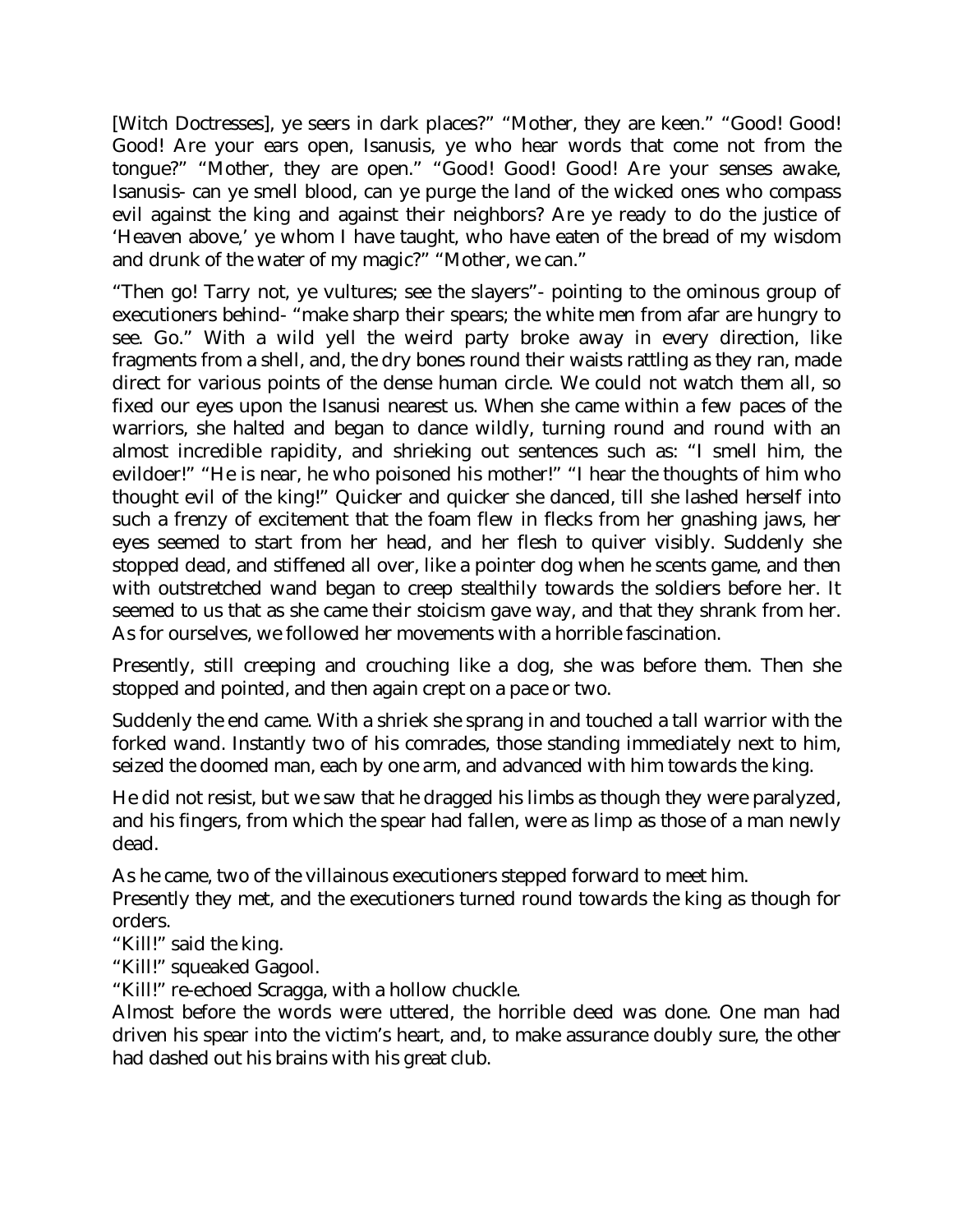"One," counted Twala, the king, just like a black Madame Defarge, as Good said, and the body was dragged a few paces away and stretched out.

Hardly was this done before another poor wretch was brought up, like an ox to the slaughter. This time we could see, from the leopard-skin cloak, that the man was a person of rank. Again the awful syllables were spoken, and the victim fell dead.

"Two," counted the king.

And so the deadly game went on, till some hundred bodies were stretched in rows behind us. I have heard of the gladiatorial shows of the Caesars, and of the Spanish bullfights, but I take the liberty of doubting if they were either of them half as horrible as this Kukuana witch hunt. Gladiatorial shows and Spanish bullfights, at any rate, contributed to the public amusement, which certainly was not the case here. The most confirmed sensation-monger would fight shy of sensation if he knew that it was well on the cards that he would, in his own proper person, be the subject of the next "event." Once we rose and tried to remonstrate, but were sternly repressed by Twala.

"Let the law take its course, white men. These dogs are magicians and evildoers; it is well that they should die," was the only answer vouchsafed to us.

About midnight there was a pause. The witch finders gathered themselves together, apparently exhausted with their bloody work, and we thought that the whole performance was done with. But it was not so, for presently, to our surprise, the old woman, Gagool, rose from her crouching position, and, supporting herself with a stick, staggered off into the open space. It was an extraordinary sight to see this frightful, vulture-headed old creature, bent nearly double with extreme age, gather strength by degrees till at last she rushed about almost as actively as her ill-omened pupils. To and fro she ran, chanting to herself, till suddenly she made a dash at a tall man standing in front of one of the regiments, and touched him. As she did so a sort of groan went up from the regiment, which he evidently commanded. But all the same two of its members seized him and brought him up for execution. We afterwards learned that he was a man of great wealth and importance, being, indeed, a cousin of the king's.

He was slain, and the king counted one hundred and three. Then Gagool again sprang to and fro, gradually drawing nearer and nearer to ourselves.

"Hang me if I don't believe she is going to try her games on us," ejaculated Good in horror.

"Nonsense!" said Sir Henry.

As for myself, as I saw that old fiend dancing nearer and nearer, my heart positively sank into my boots. I glanced behind us at the long rows of corpses, and shivered.

Nearer and nearer waltzed Gagool, looking for all the world like an animated crooked stick, her horrid eyes gleaming and glowing with a most unholy luster.

Nearer she came, and nearer yet, every pair of eyes in that vast assemblage watching her movements with intense anxiety. At last she stood still and pointed.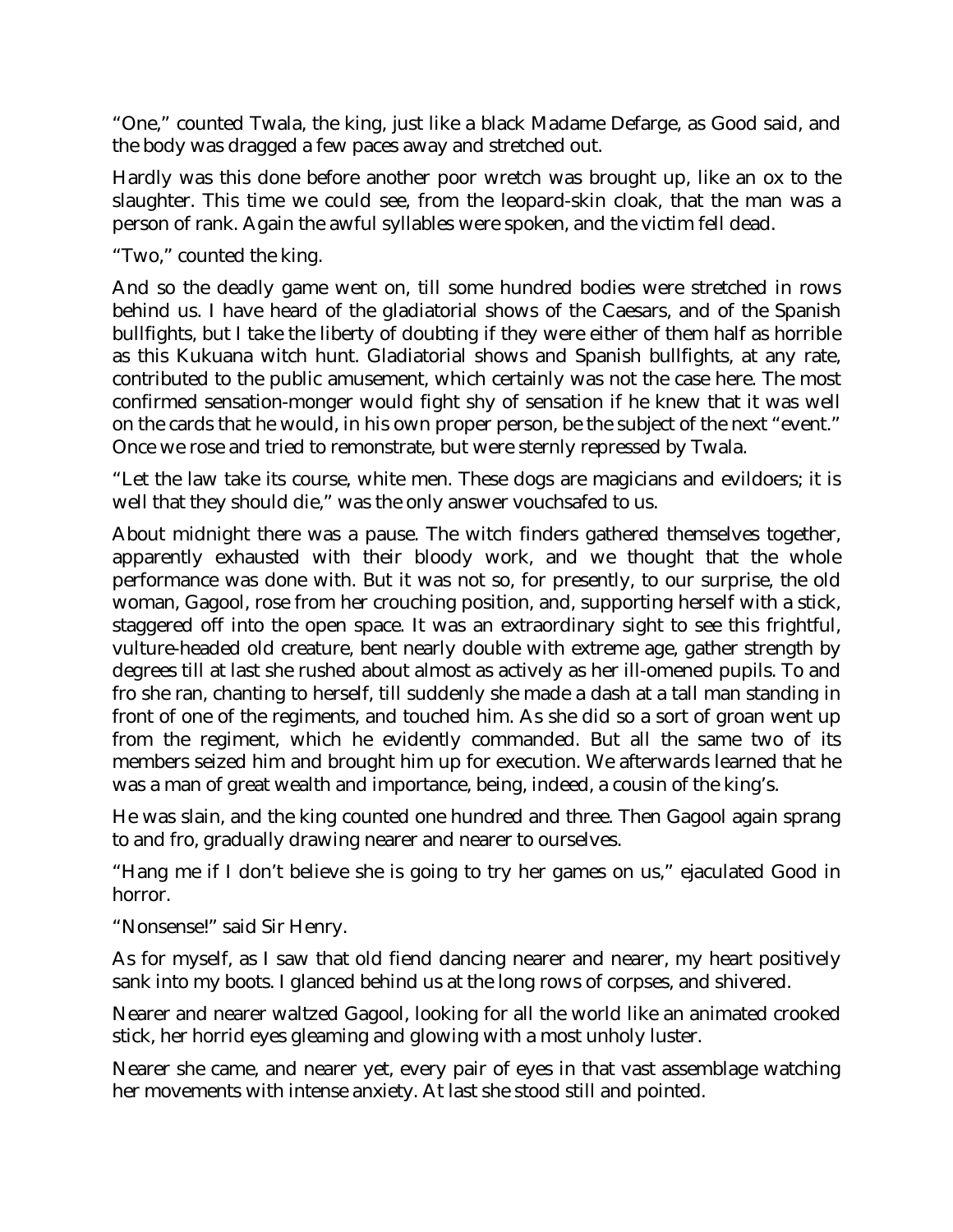"Which is it to be?" asked Sir Henry to himself.

In a moment all doubts were set at rest, for the old woman had rushed in and touched Umbopa, now Ignosi, on the shoulder.

"I smell him out!" she shrieked. "Kill him, kill him, he is full of evil; kill him, the stranger, before blood flows for him. Slay him, O King."

There was a pause, which I instantly took advantage of.

"O King," I called out, rising from my seat, "this man is the servant of thy guests, he is their dog; whosoever sheds the blood of our dog sheds our blood. By the sacred law of hospitality I claim protection for him." "Gagool, mother of the witch doctors, has smelled him out; he must die, white men," was the sullen answer.

"Nay, he shall not die," I replied; "he who tries to touch him shall die indeed." "Seize him!" roared Twala to the executioners, who stood round red to the eyes with the blood of their victims.

They advanced towards us, and then hesitated. As for Ignosi, he raised his spear, and raised it as though determined to sell his life dearly.

"Stand back, ye dogs," I shouted, "if ye would see tomorrow's light. Touch one hair of his head and your king dies," and I covered Twala with my revolver.

Sir Henry and Good also drew their pistols, Sir Henry pointing his at the leading executioner, who was advancing to carry out the sentence, and Good taking a deliberate aim at Gagool.

Twala winced perceptibly, as my barrel came in a line with his broad chest.

"Well," I said, "what is it to be, Twala?" Then he spoke.

"Put away your magic tubes," he said; "ye have adjured me in the name of hospitality, and for that reason, but not from fear of what ye can do, I spare him.

Go in peace." "It is well," I answered unconcernedly; "we are weary of slaughter, and would sleep. Is the dance ended?" "It is ended," Twala answered sulkily. "Let these dogs"- pointing to the long rows of corpses- "be flung out to the hyenas and the vultures," and he lifted his spear.

Instantly the regiments began in perfect silence to defile off through the kraal gateway, a fatigue party only remaining behind to drag away the corpses of those who had been sacrificed.

Then we too rose, and, making our salaam to his majesty, which he hardly deigned to acknowledge, departed to our kraal.

"Well," said Sir Henry, as we sat down, having first lit a lamp of the sort used by the Kukuanas, of which the wick is made of the fiber of a species of palm leaf and the oil of clarified hippopotamus fat, "well, I feel uncommonly inclined to be sick." "If I had any doubts about helping Umbopa to rebel against that infernal blackguard," put in Good, "they are gone now. It was as much as I could do to sit still while that slaughter was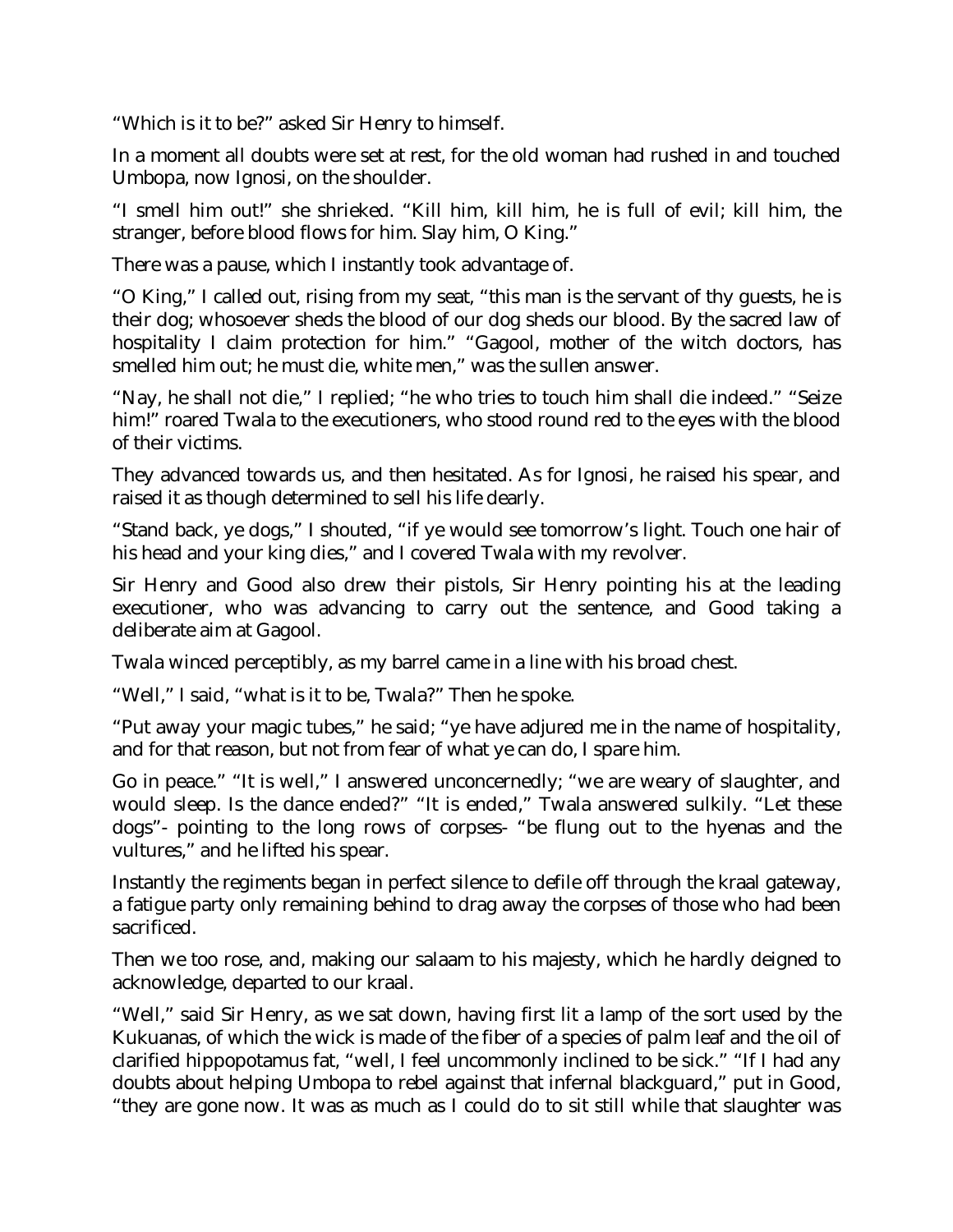going on. I tried to keep my eyes shut, but they would open just at the wrong time. I wonder where Infadoos is. Umbopa, my friend, you ought to be grateful to us; your skin came near to having an air hole made in it." "I am grateful, Bougwan," was Umbopa's answer, when I had translated, "and I shall not forget. As for Infadoos, he will be here by and by. We must wait." So we lit our pipes and waited.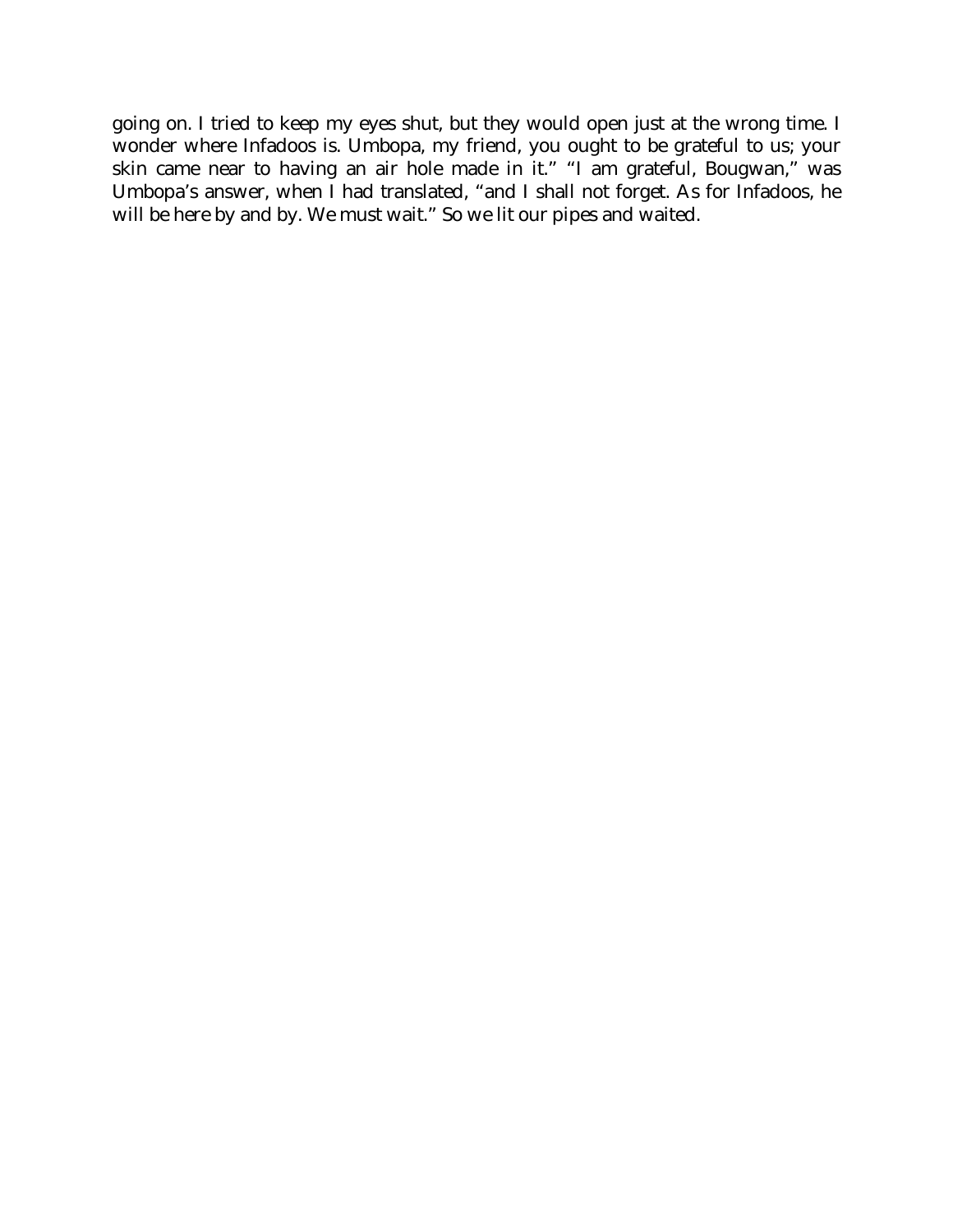# **CHAPTER 11**

### **11. We Give a Sign**

FOR A LONG while- two hours, I should think- we sat there in silence, for we were too overwhelmed by the recollection of the horrors we had seen to talk.

At last, just as we were thinking of turning in- for already there were faint streaks of light in the eastern sky- we heard the sound of steps. Then came the challenge of the sentry who was posted at the kraal gate, which was apparently answered, though not in an audible tone, for the steps came on; and in another second Infadoos had entered the hut, followed by some half a dozen stately-looking chiefs.

"My lords," he said, "I have come, according to my word. My lords and Ignosi, rightful king of the Kukuanas, I have brought with me these men," pointing to the row of chiefs, "who are great men among us, having each one of them the command of three thousand soldiers, who live but to do their bidding, under the king's. I have told them of what I have seen, and what my ears have heard. Now let them also see the sacred snake round thee, and hear thy story, Ignosi, that they may say whether or no they will make cause with thee against Twala the king." For answer, Ignosi again stripped off his girdle and exhibited the snake tattooed around him. Each chief in turn drew near and examined it by the dim light of the lamp, and without saying a word passed on to the other side.

Then Ignosi resumed his moocha and, addressing them, repeated the history he had detailed in the morning.

"Now ye have heard, chiefs," said Infadoos, when he had done, "what say ye; will ye stand by this man and help him to his father's throne, or will ye not? The land cries out against Twala, and the blood of the people flows like the waters in spring. Ye have seen tonight. Two other chiefs there were with whom I had it in my mind to speak, and where are they now? The hyenas howl over their corpses.

Soon will ye be as they are if ye strike not. Choose, then, my brothers." The eldest of the six men, a short, thick-set warrior with white hair, stepped forward a pace and answered, "Thy words are true, Infadoos; the land cries out. My own brother is among those who died tonight; but this is a great matter, and the thing is hard to believe.

How know we that if we lift our spears it may not be for an impostor? It is a great matter, I say, and none may see the end of it. For of this be sure, blood will flow in rivers before the deed is done; many will still cleave to the king, for men worship the sun that still shines bright in the heavens, and not that which has not risen. These white men from the stars, their magic is great, and Ignosi is under the cover of their wing. If he be indeed the rightful king, let them give us a sign, and let the people have a sign, that all may see. So shall men cleave to us, knowing that the white man's magic is with them." "Ye have the sign of the snake," I answered.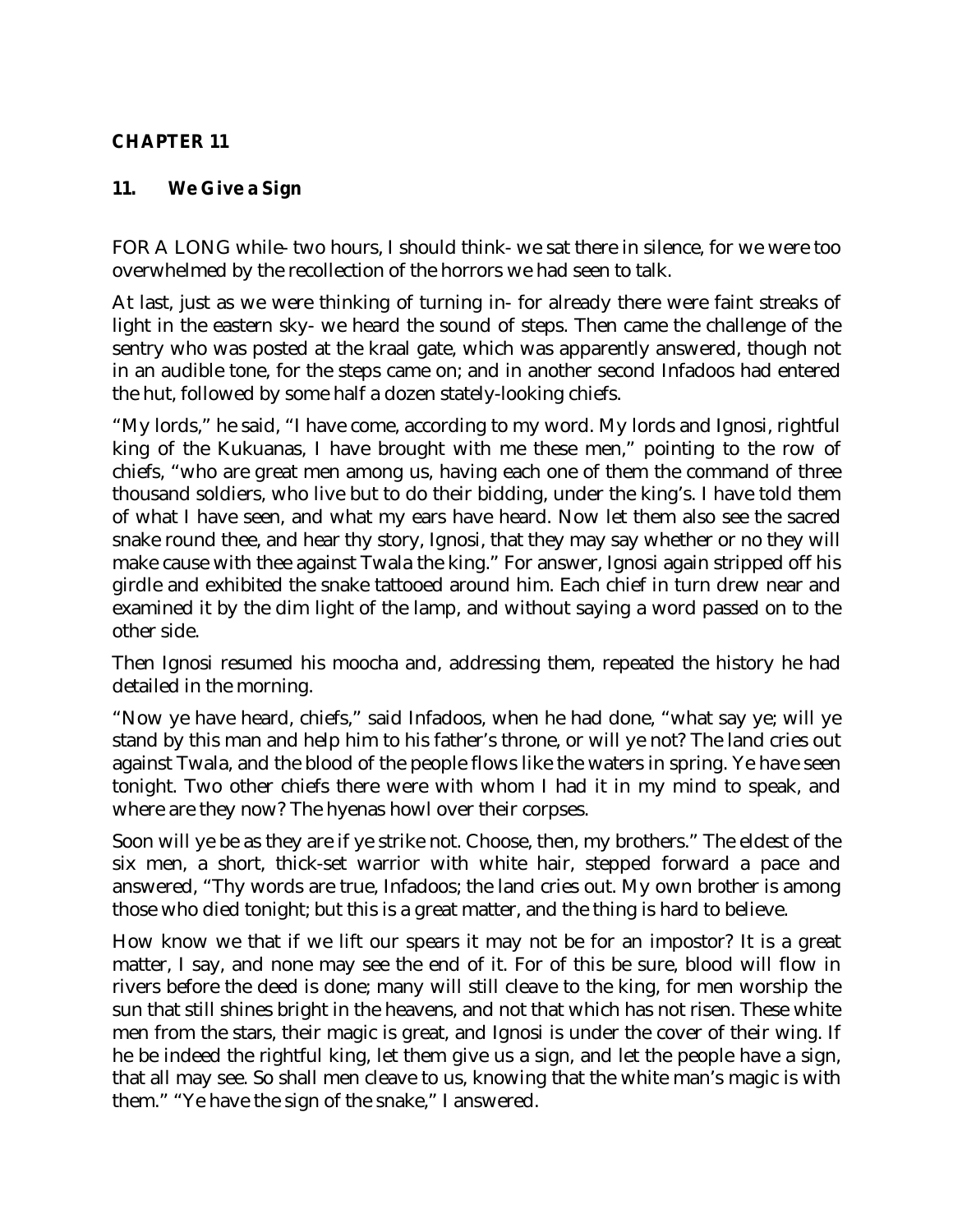"My lord, it is not enough. The snake may have been placed there since the man's birth. Show us a sign. We will not move without a sign." The others gave a decided assent, and I turned in perplexity to Sir Henry and Good, and explained the situation.

"I think I have it," said Good exultingly; "ask them to give us a moment to think." I did so, and the chiefs withdrew. As soon as they were gone, Good went to the little box in which his medicines were, unlocked it, and took out a notebook, in the front of which was an almanac. "Now, look here, you fellows, isn't tomorrow the fourth of June?" We had kept a careful note of the days, so were able to answer that it was.

"Very good; then here we have it- '4 June, total eclipse of the sun commences at 11:15 Greenwich time, visible in these islands, Africa, etc.' There's a sign for you. Tell them that you will darken the sun tomorrow." The idea was a splendid one; indeed, the only fear about it was a fear lest Good's almanac might be incorrect. If we made a false prophecy on such a subject, our prestige would be gone forever, and so would Ignosi's chance of the throne of the Kukuanas.

"Suppose the almanac is wrong?" suggested Sir Henry to Good, who was busily employed in working out something on the flyleaf of the book.

"I don't see any reason to suppose anything of the sort," was his answer.

"Eclipses always come up to time; at least, that is my experience of them, and it especially states that it will be visible in Africa. I have worked out the reckonings as well as I can without knowing our exact position; and I make out that the eclipse should begin here about one o'clock tomorrow, and last till half-past two.

For half an hour or more there should be total darkness." "Well," said Sir Henry, "I suppose we had better risk it." I acquiesced, though doubtfully, for eclipses are queer cattle to deal with, and sent Umbopa to summon the chiefs back.

Presently they came, and I addressed them thus: "Great men of the Kukuanas, and thou, Infadoos, listen. We are not fond of showing our powers, since to do so is to interfere with the course of nature, and plunge the world into fear and confusion; but as this matter is a great one, and as we are angered against the king because of the slaughter we have seen, and because of the act of the Isanusi Gagool, who would have put our friend Ignosi to death, we have determined to do so, and to give such a sign as all men may see. Come thither," and I led them to the door of the hut and pointed to the fiery ball of the rising sun. "What see ye there?" "We see the rising sun," answered the spokesman of the party.

"It is so. Now tell me, can any mortal man put out that sun, so that night comes down on the land at midday?"

The chief laughed a little. "No, my lord, that no man can do. The sun is stronger than man who looks on him." "Ye say so. Yet I tell you that this day, one hour after midday, will we put out that sun for a space of an hour, and darkness shall cover the earth, and it shall be for a sign that we are indeed men of honor, and that Ignosi is indeed the king of the Kukuanas. If we do this thing will it satisfy ye?" "Yea, my lords," answered the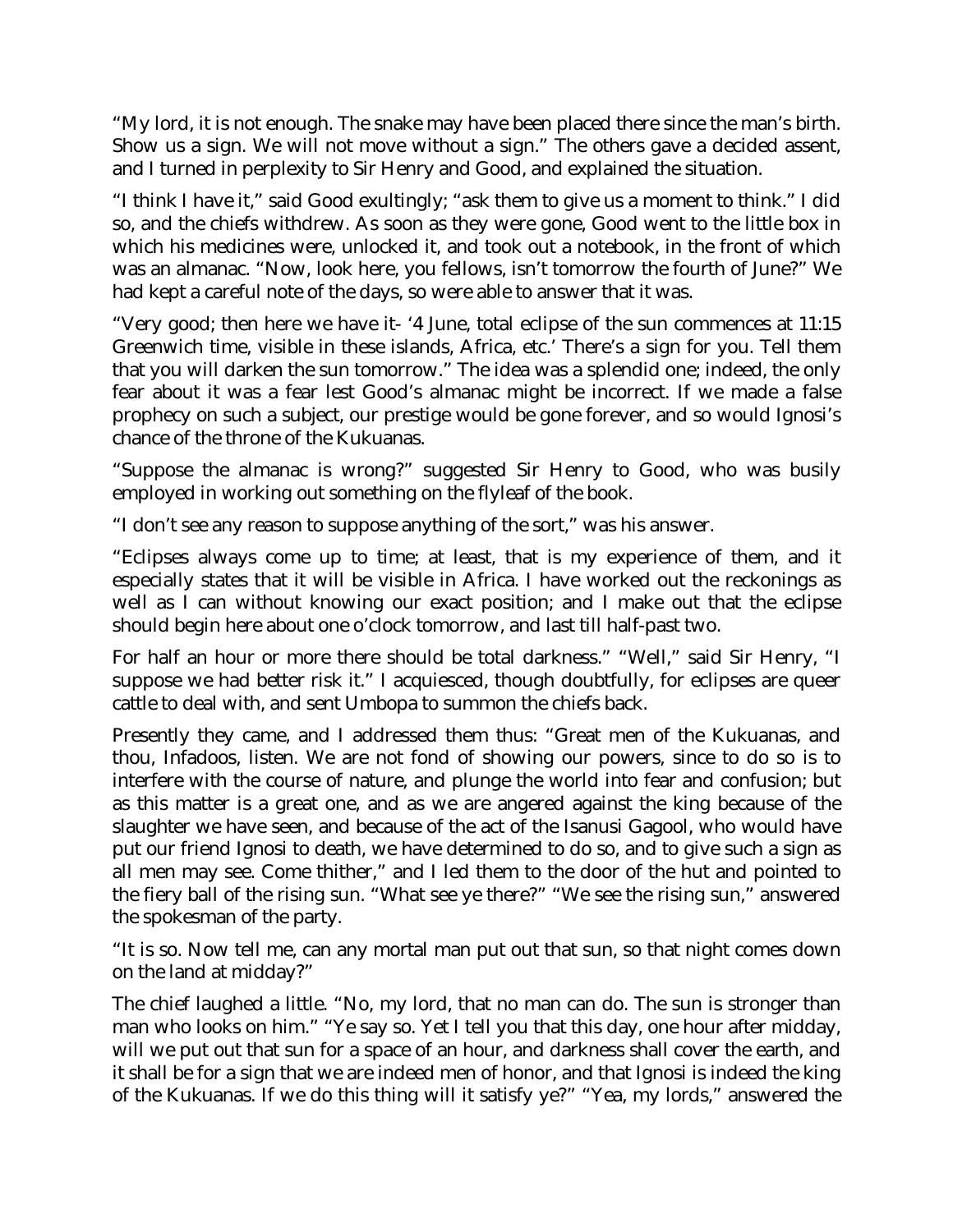old chief with a smile, which was reflected on the faces of his companions; "if ye do this thing we will be satisfied indeed." "It shall be done: we three, Incubu the Elephant, Bougwan the clear-eyed, and Macumazahn, who watches in the night, have said it, and it shall be done. Dost thou hear, Infadoos?" "I hear, my lord, but it is a wonderful thing that ye promise, to put out the sun, the father of all things, who shines forever." "Yet shall we do it, Infadoos." "It is well, my lords. Today, a little after midday, will Twala send for my lords to witness the girls dance, and one hour after the dance begins shall the girl whom Twala thinks the fairest be killed by Scragga, the king's son, as a sacrifice to the silent stone ones, who sit and keep watch by the mountains yonder," and he pointed to the three strange-looking peaks where Solomon's Road was supposed to end. "Then let my lords darken the sun, and save the maiden's life, and the people will indeed believe."

"Ay," said the old chief, still smiling a little, "the people will believe, indeed." "Two miles from Loo," went on Infadoos, "there is a hill curved like the new moon, a stronghold, where my regiment, and three other regiments which these men command, are stationed. This morning we will make a plan whereby other regiments, two or three, may be moved there also. Then, if my lords can indeed darken the sun, in the darkness I will take my lords by the hand and lead them out of Loo to this place, where they shall be safe, and thence can we make war upon Twala, the king." "It is good," said I. "Now leave us to sleep awhile and make ready our magic." Infadoos rose, and, having saluted us, departed with the chiefs.

"My friends," said Ignosi, as soon as they were gone, "can ye indeed do this wonderful thing, or were ye speaking empty words to the men?" "We believe that we can do it, Umbopa- Ignosi, I mean." "It is strange," he answered, "and had ye not been Englishmen I would not have believed it; but English 'gentlemen' tell no lies. If we live through the matter, be sure I will repay ye!" "Ignosi," said Sir Henry, "promise me one thing." "I will promise, Incubu, my friend, even before I hear it," answered the big man with a smile. "What is it?"

"This: that if you ever come to be king of this people you will do away with the smelling out of witches such as we have seen last night; and that the killing of men without trial shall not take place in the land." Ignosi thought for a moment, after I had translated this, and then answered: "The ways of black people are not as the ways of white men, Incubu, nor do we hold life so high as ye. Yet will I promise it. If it be in my power to hold them back, the witch finders shall hunt no more, nor shall any man die the death without judgment." "That's a bargain, then," said Sir Henry; "and now let us get a little rest." Thoroughly wearied out, we were soon sound asleep, and slept till Ignosi woke us about eleven o'clock. Then we got up, washed, and ate a hearty breakfast, not knowing when we should get any more food. After that we went outside the hut and stared at the sun, which we were distressed to observe presented a remarkably healthy appearance, without a sign of an eclipse anywhere about it.

"I hope it will come off," said Sir Henry doubtfully. "False prophets often find themselves in painful positions." "If it does not, it will soon be up with us," I answered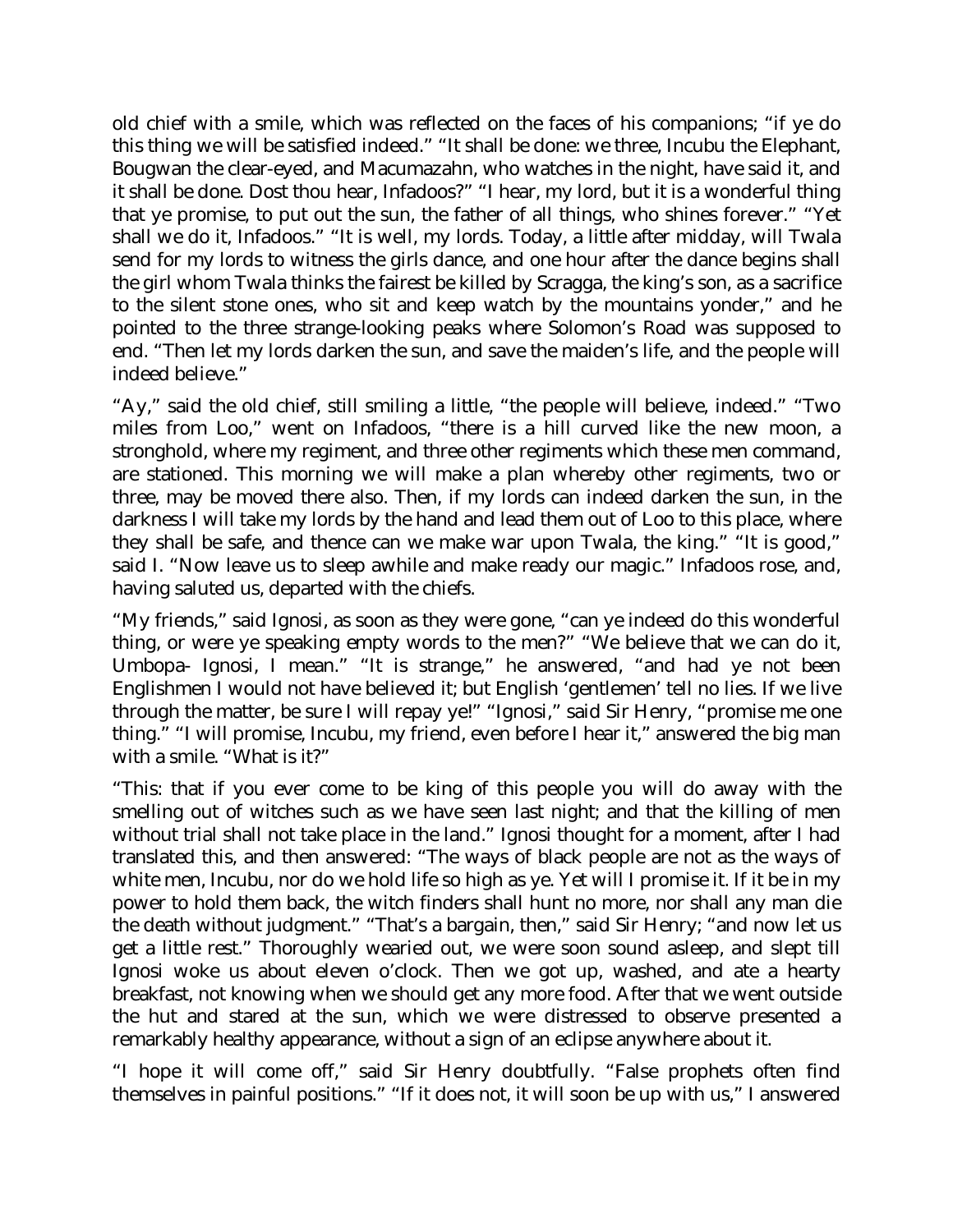mournfully; "for so sure as we are living men, some of those chiefs will tell the whole story to the king, and then there will be another sort of eclipse, and one that we shall not like." Returning to the hut, we dressed ourselves, putting on the mail shirts which the king had sent us as before. Scarcely had we done so when a messenger came from Twala to bid us to the great annual "dance of girls" which was about to be celebrated.

Taking our rifles and ammunition with us, so as to have them handy in case we had to fly, as suggested by Infadoos, we started boldly enough, though with inward fear and trembling. The great space in front of the king's kraal presented a very different appearance from what it had done on the previous evening. In the place of the grim ranks of serried warriors were company after company of Kukuana girls, not overdressed, so far as clothing went, but each crowned with a wreath of flowers, and holding a palm leaf in one hand and a tall white lily (the arum) in the other. In the center of the open space sat Twala, the king, with old Gagool at his feet, attended by Infadoos, the boy Scragga, and about a dozen guards. There were also present about a score of chiefs, among whom I recognized most of our friends of the night before.

Twala greeted us with much apparent cordiality, though I saw him fix his one eye viciously on Umbopa.

"Welcome, white men from the stars," he said; "this is a different sight from what your eyes gazed on by the light of last night's moon, but it is not so good a sight. Girls are pleasant, and were it not for such as these"- and he pointed round him- "we should none of us be here today; but men are better. Kisses and the tender words of women are sweet, but the sound of the clashing of men's spears, and the smell of men's blood, are sweeter far! Would ye have wives from among our people, white men? If so, choose the fairest here, and ye shall have them, as many as ye will," and he paused for an answer.

As the prospect did not seem to be without attractions to Good, who was, like most sailors, of a susceptible nature, I, being elderly and wise, and foreseeing the endless complications that anything of the sort would involve (for women bring trouble as surely as the night follows the day), put in a hasty answer.

"Thanks, O King, but we white men wed only with white women like ourselves. Your maidens are fair, but they are not for us!" The king laughed. "It is well. In our land there is a proverb which says, 'Woman's eyes are always bright, whatever the color,' and another which says, 'Love her who is present, for be sure she who is absent is false to thee,' but perhaps these things are not so in the stars. In a land where men are white all things are possible. So be it, white men, the girls will not go begging! Welcome again; and welcome, too, thou black one; if Gagool here had had her way thou wouldst have been stiff and cold now. It is lucky that thou, too, camest from the stars; ha, ha!" "I can kill thee before thou killest me, O King," was Ignosi's calm answer, "and thou shalt be stiff before my limbs cease to bend." Twala started. "Thou speakest boldly, boy," he replied angrily; "Presume not too far."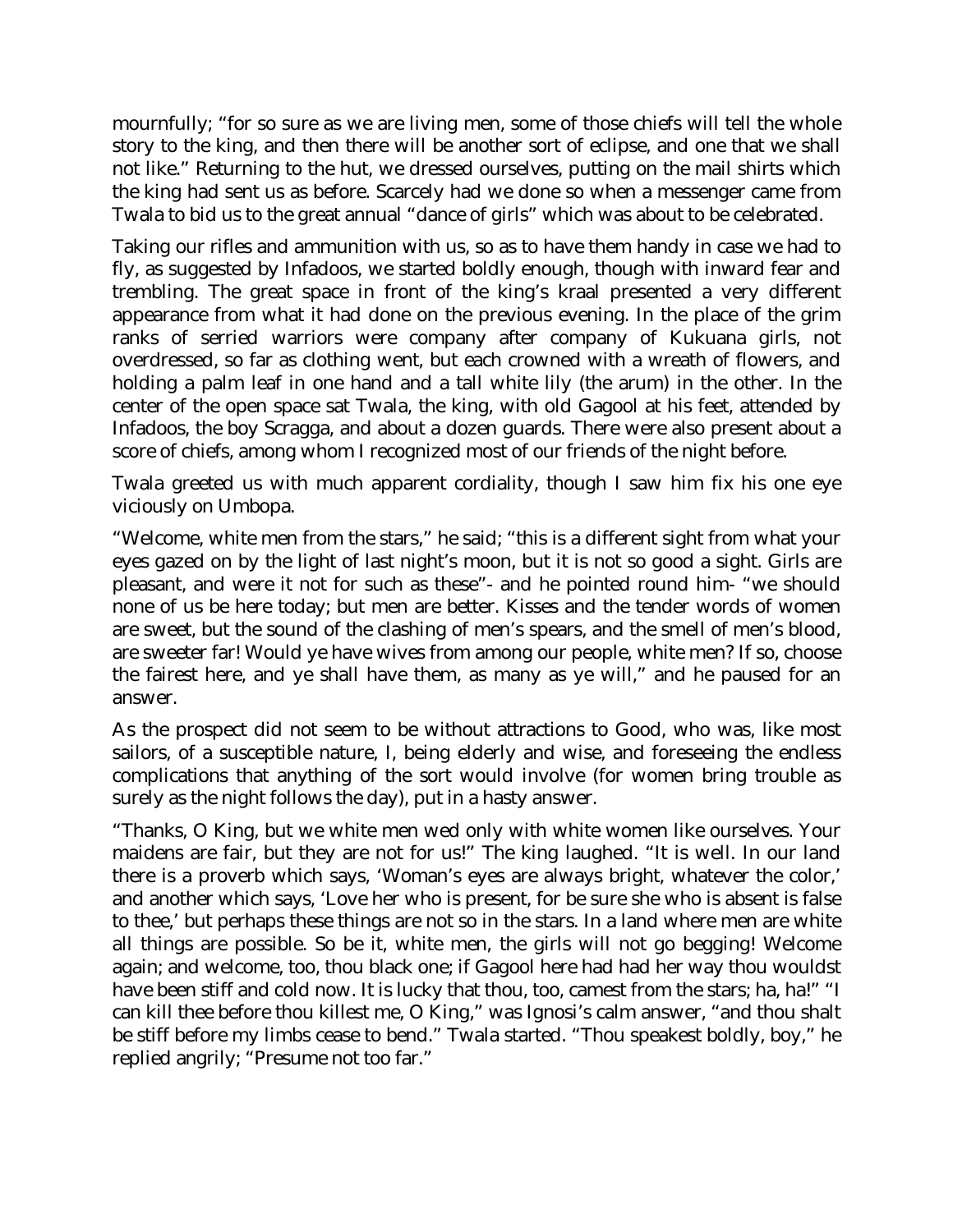"He may well be bold in whose lips are truth. The truth is a sharp spear which flies home and fails not. It is a message from 'the stars,' O King!" Twala scowled, and his one eye gleamed fiercely, but he said nothing more.

"Let the dance begin," he cried, and next second the flower-crowned girls sprang forward in companies, singing a sweet song and waving the delicate palms and white flowers. On they danced, now whirling round and round, now meeting in mimic warfare, swaying, eddying here and there, coming forward, falling back in an ordered confusion delightful to witness. At last they paused, and a beautiful young woman sprang out of the ranks and began to pirouette in front of us with a grace and vigor which would have put most ballet girls to shame. At length she fell back exhausted, and another took her place, then another and another, but none of them, either in grace, skill, or personal attractions, came up to the first.

At length the king lifted his hand.

"Which think ye the fairest, white men?" he asked.

"The first," said I unthinkingly. Next second I regretted it, for I remembered that Infadoos had said that the fairest woman was offered as a sacrifice.

"Then is my mind as your minds, and my eyes as your eyes. She is the fairest; and a sorry thing it is for her, for she must die!" "Ay, must die!" piped out Gagool, casting a glance from her quick eyes in the direction of the poor girl, who, as yet ignorant of the awful fate in store for her, was standing some twenty yards off in front of a company of girls, engaged in nervously picking a flower from her wreath to pieces, petal by petal.

"Why, O King?" said I, restraining my indignation with difficulty. "The girl has danced well and pleased us; she is fair, too; it would be hard to reward her with death." Twala laughed as he answered, "It is our custom, and the figures who sit in stone yonder" and he pointed towards the three distant peaks- "must have their due. Did I fail to put the fairest girl to death today misfortune would fall upon me and my house. Thus runs the prophecy of my people: 'If the king offer not a sacrifice of a fair girl on the day of the dance of maidens to the old ones who sit and watch on the mountains, then shall he fall and his house.' Look ye, white men, my brother who reigned before me offered not the sacrifice, because of the tears of the woman, and he fell, and his house, and I reign in his stead. It is finished; she must die!" Then, turning to the guards: "Bring her hither; Scragga, make sharp thy spear." Two of the men stepped forward, and as they did so the girl, for the first time realizing her impending fate, screamed aloud and turned to fly. But the strong hands caught her fast, and brought her, struggling and weeping, up before us.

"What is thy name, girl?" piped Gagool. "What! wilt thou not answer; shall the king's son do his work at once?"

At this hint Scragga, looking more evil than ever, advanced a step and lifted his great spear, and as he did so I saw Good's hand creep to his revolver. The poor girl caught the glint of the cold steel through her tears, and it sobered her anguish. She ceased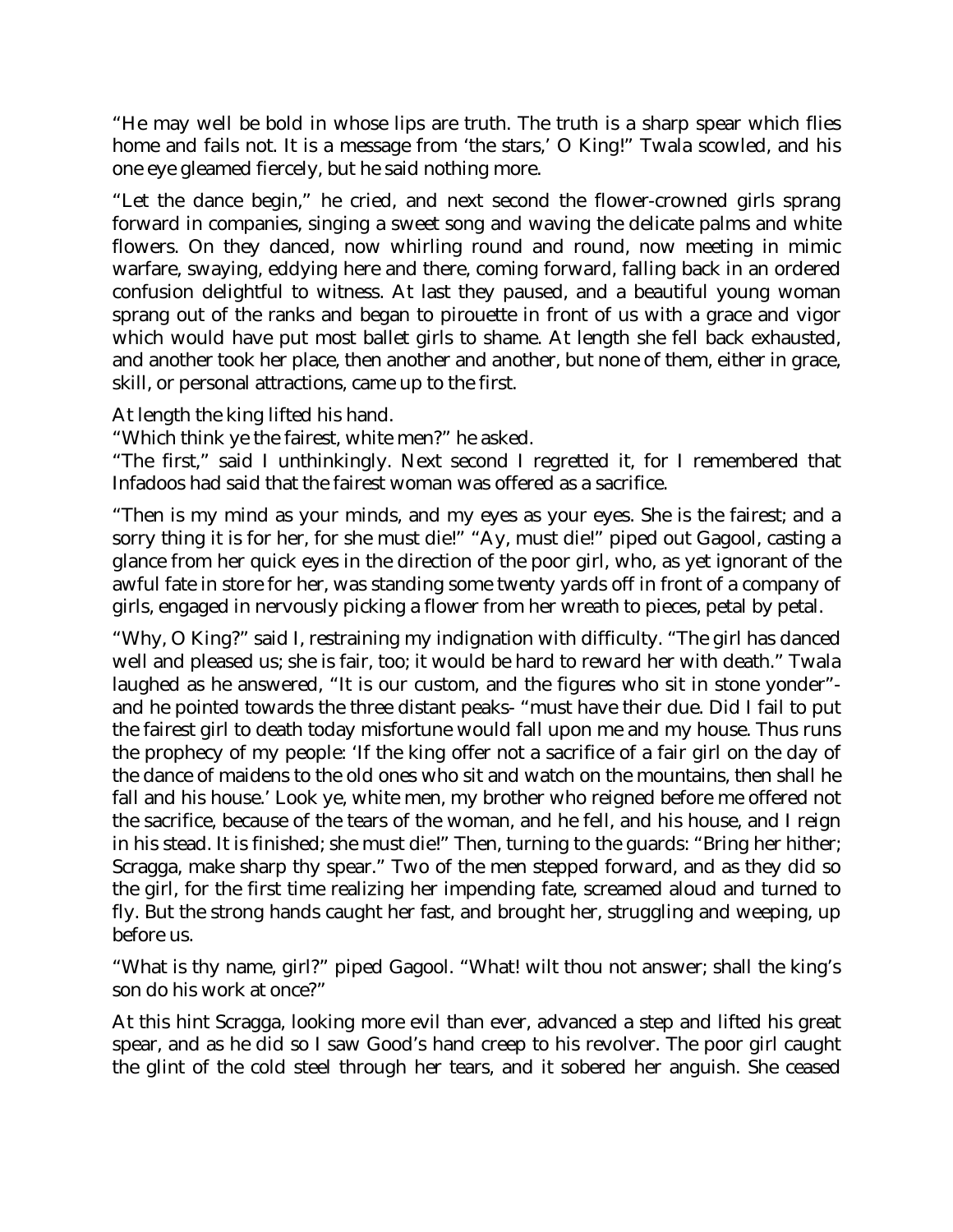struggling, but merely clasped her hands convulsively, and stood shuddering from head to foot.

"See," cried Scragga in high glee, "she shrinks from the sight of my little plaything even before she has tasted it," and he tapped the broad blade of the spear.

"If I ever get the chance, you shall pay for that, you young hound!" I heard Good mutter beneath his breath.

"Now that thou art quiet, give us thy name, my dear. Come, speak up, and fear not," said Gagool in mockery.

"Oh, mother," answered the girl in trembling accents, "my name is Foulata, of the house of Suko. Oh, mother, why must I die? I have done no wrong!" "Be comforted," went on the old woman in her hateful tone of mockery.

"Thou must die, indeed, as a sacrifice to the old ones who sit yonder"- and she pointed to the peaks- "but it is better to sleep in the night than to toil in the daytime; it is better to die than to live, and thou shalt die by the royal hand of the king's own son." The girl Foulata wrung her hands in anguish, and cried out aloud: "Oh, cruel; and I so young! What have I done that I should never again see the sun rise out of the night, or the stars come following on his track in the evening: that I should no more gather the flowers when the dew is heavy, or listen to the laughing of the waters! Woe is me, that I shall never see my father's hut again, nor feel my mother's kiss, nor tend the kid that is sick! Woe is me, that no lover shall put his arm around me and look into my eyes, nor shall men children be born of me! Oh, cruel, cruel!" and again she wrung her hands and turned her tear-stained, flowercrowned face to heaven, looking so lovely in her despair- for she was indeed a beautiful woman- that it would assuredly have melted the hearts of any one less cruel than the three fiends before us. Prince Arthur's appeal to the ruffians who came to blind him was not more touching than this savage girl's.

But it did not move Gagool or Gagool's master, though I saw signs of pity among the guard behind and on the faces of the chiefs; and as for Good, he gave a sort of snort of indignation, and made a motion as though to go to her. With all a woman's quickness, the doomed girl interpreted what was passing in his mind, and with a sudden movement flung herself before him, and clasped his "beautiful white legs" with her hands.

"Oh, white father from the stars!" she cried. "Throw over me the mantle of thy protection; let me creep into the shadow of thy strength, that I may be saved.

Oh, keep me from these cruel men and from the mercies of Gagool!" "All right, my hearty, I'll look after you," sang out Good, in nervous Saxon.

"Come, get up, there's a good girl," and he stooped and caught her hand.

Twala turned and motioned to his son, who advanced with his spear lifted.

"Now's your time," whispered Sir Henry to me; "what are you waiting for?" "I am waiting for the eclipse," I answered; "I have had my eye on the sun for the last half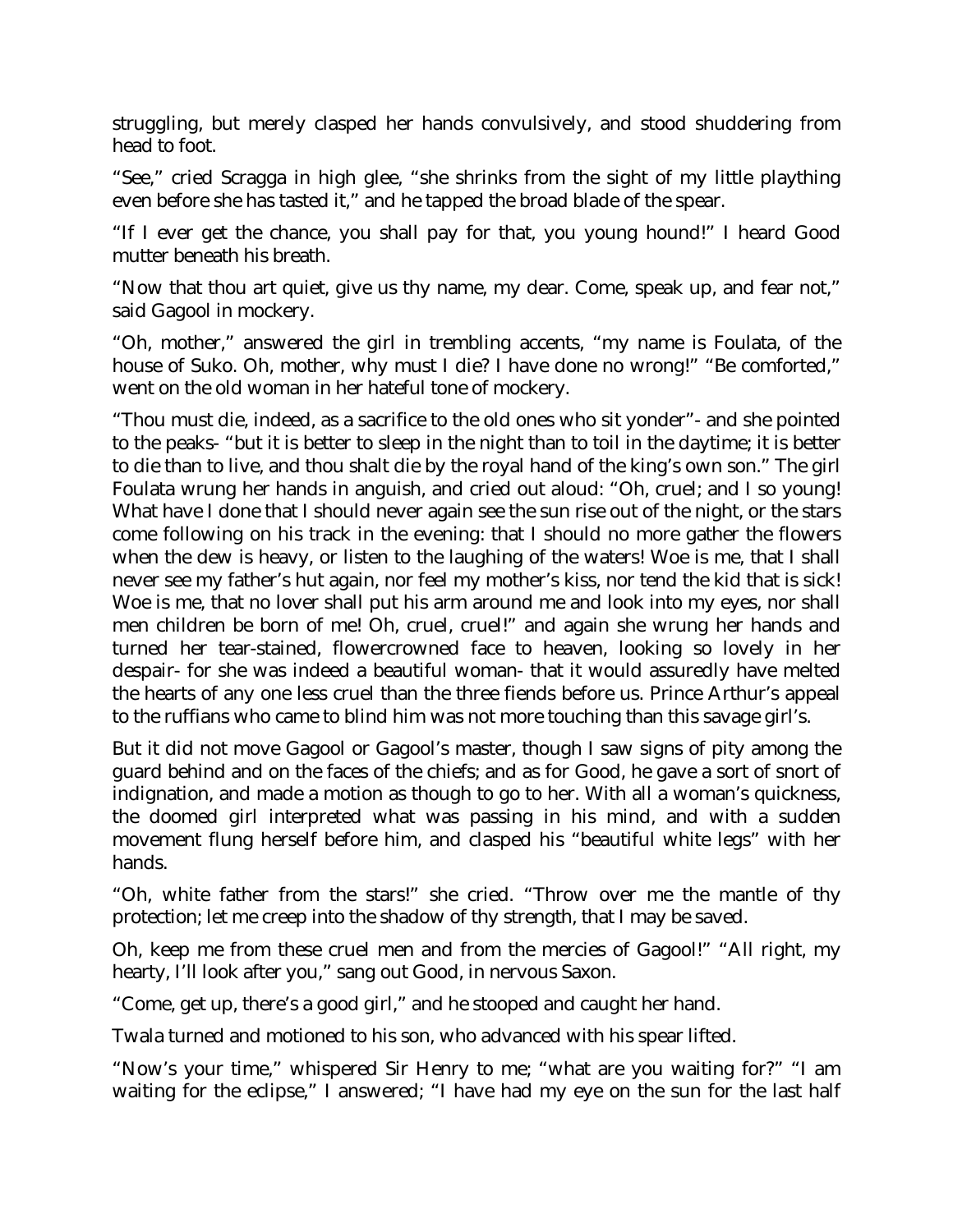hour, and I never saw it look healthier." "Well, you must risk it now or the girl will be killed. Twala is losing patience." Recognizing the force of the argument, having cast one more despairing look at the bright face of the sun, for never did the most ardent astronomer with a theory to prove await a celestial event with such anxiety, I stepped, with all the dignity I could command, between the prostrate girl and the advancing spear of Scragga.

"King," I said; "this shall not be; we will not tolerate such a thing; let the girl go in safety." Twala rose from his seat in his wrath and astonishment, and from the chiefs and serried ranks of girls, who had slowly closed in upon us in anticipation of the tragedy, came a murmur of amazement.

"Shall not be, thou white dog, who yaps at the lion in his cave; shall not be! Art thou mad? Be careful lest this chicken's fate overtake thee and those with thee. How canst thou prevent it? Who art thou, that thou standest between me and my will? Withdraw, I say. Scragga, kill her. Ho, guards! Seize these men." At his cry armed men came running swiftly from behind the hut, where they had evidently been placed beforehand.

Sir Henry, Good, and Umbopa ranged themselves alongside of me and lifted their rifles.

"Stop!" I shouted boldly, though at the moment my heart was in my boots.

"Stop! We, the white men from the stars, say that it shall not be. Come but one pace nearer and we will put out the sun and plunge the land in darkness. Ye shall taste of our magic." My threat produced an effect; the men halted, and Scragga stood still before us, his spear lifted.

"Hear him! Hear him!" piped Gagool: "Hear the liar who says he will put out the sun like a lamp. Let him do it and the girl shall be spared. Yes, let him do it, or die with the girl, he and those with him." I glanced up at the sun, and, to my intense joy and relief, saw that we had made no mistake. On the edge of its brilliant surface was a faint rim of shadow.

I lifted my hand solemnly towards the sky, an example which Sir Henry and Good followed, and quoted a line or two of the Ingoldsby Legends at it in the most impressive tones I could command. Sir Henry followed suit with a verse out of the Old Testament, while Good addressed the king of day in a volume of the most classical bad language that he could think of.

Slowly the dark rim crept on over the blazing surface, and as it did so I heard a deep gasp of fear rise from the multitude around.

"Look, O King! Look, Gagool! Look, chiefs and people and women, and see if the white men from the stars keep their word, or if they be but empty liars!

"The sun grows dark before your eyes; soon there will be night- ay, night in the noontime. Ye have asked for a sign; it is given to ye. Grow dark, O sun! Withdraw thy light, thou bright one; bring the proud heart to the dust, and eat up the world with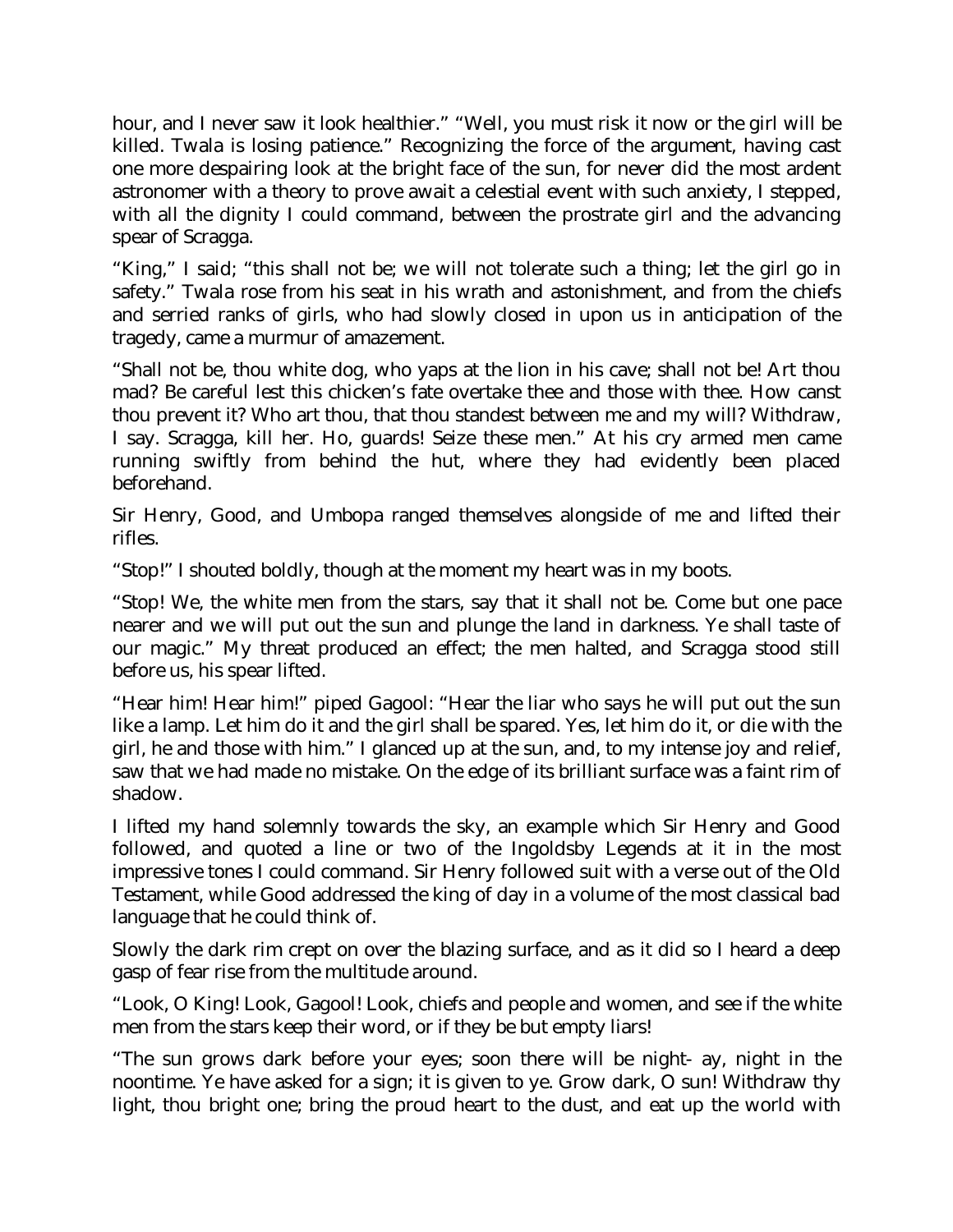shadows." A groan of terror rose from the onlookers. Some stood petrified with fear, others threw themselves upon their knees and cried out. As for the king, he sat still and turned pale beneath his dusky skin. Only Gagool kept her courage.

"It will pass," she cried; "I have seen the like before; no man can put out the sun; lose not heart; sit still- the shadow will pass." "Wait, and ye shall see," I replied, hopping with excitement.

"Keep it up, Good; I can't remember any more poetry. Curse away, there's a good fellow." Good responded nobly to the tax upon his inventive faculties. Never before had I the faintest conception of the breadth and depth and height of a naval officer's objurgatory powers. For ten minutes he went on without stopping, and he scarcely ever repeated himself.

Meanwhile the dark ring crept on. Strange and unholy shadows encroached upon the sunlight, an ominous quiet filled the place, the birds chirped out frightened notes and then were still; only the cocks began to crow.

On, yet on, crept the ring of darkness; it was now more than half over the reddening orb. The air grew thick and dusky. On, yet on, till we could scarcely see the fierce faces of the group before us. No sound now rose from the spectators, and Good stopped swearing.

"The sun is dying- the wizards have killed the sun," yelled out the boy Scragga at last. "We shall all die in the dark," and, animated by fear or fury, or both, he lifted his spear and drove it with all his force at Sir Henry's broad chest.

But he had forgotten the mail shirts that the king had given us, and which we wore beneath our clothing. The steel rebounded harmless, and before he could repeat the blow Sir Henry had snatched the spear from his hand and sent it straight through him. He dropped dead.

At the sight, and driven mad with fear at the gathering gloom, the companies of girls broke up in wild confusion and ran screeching for the gateways. Nor did the panic stop there. The king himself, followed by the guards, some of the chiefs, and Gagool, who hobbled away after them with marvelous alacrity, fled for the huts, so that in another minute or so ourselves, the would-be victim, Foulata, Infadoos, and some of the chiefs who had interviewed us on the previous night were left alone upon the scene with the dead body of Scragga.

"Now, chiefs," I said, "we have given you the sign. If ye are satisfied, let us fly swiftly to the place ye spoke of. The charm cannot now be stopped. It will work for an hour. Let us take advantage of the darkness."

"Come," said Infadoos, turning to go, an example which was followed by the awed chiefs, ourselves, and the girl Foulata, whom Good took by the hand.

Before we reached the gate of the kraal the sun went out altogether.

Holding each other by the hand, we stumbled on through the darkness.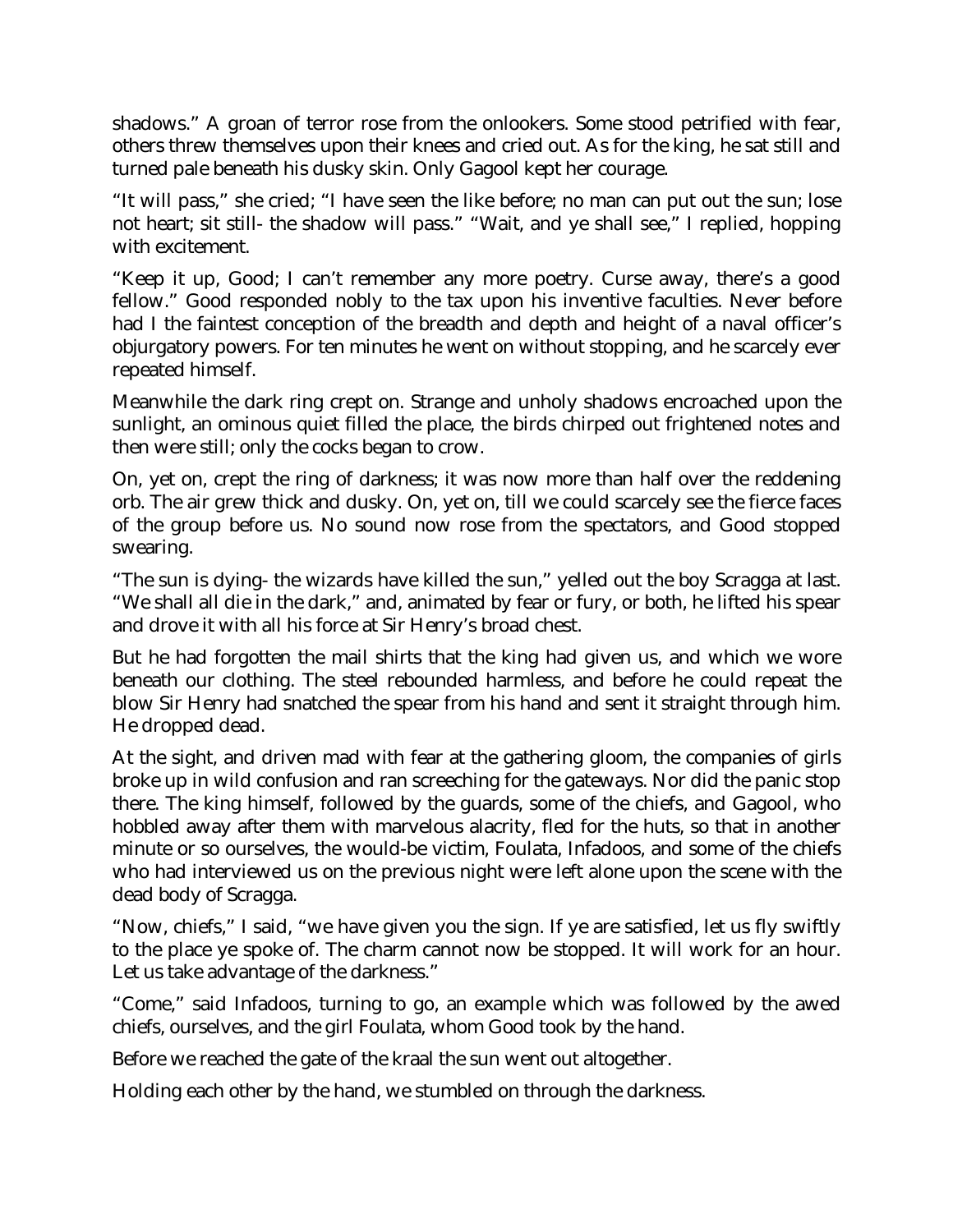## **CHAPTER 12**

### **12. Before the Battle**

LUCKILY for us, Infadoos and the chiefs knew all the pathways of the great town perfectly, so that, notwithstanding the intense gloom, we made fair progress.

For an hour or more we journeyed on, till at length the eclipse began to pass, and that edge of the sun which had disappeared the first became again visible. In another five minutes there was sufficient light to see our whereabouts, and we then discovered that we were clear of the town of Loo, and approaching a large, flat-topped hill, measuring some two miles in circumference. This hill, which was of a formation very common in southern Africa, was not very high; indeed, its greatest elevation was not more than two hundred feet, but it was shaped like a horseshoe, and its sides were rather precipitous and strewn with boulders. On the grass tableland at the top was ample camping ground, which had been utilized as a military cantonment of no mean strength. Its ordinary garrison was one regiment of three thousand men, but as we toiled up the steep side of the hill in the returning daylight we perceived that there were many more warriors than that upon it.

Reaching the tableland at last, we found crowds of men huddled together in the utmost consternation at the natural phenomenon which they were witnessing.

Passing through these without a word, we gained a hut in the center of the ground, where we were astonished to find two men waiting, laden with our few goods and chattels, which, of course, we had been obliged to leave behind in our hasty flight.

"I sent for them," explained Infadoos; "also for these," and he lifted up Good's longlost trousers.

With an exclamation of rapturous delight Good sprang at them, and instantly proceeded to put them on.

"Surely my lord will not hide his beautiful white legs!" exclaimed Infadoos regretfully.

But Good persisted, and once only did the Kukuana people get the chance of seeing his beautiful legs again. Good is a very modest man. Henceforward they had to satisfy their esthetic longings with one whisker, his transparent eye, and his movable teeth.

Still gazing with fond remembrance at Good's trousers, Infadoos next informed us that he had summoned the regiments to explain to them fully the rebellion which was decided on by the chiefs, and to introduce to them the rightful heir to the throne, Ignosi.

In half an hour the troops, in all nearly twenty thousand men, constituting the flower of the Kukuana army, were mustered on a large, open space, to which we proceeded. The men were drawn up in three sides of a dense square, and presented a magnificent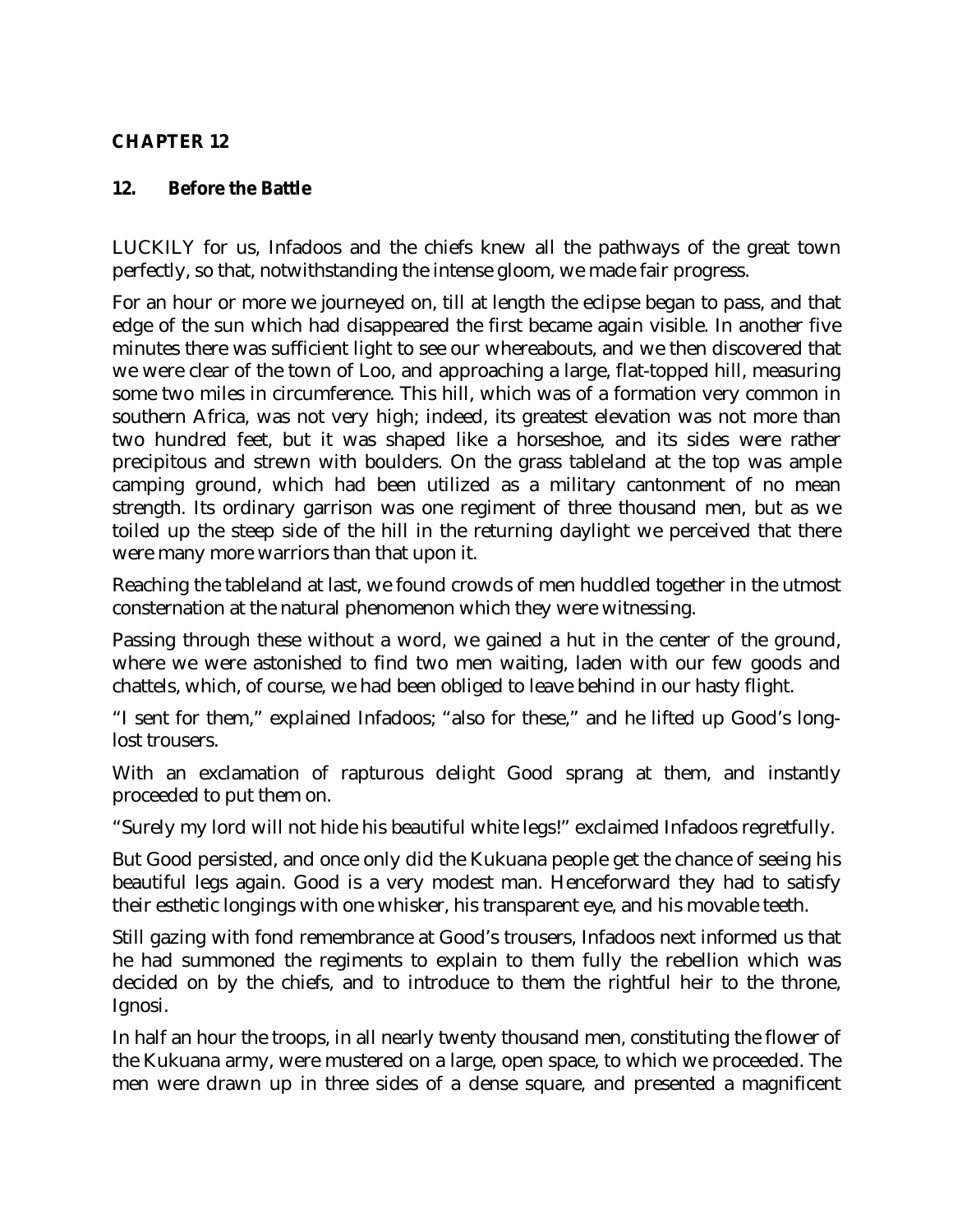spectacle. We took our station on the open side of the square, and were speedily surrounded by all the principal chiefs and officers.

These, after silence had been proclaimed, Infadoos proceeded to address. He narrated to them in vigorous and graceful language- for, like most Kukuanas of high rank, he was a born orator- the history of Ignosi's father, how he had been basely murdered by Twala, the king, and his wife and child driven out to starve.

Then he pointed out how the land suffered and groaned under Twala's cruel rule, instancing the proceedings of the previous night, when, under pretense of their being evildoers, many of the noblest in the land had been hauled forth and cruelly done to death. Next he went on to say that the white lords from the stars, looking down on the land, had perceived its trouble, and determined, at great personal inconvenience, to alleviate its lot; how they had accordingly taken the real king of the country, Ignosi, who was languishing in exile, by the hand and led him over the mountains; how they had seen the wickedness of Twala's doings, and for a sign to the wavering, and to save the life of the girl Foulata, had actually, by the exercise of their high magic, put out the sun and slain the young fiend, Scragga; and how they were prepared to stand by them, and assist them to overthrow Twala, and set up the rightful king, Ignosi, in his place.

He finished his discourse amid a murmur of approbation, and then Ignosi stepped forward and began to speak. Having reiterated all that Infadoos, his uncle, had said, he concluded a powerful speech in these words: "O chiefs, captains, soldiers, and people, ye have heard my words. Now must ye make choice between me and him who sits upon my throne, the uncle who killed his brother, and hunted his brother's child forth to die in the cold and the night. That I am indeed the king these"- pointing to the chiefs- "can tell ye, for they have seen the snake about my middle. If I were not the king, would these white men be on my side, with all their magic? Tremble, chiefs, captains, soldiers, and people! Is not the darkness they have brought upon the land to confound Twala, and cover our flight, yet before your eyes?" "It is," answered the soldiers.

"I am the king; I say to ye, I am the king," went on Ignosi, drawing up his great stature to its full, and lifting his broad-bladed battle-ax above his head. "If there be any man among ye who says that it is not so, let him stand forth, and I will fight him now, and his blood shall be a red token that I tell ye true. Let him stand forth, I say," and he shook the great ax till it flashed in the sunlight.

As nobody seemed inclined to respond to this heroic version of "Dilly, Dilly, come and be killed," our late henchman proceeded with his address.

"I am indeed the king, and if ye do stand by my side in the battle, if I win the day ye shall go with me to victory and honor. I will give ye oxen and wives, and ye shall take place of all the regiments; and if ye fall I will fall with ye.

"And behold, this promise do I give ye, that when I sit upon the seat of my fathers, bloodshed shall cease in the land. No longer shall ye cry for justice to find slaughter, no longer shall the witch finder hunt ye out so that ye be slain without a cause. No man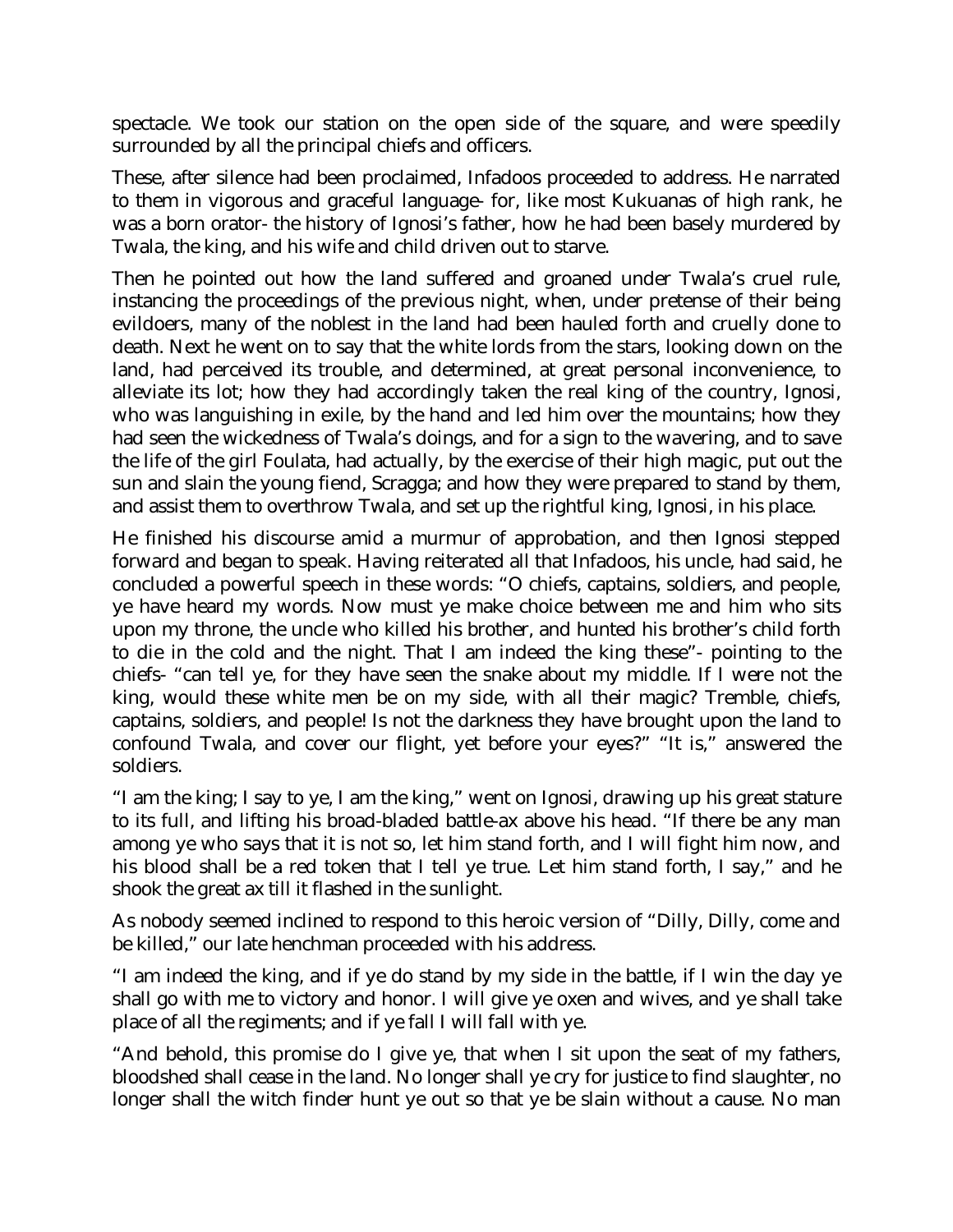shall die save he who offendeth against the laws. The 'eating up' of your kraals shall cease; each shall sleep secure in his own hut and fear not, and justice shall walk blind throughout the land. Have ye chosen, chiefs, captains, soldiers, and people?" "We have chosen, O King," came back the answer.

"It is well. Turn your heads and see how Twala's messengers go forth from the great town, east and west, and north and south, to gather a mighty army to slay me and ye, these my friends and my protectors. Tomorrow, or perchance the next day, will he come with all who are faithful to him. Then shall I see the man who is indeed my man, the man who fears not to die for his cause; and I tell ye he shall not be forgotten in the time of spoil. I have spoken, O chiefs, captains, soldiers, and people. Now go to your huts and make you ready for war." There was a pause, and then one of the chiefs lifted his hand, and out rolled the royal salute, "Koom!" It was a sign that the regiments accepted Ignosi as their king. Then they marched off in battalions.

Half an hour afterwards we held a council of war, at which all the commanders of regiments were present. It was evident to us that before very long we should be attacked in overwhelming force. Indeed, from our point of vantage on the hill we could see troops mustering, and messengers going forth from Loo in every direction, doubtless to summon regiments to the king's assistance. We had on our side about twenty thousand men, composed of seven of the best regiments in the country. Twala had, so Infadoos and chiefs calculated, at least thirty to thirty-five thousand on whom he could rely at present assembled in Loo, and they thought that by midday on the morrow he would be able to gather another five thousand or more to his aid. It was, of course, possible that some of his troops would desert and come over to us, but it was not a contingency that could be reckoned on. Meanwhile, it was clear that active preparations were being made to subdue us. Already strong bodies of armed men were patrolling round and round the foot of the hill, and there were other signs of a coming attack.

Infadoos and the chiefs, however, were of opinion that no attack would take place that night, which would be devoted to preparation and to the removal by every possible means of the moral effect produced upon the minds of the soldiery by the supposed magical darkening of the sun. The attack would be on the morrow, they said, and they proved to be right.

Meanwhile, we set to work to strengthen the position as much as possible.

Nearly the entire force was turned out, and in two hours which yet remained to sundown wonders were done. The paths up the hill- which was rather a sanitarium than a fortress, being used generally as the camping place of regiments suffering from recent service in unhealthy portions of the country- were carefully blocked with masses of stones, and every other possible approach was made as impregnable as time would allow. Piles of boulders were collected at various spots to be rolled down upon an advancing enemy, stations were appointed to the different regiments, and every other preparation which our joint ingenuity could suggest was taken.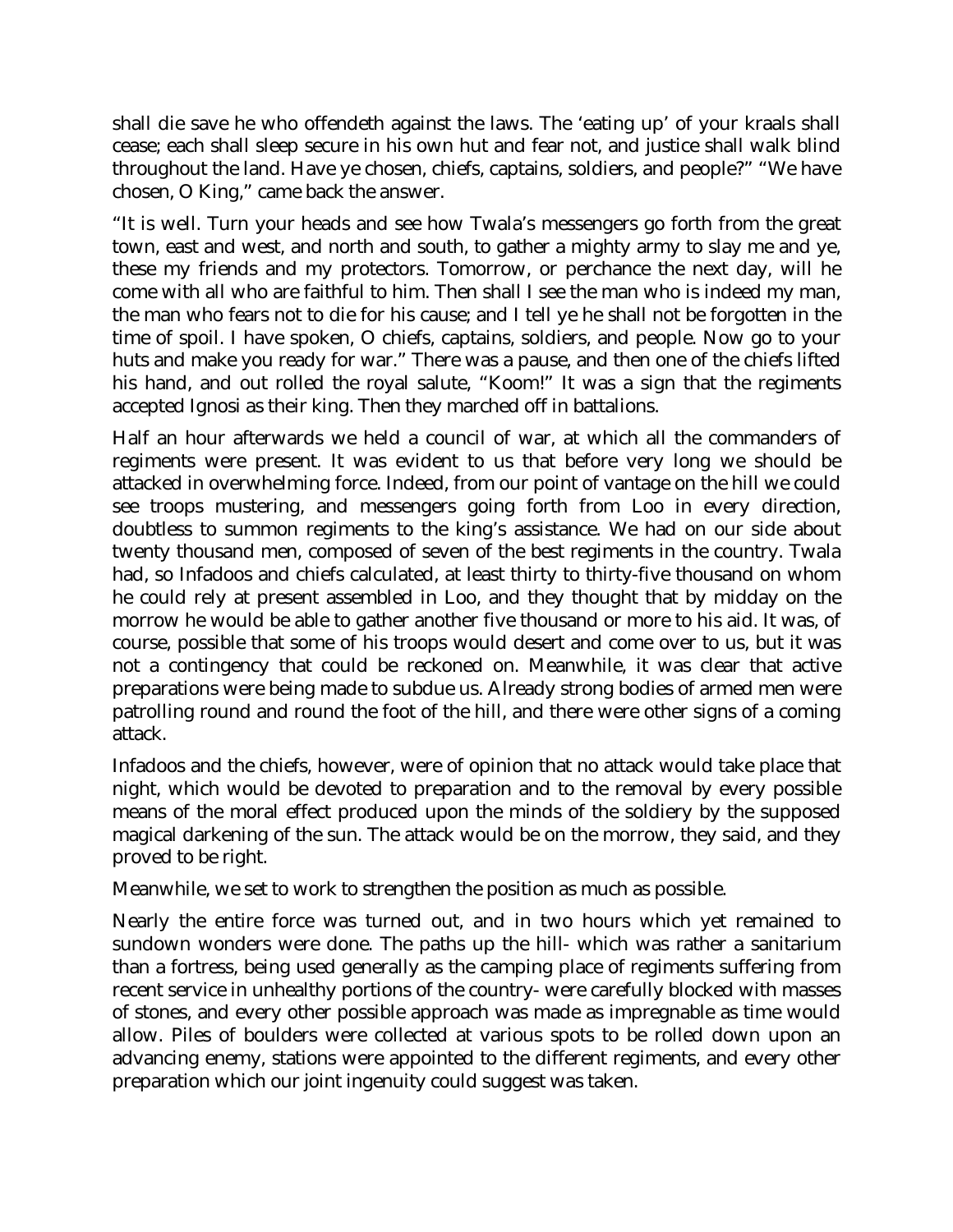Just before sundown we perceived a small company of men advancing towards us from the direction of Loo, one of whom bore a palm leaf in his hand as a sign that he came as a herald.

As he came, Ignosi, Infadoos, one or two chiefs, and ourselves went down to the foot of the mountain to meet him. He was a gallant-looking fellow, with the regulation leopard-skin cloak.

"Greeting!" he cried, as he came near. "The king's greeting to those who make unholy war against the king; the lion's greeting to the jackals who snarl around his heels." "Speak," I said.

"These are the king's words. Surrender to the king's mercy ere a worse thing befall ye. Already the shoulder has been torn from the black bull, and the king drives him bleeding about the camp." 5 "What are Twala's terms?" I asked, for curiosity.

"His terms are merciful, worthy of a great king. These are the words of Twala, the oneeyed, the mighty, the husband of a thousand wives, lord of the Kukuanas, 5 This cruel custom is not confined to the Kukuanas, but is by no means uncommon among African tribes on the occasion of the outbreak of war or any other important public event.A. Q. keeper of the Great Road, beloved of the strange ones who sit in silence at the mountains yonder [the Three Witches], calf of the black cow, elephant whose tread shakes the earth, terror of the evildoer, ostrich whose feet devour the desert, huge one, black one, wise one, king from generation to generation! these are the words of Twala: 'I will have mercy and be satisfied with a little blood. One in every ten shall die, the rest shall go free; but the white man Incubu, who slew Scragga, my son, and Infadoos, my brother, who brews rebellion against me, these shall die by torture as an offering to the silent ones.' Such are the merciful words of Twala." After consulting with the others a little I answered him in a loud voice, so that the soldiers might hear, thus: "Go back, thou dog, to Twala, who sent thee, and say that we, Ignosi, veritable king of the Kukuanas, Incubu, Bougwan, and Macumazahn, the wise white ones from the stars who make dark the sun, Infadoos, of the royal house, and the chiefs, captains, and people here gathered, make answer and say, 'That we will not surrender; that before the sun has twice gone down Twala's corpse shall stiffen at Twala's gate, and Ignosi, whose father Twala slew, shall reign in his stead.' Now go, ere we whip thee away, and beware how ye lift a hand against such as we." The herald laughed loud. "Ye frighten not men with such swelling words," he cried out. "Show yourselves as bold tomorrow, O ye who darken the sun. Be bold, fight, and be merry, before the crows pick your bones till they are whiter than your faces. Farewell; perhaps we may meet in the fight; wait for me, I pray, white men." And with this shaft of sarcasm he retired, and almost immediately the sun sank.

That night was a busy one for us, for, as far as was possible by the moonlight, all preparations for the morrow's fight were continued. Messengers were constantly coming and going from the place where we sat in council. At last, about an hour after midnight, everything that could be done was done, and the camp, save for the occasional challenge of a sentry, sank into sleep. Sir Henry and I, accompanied by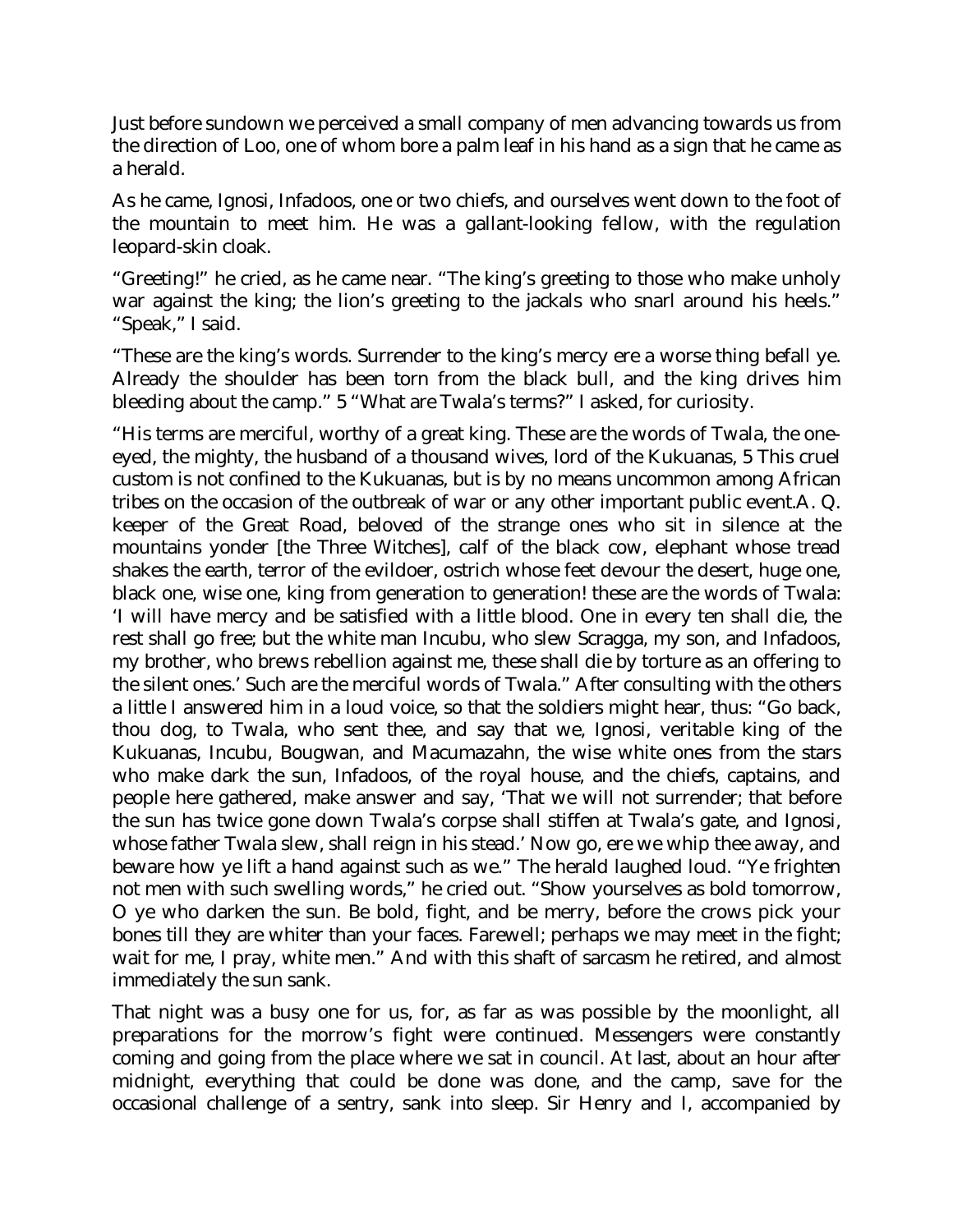Ignosi and one of the chiefs, descended the hill and made the round of the vedettes. As we went, suddenly, from all sorts of unexpected places, spears gleamed out in the moonlight, only to vanish again as we uttered the password. It was clear to us that none were sleeping at their posts. Then we returned, picking our way through thousands of sleeping warriors, many of whom were taking their last earthly rest.

The moonlight flickered along their spears, and played upon their features and made them ghastly; the chilly night wind tossed their tall and hearselike plumes.

There they lay in wild confusion, with arms outstretched and twisted limbs; their stern, stalwart forms looking weird and unhuman in the moonlight.

"How many of these do you suppose will be alive at this time tomorrow?" asked Sir Henry.

I shook my head and looked again at the sleeping men, and to my tired and yet excited imagination it seemed as though death had already touched them. My mind's eye singled out those who were sealed to slaughter, and there rushed in upon my heart a great sense of the mystery of human life, and an overwhelming sorrow at its futility and sadness. Tonight these thousands slept their healthy sleep; tomorrow they, and many others with them, ourselves perhaps among them, would be stiffening in the cold; their wives would be widows, their children fatherless, and their place know them no more forever. Only the old moon would shine serenely on, the night wind would stir the grasses, and the wide earth would take its happy rest, even as it did eons before these were, and will do eons after they have been forgotten.

Yet man dies not while the world, at once his mother and his monument, remains. His name is forgotten, indeed, but the breath he breathed yet stirs the pine tops on the mountains, the sound of the words he spoke yet echoes on through space; the thoughts his brain gave birth to we have inherited today; his passions are our cause of life; the joys and sorrows that he felt are our familiar friends- the end from which he fled aghast will surely overtake us also.

Truly the universe is full of ghosts; not sheeted, churchyard spectres, but the inextinguishable and immortal elements of life, which, having once been, can never die, though they blend and change and change again forever.

All sorts of reflections of this sort passed through my mind- for as I get older I regret to say that a detestable habit of thinking seems to be getting a hold on mewhile I stood and stared at those grim yet fantastic lines of warriors sleeping, as their saying goes, "upon their spears." "Curtis," I said to Sir Henry, "I am in a condition of pitiable funk."

Sir Henry stroked his yellow beard and laughed as he answered, "I've heard you make that sort of remark before, Quatermain." "Well, I mean it now. Do you know, I very much doubt if one of us will be alive tomorrow night. We shall be attacked in overwhelming force, and it is exceedingly doubtful if we can hold this place." "We'll give a good account of some of them, at any rate. Look here, Quatermain, the business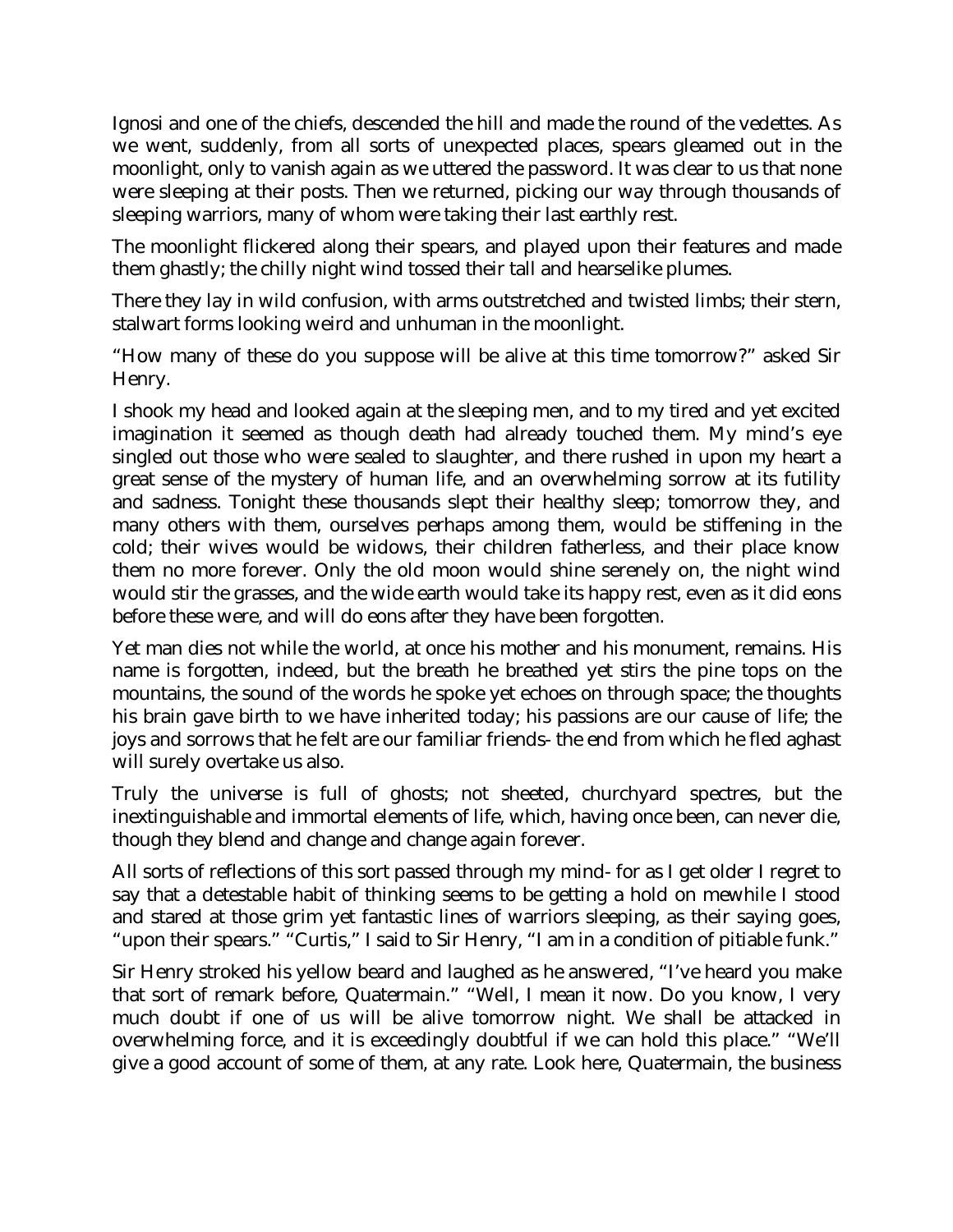is a nasty one, and one with which, properly speaking, we ought not to be mixed up; but we are in for it, so we must make the best of it.

Speaking personally, I had rather be killed fighting than any other way, and now that there seems little chance of finding my poor brother, it makes the idea easier to me. But fortune favors the brave, and we may succeed. Anyway, the slaughter will be awful, and as we have a reputation to keep up, we shall have to be in the thick of it." Sir Henry made this last remark in a mournful voice, but there was a gleam in his eye which belied it. I have a sort of idea that Sir Henry Curtis actually likes fighting.

After this we went and slept for a couple of hours.

Just about dawn we were awakened by Infadoos, who came to say that great activity was to be observed in Loo, and that parties of the king's skirmishers were driving in our vedettes.

We got up and dressed ourselves for the fray, each putting on his chain-armor shirt, for which at the present juncture we felt exceedingly thankful. Sir Henry went the whole length about the matter, and dressed himself like a native warrior.

"When you are in Kukuanaland, do as the Kukuanas do," he remarked as he drew the shining steel over his broad shoulders, which it fitted like a glove. Nor did he stop there. At his request, Infadoos had provided him with a complete set of war uniform. Round his throat he fastened the leopard-skin cloak of a commanding officer, on his brows he bound the plume of black ostrich feathers worn only by generals of high rank, and round his center a magnificent moocha of white ox tails. A pair of sandals, a leglet of goat's hair, a heavy battle-ax with a rhinoceros-horn handle, a round iron shield covered with white ox hide, and the regulation number of tollas, or throwing knives, made up his equipment, to which, however, he added his revolver. The dress was, no doubt, a savage one; but I am bound to say I never saw a finer sight than Sir Henry Curtis presented in this guise. It showed off his magnificent physique to the greatest advantage, and when Ignosi arrived, presently, arrayed in similar costume, I thought to myself that I never before saw two such splendid men. As for Good and myself, the chain armor did not suit us nearly so well. To begin with, Good insisted upon keeping on his trousers, and a stout, short gentleman with an eyeglass, and one half of his face shaved, arrayed in a mail shirt carefully tucked into a very seedy pair of corduroys, looks more striking than imposing. As for myself, my chain shirt being too big for me, I put it on over all my clothes, which caused it to bulge out in a somewhat ungainly fashion. I discarded my trousers, however, determined to go into battle with bare legs, in order to be the lighter in case it became necessary to retire quickly, retaining only my veldtschoons. This, a spear, a shield, which I did not know how to use, a couple of tollas, a revolver, and a huge plume, which I pinned into the top of my shooting hat in order to give a bloodthirsty finish to my appearance, completed my modest equipment. In addition to all these articles, of course, we had our rifles, but as ammunition was scarce, and they would be useless in case of a charge, we had arranged to have them carried behind us by bearers.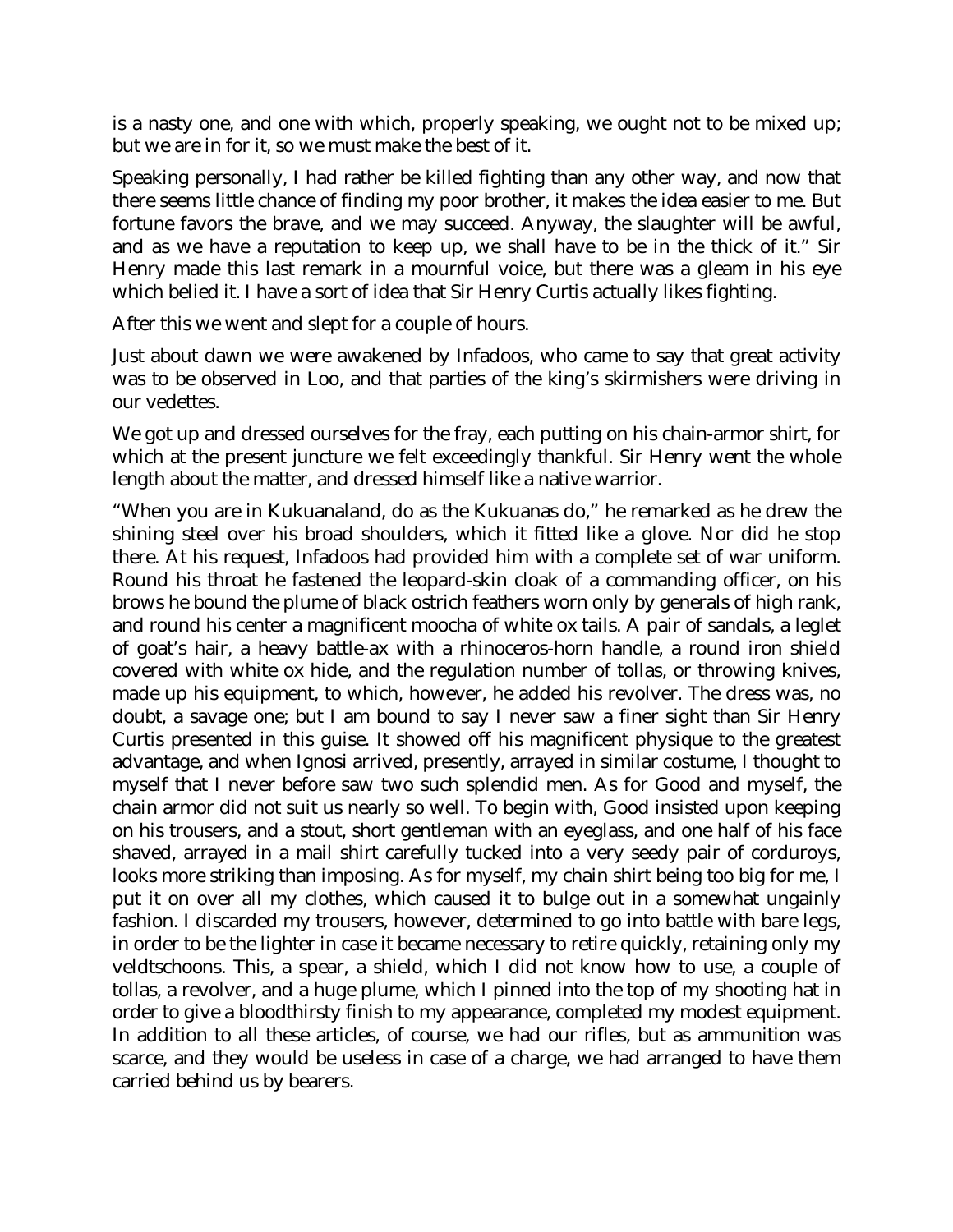As soon as we had equipped ourselves we hastily swallowed some food, and then started out to see how things were progressing. At one point in the tableland of the mountain there was a little koppie of brown stone, which served for the double purpose of headquarters and a conning tower. Here we found Infadoos surrounded by his own regiment, the Grays, which was undoubtedly the finest in the Kukuana army, and the same which we had first seen at the outlying kraal. This regiment, now three thousand five hundred strong, was being held in reserve, and the men were lying down on the grass in companies, and watching the king's forces creep out of Loo in long, antlike columns. There seemed to be no end to those columns- three in all, and each numbering at least eleven or twelve thousand men.

As soon as they were clear of the town, they formed up. Then one body marched off to the right, one to the left, and the third came slowly on towards us.

"Ah," said Infadoos, "they are going to attack us on three sides at once."

This was rather serious news, for as our position on the top of the mountain, which was at least a mile and a half in circumference, was an extended one, it was important to us to concentrate our comparatively small defending force as much as possible. But, as it was impossible for us to dictate in what way we should be attacked, we had to make the best of it, and accordingly sent orders to the various regiments to prepare to receive the separate onslaughts.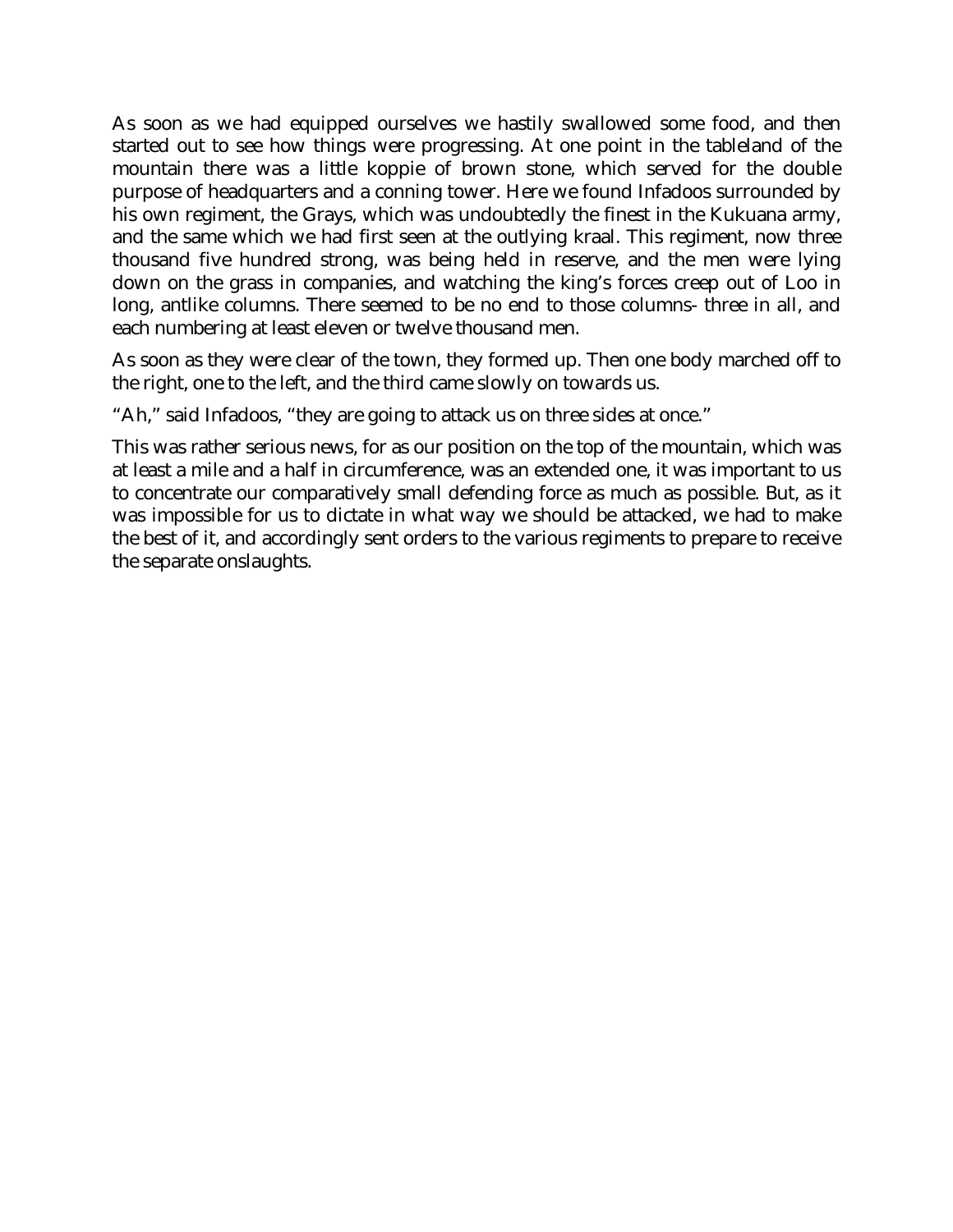## **CHAPTER 13**

### **13. The Attack**

SLOWLY, and without the slightest appearance of haste, or excitement, the three columns crept on. When within about five hundred yards of us, the main or center column halted at the root of a tongue of open plain which ran up into the hill, to enable the other two to circumvent our position, which was shaped more or less in the form of a horseshoe, the two points being towards the town of Loo, their object being, no doubt, that the threefold assault should be delivered simultaneously.

"Oh, for a gatling!" groaned Good, as he contemplated the serried phalanxes beneath us. "I would clear the plain in twenty minutes." "We have not got one, so it is no use yearning for it; but suppose you try a shot, Quatermain. See how near you can go to that tall fellow who appears to be in command. Two to one you miss him, and an even sovereign, to be honestly paid if ever we get out of this, that you don't drop the ball within ten yards." This piqued me, so, loading the express with solid ball, I waited till my friend walked some ten yards out from his force, in order to get a better view of our position, accompanied only by an orderly, and then, lying down and resting the express upon a rock, I covered him. The rifle, like all expresses, was only sighted to three hundred and fifty yards, so, to allow for the drop in trajectory, I took him halfway down the neck, which ought, I calculated, to find him in the chest. He stood quite still and gave me every opportunity, but whether it was the excitement or the wind, or the fact of the man being a long shot, I don't know, but this was what happened. Getting dead on, as I thought, a fine sight, I pressed, and when the puff of smoke had cleared away I, to my disgust, saw my man standing unharmed, while his orderly, who was at least three paces to the left, was stretched upon the ground, apparently dead. Turning swiftly, the officer I had aimed at began to run towards his force, in evident alarm.

"Bravo, Quatermain!" sang out Good. "You've frightened him." This made me very angry, for if possible to avoid it, I hate to miss in public.

When one can only do one thing well, one likes to keep up one's reputation in that thing. Moved quite out of myself at my failure, I did a rash thing. Rapidly covering the general as he ran, I let drive with the second barrel. The poor man threw up his arms and fell forward on his face. This time I had made no mistake; and- I say it as a proof of how little we think of others when our own pride or reputation is in question- I was brute enough to feel delighted at the sight.

The regiments who had seen the feat cheered wildly at this exhibition of the white man's magic, which they took as an omen of success, while the force to which the general had belonged- which, indeed, as we afterwards ascertained, he had commanded- began to fall back in confusion. Sir Henry and Good now took up their rifles and began to fire, the latter industriously "browning" the dense mass before him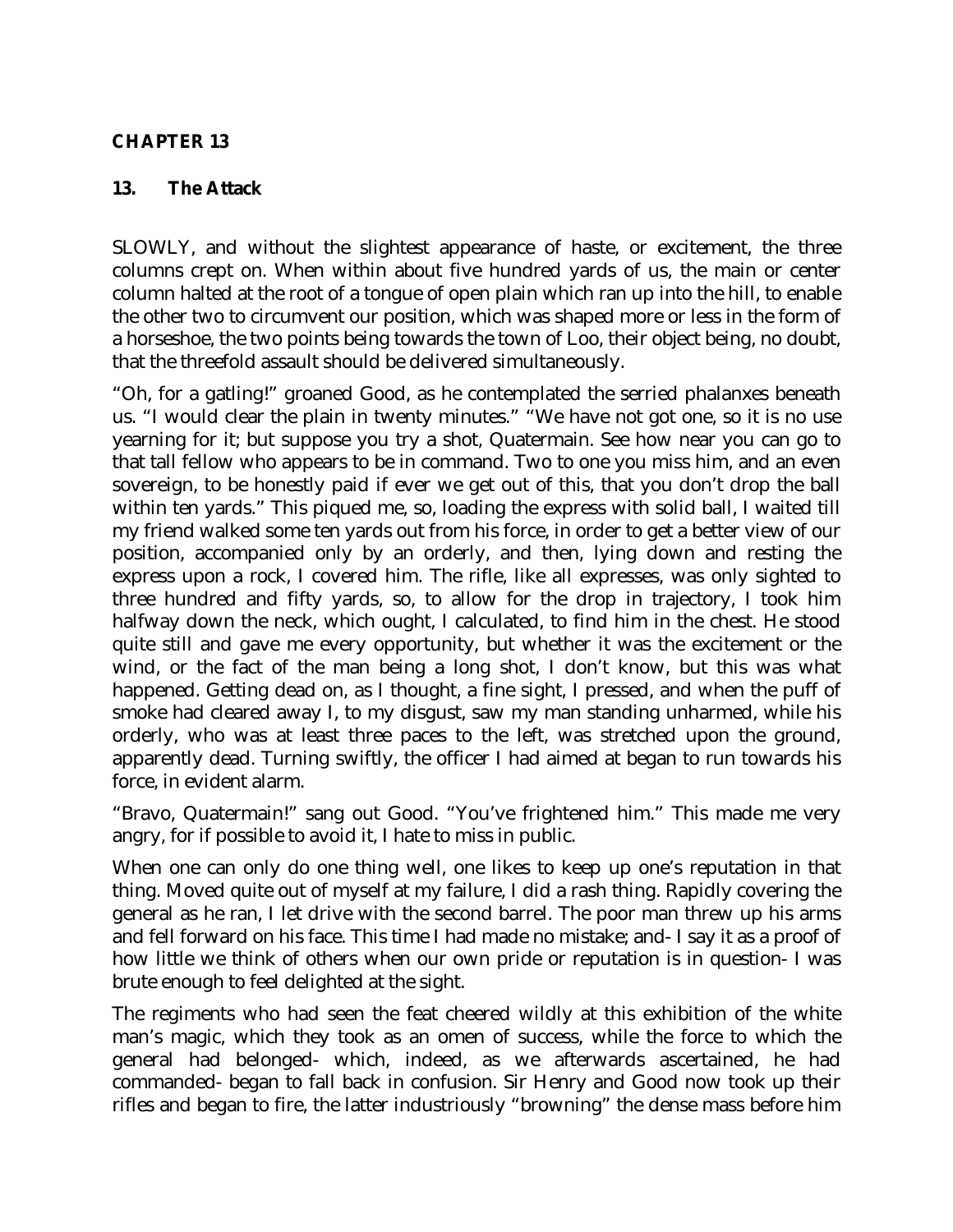with a Winchester repeater, and I also had another shot or two, with the result that, so far as we could judge, we put some eight or ten men hors de combat before they got out of range.

Just as we stopped firing there came an ominous roar from our far right, then a similar roar from our left. The two other divisions were engaging us.

At the sound the mass of men before us opened out a little, and came on towards the hill up the spit of bare grassland at a slow trot, singing a deep-throated song as they advanced. We kept up a steady fire from our rifles as they came, Ignosi joining in occasionally, and accounted for several men, but of course produced no more effect upon that mighty rush of armed humanity than he who throws pebbles does on the advancing wave.

On they came, with a shout and the clashing of spears; now they were driving in the outposts we had placed among the rocks at the foot of the hill. After that the advance was a little slower, for, though as yet we had offered no serious opposition, the attacking force had to come uphill, and came slowly to save their breath. Our first line of defense was about halfway up the side, our second fifty yards farther back, while our third occupied the edge of the plain.

On they came, shouting their war cry, "Twala! Twala! Chiele! Chiele!" ("Twala! Twala! Smite! Smite!") "Ignosi! Ignosi! Chiele! Chiele!" answered our people. They were quite close now, and the tollas began to flash backward and forward, and now with an awful yell the battle closed in.

To and fro swayed the mass of struggling warriors, men falling thick as leaves in an autumn wind; but before long the superior weight of the attacking force began to tell, and our first line of defense was slowly pressed back, till it merged into the second. Here the struggle was very fierce, but again our people were driven back and up, till at length, within twenty minutes of the commencement of the fight, our third line came into action.

But by this time the assailants were much exhausted, and had, besides, lost many men killed and wounded, and to break through that third impenetrable hedge of spears proved beyond their powers. For a while the dense mass of struggling warriors swung backward and forward in the fierce ebb and flow of battle, and the issue was doubtful. Sir Henry watched the desperate struggle with a kindling eye, and then without a word he rushed off, followed by Good, and flung himself into the hottest of the fray. As for myself, I stopped where I was.

The soldiers caught sight of his tall form as he plunged into the battle, and there rose a cry of, "Nanzia Incubu!" ("Here is the Elephant!") "Chiele! Chiele!" From that moment the issue was no longer in doubt. Inch by inch, fighting with desperate gallantry, the attacking force was pressed back down the hillside, till at last it retreated upon its reserves in something like confusion. At that moment, too, a messenger arrived to say that the left attack had been repulsed, and I was just beginning to congratulate myself that the affair was over for the present, when, to our horror, we perceived our men who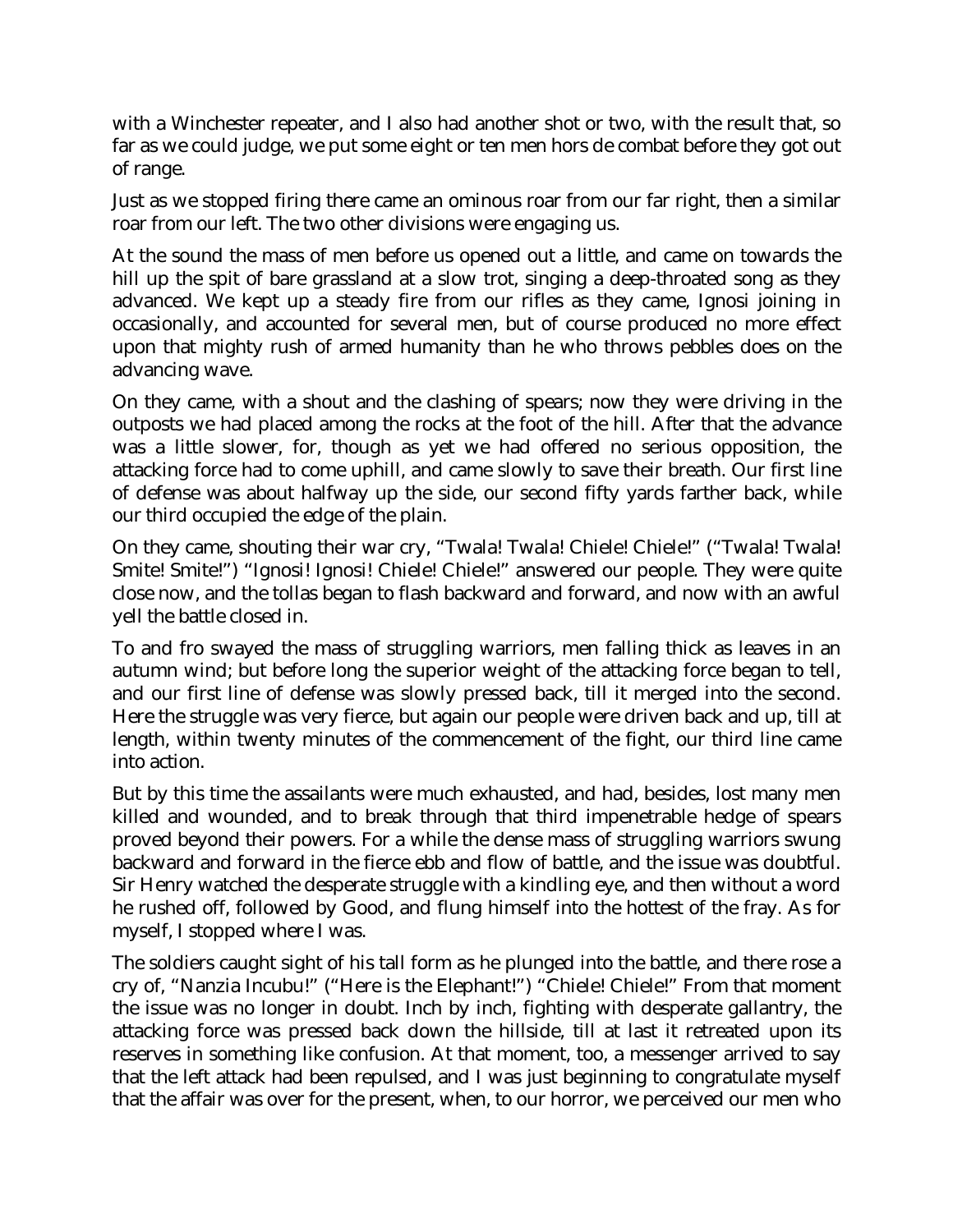had been engaged in the right defense being driven towards us across the plain, followed by swarms of the enemy, who had evidently succeeded at this point.

Ignosi, who was standing by me, took in the situation at a glance, and issued a rapid order. Instantly the reserve regiment round us (the Grays) extended itself.

Again Ignosi gave a word of command, which was taken up and repeated by the captains, and in another second, to my intense disgust, I found myself involved in a furious onslaught upon the advancing foe. Getting as much as I could behind Ignosi's huge frame, I made the best of a bad job, and toddled along to be killed, as though I liked it. In a minute or two- the time seemed all too short to mewe were plunging through the flying groups of our men, who at once began to reform behind us, and then I am sure I do not know what happened. All I can remember is a dreadful rolling noise of the meeting of shields, and the sudden apparition of a huge ruffian, whose eyes seemed literally to be starting out of his head, making straight at me with a bloody spear. But- I say it with pride- I rose to the occasion. It was an occasion before which most people would have collapsed once and for all. Seeing that if I stood where I was I must be done for, I, as the horrid apparition came, flung myself down in front of him so cleverly that, being unable to stop himself, he took a header right over my prostrate form. Before he could rise again I had risen and settled the matter from behind with my revolver.

Shortly after this somebody knocked me down, and I remember no more of the charge.

When I came to I found myself back at the koppie, with Good bending over me with some water in a gourd.

"How do you feel, old fellow?" he asked anxiously.

I got up and shook myself before answering.

"Pretty well, thank you," I answered.

"Thank heaven! When I saw them carry you in I felt quite sick; I thought you were done for." "Not this time, my boy. I fancy I only got a rap on the head, which knocked me out of time. How has it ended?" "They are repulsed at every point for the time. The loss is dreadfully heavy; we have lost quite two thousand killed and wounded, and they must have lost three. Look, there's a sight!" and he pointed to long lines of men advancing by fours. In the center of, and being borne by, each group of four was a kind of hide tray, of which a Kukuana force always carried a quantity, with a loop for a handle at each corner. On these trays- and their number seemed endless- lay wounded men, who as they arrived were hastily examined by the medicine men, of whom ten were attached to each regiment. If the wound was not of a fatal character the sufferer was taken away and attended to as carefully as circumstances would allow. But if, on the other hand, the wounded man's condition was hopeless, what followed was very dreadful, though doubtless it was the truest mercy. One of the doctors, under pretense of carrying out an examination, swiftly opened an artery with a sharp knife, and in a minute or two the sufferer expired painlessly. There were many cases that day in which this was done. In fact, it was done in most cases when the wound was in the body, for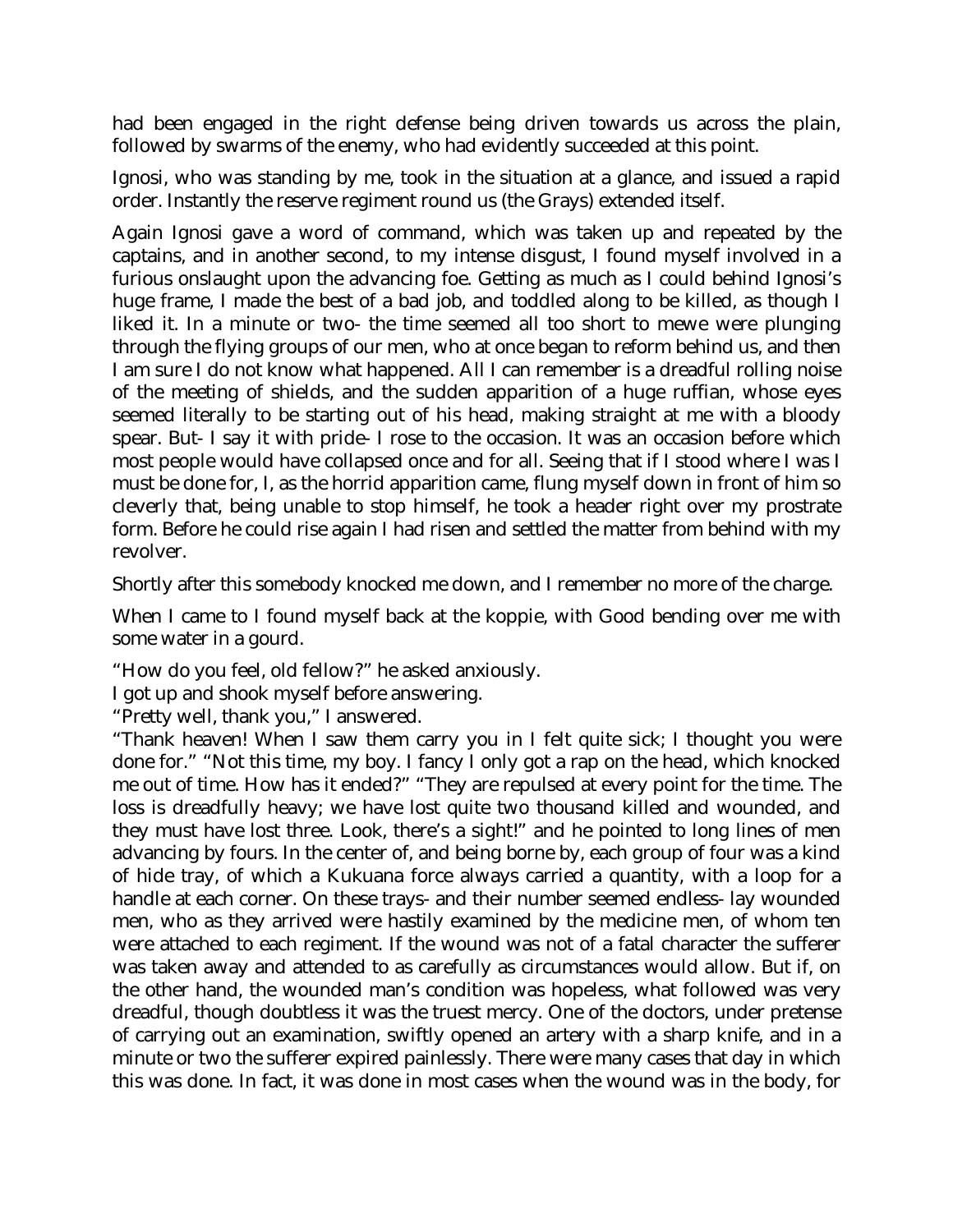the gash made by the entry of the enormously broad spears used by the Kukuanas generally rendered recovery hopeless.

In most cases the sufferers were already unconscious, and in others the fatal "nick" of the artery was done so swiftly and painlessly that they did not seem to notice it. Still, it was a ghastly sight, and one from which we were glad to escape; indeed, I never remember one which affected me more than seeing those gallant soldiers thus put out of pain by the red-handed medicine men, except, indeed, on an occasion when, after an attack, I saw a force of Swazis burying their hopelessly wounded alive.

Hurrying from this dreadful scene to the farther side of the koppie, we found Sir Henry (who still held a bloody battle-ax in his hand), Ignosi, Infadoos, and one or two of the chiefs in deep consultation.

"Thank heaven, here you are, Quatermain! I can't make out what Ignosi wants to do. It seems that, though we have beaten off the attack, Twala is now receiving large reinforcements, and is showing a disposition to invest us, with a view of starving us out." "That's awkward." "Yes; especially as Infadoos says that the water supply has given out."

"My lord, that is so," said Infadoos; "the spring cannot supply the wants of so great a multitude, and is failing rapidly. Before night we shall all be thirsty. Listen, Macumazahn. Thou art wise, and hast doubtless seen many wars in the lands from whence thou camest- that is if, indeed, they make wars in the stars. Now tell us, what shall we do? Twala has brought up many fresh men to take the place of those who have fallen. But Twala has learned a lesson; the hawk did not think to find the heron ready; but our beak has pierced his breast; he will not strike at us again. We, too, are wounded, and he will wait for us to die; he will wind himself round us like a snake round a buck, and fight the fight of 'sit down.'" "I hear you," I said.

"So, Macumazahn, thou seest we have no water here, and but a little food, and we must choose between these three things- to languish like a starving lion in his den, or to strive to break away towards the north, or"- and here he rose and pointed towards the dense mass of our foes- "to launch ourselves straight at Twala's throat. Incubu, the great warrior- for today he fought like a buffalo in a net, and Twala's soldiers went down before his ax like corn before the hail; with these eyes I saw it- Incubu says 'charge,' but the Elephant is ever prone to charge.

Now what says Macumazahn, the wily old fox, who has seen much and loves to bite his enemy from behind? The last word is in Ignosi, the king, for it is a king's right to speak of war; but let us hear thy voice, O Macumazahn, who watchest by night, and the voice too of him of the transparent eye." "What sayest thou, Ignosi?"

"Nay, my father," answered our quondam servant, who now, clad as he was in the full panoply of savage war, looked every inch a warrior king, "do thou speak, and let me, who am but a child in wisdom beside thee, hearken to thy words." Thus abjured, I, after taking hasty counsel with Good and Sir Henry, delivered my opinion briefly to the effect, that, being trapped, our best chance, especially in view of the failure of our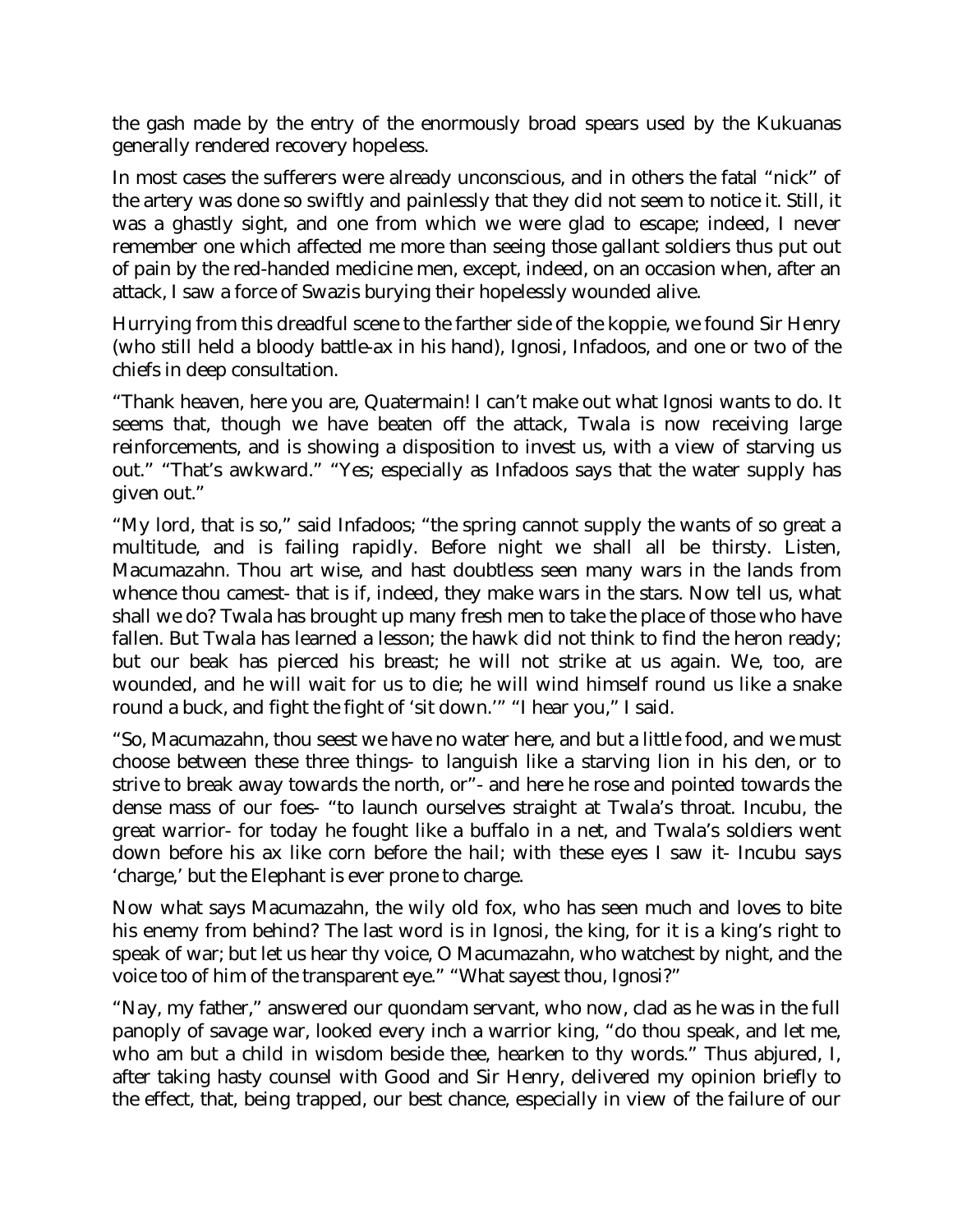water supply, was to initiate an attack upon Twala's forces, and then I recommended that the attack should be delivered at once, "before our wounds grew stiff," and also before the sight of Twala's overpowering force caused the hearts of our soldiers "to wax small like fat before a fire." Otherwise, I pointed out, some of the captains might change their minds, and, making peace with Twala, desert to him, or even betray us into his hands.

This expression of opinion seemed, on the whole, to be favorably received; indeed, among the Kukuanas my utterances met with a respect which has never been accorded to them before or since. But the real decision as to our course lay with Ignosi, who, since he had been recognized as rightful king, could exercise the almost unbounded rights of sovereignty, including, of course, the final decision on matters of generalship, and it was to him that all eyes were now turned.

At length, after a pause, during which he appeared to be thinking deeply, he spoke: "Incubu, Macumazahn, and Bougwan, brave white men, and my friends; Infadoos, my uncle, and chiefs; my heart is fixed. I will strike at Twala this day, and set my fortunes on the blow, ay, and my life; my life and your lives also. Listen: thus will I strike. Ye see how the hill curves round like the half moon, and how the plain runs like a green tongue towards us within the curve?" "We see," I answered.

"Good; it is now midday, and the men eat and rest after the toil of battle.

When the sun has turned and traveled a little way towards the dark, let thy regiment, my uncle, advance with one other down to the green tongue. And it shall be that when Twala sees it he shall hurl his force at it to crush it. But the spot is narrow, and the regiments can come against thee one at a time only, so shall they be destroyed one by one, and the eyes of all Twala's army shall be fixed upon a struggle the like of which has not been seen by living man. And with thee, my uncle, shall go Incubu, my friend, that when Twala sees his battle-ax flashing in the first rank of the Grays his heart may grow faint. And I will come with the second regiment, that which follows thee, so that if ye are destroyed, as it may happen, there may yet be a king left to fight for; and with me shall come Macumazahn the wise." "It is well, O King," said Infadoos, apparently contemplating the certainty of the complete annihilation of his regiment with perfect calmness. Truly these Kukuanas are a wonderful people. Death has no terrors for them when it is incurred in the course of duty.

"And while the eyes of the multitude of Twala's regiments are thus fixed upon the fight," went on Ignosi, "behold, one third of the men who are left alive to us" (i.e., about six thousand) "shall creep along the right horn of the hill and fall upon the left flank of Twala's force, and one third shall creep along the left horn and fall upon Twala's right flank. And when I see that the horns are ready to toss Twala, then will I, with the men who are left to me, charge home in Twala's face, and if fortune goes with us the day will be ours, and before Night drives her horses from the mountains to the mountains we shall sit in peace at Loo. And now let us eat and make ready; and, Infadoos, do thou prepare, that the plan be carried out; and stay, let my white father, Bougwan, go with the right horn, that his shining eye may give courage to the men."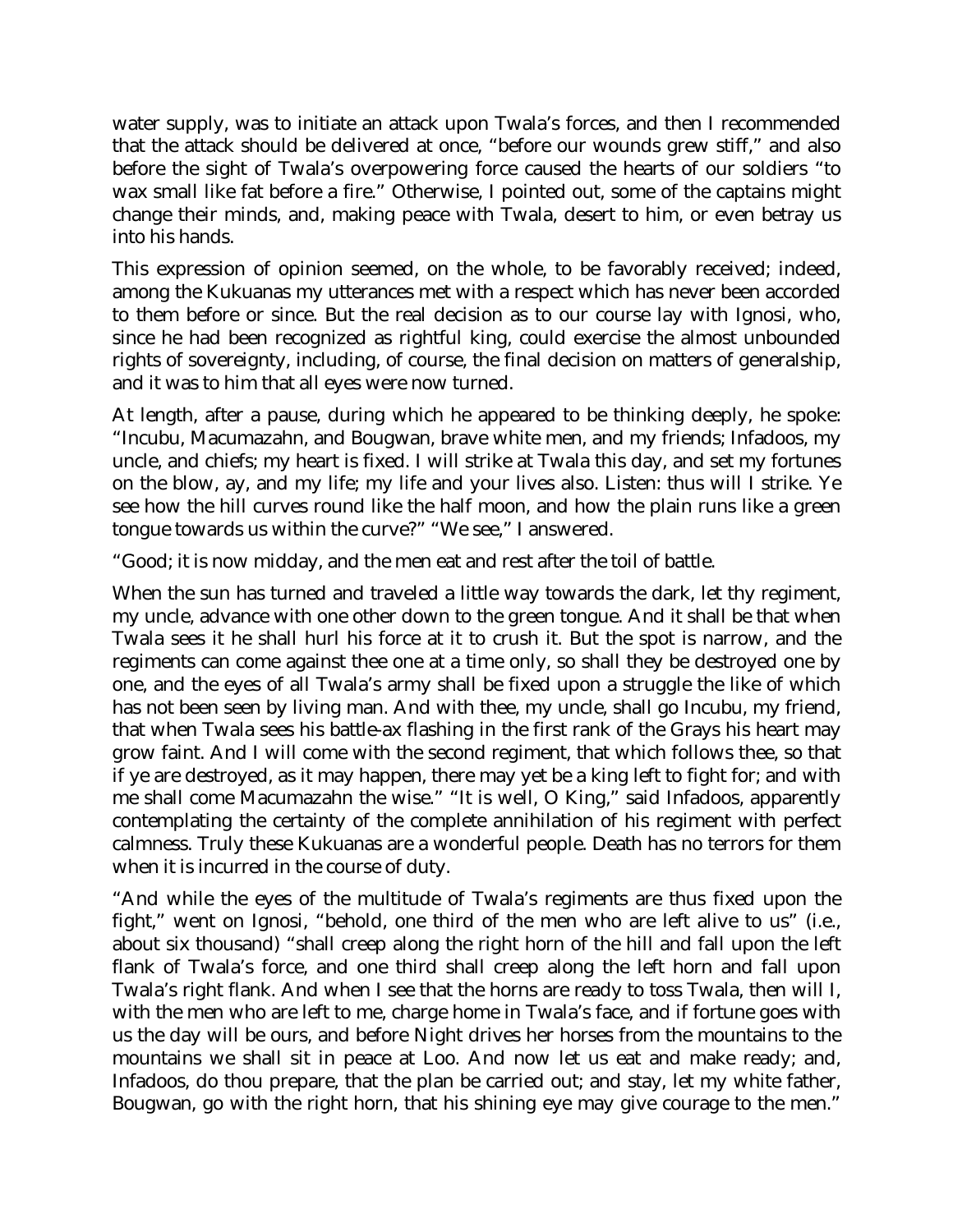The arrangements for the attack thus briefly indicated were set in motion with a rapidity that spoke well for the perfection of the Kukuana military system.

Within little more than an hour rations had been served out to the men and devoured, the three divisions were formed, the plan of attack explained to the leaders, and the whole force- with the exception of a guard left with the woundednow numbering about eighteen thousand men in all, was ready to be put in motion.

Presently Good came up and shook hands with Sir Henry and myself.

"Good-by, you fellows," he said, "I am off with the right wing, according to orders; and so I have come to shake hands in case we should not meet again, you know," he added significantly.

We shook hands in silence, and not without the exhibition of as much emotion as Englishmen are wont to show.

"It is a queer business," said Sir Henry, his deep voice shaking a little, "and I confess I never expect to see tomorrow's sun. As far as I can make out, the Grays, with whom I am to go, are to fight until they are wiped out in order to enable the wings to slip round unawares and outflank Twala. Well, so be it; at any rate, it will be a man's death! Goodby, old fellow. God bless you! I hope you will pull through and live to collar the diamonds; but if you do, take my advice and don't have anything more to do with pretenders!" In another second Good had wrung us both by the hand and gone; and then Infadoos came up and led off Sir Henry to his place in the forefront of the Grays, while, with many misgivings, I departed with Ignosi to my station in the second attacking regiment.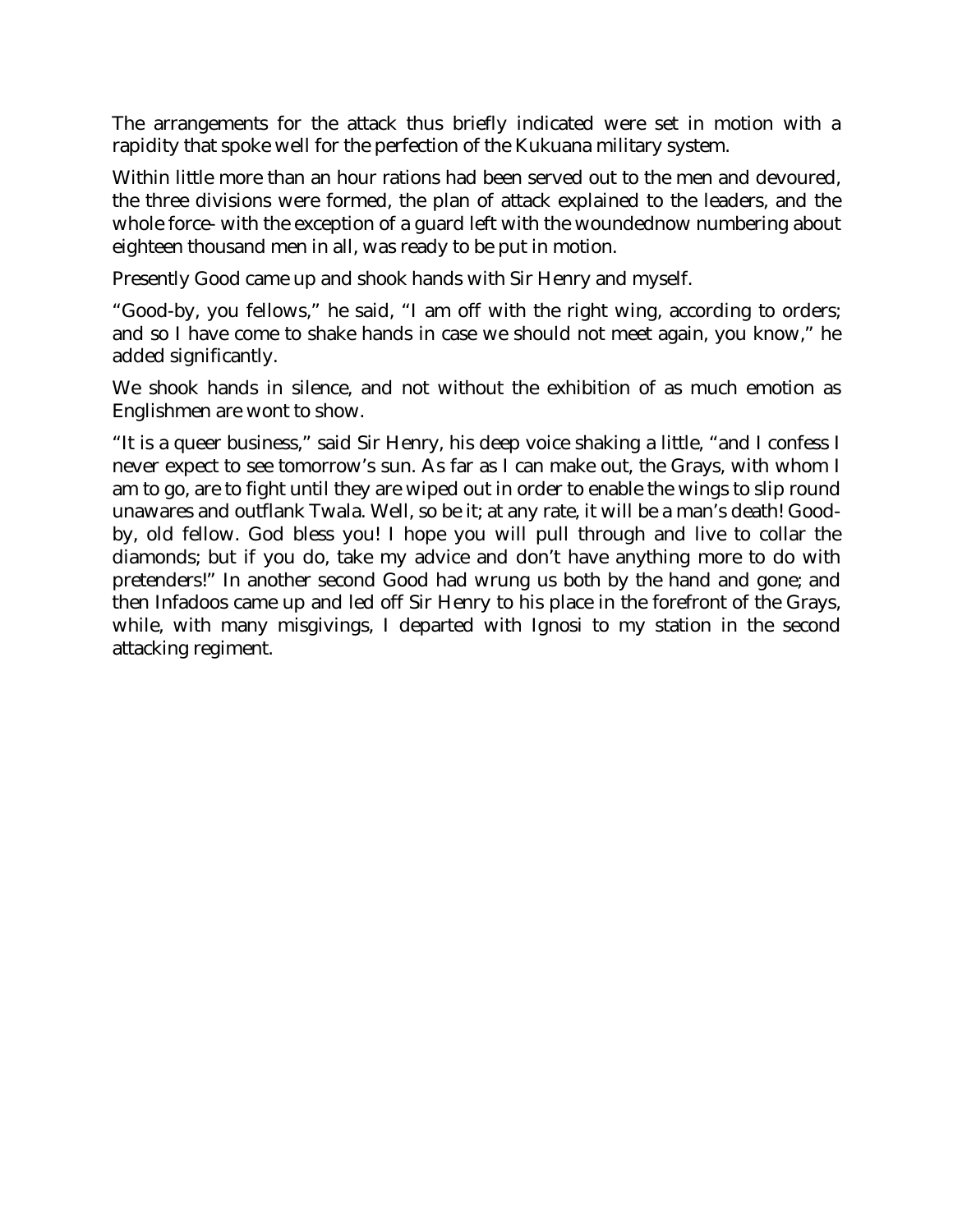# **CHAPTER 14**

# **14. The Last Stand of the Grays**

IN A FEW more minutes the regiments destined to carry out the flanking movements had tramped off in silence, keeping carefully under the lee of the rising ground in order to conceal the movement from the keen eyes of Twala's scouts.

Half an hour or more was allowed to elapse between the setting out of the horns or wings of the army before any movement was made by the Grays and the supporting regiment, known as the Buffaloes, and which were destined to bear the brunt of the battle.

Both of these regiments were almost perfectly fresh, and of full strength, the Grays having been in reserve in the morning, and having lost but a small number of men in sweeping back that part of the attack which had proved successful in breaking the line of defense on the occasion when I charged with them and got knocked silly for my pains. As for the Buffaloes, they had formed the third line of defense on the left, and as the attacking force at that point had not succeeded in breaking through the second, had scarcely come into action at all.

Infadoos, who was a wary old general, and knew the absolute importance of keeping up the spirits of his men on the eve of such a desperate encounter, employed the pause in addressing his own regiment, the Grays, in poetical language; in explaining to them the honor that they were receiving in being put thus in the forefront of the battle, and in having the great white warrior from the stars to fight with them in their ranks, and in promising large rewards of cattle and promotion to all who survived in the event of Ignosi's arms being successful.

I looked down the long lines of waving black plumes and stern faces beneath them, and sighed to think that within one short hour most, if not all, of those magnificent veteran warriors, not a man of whom was under forty years of age, would be laid dead or dying in the dust. It could not be otherwise; they were being condemned, with that wise recklessness of human life that marks the great general, and often saves his forces and attains his ends, to certain slaughter, in order to give the cause and the remainder of the army a chance of success. They were foredoomed to die, and they knew it. It was to be their task to engage regiment after regiment of Twala's army on the narrow strip of green beneath us, till they were exterminated, or till the wings found a favorable opportunity for their onslaught.

And yet they never hesitated, nor could I detect a sign of fear upon the face of a single warrior. There they were- going to certain death, about to quit the blessed light of day forever, and yet able to contemplate their doom without a tremor. I could not, even at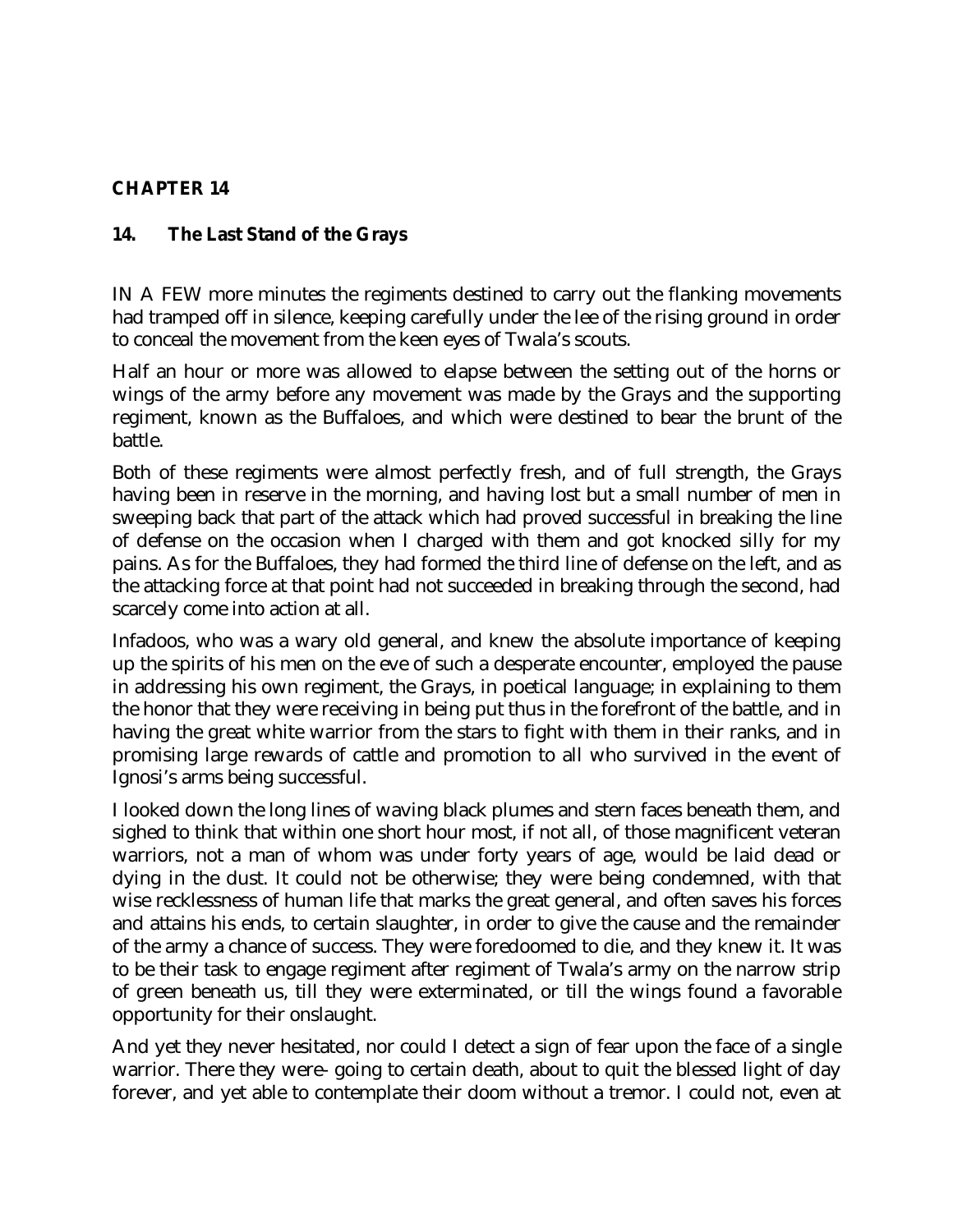that moment, help contrasting their state of mind with my own, which was far from comfortable, and breathing a sigh of envy and admiration.

Never before had I seen such an absolute devotion to the idea of duty, and such a complete indifference to its bitter fruits.

"Behold your king!" ended old Infadoos, pointing to Ignosi. "Go fight and fall for him, as is the duty of brave men, and cursed and shameful forever be the name of him who shrinks from death for his king, or who turns his back to his enemy. Behold your king! Chiefs, captains, and soldiers; now do your homage to the sacred snake, and then follow on, that Incubu and I may show ye the road to the heart of Twala's forces." There was a moment's pause, then suddenly there rose from the serried phalanxes before us a murmur, like the distant whisper of the sea, caused by the gentle tapping of the handles of six thousand spears against their holders' shields.

Slowly it swelled, till its growing volume deepened and widened into a roar of rolling noise that echoed like thunder against the mountains, and filled the air with heavy waves of sound. Then it decreased and slowly died away into nothing, and suddenly out crashed the royal salute.

Ignosi, I thought to myself, might well be a proud man that day, for no Roman emperor ever had such a salutation from gladiators "about to die." Ignosi acknowledged this magnificent act of homage by lifting his battle-ax, and then the Grays filed off in a triple-line formation, each line containing about one thousand fighting men, exclusive of officers. When the last line had gone some five hundred yards, Ignosi put himself at the head of the Buffaloes, who were drawn up in a similar three-line formation, and gave the word to march, and off we went, I, needless to say, uttering the most heartfelt prayers that I might come out of that job with a whole skin. Many a queer position have I found myself in, but never before in one quite so unpleasant as the present, or one in which my chance of coming off safe was so small.

By the time that we reached the edge of the plateau the Grays were already halfway down the slope ending in the tongue of grassland that ran up into the bend of the mountain, something as the frog of a horse's foot runs up into the shoe. The excitement in Twala's camp on the plain beyond was very great, and regiment after regiment was starting forward at a long swinging trot in order to reach the root of the tongue of land before the attacking force could emerge into the plain of Loo.

This tongue of land, which was some three hundred yards in depth, was, even at its root or widest part, not more than three hundred and fifty paces across, while at its tip it scarcely measured ninety. The Grays, who, in passing down the side of the hill and on to the tip of the tongue, had formed in column, on reaching the spot where it broadened out again reassumed their triple-line formation, and halted dead.

Then we- that is, the Buffaloes- moved down the tip of the tongue and took our stand in reserve, about one hundred yards behind the last line of the Grays, and on slightly higher ground. Meanwhile, we had leisure to observe Twala's entire force, which had evidently been reinforced since the morning attack, and could not now,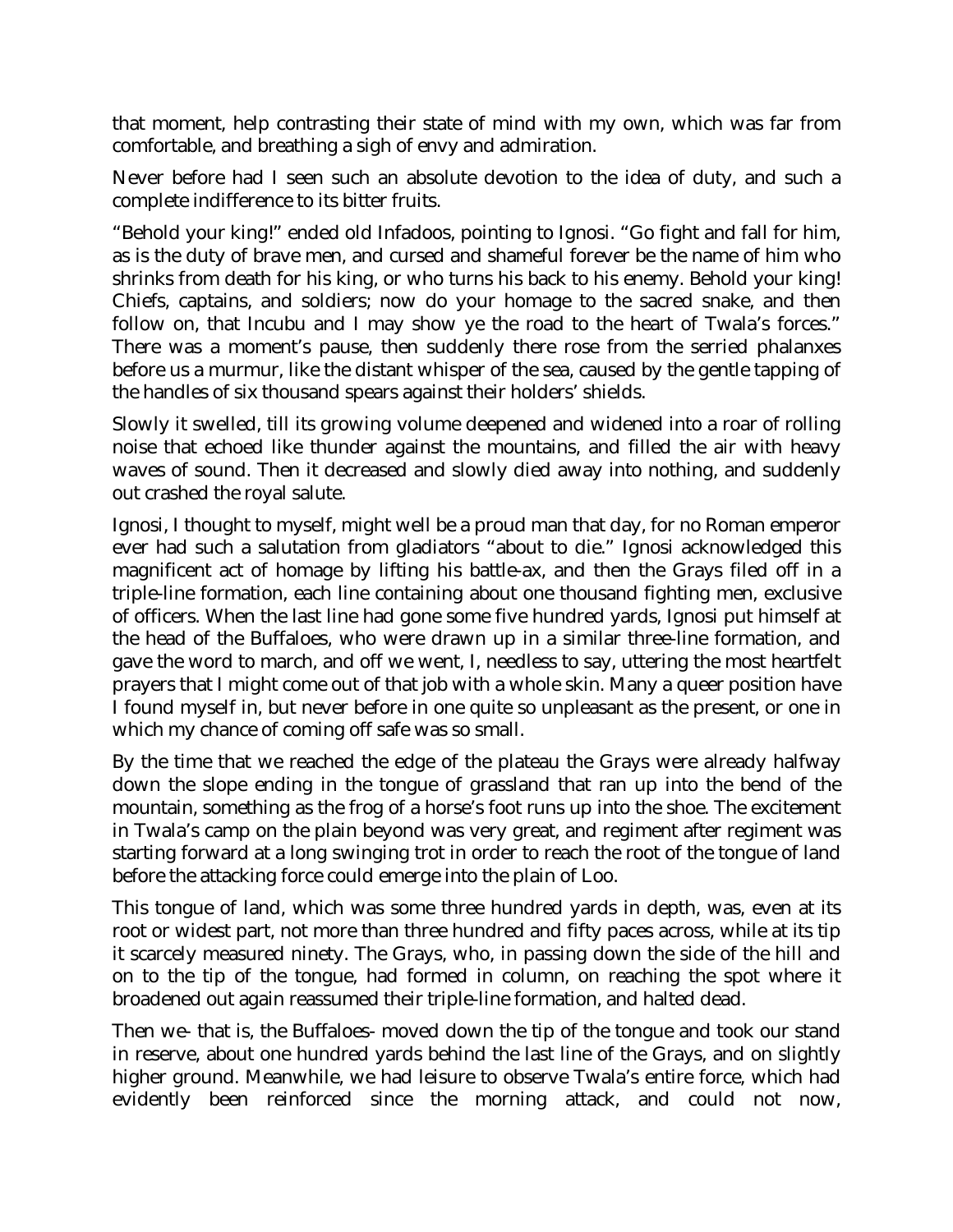notwithstanding their losses, number less than forty thousand, moving swiftly up towards us. But as they drew near the root of the tongue they hesitated, having discovered that only one regiment could advance into the gorge at a time, and that there, some seventy yards from the mouth of it, unassailable except in front, on account of the high walls of boulder-strewn ground on either side, stood the famous regiment of Grays, the pride and glory of the Kukuana army, ready to hold the way against their forces as the three Romans once held the bridge against thousands. They hesitated, and finally stopped their advance; there was no eagerness to cross spears with those three lines of grim warriors who stood so firm and ready. Presently, however, a tall general, with the customary headdress of nodding ostrich plumes, came running up, attended by a group of chiefs and orderlies, being, I thought, none other than Twala himself, and gave an order, and the first regiment raised a shout, and charged up towards the Grays, who remained perfectly still and silent until the attacking troops were within forty yards, and a volley of tollas, the throwing knives, came rattling among their ranks.

Then suddenly, with a bound and a roar, they sprang forward with uplifted spears, and the two regiments met in deadly strife. Next second the roll of the meeting shields came to our ears like the sound of thunder, and the whole plain seemed to be alive with flashes of light reflected from the stabbing spears. To and fro swung the heaving mass of struggling, stabbing humanity, but not for long.

Suddenly the attacking lines seemed to grow thinner, and then with a slow, long heave the Grays passed over them, just as a great wave heaves up and passes over a sunken ridge. It was done; that regiment was completely destroyed, but the Grays had but two lines left now; a third of their number were dead.

Closing up shoulder to shoulder once more, they halted in silence and awaited attack; and I was rejoiced to catch sight of Sir Henry's yellow beard as he moved to and fro, arranging the ranks. So he was yet alive!

Meanwhile, we moved up onto the ground of the encounter, which was cumbered by about four thousand prostrate human beings, dead, dying, and wounded, and literally stained red with blood. Ignosi issued an order, which was rapidly passed down the ranks, to the effect that none of the enemy's wounded were to be killed, and, so far as we could see, this order was scrupulously carried out. It would have been a shocking sight, if we had had time to think of it.

But now a second regiment, distinguished by white plumes, kilts, and shields, was moving up to the attack of the two thousand remaining Grays, who stood waiting in the same ominous silence as before, till the foe was within forty yards or so, when they hurled themselves with irresistible force upon them. Again there came the awful roll of the meeting shields, and as we watched, the grim tragedy repeated itself. But this time the issue was left longer in doubt; indeed, it seemed for a while almost impossible that the Grays should again prevail. The attacking regiment, which was one formed of young men, fought with the utmost fury, and at first seemed by sheer weight to be driving the veterans back. The slaughter was something awful, hundreds falling every minute; and from among the shouts of the warriors and the groans of the dying, set to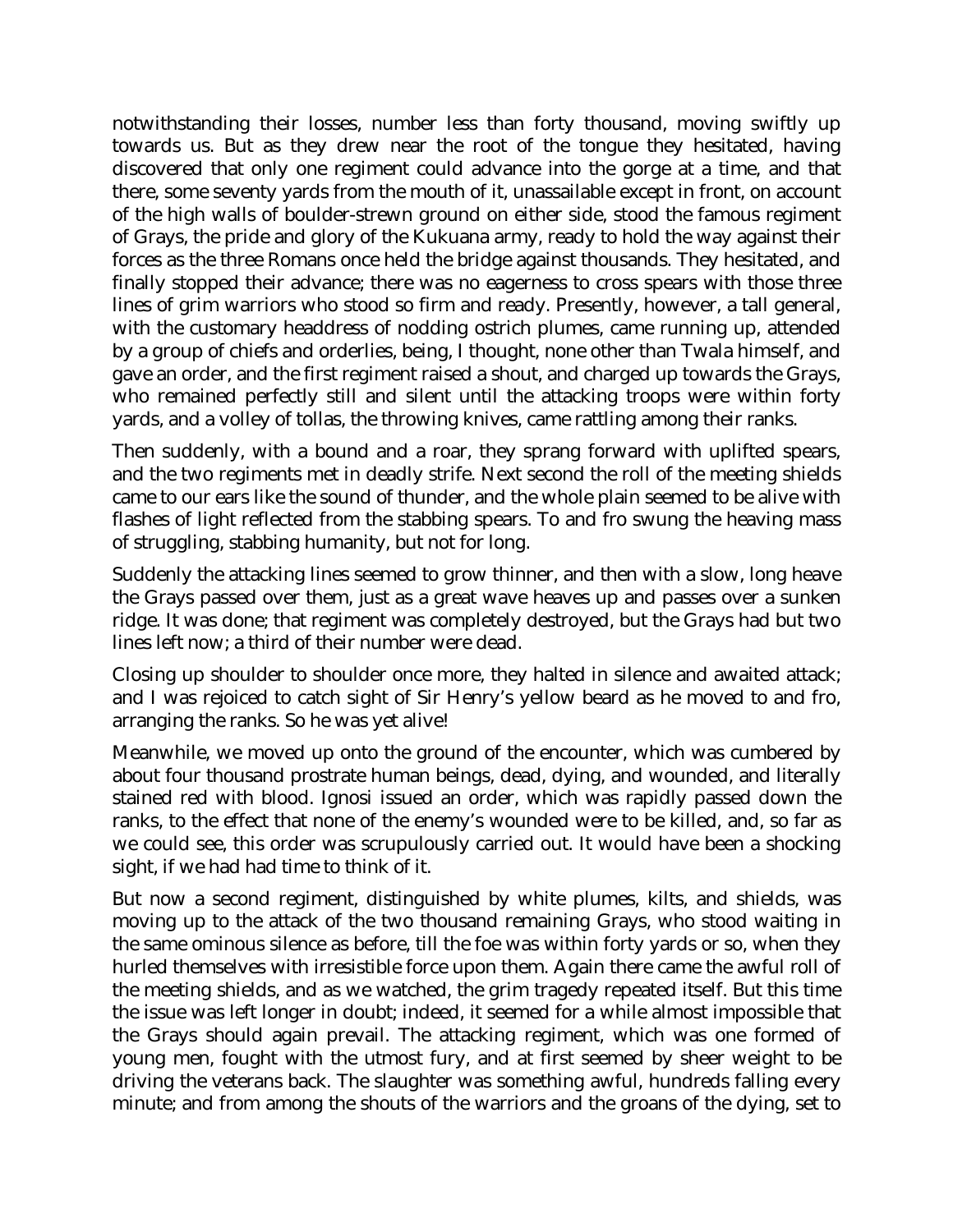the clashing music of meeting spears, came a continuous hissing undertone of "S'gee, s'gee," the note of triumph of each victor as he passed his spear through and through the body of his fallen foe.

But perfect discipline and steady and unchanging valor can do wonders, and one veteran soldier is worth two young ones, as soon became apparent in the present case. For just as we thought that it was all up with the Grays, and were preparing to take their place so soon as they made room by being destroyed, I heard Sir Henry's deep voice ringing out above the din, and caught a glimpse of his circling battle-ax as he waved it high above his plumes. Then came a change; the Grays ceased to give; they stood still as a rock, against which the furious waves of spearmen broke again and again, only to recoil. Presently they began to move again- forward this time; as they had no firearms there was no smoke, so we could see it all. Another minute and the onslaught grew fainter.

"Ah, they are men indeed; they will conquer again," called out Ignosi, who was grinding his teeth with excitement at my side. "See, it is done!" Suddenly, like puffs of smoke from the mouth of a cannon, the attacking regiment broke away in flying groups, their white headdresses streaming behind them in the wind, and left their opponents victors, indeed, but, alas! no more a regiment. Of the gallant triple line, which forty minutes before had gone into action three thousand strong, there remained at most some six hundred blood-bespattered men; the rest were underfoot. And yet they cheered and waved their spears in triumph, and then, instead of falling back upon us as we expected, they ran forward, for a hundred yards or so, after the flying groups of foemen, took possession of a gently rising knoll of ground, and, resuming the old triple formation, formed a threefold ring round it. And then, thanks be to God, standing on the top of a mound for a minute, I saw Sir Henry, apparently unharmed, and with him our old friend Infadoos. Then Twala's regiments rolled down upon the doomed band, and once more the battle closed in.

As those who read this history will probably long ago have gathered, I am, to be honest, a bit of a coward, and certainly in no way given to fighting, though, somehow, it has often been my lot to get into unpleasant positions, and to be obliged to shed men's blood. But I have always hated it, and kept my own blood as undiminished in quantity as possible, sometimes by a judicious use of my heels. At this moment, however, for the first time in my life, I felt my bosom burn with martial ardor. Warlike fragments from the Ingoldsby Legends, together with numbers of sanguinary verses from the Old Testament, sprang up in my brain like mushrooms in the dark; my blood, which hitherto had been half-frozen with horror, went beating through my veins, and there came upon me a savage desire to kill and spare not. I glanced round at the serried ranks of warriors behind us, and somehow, all in an instant, began to wonder if my face looked like theirs. There they stood, their heads craned forward over their shields, the hands twitching, the lips apart, the fierce features instinct with the hungry lust of battle, and in the eyes a look like the glare of a bloodhound when he sights his quarry.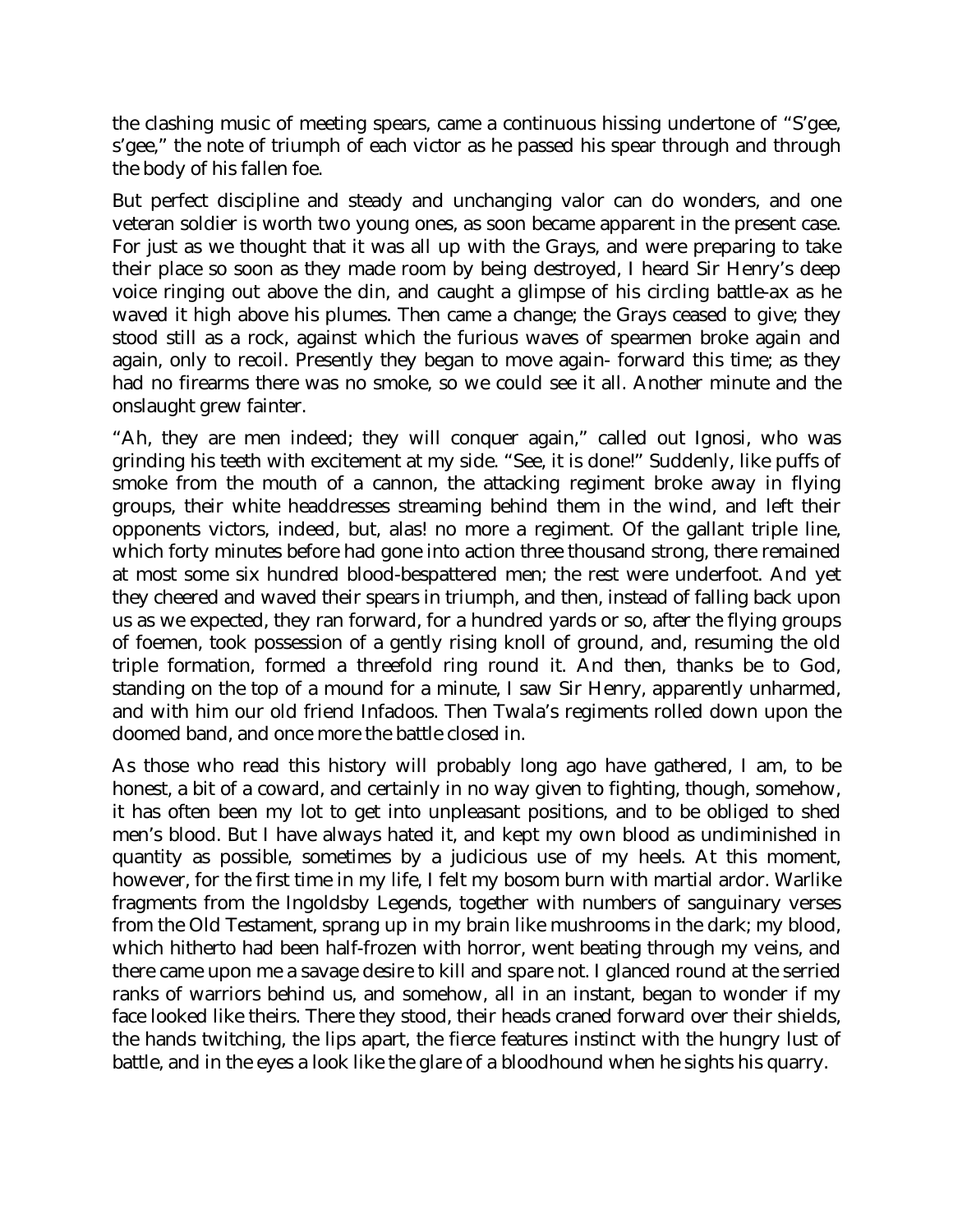Only Ignosi's heart seemed, to judge from his comparative self-possession, to all appearance, to beat as calmly as ever beneath his leopard-skin cloak, though even he still kept on grinding his teeth. I could stand it no longer.

"Are we to stand here till we put out roots, Umbopa- Ignosi, I mean- while Twala swallows our brothers yonder?" I asked.

"Nay, Macumazahn," was the answer; "see, now is the ripe moment; let us pluck it." As he spoke a fresh regiment rushed past the ring upon the little mound, and, wheeling round, attacked it from the hither side.

Then, lifting his battle-ax, Ignosi gave the signal to advance, and, raising the Kukuana battle cry, the Buffaloes charged home with a rush like the rush of the sea.

What followed immediately on this it is out of my power to tell. All I can remember is a wild yet ordered rushing that seemed to shake the ground; a sudden change of front and forming up on the part of the regiment against which the charge was directed; then an awful shock, a dull roar of voices, and a continuous flashing of spears, seen through a red mist of blood.

When my mind cleared I found myself standing inside the remnant of the Grays near the top of the mound, and just behind no less a person than Sir Henry himself. How I got there I had, at the moment, no idea, but Sir Henry afterwards told me that I was borne up by the first furious charge of the Buffaloes almost to his feet, and then left, as they in turn were pressed back. Thereon he dashed out of the circle and dragged me into it.

As for the fight that followed, who can describe it? Again and again the multitudes surged up against our momentarily lessening circle, and again and again we beat them back.

The stubborn spearsmen still made good The dark impenetrable wood; Each stepping where his comrade stood The instant that he fell...

as I think the Ingoldsby Legends beautifully puts it.

It was a splendid thing to see those brave battalions come on time after time over the barriers of their dead, sometimes holding corpses before them to receive our spear thrusts, only to leave their own corpses to swell the rising piles. It was a gallant sight to see that sturdy old warrior, Infadoos, as cool as though he were on parade, shouting out orders, taunts, and even jests, to keep up the spirit of his few remaining men, and then, as each charge rolled up, stepping forward to wherever the fighting was thickest, to bear his share in repelling it. And yet more gallant was the vision of Sir Henry, whose ostrich plumes had been shorn off by a spear stroke, so that his long yellow hair streamed out in the breeze behind him. There he stood, the great Dane, for he was nothing else, his hands, his ax, and his armor all red with blood, and none could live before his stroke. Time after time I saw it come sweeping down, as some great warrior ventured to give him battle, and as he struck he shouted, "Oh-hoy! Oh-hoy!" like his Berserkir forefathers, and the blow went crashing through shield and spear, through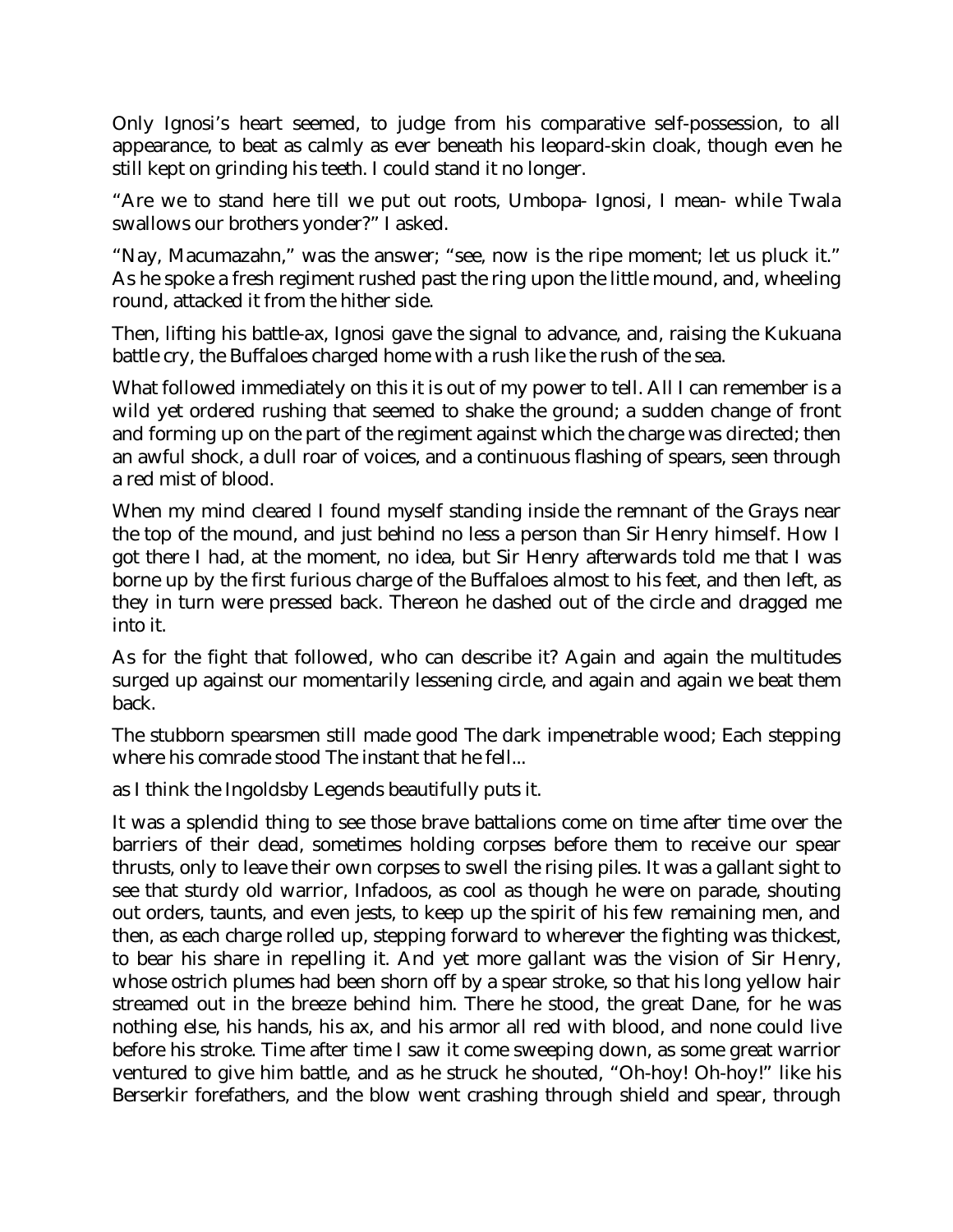headdress, hair, and skull, till at last none would of their own will come near the great white "tagati" (wizard), who killed and failed not.

But suddenly there rose a cry of "Twala, y' Twala," and out of the press sprang forward none other than the gigantic one-eyed king himself, also armed with battle-ax and shield, and clad in chain armor.

"Where art thou, Incubu, thou white man, who slew Scragga, my son- see if thou canst kill me!" he shouted, and at the same time hurled a tolla straight at Sir Henry, who, fortunately, saw it coming, and caught it on his shield, which transfixed it, so that it remained wedged in the iron plate behind the hide.

Then, with a cry, Twala sprang forward straight at him, and with his battle-ax struck him such a blow upon the shield that the mere force and shock of it brought Sir Henry, strong man as he was, down upon his knees.

But at the time the matter went no further, for at that instant there rose from the regiments pressing round us something like a shout of dismay, and on looking up I saw the cause.

To the right and to the left the plain was alive with the plumes of charging warriors. The outflanking squadrons had come to our relief. The time could not have been better chosen. All Twala's army had, as Ignosi had predicted would be the case, fixed their attention on the bloody struggle which was raging round the remnant of the Grays and the Buffaloes, who were now carrying on a battle of their own at a little distance, which two regiments had formed the chest of our army. It was not until the horns were about to close upon them that they had dreamed of their approach. And now, before they could even assume a proper formation for defense, the outflanking Impis had leaped, like greyhounds, on their flanks.

In five minutes the fate of the battle was decided. Taken on both flanks, and dismayed by the awful slaughter inflicted upon them by the Grays and Buffaloes, Twala's regiments broke into flight, and soon the whole plain between us and Loo was scattered with groups of flying soldiers, making good their retreat. As for the forces that had so recently surrounded us and the Buffaloes, they melted away as though by magic, and presently we were left standing there like a rock from which the sea has retreated. But what a sight it was! Around us the dead and dying lay in heaped-up masses, and of the gallant Grays there remained alive but ninety-five men. More than two thousand nine hundred had fallen in this one regiment, most of them never to rise again.

"Men," said Infadoos calmly, as between the intervals of binding up a wound in his arm he surveyed what remained to him of his corps, "ye have kept up the reputation of your regiment, and this day's fighting will be spoken of by our children's children." Then he turned round and shook Sir Henry Curtis by the hand.

"Thou art a great man, Incubu," he said simply; "I have lived a long life among warriors, and known many a brave one, yet have I never seen a man like thee." At this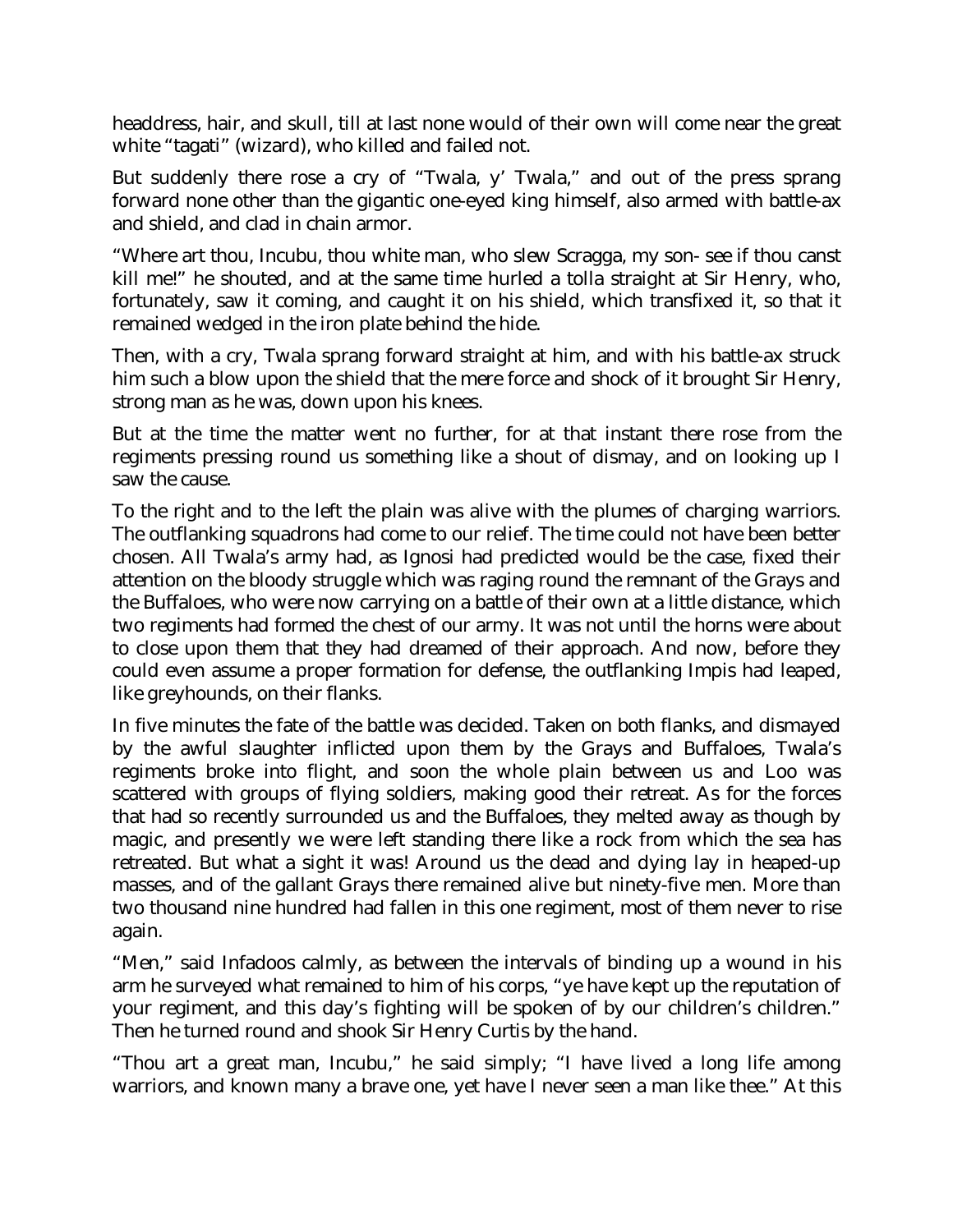moment the Buffaloes began to march past our position on the road to Loo, and as they did so a message was brought to us from Ignosi requesting Infadoos, Sir Henry, and myself to join him. Accordingly, orders having been issued to the remaining men of the Grays to employ themselves in collecting the wounded, we joined Ignosi, who informed us that he was pressing on to Loo to complete the victory by capturing Twala, if that should be possible. Before we had gone far we suddenly discovered the figure of Good sitting on an ant heap about one hundred paces from us. Close beside him was the body of a Kukuana.

"He must be wounded," said Sir Henry anxiously. As he made the remark, an untoward thing happened. The dead body of the Kukuana soldier, or rather what had appeared to be his dead body, suddenly sprang up, knocked Good head over heels off the ant heap, and began to spear him. We rushed forward in terror, and as we drew near we saw the brawny warrior making dig after dig at the prostrate Good, who at each prod jerked all his limbs into the air. Seeing us coming, the Kukuana gave one final most vicious dig, and with a shout of "Take that, wizard," bolted off. Good did not move, and we concluded that our poor comrade was done for. Sadly we came towards him, and were astonished to find him pale and faint indeed, but with a serene smile upon his face, and his eyeglass still fixed in his eye.

"Capital armor this," he murmured, on catching sight of our faces bending over him. "How sold he must have been," and then he fainted. On examination we discovered that he had been seriously wounded in the leg by a tolla in the course of the pursuit, but that the chain armor had prevented his last assailant's spear from doing anything more than bruise him badly. It was a merciful escape.

As nothing could be done for him at the moment, he was placed on one of the wicker shields used for the wounded, and carried along with us.

On arriving before the nearest gate of Loo we found one of our regiments watching it in obedience to orders received from Ignosi. The remaining regiments were in the same way watching the other exits to the town. The officer in command of this regiment coming up, saluted Ignosi as king, and informed him that Twala's army had taken refuge in the town, whither Twala himself had also escaped, but that he thought they were thoroughly demoralized, and would surrender. Thereupon Ignosi, after taking counsel with us, sent forward heralds to each gate ordering the defenders to open, and promising on his royal word life and forgiveness to every soldier who laid down his arms. The message was not without its effect. Presently, amid the shouts and cheers of the Buffaloes, the bridge was dropped across the fosse, and the gates upon the farther side flung open.

Taking due precautions against treachery, we marched on into the town. All along the roadways stood dejected warriors, their heads drooping and their shields and spears at their feet, who, as Ignosi passed, saluted him as king. On we marhed, straight to Twala's kraal. When we reached the great space, where a day r two previously we had seen the review and the witch hunt, we found it deserted. No, not quite deserted, for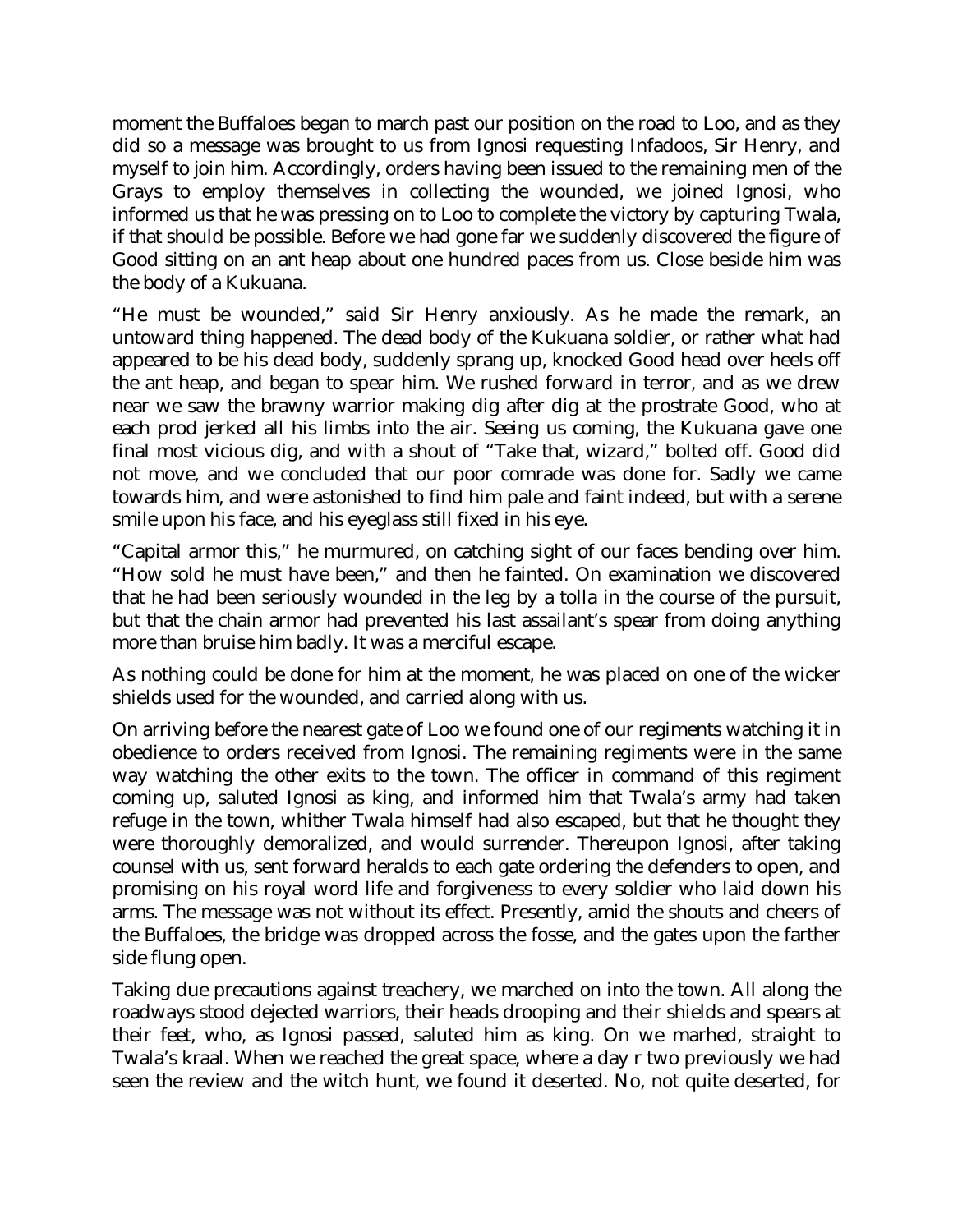there, on the farther side, in front of his hut, sat Twala himself, with but one attendant-Gagool.

It was a melancholy sight to see him seated there, his battle-ax and shield by his side, his chin upon his mailed breast, with but one old crone for companion, and, notwithstanding his cruelties and misdeeds, a pang of compassion shot through me as I saw him thus "fallen from his high estate." Not a soldier of all his armies, not a courtier out of the hundreds who had cringed round him, not even a solitary wife, remained to share his fate or halve the bitterness of his fall. Poor savage! He was learning the lesson that fate teaches to most who live long enough, that the eyes of mankind are blind to the discredited, and that he who is defenseless and fallen finds few friends and little mercy. Nor, indeed, in this case did he deserve any.

Filing through the kraal gate, we marched straight across the open space to where the ex-king sat. When within about fifty yards the regiment was halted, and, accompanied only by a small guard, we advanced towards him, Gagool reviling us bitterly as we came. As we drew near, Twala, for the first time, lifted up his plumed head, and fixed his one eye, which seemed to flash with suppressed fury almost as brightly as the great diadem bound round his forehead, upon his successful rival- Ignosi.

"Hail, O King!" he said with bitter mockery. "Thou who hast eaten of my bread, and now by the aid of the white man's magic hast seduced my regiments and defeated mine army, hail! What fate hast thou for me, O King?" "The fate thou gavest to my father, whose throne thou hast sat on these many years!" was the stern answer.

"It is well. I will show thee how to die, that thou mayest remember it against thine own time. See, the sun sinks in blood," and he pointed with his red battle-ax towards the fiery orb now going down; "it is well that my sun should sink with it.

And now, O King! I am ready to die, but I crave the boon of the Kukuana royal house 6 to die fighting. Thou canst not refuse it, or even those cowards who fled today will bold thee shamed." "It is granted. Choose- with whom wilt thou fight? Myself, I cannot fight with thee, for the king fights not except in war." Twala's somber eye ran up and down our ranks, and I felt, as for a moment it rested on myself, that the position had developed a new horror. What if he chose 6 It is a law among the Kukuanas that no man of the royal blood can be put to death unless by his own consent, which is, however, never refused. He is allowed to choose a succession of antagonists, to be approved by the king, with whom he fights until one of them kills him.

to begin by fighting me? What chance should I have against a desperate savage six feet five high, and broad in proportion? I might as well commit suicide at once. Hastily I made up my mind to decline the combat, even if I were hooted out of Kukuanaland as a consequence. It is, I think, better to be hooted than to be quartered with a battle-ax.

Presently he spoke.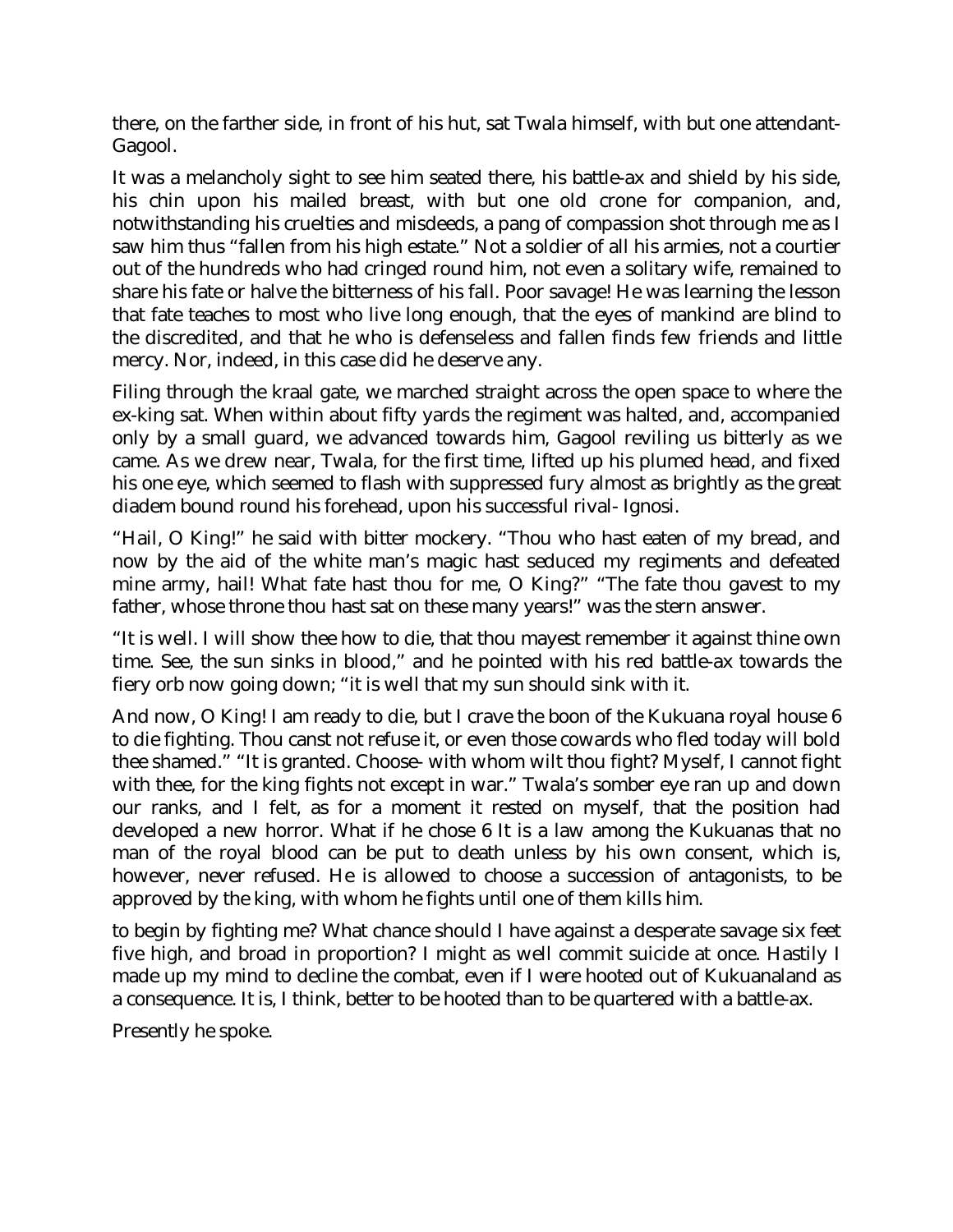"Incubu, what sayest thou, shall we end what we began today, or shall I call thee coward, white- even to the liver?" "Nay," interposed Ignosi hastily; "thou shalt not fight with Incubu." "Not if he is afraid," said Twala.

Unfortunately Sir Henry understood this remark, and the blood flamed up into his cheeks.

"I will fight him," he said; "he shall see if I am afraid." "For God's sake," I entreated, "don't risk your life against that of a desperate man. Anybody who saw you today will know that you are not a coward." "I will fight him," was the sullen answer. "No living man shall call me a coward. I am ready now!" and he stepped forward and lifted his ax.

I wrung my hands over this absurd piece of Quixotism; but if he was determined on fighting, of course I could not stop him.

"Fight not, my white brother," said Ignosi, laying his hand affectionately on Sir Henry's arm; "thou hast fought enough, and if aught befell thee at his hands it would cut my heart in twain." "I will fight, Ignosi," was Sir Henry's answer.

"It is well, Incubu; thou art a brave man. It will be a good fight. Behold, Twala, the Elephant is ready for thee." The ex-king laughed savagely, and stepped forward and faced Curtis. For a moment they stood thus, and the setting sun caught their stalwart frames and clothed them both in fire. They were a well-matched pair.

Then they began to circle round each other, their battle-axes raised.

Suddenly Sir Henry sprang forward and struck a fearful blow at Twala, who stepped to one side. So heavy was the stroke that the striker half overbalanced himself, a circumstance of which his antagonist took a prompt advantage. Circling his heavy battle-ax round his head, he brought it down with tremendous force. My heart jumped into my mouth; I thought the affair was already finished.

But no; with a quick upward movement of the left arm Sir Henry interposed his shield between himself and the ax, with the result that its outer edge was shorn clean off, the ax falling on his left shoulder, but not heavily enough to do any serious damage. In another second Sir Henry got in another blow, which was also received by Twala upon his shield. Then followed blow upon blow, which were, in turn, either received upon the shield or avoided. The excitement grew intense; the regiment which was watching the encounter forgot its discipline, and, drawing near, shouted and groaned at every stroke. Just at this time, too, Good, who had been laid upon the ground by me, recovered from his faint, and sitting up, perceived what was going on. In an instant he was up, and, catching hold of my arm, hopped about from place to place on one leg, dragging me after him, yelling out encouragements to Sir Henry.

"Go it, old fellow!" he cried. "That was a good one! Give it him amidships," and so on.

Presently Sir Henry, having caught a fresh stroke upon his shield, hit out with all his force. The stroke cut through Twala's shield and through the tough chain armor behind it, gashing him in the shoulder. With a yell of pain and fury Twala returned the stroke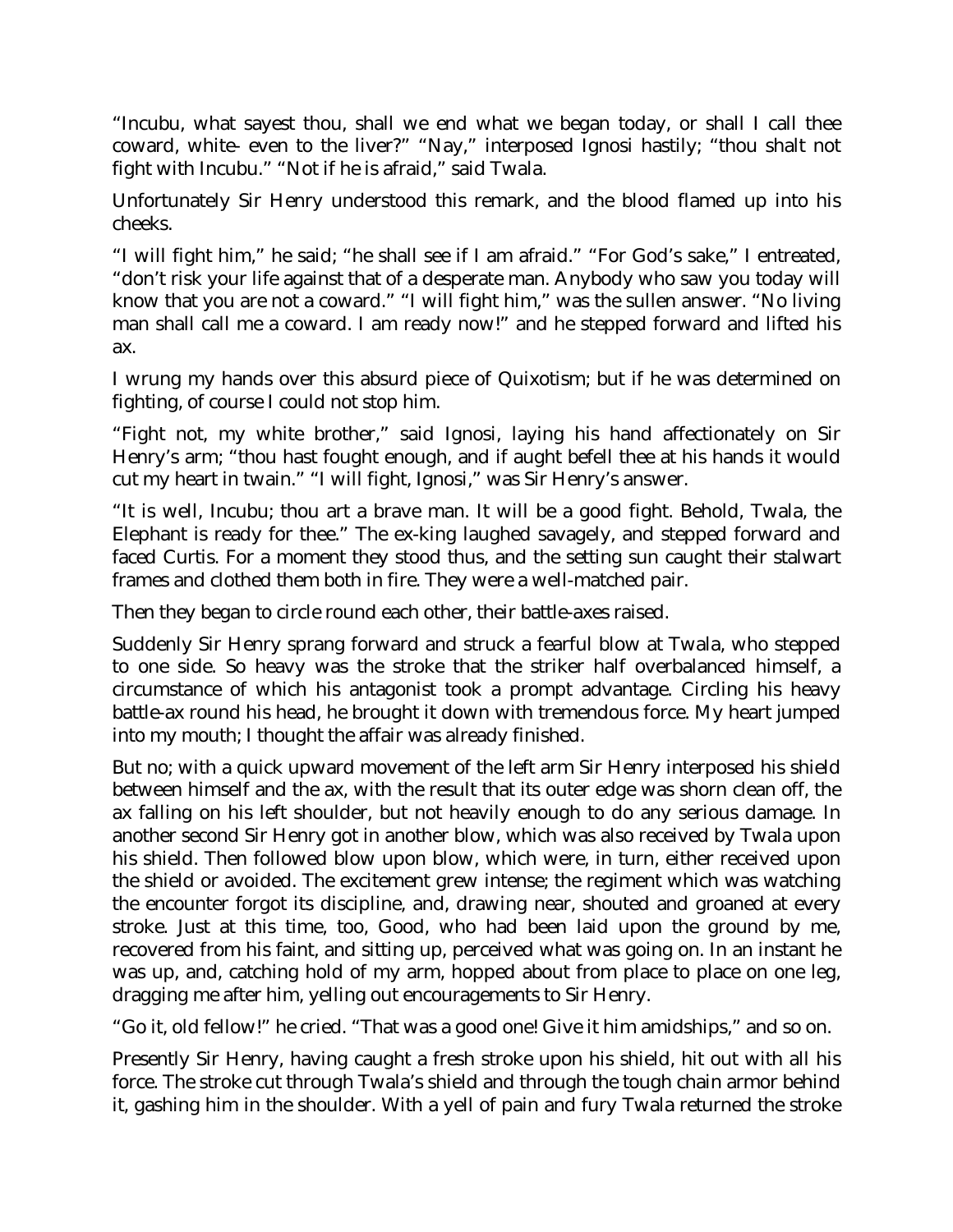with interest, and, such was his strength, sheared right through the rhinoceros-horn handle of his antagonist's battle-ax, strengthened as it was with bands of steel, wounding Curtis in the face.

A cry of dismay rose from the Buffaloes as our hero's broad ax head fell to the ground; and Twala, again raising his weapon, flew at him with a shout. I shut my eyes. When I opened them again, it was to see Sir Henry's shield lying on the ground, and Sir Henry himself with his great arms twined round Twala's middle.

To and fro they swung, hugging each other like bears, straining with all their mighty muscles for dear life and dearer honor. With a supreme effort Twala swung the Englishman clean off his feet, and down they came together, rolling over and over on the lime paving, Twala striking out at Curtis' head with the battle-ax, and Sir Henry trying to drive the tolla he had drawn from his belt through Twala's armor.

It was a mighty struggle and an awful thing to see.

"Get his ax!" yelled Good; and perhaps our champion heard him.

At any rate, dropping the tolla, he made a grab at the ax, which was fastened to Twala's wrist by a strip of buffalo hide, and, still rolling over and over, they fought for it like wildcats, drawing their breath in heavy gasps. Suddenly the hide string burst, and then, with a great effort, Sir Henry freed himself, the weapon remaining in his grasp. Another second and he was up on his feet, the red blood streaming from the wound in his face, and so was Twala. Drawing the heavy tolla from his belt, he staggered straight at Curtis and struck him upon the breast. The blow came home true and strong, but whoever it was made that chain armor understood his art, for it withstood the steel. Again Twala struck out with a savage yell, and again the heavy knife rebounded and Sir Henry went staggering back.

Once more Twala came on, and as he came our great Englishman gathered himself together, and, swinging the heavy ax round his head, hit at him with all his force. There was a shriek of excitement from a thousand throats, and, behold! Twala's head seemed to spring from his shoulders, and then fell and came rolling and bounding along the ground towards Ignosi, stopping just at his feet. For a second the corpse stood upright, the blood spouting in fountains from the severed arteries; then with a dull crash it fell to the earth, and the gold torque from the neck went rolling away across the pavement. As it did so Sir Henry, overpowered by faintness and loss of blood, fell heavily across it.

In a second he was lifted up, and eager hands were pouring water on his face.

Another minute, and the great gray eyes opened wide.

He was not dead.

Then I, just as the sun sank, stepping to where Twala's head lay in the dust, unloosed the diamond from the dead brows and handed it to Ignosi.

"Take it," I said, "lawful king of the Kukuanas." Ignosi bound the diadem upon his brows, and then advancing placed his foot upon the broad chest of his headless foe and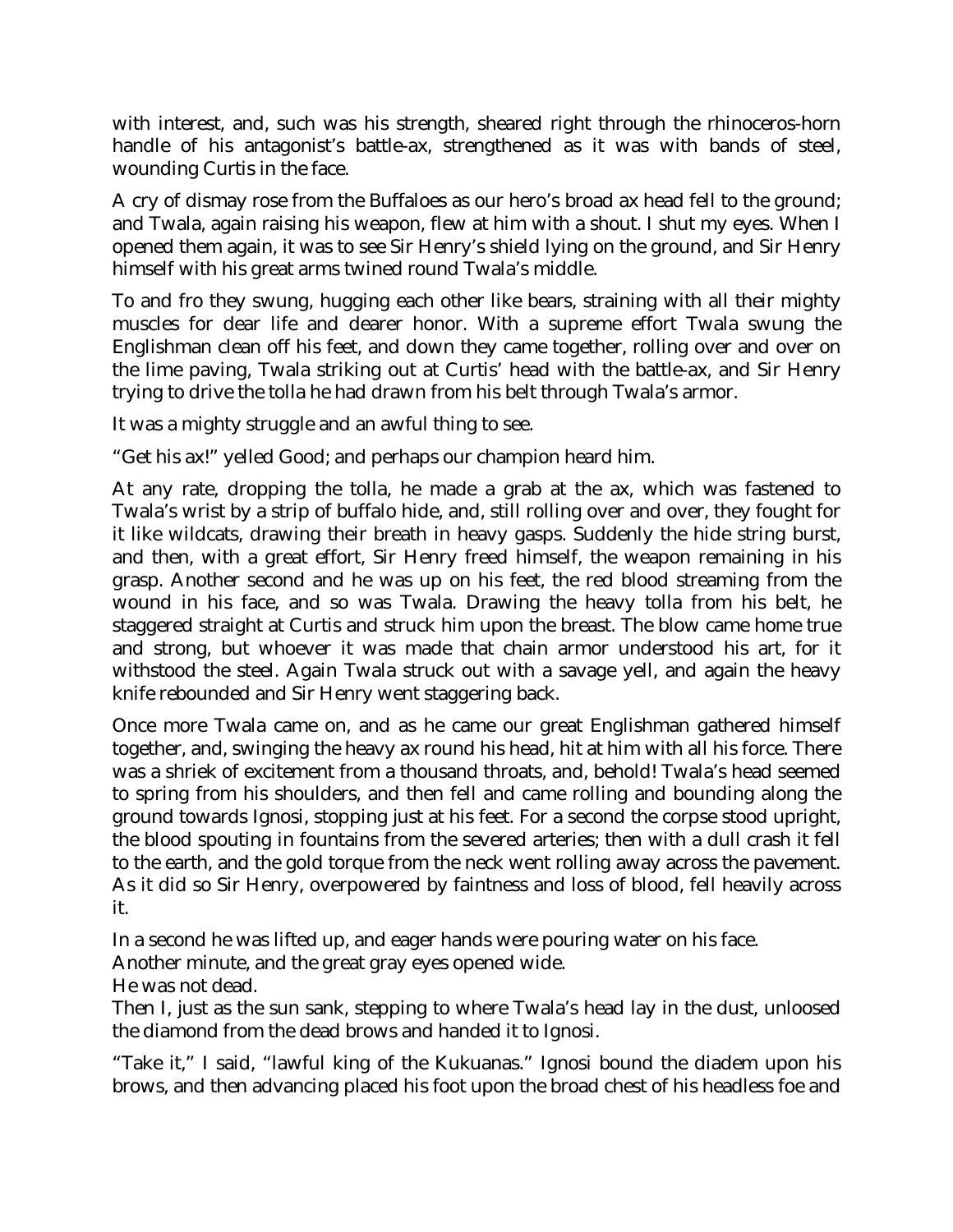broke out into a chant, or rather a paean of victory, so beautiful, and yet so utterly savage, that I despair of being able to give an adequate idea of it. I once heard a scholar with a fine voice read aloud from the Greek poet Homer, and I remember that the sound of the rolling lines seemed to make my blood stand still. Ignosi's chant, uttered as it was in a language as beautiful and sonorous as the old Greek, produced exactly the same effect on me, although I was exhausted with toil and many emotions.

"Now," he began, "now is our rebellion swallowed up in victory, and our evildoing justified by strength.

"In the morning the oppressors rose up and shook themselves; they bound on their plumes and made them ready for war.

"They rose up and grasped their spears: the soldiers called to the captains, 'Come, lead us'- and the captains cried to the king, 'Direct thou the battle.' "They rose up in their pride, twenty thousand men, and yet a twenty thousand.

"Their plumes covered the earth as the plumes of a bird cover her nest; they shook their spears and shouted, yea, they hurled their spears into the sunlight; they lusted for the battle and were glad.

"They came up against me; their strong ones came running swiftly to crush me; they cried, 'Ha! Ha! He is as one already dead.' "Then breathed I on them, and my breath was as the breath of a storm, and lo! they were not.

"My lightnings pierced them; I licked up their strength with the lightning of my spears; I shook them to the earth with the thunder of my shouting.

"They broke- they scattered- they were gone as the mists of the morning.

"They are food for the crows and the foxes, and the place of battle is fat with their blood.

"Where are the mighty ones who rose up in the morning? "Where are the proud ones who tossed their plumes and cried, 'He is as one already dead'? "They bow their heads, but not in sleep; they are stretched out, but not in sleep.

"They are forgotten; they have gone into the blackness, and shall not return; yea, others shall lead away their wives, and their children shall remember them no more.

"And I- I- the king- like an eagle have I found my eyrie.

"Behold! Far have I wandered in the nighttime, yet have I returned to my little ones at the daybreak.

"Creep ye under the shadow of my wings, O people, and I will comfort ye, and ye shall not be dismayed.

"Now is the good time, the time of spoil.

"Mine are the cattle in the valleys, the virgins in the kraals are mine also.

"The winter is overpast, the summer is at hand.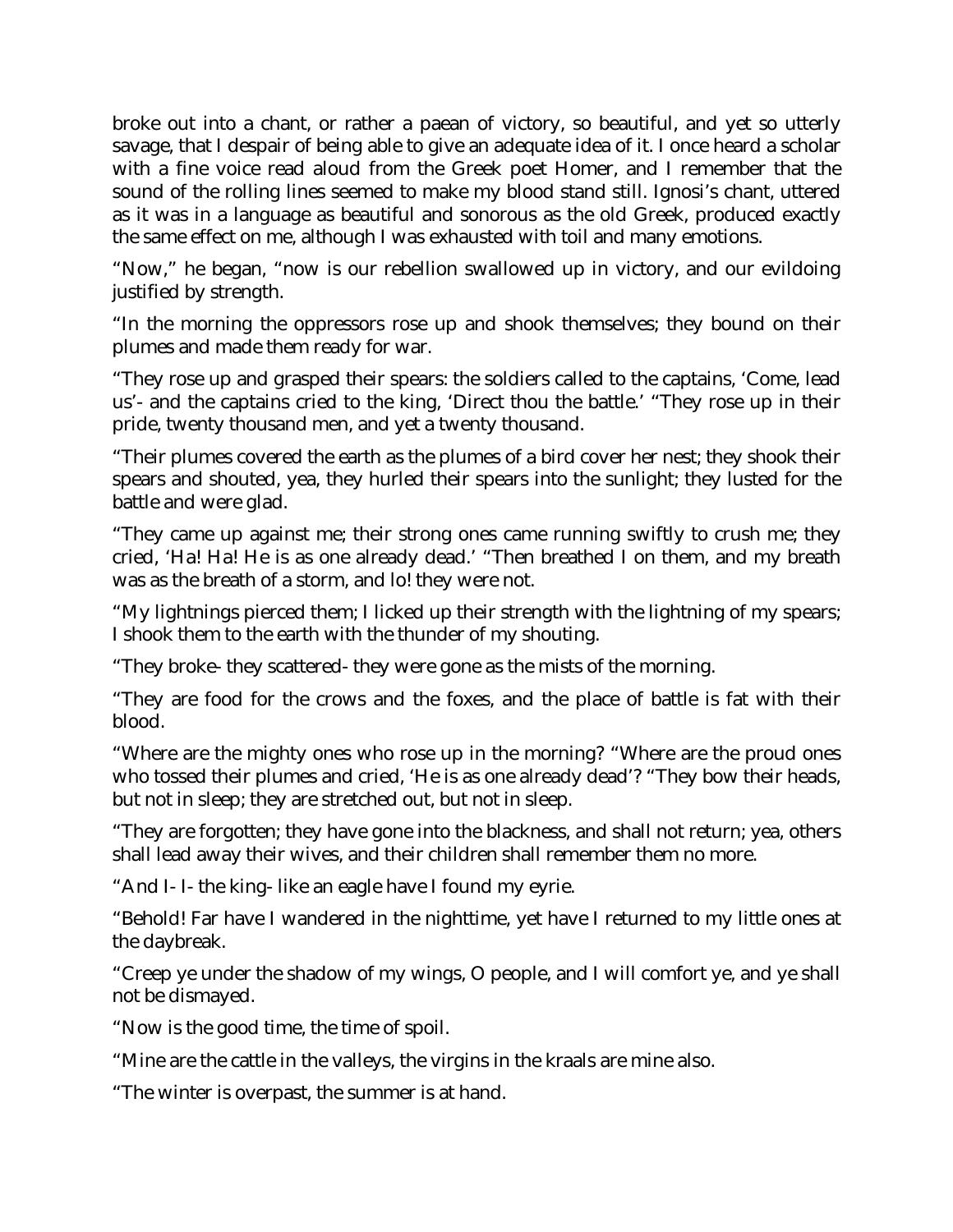"Now shall Evil cover up her face, and prosperity shall bloom in the land like a lily.

"Rejoice, rejoice, my people! Let all the land rejoice in that the tyranny is trodden down, in that I am the king." He paused, and out of the gathering gloom there came back the deep reply:

"Thou art the king." Thus it was that my prophecy to the herald came true, and within the fortyeight hours Twala's headless corpse was stiffening at Twala's gate.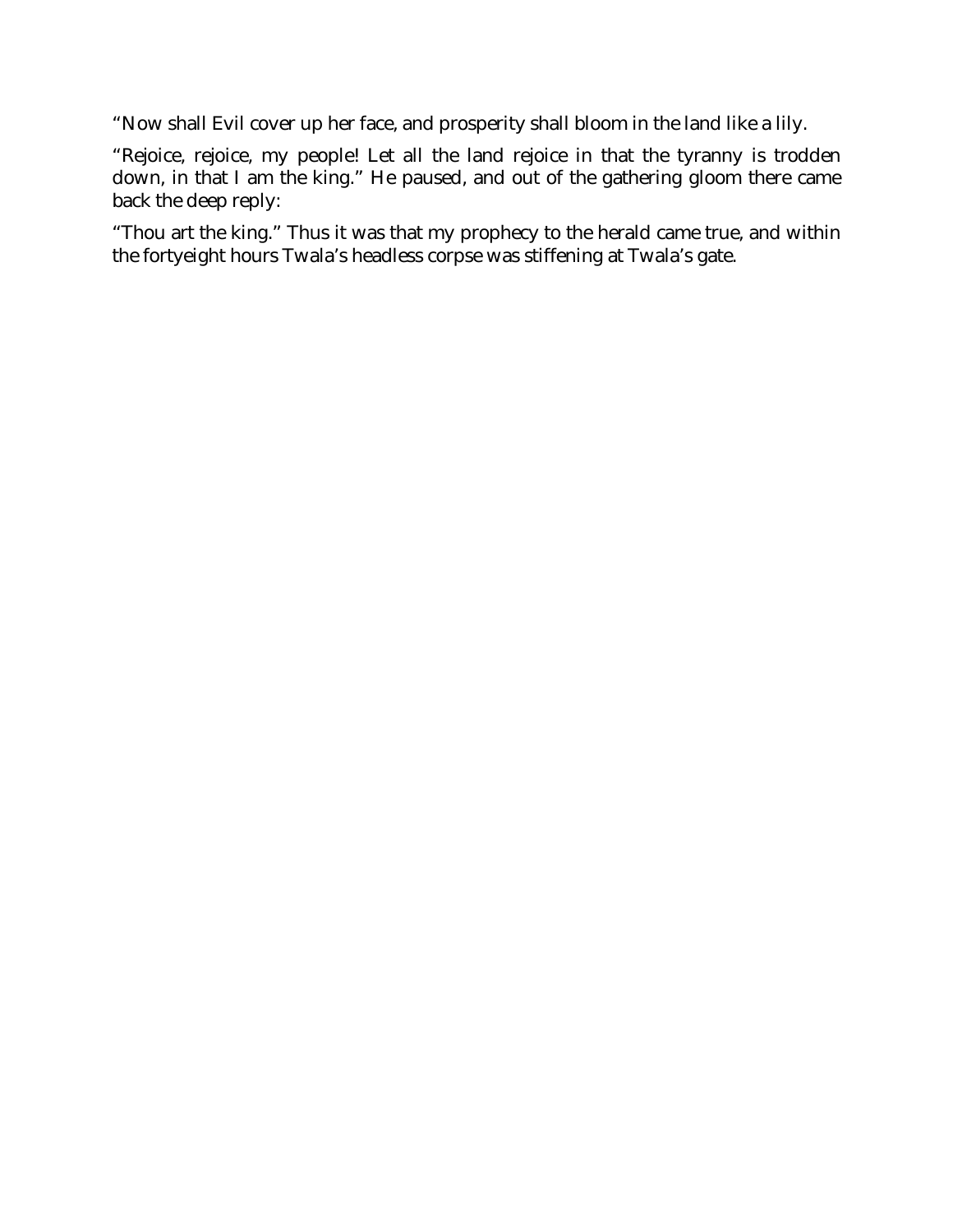### **CHAPTER 15**

#### **15. Good Falls Sick**

AFTER THE fight was ended Sir Henry and Good were carried into Twala's hut, where I joined them. They were both utterly exhausted by exertion and loss of blood, and, indeed, my own condition was little better. I am very wiry, and can stand more fatigue than most men, probably on account of my light weight and long training; but that night I was fairly done up, and, as is always the case with me when exhausted, that old wound the lion gave me began to pain me. Also, my head was aching violently from the blow I had received in the morning, when I was knocked senseless. Altogether, a more miserable trio than we were that evening it would have been difficult to discover; and our only comfort lay in the reflection that we were exceedingly fortunate to be there to feel miserable, instead of being stretched dead upon the plain, as so many thousands of brave men were that night, who had risen well and strong in the morning. Somehow, with the assistance of the beautiful Foulata, who, since we had been the means of saving her life, had constituted herself our handmaiden, and especially Good's, we managed to get off the chain shirts, which had certainly saved the lives of two of us that day, when we found that the flesh underneath was terribly bruised, for, though the steel links had prevented the weapons from entering, they had not prevented them from bruising. Both Sir Henry and Good were a mass of bruises, and I was by no means free. As a remedy Foulata brought us some pounded green leaves with an aromatic odor, which, when applied as a plaster, gave us considerable relief. But though the bruises were painful, they did not give us such anxiety as Sir Henry's and Good's wounds. Good had a hole right through the fleshy part of his "beautiful white leg," from which he had lost a great deal of blood; and Sir Henry had a deep cut over the jaw, inflicted by Twala's battle-ax. Luckily Good was a very decent surgeon, and as soon as his small box of medicines was forthcoming, he, having thoroughly cleansed the wounds, managed to stitch up first Sir Henry's and then his own pretty satisfactorily, considering the imperfect light given by the primitive Kukuana lamp in the hut. Afterwards he plentifully smeared the wounds with some antiseptic ointment, of which there was a pot in the little box, and we covered them with the remains of a pocket-handkerchief which we possessed.

Meanwhile Foulata had prepared us some strong broth, for we were too weary to eat. This we swallowed, and then threw ourselves down on the piles of magnificent karrosses, or fur rugs, which were scattered about the dead king's great hut.

By a very strange instance of the irony of fate, it was on Twala's own couch, and wrapped in Twala's own particular karross, that Sir Henry, the man who had slain him, slept that night.

I say slept; but after that day's work sleep was indeed difficult. To begin with, in very truth the air was full Of farewells to the dying And mournings for the dead.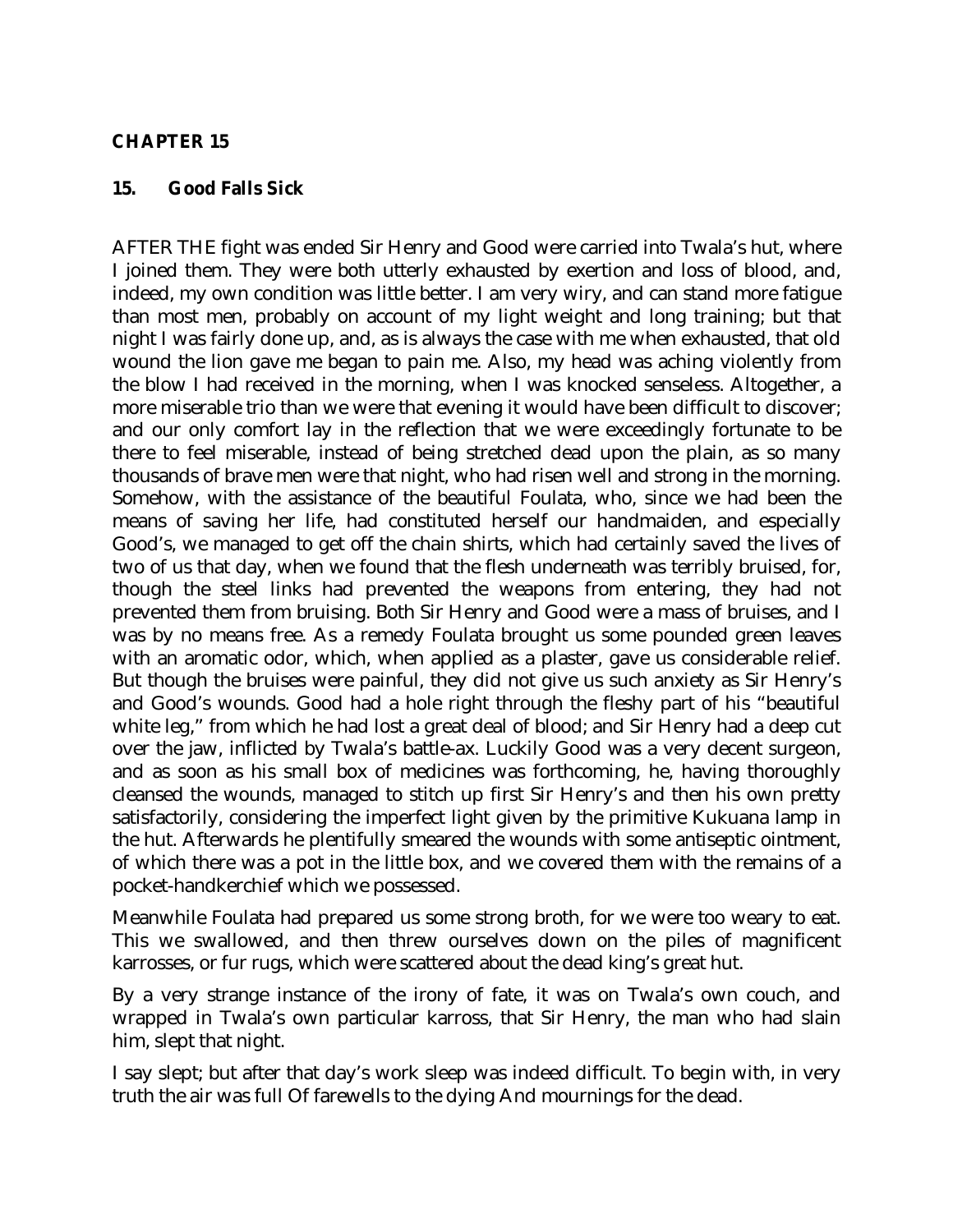From every direction came the sound of the wailing of women whose husbands, sons, and brothers had perished in the fight. No wonder that they wailed, for over twenty thousand men, or nearly a third of the Kukuana army, had been destroyed in that awful struggle. It was heart-rending to lie and listen to their cries for those who would never return; and it made one realize the full horror of the work done that day to further man's ambition. Towards midnight, however, the ceaseless crying of the women grew less frequent, till at length the silence was only broken at intervals of a few minutes by a long, piercing howl that came from a hut in our immediate rear, and which I afterwards discovered proceeded from Gagool wailing for the dead king, Twala.

After that I got a little fitful sleep, only to wake from time to time with a start, thinking that I was once more an actor in the terrible events of the last twentyfour hours. Now I seemed to see that warrior, whom my hand had sent to his last account, charging at me on the mountain top; now I was once more in that glorious ring of Grays, which made its immortal stand against all Twala's regiments, upon the little mound; and now again I saw Twala's plumed and gory head roll past my feet with gnashing teeth and glaring eye. At last, somehow or other, the night passed away; but when dawn broke I found that my companions had slept no better than myself. Good, indeed, was in a high fever, and very soon afterwards began to grow light-headed, and also, to my alarm, to spit blood, the result, no doubt, of some internal injury inflicted by the desperate efforts made by the Kukuana warrior on the previous day to get his big spear through the chain armor.

Sir Henry, however, seemed pretty fresh, notwithstanding the wound on his face, which made eating difficult and laughter an impossibility, though he was so sore and stiff that he could scarcely stir.

About eight o'clock we had a visit from Infadoos, who seemed but little the worsetough old warrior that he was- for his exertions on the previous day, though he informed us he had been up all night. He was delighted to see us, though much grieved at Good's condition, and shook hands cordially; but I noticed that he addressed Sir Henry with a kind of reverence, as though he were something more than man; and, indeed, as we afterwards found out, the great Englishman was looked on throughout Kukuanaland as a supernatural being. No man, the soldiers said, could have fought as he fought, or could, at the end of a day of such toil and bloodshed, have slain Twala, who, in addition to being the king, was supposed to be the strongest warrior in Kukuanaland, in single combat, sheering through his bull-neck at a stroke. Indeed, that stroke became proverbial in Kukuanaland, and any extraordinary blow or feat of strength was thenceforth known as "Incubu's blow."

Infadoos told us also that all Twala's regiments had submitted to Ignosi, and that like submissions were beginning to arrive from chiefs in the country. Twala's death at the hands of Sir Henry had put an end to all further chance of disturbance; for Scragga had been his only son, and there was no rival claimant left alive.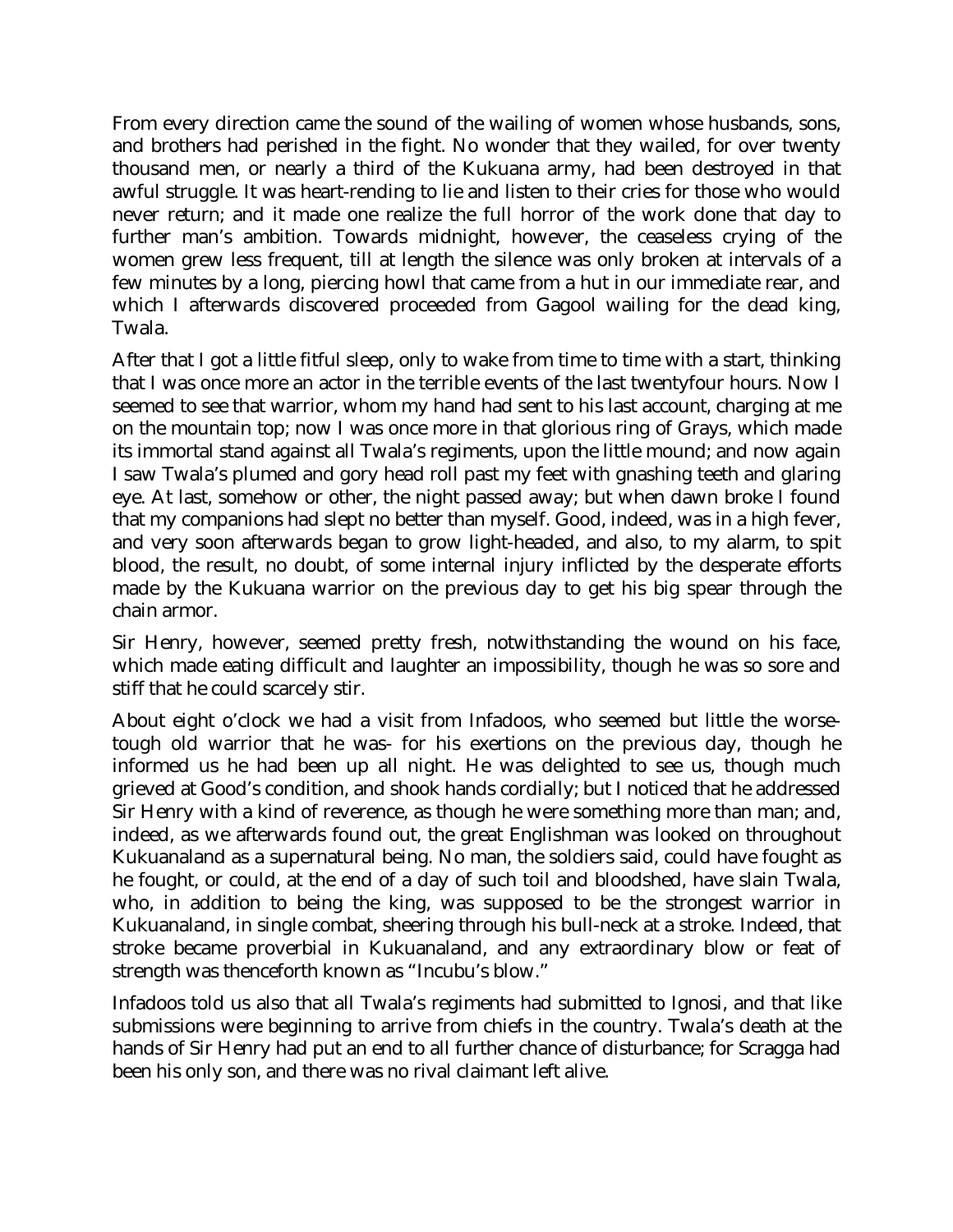I remarked that Ignosi had swum to the throne through blood. The old chief shrugged his shoulders. "Yes," he answered; "but the Kukuana people can only be kept cool by letting the blood flow sometimes. Many were killed, indeed, but the women were left, and others will soon grow up to take the places of the fallen. After this the land will be quiet for a while." Afterwards, in the course of the morning, we had a short visit from Ignosi, on whose brows the royal diadem was now bound. As I contemplated him advancing with kingly dignity, an obsequious guard following his steps, I could not help recalling to my mind the tall Zulu who had presented himself to us at Durban some few months back, asking to be taken into our service, and reflecting on the strange revolutions of the wheel of fortune.

"Hail, O King!" I said, rising.

"Yes, Macumazahn. King at last, by the grace of your three right hands," was the ready answer.

All was, he said, going on well; and he hoped to arrange a great feast in two weeks' time, in order to show himself to the people.

I asked him what he had settled to do with Gagool.

"She is the evil genius of the land," he answered, "and I shall kill her, and all the witch doctors with her! She has lived so long that none can remember when she was not old, and always she it is who has trained the witch hunters, and made the land evil in the sight of the heavens above." "Yet she knows much," I replied; "it is easier to destroy knowledge, Ignosi, than to gather it." "It is so," he said, thoughtfully. "She, and she only, knows the secret of the Three Witches yonder, whither the great road runs, where the kings are buried, and the silent ones sit." "Yes, and the diamonds are. Forget not thy promise, Ignosi; thou must lead us to the mines, even if thou hast to spare Gagool alive to show the way." "I will not forget, Macumazahn, and I will think on what thou sayest." After Ignosi's visit I went to see Good, and found him quite delirious. The fever from his wound seemed to have taken a firm hold of his system, and to be complicated by an internal injury. For four or five days his condition was most critical; indeed, I firmly believe that had it not been for Foulata's indefatigable nursing he must have died.

Women are women, all the world over, whatever their color. Yet somehow it seemed curious to watch this dusky beauty bending night and day over the fevered man's couch, and performing all the merciful errands of the sickroom as swiftly, gently, and with as fine an instinct as a trained hospital nurse. For the first night or two I tried to help her, and so did Sir Henry so soon as his stiffness allowed him to move, but she bore our interference with impatience, and finally insisted upon our leaving him to her, saying that our movements made him restless, which I think was true. Day and night she watched and tended him, giving him his only medicine, a native cooling drink made of milk, in which was infused the juice of the bulb of a species of tulip, and keeping the flies from settling on him. I can see the whole picture now as it appeared night after night by the light of our primitive lamp, Good tossing to and fro, his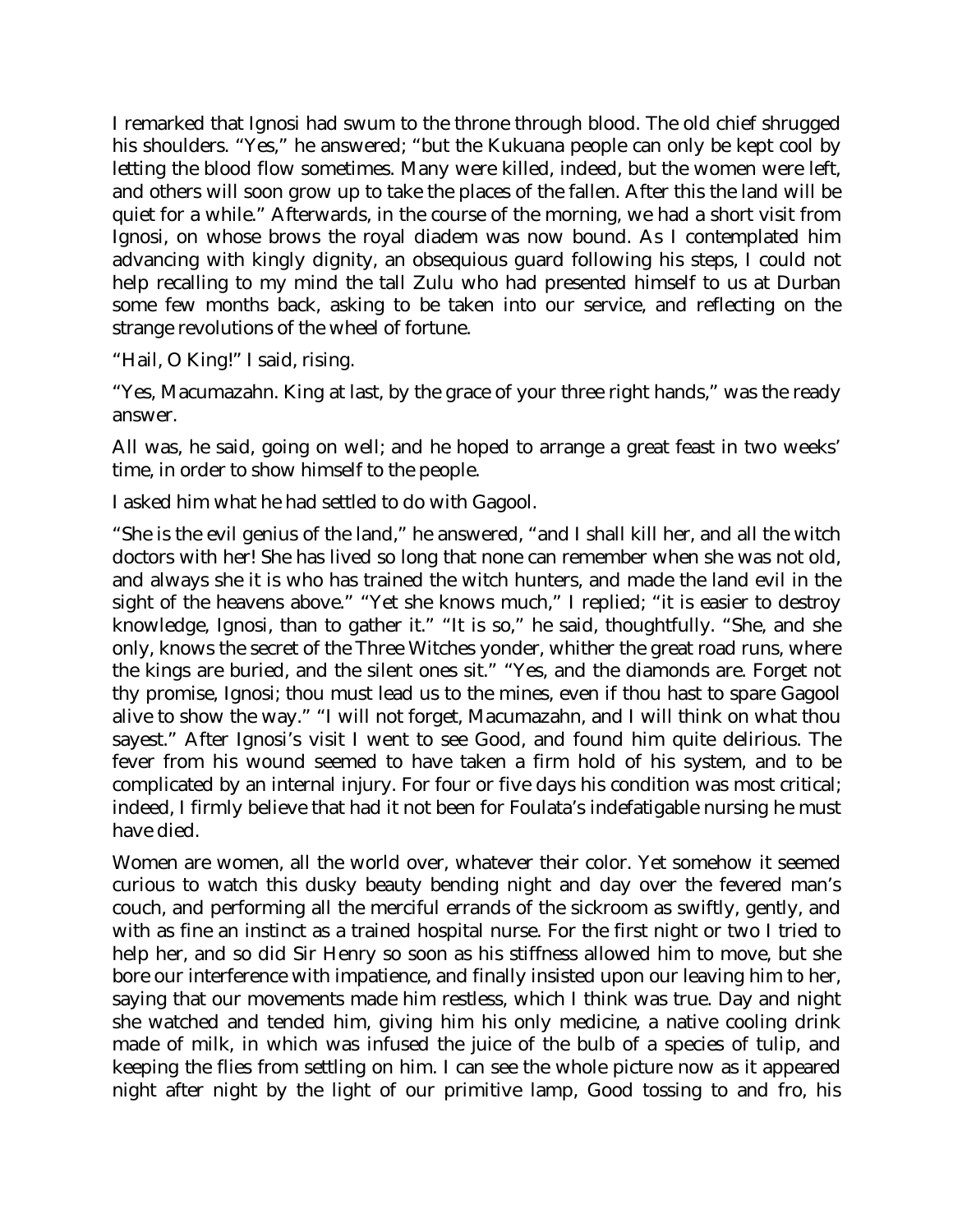features emaciated, his eyes shining large and luminous, and jabbering nonsense by the yard; and seated on the ground by his side, her back resting against the wall of the hut, the soft-eyed, shapely Kukuana beauty, her whole face, weary as it was, animated by a look of infinite compassion- or was it something more than compassion? For two days we thought that he must die, and crept about with heavy hearts.

Only Foulata would not believe it.

"He will live," she said.

For three hundred yards or more around Twala's chief hut, where the sufferer lay, there was silence; for by the king's order all who lived in the habitations behind it had, except Sir Henry and myself, been removed, lest any noise should come to the sick man's ear. One night, it was the fifth night of his illness, as was my habit I went across to see how he was getting on before turning in for a few hours.

I entered the hut carefully. The lamp placed upon the floor showed the figure of Good, tossing no more, but lying quite still.

So it had come at last! And in the bitterness of my heart I gave something like a sob.

"Hush- h- h!" came from the patch of dark shadow behind Good's head.

Then, creeping closer, I saw that he was not dead, but sleeping soundly, with Foulata's tapered fingers clasped tightly in his poor white hand. The crisis had passed, and he would live. He slept like that for eighteen hours; and I scarcely like to say it, for fear I should not be believed, but during that entire period did that devoted girl sit by him, fearing that if she moved and drew away her hand it would wake him. What she must have suffered from cramp, stiffness, and weariness, to say nothing of want of food, nobody will ever know; but it is a fact that, when at last he woke, she had to be carried away- her limbs were so stiff that she could not move them.

After the turn had once been taken, Good's recovery was rapid and complete.

It was not till he was nearly well that Sir Henry told him of all he owed to Foulata; and when he came to the story of how she sat by his side for eighteen hours, fearing lest by moving she should wake him, the honest sailor's eyes filled with tears. He turned and went straight to the hut where Foulata was preparing the midday meal (we were back in our old quarters now), taking me with him to interpret in case he could not make his meaning clear to her, though I am bound to say she understood him marvelously as a rule considering how extremely limited was his foreign vocabulary.

"Tell her," said Good, "that I owe her my life, and that I will never forget her kindness." I interpreted, and under her dark skin she actually seemed to blush.

Turning to him with one of those swift and graceful motions that in her always reminded me of the flight of a wild bird, she answered softly, glancing at him with her large brown eyes, "Nay, my lord; my lord forgets! Did he not save my life, and am I not my lord's handmaiden?" It will be observed that the young lady appeared to have entirely forgotten the share which Sir Henry and myself had had in her preservation from Twala's clutches. But that is the way of women! I remember my dear wife was just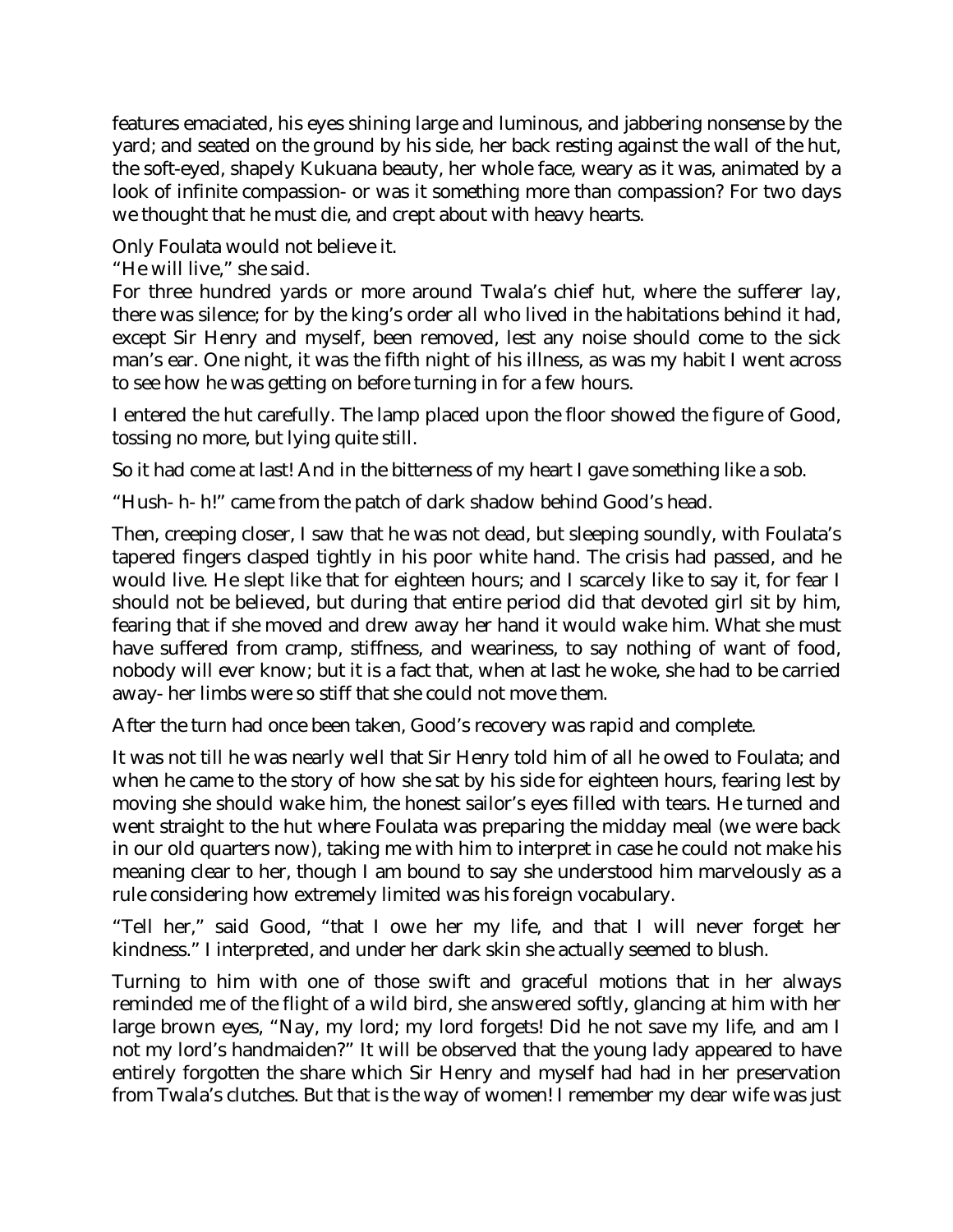the same. I retired from that little interview sad at heart. I did not like Miss Foulata's soft glances, for I knew the fatal amorous propensities of sailors in general, and Good in particular.

There are two things in the world, as I have found it, which cannot be prevented: you cannot keep a Zulu from fighting, or a sailor from falling in love upon the slightest provocation!

It was a few days after this last occurrence that Ignosi held his great "indaba" (council), and was formally recognized as king by the "indunas" (head men) of Kukuanaland. The spectacle was a most imposing one, including, as it did, a great review of troops. On this day the remaining fragment of the Grays were formally paraded, and in the face of the army thanked for their splendid conduct in the great battle. To each man the king made a large present of cattle, promoting them one and all to the rank of officers in the new corps of Grays which was in process of formation. An order was also promulgated throughout the length and breadth of Kukuanaland that, while we honored the country with our presence, we three were to be greeted with the royal salute, to be treated with the same ceremony and respect that was by custom accorded to the king, and the power of life and death was publicly conferred upon us. Ignosi, too, in the presence of his people, reaffirmed the promises that he had made, to the effect that no man's blood should be shed without trial, and that witch hunting should cease in the land.

When the ceremony was over we waited upon Ignosi, and informed him that we were now anxious to investigate the mystery of the mines to which Solomon's Road ran, asking him if he had discovered anything about them.

"My friends," he answered, "this have I discovered. It is there that the three great figures sit, who here are called the Silent Ones, and to whom Twala would have offered the girl, Foulata, as a sacrifice. It is there, too, in a great cave deep in the mountain, that the kings of the land are buried; there ye shall find Twala's body, sitting with those who went before him. There, too, is a great pit which, at some time, long dead men dug out, mayhap for the stones ye speak of, such as I have heard men in Natal speak of at Kimberley. There, too, in the Place of Death is a secret chamber, known to none but the king and Gagool. But Twala, who knew it, is dead, and I know it not, nor know I what is in it. But there is a legend in the land that once, many generations gone, a white man crossed the mountains, and was led by a woman to the secret chamber and shown the wealth, but before he could take it she betrayed him, and he was driven by the king of the day back to the mountains, and since then no man has entered the chamber." "The story is surely true, Ignosi, for on the mountains we found the white man," I said.

"Yes, we found him. And now I have promised ye that if ye can find that chamber, and the stones are there-" "The stone upon thy forehead proves that they are there," I put in, pointing to the great diamond I had taken from Twala's dead brows.

"Mayhap; if they are there," he said, "ye shall have as many as ye can take hence- if, indeed, ye would leave me, my brothers." "First we must find the chamber," said I.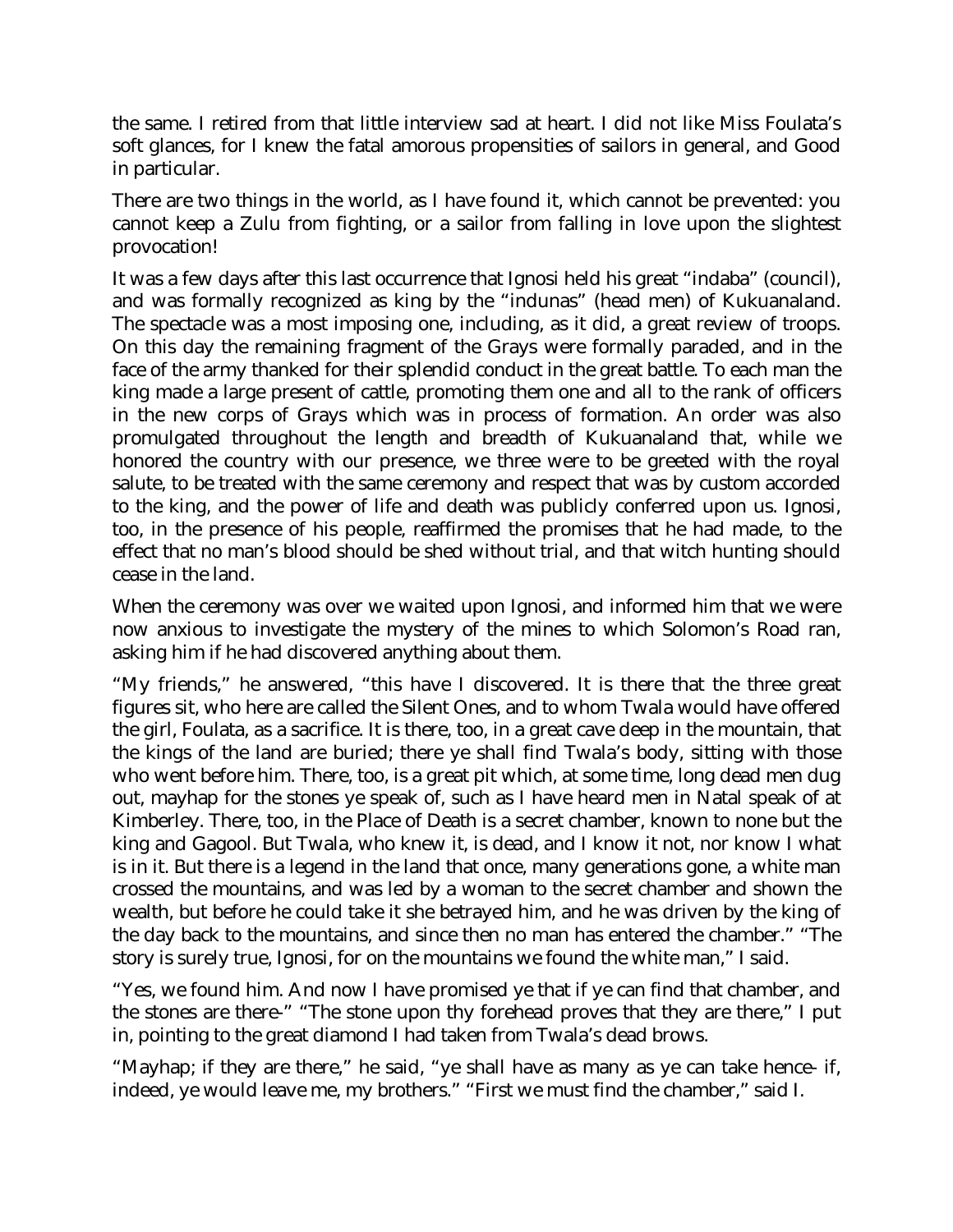"There is but one who can show it to thee- Gagool." "And if she will not?" "Then shall she die," said Ignosi sternly. "I have saved her alive but for this.

Stay, she shall choose," and, calling to a messenger, he ordered Gagool to be brought.

In a few minutes she came, hurried along by two guards, whom she was cursing as she walked.

"Leave her," said the king to the guards.

As soon as their support was withdrawn the withered old bundle, for she looked more like a bundle than anything else, sank into a heap on the floor, out of which her two bright, wicked eyes gleamed like a snake's.

"What will ye with me, Ignosi?" she piped. "Ye dare not touch me. If ye touch me I will blast ye as ye sit. Beware of my magic." "Thy magic could not save Twala, old she wolf, and it cannot hurt me," was the answer. "Listen: I will this of thee, that thou reveal where is the chamber where are the shining stones." "Ha, ha!" she piped. "None know but I, and I will never tell thee. The white devils shall go hence empty-handed." "Thou wilt tell me. I will make thee tell me." "How, O King? Thou art great, but can thy power wring the truth from a woman?" "It is difficult, yet will I do it." "How, O king?" "Nay, thus; if thou tellest not thou shalt slowly die."

"Die!" she shrieked in terror and fury. "Ye dare not touch me- man, ye know not who I am. How old think ye am I? I knew your fathers, and your fathers' fathers' fathers. When the country was young I was here, when the country grows old I shall still be here. I cannot die unless I be killed by chance, for none dare slay me." "Yet will I slay thee. See, Gagool, mother of evil, thou art so old thou canst no longer love thy life. What can life be to such a hag as thee, who hast no shape, nor form, nor hair, nor teethhast naught, save wickedness and evil eyes? It will be mercy to slay thee, Gagool." "Thou fool," shrieked the old fiend, "thou accursed fool, thinkest thou that life is sweet only to the young? It is not so, and naught thou knowest of the heart of man to think it. To the young, indeed, death is sometimes welcome, for the young can feel. They love and suffer, and it wrings them to see their beloved pass to the land of shadows. But the old feel not, they love not, and, ha, ha! they laugh to see another go out into the dark; ha, ha! they laugh to see the evil that is done under the sun. All they love is life, the warm, warm sun, and the sweet, sweet air.

They are afraid of the cold; afraid of the cold and the dark, ha, ha, ha!" and the old hag writhed on the ground in ghastly merriment.

"Cease thine evil talk and answer me," said Ignosi angrily. "Wilt thou show the place where the stones are, or wilt thou not? If thou wilt not, thou diest, even now," and he seized a spear and held it over her.

"I will not show it; thou darest not kill me, darest not. He who slays me will be accursed forever." Slowly Ignosi brought down the spear till it pricked the prostrate heap of rags.

With a wild yell she sprang to her feet, and then again fell and rolled upon the floor.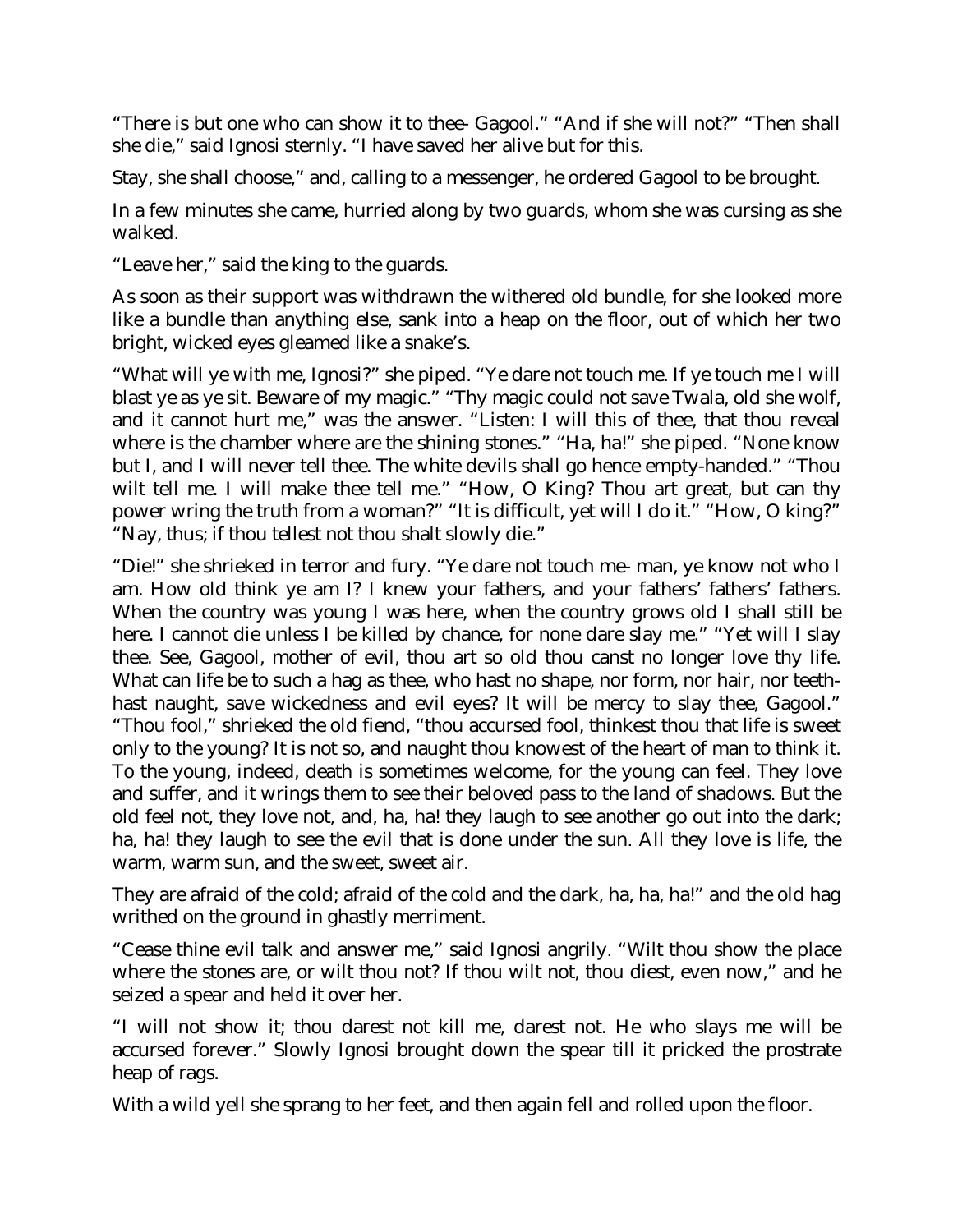"Nay; I will show it. Only let me live, let me sit in the sun and have a bit of meat to suck, and I will show thee." "It is well. I thought I should find a way to reason with thee. Tomorrow shalt thou go with Infadoos and my white brothers to the place, and beware how thou failest, for if thou showest it not, then shalt thou slowly die. I have spoken." "I will not fail, Ignosi. I always keep my word: ha, ha, ha! Once a woman showed the place to a white man before, and behold evil befell him," and here her wicked eyes glinted. "Her name was Gagool, too. Perchance I was that woman." "Thou liest," I said, "that was ten generations gone." "Mayhap, mayhap; when one lives long one forgets. Perhaps it was my mother's mother who told me; surely her name was Gagool, also. But mark, ye will find in the place where the bright playthings are a bag of hide full of stones.

The man filled that bag, but he never took it away. Evil befell him, I say; evil befell him! Perhaps it was my mother's mother who told me. It will be a merry journey- we can see the bodies of those who died in the battle as we go. Their eyes will be gone by now, and their ribs will be hollow. Ha, ha, ha!"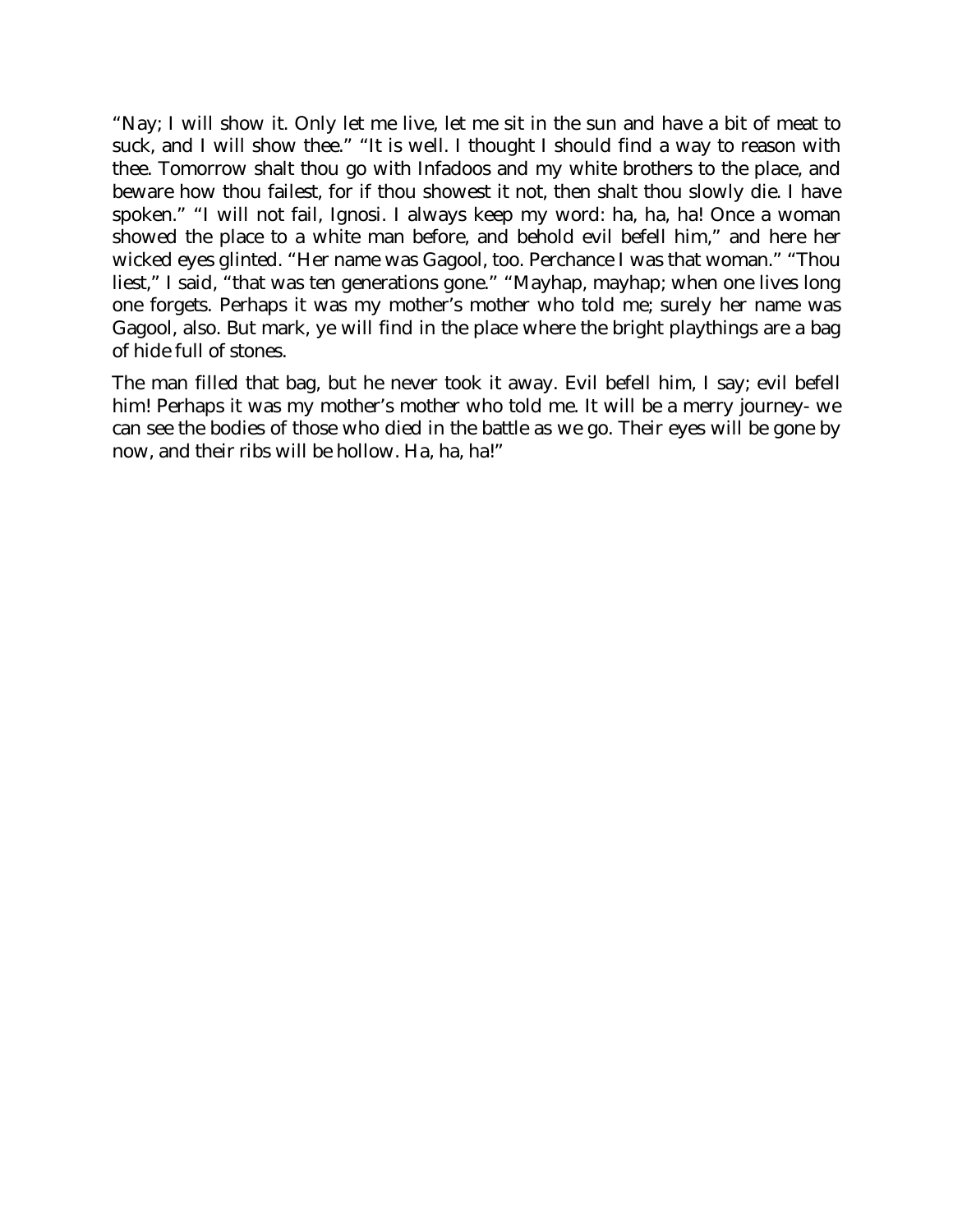## **CHAPTER 16**

## **16. The Place of Death**

IT WAS already dark on the third day after the scene described in the previous chapter, when we camped in some huts at the foot of the Three Witches.

Our party consisted of our three selves and Foulata, who waited on us- especially on Good- Infadoos, Gagool, who was borne along in a litter, inside which she could be heard muttering and cursing all day long, and a party of guards and attendants. The mountains, or rather the three peaks of the mountains, for the whole mass evidently consisted of a solitary upheaval, were, as I have said, in the form of a triangle, of which the base was towards us, one peak being on our right, one on our left, and one straight in front of us. Never shall I forget the sight afforded by those three towering peaks in the early sunlight of the following morning.

High, high above us, up into the blue air, soared their twisted snow wreaths. Beneath the snow the peaks were purple with heath, and so were the wild moors that ran up the slopes towards them. Straight before us the white ribbon of Solomon's Great Road stretched away uphill to the foot of the center peak, about five miles from us, and then stopped. This was its terminus.

I had better leave the feelings of intense excitement with which we set out on our march that morning to the imagination of those who read this history. At last we were drawing near to the wonderful mines that had been the cause of the miserable death of the old Portuguese don, three centuries ago, of my poor friend, his ill-starred descendant, and also, as we feared, of George Curtis, Sir Henry's brother. Were we destined, after all that we had gone through, to fare any better? Evil befell them, as that old fiend, Gagool, said; would it also befall us? Somehow, as we were marching up that last stretch of beautiful road, I could not help feeling a little superstitious about the matter, and so, I think, did Good and Sir Henry.

For an hour and a half or more we tramped on up the heather-fringed road, going so fast in our excitement that the bearers with Gagool's hammock could scarcely keep pace with us, and its occupant piped out to us to stop.

"Go more slowly, white men," she said, projecting her hideous, shriveled countenance between the curtains, and fixing her gleaming eyes upon us. "Why will ye run to meet the evil that shall befall ye, ye seekers after treasure?" and she laughed that horrible laugh which always sent a cold shiver down my back, and which for a while took the enthusiasm out of us.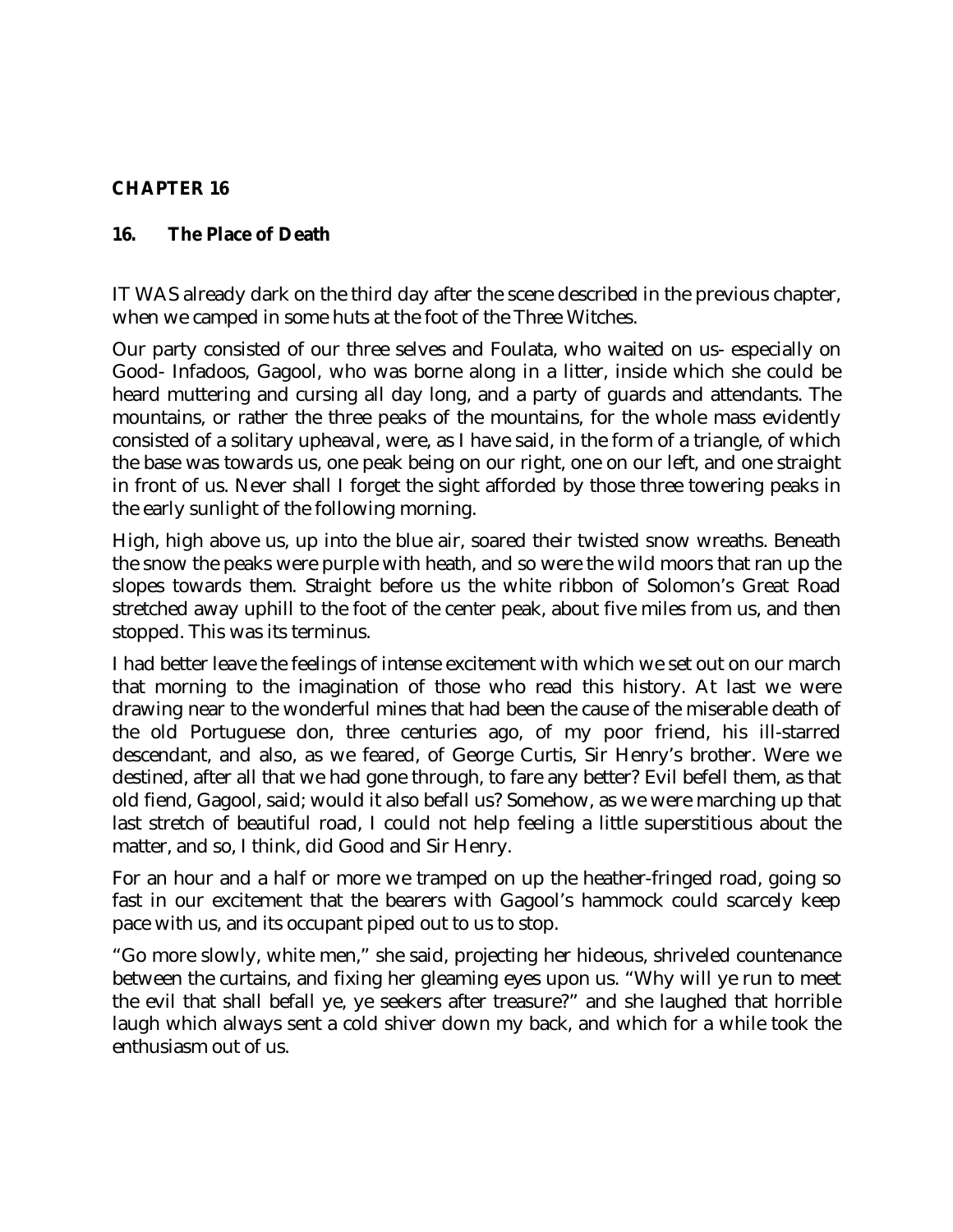However, on we went, till we saw before us, and between ourselves and the peak, a vast circular hole with sloping sides, three hundred feet or more in depth, and quite half a mile round.

"Can't you guess what this is?" I said to Sir Henry and Good, who were staring in astonishment down into the awful pit before us.

They shook their heads.

"Then it is clear that you have never seen the diamond mines at Kimberley.

You may depend on it that this is Solomon's diamond mine; look there," I said, pointing to the stiff blue clay which was yet to be seen among the grass and bushes which clothed the sides of the pit, "the formation is the same. I'll be bound that if we went down there we should find 'pipes' of soapy, brecciated rock. Look, too," and I pointed to a series of worn, flat slabs of rock which were placed on a gentle slope below the level of a watercourse which had in some past age been cut out of the solid rock. "If those are not tables once used to wash the 'stuff,' I'm a Dutchman." At the edge of this vast hole, which was the pit marked on the old don's map, the great road branched into two and circumvented it. In many places this circumventing road was built entirely of vast blocks of stone, apparently with the object of supporting the edges of the pit and preventing falls of reef. Along this road we pressed, driven by curiosity to see what the three towering objects were which we could discern from the hither side of the great hole. As we got nearer we perceived that they were colossi of some sort or another, and rightly conjectured that these were the three "Silent Ones" that were held in such awe by the Kukuana people. But it was not until we got quite close that we recognized the full majesty of these "Silent Ones." There, upon huge pedestals of dark rock, sculptured in unknown characters, twenty paces between each, and looking down the road which crossed some sixty miles of plain to Loo, were three colossal seated forms- two males and one female each measuring about twenty feet from the crown of the head to the pedestal.

The female form, which was nude, was of great though severe beauty, but unfortunately the features were injured by centuries of exposure to the weather. Rising from each side of her head were the points of a crescent. The two male colossi were, on the contrary, draped, and presented a terrifying cast of features, especially the one to our right, which had the face of a devil. That to our left was serene in countenance, but the calm upon it was dreadful. It was the calm of inhuman cruelty, the cruelty, Sir Henry remarked, that the ancients attributed to beings potent for good, who could yet watch the sufferings of humanity, if not with rejoicing, at least without suffering themselves. The three formed a most awe-inspiring trinity, as they sat there in their solitude and gazed out across the plain forever. Contemplating these "Silent Ones," as the Kukuanas called them, an intense curiosity again seized us to know whose were the hands that had shaped them, who was it that had dug the pit and made the road. While I was gazing and wondering, it suddenly occurred to me (being familiar with the Old Testament) that Solomon went astray after strange gods, the names of three of whom I remembered- "Ashtoreth the goddess of the Zidonians, Chemosh the god of the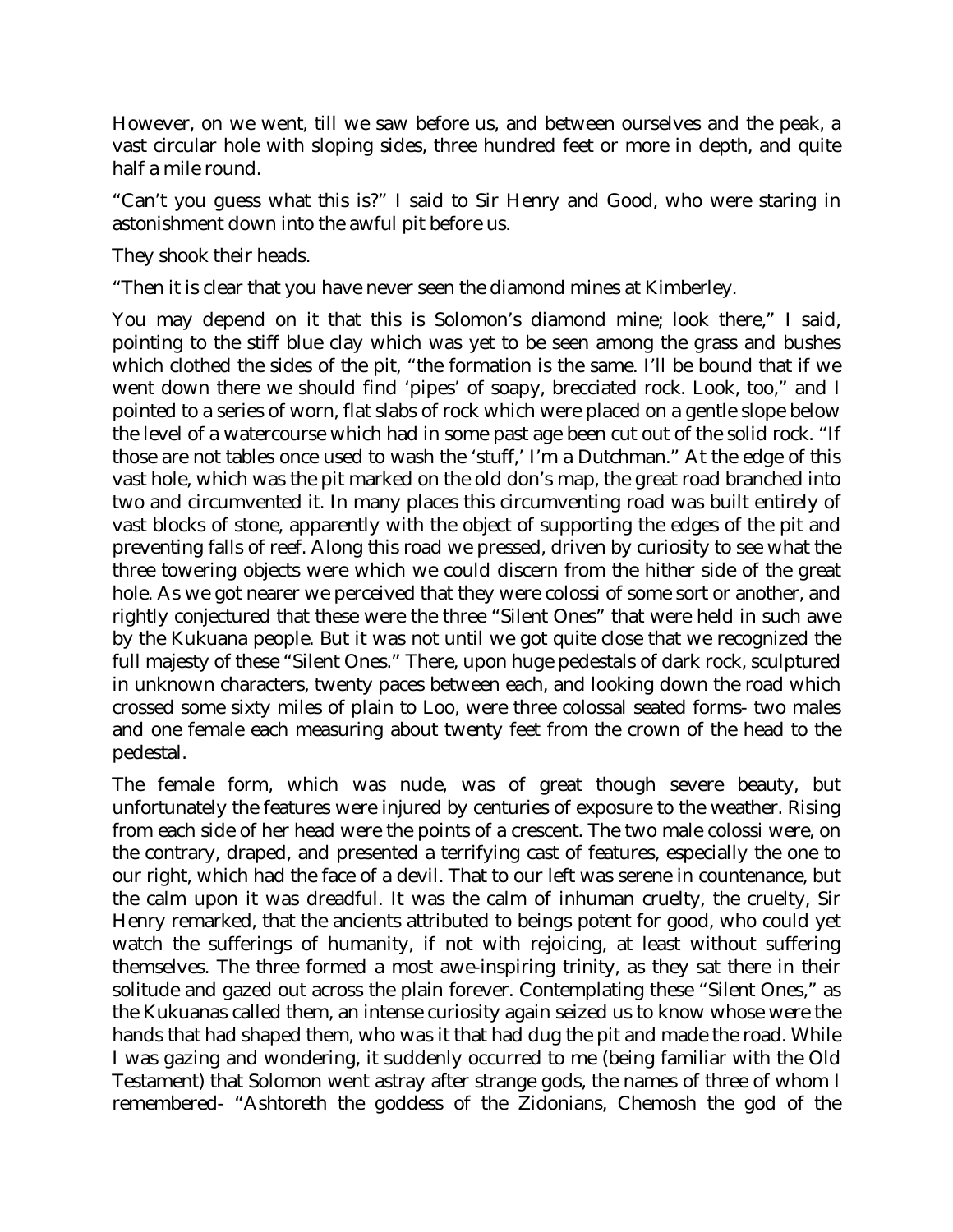Moabites, and Milcom the god of the children of Ammon"- and I suggested to my companions that the three figures before us might represent these false divinities.

"Hum," said Sir Henry, who was a scholar, having taken a high degree in classics at college, "there may be something in that; Ashtoreth of the Hebrews was the Astarte of the Phoenicians, who were the great traders of Solomon's time. Astarte, who afterwards was the Aphrodite of the Greeks, was represented with horns like the half-moon, and there on the brow of the female figure are distinct horns. Perhaps these colossi were designed by some Phoenician official who managed the mines. Who can say?" Before we had finished examining these extraordinary relics of remote antiquity, Infadoos came up, and, having saluted the "Silent Ones" by lifting his spear, asked us if we intended entering the "Place of Death" at once, or if we would wait till after we had taken food at midday. If we were ready to go at once, Gagool had announced her willingness to guide us. As it was not more than eleven o'clock, we- driven to it by a burning curiosity- announced our intention of proceeding at once, and I suggested that, in case we should be detained in the cave, we should take some food with us. Accordingly Gagool's litter was brought up, and that lady herself assisted out of it; and meanwhile Foulata, at my request, stored some biltong together with a couple of gourds of water, in a reed basket. Straight in front of us, at a distance of some fifty paces from the backs of the colossi, rose a sheer wall of rock, eighty feet or more in height, that gradually sloped up till it formed the base of the lofty snow-wreathed peak which soared up into the air three thousand feet above us. As soon as she was clear of her hammock Gagool cast one evil grin upon us, and then, leaning on a stick, hobbled off towards the sheer face of the rock. We followed her till we came to a narrow portal solidly arched, that looked like the opening of a gallery of a mine.

Here Gagool was waiting for us, still with that evil grin upon her horrid face.

"Now, white men from the stars," she piped; "great warriors, Incubu, Bougwan, and Macumazahn the wise, are ye ready? Behold, I am here to do the bidding of my lord the king, and to show ye the store of bright stones." "We are ready," I said.

"Good! Good! Make strong your hearts to bear what ye shall see. Comest thou too, Infadoos, who betrayed thy master?" Infadoos frowned as he answered; "Nay, I come not; it is not for me to enter there. But thou, Gagool, curb thy tongue, and beware how thou dealest with my lords. At thy hands will I require them, and if a hair of them be hurt, Gagool, be thou fifty times a witch, thou shalt die. Hearest thou?" "I hear, Infadoos; I know thee, thou didst ever love big words; when thou wast a babe I remember thou didst threaten thine own mother. That was but the other day. But fear not, fear not; I live but to do the bidding of the king. I have done the bidding of many kings, Infadoos, till in the end they did mine. Ha, ha! I go to look upon their faces once more, and Twala's, too! Come on, come on, here is the lamp," and she drew a great gourd full of oil, and fitted with a rush wick, from under her fur cloak.

"Art thou coming, Foulata?" asked Good in his villainous Kitchen Kukuana, in which he had been improving himself under that lady's tuition.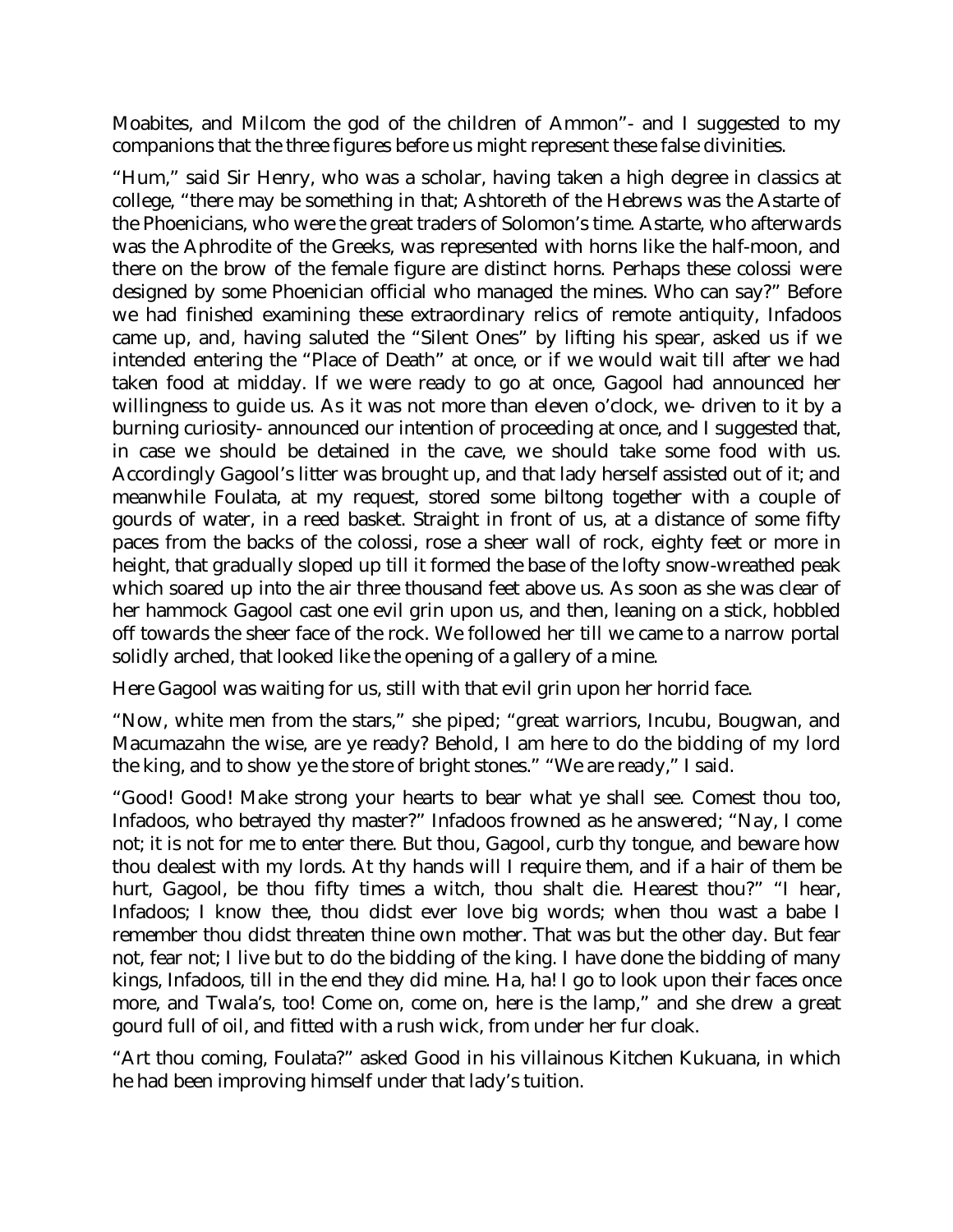"I fear, my lord," the girl answered timidly.

"Then give me the basket." "Nay, my lord, whither thou goest, there will I go also." "The deuce you will!" thought I to myself; "that will be rather awkward if ever we get out of this." Without further ado Gagool plunged into the passage, which was wide enough to admit of two walking abreast, and quite dark, we following her voice as she piped to us to come on, in some fear and trembling, which was not allayed by the sound of a sudden rush of wings.

"Hullo! what's that?" hulloed Good. "Somebody hit me in the face." "Bats," said I; "on you go." When we had, as far as we could judge, gone some fifty paces we perceived that the passage was growing faintly light. Another minute, and we stood in the most wonderful place that the eyes of living man ever lit on.

Let the reader picture to himself the hall of the vastest cathedral he ever stood in, windowless, indeed, but dimly lighted from above (presumably by shafts connected with the outer air and driven in the roof, which arched away a hundred feet above our heads), and he will get some idea of the size of the enormous cave in which we stood, with the difference that this cathedral designed of nature was loftier and wider than any built by man. But its stupendous size was the least of the wonders of the place, for, running in rows adown its length were gigantic pillars of what looked like ice, but were, in reality, huge stalactites. It is impossible for me to convey any idea of the overpowering beauty and grandeur of these pillars of white spar, some of which were not less than twenty feet in diameter at the base, and sprang up in lofty and yet delicate beauty sheer to the distant roof. Others again were in process of formation. On the rock floor there was in these cases what looked, Sir Henry said, exactly like a broken column in an old Grecian temple, while high above, depending from the roof, the point of a huge icicle could be dimly seen. And even as we gazed we could hear the process going on, for presently with a tiny splash a drop of water would fall from the far-off icicle onto the column below. On some columns the drops only fell once in two or three minutes, and in these cases it would form an interesting calculation to discover how long, at that rate of dripping, it would take to form a pillar, say eighty feet high by ten in diameter. That the process was, in at least one instance, incalculably slow, the following instance will suffice to show. Cut on one of these pillars we discovered a rude likeness of a mummy, by the head of which sat what appeared to be one of the Egyptian gods, doubtless the handiwork of some Old-World laborer in the mine. This work of art was executed at about the natural height at which an idle fellow, be he Phoenician workman or British cad, is in the habit of trying to immortalize himself at the expense of nature's masterpieces, namely, about five feet from the ground; yet at the time that we saw it, which must have been nearly three thousand years after the date of the execution of the drawing, the column was only eight feet high, and was still in process of formation, which gives a rate of growth of a foot to a thousand years, or an inch and a fraction to a century.

This we knew because, as we were standing by it, we heard a drop of water fall.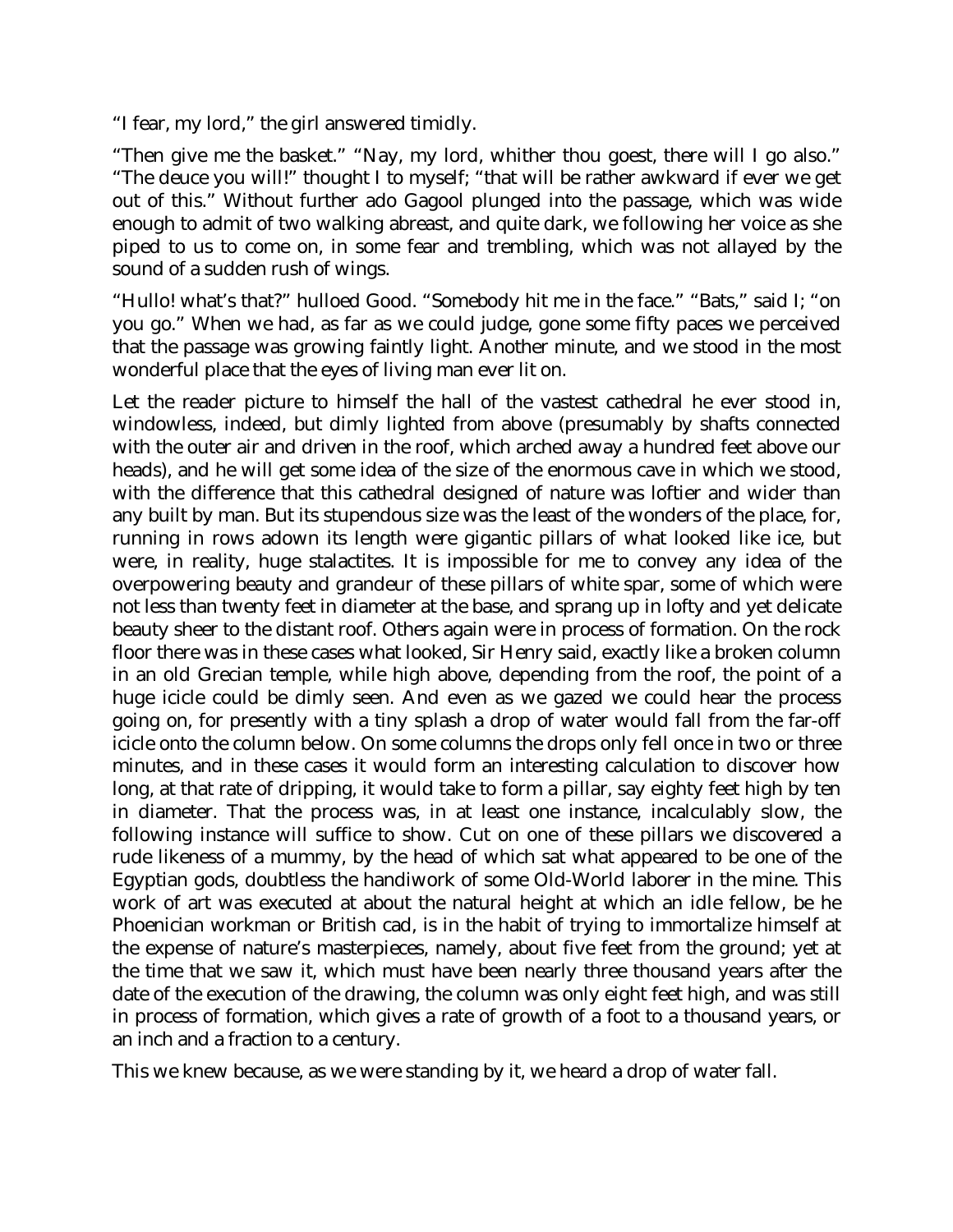Sometimes the stalactites took strange forms, presumably where the dropping of the water had not always been on the same spot. Thus, one huge mass, which must have weighed a hundred tons or so, was in the form of a pulpit, beautifully fretted over outside with what looked like lace. Others resembled strange beasts, and on the sides of the cave were fanlike ivory tracings, such as the frost leaves upon a pane.

Out of the vast main aisle there opened here and there smaller caves, exactly, Sir Henry said, as chapels open out of great cathedrals. Some were large, but one or two- and this is a wonderful instance of how Nature carries out her handiwork by the same unvarying laws, utterly irrespective of size- were tiny. One little nook, for instance, was no larger than an unusually big doll's house, and yet it might have been the model of the whole place, for the water dropped, the tiny icicles hung, and the spar columns were forming in just the same way.

We had not time, however, to examine this beautiful place as thoroughly as we should have liked to do, for unfortunately Gagool seemed to be indifferent to stalactites, and only anxious to get her business over. This annoyed me the more, as I was particularly anxious to discover, if possible, by what system the light was admitted into the place, and whether it was by the hand of man or of nature that this was done; also if it had been used in any way in ancient times, as seemed probable. However, we consoled ourselves with the idea that we would examine it thoroughly on our return, and followed on after our uncanny guide.

On she led us, straight to the top of the vast and silent cave, where we found another doorway, not arched as the first was, but square at the top, something like the doorways of Egyptian temples.

"Are ye prepared to enter the Place of Death?" asked Gagool, evidently with a view to making us feel uncomfortable.

"Lead on, Macduff," said Good solemnly, trying to look as though he was not at all alarmed, as indeed did we all except Foulata, who caught Good by the arm for protection.

"This is getting rather ghastly," said Sir Henry, peeping into the dark doorway. "Come on, Quatermain- seniores priores. Don't keep the old lady waiting!" and he politely made way for me to lead the van, for which I inwardly did not bless him.

Tap, tap went old Gagool's stick down the passage, as she trotted along, chuckling hideously; and, still overcome by some unaccountable presentiment of evil, I hung back.

"Come, get on, old fellow," said Good, "or we shall lose our fair guide." Thus adjured, I started down the passage, and after about twenty paces found myself in a gloomy apartment some forty feet long by thirty broad and thirty high, which in some past age had evidently been hollowed, by hand labor, out of the mountain. This apartment was not nearly so well lighted as the vast stalactite ante-cave, and at the first glance all I could make out was a massive stone table running its length, with a colossal white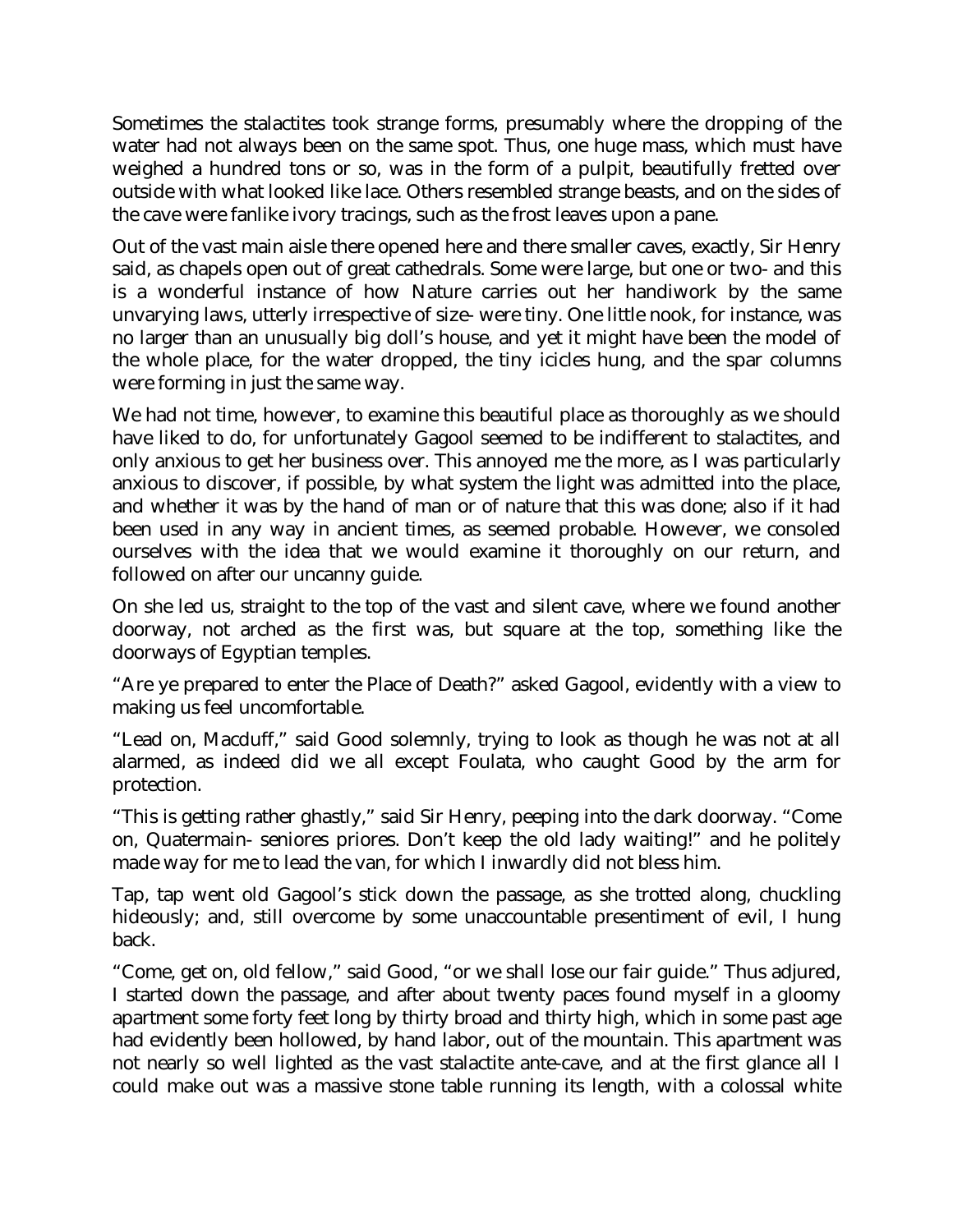figure at its head, and life-sized white figures all round it. Next I made out a brown thing, seated on the table in the center, and in another moment my eyes grew accustomed to the light, and I saw what all these things were, and I was tailing out of it as hard as my legs would carry me. I am not a nervous man, in a general way, and very little troubled with superstitions, of which I have lived to see the folly; but I am free to own that that sight quite upset me, and had it not been that Sir Henry caught me by the collar and held me, I do honestly believe that in another five minutes I should have been outside that stalactite cave, and that the promise of all the diamonds in Kimberley would not have induced me to enter it again. But he held me tight, so I stopped because I could not help myself. But next second his eyes got accustomed to the light, too, and he let go of me and began to mop the perspiration off his forehead.

As for Good, he swore feebly, and Foulata threw her arms round his neck and shrieked.

Only Gagool chuckled loud and long.

It was a ghastly sight. There at the end of the long stone table, sat Death himself, shaped in the form of a colossal human skeleton, fifteen feet or more in height. High above his head he held the spear, as though in the act of striking; one bony hand rested on the stone table before him, in the position a man assumes on rising from his seat, while his frame was bent forward so that the vertebrae of the neck and the grinning, gleaming skull projected towards us and fixed its hollow eye places upon us, the jaws a little open, as though it were about to speak.

"Great heavens!" said I faintly, at last. "What can it be?" "And what are those things?" said Good, pointing to the white company round the table.

"And what on earth is that thing?" said Sir Henry, pointing to the brown creature seated on the table.

"Hee, hee, hee!" laughed Gagool. "To those who enter the Hall of the Dead, evil comes. Hee, hee, hee! Ha, ha!

"Come Incubu, brave in battle, come and see him thou slewest," and the old creature caught his coat in her skinny fingers, and led him away towards the table.

We followed.

Presently she stopped and pointed at the brown object seated on the table. Sir Henry looked, and started back with an exclamation; and no wonder, for there seated, quite naked, on the table, the head which Sir Henry's battle-ax had shorn from the body resting on its knees, was the gaunt corpse of Twala, last king of the Kukuanas. Yes, there, the head perched upon the knees, it sat in all its ugliness, the vertebrae projecting a full inch above the level of the shrunken flesh of the neck, for all the world like a black double of Hamilton Tighe.7 Over the whole surface of the corpse there was gathered a thin, glassy film, which made its ap 7 Now haste ye, my handmaidens, haste and see, How he sits there and glowers with his head on his knee.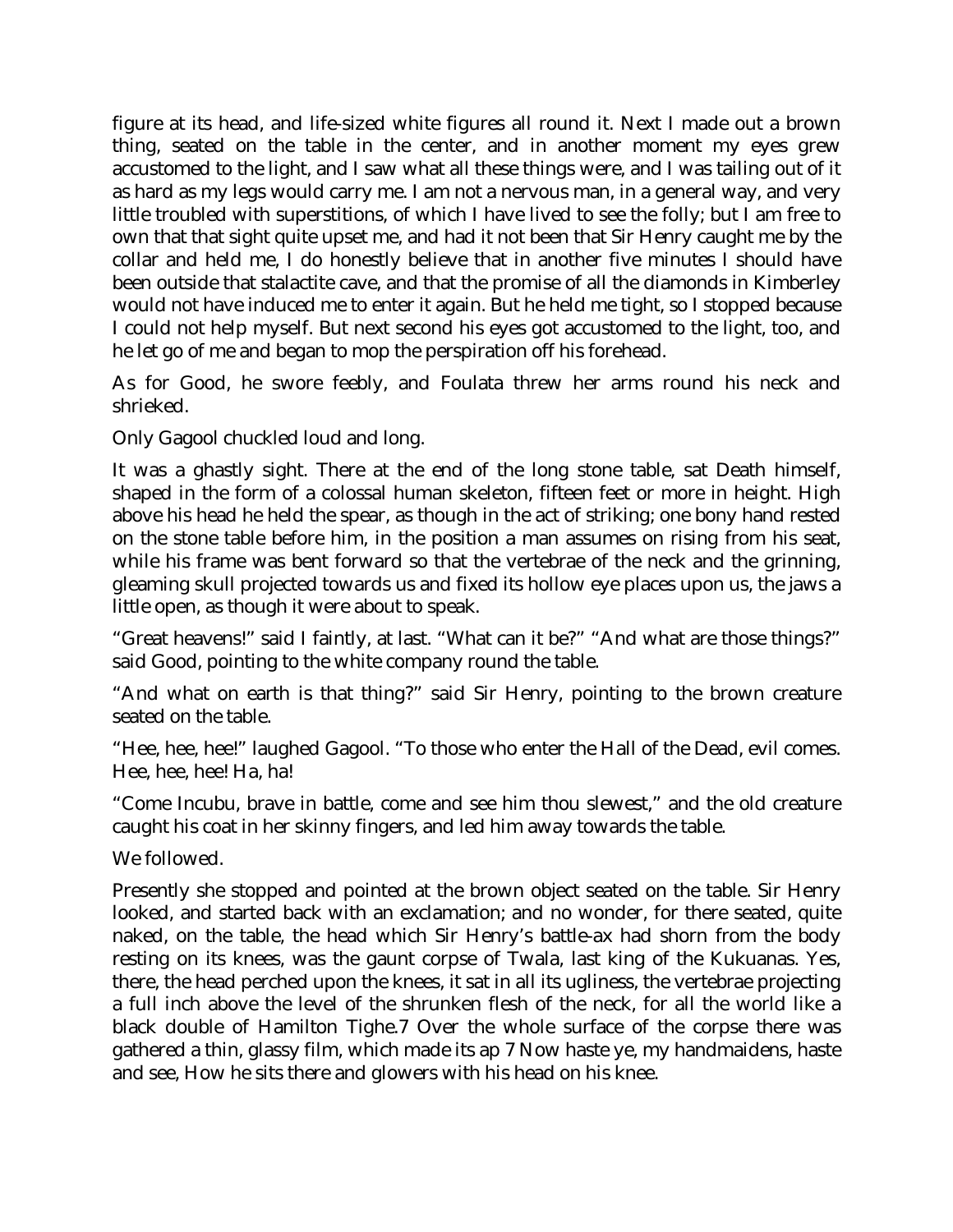pearance yet more appalling, and for which we were, at the moment, quite unable to account, till we presently observed that from the roof of the chamber the water fell steadily- drip, drip, drip!- onto the neck of the corpse, from whence it ran down over the entire surface, and finally escaped into the rock through a tiny hole in the table. Then I guessed what it was- Twala's body was being transformed into a stalactite.

A look at the white forms seated on the stone bench that ran round that ghastly board confirmed this view. They were human forms, indeed, or rather had been human forms; now they were stalactites. This was the way in which the Kukuana people had from time immemorial preserved their royal dead. They petrified them. What the exact system was, if there was any beyond placing them for a long period of years under the drip, I never discovered, but there they sat, iced over and preserved forever by the siliceous fluid. Anything more awe-inspiring than the spectacle of this long line of departed royalties, wrapped in a shroud of ice-like spar, through which the features could be dimly made out (there were twenty-seven of them, the last being Ignosi's father), and seated round that inhospitable board, with Death himself for a host, it is impossible to imagine. That the practice of thus preserving their kings must have been an ancient one is evident from the number, which, allowing for an average reign of fifteen years, would, supposing that every king who reigned was placed here- an improbable thing, as some are sure to have perished in battle far from home- fix the date of its commencement at four and a quarter centuries back. But the colossal Death who sits at the head of the board is far older than that, and, unless I am much mistaken, owes his origin to the same artist who designed the three colossi. He was hewn out of a single stalactite, and, looked at as a work of art, was most admirably conceived and executed. Good, who understood anatomy, declared that, so far as he could see, the anatomical design of the skeleton was perfect down to the smallest bones.

My own idea is that this terrific object was a freak of fancy on the part of some Old-World sculptor, and that its presence had suggested to the Kukuanas the idea of placing their royal dead under its awful presidency. Or perhaps it was placed there to frighten away any marauders who might have designs upon the treasure chamber beyond. I cannot say. All I can do is to describe it as it is, and the reader must form his own conclusion.

Such, at any rate, was the white Death and such were the white dead!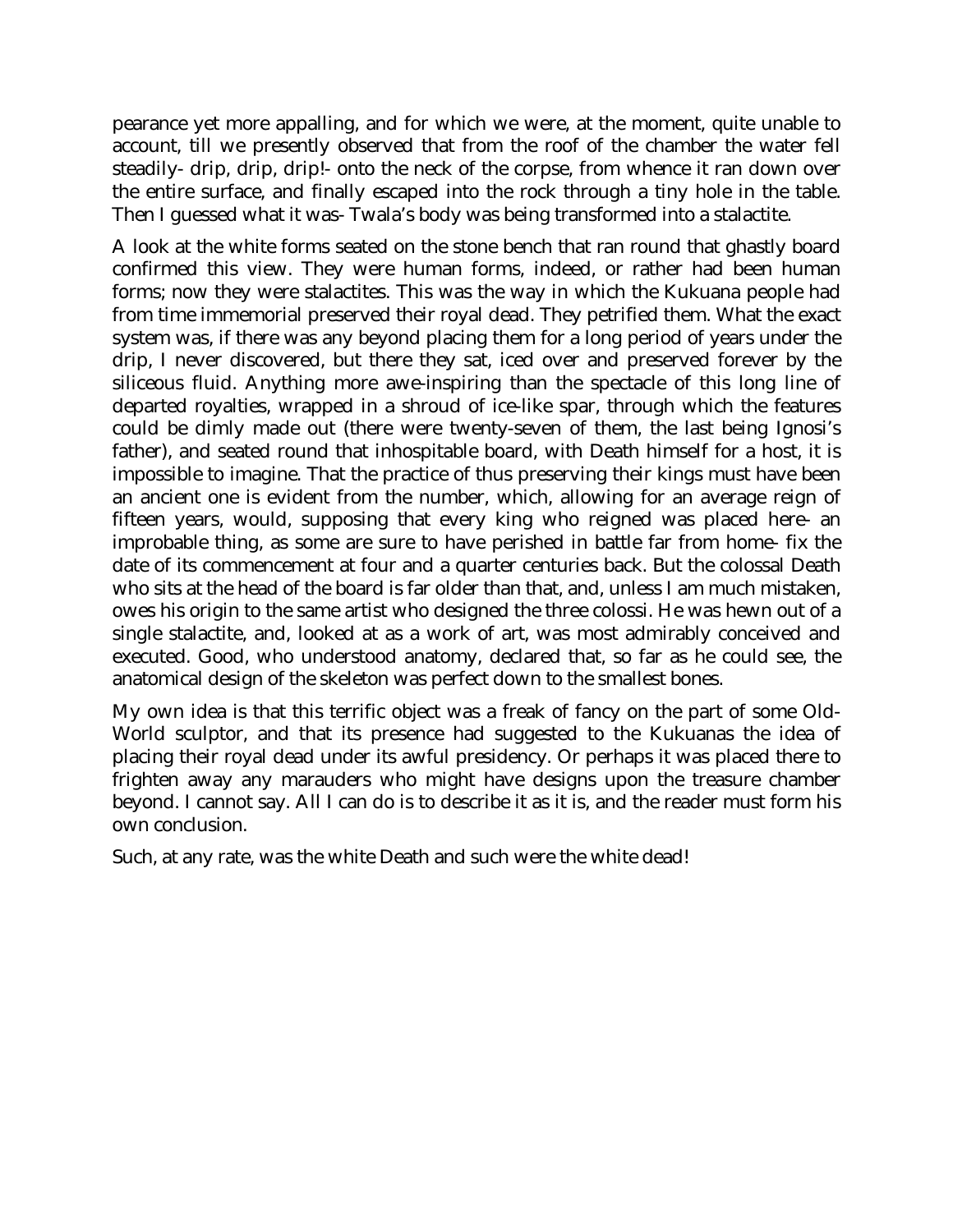# **CHAPTER 17**

#### **17. Solomon's Treasure Chamber**

WHILE WE had been engaged in getting over our fright, and in examining the grisly wonders of the place, Gagool had been differently occupied. Somehow or other- for she was marvelously active when she chose- she had scrambled onto the great table and made her way to where our departed friend Twala was placed under the drip, to see, suggested Good, how he was "pickling," or for some dark purpose of her own. Then she came hobbling back, stopping now and again to address a remark (the tenor of which I could not catch) to one or other of the shrouded forms, just as you or I might greet an old acquaintance. Having gone through this mysterious and horrible ceremony, she squatted herself down on the table immediately under the white Death, and began, so far as I could make out, to offer up prayers to it. The spectacle of this wicked old creature pouring out supplications (evil ones, no doubt) to the archenemy of mankind was so uncanny that it caused us to hasten our inspection.

"Now, Gagool," said I in a low voice- somehow one did not dare to speak above a whisper in that place- "lead us to the chamber." The old creature promptly scrambled down off the table.

"My lords are not afraid?" she said, leering up into my face.

"Lead on."

"Good, my lords," and she hobbled round to the back of the great Death.

"Here is the chamber; let my lords light the lamp, and enter," and she placed the gourd full of oil upon the floor, and leaned herself against the side of the cave. I took out a match, of which we still had a few in a box, and lit the rush wick, and then looked for the doorway, but there was nothing before us but the solid rock.

Gagool grinned. "The way is there, my lords." "Do not jest with us," I said sternly.

"I jest not, my lords. See!" and she pointed at the rock.

As she did so, on holding up the lamp we perceived that a mass of stone was slowly rising from the floor and vanishing into the rock above, where doubtless there was a cavity prepared to receive it. The mass was of the width of a goodsized door, about ten feet high and not less than five feet thick. It must have weighed at least twenty or thirty tons, and was clearly moved upon some simple balance principle, probably the same as that upon which the opening and shutting of an ordinary modern window is arranged. How the principle was set in motion, of course none of us saw; Gagool was careful to avoid that; but I have little doubt that there was some very simple lever, which was moved ever so little by pressure on a secret spot, thereby throwing additional weight onto the hidden counterbalances, and causing the whole huge mass to be lifted from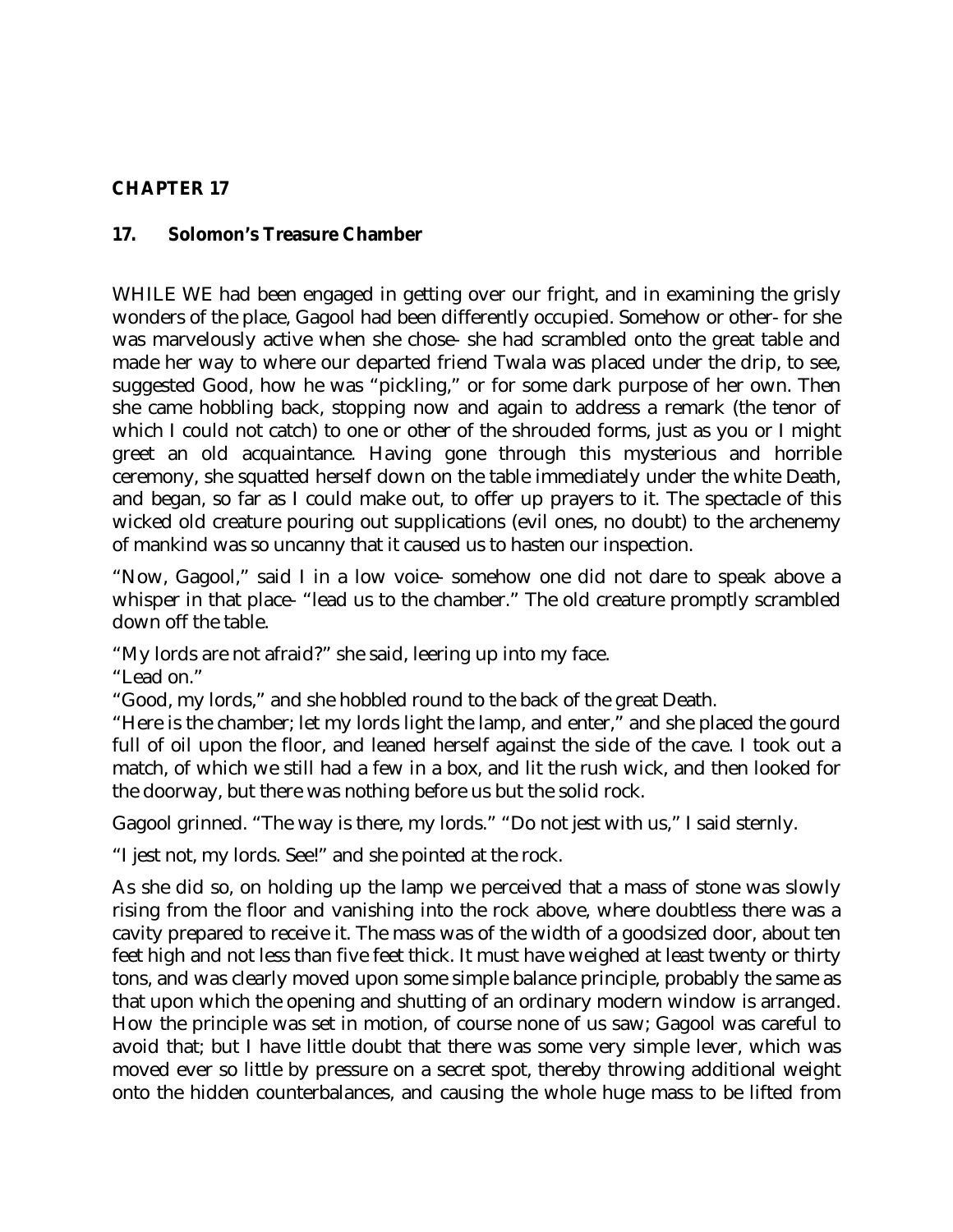the ground. Very slowly and gently the great stone raised itself, till at last it had vanished altogether, and a dark hole presented itself to us in the place which it had filled.

Our excitement was so intense, as we saw the way to Solomon's treasure chamber at last thrown open, that I for one began to tremble and shake. Would it prove a hoax after all, I wondered, or was old Da Silvestra right? And were there vast hoards of wealth stored in that dark place, hoards which would make us the richest men in the whole world? We should know in a minute or two.

"Enter, white men from the stars," said Gagool, advancing into the doorway, "but first hear your servant, Gagaoola the old. The bright stones that ye will see were dug out of the pit over which the Silent Ones are set, and stored here, I know not by whom. But once has this place been entered since the time that those who stored the stones departed in haste, leaving them behind. The report of the treasure went down among the people who lived in the country from age to age, but none knew where the chamber was, nor the secret of the door. But it happened that a white man reached this country from over the mountains, perchance he too came 'from the stars,' and was well received of the king of the day. He it is who sits yonder," and she pointed to the fifth king at the table of the dead. "And it came to pass that he and a woman of the country who was with him came to this place, and that by chance the woman learned the secret of the door- a thousand years might ye search, but ye should never find it. Then the white man entered with the woman and found the stones, and filled with stones the skin of a small goat, which the woman had with her to hold food. And as he was going from the chamber he took up one more stone, a large one, and held it in his hand." Here she paused.

"Well," I asked, breathless with interest, as we all were, "what happened to Da Silvestra?" The old hag started at the mention of the name.

"How knowest thou the dead man's name?" she asked sharply. And then, without waiting for an answer, she went on, "None knew what happened; but it came about that the white man was frightened, for he flung down the goatskin with the stones, and fled out with only the one stone in his hand, and that the king took, and it is the stone that thou, Macumazahn, didst take from Twala's brow." "Have none entered here since?" I asked, peering again down the dark passage.

"None, my lords. Only the secret of the door hath been kept, and every king hath opened it, though he hath not entered. There is a saying, that those who enter there will die within a moon, even as the white man died in the cave upon the mountain, where ye found him, Macumazahn. Ha, ha! Mine are true words." Our eyes met as she said it, and I turned sick and cold. How did the old hag know all these things? "Enter, my lords. If I speak truth the goatskin with the stones will lie upon the floor; and if there is truth as to whether it is death to enter here, that will ye learn afterwards. Ha, ha, ha!" And she hobbled through the doorway, bearing the light with her; but I confess that once more I hesitated about following.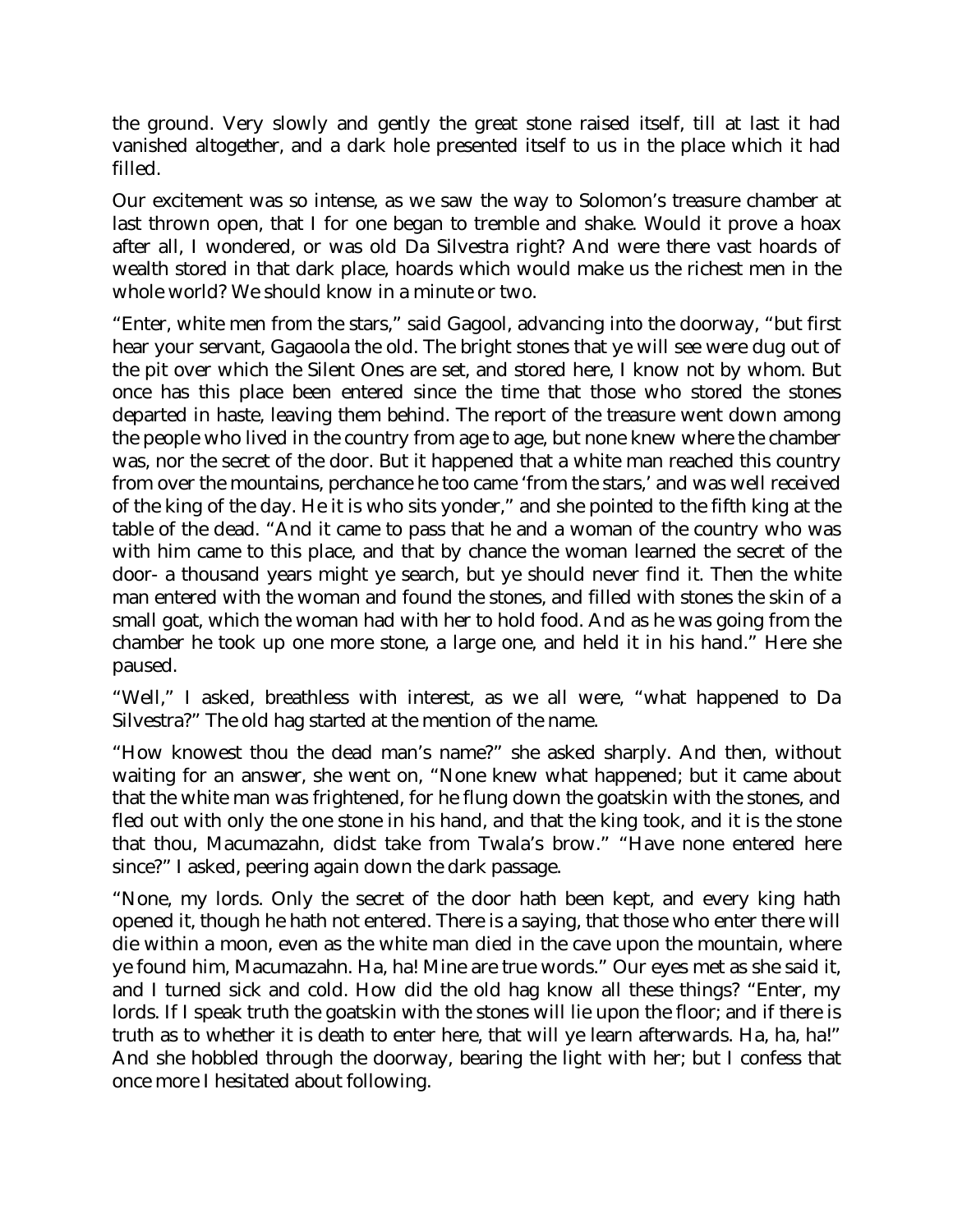"Oh, confound it all!" said Good. "Here goes. I am not going to be frightened by that old devil." And, followed by Foulata, who, however, evidently did not at all like the job, for she was shivering with fear, he plunged into the passage after Gagool- an example which we quickly followed.

A few yards down the passage, in the narrow way hewn out of the living rock, Gagool had paused, and was waiting for us.

"See, my lords," she said, holding the light before her, "those who stored the treasure here fled in haste, and bethought them to guard against any who should find the secret of the door, but had not the time," and she pointed to large square blocks of stone, which had, to the height of two courses (about two feet three), been placed across the passage with a view to walling it up. Along the side of the passage were similar blocks ready for use, and, most curious of all, a heap of mortar and a couple of trowels, which, so far as we had time to examine them, appeared to be of a similar shape and make to those used by workmen of this day.

Here Foulata, who had throughout been in a state of great fear and agitation, said that she felt faint and could go no farther, but would wait there. Accordingly we set her down on the unfinished wall, placing the basket of provisions by her side, and left her to recover.

Following the passage for about fifteen paces farther, we suddenly came to an elaborately painted wooden door. It was standing wide open. Whoever was last there had either not had the time, or had forgotten to shut it.

Across the threshold lay a skin bag, formed of a goatskin, that appeared to be full of pebbles.

"Hee, hee, white men," sniggered Gagool, as the light from the lamp fell upon it. "What did I tell ye, that the white man who came here fled in haste, and dropped the woman's bag- behold it!" Good stooped down and lifted it. It was heavy and jingled.

"By Jove! I believe it's full of diamonds," he said in an awed whisper; and, indeed, the idea of a small goatskin full of diamonds is enough to awe anybody.

"Go on," said Sir Henry impatiently. "Here, old lady, give me the lamp," and, taking it from Gagool's hand, he stepped through the doorway and held it high above his head.

We pressed in after him, forgetful, for the moment, of the bag of diamonds, and found ourselves in Solomon's treasure chamber.

At first, all that the somewhat faint light given by the lamp revealed was a room hewn out of the living rock, and apparently not more than ten feet square.

Next there came into sight, stored one on the other as high as the roof, a splendid collection of elephant tusks. How many of them there were we did not know, for of course we could not see how far they went back, but there could not have been less than the ends of four of five hundred tusks of the first quality visible to our eyes. There, alone, was enough ivory before us to make a man wealthy for life.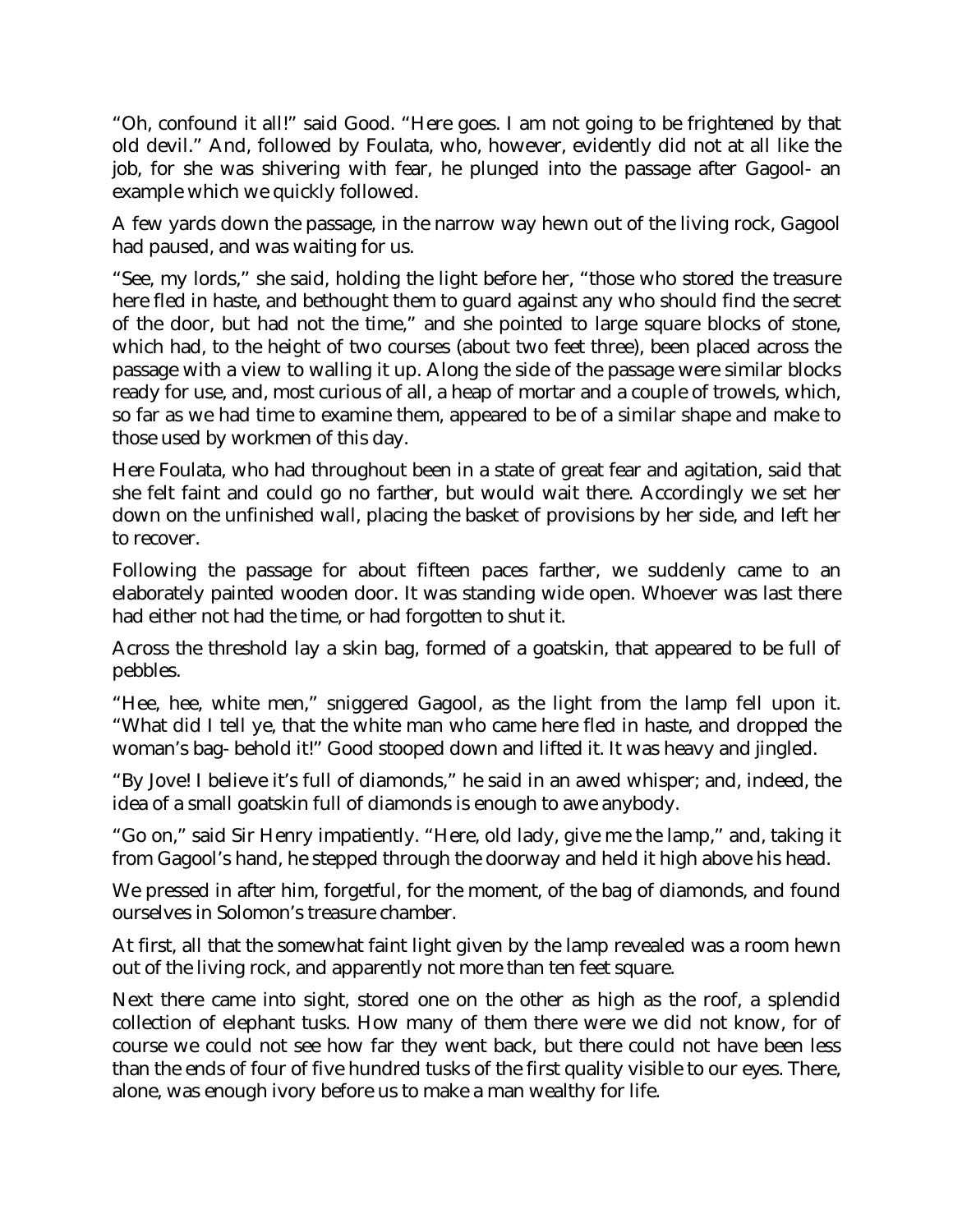Perhaps, I thought, it was from this very store that Solomon drew his material for his "great throne of ivory," of which there was not the like made in any kingdom.

On the opposite side of the chamber were about a score of wooden boxes, something like Martini-Henry ammunition boxes, only rather larger, and painted red.

"There are the diamonds!" cried I. "Bring the light." Sir Henry did so, holding it close to the top box, of which the lid, rendered rotten by time even in that dry place, appeared to have been smashed in, probably by Da Silvestra himself. Pushing my hand through the hole in the lid I drew it out full, not of diamonds, but of gold pieces, of a shape that none of us had seen before, and with what looked like Hebrew characters stamped upon them.

"Ah!" I said, replacing the coin, "we shan't go back empty-handed, anyhow.

There must be a couple of thousand pieces in each box, and there are eighteen boxes. I suppose it was the money to pay the workmen and merchants." "Well," put in Good, "I think that is the lot; I don't see any diamonds, unless the old Portuguese put them all into this bag." "Let my lords look yonder where it is darkest, if they would find the stones," said Gagool, interpreting our looks. "There my lords will find a nook, and three stone chests in the nook, two sealed and one open."

Before interpreting this to Sir Henry, who had the light, I could not resist asking how she knew these things, if no one had entered the place since the white man, generations ago.

"Ah, Macumazahn, who watchest by night," was the mocking answer, "ye who live in the stars, do ye not know that some have eyes that can see through rock?" "Look in that corner, Curtis," I said, indicating the spot Gagool had pointed out.

"Hullo, you fellows," he said, "here's a recess. Great heavens! Look here." We hurried up to where he was standing in a nook, something like a small bow window. Against the wall of this recess were placed three stone chests, each about two feet square. Two were fitted with stone lids; the lid of the third rested against the side of the chest, which was open.

"Look!" he repeated hoarsely, holding the lamp over the open chest. We looked, and for a moment could make nothing out, on account of a silvery sheen that dazzled us. When our eyes got used to it we saw that the chest was three quarters full of uncut diamonds, most of them of considerable size. Stooping, I picked some up. Yes, there was no mistake about it, there was the unmistakable soapy feel about them.

I fairly gasped as I dropped them.

"We are the richest men in the whole world," I said. "Monte Cristo is a fool to us." "We shall flood the market with diamonds," said Good.

"Got to get them there first," suggested Sir Henry.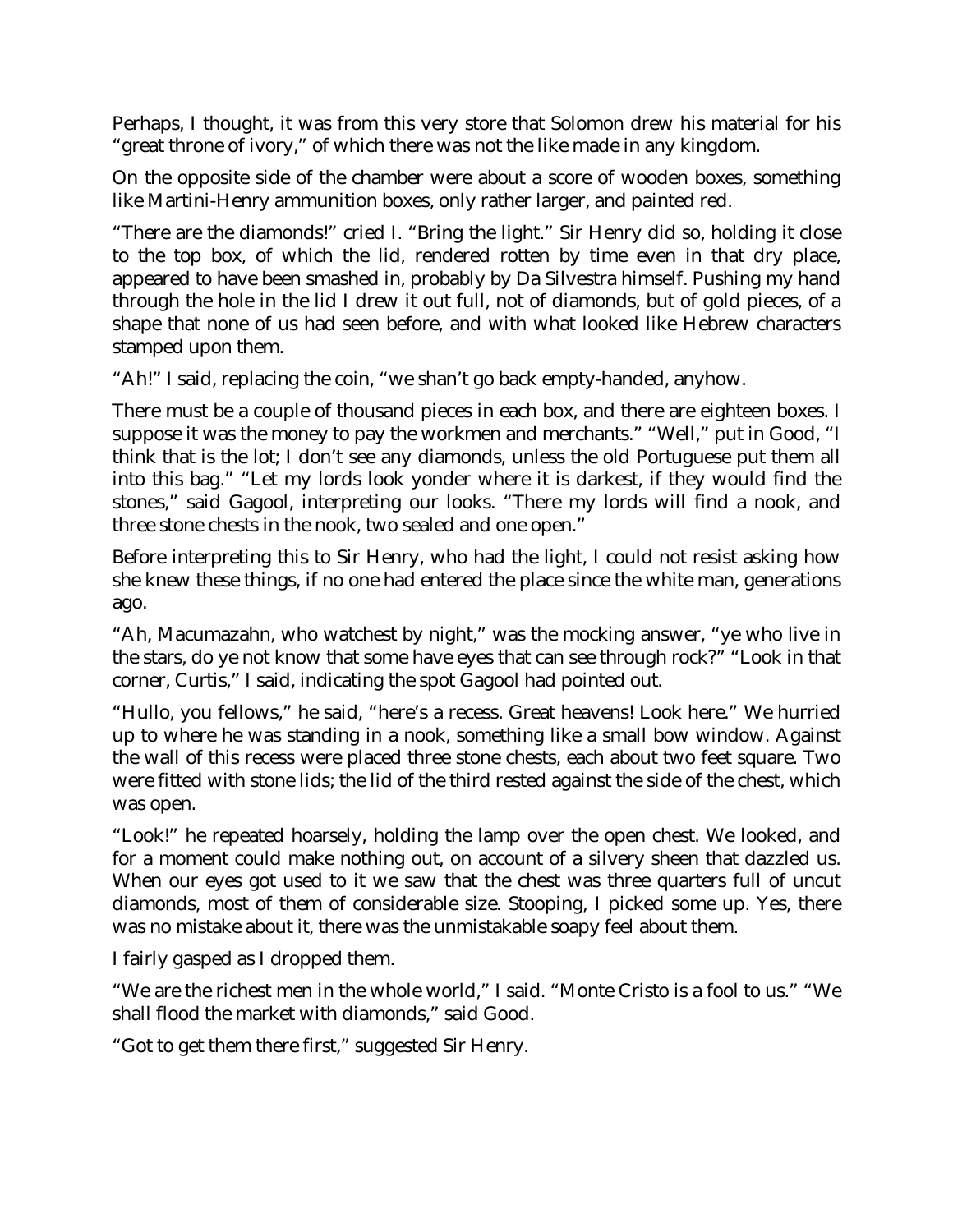And we stood with pale faces and stared at each other, with the lantern in the middle, and the glimmering gems below, as though we were conspirators about to commit a crime, instead of being, as we thought, the three most fortunate men on earth.

"Hee, hee, hee!" went old Gagool behind us, as she flitted about like a vampire bat. "There are the bright stones that ye love, white men, as many as ye will; take them, run them through your fingers, eat of them, hee, hee! Drink of them, ha, ha!" There was something so ridiculous at that moment to my mind in the idea of eating and drinking diamonds that I began to laugh outrageously, an example which the others followed, without knowing why. There we stood and shrieked with laughter over the gems which were ours, which had been found for us thousands of years ago by the patient delvers in the great hole yonder, and stored for us by Solomon's long-dead overseer, whose name, perchance, was written in the characters stamped on the faded wax that yet adhered to the lids of the chests.

Solomon never got them, nor David, nor Da Silvestra, nor anybody else. We had got them; there before us were millions of pounds' worth of diamonds, and thousands of pounds' worth of gold and ivory, only waiting to be taken away.

Suddenly the fit passed off, and we stopped laughing.

"Open the other chests, white men," croaked Gagool, "there are surely more therein. Take your fill, white lords!" Thus adjured, we set to work to pull up the stone lids on the other two, firstnot without a feeling of sacrilege- breaking the seals that fastened them.

Hoorah! They were full too, full to the brim; at least the second one was; no wretched Da Silvestra had been filling goatskins out of that. As for the third chest, it was only about a fourth full, but the stones were all picked ones, none less than twenty carats, and some of them as large as pigeon eggs. Some of these biggest ones, however, we could see by holding them up to the light, were a little yellow, "off colored," as they call it at Kimberley.

What we did not see, however, was the look of fearful malevolence that old Gagool favored us with as she crept, crept like a snake, out of the treasure chamber and down the passage towards the massive door of solid rock. Hark! Cry upon cry comes ringing up the vaulted path. It is Foulata's voice!

"Oh, Bougwan! Help! Help! The rock falls!" "Leave go, girl!" "Help! Help! She has stabbed me!"

By now we are running down the passage, and this is what the light from the lamp falls on. The door of rock is slowly closing down; it is not three feet from the floor. Near it struggle Foulata and Gagool. The red blood of the former runs to her knee, but still the brave girl holds the old witch, who fights like a wildcat. Ah! She is free! Foulata falls, and Gagool throws herself on the ground, to twist herself like a snake through the crack of the closing stone. She is under- ah, God! Too late! Too late! The stone nips her, and she yells in agony. Down, down it comes, all the thirty tons of it, slowly pressing her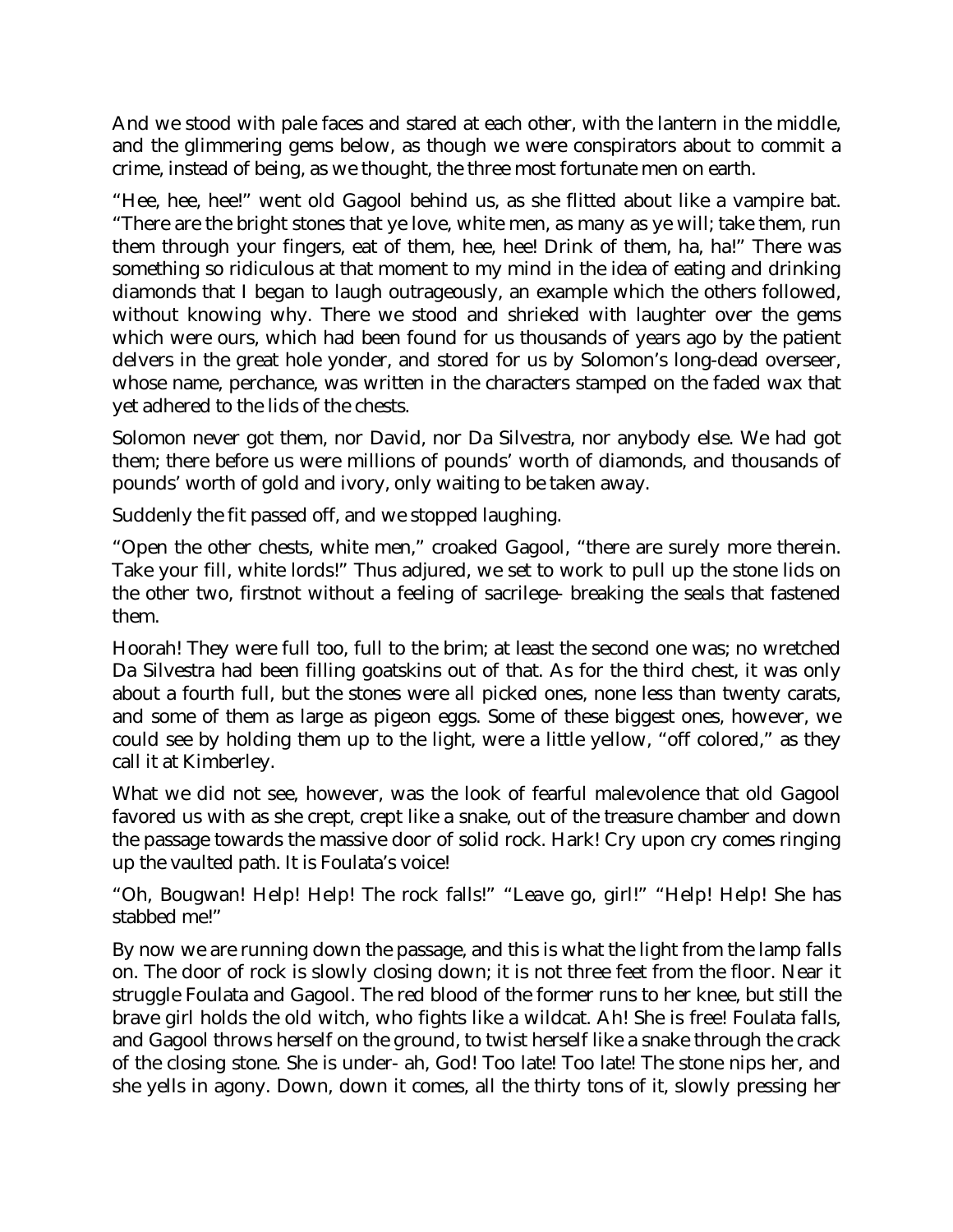old body against the rock below. Shriek upon shriek, such as we never heard, then a long, sickening crunch, and the door was shut just as we, rushing down the passage, hurled ourselves against it.

It was all done in four seconds.

Then we turned to Foulata. The poor girl was stabbed in the body, and could not, I saw, live long.

"Ah, Bougwan, I die!" gasped the beautiful creature. "She crept out- Gagool; I did not see her, I was faint- and the door began to fall; then she came back, and was looking up the path- and I saw her come in through the slowly falling door, and caught her and held her, and she stabbed me, and I die, Bougwan." "Poor girl! Poor girl!" Good cried; and then, as he could do nothing else, he fell to kissing her.

"Bougwan," she said, after a pause, "is Macumazahn there? It grows so dark, I cannot see." "Here I am, Foulata." "Macumazahn, be my tongue for a moment, I pray thee, for Bougwan cannot understand me, and before I go into the darkness- I would speak a word." "Say on, Foulata, I will render it." "Say to my lord, Bougwan, that- I love him, and that I am glad to die because I know that he cannot cumber his life with such as me, for the sun cannot mate with the darkness, nor the white with the black.

"Say that at times I have felt as though there were a bird in my bosom, which would one day fly hence and sing elsewhere; even now, though I cannot lift my hand, and my brain grows cold, I do not feel as though my heart were dying; it is so full of love that could live a thousand years, and yet be young. Say that if I live again, mayhap I shall see him in the stars, and that- I will search them all, though perchance I should there still be black and he would- still be white. Say- nay, Macumazahn, say no more, save that I love- Oh, hold me closer, Bougwan, I cannot feel thine arms- Oh! Oh!" "She is dead- she is dead!" said Good, rising in grief, the tears running down his honest face.

"You need not let that trouble you, old fellow," said Sir Henry.

"Eh!" said Good. "What do you mean?"

"I mean that you will soon be in a position to join her. Man, don't you see that we are buried alive?" Until Sir Henry uttered these words, I do not think the full horror of what had happened had come home to us, preoccupied as we were with poor Foulata's death. But now we understood. The ponderous mass of rock had closed, probably forever, for the only brain which knew its secret was crushed to powder beneath it. This was a door that none could hope to force with anything short of dynamite in large quantities. And we were the wrong side of it!

For a few minutes we stood horrified there over the corpse of Foulata. All the manhood seemed to have gone out of us. The first shock of this idea of the slow and miserable end that awaited us was overpowering. We saw it all now; that fiend Gagool had planned this snare for us from the first. It would have been just the jest that her evil mind would have rejoiced in, the idea of the three white men, whom, for some reason of her own, she had always hated, slowly perishing of thirst and hunger in the company of the treasure they had coveted. I saw the point of that sneer of hers about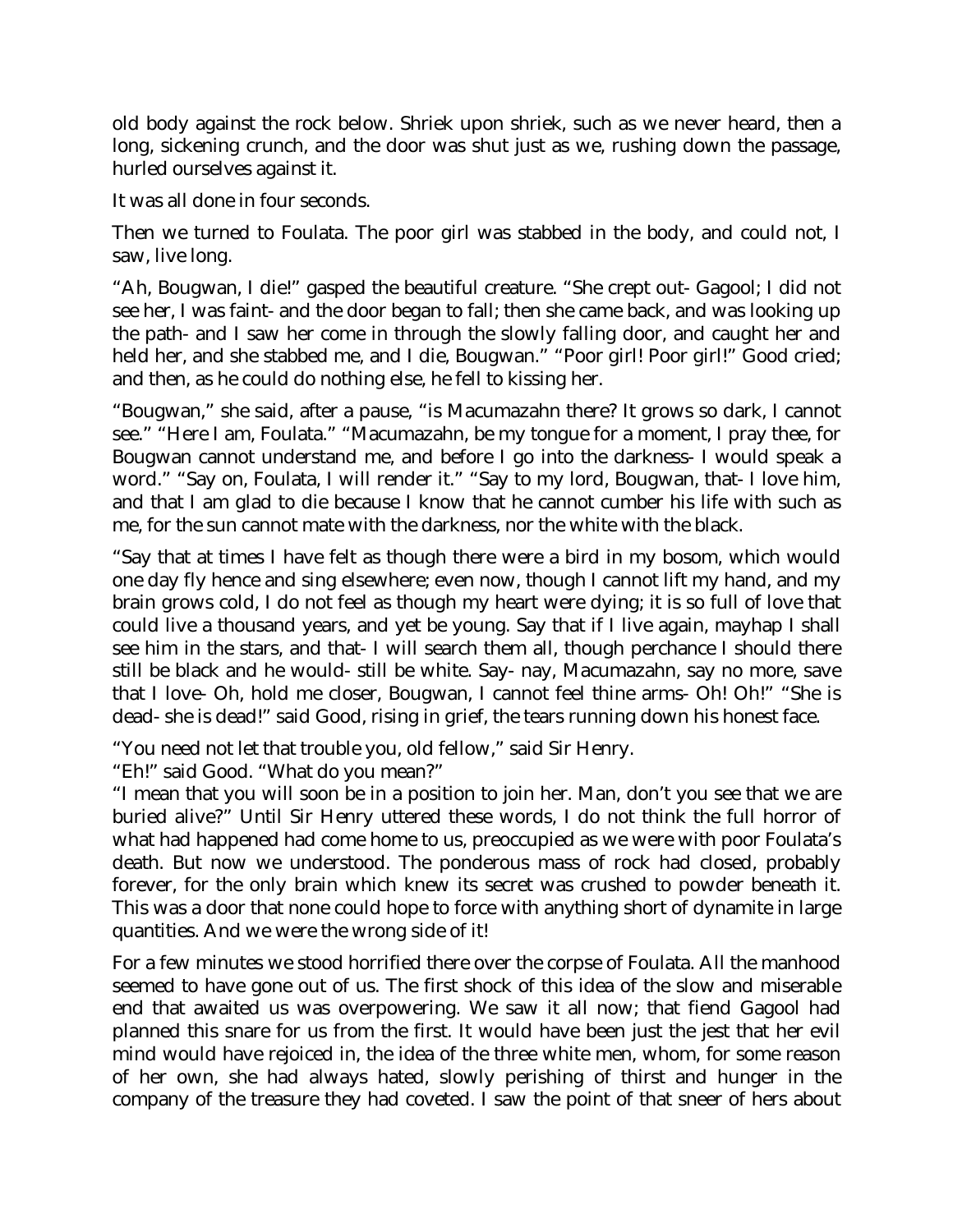eating and drinking the diamonds now. Perhaps somebody had tried to serve the poor old don in the same way, when he abandoned the skin full of jewels.

"This will never do," said Sir Henry hoarsely; "the lamp will soon go out. Let us see if we can't find the spring that works the rocks."

We sprang forward with desperate energy, and, standing in a bloody ooze, began to feel up and down the door and the sides of the passage. But no knob or spring could we discover.

"Depend on it," I said, "it does not work from the inside; if it did Gagool would not have risked trying to crawl underneath the stone. It was the knowledge of this that made her try to escape at all hazard, curse her." "At all events," said Sir Henry with a hard little laugh, "retribution was swift; hers was almost as awful an end as ours is likely to be. We can do nothing with the door; let us go back to the treasure room." We turned and went, and as we did so I perceived by the unfinished wall across the passage the basket of food which poor Foulata had carried. I took it up and brought it with me back to that accursed treasure chamber that was to be our grave. Then we went back and reverently bore in Foulata's corpse, laying it on the floor by the boxes of coin.

Next we seated ourselves, leaning our backs against the three stone chests of priceless treasures.

"Let us divide the food," said Sir Henry, "so as to make it last as long as possible." Accordingly we did so. It would, we reckoned, make four infinitesimally small meals for each of us; enough, say, to support life for a couple of days. Besides the biltong, there were two gourds of water, each holding about a quart.

"Now," said Sir Henry, "let us eat and drink, for tomorrow we die."

We each ate a small portion of the biltong, and drank a sip of water. We had, needless to say, but little appetite, though we were sadly in need of food, and felt better after swallowing it. Then we got up and made a systematic examination of the walls of our prison house, in the faint hope of finding some means of exit, sounding them and the floor carefully.

There was none. It was not probable that there would be one to a treasure chamber.

The lamp began to burn dim. The fat was nearly exhausted.

"Quatermain," said Sir Henry, "what is the time- your watch goes?" I drew it out and looked at it. It was six o'clock; we had entered the cave at eleven.

"Infadoos will miss us," I suggested. "If we do not return tonight he will search for us in the morning, Curtis." "He may search in vain. He does not know the secret of the door, nor even where it is. No living person knew it yesterday, except Gagool. Today no one knows it. Even if he found the door he could not break it down. All the Kukuana army could not break through five feet of living rock. My friends, I see nothing for it but to bow ourselves to the will of the Almighty. The search for treasure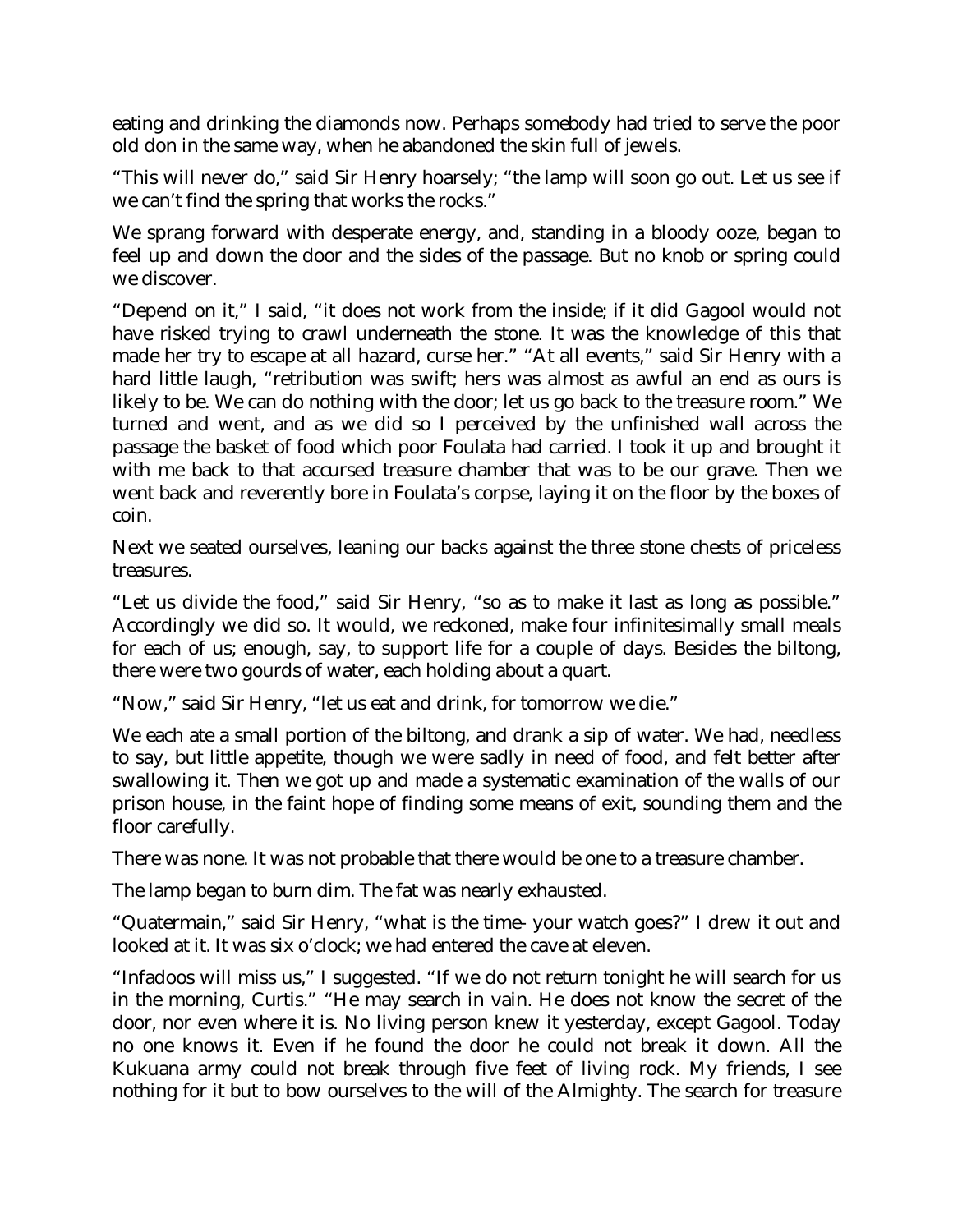has brought many to a bad end; we shall go to swell their number." The lamp grew dimmer yet.

Presently it flared up and showed the whole scene in strong relief, the great mass of white tusks, the boxes full of gold, the corpse of poor Foulata stretched before them, the goatskin full of treasure, the dim glimmer of the diamonds, and the wild, wan faces of us three white men seated there awaiting death by starvation.

Suddenly it sank, and expired.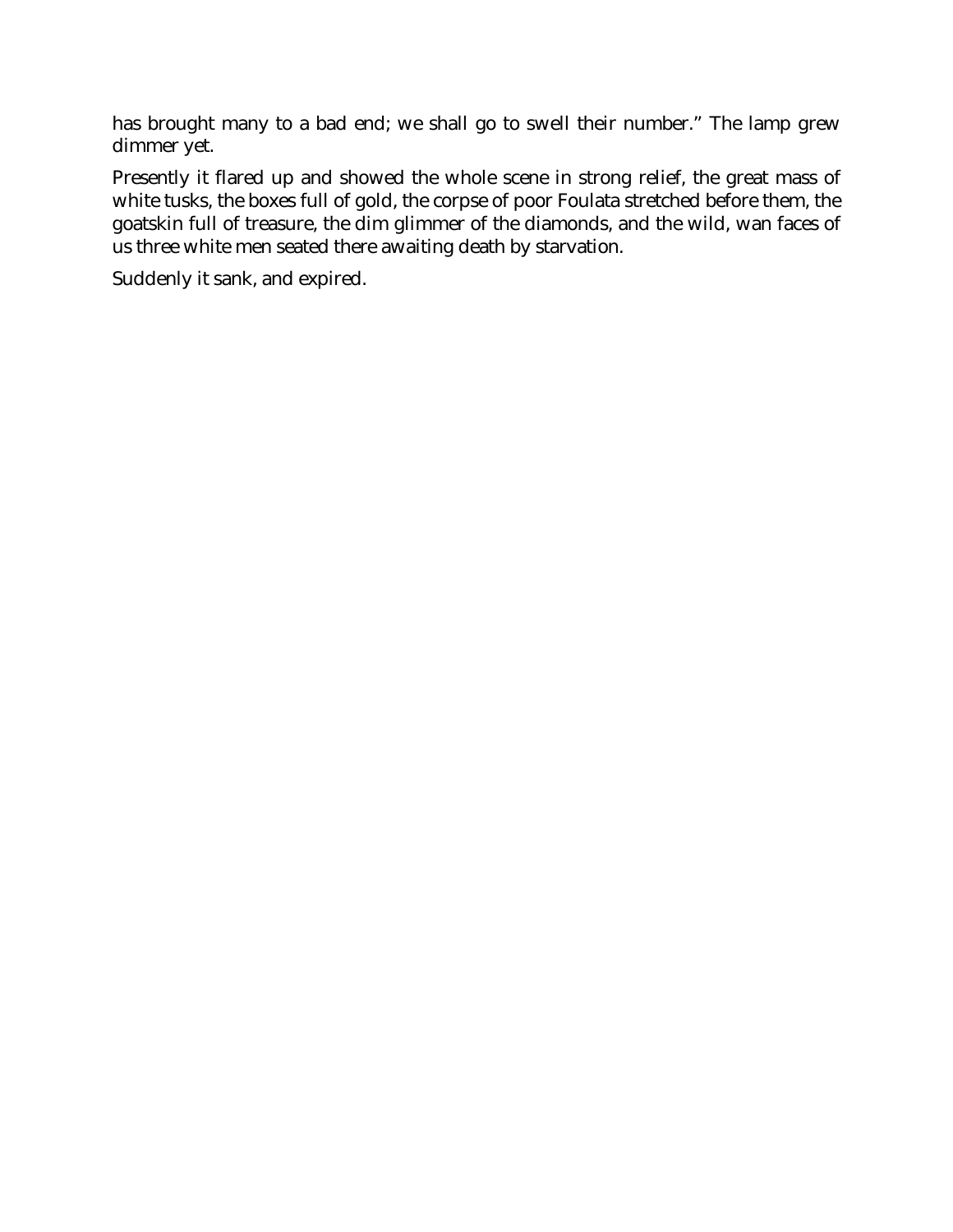## **CHAPTER 18**

#### **18. We Abandon Hope**

I CAN give no adequate description of the horrors of the night which followed. Mercifully they were to some extent mitigated by sleep, for even in such a position as ours, wearied nature will sometimes assert itself. But I, at any rate, found it impossible to sleep much. Putting aside the terrifying thought of our impending doom- for the bravest man on earth might well quail from such a fate as awaited us, and I never had any great pretensions to be brave- the silence itself was too great to allow of it. Reader, you may have lain awake at night and thought the silence oppressive, but I say with confidence that you can have no idea what a vivid, tangible thing perfect silence really is. On the surface of the earth there is always some sound or motion, and though it may in itself be imperceptible, yet does it deaden the sharp edge of absolute silence. But here there was none. We were buried in the bowels of a huge, snow-clad peak. Thousands of feet above us the fresh air rushed over the white snow, but no sound of it reached us.

We were separated by a long tunnel and five feet of rock even from the awful chamber of the dead; and the dead make no noise. The crashing of all the artillery of earth and heaven could not have come to our ears in our living tomb. We were cut off from all echoes of the world- we were as already dead.

And then the irony of the situation forced itself upon me. There around us lay treasures enough to pay off a moderate national debt, or to build a fleet of ironclads, and yet we would gladly have bartered them all for the faintest chance of escape. Soon, doubtless, we should be glad to exchange them for a bit of food or a cup of water, and, after that, even for the speedy close to our sufferings. Truly wealth, which men spend all their lives in acquiring, is a valueless thing at the last.

And so the night wore on.

"Good," said Sir Henry's voice at last, and it sounded awful in the intense stillness, "how many matches have you in the box?" "Eight, Curtis." "Strike one, and let us see the time." He did so, and in contrast to the dense darkness the flame nearly blinded us. It was five o'clock by my watch. The beautiful dawn was now blushing on the snow wreaths far over our heads, and the breeze would be stirring the night mists in the hollows.

"We had better eat something and keep up our strength," said I.

"What is the good of eating?" answered Good. "The sooner we die and get it over the better." "While there is life there is hope," said Sir Henry.

Accordingly we ate and sipped some water, and another period of time passed, when somebody suggested that it might be as well to get as near to the door as possible and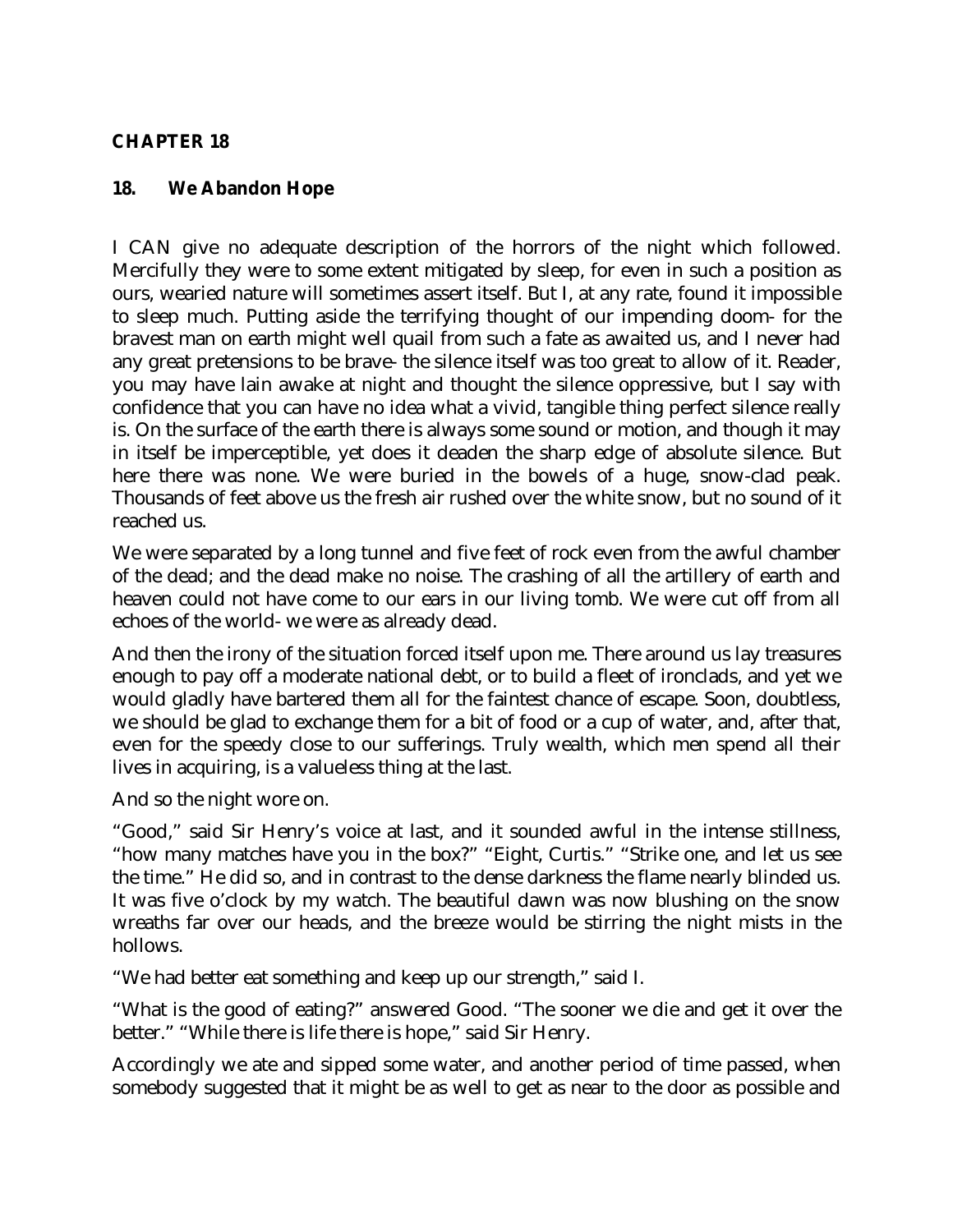call, on the faint chance of somebody catching a sound outside. Accordingly Good, who, from long practice at sea, has a fine, piercing note, groped his way down the passage and began, and I must say he made a most diabolical noise. I never heard such yells; but it might have been a mosquito buzzing for all the effect it produced.

After a while he gave it up, and came back very thirsty, and had to have some water. After that we gave up yelling, as it encroached on the supply of water.

So we all sat down once more against our chests of useless diamonds in that dreadful inaction which was one of the hardest circumstances of our fate; and I am bound to say that, for my part, I gave way in despair. Laying my head against Sir Henry's broad shoulder, I burst into tears; and I think I heard Good gulping on the other side, and swearing hoarsely at himself for doing so.

Ah, how good and brave that great man was! Had we been two frightened children, and he our nurse, he could not have treated us more tenderly. Forgetting his own share of miseries, he did all he could to soothe our broken nerves, telling stories of men who had been in somewhat similar circumstances and miraculously escaped; and when these failed to cheer us, pointing out how, after all, it was only anticipating an end that must come to us all, that it would soon be over, and that death from exhaustion was a merciful one (which is not true). Then, in a diffident sort of a way, as I had once before heard him do, he suggested that we should throw ourselves on the mercy of a higher Power, which, for my part, I did with great vigor.

His is a beautiful character, very quiet, but very strong.

And so somehow the day went as the night had gone (if, indeed, one can use the terms where all was densest night), and when I lit a match to see the time it was seven o'clock.

Once more we ate and drank, and as we did so an idea occurred to me.

"How is it," said I, "that the air in this place keeps fresh? It is thick and heavy, but it is perfectly fresh." "Great heavens!" said Good, starting up, "I never thought of that. It can't come through the stone door, for it is airtight, if ever a door was. It must come from somewhere. If there were no current of air in the place we should have been stifled when we first came in. Let us have a look." It was wonderful what a change this mere spark of hope wrought in us. In a moment we were all three groping about the place on our hands and knees, feeling for the slightest indication of a draft. Presently my ardor received a check. I put my hand on something cold. It was poor Foulata's dead face.

For an hour or more we went on feeling about, till at last Sir Henry and I gave it up in despair, having got considerably hurt by constantly knocking our heads against tusks, chests, and the sides of the chamber. But Good still persevered, saying, with an approach to cheerfulness, that it was better than doing nothing.

"I say, you fellows," he said presently, in a constrained sort of voice, "come here." Needless to say we scrambled over towards him quick enough.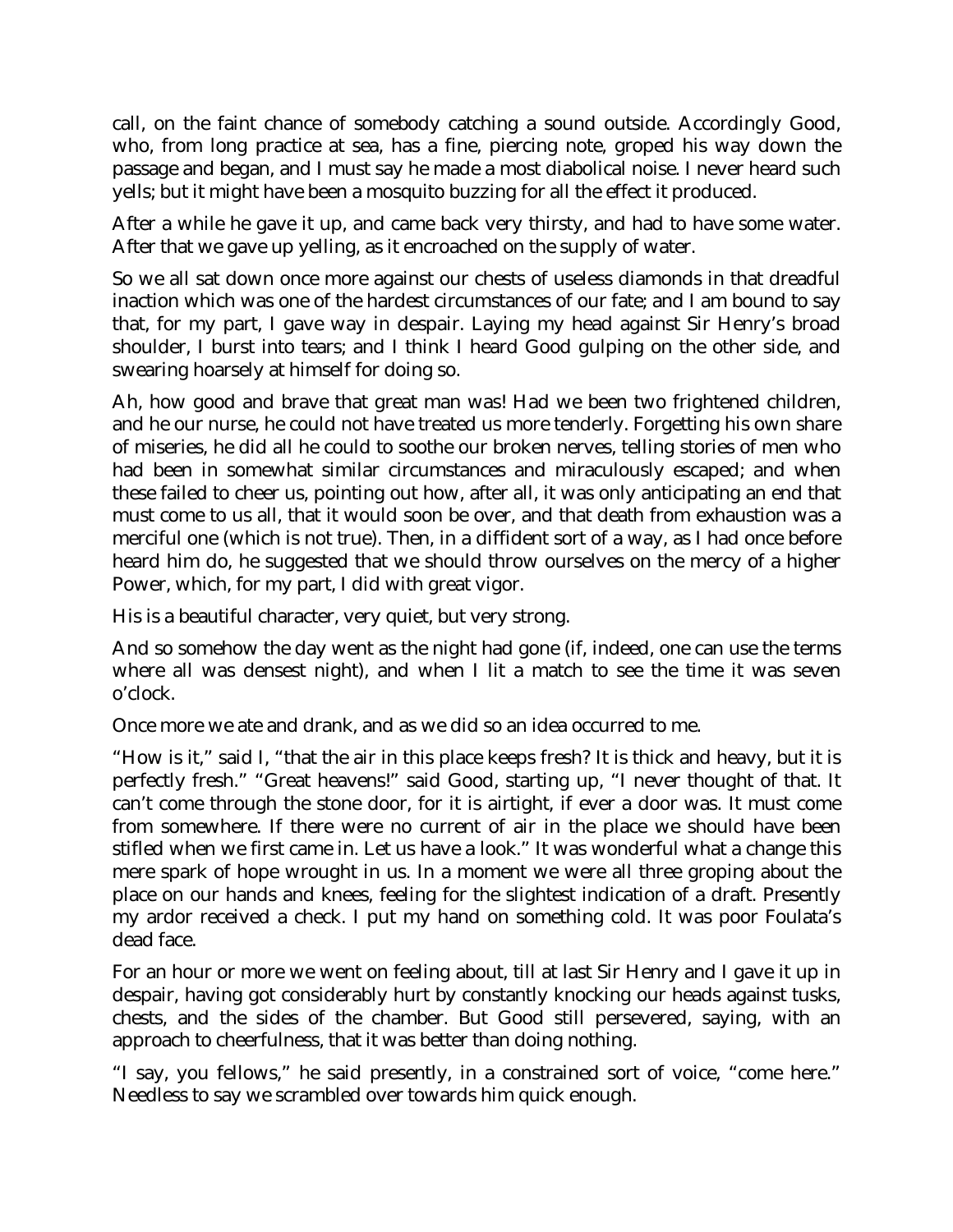"Quatermain, put your hand here where mine is. Now, do you feel anything?" "I think I feel air coming up." "Now listen." He rose and stamped upon the place and a flame of hope shot up in our hearts. It rang hollow.

With trembling hands I lit a match. I had only three left, and we saw that we were in the angle of the far corner of the chamber, a fact that accounted for our not having noticed the hollow ring of the place during our former exhaustive examination. As the match burned we scrutinized the spot. There was a join in the solid rock floor, andgreat heavens!- there, let in level with rock, was a stone ring. We said no word; we were too excited, and our hearts beat too wildly with hope to allow us to speak. Good had a knife, at the back of which was one of those hooks that are made to extract stones from horses' hoofs. He opened it, and scratched away at the ring with it. Finally he got it under, and levered away gently for fear of breaking the hook. The ring began to move. Being of stone, it had not got set fast in all the centuries it had lain there, as would have been the case had it been of iron. Presently it was upright. Then he got his hands into it and tugged with all his force, but nothing budged.

"Let me try," I said impatiently, for the situation of the stone, right in the angle of the corner, was such that it was impossible for two to pull at once. I got hold and strained away, but with no results.

Then Sir Henry tried and failed.

Taking the hook again, Good scratched all around the cracks where we felt the air coming up.

"Now, Curtis," he said, "tackle on, and put your back into it; you are as strong as two. Stop," and he took off a stout black silk handkerchief, which, true to his habits of neatness, he still wore, and ran it through the ring. "Quatermain, get Curtis round the middle and pull for dear life when I give the word. Now!" Sir Henry put out all his enormous strength, and Good and I did the same, with such power as nature had given us.

"Heave! Heave! It's giving," gasped Sir Henry; and I heard the muscles of his great back cracking. Suddenly there came a parting sound, then a rush of air, and we were all on our backs on the floor with a great flagstone on top of us. Sir Henry's strength had done it, and never did muscular power stand a man in better stead.

"Light a match, Quatermain," he said, as soon as we had picked ourselves up and got one breath; "carefully now." I did so, and there before us was- God be praised- the first step of a stone stair.

"Now what is to be done?" asked Good.

"Follow the stair, of course, and trust to Providence." "Stop!" said Sir Henry. "Quatermain, get the bit of biltong and the water that is left; we may want them."

I went creeping back to our place by the chests for that purpose, and as I was coming away an idea struck me. We had not thought much of the diamonds for the last twentyfour hours or so; indeed, the idea of diamonds was nauseating, seeing what they had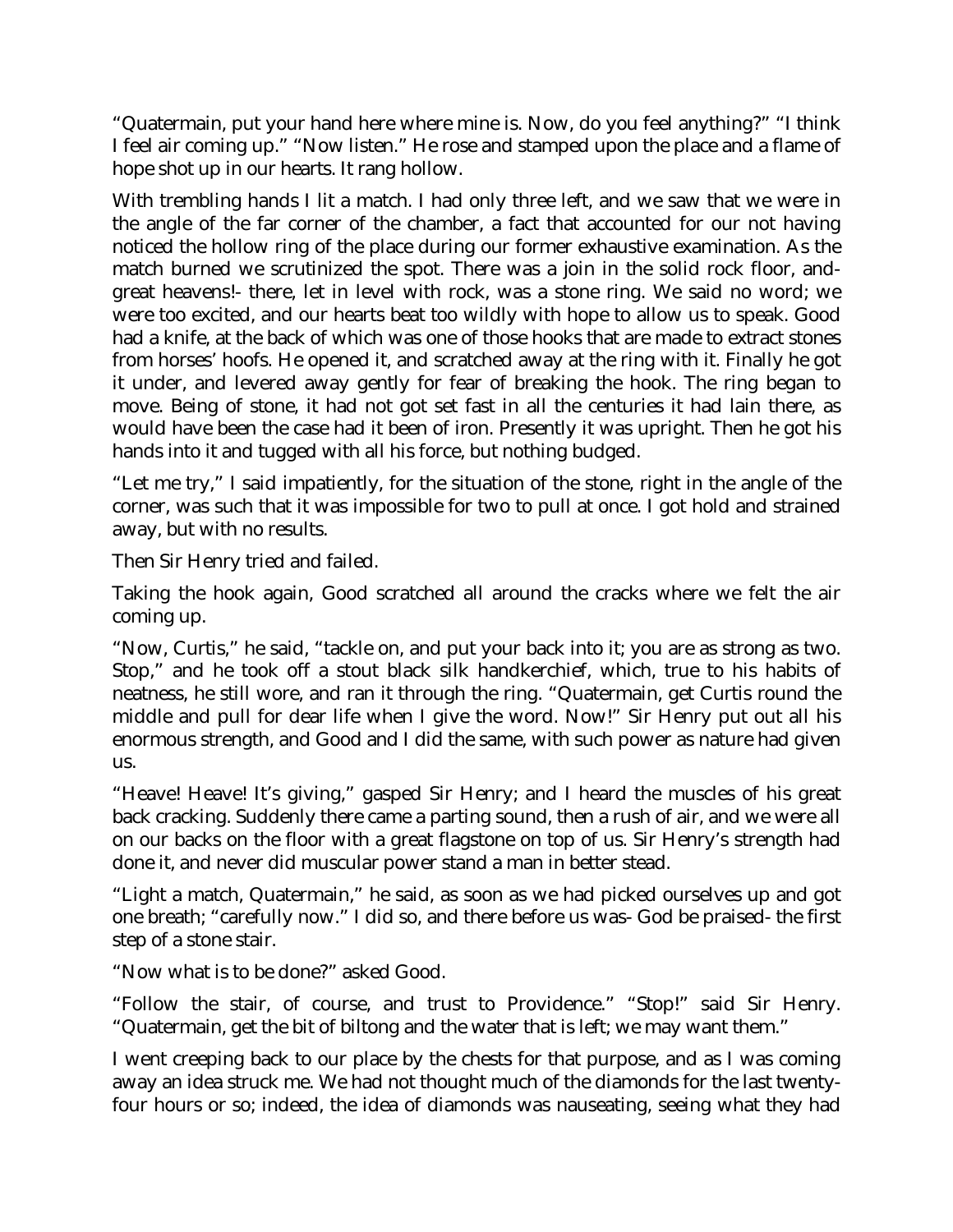entailed upon us; but, thought I, I may as well pocket a few in case we ever should get out of this ghastly hole. So I just stuck my fist into the first chest and filled all the available pockets of my shooting coat, topping upthis was a happy thought- with a couple of handfuls of big ones out of the third chest.

"I say, you fellows," I sang out, "won't you take some diamonds with you? I've filled my pockets." "Oh, hang the diamonds!" said Sir Henry. "I hope that I may never see another." As for Good, he made no answer. He was, I think, taking a last farewell of all that was left of the poor girl who loved him so well. And, curious as it may seem to you, my reader, sitting at home at ease and reflecting on the vast, indeed, the immeasurable, wealth which we were thus abandoning, I can assure you that if you had passed some twenty-eight hours with next to nothing to eat and drink in that place, you would not have cared to cumber yourself with diamonds while plunging down into the unknown bowels of the earth, in the wild hope of escape from an agonizing death. If it had not, from the habits of a lifetime, become a sort of second nature with me never to leave anything worth having behind if there was the slightest chance of my being able to carry it away, I am sure I should not have bothered to fill my pockets.

"Come on, Quatermain," said Sir Henry, who was already standing on the first step of the stone stair. "Steady, I will go first." "Mind where you put your feet; there may be some awful hole underneath," said I.

"Much more likely to be another room," said Sir Henry, as he slowly descended, counting the steps as he went.

When he got to "fifteen" he stopped. "Here's the bottom," he said. "Thank goodness! I think it's a passage. Come on down." Good descended next, and I followed last, and on reaching the bottom lit one of the two remaining matches. By its light we could just see that we were standing in a narrow tunnel, which ran right and left at right angles to the staircase we had descended. Before we could make out any more the match burned my fingers and went out. Then arose the delicate question of which way to turn. Of course it was impossible to know what the tunnel was or where it ran to, and yet to turn one way might lead us to safety, and the other to destruction. We were utterly perplexed, till suddenly it struck Good that when I had lit the match the draft of the passage blew the flame to the left.

"Let us go against the draft," he said; "air draws inward, not outward."

We took this suggestion, and, feeling along the wall with our hands, while trying the ground before at every step, we departed from that accursed treasure chamber on our terrible quest. If ever it should be entered again by living man, which I do not think it will be, he will find a token of our presence in the open chests of jewels, the empty lamp, and the white bones of poor Foulata.

When we had groped our way for about a quarter of an hour along the passage it suddenly took a sharp turn, or else was bisected by another, which we followed, only in course of time to be led into a third. And so it went on for some hours. We seemed to be in a stone labyrinth which led nowhere. What all these passages are, of course I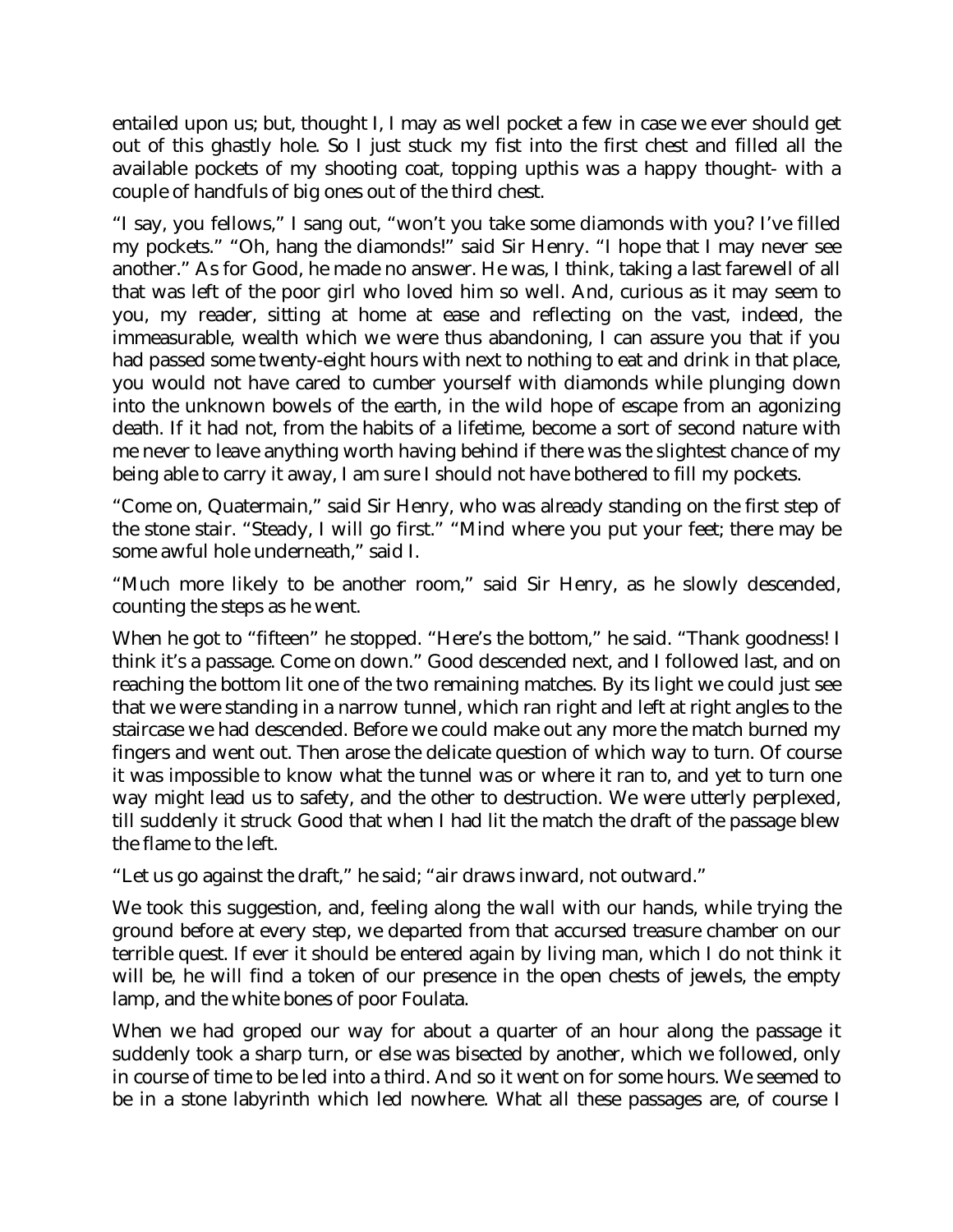cannot say, but we thought that they must be the ancient workings of a mine, of which the various shafts traveled hither and thither as the ore led them.

This is the only way in which we could account for such a multitude of passages.

At length we halted, thoroughly worn out with fatigue, and with that hope deferred which maketh the heart sick, and ate up our poor remaining piece of biltong, and drank our last sup of water, for our throats were like lime kilns. It seemed to us that we had escaped Death in the darkness of the chamber only to meet him in the darkness of the tunnels.

As we stood, once more utterly depressed, I thought I caught a sound, to which I called the attention of the others. It was very faint and very far off, but it was a sound, a faint, murmuring sound, for the others heard it too, and no words can describe the blessedness of it after all those hours of utter, awful stillness.

"By heavens! It's running water," said Good. "Come on."

Off we started again in the direction from which the faint murmur seemed to come, groping our way as before along the rocky walls. As we went it got more and more audible, till at last it seemed quite loud in the quiet. On, yet on; now we could distinctly make out the unmistakable swirl of rushing water. And yet how could there be running water in the bowels of the earth? Now we were quite near to it, and Good, who was leading, swore that he could smell it.

"Go gently, Good," said Sir Henry, "we must be close." Splash! And a cry from Good.

He had fallen in.

"Good! Good! Where are you?" we shouted in terrified distress. To our intense relief, an answer came back in a choky voice.

"All right; I've got hold of a rock. Strike a light to show me where you are." Hastily I lit the last remaining match. Its faint gleam discovered to us a dark mass of water running at our feet. How wide it was we could not see, but there, some way out, was the dark form of our companion hanging on to a projecting rock.

"Stand clear to catch me," sang out Good. "I must swim for it." Then we heard a splash and a great struggle. Another minute and he had grabbed at and caught Sir Henry's outstretched hand, and we had pulled him up high and dry into the tunnel.

"My word!" he said, between his gasps, "that was touch and go. If I hadn't caught that rock, and known how to swim, I should have been done. It runs like a millrace, and I could feel no bottom." It was clear that this would not do; so after Good had rested a little, and we had drunk our fill from the water of the subterranean river, which was sweet and fresh, and washed our faces, which sadly needed it, as well as we could, we started from the banks of this African Styx, and began to retrace our steps along the tunnel, Good dripping unpleasantly in front of us. At length we came to another tunnel leading to our right.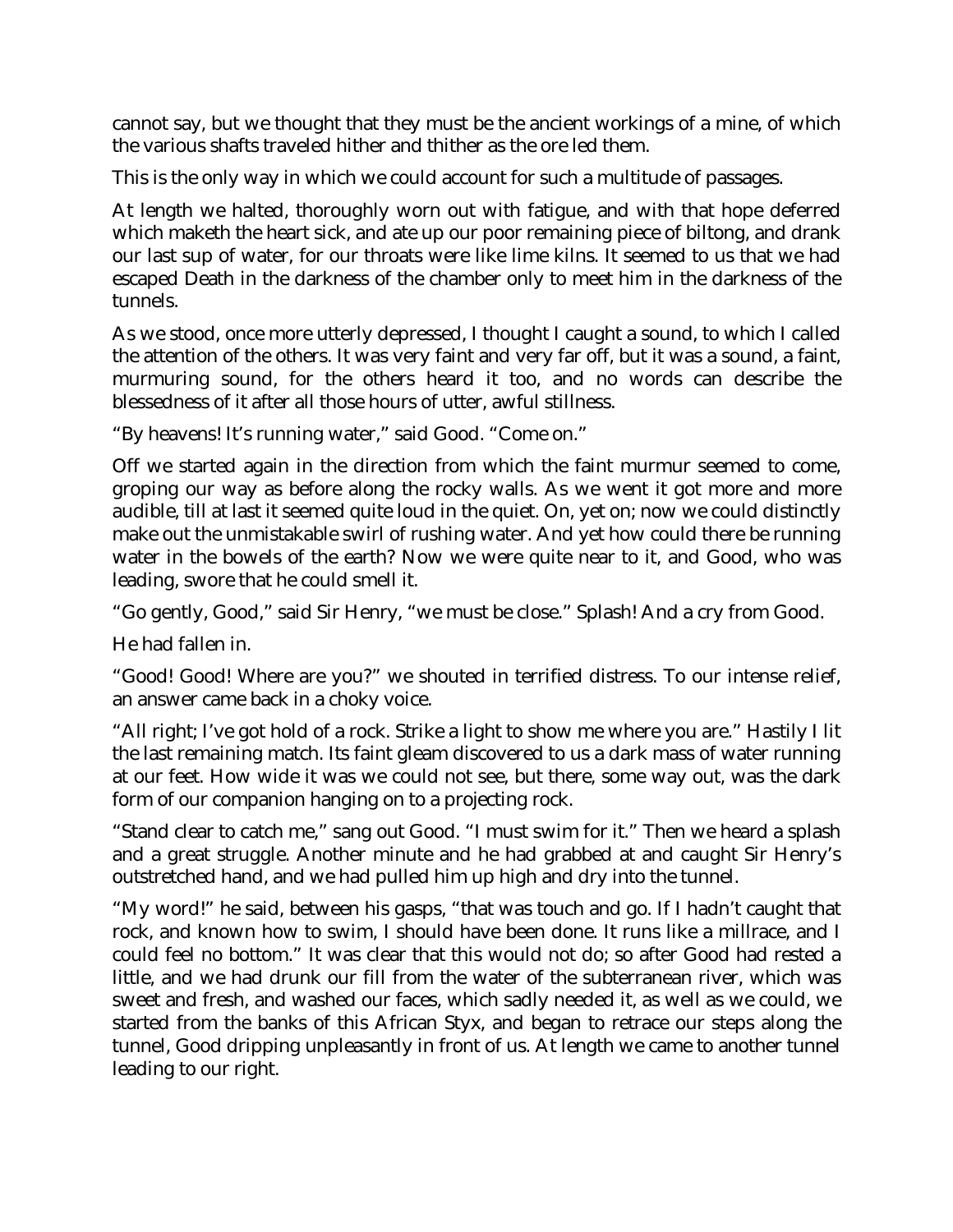"We may as well take it," said Sir Henry wearily; "all roads are alike here; we can only go on till we drop." Slowly, for a long, long while, we stumbled, utterly weary, along this new tunnel, Sir Henry leading now.

Suddenly he stopped, and we bumped up against him.

"Look!" he whispered. "Is my brain going, or is that light?" We stared with all our eyes, and there, yes, there, far ahead of us, was a faint glimmering spot, no larger than a cottage window-pane. It was so faint that I doubt if any eyes except those which, like ours, had for days seen nothing but blackness could have perceived it at all.

With a sort of gasp of hope we pushed on. In five minutes there was no longer any doubt: it was a patch of faint light. A minute more and a breath of real live air was fanning us. On we struggled. All at once the tunnel narrowed. Sir Henry went on his knees. Smaller yet it grew, till it was only the size of a large fox's earth- it was earth now, mind you; the rock had ceased.

A squeeze, a struggle, and Sir Henry was out, and so was Good, and so was I, and there above us were the blessed stars, and in our nostrils was the sweet air; then suddenly something gave, and we were all rolling over and over and over through grass and bushes and soft, wet soil.

I caught at something and stopped. Sitting up, I hulloed lustily. An answering shout came from just below, where Sir Henry's wild career had been stopped by some level ground. I scrambled to him, and found him unhurt, though breathless.

Then we looked for Good. A little way off we found him, too, jammed in a forked root. He was a good deal knocked about, but soon came to.

We sat down together there on the grass, and the revulsion of feeling was so great that I really think we cried for joy. We had escaped from that awful dungeon, that was so near to becoming our grave. Surely some merciful Power must have guided our footsteps to the jackal hole at the termination of the tunnel (for that is what it must have been). And see, there on the mountains, the dawn we had never thought to look upon again was blushing rosy red.

Presently the gray light stole down the slopes, and we saw that we were at the bottom, or, rather, nearly at the bottom of the vast pit in front of the entrance to the cave. Now we could make out the dim forms of the three colossi who sat upon its verge. Doubtless those awful passages, along which we had wandered the liveLong night, had originally been, in some way, connected with the great diamond mine. As for the subterranean river in the bowels of the mountain, heaven only knows what it was, or whence it flows, or whither it goes. I, for one, have no anxiety to trace its course.

Lighter it grew, and lighter yet. We could see each other now, and such a spectacle as we presented I have never set eyes on before or since. Gaunt-cheeked, hollow-eyed wretches, smeared all over with dust and mud, bruised, bleeding, the long fear of imminent death yet written on our countenances, we were, indeed, a sight to frighten the daylight. And yet it is a solemn fact that Good's eyeglass was still fixed in Good's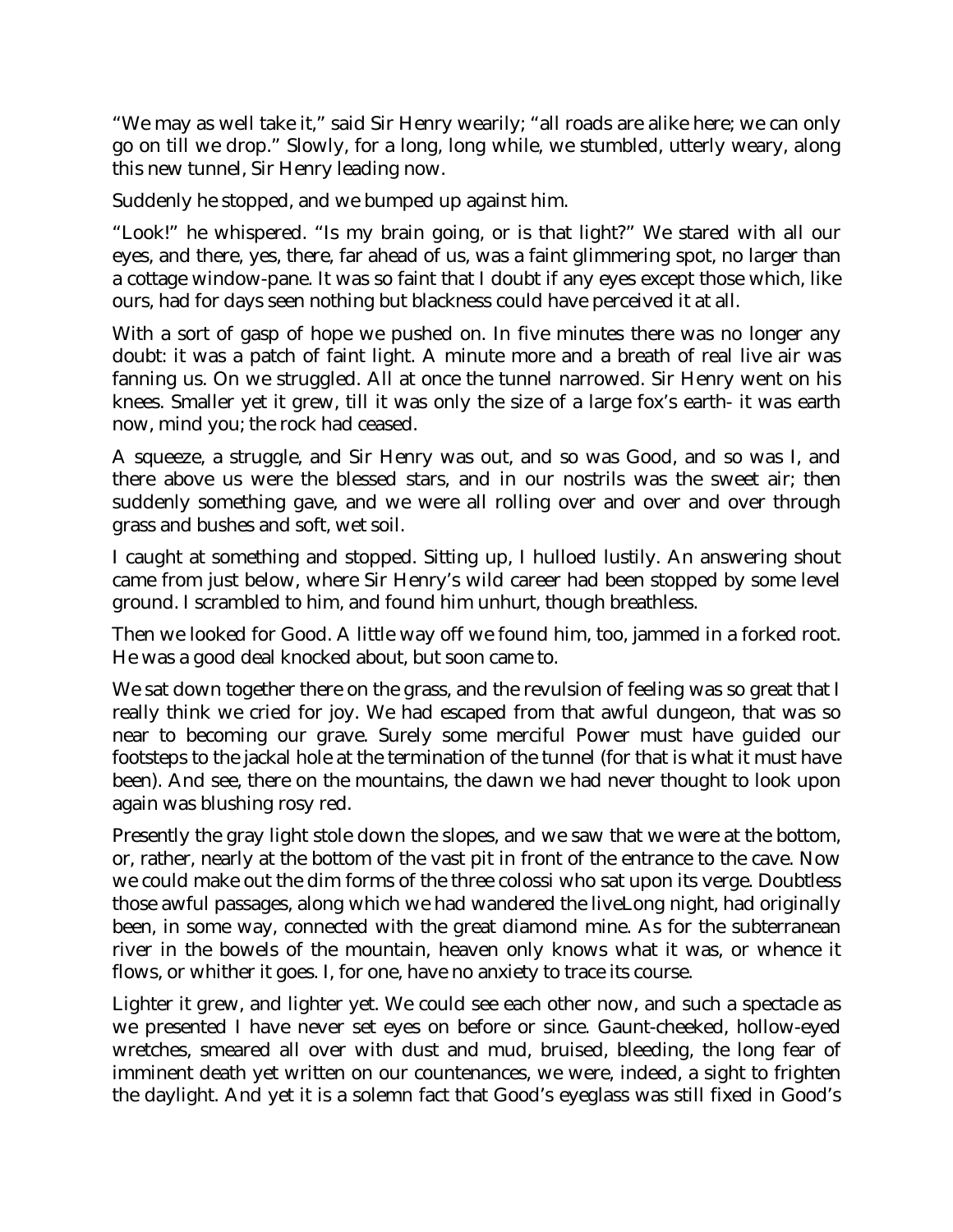eye. I doubt whether he had ever taken it out at all. Neither the darkness, nor the plunge in the subterranean river, nor the roll down the slope, had been able to separate Good and his eyeglass.

Presently we rose, fearing that our limbs would stiffen if we stopped there longer, and commenced with slow and painful steps to struggle up the sloping sides of the great pit. For an hour or more we toiled steadfastly up the blue clay, dragging ourselves on by the help of the roots and grasses with which it was clothed.

At last it was done, and we stood on the Great Road, on the side of the pit opposite to the colossi.

By the side of the road, a hundred yards off, a fire was burning in front of some huts, and round the fire were figures. We made towards them, supporting one another, and halting every few paces. Presently, one of the figures rose, saw us, and fell onto the ground, crying out for fear.

"Infadoos, Infadoos! It is us, thy friends." We rose; he ran to us, staring wildly, and. still shaking with fear.

"Oh, my lords, my lords, it is indeed you come back from the dead- come back from the dead!" And the old warrior flung himself down before us, and clasped Sir Henry's knees, and wept aloud for joy.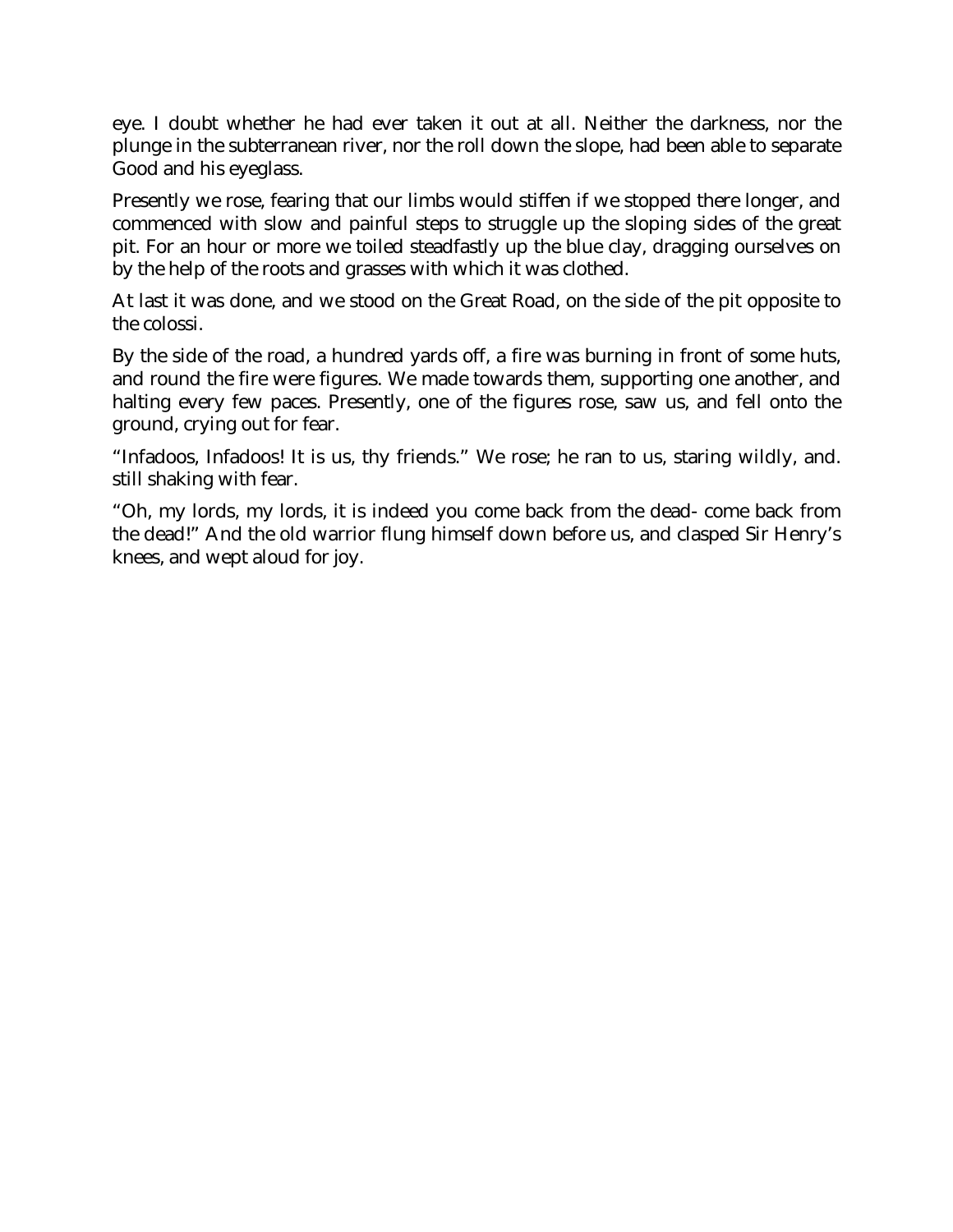### **CHAPTER 19**

#### **19. Ignosi's Farewell**

TEN DAYS from that eventful morning found us once more in our old quarters at Loo; and, strange to say, but little the worse for our terrible experience, except that my stubbly hair came out of that cave about three shades grayer than it went in, and that Good never was quite the same after Foulata's death, which seemed to move him very greatly. I am bound to say that, looking at the thing from the point of view of an oldish man of the world, I consider her removal a fortunate occurrence, since, otherwise, complications would have been sure to ensue.

The poor creature was no ordinary native girl, but a person of great, I had almost said stately, beauty, and of considerable refinement of mind. But no amount of beauty or refinement could have made an entanglement between Good and herself a desirable occurrence; for, as she herself put it, "The sun cannot mate with the darkness, nor the white with the black." I need hardly state that we never again penetrated into Solomon's treasure chamber. After we had recovered from our fatigue, a process which took us fortyeight hours, we descended into the great pit in the hope of finding the hole by which we had crept out of the mountain, but with no success. To begin with, rain had fallen, and obliterated our spoor; and what is more, the sides of the vast pit were full of ant bear and other holes. It was impossible to say to which of these we owed our salvation. We also, on the day before we started back to Loo, made a further examination of the wonders of the stalactite cave, and, drawn by a kind of restless feeling, even penetrated once more into the Chamber of the Dead; and, passing beneath the spear of the white Death, gazed, with sensations which it would be quite impossible for me to describe, at the mass of rock which had shut us off from escape, thinking, the while, of the priceless treasures beyond, of the mysterious old hag whose flattened fragments lay crushed beneath it, and of the fair girl of whose tomb it was the portal. I say gazed at the "rock," for examine as we would we could find no traces of the join of the sliding door; nor, indeed, could we hit upon the secret, now utterly lost, that worked it, though we tried for an hour or more. It was certainly a marvelous bit of mechanism, characteristic, in its massive and yet inscrutable simplicity, of the age which produced it; and I doubt if the world has another such to show.

At last we gave it up in disgust; though, if the mass had suddenly risen before our eyes, I doubt if we should have screwed up courage to step over Gagool's mangled remains and once more enter the treasure chamber, even in the sure and certain hope of unlimited diamonds. And yet I could have cried at the idea of leaving all that treasure, the biggest treasure probably that has ever in the world's history been accumulated in one spot. But there was no help for it. Only dynamite could force its way through five feet of solid rock. And so we left it. Perhaps, in some remote unborn century, a more fortunate explorer may hit upon the "Open Sesame," and flood the world with gems.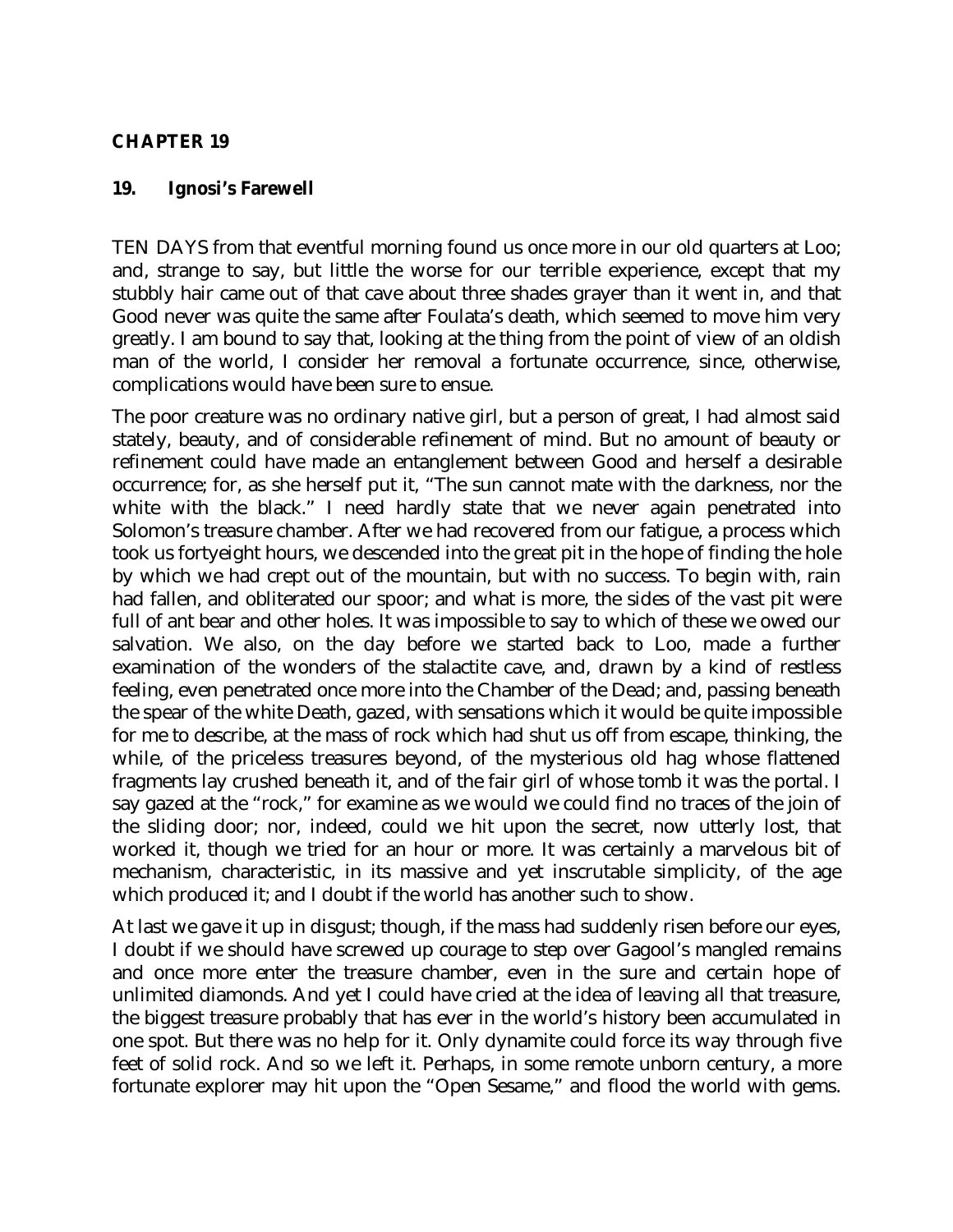But, myself, I doubt it. Somehow, I seem to feel that the millions of pounds' worth of gems that lie in the three stone coffers will never shine round the neck of an earthly beauty. They and Foulata's bones will keep cold company till the end of all things.

With a sigh of disappointment we made our way back, and next day started for Loo. And yet it was really very ungrateful of us to be disappointed; for, as the reader will remember, I had, by a lucky thought, taken the precaution to fill the pockets of my old shooting coat with gems before we left our prison house. A good many of these fell out in the course of our roll down the side of the pit, including most of the big ones, which I had crammed in on the top. But, comparatively speaking, an enormous quantity still remained, including eighteen large stones ranging from about one hundred to thirty carats in weight. My old shooting coat still held enough treasure to make us all, if not millionaires, at least exceedingly wealthy men, and yet to keep enough stones each to make the three finest sets of gems in Europe. So we had not done so badly.

On arriving at Loo we were most cordially received by Ignosi, whom we found well, and busily engaged in consolidating his power and reorganizing the regiments which had suffered most in the great struggle with Twala.

He listened with breathless interest to our wonderful story; but when we told him old Gagool's frightful end, he grew thoughtful.

"Come hither," he called to a very old "induna" (councilor), who was sitting with others in a circle round the king, but out of earshot. The old man rose, approached, saluted, and seated himself.

"Thou art old," said Ignosi.

"Ay, my lord the king!" "Tell me, when thou wast little, didst thou know Gagaoola, the witch doctress?" "Ay, my lord the king!" "How was she then- young, like thee?" "Not so, my lord the king! She was even as now; old and dried, very ugly, and full of wickedness." "She is no more; she is dead." "So, O King! then is a curse taken from the land." "Go!" "Koom! I go, black puppy, who tore out the old dog's throat. Koom!" "Ye see, my brothers," said Ignosi, "this was a strange woman, and I rejoice that she is dead. She would have let ye die in the dark place, and mayhap afterwards she had found a way to slay me, as she found a way to slay my father and set up Twala, whom her heart loved, in his place. Now go on with the tale; surely there never was the like!" After I had narrated all the story of our escape, I, as we had agreed between ourselves that I should, took the opportunity to address Ignosi as to our departure from Kukuanaland.

"And now, Ignosi, the time has come for us to bid thee farewell, and start to seek once more our own land. Behold, Ignosi, with us thou camest a servant, and now we leave thee a mighty king. If thou art grateful to us, remember to do even as thou didst promise: to rule justly, to respect the law, and to put none to death without a cause. So shalt thou prosper. Tomorrow, at break of day, Ignosi, wilt thou give us an escort who shall lead us across the mountains? Is it not so, O King?" Ignosi covered his face with his hands for a while before answering.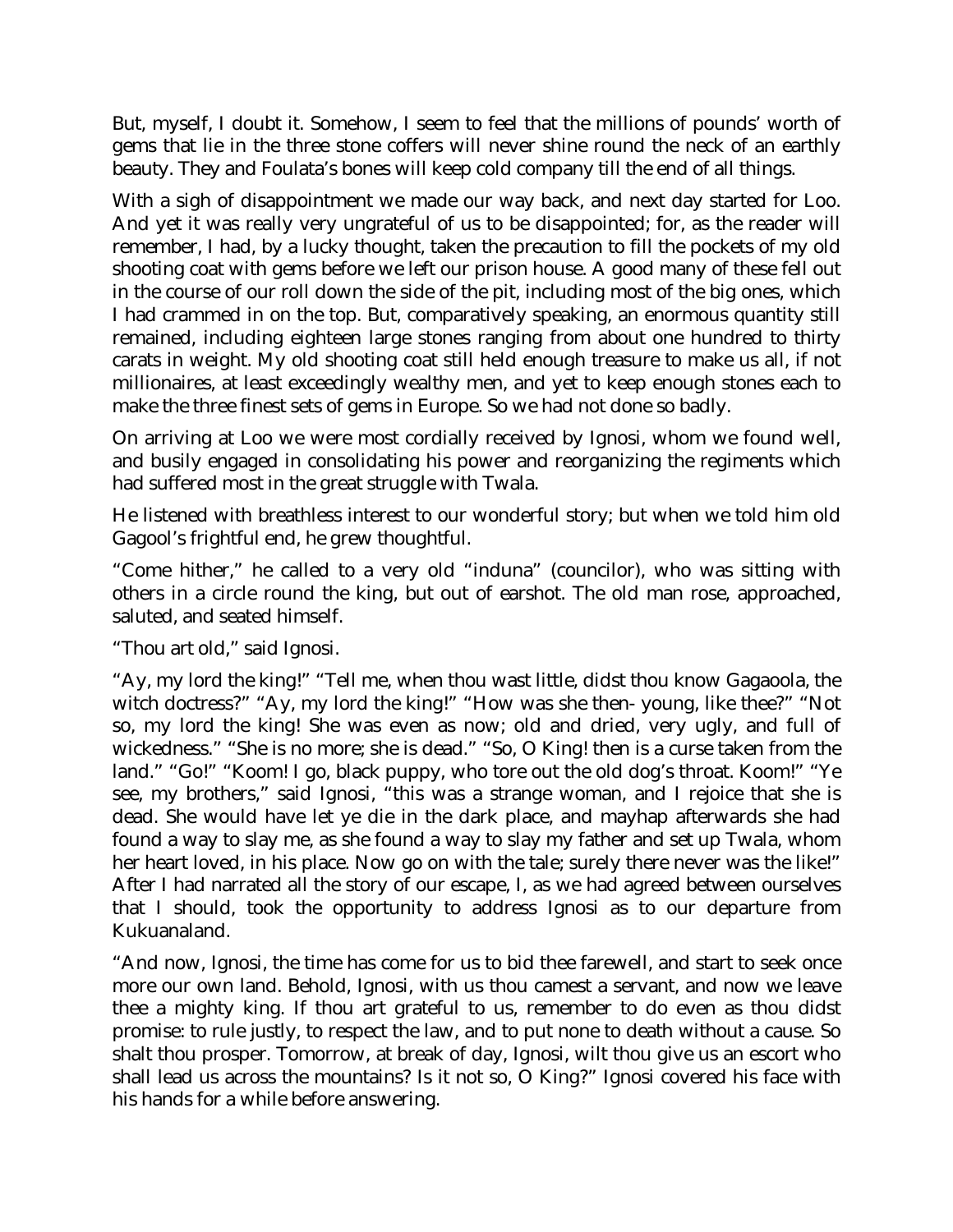"My heart is sore," he said at last; "your words split my heart in twain. What have I done to ye, Incubu, Macumazahn, and Bougwan, that ye should leave me desolate? Ye who stood by me in rebellion and battle, will ye leave me in the day of peace and victory? What will ye- wives? Choose from out the land! A place to live in? Behold, the land is yours as far as you can see. The white man's houses? Ye shall teach my people how to build them. Cattle for beef and milk? Every married man shall bring ye an ox or a cow. Wild game to hunt? Does not the elephant walk through my forests, and the river horse sleep in the reeds? Would ye make war? My impis [regiments] wait your word. If there is anything more that I can give, that will I give ye." "Nay, Ignosi, we want not these things," I answered; "we would seek our own place." "Now do I perceive," said Ignosi bitterly, and with flashing eyes, "that it is the bright stones that ye love more than me, your friend. Ye have the stones; now would ye go to Natal and across the black water and sell them, and be rich, as it is the desire of a white man's heart to be. Cursed for your sake be the stones, and curse he who seeks them. Death shall it be to him who sets foot in the Place of Death to seek them. I have spoken, white men; ye can go." I laid my hand upon his arm. "Ignosi," I said, "tell us, when thou didst wander in Zululand, and among the white men in Natal, did not thine heart turn to the land thy mother told thee of, thy native land, where thou didst see the light, and play when thou wast little, the land where thy place was?" "It was even so, Macumazahn." "Then thus do our hearts turn to our land and to our own place." Then came a pause. When Ignosi broke it, it was in a different voice.

"I do perceive that thy words are, now as ever, wise and full of reason, Macumazahn; that which flies in the air loves not to run along the ground; the white man loves not to live on the level of the black. Well, ye must go, and leave my heart sore, because ye will be as dead to me, since from where ye will be no tidings can come to me.

"But listen, and let all the white men know my words. No other white man shall cross the mountains, even if any may live to come so far. I will see no traders with their guns and rum. My people shall fight with the spear and drink water, like their forefathers before them. I will have no praying men to put fear of death into men's hearts, to stir them up against the king, and make a path for the white men who follow to run on. If a white man comes to my gates I will send him back; if a hundred come, I will push them back; if an army comes, I will make war on them with all my strength, and they shall not prevail against me. None shall ever come for the shining stones; no, not an army, for if they come I will send a regiment and fill up the pit, and break down the white columns in the caves and fill them with rocks, so that none can come even to that door of which ye speak, and whereof the way to move it is lost. But for ye three, Incubu, Macumazahn, and Bougwan, the path is always open; for behold, ye are dearer to me than aught that breathes.

"And ye would go. Infadoos, my uncle and my induna, shall take thee by the hand and guide thee, with a regiment. There is, as I have learned, another way across the mountains that he shall show ye. Farewell, my brothers, brave white men. See me no more, for I have no heart to bear it. Behold, I make a decree, and it shall be published from the mountains to the mountains: your names, Incubu, Macumazahn, and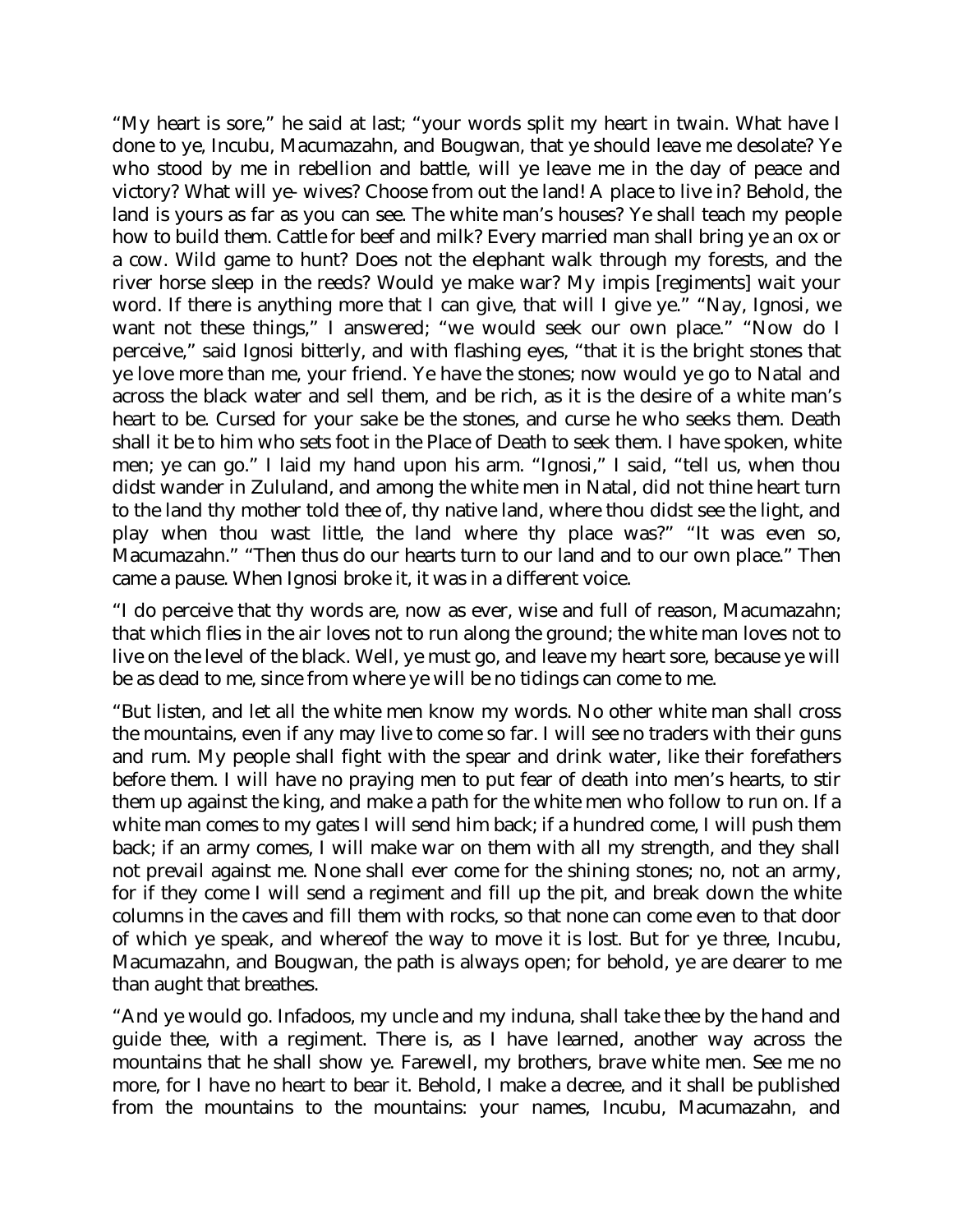Bougwan, shall be as the names of dead kings, and he who speaks them shall die. 8 So shall your memory be preserved in the land forever.

8 This extraordinary and negative way of showing intense respect is by no means unknown among African people, and the result is that if, as is usual, the name in question has a significance, the meaning has to be expressed by an idiom or another word. In this way a memory is preserved for "Go, now, ere my eyes rain tears like a woman's. At times when ye look back down the path of life, or when ye are old and gather yourselves together to crouch before the fire, because the sun has no more heat, ye will think of how we stood shoulder to shoulder in that great battle that thy wise words planned, Macumazahn; of how thou wast the point of that horn that galled Twala's flank, Bougwan; whilst thou stoodst in the ring of the Grays, Incubu, and men went down before thine ax like corn before a sickle; ay, and of how thou didst break the wild bull's [Twala's] strength, and bring his pride to dust. Fare ye well forever, Incubu, Macumazahn, and Bougwan, my lords and my friends." He rose, looked earnestly at us for a few seconds, and then threw the corner of his karross over his head, so as to cover his face from us.

We went in silence.

Next day at dawn we left Loo, escorted by our old friend Infadoos, who was heartbroken at our departure, and the regiment of Buffaloes. Early as the hour was, all the main street of the town was lined with multitudes of people, who gave us the royal salute as we passed at the head of the regiment, while the women blessed us as having rid the land of Twala, throwing flowers before us as we went. It really was very affecting, and not the sort of thing one is accustomed to meet with from natives.

generations, or until the new word supplants the old one.

One very ludicrous incident occurred, however, which I rather welcomed, as it gave us something to laugh at.

Just before we got to the confines of the town a pretty young girl, with some beautiful lilies in her hand, came running forward and presented them to Good (somehow they all seemed to like Good; I think his eyeglass and solitary whisker gave him a fictitious value), and then said she had a boon to ask.

"Speak on." "Let my lord show his servant his beautiful white legs, that his servant may look on them, and remember them all her days, and tell of them to her children; his servant has traveled four days' journey to see them, for the fame of them has gone throughout the land." "I'll be hanged if I do!" said Good excitedly.

"Come, come, my dear fellow," said Sir Henry, "you can't refuse to oblige a lady." "I won't," said Good, obstinately; "it is positively indecent." However, in the end he consented to draw up his trousers to the knee, amidst notes of rapturous admiration from all the women present, especially the gratified young lady, and in this guise he had to walk till we got clear of the town.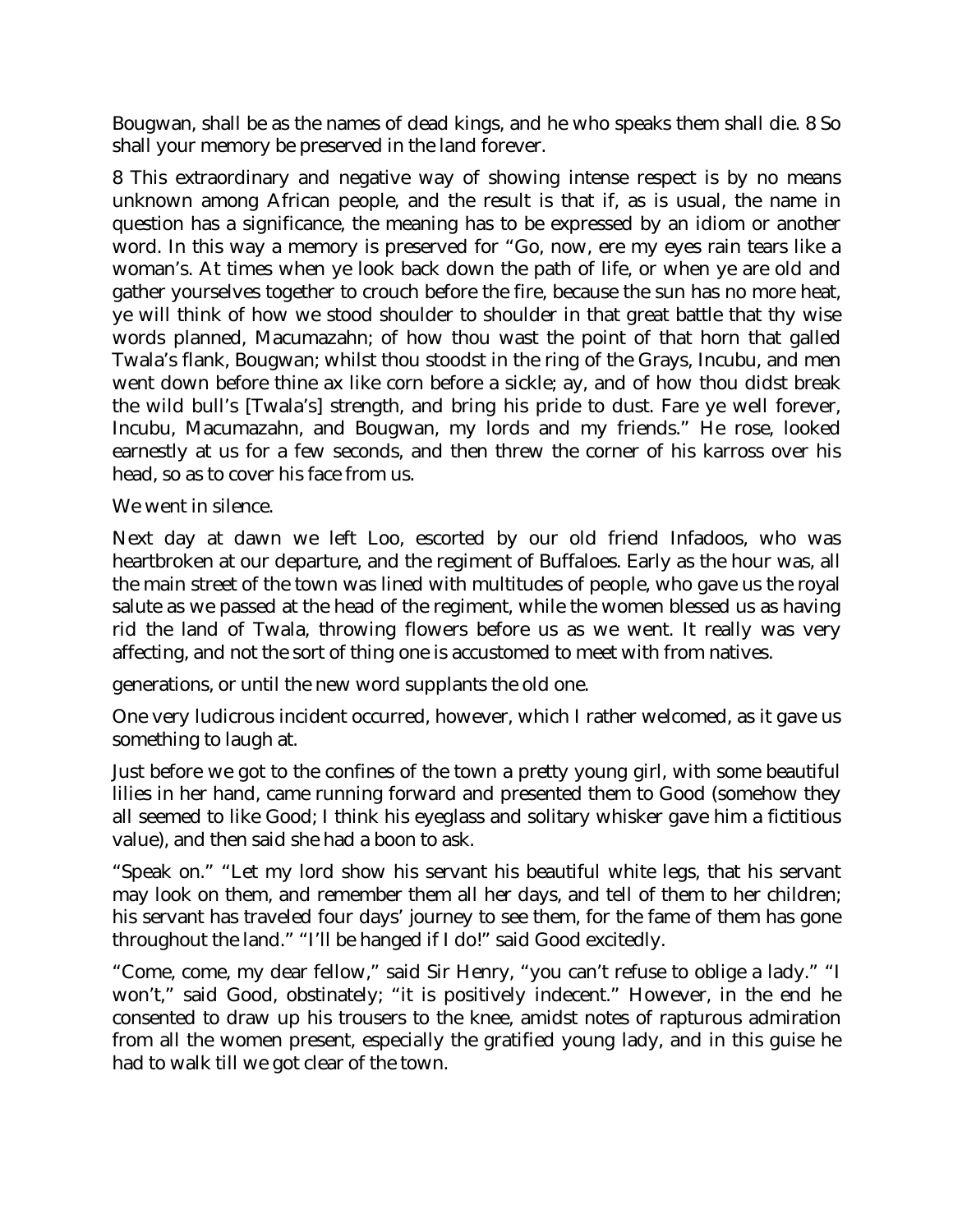Good's legs will, I fear, never be so greatly admired again. Of his melting teeth, and even of his 'transparent eye,' they wearied more or less, but of his legs, never.

As we traveled, Infadoos told us that there was another pass over the mountains, to the north of the one followed by Solomon's Great Road, or rather that there was a place where it was possible to climb down the wall of cliff that separated Kukuanaland from the desert, and was broken by the towering shapes of Sheba's breasts. It appeared, too, that rather more than two years previously a party of Kukuana hunters had descended this path into the desert in search of ostriches, whose plumes were much prized among them for war headdresses, and that in the course of their hunt they had been led far from the mountains, and were much troubled by thirst. Seeing, however, trees on the horizon, they made towards them, and discovered a large and fertile oasis of some miles in extent, and plentifully watered. It was by way of this oasis that he suggested that we should return, and the idea seemed to us a good one, as it appeared that we should escape the rigors of the mountain pass, and as some of the hunters were in attendance to guide us to the oasis, from which, they stated, they could perceive more fertile spots far away in the desert. 9

9 It often puzzled all of us to understand how it was possible that Ignosi's mother, bearing the child with her, should have survived the dangers of the journey across the mountains and the desert, dangers which so nearly proved fatal to ourselves.

It has since occurred to me, and I give the idea to the reader for what it is worth, that she must have taken this second route, and wandered out like Hagar into the desert. If she did Traveling easily, on the night of the fourth day's journey we found ourselves once more on the crest of the mountains that separate Kukuanaland from the desert, which rolled away in sandy billows at our feet, and about twenty-five miles to the north of Sheba's breasts.

At dawn on the following day we were led to the commencement of a precipitous descent, by which we were to descend the precipice, and gain the desert two thousand and more feet below.

Here we bade farewell to that true friend and sturdy old warrior, Infadoos, who solemnly wished all good upon us, and nearly wept with grief. "Never, my lords," he said, "shall mine old eyes see the like of ye again. Ah! The way that Incubu cut his men down in the battle! Ah! For the sight of that stroke with which he swept off my brother Twala's head! It was beautiful- beautiful! I may never hope to see such another, except perchance in happy dreams." We were very sorry to part from him; indeed, Good was so moved that he gave him as a souvenir- what do you think?- an eyeglass. (Afterwards we discovso, there is no longer anything inexplicable about the story, since she may well, as Ignosi himself related, have been picked up by some ostrich hunters before she or the child were exhausted, and led by them to the oasis, and thence by stages to the fertile country, and so on by slow degrees southward to Zululand.- A. Q. ered that it was a spare one.) Infadoos was delighted, foreseeing that the possession of such an article would enormously increase his prestige, and after several vain attempts actually succeeded in screwing it into his own eye. Anything more incongruous than the old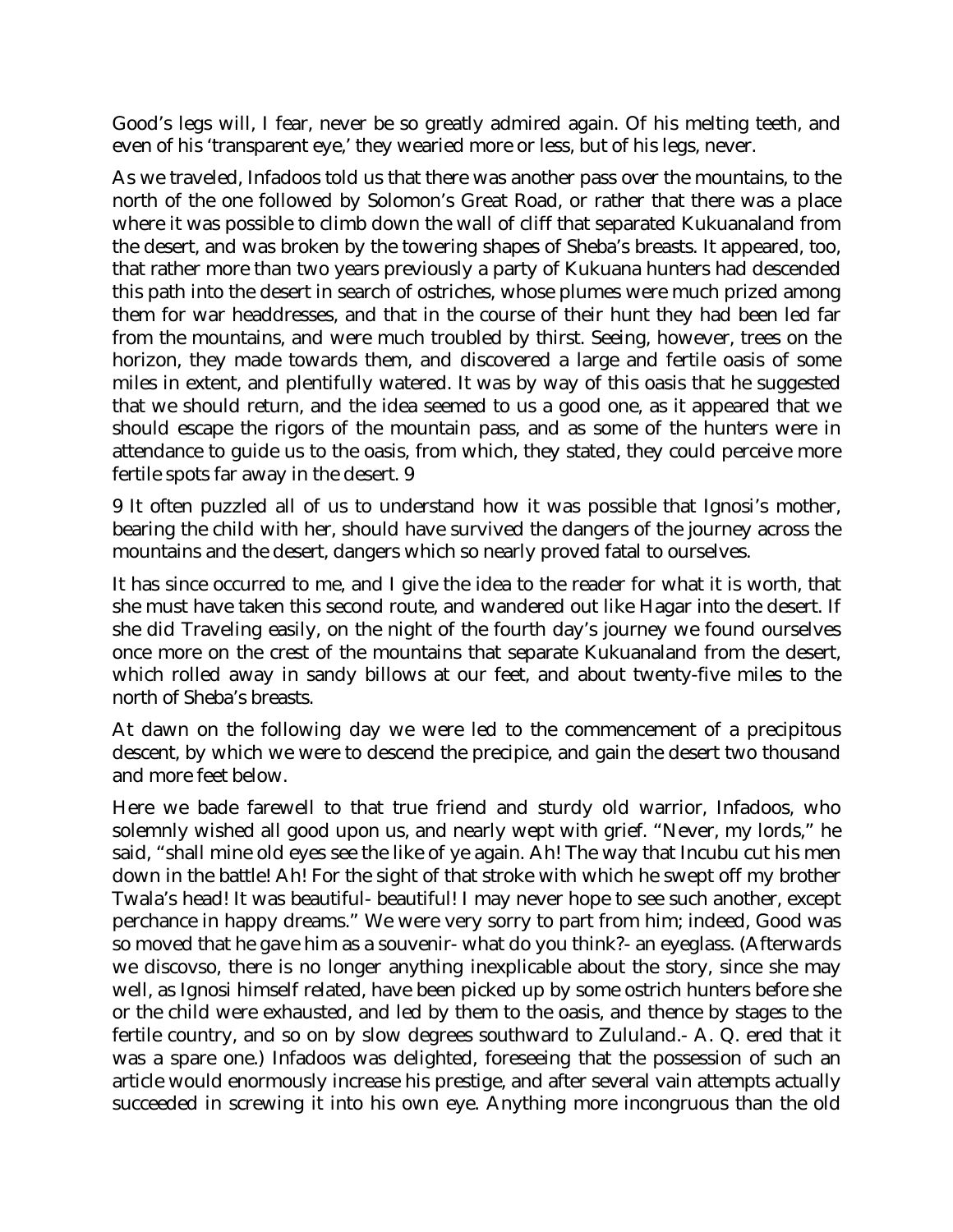warrior with an eyeglass I never saw. Eyeglasses don't go well with leopard-skin cloaks and black ostrich plumes.

Then, having seen that our guides were well laden with water and provisions, and having received a thundering farewell salute from the Buffaloes, we wrung the old warrior's hand, and began our downward climb. A very arduous business it proved to be, but somehow that evening we found ourselves at the bottom without accident.

"Do you know," said Sir Henry that night, as we sat by our fire and gazed up at the beetling cliffs above us, "I think that there are worse places than Kukuanaland in the world, and that I have spent unhappier times than the last month or two, though I have never spent such queer ones. Eh, you fellows?" "I almost wish I were back," said Good with a sigh.

As for myself, I reflected that all's well that ends well; but in the course of a long life of shaves I never had such shaves as those I had recently experienced.

The thought of that battle still makes me feel cold all over, and as for our experience in the treasure chamber-!

Next morning we started on a toilsome march across the desert, having with us a good supply of water carried by our five guides, and camped that night in the open, starting again at dawn on the morrow.

By midday of the third day's journey we could see the trees of the oasis of which the guides spoke, and by an hour before sundown we were once more walking upon grass and listening to the sound of running water.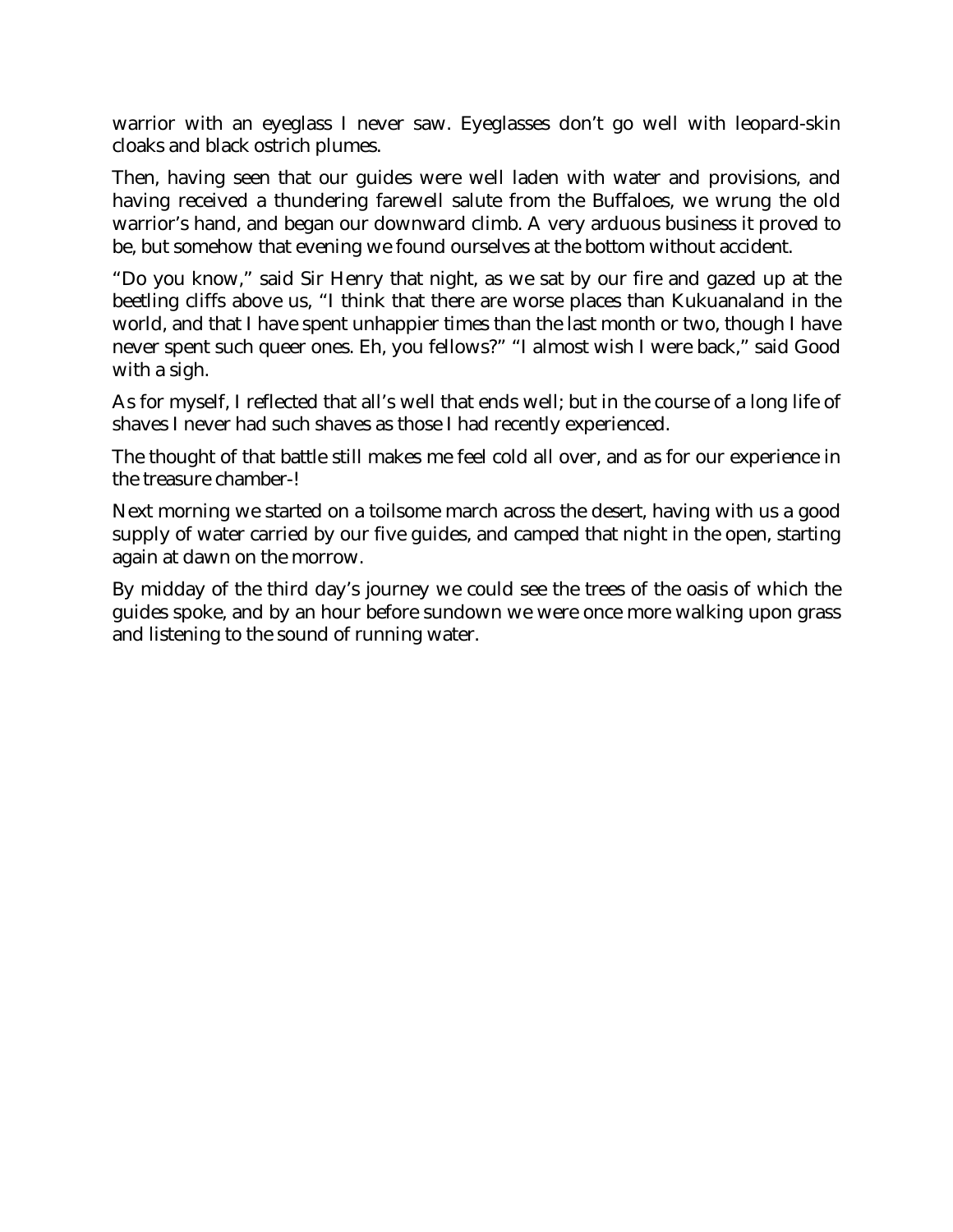## **CHAPTER 20**

## **20. Found**

AND NOW I come to perhaps the strangest thing that happened to us in all that strange business, and one which shows how wonderfully things are brought about.

I was walking quietly along, some way in front of the other two, down the banks of the stream which ran from the oasis till it was swallowed up in the hungry desert sands, when suddenly I stopped and rubbed my eyes, as well I might.

There, not twenty yards in front, placed in a charming situation, under the shade of a species of fig-tree, and facing the stream, was a cosy hut, built more or less on the Kaffir principle of grass and withes, only with a full-length door instead of a bee hole.

"What the dickens," said I to myself, "can a hut be doing here!" Even as I said it, the door of the hut opened, and there limped out of it a white man clothed in skins, and with an enormous black beard. I thought that I must have got a touch of the sun. It was impossible. No hunter ever came to such a place as this. Certainly no hunter would ever settle in it. I stared and stared, and so did the other man, and just at that juncture Sir Henry and Good came up.

## **"Look here, you fellows," I said, "is that a white man, or am I mad?"**

Sir Henry looked, and Good looked, and then all of a sudden the lame white man with the black beard gave a great cry, and came hobbling towards us. When he got close he fell down in a sort of faint.

With a spring Sir Henry was by his side.

"Great Powers!" he cried. "It is my brother George!" At the sound of the disturbance another figure, also clad in skins, emerged from the hut with a gun in his hand, and came running towards us. On seeing me he too gave a cry.

"Macumazahn," he hulloed, "don't you know me, Baas? I'm Jim, the hunter. I lost the note you gave me to give to the Bass, and we have been here nearly two years." And the fellow fell at my feet and rolled over and over, weeping for joy.

"You careless scoundrel!" I said. "You ought to be well hided." Meanwhile the man with the black beard had recovered and got up, and he and Sir Henry were pumphandling away at each other, apparently without a word to say. But whatever they had quarreled about in the past (I suspect it was a lady, though I never asked), it was evidently forgotten now.

"My dear old fellow," burst out Sir Henry at last, "I thought that you were dead. I have been over Solomon's Mountains to find you, and now I come across you perched in the desert, like an old Aasvogel [vulture]." "I tried to go over Solomon's Mountains nearly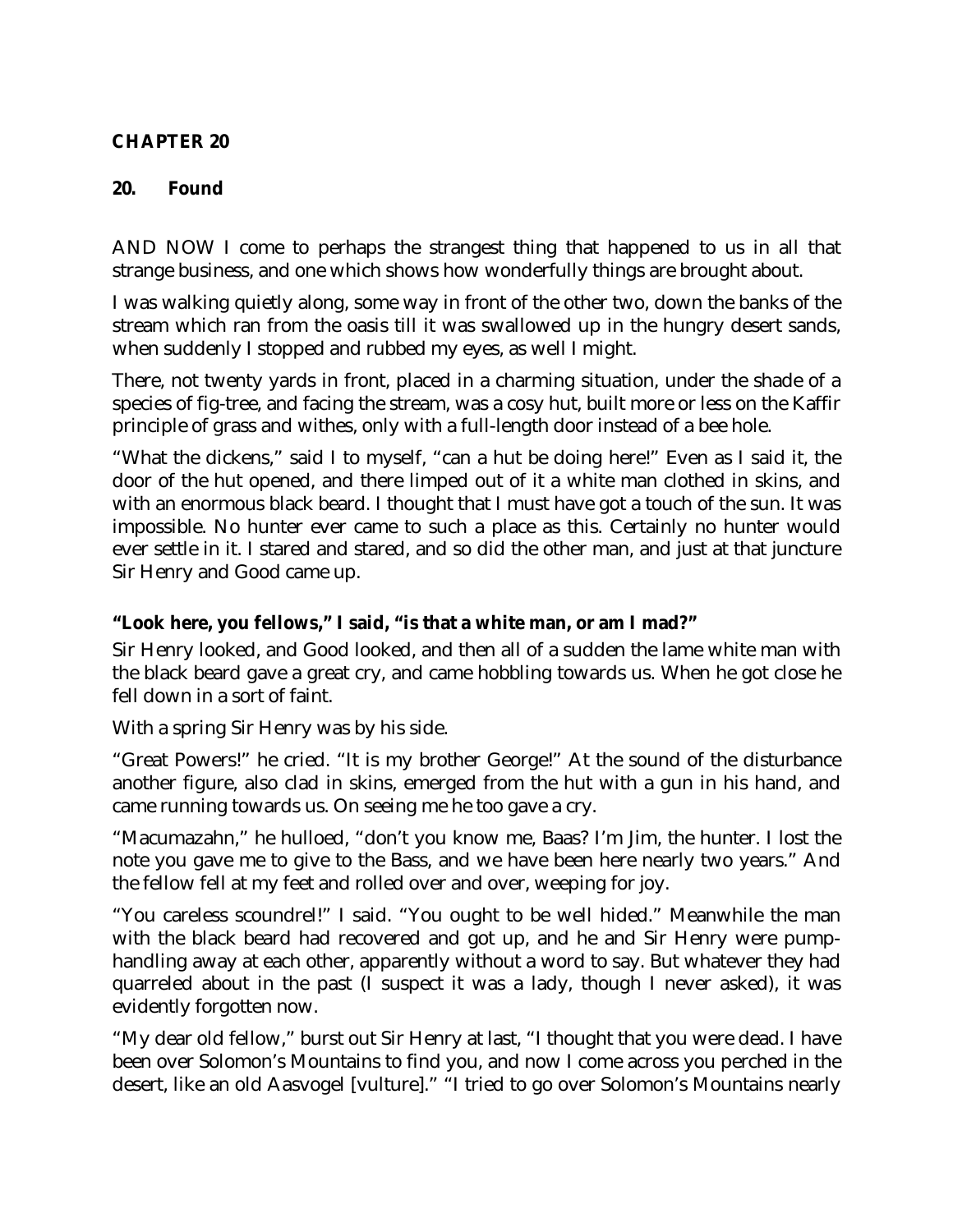two years ago," was the answer, spoken in the hesitating voice of a man who has had little recent opportu-

nity of using his tongue, "but when I got here, a boulder fell on my leg and crushed it, and I have been able to go neither forward nor back." Then I came up. "How do you do, Mr. Neville?" I said. "Do you remember me?" "Why," he said, "isn't it Quatermain, eh, and Good, too? Hold on a minute, you fellows, I am getting dizzy again. It is all so very strange, and, when a man has ceased to hope, so very happy." That evening, over the campfire, George Curtis told us his story, which, in its way, was almost as eventful as our own, and amounted, briefly, to this. A little short of two years before, he had started from Sitanda's Kraal, to try and reach the mountains. As for the note I had sent him by Jim, that worthy had lost it, and he had never heard of it till today. But, acting upon information he had received from the natives, he made, not for Sheba's breasts, but for the ladder-like mountains down which we had just come, which was clearly a better route than that marked out in old Don Silvestra's plan. In the desert he and Jim suffered great hardships, but finally they reached this oasis, where a terrible accident befell George Curtis.

On the day of their arrival he was sitting by the stream, and Jim was extracting the honey from the nest of a stingless bee, which is to be found in the desert, on the top of the bank immediately above him. In so doing he loosed a great boulder of rock, which fell upon George Curtis's right leg, crushing it frightfully. From that day he had been so dreadfully lame that he had found it impossible to go either forward or back, and had preferred to take the chances of dying on the oasis to the certainty of perishing in the desert.

As for food, however, they had got on pretty well, for they had a good supply of ammunition, and the oasis was frequented, especially at night, by large quantities of game, which came thither for water. These they shot, or trapped in pitfalls, using their flesh for food and, after their clothes wore out, their hides for covering.

"And so," he ended, "we have lived for nearly two years, like a second Robinson Crusoe and his man Friday, hoping against hope that some natives might come here and help us away, but none have come. Only last night we settled that Jim should leave me and try to reach Sitanda's Kraal and get assistance. He was to go tomorrow, but I had little hope of ever seeing him back again. And now you, of all the people in the world, you who I fancied had long ago forgotten all about me, and were living comfortably in old England, turn up in a promiscuous way and find me where you least expected. It is the most wonderful thing I ever heard of, and the most merciful, too." Then Sir Henry set to work and told him the main facts of our adventures, sitting till late into the night to do it.

"By Jove!" he said, when I showed him some of the diamonds. "Well, at least you have got something for your pains, besides my worthless self." Sir Henry laughed. "They belong to Quatermain and Good. It was part of the bargain that they should share any spoils there might be."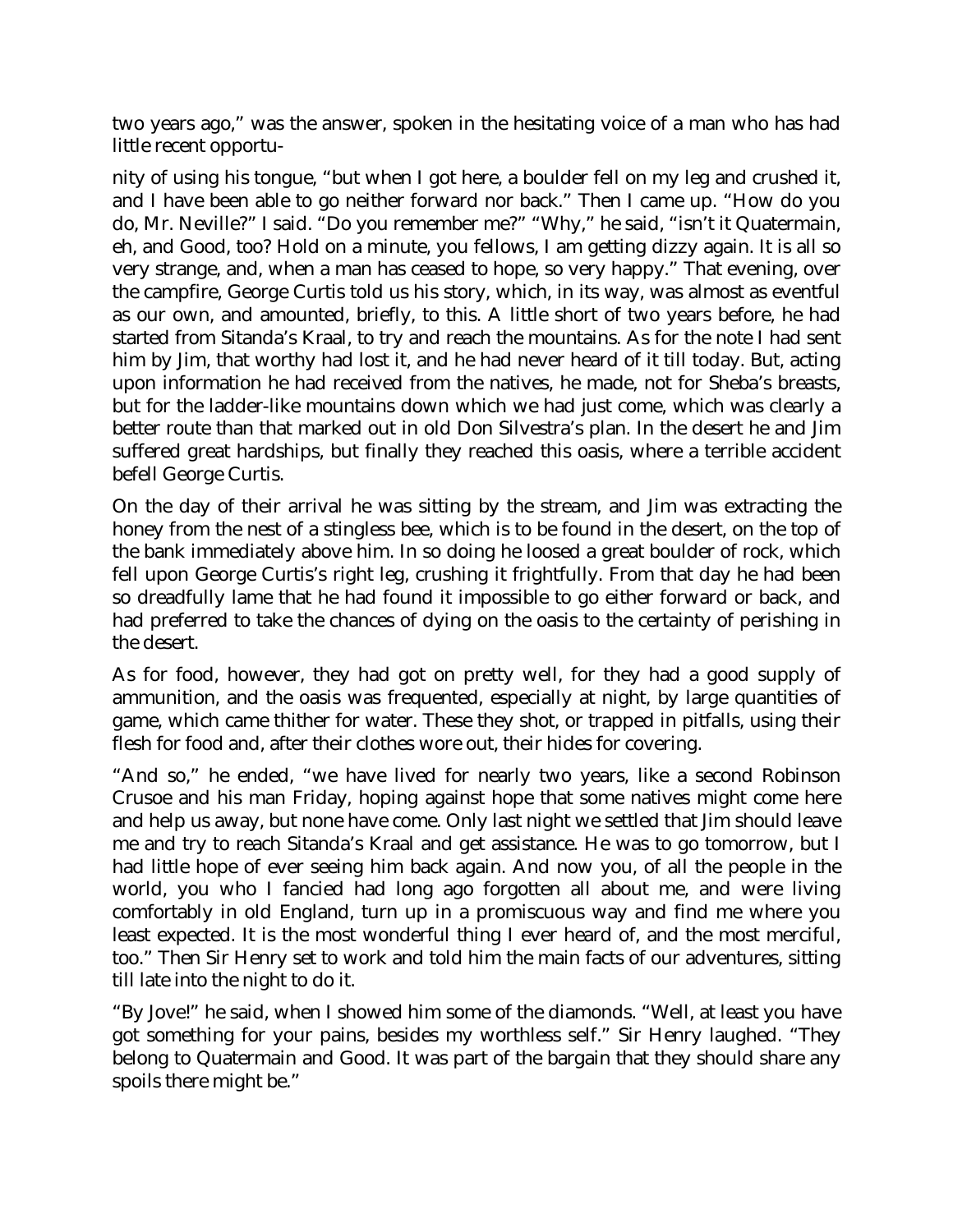This remark set me thinking, and, having spoken to Good, I told Sir Henry that it was our unanimous wish that he should take a third share of the diamonds, or, if he would not, that his share should be handed to his brother, who had suffered even more than ourselves on the chance of getting them. Finally, we prevailed upon him to consent to this arrangement, but George Curtis did not know of it till some time afterwards. And here, at this point, I think I shall end this history. Our journey across the desert back to Sitanda's Kraal was most arduous, especially as we had to support George Curtis, whose right leg was very weak indeed, and continually throwing out splinters of bone; but we did accomplish it, somehow, and to give its details would only be to reproduce much of what happened to us on the former occasion.

Six months from the date of our rearrival at Sitanda's, where we found our guns and other goods quite safe, though the old scoundrel in charge was much disgusted at our surviving to claim them, saw us all once more safe and sound at my little place on the Berea, near Durban, where I am now writing, and whence I bid farewell to all who have accompanied me throughout the strangest trip I ever made in the course of a long and varied experience. Just as I had written the last word a Kaffir came up my avenue of orange trees, with a letter in a cleft stick, which he had brought from the post. It turned out to be from Sir Henry, and, as it speaks for itself, I give it in full. Brayley Hall, Yorkshire -

My Dear Quatermain, I sent you a line a few mails back to say that the three of us, George, Good, and myself, fetched up all right in England. We got off the boat at Southampton, and went up to town. You should have seen what a swell Good turned out the very next day, beautifully shaved, frock coat fitting like a glove, brand-new eyeglass, etc., etc. I went and walked in the park with him, where I met some people I know, and at once told them the story of his "beautiful white legs." He is furious, especially as some ill-natured person has printed it in a society paper.

To come to business, Good and I took the diamonds to Streeter's to be valued, as we arranged, and I am really afraid to tell you what they put them at, it seems so enormous. They say that of course it is more or less guesswork, as such stones have never to their knowledge been put on the market in anything like such quantities. It appears that they are (with the exception of one or two of the largest) of the finest water, and equal in every way to the best Brazilian stones. I asked them if they would buy them, but they said it was beyond their power to do so, and recommended us to sell by degrees, for fear we should flood the market. They offer, however, a hundred and eighty thousand for a small portion of them.

You must come home, Quatermain, and see about these things, especially if you insist upon making the magnificent present of the third share, which does not belong to me, to my brother George. As for Good, he is no good. His time is to much occupied in shaving, and other matters connected with the vain adorning of his body. But I think he is still down on his luck about Foulata. He told me that since he had been home he hadn't seen a woman to touch her, either as regards her figure or the sweetness of her expression.